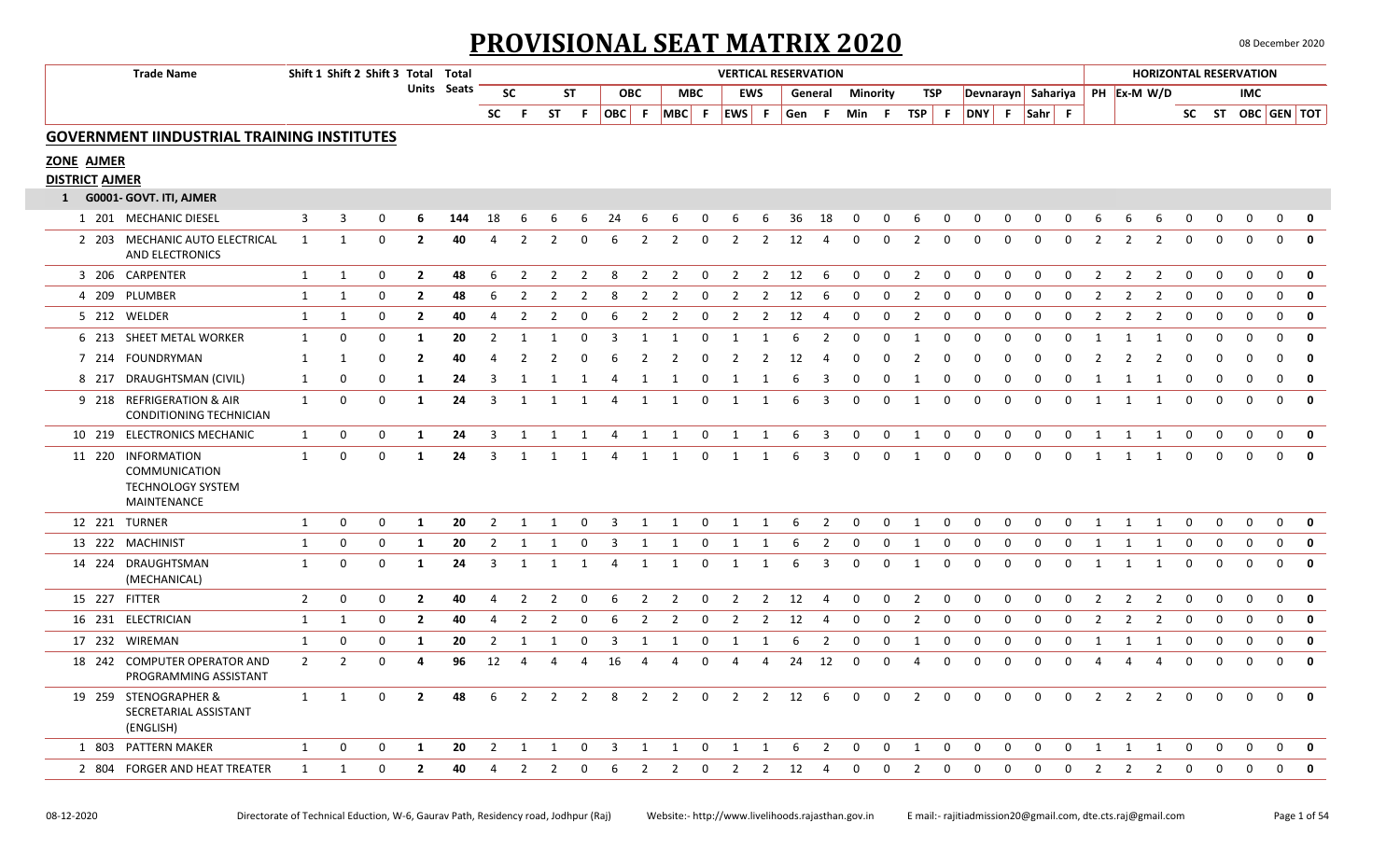|              | <b>Trade Name</b>                                       |              | Shift 1 Shift 2 Shift 3 Total Total |             |                |             |                |                |                |                |              |                |                |                         |                              |                |             | <b>VERTICAL RESERVATION</b> |                         |                 |                |                |                |                |                    |                         |                |                |                |                         |                         | <b>HORIZONTAL RESERVATION</b>  |                |                         |
|--------------|---------------------------------------------------------|--------------|-------------------------------------|-------------|----------------|-------------|----------------|----------------|----------------|----------------|--------------|----------------|----------------|-------------------------|------------------------------|----------------|-------------|-----------------------------|-------------------------|-----------------|----------------|----------------|----------------|----------------|--------------------|-------------------------|----------------|----------------|----------------|-------------------------|-------------------------|--------------------------------|----------------|-------------------------|
|              |                                                         |              |                                     |             |                | Units Seats |                | <b>SC</b>      |                | <b>ST</b>      |              | <b>OBC</b>     |                | <b>MBC</b>              |                              | <b>EWS</b>     |             | General                     |                         | <b>Minority</b> | TSP            |                |                |                | Devnarayn Sahariya |                         |                |                | PH Ex-M W/D    |                         |                         | <b>IMC</b>                     |                |                         |
|              |                                                         |              |                                     |             |                |             | <b>SC</b>      | -F.            | <b>ST</b>      | F.             | OBC F        |                | MBC F          |                         | EWS F                        |                | Gen F       |                             | Min                     | - F             | TSP F          |                | DNY F          |                | Sahr F             |                         |                |                |                |                         |                         | SC ST OBC GEN TOT              |                |                         |
|              | 3 807 LETTER PRESS MACHINE<br><b>MINDER</b>             | 1            | 1                                   | $\mathbf 0$ | $\mathbf{2}$   | 40          | $\overline{4}$ | $\overline{2}$ | $\overline{2}$ | 0              | 6            | $\overline{2}$ | $\overline{2}$ | $\mathbf 0$             | 2                            | $\overline{2}$ | 12          | $\overline{4}$              | $\mathbf 0$             | $\mathbf 0$     | $\overline{2}$ | 0              | $\Omega$       | $\Omega$       | $\Omega$           | $\Omega$                | 2              | $\overline{2}$ | $\overline{2}$ | $\mathbf 0$             | $\Omega$                | $\Omega$                       | $\mathbf 0$    | $\overline{\mathbf{0}}$ |
|              | 4 811 OFFSET MACHINE OPERATOR<br><b>CUM BOOK BINDER</b> | 1            | 1                                   | $\mathbf 0$ | $\overline{2}$ | 40          | $\overline{4}$ | $\overline{2}$ | $\overline{2}$ | 0              | 6            | $\overline{2}$ | $2^{\circ}$    | $\overline{\mathbf{0}}$ | $\overline{2}$               |                | $2 \t 12$   | $\overline{4}$              | $\mathbf 0$             | 0               | $\overline{2}$ | $\mathbf 0$    | $\mathbf 0$    | 0              | $\mathbf 0$        | $\mathbf 0$             | 2              | $\overline{2}$ | 2              | $\mathbf 0$             | $\Omega$                | $\Omega$                       | $\mathbf 0$    | 0                       |
|              |                                                         |              | Inst. Total:                        |             | 42             | 924         |                |                |                |                |              |                |                |                         |                              |                |             |                             |                         |                 |                |                |                |                |                    |                         |                |                |                |                         |                         |                                |                |                         |
| $\mathbf{2}$ | G0002- GOVT. ITI, BEAWAR (AJMER)                        |              |                                     |             |                |             |                |                |                |                |              |                |                |                         |                              |                |             |                             |                         |                 |                |                |                |                |                    |                         |                |                |                |                         |                         |                                |                |                         |
|              | 1 201 MECHANIC DIESEL                                   | 1            | 1                                   | 0           | $\mathbf{2}$   | 48          |                |                |                |                |              |                |                |                         |                              | 2              | 12          | 6                           | $\Omega$                | $\Omega$        |                | n              |                |                |                    |                         |                |                |                |                         |                         |                                | 4              | 10                      |
|              | 2 219 ELECTRONICS MECHANIC                              | 1            | 0                                   | $\mathbf 0$ | -1             | 24          | $\overline{3}$ | 1              | 1              | 1              | 4            | 1              | 1              | $\mathbf 0$             | 1                            | 1              | -6          | 3                           | $\mathbf 0$             | 0               | 1              | $\mathbf{0}$   | $\mathbf 0$    | $\mathbf 0$    | $\mathbf 0$        | $\Omega$                | 1              | 1              | 1              | 1                       | 1                       |                                |                | $2 \quad 5$             |
|              | 3 227 FITTER                                            | $\mathbf{1}$ | 1                                   | $\mathbf 0$ | $\overline{2}$ | 40          |                | $\overline{2}$ | 2              | $\Omega$       |              |                |                | $\Omega$                | 2                            | 2              | 12          | 4                           | 0                       | 0               | $\overline{2}$ | $\Omega$       | $\Omega$       | 0              | റ                  | $\Omega$                | -2             | 2              | -2             |                         |                         |                                | $\overline{2}$ | - 8                     |
|              | 4 231 ELECTRICIAN                                       | 1            | 1                                   | 0           | $\overline{2}$ | 40          | 4              | $\overline{2}$ | $\overline{2}$ | $\Omega$       | 6            | 2              |                | 0                       | 2                            | 2              | 12          | 4                           | 0                       | 0               | $\overline{2}$ | 0              | $\Omega$       | 0              | $\Omega$           | $\Omega$                | $\overline{2}$ | 2              | $\overline{2}$ | $\overline{2}$          | 2                       | 2                              | 2              | 8                       |
|              | 5 242 COMPUTER OPERATOR AND<br>PROGRAMMING ASSISTANT    | 1            | 1                                   | 0           | $\overline{2}$ | 48          | 6              | $\overline{2}$ | 2              | 2              | -8           | 2              | 2              | 0                       | 2                            | 2              | 12          | 6                           | $\Omega$                | 0               | 2              | 0              | $\Omega$       | <sup>0</sup>   | $\Omega$           | 0                       | 2              | $\overline{2}$ | $\overline{2}$ | 2                       | 2                       | 2                              | 4              | 10                      |
|              |                                                         |              | Inst. Total:                        |             | 9              | 200         |                |                |                |                |              |                |                |                         |                              |                |             |                             |                         |                 |                |                |                |                |                    |                         |                |                |                |                         |                         |                                |                |                         |
| $\mathbf{3}$ | G0006- GOVT. ITI, KEKRI (AJMER)                         |              |                                     |             |                |             |                |                |                |                |              |                |                |                         |                              |                |             |                             |                         |                 |                |                |                |                |                    |                         |                |                |                |                         |                         |                                |                |                         |
|              | 1 212 WELDER                                            | $\mathbf{1}$ | 1                                   | 0           | $\mathbf{2}$   | 40          |                |                |                |                |              |                | 2              | 0                       | 2                            | 2              | 12          | -4                          | 0                       | 0               | 2              | 0              | <sup>0</sup>   | 0              | <sup>0</sup>       | <sup>0</sup>            |                | 2              |                |                         |                         | 2                              | 2              | - 8                     |
|              | 2 227 FITTER                                            | 1            | 0                                   | 0           | -1             | 20          | $\overline{2}$ | 1              |                | $\Omega$       | 3            | -1             |                | 0                       | -1                           |                |             | 2                           | 0                       | 0               | -1             | 0              | $\Omega$       | 0              | 0                  | 0                       | 1              | 1              | 1              | 1                       | -1                      |                                |                | 1 4                     |
|              | 3 232 WIREMAN                                           | 1            | 0                                   | $\mathbf 0$ | 1              | 20          | $\overline{2}$ | 1              | -1             | 0              | 3            | 1              | 1              | 0                       | 1                            | 1              | 6           | 2                           | $\mathbf 0$             | 0               | 1              | 0              | 0              | 0              | 0                  | 0                       | 1              | 1              | 1              | 1                       | 1                       | $\mathbf{1}$                   |                | 1 4                     |
|              | 1 242 COMPUTER OPERATOR AND<br>PROGRAMMING ASSISTANT    | $\mathbf{1}$ | 1                                   | $\mathbf 0$ | $\mathbf{2}$   | 48          | 6              | 2              | 2              | 2              | 8            | 2              | 2              | 0                       | 2                            | 2              | 12          | 6                           | 0                       | 0               | 2              | 0              | $\Omega$       | 0              | $\Omega$           | $\Omega$                | 2              | 2              | 2              | 2                       | 2                       | 2                              | 4              | - 10                    |
|              |                                                         |              | Inst. Total:                        |             | 6              | 128         |                |                |                |                |              |                |                |                         |                              |                |             |                             |                         |                 |                |                |                |                |                    |                         |                |                |                |                         |                         |                                |                |                         |
| 4            | G0008- GOVT. WOMEN ITI, AJMER                           |              |                                     |             |                |             |                |                |                |                |              |                |                |                         |                              |                |             |                             |                         |                 |                |                |                |                |                    |                         |                |                |                |                         |                         |                                |                |                         |
|              | 1 208 INTERIOR DECORATION AND<br><b>DESIGNING</b>       | 1            | 1                                   | 0           | $\mathbf{2}$   | 48          | ŋ              |                |                |                |              | 10             |                |                         |                              |                | O           | 18                          | 0                       | 0               | 0              |                |                |                | n                  | O                       |                | 2              | 24             | 2                       |                         |                                | 4              | 10                      |
|              | 2 219 ELECTRONICS MECHANIC                              | $\mathbf{1}$ | 0                                   | $\mathbf 0$ | -1             | 24          | $\mathbf 0$    | 4              | 0              | 2              | $\mathbf 0$  | -5             | 0              | 1                       | $\mathbf 0$                  | 2              | 0           | 9                           | $\mathbf 0$             | 0               | $\mathbf 0$    | 1              | 0              | 0              | 0                  | 0                       | 1              | 1              | 12             | <sup>1</sup>            | 1                       | 1                              |                | $2 \quad 5$             |
|              | 3 239 COSMETOLOGY                                       | $\mathbf{1}$ | 1                                   | $\mathbf 0$ | $\mathbf{2}$   | 48          | 0              | 8              | 0              | -4             | 0            | 10             | $\Omega$       | 2                       | 0                            | 4              | O           | 18                          | 0                       | 0               | 0              | 2              | 0              | 0              | $\Omega$           | $\Omega$                | 2              | 2              | 24             | 2                       | 2                       | 2                              | 4              | - 10                    |
|              | 4 242 COMPUTER OPERATOR AND<br>PROGRAMMING ASSISTANT    | 1            | $\mathbf{1}$                        | $\mathbf 0$ | $\mathbf{2}$   | 48          | 0              | 8              | O              | 4              | 0            | 10             | $\Omega$       | 2                       | 0                            | 4              | $\Omega$    | 18                          | 0                       | 0               | 0              | 2              | 0              | 0              | 0                  | 0                       | 2              | $\overline{2}$ | 24             | 2                       | 2                       | 2                              | 4              | - 10                    |
|              | 5 246 FASHION DESIGN &<br><b>TECHNOLOGY</b>             | $\mathbf{1}$ | $\mathbf{1}$                        | $\mathbf 0$ | $\mathbf{2}$   | 40          | 0              | 6              | $\Omega$       | $\overline{2}$ | $\Omega$     | 8              | $\Omega$       | 2                       | $\mathbf 0$                  | 4              | $\Omega$    | 16                          | $\mathbf 0$             | 0               | $\mathbf 0$    | 2              | $\mathbf 0$    | $\mathbf{0}$   | $\mathbf 0$        | $\mathbf 0$             | $\overline{2}$ | $\overline{2}$ | 20             | $\overline{\mathbf{2}}$ | $\overline{2}$          | $\overline{2}$                 |                | $2 \times 8$            |
|              | 6 247 SEWING TECHNOLOGY                                 | $\mathbf{1}$ | 1                                   | 0           | $\overline{2}$ | 40          | $\mathbf 0$    | 6              | $\mathbf 0$    | 2              | $\mathbf{0}$ | 8              | $\mathbf 0$    | $\overline{2}$          | $\mathbf 0$                  | 4              | $\mathbf 0$ | 16                          | $\overline{0}$          | $\mathbf 0$     | $\mathbf 0$    | $\overline{2}$ | $\mathbf 0$    | $\mathbf 0$    | $\mathbf 0$        | $\mathbf 0$             | 2              | $\overline{2}$ |                | 20 2                    | $\overline{\mathbf{2}}$ | $\overline{2}$                 |                | 2 8                     |
|              |                                                         |              | Inst. Total:                        |             |                | 11 248      |                |                |                |                |              |                |                |                         |                              |                |             |                             |                         |                 |                |                |                |                |                    |                         |                |                |                |                         |                         |                                |                |                         |
|              | 5 G0109- GOVT. ITI, KISHANGARH (AJMER)                  |              |                                     |             |                |             |                |                |                |                |              |                |                |                         |                              |                |             |                             |                         |                 |                |                |                |                |                    |                         |                |                |                |                         |                         |                                |                |                         |
|              | 1 028 STONE PROCESSING<br>MACHINE OPERATOR              | $\mathbf{1}$ | 1                                   | $\mathbf 0$ | $\mathbf{2}$   | 48          | 6              | 2              |                | $2 \quad 2$    | 8            | 2              |                |                         | 2 0 2 2 12 6                 |                |             |                             | $\overline{0}$          | $\mathbf 0$     | $\overline{2}$ | $\overline{0}$ | $\mathbf{0}$   | $\mathbf 0$    | $\mathbf{0}$       | $\mathbf 0$             | 2              |                | $2 \quad 2$    | $\overline{2}$          |                         | $2 \quad 2$                    |                | 4 10                    |
|              | 2 201 MECHANIC DIESEL                                   | 1            | $\mathbf{1}$                        | $\mathbf 0$ | $\overline{2}$ | 48          | 6              |                |                |                |              |                |                |                         | 2 2 2 8 2 2 0 2 2 12 6 0 0 2 |                |             |                             |                         |                 |                | $\overline{0}$ | $\overline{0}$ | $\overline{0}$ | $\overline{0}$     | $\overline{\mathbf{0}}$ | $\overline{2}$ |                |                |                         |                         | 2 2 2 2 2 4 10                 |                |                         |
|              | 3 212 WELDER                                            | $\mathbf{1}$ | 1                                   | $\mathbf 0$ | $\overline{2}$ | 40          | $\overline{4}$ | $\overline{2}$ | 2              | $\mathbf 0$    | -6           | 2              | 2              | $\overline{0}$          | $\overline{\mathbf{2}}$      |                | 2 12 4      |                             | $\overline{\mathbf{0}}$ | $\mathbf 0$     | $\overline{2}$ | $\mathbf 0$    | $\mathbf 0$    | $\mathbf{0}$   | $\mathbf 0$        | $\mathbf 0$             | 2              | $2^{\circ}$    |                |                         |                         | $2 \qquad 2 \qquad 2 \qquad 2$ |                | $2 \times 8$            |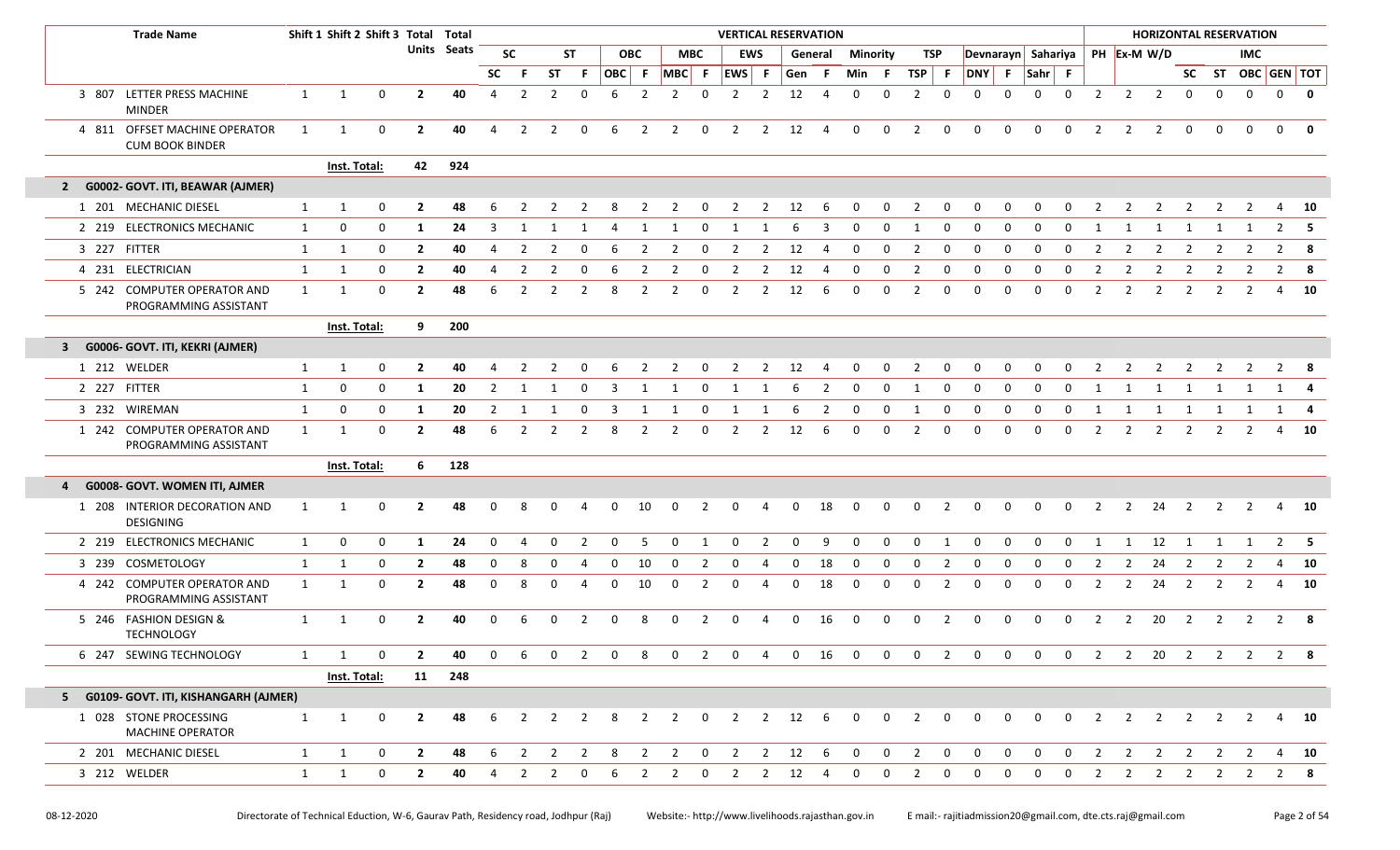|                          | <b>Trade Name</b>                                    |                   | Shift 1 Shift 2 Shift 3 Total Total |             |                                |                    |                |                |                     |                               |                              |                     |                |                            | <b>VERTICAL RESERVATION</b> |                |          |                         |                 |              |                     |                  |                            |                  |                                |                            |                     |                |                |                |                | <b>HORIZONTAL RESERVATION</b> |                |                      |
|--------------------------|------------------------------------------------------|-------------------|-------------------------------------|-------------|--------------------------------|--------------------|----------------|----------------|---------------------|-------------------------------|------------------------------|---------------------|----------------|----------------------------|-----------------------------|----------------|----------|-------------------------|-----------------|--------------|---------------------|------------------|----------------------------|------------------|--------------------------------|----------------------------|---------------------|----------------|----------------|----------------|----------------|-------------------------------|----------------|----------------------|
|                          |                                                      |                   |                                     |             |                                | <b>Units</b> Seats |                | <b>SC</b>      |                     | <b>ST</b>                     |                              | <b>OBC</b>          |                | <b>MBC</b>                 |                             | <b>EWS</b>     |          | General                 | <b>Minority</b> |              | TSP                 |                  |                            |                  | Devnarayn Sahariya PH Ex-M W/D |                            |                     |                |                |                |                | <b>IMC</b>                    |                |                      |
|                          |                                                      |                   |                                     |             |                                |                    | <b>SC</b>      | -F             | <b>ST</b>           | F.                            | OBC F                        |                     | $MBC$ F        |                            | EWS F                       |                | Gen      | - F                     | Min             | - F          | $TSP$ F             |                  | DNY F                      |                  | $Sahr$ F                       |                            |                     |                |                |                |                | SC ST OBC GEN TOT             |                |                      |
|                          | 4 218 REFRIGERATION & AIR<br>CONDITIONING TECHNICIAN | 1                 | $\mathbf 0$                         | 0           | 1                              | 24                 | $\overline{3}$ | 1              | 1                   | 1                             | $\overline{a}$               | $\overline{1}$      | $\mathbf{1}$   | $\Omega$                   | $\overline{1}$              | $\mathbf{1}$   | 6        | 3                       | $\Omega$        | $\Omega$     | $\mathbf{1}$        | $\Omega$         | $\Omega$                   | $\Omega$         | $\Omega$                       | $\Omega$                   | 1                   |                | 1 1            | $\overline{1}$ |                | $1 \quad 1$                   |                | $2 \quad 5$          |
|                          | 5 219 ELECTRONICS MECHANIC                           | $\mathbf{0}$      | 1                                   | 0           | 1                              | 24                 | 3              | 1              | 1                   | 1                             | 4                            | 1                   | 1              | 0                          | 1                           | 1              | -6       | $\overline{\mathbf{3}}$ | $\mathbf 0$     | 0            | 1                   | $\mathbf 0$      | $\mathbf 0$                | $\mathbf 0$      | $\mathbf 0$                    | $\mathbf 0$                | 1                   | 1              | 1              | 1              | 1              | 1                             |                | $2 \quad 5$          |
|                          | 6 227 FITTER                                         | 1                 | 0                                   | 0           | 1                              | 20                 | 2              |                |                     |                               | 3                            |                     |                |                            |                             |                |          | 2                       |                 | 0            |                     | 0                | $\Omega$                   | 0                |                                |                            |                     |                |                |                |                |                               | 1              | 4                    |
|                          | 7 231 ELECTRICIAN                                    | $\mathbf{1}$      | 1                                   | 0           | $\mathbf{2}$                   | 40                 | 4              | $\overline{2}$ | 2                   | $\Omega$                      | 6                            | 2                   | $\overline{2}$ | 0                          | $\overline{2}$              | $\overline{2}$ | 12       | 4                       | $\Omega$        | 0            | 2                   | 0                | 0                          | $\mathbf 0$      | $\Omega$                       | 0                          | $\overline{2}$      | 2              | $\overline{2}$ | 2              | $\overline{2}$ | 2                             | $\overline{2}$ | - 8                  |
|                          | 8 242 COMPUTER OPERATOR AND<br>PROGRAMMING ASSISTANT | $\mathbf{1}$      | $\mathbf{1}$                        | 0           | $\mathbf{2}$                   | 48                 | 6              | 2              | 2                   | $\overline{2}$                | 8                            | 2                   | 2              | $\mathbf{0}$               | 2                           | $\overline{2}$ | 12       | 6                       | $\Omega$        | 0            | $\overline{2}$      | 0                | $\Omega$                   | $\Omega$         | $\Omega$                       | $\Omega$                   | $\overline{2}$      | $\overline{2}$ | $\overline{2}$ | 2              | 2              | 2                             | 4              | 10                   |
|                          |                                                      |                   | Inst. Total:                        |             | 13                             | 292                |                |                |                     |                               |                              |                     |                |                            |                             |                |          |                         |                 |              |                     |                  |                            |                  |                                |                            |                     |                |                |                |                |                               |                |                      |
|                          | 6 G0149- GOVT. ITI, JAIL AJMER                       |                   |                                     |             |                                |                    |                |                |                     |                               |                              |                     |                |                            |                             |                |          |                         |                 |              |                     |                  |                            |                  |                                |                            |                     |                |                |                |                |                               |                |                      |
|                          | 1 231 ELECTRICIAN                                    | 1                 | 0                                   | 0           | -1                             | 20                 | 2              | -1             |                     | $\Omega$                      | 3                            | 1                   | 1              | $\mathbf 0$                | $\overline{1}$              | 1              | 6        | $\overline{2}$          | $\mathbf 0$     | 0            | 1                   | $\mathbf 0$      | $\mathbf 0$                | 0                | $\mathbf 0$                    | $\mathbf 0$                | -1                  | -1             | 1              | 0              | $\mathbf 0$    | $\mathbf 0$                   | $\mathbf 0$    | 0                    |
|                          | 2 242 COMPUTER OPERATOR AND<br>PROGRAMMING ASSISTANT | $\mathbf{1}$      | 0                                   | $\mathbf 0$ | 1                              | 24                 | 3              | -1             |                     |                               |                              | 1                   | 1              | 0                          | 1                           | 1              | 6        | 3                       | $\Omega$        | $\mathbf{0}$ | $\mathbf{1}$        | $\mathbf 0$      | $\Omega$                   | $\Omega$         | $\mathbf 0$                    | $\mathbf 0$                | 1                   |                | 1              | $\Omega$       | $\Omega$       | $\Omega$                      | $\Omega$       |                      |
|                          |                                                      |                   | Inst. Total:                        |             | $2^{\circ}$                    | 44                 |                |                |                     |                               |                              |                     |                |                            |                             |                |          |                         |                 |              |                     |                  |                            |                  |                                |                            |                     |                |                |                |                |                               |                |                      |
| 7 <sup>7</sup>           | G0152- GOVT. ITI, MASOODA (AJMER)                    |                   |                                     |             |                                |                    |                |                |                     |                               |                              |                     |                |                            |                             |                |          |                         |                 |              |                     |                  |                            |                  |                                |                            |                     |                |                |                |                |                               |                |                      |
|                          | 1 227 FITTER                                         | $\mathbf{0}$      | 1                                   | 0           | -1                             | 20                 | 2              |                |                     |                               |                              |                     |                | $\Omega$                   |                             |                | 6        | 2                       |                 | 0            |                     | 0                |                            | O                |                                |                            |                     |                |                | 0              | 0              | 0                             | $\Omega$       | 0                    |
|                          | 2 231 ELECTRICIAN                                    | $\mathbf{1}$      | 0                                   | 0           | 1                              | 20                 | $\overline{2}$ |                |                     | $\Omega$                      | 3                            |                     |                | $\Omega$                   | 1                           |                |          | 2                       | $\Omega$        | 0            | -1                  | 0                | 0                          | $\Omega$         | $\Omega$                       | 0                          |                     |                |                | $\Omega$       | $\mathbf 0$    | 0                             | $\mathbf 0$    | $\mathbf 0$          |
|                          | 1 242 COMPUTER OPERATOR AND<br>PROGRAMMING ASSISTANT | $\mathbf{1}$      | $\mathbf{1}$                        | 0           | $\mathbf{2}$                   | 48                 | 6              | 2              | 2                   | $\overline{2}$                | 8                            | 2                   | 2              | 0                          | 2                           | 2              | 12       | 6                       | 0               | 0            | $\overline{2}$      | 0                | $\Omega$                   | $\Omega$         | $\Omega$                       | 0                          | $\overline{2}$      | 2              | $\overline{2}$ | $\Omega$       | 0              | $\Omega$                      | $\mathbf 0$    | $\mathbf{0}$         |
|                          |                                                      |                   | Inst. Total:                        |             | 4                              | 88                 |                |                |                     |                               |                              |                     |                |                            |                             |                |          |                         |                 |              |                     |                  |                            |                  |                                |                            |                     |                |                |                |                |                               |                |                      |
|                          | 8 G0153- GOVT. ITI, NASIRABAD (AJMER)                |                   |                                     |             |                                |                    |                |                |                     |                               |                              |                     |                |                            |                             |                |          |                         |                 |              |                     |                  |                            |                  |                                |                            |                     |                |                |                |                |                               |                |                      |
|                          | 1 227 FITTER                                         | 1                 | $\mathbf 0$                         | $\mathbf 0$ | -1                             | 20                 | 2              | -1             |                     | 0                             | -3                           | -1                  |                | 0                          | 1                           | 1              | -6       | $\overline{2}$          | $\mathbf 0$     | 0            | -1                  | $\mathbf 0$      | $\mathbf 0$                | 0                | 0                              | 0                          | -1                  |                | 1              | 0              | $\mathbf 0$    | 0                             | 0              | 0                    |
|                          | 2 231 ELECTRICIAN                                    | $\mathbf{1}$      | $\Omega$                            | $\Omega$    | 1                              | 20                 | 2              | -1             |                     | 0                             | -3                           |                     |                | $\Omega$                   |                             |                | -6       | 2                       | $\Omega$        | $\Omega$     | $\mathbf{1}$        | $\Omega$         | $\Omega$                   | 0                | $\Omega$                       | O                          |                     |                |                | $\Omega$       | 0              | $\Omega$                      | 0              | $\mathbf{0}$         |
|                          |                                                      |                   | Inst. Total:                        |             | $\overline{2}$                 | 40                 |                |                |                     |                               |                              |                     |                |                            |                             |                |          |                         |                 |              |                     |                  |                            |                  |                                |                            |                     |                |                |                |                |                               |                |                      |
|                          | 9 G0154- GOVT. ITI, TANTOTI (AJMER)                  |                   |                                     |             |                                |                    |                |                |                     |                               |                              |                     |                |                            |                             |                |          |                         |                 |              |                     |                  |                            |                  |                                |                            |                     |                |                |                |                |                               |                |                      |
|                          | 1 227 FITTER                                         | $\mathbf 0$       | 1                                   | $\mathbf 0$ | -1                             | 20                 | 2              | 1              | -1                  | $\Omega$                      | -3                           | -1                  | 1              | 0                          | 1                           | 1              | -6       | 2                       | 0               | $\mathbf{0}$ | 1                   | $\mathbf 0$      | $\mathbf 0$                | 0                | 0                              | $\Omega$                   | -1                  | -1             | 1              | 0              | 0              | 0                             | $\Omega$       | 0                    |
|                          | 2 231 ELECTRICIAN                                    | $\mathbf{1}$      | 0                                   | $\mathbf 0$ | 1                              | 20                 | 2              | -1             |                     | 0                             | 3                            | -1                  |                | 0                          | 1                           |                | 6        | 2                       | <sup>0</sup>    | $\Omega$     | -1                  | 0                | $\Omega$                   | $\Omega$         | 0                              | O                          |                     |                |                | $\Omega$       | 0              | $\Omega$                      | $\mathbf 0$    | $\mathbf{0}$         |
|                          |                                                      |                   | Inst. Total:                        |             | $\overline{2}$                 | 40                 |                |                |                     |                               |                              |                     |                |                            |                             |                |          |                         |                 |              |                     |                  |                            |                  |                                |                            |                     |                |                |                |                |                               |                |                      |
| <b>DISTRICT BHILWARA</b> |                                                      |                   |                                     |             |                                |                    |                |                |                     |                               |                              |                     |                |                            |                             |                |          |                         |                 |              |                     |                  |                            |                  |                                |                            |                     |                |                |                |                |                               |                |                      |
|                          | 10 G0003- GOVT. ITI, BHILWARA                        |                   |                                     |             |                                |                    |                |                |                     |                               |                              |                     |                |                            |                             |                |          |                         |                 |              |                     |                  |                            |                  |                                |                            |                     |                |                |                |                |                               |                |                      |
|                          | 1 201 MECHANIC DIESEL                                | $\mathbf{1}$      | 1                                   | 0           | $\overline{2}$                 | 48                 | 6              | 2              | $\overline{2}$      | $\overline{2}$                | 8                            | $\overline{2}$      | $\overline{2}$ | $\mathbf 0$                | $\overline{2}$              | $\overline{2}$ | 12 6     |                         | $\mathbf 0$     | 0            | 2                   | $\mathbf 0$      | $\mathbf 0$                | $\mathbf 0$      | $\mathbf{0}$                   | $\mathbf 0$                | 2                   | $\overline{2}$ |                | $2 \t2 \t2$    |                | $\overline{2}$                |                | 4 10                 |
|                          | 2 202 MECHANIC (TRACTOR)                             | $\mathbf{1}$      | $\mathbf{1}$                        | $\mathbf 0$ | $\mathbf{2}$                   | 40                 | 4              | $\overline{2}$ | $\overline{2}$      | $\mathbf{0}$                  | 6                            | 2                   | $\overline{2}$ | $\mathbf 0$                | $\overline{2}$              | $\overline{2}$ | 12       | $\overline{4}$          | 0               | 0            | $\mathbf{2}$        | $\mathbf 0$      | $\mathbf 0$                | $\mathbf 0$      | $\mathbf{0}$                   | $\mathbf 0$                | 2                   | $\overline{2}$ | $2^{\circ}$    | $\overline{2}$ | 2              | 2                             |                | $2^8$                |
|                          | 3 209 PLUMBER                                        | $\mathbf{1}$      | 1                                   | 0<br>0      | $\overline{2}$<br>$\mathbf{2}$ | 48<br>40           | 6<br>4         | 2<br>2         | $\overline{2}$<br>2 | $\overline{2}$<br>$\mathbf 0$ | 8                            | $\overline{2}$      | $\overline{2}$ | $\mathbf 0$<br>$\mathbf 0$ | $\overline{2}$              | $\overline{2}$ | 12<br>12 | -6<br>$\overline{4}$    | 0<br>0          | 0<br>0       | 2<br>$\overline{2}$ | 0<br>$\mathbf 0$ | $\mathbf 0$<br>$\mathbf 0$ | $\mathbf 0$<br>0 | 0<br>$\mathbf 0$               | $\mathbf 0$<br>$\mathbf 0$ | $\overline{2}$      | $\overline{2}$ | $\overline{2}$ | $\overline{2}$ | $\overline{2}$ | 2                             |                | 4 10<br>$2 \times 8$ |
|                          | 4 212 WELDER<br>5 221 TURNER                         | $\mathbf{1}$<br>1 | 1<br>0                              | 0           | 1                              | 20                 | $\overline{2}$ | 1              | 1                   | $\mathbf 0$                   | 6<br>$\overline{\mathbf{3}}$ | $\overline{2}$<br>1 | $\overline{2}$ | 0                          | $\overline{2}$              | $\overline{2}$ | 6        | $\overline{\mathbf{2}}$ | $\mathbf 0$     | 0            | 1                   | $\mathbf 0$      | $\mathbf{0}$               | $\mathbf{0}$     | $\mathbf 0$                    | $\mathbf 0$                | $\overline{2}$<br>1 | $\overline{2}$ | $\overline{2}$ | $\overline{2}$ | $\overline{2}$ | $\overline{2}$                |                | 1 4                  |
|                          |                                                      |                   |                                     |             |                                |                    |                |                |                     |                               |                              |                     | 1              |                            | 1                           | $\mathbf{1}$   |          |                         |                 |              |                     |                  |                            |                  |                                |                            |                     | 1              | $\mathbf{1}$   | 1              | 1              | 1                             |                |                      |
|                          | 6 227 FITTER                                         | $\mathbf{1}$      | 0                                   | 0           | 1                              | 20                 | $\overline{2}$ | 1              | 1                   | 0                             | $\overline{3}$               | 1                   | 1              | 0                          | 1                           | 1              | 6        | $\overline{2}$          | 0               | 0            | 1                   | 0                | 0                          | 0                | 0                              | 0                          | -1                  | 1              | 1              | 1              | 1              | 1                             |                | 1 4                  |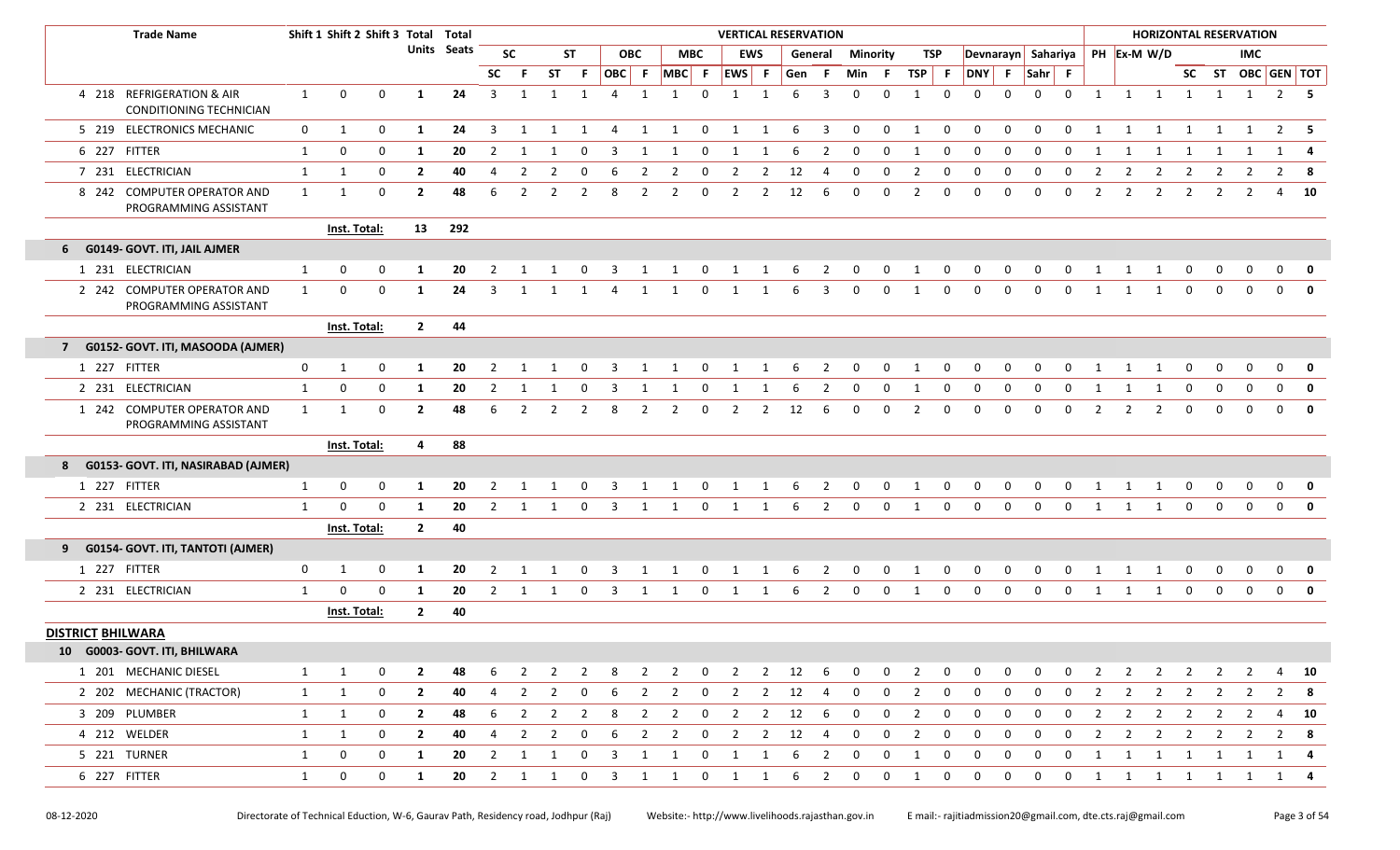|            | <b>Trade Name</b>                                                             |             | Shift 1 Shift 2 Shift 3 Total Total                                                |              |                |                |                |                         |                         |                |                         |                         |                |              | <b>VERTICAL RESERVATION</b> |                         |              |                |              |                 |                |              |                                                                                                              |              |                    |                |                |                |                         |                | <b>HORIZONTAL RESERVATION</b>                     |                |                   |                |
|------------|-------------------------------------------------------------------------------|-------------|------------------------------------------------------------------------------------|--------------|----------------|----------------|----------------|-------------------------|-------------------------|----------------|-------------------------|-------------------------|----------------|--------------|-----------------------------|-------------------------|--------------|----------------|--------------|-----------------|----------------|--------------|--------------------------------------------------------------------------------------------------------------|--------------|--------------------|----------------|----------------|----------------|-------------------------|----------------|---------------------------------------------------|----------------|-------------------|----------------|
|            |                                                                               |             |                                                                                    |              |                | Units Seats    |                | <b>SC</b>               |                         | <b>ST</b>      |                         | <b>OBC</b>              |                | <b>MBC</b>   |                             | <b>EWS</b>              |              | General        |              | <b>Minority</b> | TSP            |              |                                                                                                              |              | Devnarayn Sahariya |                |                | PH Ex-M W/D    |                         |                |                                                   | <b>IMC</b>     |                   |                |
|            |                                                                               |             |                                                                                    |              |                |                | SC.            | -F                      | ST                      | -F.            | OBC F                   |                         | $MBC$ F        |              | EWS F                       |                         | Gen F        |                | Min F        |                 | TSP F          |              | DNY F                                                                                                        |              | Sahr F             |                |                |                |                         |                |                                                   |                | SC ST OBC GEN TOT |                |
|            | 7 231 ELECTRICIAN                                                             | 2           | 1                                                                                  | $\mathbf 0$  | 3              | 60             | 6              | 3                       | 3                       | $\Omega$       | 9                       | 3                       | 3              | $\mathbf 0$  | 3                           | 3                       | 18           | 6              | $\mathbf 0$  | 0               | 3              | $\mathbf 0$  | $\mathbf{0}$                                                                                                 | $\Omega$     | 0                  | $\mathbf 0$    | 3              | 3              | $\overline{\mathbf{3}}$ | 3              | 3                                                 | 3              |                   | $3$ 12         |
|            | 8 232 WIREMAN                                                                 | 1           | 0                                                                                  | 0            | 1              | 20             | 2              | -1                      | -1                      | 0              | 3                       |                         |                | 0            |                             |                         | 6            | -2             | 0            | 0               | -1             | 0            | 0                                                                                                            | $\Omega$     | 0                  | 0              |                |                | 1                       |                |                                                   | 1              | 1                 | -4             |
|            | 9 247 SEWING TECHNOLOGY                                                       | 1           | -1                                                                                 | 0            | $\overline{2}$ | 40             | 4              | $\overline{2}$          | $\overline{2}$          | 0              | 6                       | $\overline{2}$          | $\overline{2}$ | 0            | $\overline{2}$              | $\overline{2}$          | 12           | 4              | $\mathbf{0}$ | 0               | $\overline{2}$ | $\mathbf 0$  | $\mathbf{0}$                                                                                                 | $\mathbf 0$  | $\mathbf 0$        | $\mathbf 0$    | $\overline{2}$ | $\overline{2}$ | $\overline{2}$          | $\overline{2}$ | 2                                                 | $\overline{2}$ |                   | $2 \times 8$   |
|            |                                                                               |             | Inst. Total:                                                                       |              | 16             | 336            |                |                         |                         |                |                         |                         |                |              |                             |                         |              |                |              |                 |                |              |                                                                                                              |              |                    |                |                |                |                         |                |                                                   |                |                   |                |
|            | 11 G0004- GOVT. ITI, GANGAPUR (BHILWARA)                                      |             |                                                                                    |              |                |                |                |                         |                         |                |                         |                         |                |              |                             |                         |              |                |              |                 |                |              |                                                                                                              |              |                    |                |                |                |                         |                |                                                   |                |                   |                |
|            | 1 220 INFORMATION<br>COMMUNICATION<br><b>TECHNOLOGY SYSTEM</b><br>MAINTENANCE | 1           | 0                                                                                  | <sup>0</sup> | -1             | 24             |                |                         |                         |                |                         |                         |                |              |                             |                         |              | 3              | 0            | 0               |                |              |                                                                                                              |              |                    |                |                |                |                         |                |                                                   |                | 2                 | - 5            |
|            | 2 227 FITTER                                                                  | 1           | 0                                                                                  | 0            | 1              | 20             | 2              | 1                       | -1                      | 0              | 3                       | 1                       | -1             | 0            | -1                          | -1                      | -6           | 2              | $\mathbf 0$  | 0               | 1              | $\mathbf 0$  | 0                                                                                                            | 0            | $\mathbf 0$        | 0              | 1              | 1              | 1                       | 1              | 1                                                 | 1              | 1                 | - 4            |
|            | 3 247 SEWING TECHNOLOGY                                                       | 1           | -1                                                                                 | 0            | $\overline{2}$ | 40             |                | 2                       | 2                       | 0              | 6                       | 2                       | 2              | 0            | -2                          | -2                      | 12           | 4              | 0            | 0               | 2              | 0            | 0                                                                                                            | <sup>0</sup> | <sup>0</sup>       | - 0            | 2              | 2              | 2                       | 2              | 2                                                 | 2              | $\overline{2}$    | -8             |
|            | 1 212 WELDER                                                                  | 1           | 1                                                                                  | 0            | $\overline{2}$ | 40             | 4              | $\overline{2}$          | $\overline{2}$          | $\Omega$       | 6                       | $\overline{2}$          | $\overline{2}$ | 0            | 2                           | $\overline{2}$          | 12           | -4             | 0            | $\mathbf 0$     | 2              | 0            | 0                                                                                                            | 0            | $\Omega$           | 0              | 2              | $\overline{2}$ | 2                       | $\overline{2}$ | 2                                                 | 2              | $\overline{2}$    |                |
|            | 2 231 ELECTRICIAN                                                             | 1           | $\Omega$                                                                           | 0            | 1              | 20             | $\overline{2}$ | $\overline{\mathbf{1}}$ | 1                       | 0              | 3                       | $\overline{1}$          | 1              | $\mathbf 0$  | 1                           | 1                       | 6            | 2              | $\mathbf 0$  | $\mathbf 0$     | 1              | $\mathbf 0$  | $\mathbf 0$                                                                                                  | $\mathbf 0$  | $\mathbf 0$        | $\mathbf 0$    | 1              | 1              | $\overline{\mathbf{1}}$ | 1              |                                                   |                | 1 1 1 4           |                |
|            |                                                                               |             | Inst. Total:                                                                       |              | $\overline{7}$ | 144            |                |                         |                         |                |                         |                         |                |              |                             |                         |              |                |              |                 |                |              |                                                                                                              |              |                    |                |                |                |                         |                |                                                   |                |                   |                |
|            | 12 G0005- GOVT. ITI, GULABPURA (BHILWARA)                                     |             |                                                                                    |              |                |                |                |                         |                         |                |                         |                         |                |              |                             |                         |              |                |              |                 |                |              |                                                                                                              |              |                    |                |                |                |                         |                |                                                   |                |                   |                |
|            | 1 201 MECHANIC DIESEL                                                         |             | -1                                                                                 | 0            | $\overline{2}$ | 48             | 6              |                         |                         |                |                         |                         |                |              |                             |                         | 12           |                |              |                 |                |              |                                                                                                              |              |                    |                |                |                |                         |                |                                                   |                |                   | - 10           |
|            | 2 227 FITTER                                                                  | 0           | -1                                                                                 | 0            | 1              | 20             | 2              | -1                      |                         |                | 3                       |                         |                | $\Omega$     |                             |                         | -6           | 2              | 0            | 0               | -1             | 0            | 0                                                                                                            | 0            | 0                  | 0              | 1              | 1              | 1                       | $\mathbf{1}$   | 1                                                 | 1              | 1                 | - 4            |
|            | 3 231 ELECTRICIAN                                                             | 1           | 0                                                                                  | $\mathbf{0}$ | 1              | 20             | 2              | -1                      |                         | $\Omega$       | 3                       |                         |                | $\Omega$     |                             |                         | 6            | 2              | 0            | 0               | -1             | 0            | 0                                                                                                            | $\Omega$     | $\Omega$           | 0              | 1              | -1             | 1                       | 1              | 1                                                 | 1              | 1                 | -4             |
|            | 4 232 WIREMAN                                                                 | $\mathbf 0$ | -1                                                                                 | 0            | 1              | 20             | 2              | -1                      |                         | $\Omega$       | 3                       |                         | -1             | 0            | -1                          |                         | 6            | $\overline{2}$ | 0            | 0               | 1              | 0            | 0                                                                                                            | 0            | 0                  | 0              | 1              | 1              | 1                       | 1              | 1                                                 | 1              | 1                 | -4             |
|            | 5 242 COMPUTER OPERATOR AND<br>PROGRAMMING ASSISTANT                          | 1           | -1                                                                                 | $\Omega$     | $\overline{2}$ | 48             | 6              | $\overline{2}$          | $\overline{2}$          | $\overline{2}$ | 8                       | $\overline{2}$          | $\overline{2}$ | $\mathbf 0$  | 2                           | $\overline{2}$          | 12           | 6              | 0            | 0               | $\overline{2}$ | 0            | $\Omega$                                                                                                     | $\Omega$     | 0                  | 0              | 2              | $\overline{2}$ | 2                       | 2              | 2                                                 | 2              | 4                 | 10             |
|            |                                                                               |             | Inst. Total:                                                                       |              | $\overline{7}$ | 156            |                |                         |                         |                |                         |                         |                |              |                             |                         |              |                |              |                 |                |              |                                                                                                              |              |                    |                |                |                |                         |                |                                                   |                |                   |                |
| 13         | G0009- GOVT. WOMEN ITI, BHILWARA                                              |             |                                                                                    |              |                |                |                |                         |                         |                |                         |                         |                |              |                             |                         |              |                |              |                 |                |              |                                                                                                              |              |                    |                |                |                |                         |                |                                                   |                |                   |                |
|            | 1 219 ELECTRONICS MECHANIC                                                    | 0           | -1                                                                                 | 0            | 1              | 24             | 0              |                         |                         |                |                         | 5                       | 0              |              | 0                           |                         | 0            | 9              | 0            | 0               | 0              |              |                                                                                                              |              |                    |                | -1             | 1              | 12                      | -1             | 1                                                 |                | 2                 | - 5            |
| 2 247      | SEWING TECHNOLOGY                                                             | 1           | -1                                                                                 | 0            | $\overline{2}$ | 40             | 0              | 6                       | 0                       | 2              | $\Omega$                | 8                       | 0              | 2            | 0                           |                         | $\Omega$     | 16             | 0            | $\Omega$        | 0              | -2           | 0                                                                                                            |              | 0                  | 0              | 2              | $\overline{2}$ | 20                      | $\overline{2}$ | 2                                                 |                | $\overline{2}$    | - 8            |
|            | 3 260 STENOGRAPHER &<br>SECRETARIAL ASSISTANT<br>(HINDI)                      | 1           | 0                                                                                  | 0            | -1             | 24             | $\Omega$       |                         | 0                       |                |                         | 5                       |                |              |                             |                         | 0            | 9              |              |                 | 0              |              |                                                                                                              |              | 0                  | 0              |                | 1              | 12                      | 1              | 1                                                 | 1              | 2                 | - 5            |
|            | 1 260 STENOGRAPHER &<br>SECRETARIAL ASSISTANT<br>(HINDI)                      | 0           | 1                                                                                  | 0            | -1             | 24             | 0              | 4                       | $\mathbf{0}$            | 2              | 0                       | -5                      | 0              | -1           | 0                           | -2                      | $\mathbf{0}$ | 9              | 0            | 0               | $\mathbf 0$    | -1           | 0                                                                                                            | 0            | $\mathbf{0}$       | $\overline{0}$ |                |                |                         |                | $1 \qquad 1 \qquad 12 \qquad 1 \qquad 1 \qquad 1$ |                | $\overline{2}$    | - 5            |
|            |                                                                               |             | Inst. Total:                                                                       |              |                | $5 \qquad 112$ |                |                         |                         |                |                         |                         |                |              |                             |                         |              |                |              |                 |                |              |                                                                                                              |              |                    |                |                |                |                         |                |                                                   |                |                   |                |
|            | 14 G0010- GOVT. ITI, MANDALGARH (BHILWARA)                                    |             |                                                                                    |              |                |                |                |                         |                         |                |                         |                         |                |              |                             |                         |              |                |              |                 |                |              |                                                                                                              |              |                    |                |                |                |                         |                |                                                   |                |                   |                |
|            | 1 212 WELDER                                                                  | 1           | 1                                                                                  | $\mathbf{0}$ | $\mathbf{2}$   | 40             | 4              | $\overline{2}$          | $\overline{\mathbf{2}}$ | $\overline{0}$ | 6                       | $\overline{\mathbf{c}}$ |                |              | 2 0 2 2 12 4                |                         |              |                |              |                 | 0 0 2 0        |              | $\overline{0}$                                                                                               |              |                    |                |                |                |                         |                | 0 0 0 2 2 2 2 2 2                                 |                |                   | 2 8            |
|            | 2 218 REFRIGERATION & AIR<br>CONDITIONING TECHNICIAN                          | $\mathbf 0$ | 1                                                                                  | $\mathbf{0}$ | <b>1</b>       | 24             | 3              |                         |                         |                |                         |                         | 1              | $\Omega$     |                             | -1                      | 6            | 3              | $\Omega$     | $\mathbf 0$     | 1              | $\mathbf 0$  | 0                                                                                                            | $\Omega$     | $\Omega$           | $\mathbf 0$    | 1              | 1              | 1                       | 1              |                                                   | 1              |                   | $2 \quad 5$    |
|            | 3 227 FITTER                                                                  | 0           | 1                                                                                  | $\mathbf 0$  | 1              | 20             | $2 \quad 1$    |                         | $\mathbf{1}$            | $\mathbf{0}$   | $\overline{\mathbf{3}}$ | $\mathbf{1}$            | 1              | $\mathbf{0}$ | 1                           | $\overline{\mathbf{1}}$ | 6            | $\overline{2}$ | $\mathbf{0}$ | $\mathbf{0}$    | 1              | $\mathbf{0}$ | $\mathbf{0}$                                                                                                 | $\mathbf 0$  | $\mathbf 0$        | $\mathbf 0$    | $\mathbf{1}$   | 1              | 1                       | 1              | 1                                                 | $\overline{1}$ | 1                 | $\overline{4}$ |
| 08-12-2020 |                                                                               |             | Directorate of Technical Eduction, W-6, Gaurav Path, Residency road, Jodhpur (Raj) |              |                |                |                |                         |                         |                |                         |                         |                |              |                             |                         |              |                |              |                 |                |              | Website:- http://www.livelihoods.rajasthan.gov.in Email:- rajitiadmission20@gmail.com, dte.cts.raj@gmail.com |              |                    |                |                |                |                         |                |                                                   |                |                   | Page 4 of 54   |

r.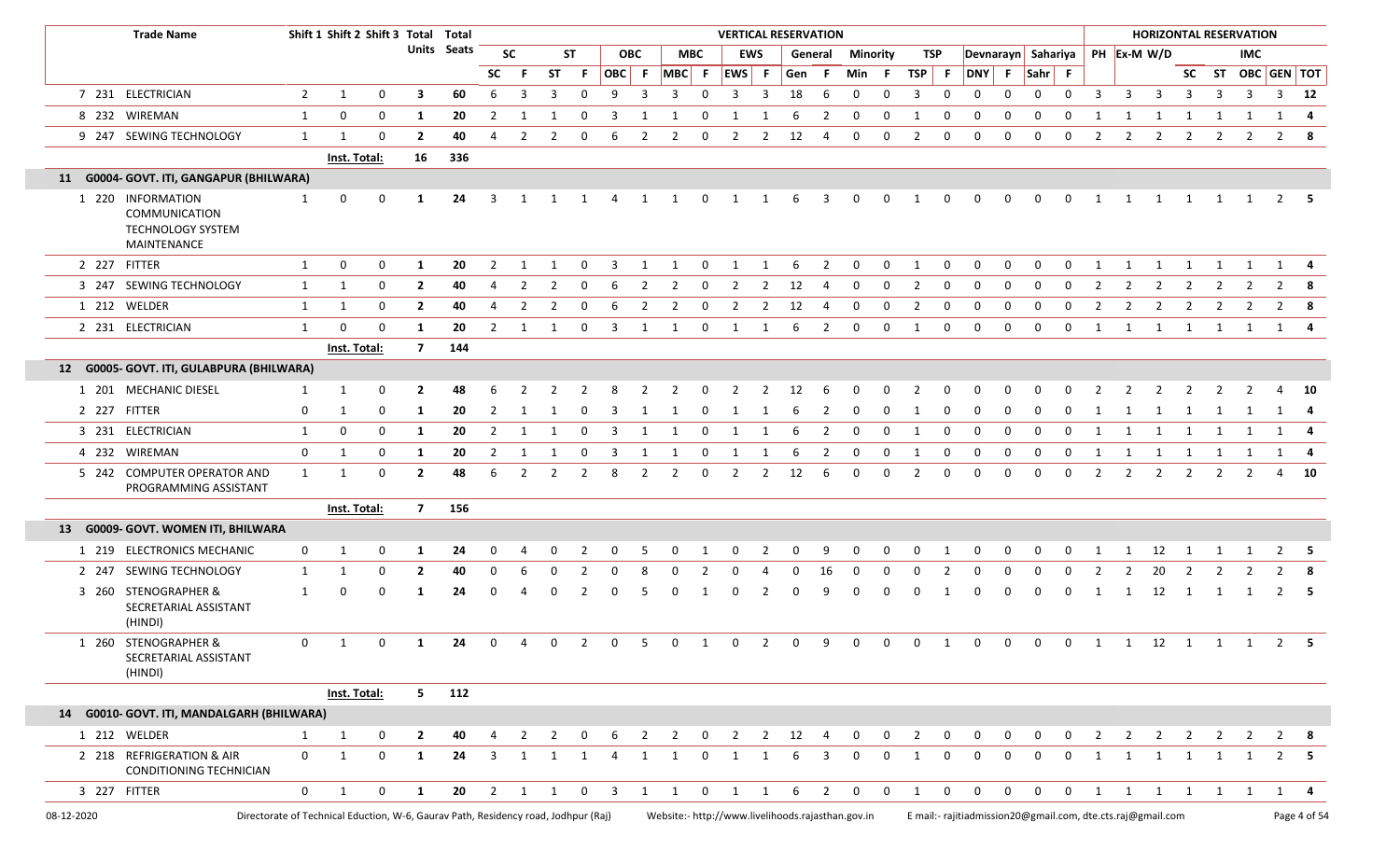|    | <b>Trade Name</b>                                                           |              | Shift 1 Shift 2 Shift 3 Total Total |             |                |                    |                |                |                |             |                |                |                         |                | <b>VERTICAL RESERVATION</b>                                    |                |                        |                |                |              |                |                |              |                |                     |              |                                     |                |                     |                | <b>HORIZONTAL RESERVATION</b> |                |                          |             |
|----|-----------------------------------------------------------------------------|--------------|-------------------------------------|-------------|----------------|--------------------|----------------|----------------|----------------|-------------|----------------|----------------|-------------------------|----------------|----------------------------------------------------------------|----------------|------------------------|----------------|----------------|--------------|----------------|----------------|--------------|----------------|---------------------|--------------|-------------------------------------|----------------|---------------------|----------------|-------------------------------|----------------|--------------------------|-------------|
|    |                                                                             |              |                                     |             |                | <b>Units</b> Seats |                | <b>SC</b>      |                | <b>ST</b>   |                | <b>OBC</b>     | <b>MBC</b>              |                |                                                                | EWS            | General                |                |                | Minority     | TSP            |                |              |                | Devnarayn Sahariya  |              |                                     |                | PH Ex-M W/D         |                |                               | <b>IMC</b>     |                          |             |
|    |                                                                             |              |                                     |             |                |                    | <b>SC</b>      | -F.            | <b>ST</b>      | - F         | OBC F          |                | $MBC$ F                 |                | EWS F                                                          |                | Gen F                  |                | Min            | - F          | TSP            | - F            | <b>DNY</b>   | - F -          | $Sahr$ F            |              |                                     |                |                     |                |                               |                | SC ST OBC GEN TOT        |             |
|    | 4 231 ELECTRICIAN                                                           | 2            | $\mathbf 0$                         | $\mathbf 0$ | $\overline{2}$ | 40                 | 4              | 2              | 2              | $\mathbf 0$ | 6              | 2              | 2                       | $\mathbf 0$    | $\overline{2}$                                                 | $\overline{2}$ | 12                     | 4              | 0              | $\mathbf 0$  | $\overline{2}$ | $\mathbf 0$    | 0            | $\mathbf 0$    | $\mathbf 0$         | $\mathbf 0$  | $\overline{2}$                      |                | $2 \quad 2$         | $\overline{2}$ | $\overline{2}$                | $\overline{2}$ |                          | 2 8         |
|    | 5 232 WIREMAN                                                               | $\mathbf 0$  | 1                                   | $\mathbf 0$ | 1              | 20                 | 2              |                |                | 0           |                |                |                         | 0              |                                                                |                | 6                      | $\overline{2}$ | 0              | 0            | 1              | 0              | 0            | 0              | 0                   | $\Omega$     |                                     | 1              | 1                   |                |                               |                |                          |             |
|    |                                                                             |              | Inst. Total:                        |             | $\overline{7}$ | 144                |                |                |                |             |                |                |                         |                |                                                                |                |                        |                |                |              |                |                |              |                |                     |              |                                     |                |                     |                |                               |                |                          |             |
| 15 | G0013- GOVT. ITI, SHAHPURA (BHILWARA)                                       |              |                                     |             |                |                    |                |                |                |             |                |                |                         |                |                                                                |                |                        |                |                |              |                |                |              |                |                     |              |                                     |                |                     |                |                               |                |                          |             |
|    | 1 212 WELDER                                                                | 1            | $\mathbf{1}$                        | 0           | $\overline{2}$ | 40                 | 4              | $\overline{2}$ | $\overline{2}$ | $\mathbf 0$ | 6              |                | $2 \quad 2$             | $\overline{0}$ |                                                                |                | $2 \quad 2 \quad 12$   | $\overline{4}$ | $\mathbf{0}$   | $\mathbf{0}$ | $\overline{2}$ | $\mathbf 0$    | $\mathbf{0}$ | $\mathbf{0}$   | $\mathbf 0$         | $\mathbf{0}$ | $\overline{2}$                      |                | $2 \quad 2$         | $\overline{2}$ |                               | $2 \quad 2$    |                          | 2 8         |
|    | 2 219 ELECTRONICS MECHANIC                                                  | 1            | 0                                   | $\mathbf 0$ | 1              | 24                 | 3              |                |                |             | 4              | -1             | -1                      | $\mathbf 0$    |                                                                |                | 6                      | 3              | 0              | $\mathbf 0$  | 1              | 0              | $\mathbf 0$  | $\Omega$       | 0                   | $\Omega$     |                                     |                |                     |                |                               |                |                          |             |
|    | 3 227 FITTER                                                                | 1            | 0                                   | 0           | 1              | 20                 | $\overline{2}$ | -1             | 1              | $\mathbf 0$ | 3              | 1              | $\mathbf{1}$            | $\mathbf 0$    | 1                                                              | -1             | 6                      | $\overline{2}$ | 0              | 0            | 1              | 0              | 0            | $\mathbf 0$    | $\mathbf 0$         | $\mathbf{0}$ | $\mathbf{1}$                        | 1              | 1                   | 1              | 1                             | 1              | 1                        |             |
|    | 4 231 ELECTRICIAN                                                           | 1            | $\Omega$                            | $\mathbf 0$ | 1              | 20                 | 2              | 1              | -1             | $\mathbf 0$ | 3              | -1             | 1                       | $\mathbf 0$    | 1                                                              | 1              | 6                      | $\overline{2}$ | 0              | $\mathbf 0$  | 1              | $\mathbf 0$    | $\mathbf 0$  | $\mathbf 0$    | $\Omega$            | $\mathbf 0$  | 1                                   | 1              | 1                   | 1              | 1                             | 1              |                          |             |
|    |                                                                             |              | Inst. Total:                        |             | 5              | 104                |                |                |                |             |                |                |                         |                |                                                                |                |                        |                |                |              |                |                |              |                |                     |              |                                     |                |                     |                |                               |                |                          |             |
|    | 16 G0110- GOVT. ITI, UNCHA (BHILWARA)                                       |              |                                     |             |                |                    |                |                |                |             |                |                |                         |                |                                                                |                |                        |                |                |              |                |                |              |                |                     |              |                                     |                |                     |                |                               |                |                          |             |
|    | 1 201 MECHANIC DIESEL                                                       | 1            | 1                                   | 0           | $\overline{2}$ | 48                 | 6              | 2              | $\overline{2}$ | 2           | 8              | $\overline{2}$ | $\overline{\mathbf{2}}$ | $\overline{0}$ |                                                                |                | $2 \qquad 2 \qquad 12$ | - 6            | $\mathbf{0}$   | $\mathbf{0}$ | $\overline{2}$ | $\mathbf 0$    | $\mathbf 0$  | $\mathbf 0$    | $\mathbf 0$         | $\mathbf 0$  | $\overline{2}$                      | $\overline{2}$ | $\overline{2}$      | $\overline{2}$ | 2                             | $\overline{2}$ |                          | 4 10        |
|    | 2 212 WELDER                                                                | 1            | 1                                   | 0           | $\mathbf{2}$   | 40                 | 4              | 2              | 2              | 0           | 6              | 2              | $\overline{2}$          | $\mathbf 0$    | $\overline{2}$                                                 | $\overline{2}$ | 12                     | 4              | 0              | $\mathbf 0$  | $\overline{2}$ | 0              | 0            | 0              | 0                   | 0            | $\overline{2}$                      | $\overline{2}$ | $\overline{2}$      | $\overline{2}$ | 2                             | 2              | $\overline{2}$           |             |
|    | 3 218 REFRIGERATION & AIR<br>CONDITIONING TECHNICIAN                        | $\mathbf{1}$ | $\mathbf 0$                         | $\mathbf 0$ | 1              | 24                 | 3              | $\overline{1}$ | $\mathbf{1}$   | 1           | $\overline{4}$ | 1              | 1                       | $\mathbf 0$    | 1                                                              | 1              | 6                      | 3              | 0              | $\mathbf{0}$ | 1              | 0              | 0            | $\mathbf{0}$   | $\mathbf 0$         | $\mathbf{0}$ | 1                                   | 1              | $\overline{1}$      | 1              | 1                             | 1              |                          | $2 \quad 5$ |
|    | 4 227 FITTER                                                                | 1            | 0                                   | 0           | 1              | 20                 | $\overline{2}$ | 1              | -1             | $\mathbf 0$ | 3              | 1              | $\overline{1}$          | $\mathbf 0$    | 1                                                              | 1              | 6                      | 2              | $\mathbf 0$    | $\mathbf{0}$ | 1              | $\mathbf 0$    | 0            | 0              | $\mathbf 0$         | 0            | 1                                   | 1              | 1                   | 1              | 1                             | 1              |                          | 1 4         |
|    | 5 231 ELECTRICIAN                                                           | 1            | 0                                   | 0           | 1              | 20                 | 2              | -1             | -1             | $\mathbf 0$ | 3              | 1              | $\mathbf{1}$            | $\mathbf{0}$   | 1                                                              | -1             | 6                      | $\overline{2}$ | 0              | $\mathbf 0$  | 1              | 0              | 0            | 0              | 0                   | 0            | 1                                   | 1              | 1                   | $\mathbf{1}$   | 1                             | 1              |                          | 1 4         |
|    | 6 242 COMPUTER OPERATOR AND<br>PROGRAMMING ASSISTANT                        | 1            | 1                                   | 0           | $\mathbf{2}$   | 48                 | 6              | 2              | 2              | 2           | 8              | 2              | $\overline{2}$          | $\mathbf 0$    | 2                                                              | 2              | 12                     | - 6            | 0              | $\mathbf 0$  | 2              | 0              | 0            | $\mathbf{0}$   | $\mathbf 0$         | $\mathbf 0$  | 2                                   | 2              | $\overline{2}$      | $\overline{2}$ | 2                             | 2              |                          | 4 10        |
|    |                                                                             |              | Inst. Total:                        |             | 9              | 200                |                |                |                |             |                |                |                         |                |                                                                |                |                        |                |                |              |                |                |              |                |                     |              |                                     |                |                     |                |                               |                |                          |             |
|    | 17 G0174- GOVT. ITI, ASIND (BHILWARA) CAMP GOVT. ITI, GULABPURA(BHILWARA)   |              |                                     |             |                |                    |                |                |                |             |                |                |                         |                |                                                                |                |                        |                |                |              |                |                |              |                |                     |              |                                     |                |                     |                |                               |                |                          |             |
|    | 1 231 ELECTRICIAN                                                           | 1            |                                     |             | 1              | 20                 | 2              | 1              | $\overline{1}$ | $\mathbf 0$ | $\overline{3}$ | 1              | $\overline{1}$          | $\mathbf{0}$   | $\overline{\mathbf{1}}$                                        | 1              | 6                      | $\overline{2}$ | $\mathbf 0$    | $\mathbf 0$  | 1              | $\mathbf 0$    | $\mathbf 0$  | $\Omega$       | $\Omega$            | $\Omega$     | 1                                   | 1              | 1                   | $\Omega$       | $\Omega$                      | $\Omega$       | $\mathbf 0$              |             |
|    |                                                                             |              | Inst. Total:                        |             | $\mathbf{1}$   | 20                 |                |                |                |             |                |                |                         |                |                                                                |                |                        |                |                |              |                |                |              |                |                     |              |                                     |                |                     |                |                               |                |                          |             |
|    | 18 G0175- GOVT. ITI, BANERA (BHILWARA) CAMP GOVT. ITI, SHAHPURA (BHILWARA)  |              |                                     |             |                |                    |                |                |                |             |                |                |                         |                |                                                                |                |                        |                |                |              |                |                |              |                |                     |              |                                     |                |                     |                |                               |                |                          |             |
|    | 1 231 ELECTRICIAN                                                           | 1            | 0                                   | 0           | 1              | 20                 |                |                |                |             |                |                |                         |                | 2 1 1 0 3 1 1 0 1 1 6 2 0 0 1                                  |                |                        |                |                |              |                | $\overline{0}$ |              |                | $0\qquad 0\qquad 0$ |              | $\begin{matrix}0&1&1&1\end{matrix}$ |                |                     | $\overline{0}$ | $\overline{0}$                | $\overline{0}$ |                          | $0$ 0       |
|    |                                                                             |              | Inst. Total:                        |             | $\mathbf{1}$   | 20                 |                |                |                |             |                |                |                         |                |                                                                |                |                        |                |                |              |                |                |              |                |                     |              |                                     |                |                     |                |                               |                |                          |             |
|    | 19 G0176- GOVT. ITI, KOTRI (BHILWARA) CAMP GOVT. ITI, MANDALGARH (BHILWARA) |              |                                     |             |                |                    |                |                |                |             |                |                |                         |                |                                                                |                |                        |                |                |              |                |                |              |                |                     |              |                                     |                |                     |                |                               |                |                          |             |
|    | 1 231 ELECTRICIAN                                                           |              |                                     |             | -1             | 20                 | 2              | -1             | 1              | $\mathbf 0$ | 3              | 1              | 1                       | $\mathbf 0$    | 1                                                              | -1             | 6                      | 2              | 0              | $\mathbf 0$  | 1              | $\mathbf 0$    | $\mathbf 0$  | $\mathbf{0}$   | 0                   | 0            |                                     | 1              | 1                   | 0              | 0                             | $\mathbf 0$    | 0                        |             |
|    |                                                                             |              | Inst. Total:                        |             | 1 20           |                    |                |                |                |             |                |                |                         |                |                                                                |                |                        |                |                |              |                |                |              |                |                     |              |                                     |                |                     |                |                               |                |                          |             |
|    | 20 G0177- GOVT. ITI, MANDAL (BHILWARA) CAMP GOVT. ITI, BHILWARA             |              |                                     |             |                |                    |                |                |                |             |                |                |                         |                |                                                                |                |                        |                |                |              |                |                |              |                |                     |              |                                     |                |                     |                |                               |                |                          |             |
|    | 1 231 ELECTRICIAN                                                           | 1            | $\mathbf 0$                         | $\mathbf 0$ | $\mathbf{1}$   |                    |                |                |                |             |                |                |                         |                | 20 2 1 1 0 3 1 1 0 1 1 6 2 0 0 1 0 0 0 0 0 0 1 1 1 0 0 0 0 0 0 |                |                        |                |                |              |                |                |              |                |                     |              |                                     |                |                     |                |                               |                |                          |             |
|    |                                                                             |              | Inst. Total:                        |             | $\mathbf{1}$   | 20                 |                |                |                |             |                |                |                         |                |                                                                |                |                        |                |                |              |                |                |              |                |                     |              |                                     |                |                     |                |                               |                |                          |             |
|    | 21 G0178- GOVT. ITI, RAIPUR (BHILWARA)                                      |              |                                     |             |                |                    |                |                |                |             |                |                |                         |                |                                                                |                |                        |                |                |              |                |                |              |                |                     |              |                                     |                |                     |                |                               |                |                          |             |
|    | 1 218 REFRIGERATION & AIR<br>CONDITIONING TECHNICIAN                        | 1            | 0                                   | 0           | $\mathbf{1}$   | 24                 |                |                |                |             |                |                | 3 1 1 1 4 1 1           |                | $0 \t1 \t1 \t6 \t3$                                            |                |                        |                | $\overline{0}$ |              | $0\qquad 1$    | $\overline{0}$ | $\mathbf{0}$ | $\overline{0}$ | $\mathbf{0}$        | $\mathbf{0}$ |                                     |                | $1 \quad 1 \quad 1$ | $\overline{0}$ | $\mathbf{0}$                  | $\mathbf{0}$   | $\mathbf{0}$             | 0           |
|    | 2 227 FITTER                                                                | $\mathbf{1}$ | $\mathbf 0$                         | 0           | $\mathbf{1}$   |                    |                |                |                |             |                |                |                         |                | 20 2 1 1 0 3 1 1 0 1 1 6 2 0 0 1 0 0 0 0 0 0 1 1 1 0           |                |                        |                |                |              |                |                |              |                |                     |              |                                     |                |                     |                |                               |                | $0\quad 0\quad 0\quad 0$ |             |
|    |                                                                             |              |                                     |             |                |                    |                |                |                |             |                |                |                         |                |                                                                |                |                        |                |                |              |                |                |              |                |                     |              |                                     |                |                     |                |                               |                |                          |             |

**The State**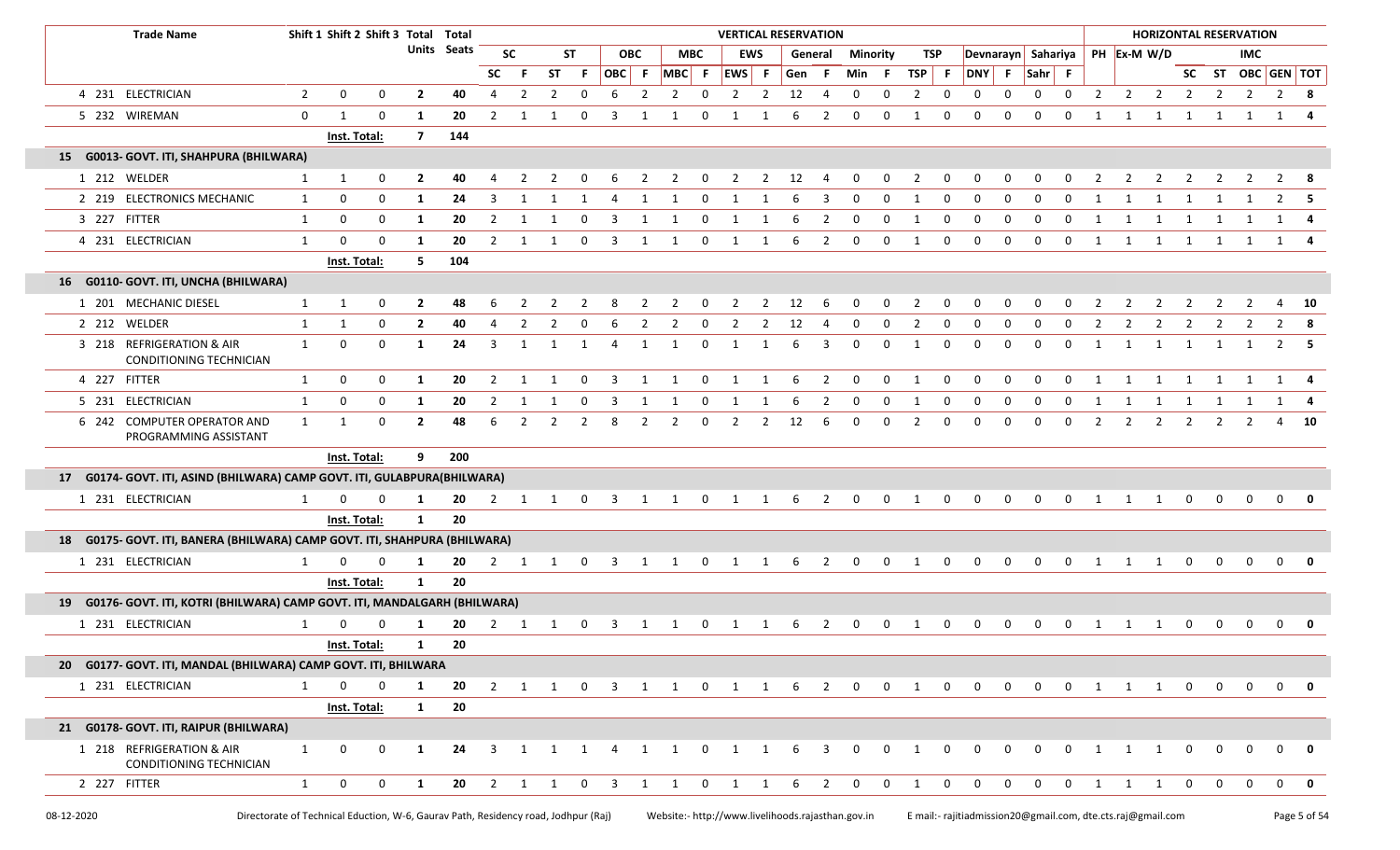| <b>Trade Name</b>                                           |              | Shift 1 Shift 2 Shift 3 Total Total |          |                |             |                         |                |           |                |                         |                |                               |                         | <b>VERTICAL RESERVATION</b>    |                |           |                         |                         |              |                |                |                |              |                    |                         |                |                | <b>HORIZONTAL RESERVATION</b> |                         |                |                   |             |              |
|-------------------------------------------------------------|--------------|-------------------------------------|----------|----------------|-------------|-------------------------|----------------|-----------|----------------|-------------------------|----------------|-------------------------------|-------------------------|--------------------------------|----------------|-----------|-------------------------|-------------------------|--------------|----------------|----------------|----------------|--------------|--------------------|-------------------------|----------------|----------------|-------------------------------|-------------------------|----------------|-------------------|-------------|--------------|
|                                                             |              |                                     |          |                | Units Seats |                         | <b>SC</b>      |           | ST             |                         | <b>OBC</b>     |                               | <b>MBC</b>              |                                | <b>EWS</b>     |           |                         | <b>General Minority</b> |              | TSP            |                |                |              | Devnarayn Sahariya |                         |                |                | PH Ex-M W/D                   |                         |                | <b>IMC</b>        |             |              |
|                                                             |              |                                     |          |                |             | <b>SC</b>               |                | <b>ST</b> | -F.            |                         |                | $ OBC $ F $ MBC $ F $ EWS $ F |                         |                                |                | Gen       | - F                     | Min F                   |              | TSP F          |                | DNY F          |              | Sahr F             |                         |                |                |                               |                         |                | SC ST OBC GEN TOT |             |              |
| 3 231 ELECTRICIAN                                           | 1            | 0                                   | 0        | 1              | 20          | 2                       | 1              |           | $\Omega$       | 3                       |                |                               | $\Omega$                | 1                              | -1             | 6         | $\overline{2}$          | $\mathbf 0$             | 0            | -1             | 0              | 0              | $\Omega$     | 0                  | $\mathbf 0$             | 1              | 1              | 1                             | $\mathbf 0$             | 0              | $\mathbf 0$       | $\mathbf 0$ | $\mathbf 0$  |
| 4 232 WIREMAN                                               | $\mathbf{1}$ | 0                                   | 0        | -1             | 20          | $\overline{2}$          | -1             |           |                | 3                       |                |                               | $\Omega$                | 1                              | 1              |           | 2                       | $\Omega$                | 0            | -1             | 0              | $\Omega$       | $\Omega$     | $\Omega$           | $\Omega$                |                |                | 1                             | $\mathbf 0$             | $\Omega$       |                   | $\Omega$    | $\mathbf 0$  |
|                                                             |              | <b>Inst. Total:</b>                 |          | 4              | 84          |                         |                |           |                |                         |                |                               |                         |                                |                |           |                         |                         |              |                |                |                |              |                    |                         |                |                |                               |                         |                |                   |             |              |
| 22 G0179- GOVT. ITI, SAHARA (BHILWARA)                      |              |                                     |          |                |             |                         |                |           |                |                         |                |                               |                         |                                |                |           |                         |                         |              |                |                |                |              |                    |                         |                |                |                               |                         |                |                   |             |              |
| 1 231 ELECTRICIAN                                           | 1            | 0                                   | 0        | 1              | 20          | 2                       |                |           | 0              | 3                       | 1              | 1                             | 0                       | 1                              | 1              | - 6       | $\overline{2}$          | $\mathbf 0$             | 0            | 1              | 0              | 0              | 0            | 0                  | 0                       | 1              | 1              | 1                             | $\mathbf 0$             | 0              | $\mathbf 0$       | $\mathbf 0$ | $\mathbf{0}$ |
|                                                             |              | Inst. Total:                        |          | $\mathbf{1}$   | 20          |                         |                |           |                |                         |                |                               |                         |                                |                |           |                         |                         |              |                |                |                |              |                    |                         |                |                |                               |                         |                |                   |             |              |
| <b>DISTRICT NAGAUR</b>                                      |              |                                     |          |                |             |                         |                |           |                |                         |                |                               |                         |                                |                |           |                         |                         |              |                |                |                |              |                    |                         |                |                |                               |                         |                |                   |             |              |
| 23 G0007- GOVT. ITI, KUCHAMANCITY (NAGAUR)                  |              |                                     |          |                |             |                         |                |           |                |                         |                |                               |                         |                                |                |           |                         |                         |              |                |                |                |              |                    |                         |                |                |                               |                         |                |                   |             |              |
| 1 201 MECHANIC DIESEL                                       | 1            | 1                                   | 0        | $\mathbf{2}$   | 48          | 6                       | 2              | 2         | $\overline{2}$ | 8                       | $\overline{2}$ | $\overline{2}$                | $\overline{\mathbf{0}}$ | $\overline{\mathbf{c}}$        |                | 2 12      | $6\overline{6}$         | $\overline{0}$          | $\mathbf 0$  | $\overline{2}$ | $\overline{0}$ | $\mathbf 0$    | $\mathbf 0$  | $\mathbf 0$        | $\overline{\mathbf{0}}$ | $\overline{2}$ | $\overline{2}$ | $\overline{\mathbf{2}}$       | $\overline{\mathbf{2}}$ | $\overline{2}$ | 2                 |             | 4 10         |
| 2 218 REFRIGERATION & AIR<br><b>CONDITIONING TECHNICIAN</b> | $\mathbf{1}$ | 0                                   | 0        | 1              | 24          | 3                       | -1             |           | 1              |                         | -1             |                               | $\Omega$                |                                |                |           | 3                       | 0                       | $\Omega$     | -1             | 0              | $\Omega$       | 0            | $\Omega$           | $\Omega$                | 1              |                | 1                             |                         | 1              |                   | 2           |              |
| 3 219 ELECTRONICS MECHANIC                                  | $\mathbf{1}$ | 0                                   | 0        | -1             | 24          | 3                       |                |           | 1              | 4                       | 1              | 1                             | $\mathbf 0$             | 1                              | 1              | 6         | 3                       | $\mathbf 0$             | 0            | -1             | 0              | 0              | 0            | 0                  | 0                       |                | -1             | 1                             | 1                       | 1              | 1                 |             | $2 \quad 5$  |
| 4 227 FITTER                                                | 1            | 0                                   | 0        | 1              | 20          | $\overline{2}$          |                |           | $\Omega$       | 3                       |                |                               | $\Omega$                | 1                              |                |           | 2                       | 0                       | 0            | -1             | 0              | $\Omega$       | $\Omega$     | $\Omega$           | $\Omega$                | 1              |                | -1                            |                         |                |                   | 1           |              |
| 5 231 ELECTRICIAN                                           | $\mathbf{1}$ | 0                                   | 0        | -1             | 20          | $\overline{2}$          |                |           |                |                         |                |                               | $\Omega$                | 1                              |                |           | 2                       | 0                       | 0            | -1             | 0              | 0              | 0            |                    | 0                       |                |                | -1                            |                         |                |                   |             |              |
| 6 242 COMPUTER OPERATOR AND<br>PROGRAMMING ASSISTANT        | $\mathbf{1}$ | 1                                   | 0        | $\mathbf{2}$   | 48          | 6                       | 2              | 2         | 2              | 8                       | 2              | 2                             | 0                       | $\overline{2}$                 | 2              | 12        | 6                       | $\Omega$                | 0            | $\overline{2}$ | 0              | $\Omega$       | $\Omega$     | 0                  | 0                       | 2              | $\overline{2}$ | 2                             | 2                       | 2              | 2                 |             | 4 10         |
|                                                             |              | Inst. Total:                        |          | 8              | 184         |                         |                |           |                |                         |                |                               |                         |                                |                |           |                         |                         |              |                |                |                |              |                    |                         |                |                |                               |                         |                |                   |             |              |
| 24 G0011- GOVT. ITI, MERTACITY (NAGAUR)                     |              |                                     |          |                |             |                         |                |           |                |                         |                |                               |                         |                                |                |           |                         |                         |              |                |                |                |              |                    |                         |                |                |                               |                         |                |                   |             |              |
| 1 212 WELDER                                                | 1            | 1                                   | 0        | $\mathbf{2}$   | 40          |                         |                |           |                |                         |                |                               |                         |                                | $\mathcal{P}$  | 12        |                         |                         | $\Omega$     |                |                |                |              |                    |                         |                |                |                               |                         |                |                   |             |              |
| 2 227 FITTER                                                | 1            | 0                                   | 0        | -1             | 20          | 2                       | 1              |           | $\Omega$       | $\overline{3}$          | 1              | -1                            | $\mathbf 0$             | 1                              | 1              | 6         | 2                       | $\mathbf 0$             | $\mathbf 0$  | 1              | 0              | $\mathbf 0$    | $\mathbf 0$  | $\mathbf 0$        | $\mathbf 0$             | 1              | 1              | 1                             | 1                       | 1              |                   |             | 1 4          |
| 3 231 ELECTRICIAN                                           | 1            | $\mathbf 0$                         | $\Omega$ | -1             | 20          | 2                       | -1             |           | 0              | -3                      | -1             |                               | $\Omega$                | 1                              | 1              | 6         | 2                       | $\Omega$                | $\Omega$     | - 1            | 0              | 0              | $\Omega$     | $\Omega$           | $\Omega$                | 1              | 1              | 1                             | 1                       | 1              | 1                 |             | 1 4          |
|                                                             |              | Inst. Total:                        |          | 4              | 80          |                         |                |           |                |                         |                |                               |                         |                                |                |           |                         |                         |              |                |                |                |              |                    |                         |                |                |                               |                         |                |                   |             |              |
| 25 G0012- GOVT. ITI, NAGAUR                                 |              |                                     |          |                |             |                         |                |           |                |                         |                |                               |                         |                                |                |           |                         |                         |              |                |                |                |              |                    |                         |                |                |                               |                         |                |                   |             |              |
| 1 206 CARPENTER                                             | $\mathbf{1}$ | 1                                   | 0        | $\mathbf{2}$   | 48          | 6                       | 2              | 2         | $\overline{2}$ | 8                       | $\overline{2}$ | $\overline{2}$                | $\overline{0}$          | $\overline{\mathbf{2}}$        |                | $2 \t 12$ | $6\overline{6}$         | $\overline{0}$          | $\mathbf{0}$ | $\overline{2}$ | $\overline{0}$ | $\mathbf{0}$   | $\mathbf{0}$ | $\mathbf{0}$       | $\overline{0}$          | $\overline{2}$ | $\overline{2}$ | $\overline{2}$                | $\overline{2}$          | $\overline{2}$ | $\overline{2}$    | 4           | <b>10</b>    |
| 2 209 PLUMBER                                               | $\mathbf{1}$ | 1                                   | 0        | $\overline{2}$ | 48          | 6                       | 2              | 2         | 2              | 8                       | 2              | 2                             | $\Omega$                | 2                              | 2              | 12        | -6                      | $\Omega$                | $\mathbf 0$  | 2              | $\mathbf 0$    | $\mathbf 0$    | $\Omega$     | $\Omega$           | $\Omega$                | 2              | 2              | 2                             | -2                      | 2              | 2                 | 4           | 10           |
| 3 212 WELDER                                                | 1            | 1                                   | 0        | $\mathbf{2}$   | 40          | 4                       | 2              | 2         | $\Omega$       | -6                      | 2              | 2                             | $\mathbf 0$             | 2                              | 2              | 12        | 4                       | 0                       | 0            | 2              | 0              | 0              | 0            | $\Omega$           | 0                       | 2              | 2              | 2                             | 2                       | 2              |                   | 2           | 8            |
| 4 215 MECHANIC (MOTOR VEHICLE)                              | 0            | 1                                   | 0        | -1             | 24          | 3                       | 1              |           | 1              | -4                      | 1              | -1                            | 0                       | 1                              | 1              | 6         | 3                       | 0                       | $\mathbf 0$  | -1             | 0              | $\mathbf 0$    | $\mathbf 0$  | $\mathbf 0$        | $\mathbf 0$             | 1              | 1              | 1                             |                         |                |                   | 2           | - 5          |
| 5 221 TURNER                                                | $\mathbf 0$  | 1                                   | 0        | 1              | 20          |                         |                |           |                |                         |                | 2 1 1 0 3 1 1 0 1 1 6 2       |                         |                                |                |           |                         | $\mathbf 0$             | $\mathbf 0$  | $\mathbf{1}$   | $\mathbf 0$    | $\mathbf{0}$   | $\mathbf{0}$ |                    |                         |                |                | 0 0 1 1 1 1 1 1 1 1           |                         |                |                   |             |              |
| 6 227 FITTER                                                | 1            | 0                                   | 0        | -1             | 20          | $\overline{2}$          | 1              | 1         | $\mathbf 0$    | $\overline{\mathbf{3}}$ | $\overline{1}$ | 1                             | $\mathbf 0$             | $\mathbf{1}$                   | 1              | - 6       | $\overline{2}$          | $\mathbf 0$             | $\mathbf 0$  | 1              | 0              | 0              | $\mathbf 0$  | $\mathbf 0$        | $\mathbf 0$             | 1              | 1              | $\overline{1}$                | $\overline{1}$          | 1              | 1                 |             | 1 4          |
| 7 231 ELECTRICIAN                                           | 1            | 0                                   | 0        | 1              | 20          |                         | $2 \quad 1$    | 1         | $\overline{0}$ |                         |                | 3 1 1                         |                         | $0\qquad 1$                    | $\overline{1}$ | - 6       | $\overline{\mathbf{2}}$ | $\overline{0}$          | $\mathbf 0$  | $\overline{1}$ | $\mathbf 0$    | $\mathbf 0$    | $\mathbf 0$  | $\mathbf 0$        | $\mathbf 0$             | 1              |                | 1 1 1 1 1 1 4                 |                         |                |                   |             |              |
| 8 232 WIREMAN                                               | $\mathbf{1}$ | 0                                   | 0        | 1              | 20          | $\overline{2}$          | 1              | 1         | 0              | $\overline{\mathbf{3}}$ | 1              | 1                             | 0                       | $\mathbf{1}$                   | 1              | -6        | $\overline{2}$          | $\mathbf 0$             | $\mathbf 0$  | 1              | 0              | $\mathbf{0}$   | 0            | $\mathbf 0$        | $\mathbf 0$             | 1              | $\mathbf{1}$   | $\mathbf{1}$                  | $\overline{1}$          | 1              | $\mathbf{1}$      |             | 1 4          |
| 9 242 COMPUTER OPERATOR AND<br>PROGRAMMING ASSISTANT        | 1            | 0                                   | 0        | 1              | 24          | $\overline{\mathbf{3}}$ | 1              | 1         | 1              | 4                       | 1              | 1                             | 0                       | 1                              | 1              | 6         | 3                       | 0                       | $\mathbf 0$  | 1              | 0              | $\mathbf{0}$   | 0            | $\mathbf 0$        | $\mathbf{0}$            | 1              | $\mathbf{1}$   | $\overline{1}$                | $\overline{1}$          | 1              | 1                 |             | $2 \quad 5$  |
| 10 242 COMPUTER OPERATOR AND<br>PROGRAMMING ASSISTANT       | $\mathbf{0}$ | $\mathbf{1}$                        | 0        | $\mathbf{1}$   | 24          | $\overline{0}$          | $\overline{4}$ |           | $0\qquad 2$    | $\overline{0}$          | 5 <sub>5</sub> |                               |                         | $0 \qquad 1 \qquad 0 \qquad 2$ |                | $0$ 9     |                         | $\overline{0}$          | $\mathbf 0$  | $\overline{0}$ | $\overline{1}$ | $\overline{0}$ |              |                    |                         |                |                | 0 0 0 1 1 12 1 1 1 2 5        |                         |                |                   |             |              |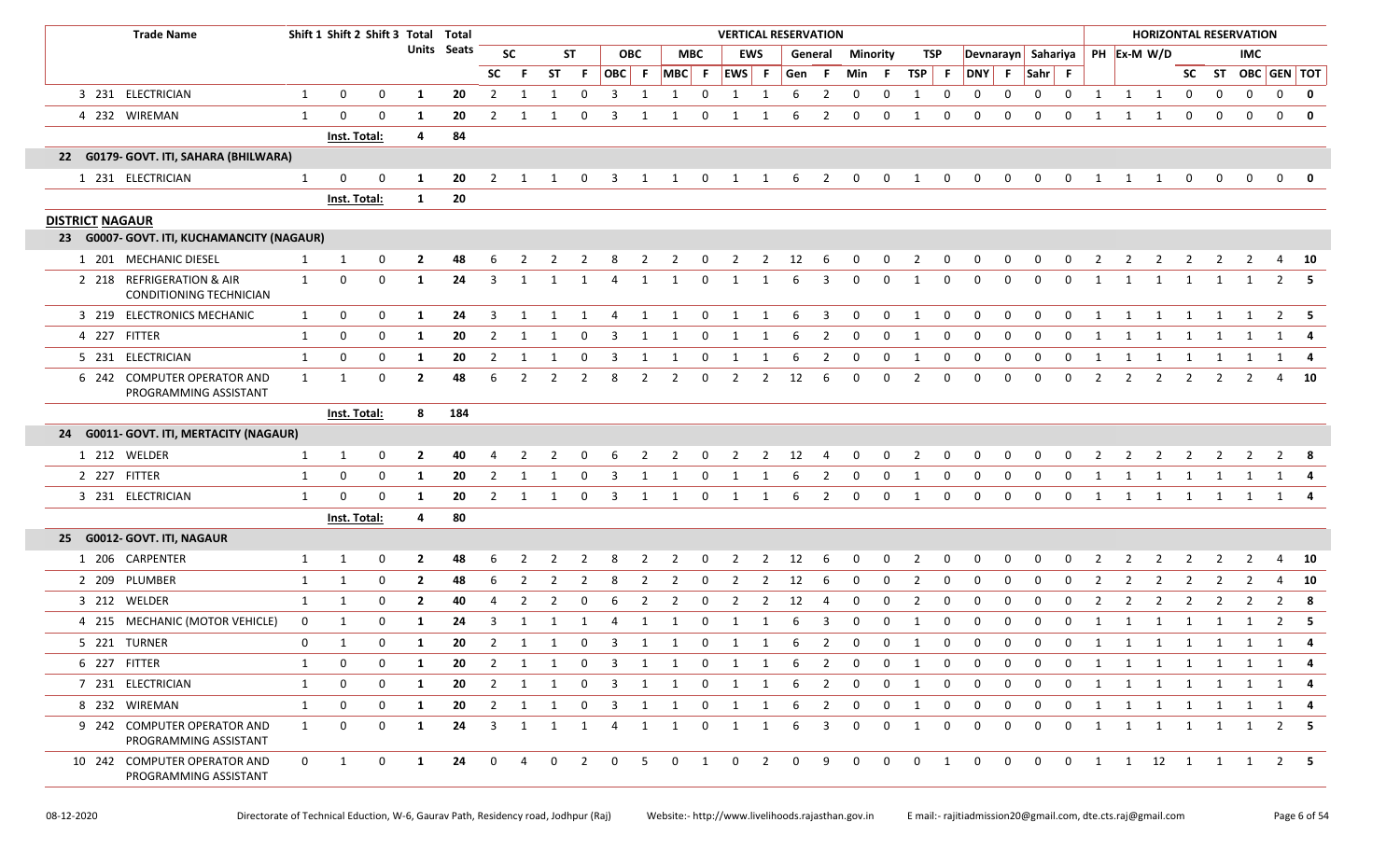| <b>Trade Name</b>                                         |              | Shift 1 Shift 2 Shift 3 Total Total |             |                      |             |                |                |                |                |       |                |                |              | <b>VERTICAL RESERVATION</b> |                |     |                         |             |             |                |              |                    |             |             |              |                |                |                 |                |                | <b>HORIZONTAL RESERVATION</b> |                |              |
|-----------------------------------------------------------|--------------|-------------------------------------|-------------|----------------------|-------------|----------------|----------------|----------------|----------------|-------|----------------|----------------|--------------|-----------------------------|----------------|-----|-------------------------|-------------|-------------|----------------|--------------|--------------------|-------------|-------------|--------------|----------------|----------------|-----------------|----------------|----------------|-------------------------------|----------------|--------------|
|                                                           |              |                                     |             |                      | Units Seats |                | <b>SC</b>      | <b>ST</b>      |                |       | <b>OBC</b>     | <b>MBC</b>     |              | <b>EWS</b>                  |                |     | General                 | Minority    |             | TSP            |              | Devnarayn Sahariya |             |             |              |                |                | PH Ex-M W/D     |                |                | <b>IMC</b>                    |                |              |
|                                                           |              |                                     |             |                      |             | <b>SC</b>      | -F             | ST             | F.             | OBC F |                | $ MBC $ F      |              | <b>EWS</b>                  | - F            | Gen | -F.                     | Min         | - F         | TSP F          |              | <b>DNY</b>         | -F.         | Sahr F      |              |                |                |                 |                |                | SC ST OBC GEN TOT             |                |              |
| 11 260 STENOGRAPHER &<br>SECRETARIAL ASSISTANT<br>(HINDI) | $\mathbf{1}$ | $\mathbf{1}$                        | $\mathbf 0$ | $\overline{2}$       | 48          | 6              | $\overline{2}$ | $\overline{2}$ | $\overline{2}$ | 8     | 2              | 2              | $\mathbf 0$  | $\overline{2}$              | $\overline{2}$ | 12  | 6                       | $\mathbf 0$ | 0           | $\overline{2}$ | $\mathbf 0$  | $\mathbf 0$        | $\Omega$    | $\Omega$    | $\mathbf 0$  |                |                | $2$ $2$ $2$ $2$ |                | $\overline{2}$ | $\overline{2}$                |                | $4$ 10       |
|                                                           |              | Inst. Total:                        |             | 15                   | 336         |                |                |                |                |       |                |                |              |                             |                |     |                         |             |             |                |              |                    |             |             |              |                |                |                 |                |                |                               |                |              |
| 26 G0143- GOVT. ITI, NAWAN (NAGAUR)                       |              |                                     |             |                      |             |                |                |                |                |       |                |                |              |                             |                |     |                         |             |             |                |              |                    |             |             |              |                |                |                 |                |                |                               |                |              |
| 1 218 REFRIGERATION & AIR<br>CONDITIONING TECHNICIAN      | $\mathbf{1}$ | 0                                   | 0           | 1                    | 24          | 3              | 1              | 1              | 1              | 4     | 1              | $\mathbf{1}$   | $\mathbf 0$  | 1                           | 1              | 6   | $\overline{\mathbf{3}}$ | 0           | $\mathbf 0$ | 1              | 0            | 0                  | 0           | 0           | 0            | 1              | 1              | 1               | 0              | 0              | $\mathbf 0$                   | 0              | 0            |
| 2 227 FITTER                                              | $\mathbf{1}$ | $\mathbf 0$                         | 0           | 1                    | 20          | $\overline{2}$ | 1              | 1              | $\Omega$       | 3     | 1              | 1              | $\mathbf 0$  | 1                           | 1              | 6   | $\overline{2}$          | $\mathbf 0$ | $\mathbf 0$ | 1              | $\mathbf 0$  | $\overline{0}$     | 0           | $\Omega$    | $\mathbf 0$  | 1              | 1              | 1               | $\Omega$       | $\Omega$       | $\mathbf 0$                   | $\mathbf 0$    | $\mathbf 0$  |
| 3 231 ELECTRICIAN                                         | $\mathbf{1}$ | $\mathbf 0$                         | $\mathbf 0$ | -1                   | 20          | 2              | -1             |                |                |       |                |                | $\Omega$     | -1                          | -1             |     | $\mathcal{P}$           | $\Omega$    | $\Omega$    | -1             | $\Omega$     | $\Omega$           | $\Omega$    | $\Omega$    | $\Omega$     |                |                |                 | $\Omega$       | $\Omega$       | $\Omega$                      | $\Omega$       | $\mathbf{0}$ |
| 4 232 WIREMAN                                             | $\mathbf{1}$ | $\mathbf 0$                         | $\mathbf 0$ | -1                   | 20          | $\overline{2}$ | 1              | -1             | $\Omega$       | 3     | 1              | 1              | 0            | 1                           | -1             | 6   | 2                       | 0           | 0           | 1              | $\Omega$     | $\Omega$           | $\Omega$    | $\Omega$    | $\Omega$     | 1              | 1              | 1               | 0              | $\Omega$       | $\Omega$                      | $\mathbf 0$    | 0            |
|                                                           |              | Inst. Total:                        |             | $\overline{4}$       | 84          |                |                |                |                |       |                |                |              |                             |                |     |                         |             |             |                |              |                    |             |             |              |                |                |                 |                |                |                               |                |              |
| 27 G0206- GOVT. ITI, JAYAL (NAGAUR)                       |              |                                     |             |                      |             |                |                |                |                |       |                |                |              |                             |                |     |                         |             |             |                |              |                    |             |             |              |                |                |                 |                |                |                               |                |              |
| 1 227 FITTER                                              | 1            | 0                                   | 0           | -1                   | 20          |                |                |                |                |       |                |                |              |                             |                |     |                         |             |             |                |              |                    |             |             |              |                |                |                 |                |                |                               | 0              | $\mathbf 0$  |
| 2 231 ELECTRICIAN                                         | $\mathbf{1}$ | $\Omega$                            | $\Omega$    | 1                    | 20          | $\mathcal{P}$  |                |                |                |       |                |                | $\Omega$     | -1                          |                | 6   | 2                       | $\Omega$    | $\Omega$    | $\mathbf{1}$   | $\Omega$     | $\Omega$           | $\Omega$    | $\Omega$    | $\Omega$     |                |                | 1               | 0              | $\Omega$       | $\Omega$                      | $\Omega$       | $\mathbf 0$  |
|                                                           |              | <b>Inst. Total:</b>                 |             | $\overline{2}$       | 40          |                |                |                |                |       |                |                |              |                             |                |     |                         |             |             |                |              |                    |             |             |              |                |                |                 |                |                |                               |                |              |
| <b>DISTRICT TONK</b>                                      |              |                                     |             |                      |             |                |                |                |                |       |                |                |              |                             |                |     |                         |             |             |                |              |                    |             |             |              |                |                |                 |                |                |                               |                |              |
| 28 G0014- GOVT. ITI, TODARAISINGH (TONK)                  |              |                                     |             |                      |             |                |                |                |                |       |                |                |              |                             |                |     |                         |             |             |                |              |                    |             |             |              |                |                |                 |                |                |                               |                |              |
| 1 206 CARPENTER                                           | 1            | 1                                   | 0           | $\overline{2}$       | 48          | 6              | 2              | $\overline{2}$ | 2              | 8     | 2              | 2              | $\mathbf 0$  | $\overline{2}$              | $\overline{2}$ | 12  | 6                       | 0           | $\mathbf 0$ | $\overline{2}$ | 0            | 0                  | 0           | 0           | $\mathbf 0$  | 2              | 2              | $\overline{2}$  | 2              | 2              | 2                             | 4              | 10           |
| 2 231 ELECTRICIAN                                         | 1            | $\mathbf 0$                         | 0           | 1                    | 20          | 2              | 1              | 1              | $\Omega$       | 3     | -1             | -1             | 0            | -1                          | -1             | 6   | 2                       | 0           | 0           | 1              | 0            | 0                  | 0           | $\Omega$    | $\Omega$     | 1              | 1              | 1               | 1              | 1              | - 1                           | 1              | 4            |
| 1 242 COMPUTER OPERATOR AND<br>PROGRAMMING ASSISTANT      | $\mathbf{1}$ | 1                                   | $\mathbf 0$ | $\overline{2}$       | 48          | 6              | 2              | 2              | 2              |       | 2              | 2              | $\Omega$     | 2                           | $\overline{2}$ | 12  | -6                      | $\Omega$    | $\Omega$    | $\overline{2}$ | $\Omega$     | $\Omega$           | $\Omega$    | $\Omega$    | $\Omega$     | 2              | 2              | 2               | 2              | 2              | 2                             | 4              | 10           |
|                                                           |              | Inst. Total:                        |             | 5 <sub>1</sub>       | 116         |                |                |                |                |       |                |                |              |                             |                |     |                         |             |             |                |              |                    |             |             |              |                |                |                 |                |                |                               |                |              |
| 29 G0015- GOVT. ITI, TONK                                 |              |                                     |             |                      |             |                |                |                |                |       |                |                |              |                             |                |     |                         |             |             |                |              |                    |             |             |              |                |                |                 |                |                |                               |                |              |
| 1 201 MECHANIC DIESEL                                     | $\mathbf{1}$ | 1                                   | 0           | $\overline{2}$       | 48          | 6              |                |                |                |       |                |                | $\Omega$     |                             | $\mathcal{P}$  | 12  | 6                       |             | U           | 2              | <sup>0</sup> | $\Omega$           | O           |             |              |                |                | $\mathcal{P}$   |                |                |                               | Δ              | - 10         |
| 2 202 MECHANIC (TRACTOR)                                  | 1            | 1                                   | 0           | $\overline{2}$       | 40          | $\Omega$       |                |                |                |       |                |                | <sup>0</sup> |                             | O              |     | O                       | 28          | 12          | $\Omega$       | $\Omega$     | - 0                | O           |             |              |                |                | $\mathcal{P}$   |                |                |                               |                | 0            |
| 3 209 PLUMBER                                             | $\mathbf{1}$ | 1                                   | 0           | $\overline{2}$       | 48          | 6              | $\overline{2}$ | $\overline{2}$ | $\overline{2}$ | 8     | 2              | $\overline{2}$ | $\mathbf 0$  | 2                           | $\overline{2}$ | 12  | 6                       | 0           | $\mathbf 0$ | $\overline{2}$ | 0            | $\mathbf 0$        | $\mathbf 0$ | $\Omega$    | $\mathbf{0}$ | 2              | 2              | 2               | 2              | 2              | 2                             | 4              | 10           |
| 4 212 WELDER                                              | $\mathbf{1}$ | 1                                   | 0           | $\overline{2}$       | 40          | 4              | $\overline{2}$ | $\overline{2}$ | 0              | 6     | $\overline{2}$ | $\overline{2}$ | 0            | 2                           | $\overline{2}$ | 12  | $\overline{4}$          | $\mathbf 0$ | 0           | $\overline{2}$ | 0            | 0                  | $\mathbf 0$ | $\mathbf 0$ | $\Omega$     | $\overline{2}$ | $\overline{2}$ | 2               | 2              | 2              | 2                             | $\overline{2}$ | - 8          |
| 5 227 FITTER                                              | 1            | 0                                   | 0           | 1                    | 20          | $\overline{2}$ | 1              | 1              | $\Omega$       | 3     | 1              | 1              | 0            | $\mathbf{1}$                | 1              | 6   | $\overline{2}$          | 0           | 0           | 1              | 0            | 0                  | 0           | 0           | $\mathbf{0}$ | 1              | 1              | 1               | 1              | 1              | 1                             | 1              | 4            |
| 6 231 ELECTRICIAN                                         | 1            | $\mathbf 0$                         | 0           | 1                    | 20          | $\overline{2}$ | 1              | 1              | $\Omega$       | 3     | $\mathbf 1$    | 1              | 0            | 1                           | 1              | 6   | 2                       | 0           | 0           | 1              | 0            | 0                  | 0           | $\Omega$    | $\Omega$     | 1              | 1              | 1               | 1              | 1              | 1                             | 1              | 4            |
| 7 242 COMPUTER OPERATOR AND<br>PROGRAMMING ASSISTANT      | $\mathbf{1}$ | 1                                   | 0           | $\overline{2}$       | 48          | 6              | $\overline{2}$ | $\overline{2}$ | $\overline{2}$ | 8     | 2              | 2              | 0            | $\overline{2}$              | $\overline{2}$ | 12  | 6                       | $\Omega$    | 0           | $\overline{2}$ | 0            | $\mathbf 0$        | 0           | $\Omega$    | $\mathbf{0}$ | 2              | $\overline{2}$ | 2               | 2              | 2              | 2                             | $\overline{4}$ | 10           |
| 8 247 SEWING TECHNOLOGY                                   | 1            | Inst. Total:                        |             | $\overline{2}$<br>14 | 40<br>304   | $\Omega$       | -6             |                |                |       |                |                |              |                             |                | n   | 16                      | 0           |             | n              | 2            | $\Omega$           | $\Omega$    | റ           | $\Omega$     | 2              | 2              | 20              | $\overline{2}$ | 2              | $\overline{2}$                | 2              | - 8          |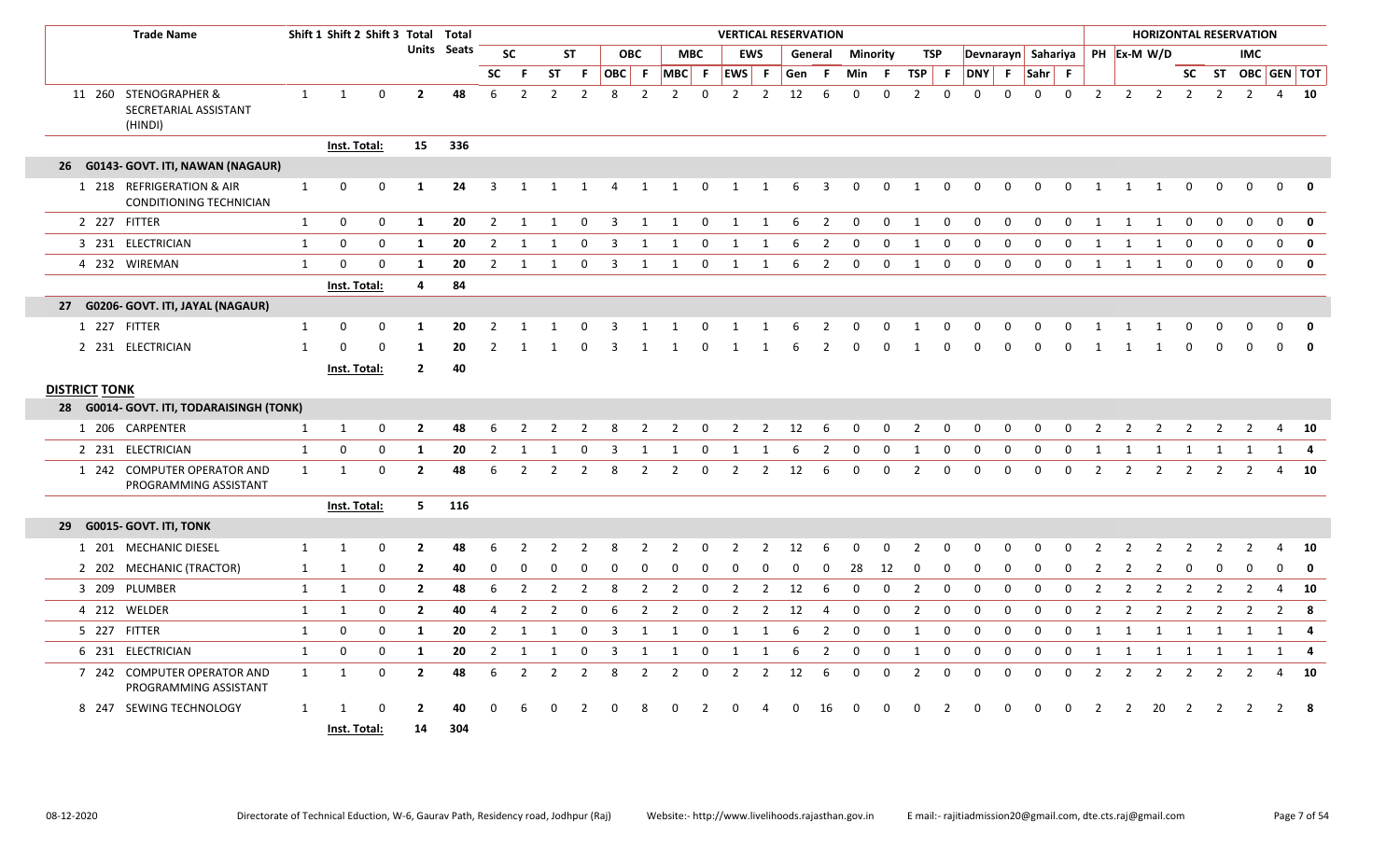| <b>Trade Name</b>                                           |              | Shift 1 Shift 2 Shift 3 Total Total |             |                |             |                |                |                |                |                 |            |                |                         | <b>VERTICAL RESERVATION</b> |                |                        |                |              |             |                |                |                    |             |             |             |                |                | <b>HORIZONTAL RESERVATION</b> |                |             |              |                   |              |
|-------------------------------------------------------------|--------------|-------------------------------------|-------------|----------------|-------------|----------------|----------------|----------------|----------------|-----------------|------------|----------------|-------------------------|-----------------------------|----------------|------------------------|----------------|--------------|-------------|----------------|----------------|--------------------|-------------|-------------|-------------|----------------|----------------|-------------------------------|----------------|-------------|--------------|-------------------|--------------|
|                                                             |              |                                     |             |                | Units Seats |                | <b>SC</b>      |                | <b>ST</b>      |                 | <b>OBC</b> |                | MBC                     |                             | <b>EWS</b>     |                        | General        | Minority     |             |                | TSP            | Devnarayn Sahariya |             |             |             |                |                | PH Ex-M W/D                   |                |             | IMC.         |                   |              |
|                                                             |              |                                     |             |                |             | <b>SC</b>      | -F.            | <b>ST</b>      | - F            | OBC F           |            | MBC F          |                         | EWS F                       |                | Gen F                  |                | Min F        |             | $TSP$ F        |                | DNY F Sahr F       |             |             |             |                |                |                               |                |             |              | SC ST OBC GEN TOT |              |
| <b>ZONE BHARATPUR</b>                                       |              |                                     |             |                |             |                |                |                |                |                 |            |                |                         |                             |                |                        |                |              |             |                |                |                    |             |             |             |                |                |                               |                |             |              |                   |              |
| <b>DISTRICT BHARATPUR</b>                                   |              |                                     |             |                |             |                |                |                |                |                 |            |                |                         |                             |                |                        |                |              |             |                |                |                    |             |             |             |                |                |                               |                |             |              |                   |              |
| 30 G0027- GOVT. ITI, BAYANA (BHARATPUR)                     |              |                                     |             |                |             |                |                |                |                |                 |            |                |                         |                             |                |                        |                |              |             |                |                |                    |             |             |             |                |                |                               |                |             |              |                   |              |
| 1 227 FITTER                                                | 0            | 1                                   | 0           | 1              | 20          | 2              |                |                |                | 3               |            | $\mathbf 1$    | $\Omega$                | 1                           | 1              | 6                      | 2              | 0            | 0           | 1              | 0              | 0                  | $\Omega$    | 0           | 0           | 1              | 1              | 1                             | 1              | 1           | 1            | 1                 |              |
| 2 231 ELECTRICIAN                                           | 0            | $\mathbf{1}$                        | 0           | 1              | 20          | 2              |                | -1             | 0              | 3               |            | -1             | 0                       |                             |                | 6                      | 2              | 0            | 0           | 1              | 0              | 0                  | $\Omega$    | 0           | 0           | 1              |                | 1                             | 1              | 1           | 1            | 1                 |              |
| 1 212 WELDER                                                | 1            | -1                                  | 0           | $\overline{2}$ | 40          | 4              | 2              | 2              | 0              | 6               | 2          | 2              | 0                       | $\overline{2}$              | 2              | 12                     | 4              | 0            | $\mathbf 0$ | 2              | $\mathbf 0$    | 0                  | $\mathbf 0$ | 0           | $\mathbf 0$ | 2              | 2              | $\overline{2}$                | 2              | 2           | 2            | $2^{\circ}$       | 8            |
|                                                             |              | Inst. Total:                        |             | 4              | 80          |                |                |                |                |                 |            |                |                         |                             |                |                        |                |              |             |                |                |                    |             |             |             |                |                |                               |                |             |              |                   |              |
| 31 G0028- GOVT. ITI, BHARATPUR                              |              |                                     |             |                |             |                |                |                |                |                 |            |                |                         |                             |                |                        |                |              |             |                |                |                    |             |             |             |                |                |                               |                |             |              |                   |              |
| 1 202 MECHANIC (TRACTOR)                                    | 1            | 1                                   | 0           | $\mathbf{2}$   | 40          |                |                |                |                |                 |            | $\mathcal{L}$  |                         | 2                           | 2              | 12                     |                | 0            | 0           | 2              |                |                    |             | 0           |             |                |                |                               |                | O           | O            | $\Omega$          |              |
| 2 209 PLUMBER                                               | 1            | 1                                   | 0           | $\overline{2}$ | 48          | 6              | 2              | 2              | 2              | 8               | 2          | $\overline{2}$ | 0                       | $\overline{2}$              | 2              | 12                     | -6             | 0            | 0           | $\overline{2}$ | 0              | 0                  | $\mathbf 0$ | 0           | 0           | 2              | 2              | 2                             | 0              | 0           | $\mathbf{0}$ | 0                 | $\mathbf 0$  |
| 3 212 WELDER                                                | 1            | 1                                   | 0           | $\mathbf{2}$   | 40          | 4              | $\mathcal{P}$  | 2              | 0              | 6               | 2          | 2              | 0                       | 2                           | 2              | 12                     | -4             | 0            | 0           | 2              | $\Omega$       | 0                  | $\Omega$    | 0           | $\Omega$    | 2              | 2              | 2                             | 0              | 0           | $\Omega$     | $\mathbf 0$       | $\mathbf 0$  |
| 4 215 MECHANIC (MOTOR VEHICLE)                              | 1            | 0                                   | 0           | 1              | 24          | 3              |                |                |                |                 | 1          | 1              | 0                       | 1                           |                | 6                      | 3              | 0            | 0           | 1              | 0              | 0                  | $\Omega$    | $\Omega$    | 0           | 1              |                | 1                             | $\Omega$       | 0           | 0            | $\mathbf 0$       | $\mathbf 0$  |
| 5 221 TURNER                                                | 1            | 0                                   | 0           | 1              | 20          | 2              |                | 1              | 0              | 3               |            | 1              | 0                       |                             |                | 6                      | 2              | 0            | 0           | 1              | 0              | 0                  | $\Omega$    | 0           | $\Omega$    | 1              |                | 1                             | 0              | 0           | $\Omega$     | $\mathbf 0$       | $\mathbf 0$  |
| 6 232 WIREMAN                                               | $\mathbf{1}$ | 0                                   | 0           | 1              | 20          | $\overline{2}$ | 1              | 1              | 0              | 3               | 1          | 1              | 0                       | 1                           | 1              | 6                      | $\overline{2}$ | 0            | 0           | 1              | 0              | 0                  | $\mathbf 0$ | 0           | 0           | 1              | 1              | 1                             | 0              | 0           | $\mathbf 0$  | 0                 | $\mathbf{0}$ |
| 7 247 SEWING TECHNOLOGY                                     | 1            | 1                                   | 0           | $\overline{2}$ | 40          | 4              | 2              | 2              | 0              | 6               |            | 2              | 0                       | 2                           |                | 12                     |                | 0            | 0           | $\overline{2}$ | $\Omega$       | 0                  | $\Omega$    | $\Omega$    | $\Omega$    | 2              | 2              | 2                             | 0              | 0           | $\Omega$     | $\mathbf 0$       | $\mathbf 0$  |
| STENOGRAPHER &<br>8 260<br>SECRETARIAL ASSISTANT<br>(HINDI) | 1            | 0                                   | 0           | 1              | 24          | 3              | $\mathbf{1}$   | 1              | 1              | 4               | 1          | 1              | $\mathbf 0$             | 1                           | 1              | 6                      | 3              | 0            | $\mathbf 0$ | 1              | $\mathbf 0$    | 0                  | $\Omega$    | 0           | $\mathbf 0$ | 1              | 1              | 1                             | 0              | $\mathbf 0$ | $\Omega$     | $\mathbf 0$       | 0            |
| 9 260 STENOGRAPHER &<br>SECRETARIAL ASSISTANT<br>(HINDI)    | 0            | 1                                   | 0           | $\mathbf{1}$   | 24          | 0              | 4              | 0              | 2              | 0               | 5          | 0              | $\mathbf{1}$            | $\mathbf 0$                 | $\overline{2}$ | 0                      | 9              | 0            | $\mathbf 0$ | $\mathsf{O}$   | 1              | $\mathsf{O}$       | $\mathbf 0$ | 0           | $\mathbf 0$ | 1              | 1              | 12                            | $\mathbf 0$    | 0           | $\mathbf{0}$ | $\mathbf 0$       | $\mathbf{0}$ |
|                                                             |              | <b>Inst. Total:</b>                 |             | 13             | 280         |                |                |                |                |                 |            |                |                         |                             |                |                        |                |              |             |                |                |                    |             |             |             |                |                |                               |                |             |              |                   |              |
| 32 G0038- GOVT. ITI, KAMAN (BHARATPUR)                      |              |                                     |             |                |             |                |                |                |                |                 |            |                |                         |                             |                |                        |                |              |             |                |                |                    |             |             |             |                |                |                               |                |             |              |                   |              |
| 1 201 MECHANIC DIESEL                                       | 1            | 1                                   | 0           | $\mathbf{2}$   | 48          | 6              |                |                |                | 8               |            | 2              | 0                       | 2                           | 2              | 12                     | -6             | 0            | 0           | 2              | 0              | 0                  | 0           | 0           |             |                |                | 2                             |                | 2           |              | 4                 | 10           |
| 2 212 WELDER                                                | 1            | -1                                  | $\Omega$    | $\mathbf{2}$   | 40          |                |                |                |                |                 |            | 2              |                         |                             |                | 12                     |                | $\Omega$     |             | 2              |                | O                  |             | $\Omega$    |             |                |                |                               |                |             |              | 2                 | - 8          |
| 3 218 REFRIGERATION & AIR<br>CONDITIONING TECHNICIAN        | 0            |                                     | $\Omega$    | 1              | 24          | 3              |                |                |                |                 |            |                |                         |                             |                |                        |                | $\Omega$     |             | 1              |                | 0                  |             | 0           | n           |                |                | -1                            | -1             | 1           | -1           | 2                 | - 5          |
| 4 227 FITTER                                                | 1            | 0                                   | 0           | 1              | 20          | 2              |                |                |                |                 |            |                | $\Omega$                |                             |                | 6                      | 2              | $\Omega$     | 0           | 1              | 0              | 0                  | 0           | 0           | 0           |                |                |                               |                |             |              |                   |              |
| 5 231 ELECTRICIAN                                           | 1            | 1                                   | $\Omega$    | $\mathbf{2}$   | 40          |                | 4 2 2          |                |                | $0 \t6 \t2 \t2$ |            |                |                         |                             |                |                        |                | 0 2 2 12 4 0 |             | $0\qquad 2$    | $\overline{0}$ | $\Omega$           |             | $0\quad 0$  |             |                |                |                               |                |             |              | 0 2 2 2 2 2 2 2 2 | -8           |
| 6 232 WIREMAN                                               | 0            | 1                                   | 0           |                | 20          | 2              |                |                | 0              | 3               |            | 1              | 0                       |                             |                | -6                     |                | $\Omega$     |             |                |                |                    |             | 0           |             | 1              | 1              | 1                             | 1              | 1           | 1            |                   |              |
| 7 242 COMPUTER OPERATOR AND<br>PROGRAMMING ASSISTANT        | $\mathbf{1}$ | $\mathbf{1}$                        | $\mathbf 0$ | $\overline{2}$ | 48          | 6              |                | $2 \quad 2$    | $\overline{2}$ | 8               |            | $2 \quad 2$    | $\overline{0}$          | $\overline{2}$              |                | 2 12                   | - 6            | $\mathbf 0$  | $\mathbf 0$ | $\overline{2}$ | 0              | 0                  | 0           | $\mathbf 0$ | $\mathbf 0$ | $\overline{2}$ | $\overline{2}$ | $\overline{2}$                | $\overline{2}$ | 2           | 2            | 4                 | - 10         |
|                                                             |              | <b>Inst. Total:</b>                 |             |                | 11 240      |                |                |                |                |                 |            |                |                         |                             |                |                        |                |              |             |                |                |                    |             |             |             |                |                |                               |                |             |              |                   |              |
| 33 G0151- GOVT. ITI, PAHARI (BHARATPUR)                     |              |                                     |             |                |             |                |                |                |                |                 |            |                |                         |                             |                |                        |                |              |             |                |                |                    |             |             |             |                |                |                               |                |             |              |                   |              |
| 1 212 WELDER                                                | 1            | 1                                   | 0           | $\overline{2}$ | 40          |                | $\overline{2}$ | $\overline{2}$ | 0              | 6               |            | $2 \quad 2$    | $\overline{\mathbf{0}}$ | $\overline{2}$              |                | $2 \qquad 12 \qquad 4$ |                | $\mathbf 0$  | 0           | 2              | 0              | 0                  |             | 0           | 0           | 2              | $\overline{2}$ | $\overline{\mathbf{2}}$       | 0              |             |              |                   |              |
| 2 227 FITTER                                                | 1            | $\mathbf 0$                         | 0           | $\mathbf{1}$   | 20          | 2              | 1 1            |                | 0              | 3               | 1          | 1              | 0                       | 1                           |                | 6                      | <sup>2</sup>   | $\Omega$     | n           | 1              |                | 0                  | 0           | 0           | 0           | $\mathbf{1}$   |                | 1 1                           | 0              | 0           |              |                   |              |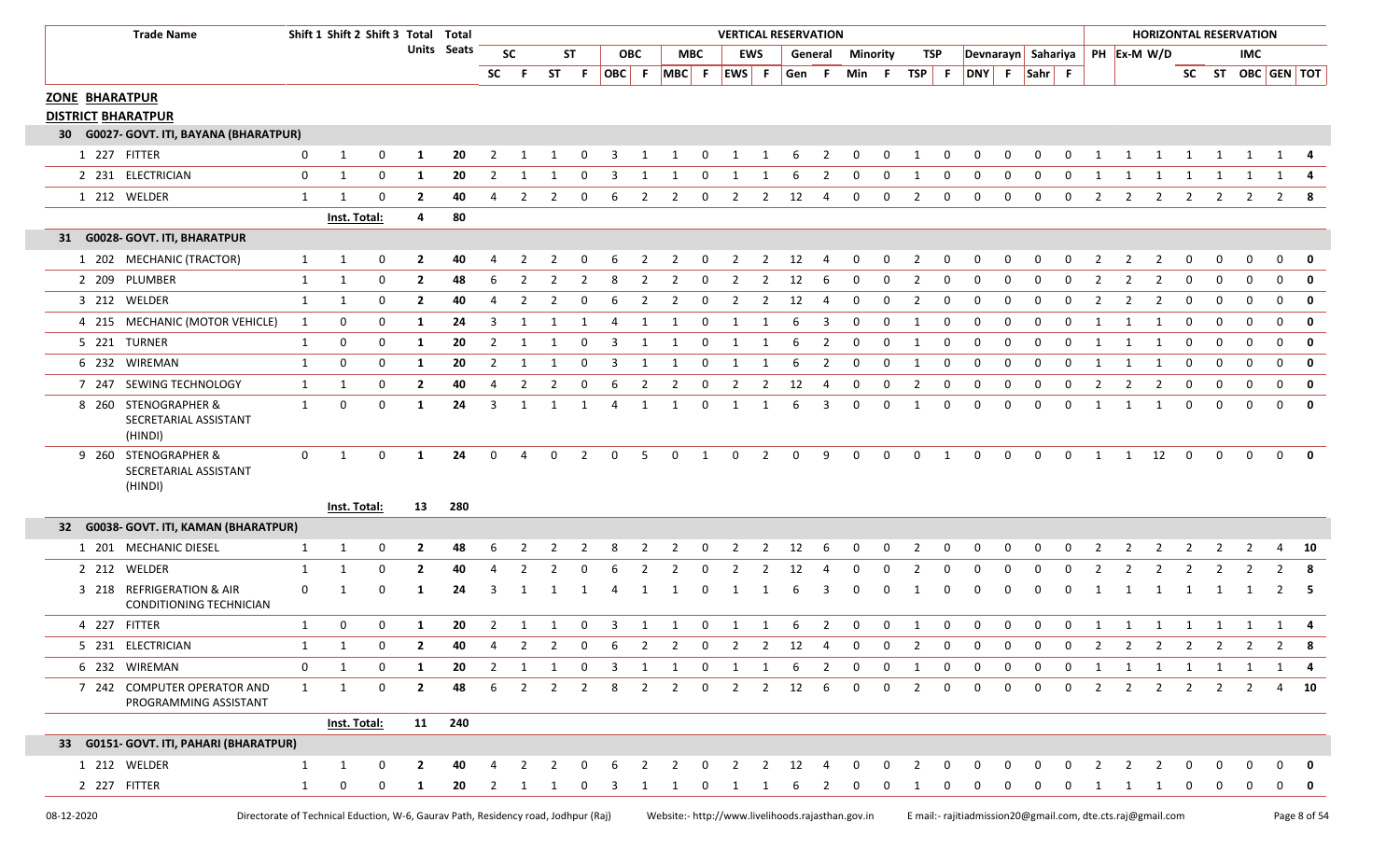| <b>Trade Name</b>                                    |              | Shift 1 Shift 2 Shift 3 Total Total |              |                |                    |                |                         |                |                |                         |                |                     |                         | <b>VERTICAL RESERVATION</b> |                |                 |                         |                         |              |                |                |             |              |                                |                |                |                |                         |                         |                | <b>HORIZONTAL RESERVATION</b> |                   |              |
|------------------------------------------------------|--------------|-------------------------------------|--------------|----------------|--------------------|----------------|-------------------------|----------------|----------------|-------------------------|----------------|---------------------|-------------------------|-----------------------------|----------------|-----------------|-------------------------|-------------------------|--------------|----------------|----------------|-------------|--------------|--------------------------------|----------------|----------------|----------------|-------------------------|-------------------------|----------------|-------------------------------|-------------------|--------------|
|                                                      |              |                                     |              |                | <b>Units Seats</b> |                | <b>SC</b>               |                | <b>ST</b>      |                         | <b>OBC</b>     |                     | <b>MBC</b>              |                             | <b>EWS</b>     |                 | General                 | <b>Minority</b>         |              |                | TSP            |             |              | Devnarayn Sahariya PH Ex-M W/D |                |                |                |                         |                         |                | <b>IMC</b>                    |                   |              |
|                                                      |              |                                     |              |                |                    | <b>SC</b>      | -F                      | ST             | -F.            | OBC F                   |                | MBC F EWS F         |                         |                             |                | Gen F           |                         | Min                     | - F          | TSP F          |                | DNY F       |              | $\vert$ Sahr $\vert$ F         |                |                |                |                         |                         |                |                               | SC ST OBC GEN TOT |              |
| 3 231 ELECTRICIAN                                    | $\mathbf{1}$ | 0                                   | $\mathbf 0$  | 1              | 20                 | $\overline{2}$ | 1                       | $\mathbf{1}$   | 0              | 3                       | 1              | 1                   | 0                       | $\mathbf{1}$                | 1              | 6               | $\overline{2}$          | $\mathbf 0$             | 0            | $\mathbf{1}$   | $\mathbf 0$    | $\mathbf 0$ | 0            | 0                              | $\mathbf 0$    | 1              |                | $1 \quad 1$             | $\mathbf 0$             | 0              | $\mathbf 0$                   | $\mathbf 0$       | $\mathbf{0}$ |
| 4 242 COMPUTER OPERATOR AND<br>PROGRAMMING ASSISTANT | 1            | 1                                   | 0            | $\overline{2}$ | 48                 | 6              | 2                       | 2              | 2              | 8                       |                |                     | $\Omega$                | 2                           | 2              | 12              | 6                       | $\mathbf 0$             | 0            | 2              | $\mathbf{0}$   | $\Omega$    | $\Omega$     | 0                              | $\Omega$       | 2              | 2              | 2                       | 0                       | 0              | $\Omega$                      | $\mathbf 0$       | $\mathbf 0$  |
|                                                      |              | Inst. Total:                        |              | 6              | 128                |                |                         |                |                |                         |                |                     |                         |                             |                |                 |                         |                         |              |                |                |             |              |                                |                |                |                |                         |                         |                |                               |                   |              |
| 34 G0172- GOVT. ITI, NAGAR (BHARATPUR)               |              |                                     |              |                |                    |                |                         |                |                |                         |                |                     |                         |                             |                |                 |                         |                         |              |                |                |             |              |                                |                |                |                |                         |                         |                |                               |                   |              |
| 1 212 WELDER                                         | $\mathbf{1}$ | $\mathbf{0}$                        | $\mathbf 0$  | 1              | 20                 | $\overline{2}$ |                         |                | 0              | 3                       | 1              | 1                   | 0                       | 1                           | 1              | 6               | $\overline{2}$          | $\mathbf 0$             | $\mathbf{0}$ | 1              | $\mathbf{0}$   | 0           | 0            | 0                              | 0              | 1              | 1              | 1                       | 0                       | 0              | 0                             | 0                 | 0            |
| 2 231 ELECTRICIAN                                    | $\mathbf{1}$ | $\mathbf 0$                         | $\mathbf 0$  | 1              | 20                 | 2              | -1                      | -1             | 0              | 3                       | 1              | 1                   | $\Omega$                | 1                           | -1             | 6               | 2                       | $\Omega$                | 0            | 1              | 0              | $\Omega$    | $\Omega$     | 0                              | $\Omega$       | 1              | 1              | 1                       | 0                       | $\mathbf 0$    | $\Omega$                      | $\mathbf{0}$      | $\mathbf 0$  |
|                                                      |              | Inst. Total:                        |              | $\mathbf{2}$   | 40                 |                |                         |                |                |                         |                |                     |                         |                             |                |                 |                         |                         |              |                |                |             |              |                                |                |                |                |                         |                         |                |                               |                   |              |
| 35 G0173- GOVT. ITI, GOPALGARH (BHARATPUR)           |              |                                     |              |                |                    |                |                         |                |                |                         |                |                     |                         |                             |                |                 |                         |                         |              |                |                |             |              |                                |                |                |                |                         |                         |                |                               |                   |              |
| 1 227 FITTER                                         | 1            | 0                                   | $\mathbf 0$  | 1              | 20                 | 2              | -1                      | -1             | 0              | 3                       | 1              | 1                   | $\mathbf{0}$            | $\mathbf{1}$                | $\mathbf{1}$   | 6               | $\overline{2}$          | $\mathbf 0$             | $\mathbf{0}$ | 1              | $\mathbf{0}$   | $\mathbf 0$ | $\mathbf 0$  | $\mathbf{0}$                   | $\mathbf 0$    | 1              | $\mathbf{1}$   | $\mathbf{1}$            | $\mathbf 0$             | $\mathbf{0}$   | 0                             | $\mathbf 0$       | 0            |
| 2 231 ELECTRICIAN                                    | $\mathbf{1}$ | $\mathbf 0$                         | $\mathbf 0$  | -1             | 20                 | $\overline{2}$ | -1                      | 1              | 0              | 3                       | 1              | 1                   | $\mathbf 0$             | 1                           | 1              | 6               | 2                       | $\mathbf 0$             | 0            | 1              | $\mathbf{0}$   | $\mathbf 0$ | $\Omega$     | 0                              | $\mathbf 0$    | 1              | 1              | 1                       | 0                       | $\mathbf 0$    | $\mathbf 0$                   | $\mathbf 0$       | $\mathbf 0$  |
|                                                      |              | Inst. Total:                        |              | $\mathbf{2}$   | 40                 |                |                         |                |                |                         |                |                     |                         |                             |                |                 |                         |                         |              |                |                |             |              |                                |                |                |                |                         |                         |                |                               |                   |              |
| 36 G0227- GOVT. ITI, JAIL BHARATPUR                  |              |                                     |              |                |                    |                |                         |                |                |                         |                |                     |                         |                             |                |                 |                         |                         |              |                |                |             |              |                                |                |                |                |                         |                         |                |                               |                   |              |
| 1 209 PLUMBER                                        | $\mathbf{1}$ | $\mathbf 0$                         | $\mathbf 0$  | 1              | 24                 | 3              |                         |                | 1              | 4                       | 1              | 1                   | 0                       | 1                           | 1              | 6               | $\overline{\mathbf{3}}$ | $\mathbf 0$             | 0            | 1              | $\mathbf{0}$   | 0           | 0            | 0                              | 0              | 1              |                | 1                       | 0                       | 0              | 0                             | 0                 | 0            |
| 2 231 ELECTRICIAN                                    | 1            | $\Omega$                            | $\mathbf 0$  | 1              | 20                 | $\overline{2}$ | 1                       | 1              | 0              | 3                       | 1              | 1                   | $\mathbf 0$             | 1                           | 1              | 6               | 2                       | 0                       | 0            | 1              | $\mathbf{0}$   | $\Omega$    | $\mathbf 0$  | 0                              | $\mathbf 0$    | 1              | 1              | 1                       | 0                       | $\mathbf 0$    | $\Omega$                      | $\mathbf 0$       | $\mathbf 0$  |
|                                                      |              | Inst. Total:                        |              | $\mathbf{2}$   | 44                 |                |                         |                |                |                         |                |                     |                         |                             |                |                 |                         |                         |              |                |                |             |              |                                |                |                |                |                         |                         |                |                               |                   |              |
| <b>DISTRICT DHAULPUR</b>                             |              |                                     |              |                |                    |                |                         |                |                |                         |                |                     |                         |                             |                |                 |                         |                         |              |                |                |             |              |                                |                |                |                |                         |                         |                |                               |                   |              |
| 37 G0033- GOVT. ITI, DHAULPUR                        |              |                                     |              |                |                    |                |                         |                |                |                         |                |                     |                         |                             |                |                 |                         |                         |              |                |                |             |              |                                |                |                |                |                         |                         |                |                               |                   |              |
| 1 207 SURVEYOR                                       | 1            | 0                                   | 0            | 1              | 24                 | 3              | 1                       | 1              | $\overline{1}$ | $\overline{4}$          | $\overline{1}$ | $\mathbf{1}$        | $\overline{\mathbf{0}}$ | $1 \quad 1$                 |                | 6               | $\overline{\mathbf{3}}$ | $\overline{\mathbf{0}}$ | $\mathbf{0}$ | $\overline{1}$ | $\overline{0}$ | $\mathbf 0$ | $\mathbf{0}$ | $\overline{0}$                 | $\overline{0}$ | $\overline{1}$ |                |                         |                         | 1 1 1 1 1      |                               | $2 \quad 5$       |              |
| 2 209 PLUMBER                                        | $\mathbf{1}$ | 1                                   | $\mathbf 0$  | $\overline{2}$ | 48                 | 6              | $\overline{2}$          | 2              | 2              | 8                       | 2              | 2                   | 0                       | 2                           | 2              | 12              | 6                       | $\mathbf 0$             | 0            | 2              | $\mathbf 0$    | $\mathbf 0$ | 0            | 0                              | 0              | 2              |                | 2                       | 2                       | 2              | 2                             | 4                 | <b>10</b>    |
| 3 212 WELDER                                         | $\mathbf{1}$ | 1                                   | 0            | $\overline{2}$ | 40                 | $\overline{4}$ | $\overline{2}$          | $\overline{2}$ | 0              | 6                       | $\overline{2}$ | $\overline{2}$      | 0                       | $\overline{2}$              | $\overline{2}$ | 12              | -4                      | $\mathbf 0$             | $\mathbf 0$  | $\overline{2}$ | 0              | 0           | 0            | 0                              | 0              | $\overline{2}$ | $\overline{2}$ | $\overline{2}$          | $\overline{2}$          | 2              | $\overline{2}$                | $2 \times 8$      |              |
| 4 219 ELECTRONICS MECHANIC                           | $\mathbf{1}$ | 0                                   | $\mathbf 0$  | 1              | 24                 | 3              | $\overline{\mathbf{1}}$ |                | 1              | 4                       | 1              |                     | $\Omega$                |                             |                | 6               | 3                       | 0                       | 0            | $\mathbf{1}$   | 0              | 0           | 0            | $\mathbf 0$                    | $\mathbf 0$    |                |                |                         |                         |                |                               | $\overline{2}$    | - 5          |
| 5 227 FITTER                                         | $\mathbf{1}$ | 1                                   | 0            | $\overline{2}$ | 40                 | $\overline{4}$ | $\overline{2}$          | $\overline{2}$ | 0              | 6                       | $\overline{2}$ | $\overline{2}$      | $\overline{0}$          | $\overline{2}$              | $\overline{2}$ | 12              | $\overline{4}$          | $\mathbf 0$             | $\mathbf 0$  | $\overline{2}$ | $\mathbf 0$    | $\mathbf 0$ | 0            | $\mathbf 0$                    | $\mathbf 0$    | $\overline{2}$ | $\overline{2}$ | $\overline{\mathbf{2}}$ | $\overline{2}$          | 2              | $\overline{2}$                | $2 \times 8$      |              |
| 6 232 WIREMAN                                        | $\mathbf{1}$ | 1                                   | 0            | $\mathbf{2}$   | 40                 | 4              | 2                       | 2              | 0              | 6                       | -2             |                     | $\Omega$                | $\mathcal{P}$               | 2              | 12              | -4                      | $\mathbf 0$             | 0            | $\overline{2}$ | 0              | 0           | $\Omega$     | 0                              | 0              | 2              |                | 2                       | 2                       | 2              | 2                             | $\overline{2}$    | - 8          |
| 7 241 ARCHITECTURAL<br>DRAUGHTSMAN                   | $\mathbf{1}$ | 1                                   | 0            | $\overline{2}$ | 48                 | 6              | 2                       | $\overline{2}$ | $\overline{2}$ | 8                       | $\overline{2}$ | 2                   | 0                       | 2                           | 2              | 12              | 6                       | 0                       | 0            | $\overline{2}$ | 0              | 0           | 0            | 0                              | 0              | $\overline{2}$ | $\overline{2}$ | $\overline{2}$          | $\overline{2}$          | 2              | 2                             |                   | 4 10         |
|                                                      |              | Inst. Total:                        |              |                | 12 264             |                |                         |                |                |                         |                |                     |                         |                             |                |                 |                         |                         |              |                |                |             |              |                                |                |                |                |                         |                         |                |                               |                   |              |
| 38 G0044- GOVT. ITI, RAJAKHERA (DHAULPUR)            |              |                                     |              |                |                    |                |                         |                |                |                         |                |                     |                         |                             |                |                 |                         |                         |              |                |                |             |              |                                |                |                |                |                         |                         |                |                               |                   |              |
| 1 231 ELECTRICIAN                                    | 1            | 0                                   | $\mathbf 0$  | 1              | 20                 | $\overline{2}$ | $\overline{\mathbf{1}}$ | $\mathbf{1}$   | $\mathbf 0$    | $\overline{\mathbf{3}}$ |                | 1 1 0 1 1           |                         |                             |                | $6\overline{6}$ | $\overline{2}$          | $\mathbf{0}$            | $\mathbf 0$  | 1              | $\mathbf 0$    | $\mathbf 0$ | 0            | $\mathbf 0$                    | $\mathbf{0}$   | 1              | $\mathbf{1}$   | $\overline{1}$          | $\overline{\mathbf{0}}$ | 0              | 0                             | 0                 | 0            |
| 2 232 WIREMAN                                        | 1            | $\mathbf 0$                         | $\mathbf{0}$ | 1              | 20                 |                | 2 1 1 0                 |                |                | $\overline{\mathbf{3}}$ |                | $1 \quad 1 \quad 0$ |                         | $\overline{1}$              | 1              |                 | 6 2                     | $\overline{0}$          | $\mathbf 0$  | 1              | $\mathbf 0$    | $\mathbf 0$ | $\mathbf 0$  | $\mathbf 0$                    | $\mathbf 0$    | 1              |                | 1 1 0                   |                         | $\mathbf 0$    | $\mathbf 0$                   | $\mathbf 0$       | 0            |
|                                                      |              | <b>Inst. Total:</b>                 |              | $\overline{2}$ | 40                 |                |                         |                |                |                         |                |                     |                         |                             |                |                 |                         |                         |              |                |                |             |              |                                |                |                |                |                         |                         |                |                               |                   |              |
| 39 G0128- GOVT. ITI, BARI (DHAULPUR)                 |              |                                     |              |                |                    |                |                         |                |                |                         |                |                     |                         |                             |                |                 |                         |                         |              |                |                |             |              |                                |                |                |                |                         |                         |                |                               |                   |              |
| 1 201 MECHANIC DIESEL                                | $\mathbf{1}$ | 1                                   | 0            | $\mathbf{2}$   | 48                 | 6              | $\overline{2}$          | $\overline{2}$ | $\overline{2}$ | 8                       | $\overline{2}$ |                     | 2 0                     | 2 2 12 6                    |                |                 |                         | $\mathbf 0$             | $\mathbf{0}$ | $\overline{2}$ | $\mathbf 0$    | 0           | 0            | 0                              | $\mathbf 0$    | $\overline{2}$ | $\overline{2}$ | $\overline{2}$          | $\overline{2}$          | $\overline{2}$ | $\overline{2}$                |                   | 4 10         |
| 2 219 ELECTRONICS MECHANIC                           | $\mathbf{1}$ | 0                                   | 0            | 1              | 24                 | 3              | 1                       | 1              | 1              | 4                       | 1              | 1                   | $\overline{\mathbf{0}}$ | 1                           | 1              | 6               | $\overline{\mathbf{3}}$ | $\mathbf{0}$            | 0            | 1              | $\mathbf 0$    | 0           | 0            | 0                              | 0              | 1              | 1              | $\overline{\mathbf{1}}$ | $\mathbf{1}$            | 1              | 1                             |                   | $2 \quad 5$  |
| 3 227 FITTER                                         | $\mathbf{1}$ | $\mathbf 0$                         | $\mathbf 0$  | $\mathbf{1}$   | 20                 | $\overline{2}$ | 1                       | 1              | 0              | 3                       | 1              | $\mathbf{1}$        | 0                       | $\mathbf{1}$                | $\mathbf{1}$   | 6               | $\overline{2}$          | $\mathbf 0$             | $\mathbf 0$  | 1              | $\mathbf{0}$   | $\mathbf 0$ | $\mathbf 0$  | $\mathbf 0$                    | $\mathbf{0}$   | 1              |                |                         |                         | 1 1 1 1 1      |                               |                   | 1 4          |
|                                                      |              |                                     |              |                |                    |                |                         |                |                |                         |                |                     |                         |                             |                |                 |                         |                         |              |                |                |             |              |                                |                |                |                |                         |                         |                |                               |                   |              |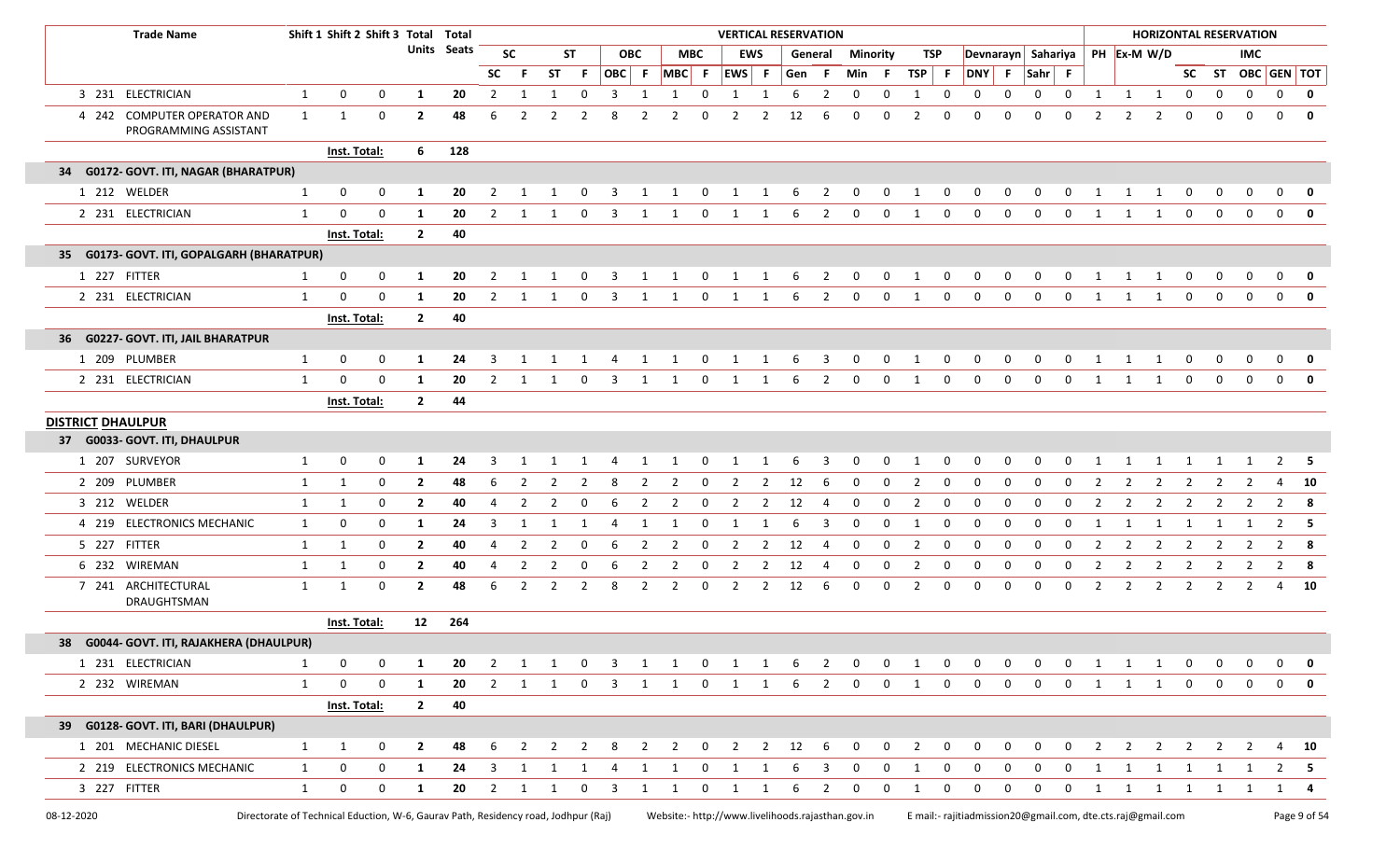| <b>Trade Name</b>                                    |              | Shift 1 Shift 2 Shift 3 Total Total |             |                    |     |              |               |                       |              |              |               |                  |                | <b>VERTICAL RESERVATION</b> |                |              |              |                 |              |                         |                |              |                |                    |             |                |                         |                |             |              | <b>HORIZONTAL RESERVATION</b>                    |              |              |
|------------------------------------------------------|--------------|-------------------------------------|-------------|--------------------|-----|--------------|---------------|-----------------------|--------------|--------------|---------------|------------------|----------------|-----------------------------|----------------|--------------|--------------|-----------------|--------------|-------------------------|----------------|--------------|----------------|--------------------|-------------|----------------|-------------------------|----------------|-------------|--------------|--------------------------------------------------|--------------|--------------|
|                                                      |              |                                     |             | <b>Units Seats</b> |     |              | <b>SC</b>     |                       | <b>ST</b>    |              | <b>OBC</b>    |                  | <b>MBC</b>     | <b>EWS</b>                  |                |              | General      | <b>Minority</b> |              | TSP                     |                |              |                | Devnarayn Sahariya |             |                |                         | PH Ex-M W/D    |             |              | IMC.                                             |              |              |
|                                                      |              |                                     |             |                    |     | <b>SC</b>    | -F.           | <b>ST</b>             | - F          | OBC F        |               | $MBC$ F          |                | EWS F                       |                | Gen F        |              | Min F           |              | TSP                     | - F            |              |                | DNY F Sahr F       |             |                |                         |                |             |              | SC ST OBC GEN TOT                                |              |              |
| 4 231 ELECTRICIAN                                    | $\mathbf{1}$ | $\mathbf 0$                         | $\mathbf 0$ | -1                 | 20  | 2            | 1             | 1                     | $\mathbf 0$  | $\mathbf{3}$ | 1             | 1                | 0              | $\mathbf{1}$                | 1              | 6            | 2            | $\mathbf 0$     | $\mathbf 0$  | 1                       | $\mathbf 0$    | 0            | $\mathbf 0$    | $\mathbf 0$        | $\mathbf 0$ |                |                         |                |             |              | 1 1 1 1 1 1 1 4                                  |              |              |
|                                                      |              | Inst. Total:                        |             | 5.                 | 112 |              |               |                       |              |              |               |                  |                |                             |                |              |              |                 |              |                         |                |              |                |                    |             |                |                         |                |             |              |                                                  |              |              |
| 40 G0134- GOVT. ITI, SAIPAU (DHAULPUR)               |              |                                     |             |                    |     |              |               |                       |              |              |               |                  |                |                             |                |              |              |                 |              |                         |                |              |                |                    |             |                |                         |                |             |              |                                                  |              |              |
| 1 212 WELDER                                         | 1            | 1                                   | 0           | $\overline{2}$     | 40  |              |               |                       | <sup>0</sup> |              |               |                  | ŋ              | $\Omega$                    | $\Omega$       |              |              |                 |              | $\Omega$                | $\Omega$       | 28           | 12             | n                  | O           |                |                         |                |             |              | $\Omega$                                         | $\Omega$     | 0            |
| 2 219 ELECTRONICS MECHANIC                           | $\mathbf 0$  | 1                                   | $\mathbf 0$ | 1                  | 24  | 0            | 0             | 0                     | 0            | $\mathbf 0$  | 0             | $\mathbf{0}$     | 0              | 0                           | $\mathbf 0$    | 0            | 0            | 0               | 0            | 0                       | $\mathbf 0$    | 17           | $\overline{7}$ | $\mathbf 0$        | 0           | 1              | 1                       | 1              | $\mathbf 0$ | 0            | $\mathbf 0$                                      | $\mathbf 0$  | 0            |
| 3 227 FITTER                                         | 0            | 1                                   | 0           | 1                  | 20  | $\Omega$     | 0             | <sup>0</sup>          | 0            | 0            | <sup>0</sup>  | 0                | 0              | 0                           | $\Omega$       |              |              |                 | <sup>0</sup> | $\Omega$                | <sup>0</sup>   | 14           |                | <sup>0</sup>       | $\Omega$    |                |                         |                | $\Omega$    | 0            | 0                                                | $\mathbf 0$  | 0            |
| 4 231 ELECTRICIAN                                    | $\mathbf{0}$ | -1                                  | $\Omega$    | 1                  | 20  | $\Omega$     | 0             | 0                     | 0            | 0            | 0             | 0                | 0              | 0                           | 0              | 0            | 0            | $\mathbf 0$     | 0            | 0                       | $\mathbf 0$    | 14           | 6              | $\mathbf 0$        | $\mathbf 0$ | 1              | 1                       | 1              | $\mathbf 0$ | 0            | $\mathbf 0$                                      | $\mathbf 0$  | 0            |
|                                                      |              | Inst. Total:                        |             | 5                  | 104 |              |               |                       |              |              |               |                  |                |                             |                |              |              |                 |              |                         |                |              |                |                    |             |                |                         |                |             |              |                                                  |              |              |
| <b>DISTRICT KARAULI</b>                              |              |                                     |             |                    |     |              |               |                       |              |              |               |                  |                |                             |                |              |              |                 |              |                         |                |              |                |                    |             |                |                         |                |             |              |                                                  |              |              |
| 41 G0079- GOVT. ITI, KARAULI                         |              |                                     |             |                    |     |              |               |                       |              |              |               |                  |                |                             |                |              |              |                 |              |                         |                |              |                |                    |             |                |                         |                |             |              |                                                  |              |              |
| 1 209 PLUMBER                                        | 1            | $\mathbf{1}$                        | 0           | $\mathbf{2}$       | 48  |              | $\mathcal{L}$ |                       |              |              |               |                  | 0              |                             | 2              | 12           | 6            | 0               | 0            | 2                       | <sup>0</sup>   | 0            | <sup>0</sup>   | $\Omega$           | -0          | 2              |                         |                |             |              |                                                  |              | 10           |
| 2 212 WELDER                                         | 1            | 1                                   | 0           | $\overline{2}$     | 40  | -4           | 2             |                       | 0            | -6           | 2             | 2                | 0              | 2                           | 2              | 12           |              | 0               | 0            | 2                       | 0              | 0            | <sup>0</sup>   | 0                  | 0           | $\overline{2}$ | 2                       | 2              | 2           |              |                                                  | 2            | - 8          |
| 3 219 ELECTRONICS MECHANIC                           | $\mathbf{1}$ | 1                                   | 0           | $\overline{2}$     | 48  | 6            | 2             | 2                     | 2            | -8           | 2             | $\overline{2}$   | $\mathbf 0$    | 2                           | 2              | 12           | 6            | 0               | 0            | $\overline{2}$          | 0              | 0            | 0              | 0                  | 0           | $\overline{2}$ | $\overline{2}$          | 2              | 2           | 2            | 2                                                | 4            | 10           |
| 4 227 FITTER                                         | $\mathbf{1}$ | $\overline{2}$                      | 0           | 3                  | 60  | 6            | 3             | 3                     | 0            | 9            | 3             | 3                | 0              | 3                           | 3              | 18           | 6            | 0               | 0            | 3                       | 0              | 0            | $\Omega$       | 0                  | 0           | 3              | 3                       | 3              | 3           |              | 3                                                | $\mathbf{3}$ | - 12         |
| 5 242 COMPUTER OPERATOR AND<br>PROGRAMMING ASSISTANT | 1            | -1                                  | 0           | $\overline{2}$     | 48  | 6            | 2             | 2                     | 2            | 8            | 2             | 2                | 0              | $\overline{2}$              | 2              | 12           | 6            | 0               | 0            | 2                       | 0              | 0            | $\Omega$       | $\mathbf 0$        | $\Omega$    | $\overline{2}$ | 2                       | 2              | 2           |              | 2                                                | 4            | - 10         |
| 6 247 SEWING TECHNOLOGY                              | 1            | $\overline{\mathbf{1}}$             | $\mathbf 0$ | $\overline{2}$     | 40  | 4            |               | $2 \qquad 2 \qquad 0$ |              |              |               | 6 2 2 0 2 2 12 4 |                |                             |                |              |              | $\mathbf 0$     | $\mathbf 0$  | $\frac{1}{2}$           | $\mathbf 0$    | $\mathsf{o}$ | $\mathbf 0$    | $\mathbf 0$        | $\mathbf 0$ |                |                         |                |             |              | 2 2 2 2 2 2 2 8                                  |              |              |
|                                                      |              | Inst. Total:                        |             | 13                 | 284 |              |               |                       |              |              |               |                  |                |                             |                |              |              |                 |              |                         |                |              |                |                    |             |                |                         |                |             |              |                                                  |              |              |
| 42 G0132- GOVT. ITI, SAPOTRA (KARAULI)               |              |                                     |             |                    |     |              |               |                       |              |              |               |                  |                |                             |                |              |              |                 |              |                         |                |              |                |                    |             |                |                         |                |             |              |                                                  |              |              |
| 1 212 WELDER                                         | 1            | 1                                   | 0           | $\overline{2}$     | 40  |              | <sup>0</sup>  |                       | n            |              |               |                  | O              | -0                          | 0              |              |              |                 |              | <sup>0</sup>            |                | 28           | 12             |                    |             |                |                         |                |             |              | $\Omega$                                         | $\Omega$     | 0            |
| 2 219 ELECTRONICS MECHANIC                           | 1            | 0                                   | 0           | 1                  | 24  | $\Omega$     | 0             | <sup>0</sup>          | 0            | 0            | <sup>0</sup>  | <sup>0</sup>     | 0              | 0                           | 0              | <sup>0</sup> | $\Omega$     | $\Omega$        | $\Omega$     | $\Omega$                | 0              | 17           |                | 0                  | $\Omega$    | 1              | -1                      |                |             | $\Omega$     | 0                                                | $\mathbf 0$  | 0            |
| 3 227 FITTER                                         | 1            | $\mathbf 0$                         | 0           | 1                  | 20  | $\Omega$     | 0             | $\Omega$              | 0            | 0            | 0             | 0                | 0              | 0                           | 0              | $\Omega$     | <sup>0</sup> | $\Omega$        | $\Omega$     | 0                       | $\Omega$       | 14           |                | 0                  | $\Omega$    |                |                         |                |             | 0            | 0                                                | $\mathbf 0$  | 0            |
| 4 231 ELECTRICIAN                                    | 1            | $\mathbf 0$                         | $\mathbf 0$ | -1                 | 20  | $\mathbf{0}$ | 0             | $\mathbf 0$           | $\mathbf 0$  | $\mathbf 0$  | $\mathbf 0$   | $\mathbf 0$      | $\mathbf 0$    | $\mathbf 0$                 | $\mathbf 0$    | $\mathbf 0$  | $\mathbf 0$  | $\mathbf 0$     | $\mathbf 0$  | $\mathbf 0$             | $\mathbf{0}$   | 14           | 6              | $\mathbf 0$        | $\mathbf 0$ | $\mathbf{1}$   | $\overline{\mathbf{1}}$ | $\mathbf{1}$   | $\mathbf 0$ | $\mathbf{0}$ | $\mathbf 0$                                      | $\mathbf 0$  | $\mathbf{0}$ |
|                                                      |              | Inst. Total:                        |             | 5                  | 104 |              |               |                       |              |              |               |                  |                |                             |                |              |              |                 |              |                         |                |              |                |                    |             |                |                         |                |             |              |                                                  |              |              |
| 43 G0133- GOVT. ITI, NADAUTI (KARAULI)               |              |                                     |             |                    |     |              |               |                       |              |              |               |                  |                |                             |                |              |              |                 |              |                         |                |              |                |                    |             |                |                         |                |             |              |                                                  |              |              |
| 1 212 WELDER                                         | $\mathbf{1}$ | - 1                                 | 0           | $\overline{2}$     | 40  |              |               |                       |              |              |               |                  |                |                             |                |              |              |                 |              | <sup>0</sup>            |                | 28           |                |                    |             |                |                         |                |             |              |                                                  | 0            | 0            |
| 2 218 REFRIGERATION & AIR<br>CONDITIONING TECHNICIAN | 1            | $\mathbf 0$                         | 0           | -1                 | 24  | $\Omega$     | 0             | 0                     | 0            | 0            | <sup>0</sup>  | 0                | 0              | 0                           | 0              | $\Omega$     | $\Omega$     | 0               | 0            | 0                       | 0              | 17           | 7              | 0                  | $\mathbf 0$ | 1              | 1                       | 1              | $\Omega$    | 0            | $\mathbf 0$                                      | $\mathbf 0$  | 0            |
| 3 227 FITTER                                         | $\mathbf{1}$ | $\mathbf 0$                         | 0           | 1                  | 20  | $\mathbf 0$  | 0             | $\mathbf 0$           | 0            | $\mathbf 0$  | 0             | $\mathbf{0}$     | $\mathbf 0$    | $\mathbf 0$                 | $\mathbf 0$    | 0            | $\mathbf 0$  | $\mathbf 0$     | $\mathbf 0$  | 0                       | $\mathbf{0}$   | 14           | 6              | $\mathbf 0$        | 0           | 1              | 1                       | 1              | $\mathbf 0$ | $\mathbf 0$  | $\mathbf 0$                                      | $\mathbf 0$  | $\mathbf 0$  |
| 4 231 ELECTRICIAN                                    | $\mathbf{1}$ | $\mathbf 0$                         | 0           | 1                  | 20  | $\mathbf 0$  | 0             | 0                     | $\mathbf 0$  | $\mathbf 0$  | 0             | $\mathbf 0$      | $\mathbf 0$    | 0                           | $\mathbf 0$    | $\mathbf 0$  | $\mathbf 0$  | $\mathbf 0$     | $\mathbf{0}$ | 0                       | $\mathbf{0}$   | 14           | 6              | $\mathbf 0$        | $\mathbf 0$ | $\mathbf{1}$   | 1                       | $\overline{1}$ | $\mathbf 0$ | $\mathbf{0}$ | $\mathbf 0$                                      | $\mathbf 0$  | 0            |
|                                                      |              | Inst. Total:                        |             | 5                  | 104 |              |               |                       |              |              |               |                  |                |                             |                |              |              |                 |              |                         |                |              |                |                    |             |                |                         |                |             |              |                                                  |              |              |
| <b>DISTRICT SAWAI MADHOPUR</b>                       |              |                                     |             |                    |     |              |               |                       |              |              |               |                  |                |                             |                |              |              |                 |              |                         |                |              |                |                    |             |                |                         |                |             |              |                                                  |              |              |
| 44 G0086- GOVT. ITI, SAWAI MADHOPUR                  |              |                                     |             |                    |     |              |               |                       |              |              |               |                  |                |                             |                |              |              |                 |              |                         |                |              |                |                    |             |                |                         |                |             |              |                                                  |              |              |
| 1 201 MECHANIC DIESEL                                | $\mathbf{1}$ | -1                                  | 0           | $\overline{2}$     | 48  | -6           | 2             |                       |              | 8            | $\mathcal{P}$ | 2                | $\mathbf 0$    | 2                           | $\overline{2}$ | 12           | -6           | $\Omega$        | $\Omega$     | 2                       | 0              | $\Omega$     | n              | 0                  | 0           | $\overline{2}$ | 2                       | 2              | 2           |              |                                                  | 4            | - 10         |
|                                                      |              |                                     |             |                    |     |              |               |                       | 6 2 2 2 8    |              |               |                  | 2 2 0 2 2 12 6 |                             |                |              |              |                 | $\mathbf{0}$ | $\overline{\mathbf{2}}$ | $\overline{0}$ | $\mathsf{o}$ | $\overline{0}$ | $\mathbf 0$        | $\mathbf 0$ |                |                         |                |             |              | $2 \qquad 2 \qquad 2 \qquad 2 \qquad 2 \qquad 2$ | 4            | <b>10</b>    |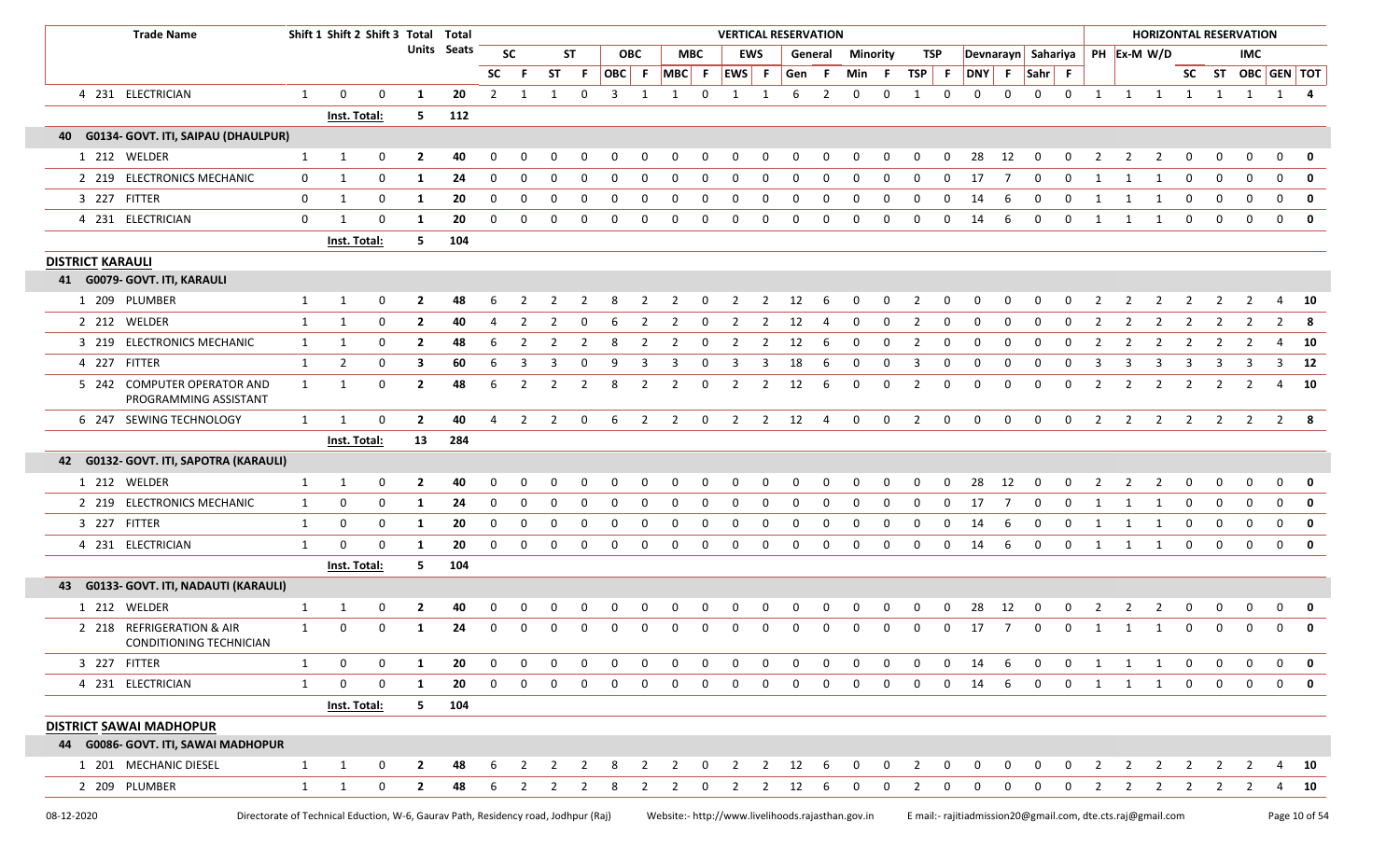|                         | <b>Trade Name</b>                                                                     |              | Shift 1 Shift 2 Shift 3 Total Total |             |                         |             |                |                       |                |                |                |              |                                 |                         | <b>VERTICAL RESERVATION</b> |                         |                |                         |                         |             |                |              |                |              |                    |                |                |                |                         |                |              | <b>HORIZONTAL RESERVATION</b> |                   |                         |
|-------------------------|---------------------------------------------------------------------------------------|--------------|-------------------------------------|-------------|-------------------------|-------------|----------------|-----------------------|----------------|----------------|----------------|--------------|---------------------------------|-------------------------|-----------------------------|-------------------------|----------------|-------------------------|-------------------------|-------------|----------------|--------------|----------------|--------------|--------------------|----------------|----------------|----------------|-------------------------|----------------|--------------|-------------------------------|-------------------|-------------------------|
|                         |                                                                                       |              |                                     |             |                         | Units Seats |                | <b>SC</b>             |                | <b>ST</b>      |                | <b>OBC</b>   |                                 | <b>MBC</b>              | EWS                         |                         |                | General                 | Minority                |             | TSP            |              |                |              | Devnarayn Sahariya |                |                |                | PH Ex-M W/D             |                |              | IMC.                          |                   |                         |
|                         |                                                                                       |              |                                     |             |                         |             | <b>SC</b>      | -F.                   | ST             | -F             | OBC F          |              | MBC F EWS F                     |                         |                             |                         | Gen F          |                         | Min F                   |             | $TSP$ F        |              | DNY F          |              | Sahr F             |                |                |                |                         |                |              |                               | SC ST OBC GEN TOT |                         |
|                         | 3 227 FITTER                                                                          | 1            | 1                                   | 0           | $\mathbf{2}$            | 40          | 4              | 2                     | $\overline{2}$ | 0              | 6              | 2            | 2                               | $\overline{\mathbf{0}}$ | 2                           | 2                       | 12             | $\overline{4}$          | $\mathbf 0$             | 0           | $\overline{2}$ | $\mathbf 0$  | 0              | $\mathbf 0$  | $\mathbf 0$        | $\mathbf 0$    | $\overline{2}$ | $\overline{2}$ | 2                       | 2              | 2            | $\overline{2}$                |                   | $2 \times 8$            |
|                         | 4 231 ELECTRICIAN                                                                     | $\mathbf{1}$ | 1                                   | $\mathbf 0$ | $\mathbf{2}$            | 40          | 4              | 2                     | 2              | $\Omega$       | 6              | 2            | 2                               | $\Omega$                | 2                           | 2                       | 12             | 4                       | $\mathbf 0$             | 0           | 2              | $\mathbf 0$  | 0              | 0            | $\mathbf 0$        | $\Omega$       | 2              | 2              | 2                       | 2              | 2            | 2                             | 2                 | - 8                     |
|                         | 5 255 HOUSE KEEPER                                                                    | 1            | 1                                   | 0           | $\mathbf{2}$            | 48          | 6              | 2                     | 2              | -2             |                | 2            | 2                               | 0                       | 2                           | 2                       | 12             | 6                       | 0                       | 0           | 2              | 0            | <sup>0</sup>   | 0            | $\Omega$           | <sup>0</sup>   |                | 2              | $\overline{2}$          | 2              | 2            | 2                             | 4                 | - 10                    |
|                         | 6 260 STENOGRAPHER &<br>SECRETARIAL ASSISTANT<br>(HINDI)                              | 1            | 0                                   | $\mathbf 0$ | 1                       | 24          | $\mathbf{3}$   | 1                     | 1              | 1              | 4              | 1            | 1                               | $\mathbf 0$             | 1                           | 1                       | 6              | 3                       | 0                       | 0           | 1              | 0            | 0              | $\Omega$     | $\mathbf 0$        | $\Omega$       | -1             | 1              | 1                       | $\overline{1}$ | 1            | 1                             |                   | $2 \quad 5$             |
|                         | 7 260 STENOGRAPHER &<br>SECRETARIAL ASSISTANT<br>(HINDI)                              | $\mathbf 0$  | 1                                   | $\mathbf 0$ | 1                       | 24          | $\mathbf 0$    | $\overline{4}$        | $\mathbf 0$    | $\overline{2}$ | $\mathbf 0$    | -5           |                                 | $0 \quad 1 \quad 0$     |                             | $\overline{\mathbf{c}}$ | $\overline{0}$ | 9                       | $\overline{0}$          | $\mathbf 0$ |                | $0\qquad 1$  | $\overline{0}$ | $\mathbf 0$  | $\overline{0}$     | $\overline{0}$ |                |                |                         |                |              |                               | 1 1 1 2 1 1 1 2 5 |                         |
|                         |                                                                                       |              | Inst. Total:                        |             |                         | 12 272      |                |                       |                |                |                |              |                                 |                         |                             |                         |                |                         |                         |             |                |              |                |              |                    |                |                |                |                         |                |              |                               |                   |                         |
|                         | 45 G0130- GOVT. ITI, KHANDAR (SAWAI MADHOPUR)                                         |              |                                     |             |                         |             |                |                       |                |                |                |              |                                 |                         |                             |                         |                |                         |                         |             |                |              |                |              |                    |                |                |                |                         |                |              |                               |                   |                         |
|                         | 1 201 MECHANIC DIESEL                                                                 | $\mathbf{1}$ | 1                                   | $\mathbf 0$ | $\mathbf{2}$            | 48          |                |                       |                |                |                |              |                                 | <sup>0</sup>            |                             | $\Omega$                |                | <sup>0</sup>            |                         |             |                | <sup>0</sup> | 34             | 14           |                    |                |                |                |                         |                |              |                               |                   | 0                       |
|                         | 2 212 WELDER                                                                          | 1            | 1                                   | $\mathbf 0$ | $\overline{2}$          | 40          | $\Omega$       | $\Omega$              | $\Omega$       | $\Omega$       | <sup>0</sup>   | $\Omega$     | <sup>0</sup>                    | $\Omega$                | 0                           | 0                       | O              | 0                       | 0                       | 0           | 0              | $\Omega$     | 28             | 12           | $\Omega$           | $\Omega$       | 2              | 2              | $\overline{2}$          | $\Omega$       | $\Omega$     | $\Omega$                      | $\Omega$          | $\mathbf{0}$            |
|                         | 3 227 FITTER                                                                          | 1            | 0                                   | $\mathbf 0$ | 1                       | 20          | 0              | $\mathbf 0$           | $\Omega$       | 0              | 0              | $\Omega$     | $\Omega$                        | 0                       | $\Omega$                    | 0                       | O              | 0                       | 0                       | 0           | 0              | $\mathbf{0}$ | 14             | 6            | $\Omega$           | $\Omega$       | $\mathbf{1}$   |                | 1                       | 0              | $\Omega$     | $\Omega$                      | $\Omega$          | $\mathbf 0$             |
|                         | 4 231 ELECTRICIAN                                                                     | 1            | 0                                   | $\mathbf 0$ | 1                       | 20          | $\mathbf 0$    | 0                     | $\mathbf 0$    | $\mathbf 0$    | $\mathsf{o}$   | $\mathbf 0$  | $\mathbf 0$                     | 0                       | $\mathbf 0$                 | 0                       | $\mathbf 0$    | 0                       | $\mathbf 0$             | 0           | $\mathbf 0$    | $\mathbf 0$  | 14             | 6            | $\mathbf 0$        | $\mathbf 0$    | $\mathbf{1}$   | $\mathbf{1}$   | $\overline{\mathbf{1}}$ | $\mathbf 0$    | $\mathbf 0$  | $\mathbf 0$                   |                   | $0$ 0                   |
|                         |                                                                                       |              | Inst. Total:                        |             | 6                       | 128         |                |                       |                |                |                |              |                                 |                         |                             |                         |                |                         |                         |             |                |              |                |              |                    |                |                |                |                         |                |              |                               |                   |                         |
|                         | 46 G0145- GOVT. ITI, CHAUTH KA BARWARA (SAWAI MADHOPUR)                               |              |                                     |             |                         |             |                |                       |                |                |                |              |                                 |                         |                             |                         |                |                         |                         |             |                |              |                |              |                    |                |                |                |                         |                |              |                               |                   |                         |
|                         | 1 227 FITTER                                                                          | 0            | 1                                   | 0           | -1                      | 20          | 2              |                       |                |                |                |              |                                 |                         |                             |                         |                |                         | $\Omega$                | U           |                |              |                |              |                    |                |                |                |                         |                |              |                               |                   | 0                       |
|                         | 1 201 MECHANIC DIESEL                                                                 | 1            | 0                                   | $\mathbf 0$ | 1                       | 24          | $\overline{3}$ | 1                     | 1              | -1             | $\overline{4}$ | 1            | 1                               | $\mathbf 0$             | 1                           | 1                       | 6              | $\overline{\mathbf{3}}$ | $\overline{0}$          | $\mathbf 0$ | 1              | $\mathbf 0$  | $\mathbf 0$    | $\mathbf 0$  | $\mathbf 0$        | $\mathbf 0$    | 1              | 1              | 1                       | $\mathbf 0$    | $\Omega$     | $\mathbf 0$                   | $\mathbf{0}$      | $\overline{\mathbf{0}}$ |
|                         | 2 212 WELDER                                                                          | 1            | $\mathbf{0}$                        | $\mathbf 0$ | -1                      | 20          | 2              | 1                     | 1              | 0              | 3              | 1            | 1                               | $\mathbf 0$             | 1                           | 1                       | -6             | 2                       | $\mathbf 0$             | $\mathbf 0$ | -1             | $\mathbf{0}$ | $\mathbf 0$    | $\Omega$     | $\Omega$           | $\Omega$       | 1              | 1              | 1                       | $\Omega$       | $\Omega$     | $\Omega$                      | $\Omega$          | 0                       |
|                         |                                                                                       |              | Inst. Total:                        |             | $\overline{\mathbf{3}}$ | 64          |                |                       |                |                |                |              |                                 |                         |                             |                         |                |                         |                         |             |                |              |                |              |                    |                |                |                |                         |                |              |                               |                   |                         |
| 47                      | G0210- GOVT. ITI, BAMANWAS (SAWAI MADHOPUR) CAMP GOVT. ITI, GANGAPUR (SAWAI MADHOPUR) |              |                                     |             |                         |             |                |                       |                |                |                |              |                                 |                         |                             |                         |                |                         |                         |             |                |              |                |              |                    |                |                |                |                         |                |              |                               |                   |                         |
|                         | 1 231 ELECTRICIAN                                                                     | 1            | 0                                   | $\mathbf 0$ | 1                       | 20          |                |                       |                |                |                |              | 2 1 1 0 3 1 1 0 1 1 6 2 0 0 1 0 |                         |                             |                         |                |                         |                         |             |                |              |                |              | 0 0 0 0 1 1 1 0    |                |                |                |                         |                | $\mathbf{0}$ |                               | $0\quad 0\quad 0$ |                         |
|                         |                                                                                       |              | Inst. Total:                        |             | $\mathbf{1}$            | 20          |                |                       |                |                |                |              |                                 |                         |                             |                         |                |                         |                         |             |                |              |                |              |                    |                |                |                |                         |                |              |                               |                   |                         |
|                         | 48 G0211- GOVT. ITI, GANGAPUR (SAWAI MADHOPUR)                                        |              |                                     |             |                         |             |                |                       |                |                |                |              |                                 |                         |                             |                         |                |                         |                         |             |                |              |                |              |                    |                |                |                |                         |                |              |                               |                   |                         |
|                         | 1 212 WELDER                                                                          | 1            | 1                                   | 0           | $\mathbf{2}$            | 40          |                |                       |                |                |                |              |                                 |                         |                             |                         | 12             |                         | $\Omega$                | 0           |                |              |                |              |                    |                |                |                |                         |                |              |                               |                   |                         |
|                         | 2 231 ELECTRICIAN                                                                     | 1            | 0                                   | $\mathbf 0$ | 1                       | 20          |                | $2 \qquad 1 \qquad 1$ |                | $\mathbf 0$    | $\overline{3}$ | 1            | 1                               | $\overline{0}$          | $\mathbf{1}$                | 1                       | 6              | $\overline{\mathbf{2}}$ | $\overline{\mathbf{0}}$ | $\mathbf 0$ | $\overline{1}$ | $\mathbf{0}$ | $\mathbf 0$    | $\mathbf{0}$ | $\mathbf 0$        | $\mathbf 0$    | 1              | 1              | $\overline{1}$          | $\mathbf 0$    | $\Omega$     | $\Omega$                      | $\mathbf{0}$      | 0                       |
|                         |                                                                                       |              | Inst. Total:                        |             | 3                       | 60          |                |                       |                |                |                |              |                                 |                         |                             |                         |                |                         |                         |             |                |              |                |              |                    |                |                |                |                         |                |              |                               |                   |                         |
| <b>ZONE BIKANER</b>     |                                                                                       |              |                                     |             |                         |             |                |                       |                |                |                |              |                                 |                         |                             |                         |                |                         |                         |             |                |              |                |              |                    |                |                |                |                         |                |              |                               |                   |                         |
| <b>DISTRICT BIKANER</b> |                                                                                       |              |                                     |             |                         |             |                |                       |                |                |                |              |                                 |                         |                             |                         |                |                         |                         |             |                |              |                |              |                    |                |                |                |                         |                |              |                               |                   |                         |
|                         | 49 G0017- GOVT. ITI, BIKANER                                                          |              |                                     |             |                         |             |                |                       |                |                |                |              |                                 |                         |                             |                         |                |                         |                         |             |                |              |                |              |                    |                |                |                |                         |                |              |                               |                   |                         |
|                         | 1 206 CARPENTER                                                                       | $\mathbf{1}$ | $\mathbf{1}$                        | 0           | $\overline{2}$          | 48          | 6              | 2                     | $\overline{2}$ | $\overline{2}$ | 8              | 2            | $2 \t 0$                        |                         | $\overline{2}$              |                         | $2 \t 12$      | $6\overline{6}$         | $\mathbf 0$             | $\mathbf 0$ | $\overline{2}$ | $\mathbf 0$  | $\mathbf 0$    | 0            | 0                  | 0              | 2              | $\overline{2}$ | 2                       | $\mathbf 0$    |              | 0                             | 0                 | $\mathbf 0$             |
|                         | 2 209 PLUMBER                                                                         | 1            | 1                                   | $\mathbf 0$ | $\overline{2}$          | 48          | 6              | 2                     | 2              | 2              | 8              | 2            | $\mathbf{2}$                    | $\mathbf 0$             | 2                           | 2                       | 12             | 6                       | $\Omega$                | 0           |                | 0            |                |              |                    | 0              | 2              | 2              | 2                       | $\Omega$       |              |                               |                   | 0                       |
|                         | 3 212 WELDER                                                                          | 1            | 1                                   | 0           | $\mathbf{2}$            | 40          | 4              | 2                     | 2              | 0              |                |              |                                 | <sup>0</sup>            | 2                           | 2                       | 12             | 4                       | 0                       | 0           |                | 0            | 0              | $^{(1)}$     | 0                  | 0              |                | 2              | 2                       | 0              |              |                               |                   | $\mathbf{0}$            |
|                         | 4 217 DRAUGHTSMAN (CIVIL)                                                             | 1            | 0                                   | 0           | 1                       | 24          | 3              | 1                     | 1              | 1              | 4              | $\mathbf{1}$ | 1                               | 0                       | 1                           | -1                      | 6              | 3                       | 0                       | 0           | -1             | 0            | 0              | 0            | 0                  | 0              | 1              | 1              | 1                       | 0              |              |                               | 0                 | 0                       |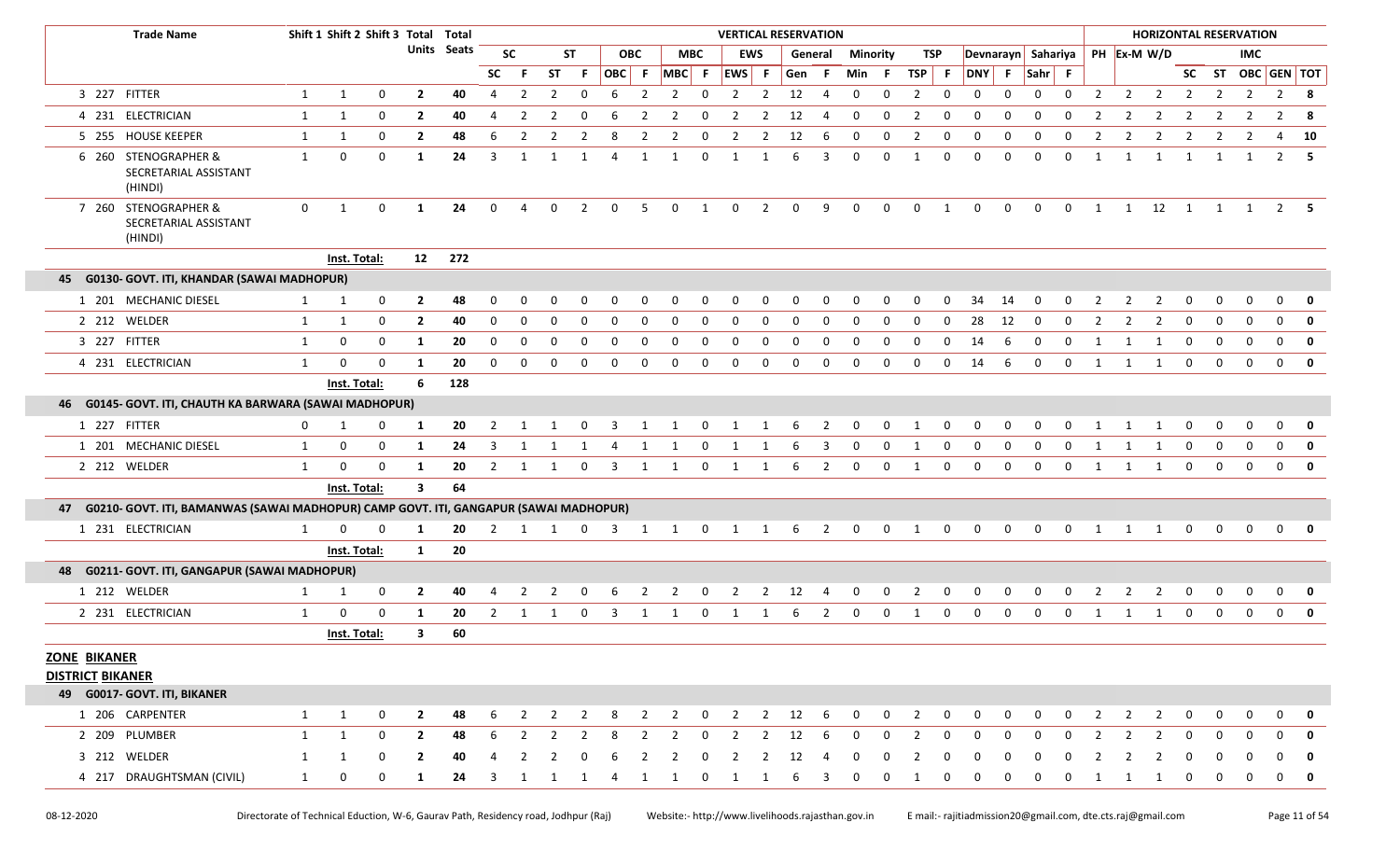|              | <b>Trade Name</b>                                                                  |              | Shift 1 Shift 2 Shift 3 Total Total |                |                         |             |                |                |                |                |                |            |                |                | <b>VERTICAL RESERVATION</b>                       |                |             |                |              |                 |                |                |                                                                |              |                    |             |                |                         |                |                |                | <b>HORIZONTAL RESERVATION</b> |                |              |
|--------------|------------------------------------------------------------------------------------|--------------|-------------------------------------|----------------|-------------------------|-------------|----------------|----------------|----------------|----------------|----------------|------------|----------------|----------------|---------------------------------------------------|----------------|-------------|----------------|--------------|-----------------|----------------|----------------|----------------------------------------------------------------|--------------|--------------------|-------------|----------------|-------------------------|----------------|----------------|----------------|-------------------------------|----------------|--------------|
|              |                                                                                    |              |                                     |                |                         | Units Seats |                | <b>SC</b>      |                | ST             |                | <b>OBC</b> |                | <b>MBC</b>     |                                                   | <b>EWS</b>     |             | General        |              | <b>Minority</b> | TSP            |                |                                                                |              | Devnarayn Sahariya |             |                | PH Ex-M W/D             |                |                |                | <b>IMC</b>                    |                |              |
|              |                                                                                    |              |                                     |                |                         |             | SC             | -F.            | <b>ST</b>      | -F.            |                | OBC F      | $MBC$ F        |                | EWS                                               | $\mathsf{F}$   | Gen F       |                | Min F        |                 | <b>TSP</b>     | -F             |                                                                |              | DNY F Sahr F       |             |                |                         |                | <b>SC</b>      |                |                               | ST OBC GEN TOT |              |
|              | 5 219 ELECTRONICS MECHANIC                                                         | $\mathbf{1}$ | $\mathbf{1}$                        | $\mathbf 0$    | $\overline{2}$          | 48          | 6              | $\overline{2}$ | $\overline{2}$ | $\overline{2}$ | 8              | 2          | 2              | 0              | $\overline{2}$                                    | $\overline{2}$ | 12          | 6              | 0            | 0               | $\overline{2}$ | $\mathbf 0$    | $\Omega$                                                       | $\Omega$     | $\mathbf 0$        | $\mathbf 0$ | $\overline{2}$ | $\overline{2}$          | $\overline{2}$ | 0              | 0              | $\mathsf{O}$                  | $\mathbf 0$    | 0            |
|              | 6 220 INFORMATION<br>COMMUNICATION<br>TECHNOLOGY SYSTEM<br>MAINTENANCE             | $\mathbf 0$  | -1                                  | 0              | 1                       | 24          | 3              |                |                |                | $\Delta$       |            |                | $\Omega$       |                                                   |                | 6           |                | $\Omega$     | $\Omega$        | -1             | $\Omega$       |                                                                |              | $\Omega$           | $\Omega$    |                |                         |                |                |                | $\Omega$                      | $\Omega$       | $\mathbf{0}$ |
|              | 7 221 TURNER                                                                       | $\mathbf{1}$ | 0                                   | 0              | 1                       | 20          | 2              |                | -1             | 0              | 3              |            | 1              | $\mathbf 0$    | $\mathbf{1}$                                      |                | 6           | 2              | 0            | 0               | - 1            | $\mathbf 0$    | $\Omega$                                                       | $\Omega$     | 0                  | $\Omega$    |                | $\mathbf 1$             |                | 0              | 0              | $\mathbf 0$                   | $\Omega$       | 0            |
|              | 8 231 ELECTRICIAN                                                                  | 1            | 1                                   | 0              | $\overline{2}$          | 40          |                | 2              |                | 0              |                |            | $\overline{2}$ | $\Omega$       | $\overline{2}$                                    |                | 12          |                | 0            |                 | 2              | $\Omega$       |                                                                |              | 0                  | $\Omega$    |                |                         |                |                |                | $\Omega$                      | $\Omega$       | 0            |
|              | 9 232 WIREMAN                                                                      | 1            | 0                                   | <sup>0</sup>   | 1                       | 20          |                |                |                |                |                |            |                |                |                                                   |                |             |                | $\Omega$     |                 |                |                |                                                                |              |                    |             |                |                         |                |                |                | O                             | $\Omega$       | $\mathbf 0$  |
|              | 10 242 COMPUTER OPERATOR AND<br>PROGRAMMING ASSISTANT                              | 1            |                                     | 0              | $\mathbf{2}$            | 48          |                |                |                |                |                |            | 2              | $\Omega$       | 2                                                 |                | 12          | 6              | $\Omega$     |                 | 2              |                |                                                                |              | $\Omega$           | $\Omega$    |                | -2                      |                |                | $\Omega$       | 0                             | $\mathbf 0$    | 0            |
|              | 11 260 STENOGRAPHER &<br>SECRETARIAL ASSISTANT<br>(HINDI)                          | $\mathbf{1}$ | 1                                   | $\mathbf 0$    | $\overline{2}$          | 48          | 6              | 2              | 2              | 2              | -8             | 2          | 2              | $\mathbf 0$    | 2                                                 | $\overline{2}$ | 12          | -6             | $\mathbf 0$  | $\mathbf{0}$    | 2              | 0              | 0                                                              | $\Omega$     | $\Omega$           | $\Omega$    | $\overline{2}$ | 2                       | 2              | $\mathbf 0$    | 0              | $\Omega$                      | $\Omega$       | 0            |
|              | 1 811 OFFSET MACHINE OPERATOR<br><b>CUM BOOK BINDER</b>                            | 1            | 1                                   | 0              | $\overline{2}$          | 40          |                | $\mathcal{L}$  | $\mathcal{P}$  | 0              | 6              | 2          | 2              | $\mathbf 0$    | $\overline{2}$                                    | 2              | 12          | $\overline{4}$ | $\Omega$     | $\Omega$        | 2              | $\Omega$       | $\Omega$                                                       | $\Omega$     | $\Omega$           | $\Omega$    | 2              | 2                       | 2              | $\Omega$       | $\Omega$       | $\Omega$                      | $\Omega$       | 0            |
|              |                                                                                    |              | Inst. Total:                        |                | 20 <sub>2</sub>         | 448         |                |                |                |                |                |            |                |                |                                                   |                |             |                |              |                 |                |                |                                                                |              |                    |             |                |                         |                |                |                |                               |                |              |
|              | 50 G0020- GOVT. WOMEN ITI, BIKANER                                                 |              |                                     |                |                         |             |                |                |                |                |                |            |                |                |                                                   |                |             |                |              |                 |                |                |                                                                |              |                    |             |                |                         |                |                |                |                               |                |              |
|              | 1 242 COMPUTER OPERATOR AND<br>PROGRAMMING ASSISTANT                               | 1            | 1                                   | $\mathbf 0$    | $\overline{2}$          | 48          |                | 8              |                |                |                | 10         | $\Omega$       | 2              | $\Omega$                                          | 4              | $\Omega$    | 18             | 0            | <sup>n</sup>    | 0              |                | 0                                                              | 0            | 0                  | 0           | 2              | 2                       | 24             | 2              | 2              |                               |                | 10           |
|              | 2 245 FRUIT AND VEGETABLE<br><b>PROCESSOR</b>                                      | 1            | 1                                   | $\mathbf 0$    | $\overline{2}$          | 48          | $\Omega$       | 8              | $\Omega$       | 4              | $\mathbf 0$    | 10         | $\mathbf 0$    | $\overline{2}$ | 0                                                 | 4              | $\Omega$    | 18             | $\Omega$     | $\Omega$        | $\mathbf 0$    | 2              | 0                                                              | $\Omega$     | $\mathbf 0$        | $\Omega$    | 2              | $\overline{2}$          | 24             | 2              | 2              | $\overline{\mathbf{2}}$       |                | 4 10         |
|              | 3 247 SEWING TECHNOLOGY                                                            | $\mathbf{1}$ | 1                                   | $\mathbf 0$    | $\overline{2}$          | 40          | $\mathbf 0$    | 6              | 0              | $\overline{2}$ | $\mathbf 0$    | 8          | 0              | $\overline{2}$ | $\mathbf 0$                                       | $\overline{4}$ | $\mathbf 0$ | 16             | $\mathbf 0$  | 0               | $\mathbf 0$    | $\overline{2}$ | 0                                                              | 0            | $\mathsf{o}$       | $\mathbf 0$ | $\overline{2}$ | 2                       | 20             | $\overline{2}$ | $\overline{2}$ | $\overline{2}$                | $\overline{2}$ | - 8          |
|              | 4 249 SURFACE ORNAMENTATION<br>TECHNIQUES (EMBROIDERY)                             | 1            | -1                                  | $\mathbf 0$    | $\overline{2}$          | 40          |                | 6              |                | 2              |                |            | $\Omega$       | 2              | $\Omega$                                          |                |             | 16             | 0            |                 | 0              |                | 0                                                              |              | 0                  | $\Omega$    | 2              | 2                       | 20             | 2              | 2              | 2                             | 2              | -8           |
|              | 5 260 STENOGRAPHER &<br>SECRETARIAL ASSISTANT<br>(HINDI)                           | $\mathbf{1}$ | 1                                   | $\mathbf 0$    | $\overline{2}$          | 48          | $\Omega$       | 8              | $\Omega$       |                | $\Omega$       | 10         | $\Omega$       | $\overline{2}$ | $\mathbf{0}$                                      |                | $\Omega$    | 18             | $\Omega$     | $\Omega$        | $\mathbf 0$    | 2              | $\Omega$                                                       | $\Omega$     | $\Omega$           | $\Omega$    | $\overline{2}$ | $\overline{2}$          | 24             | $\overline{2}$ | 2              | $\overline{2}$                |                | 4 10         |
|              |                                                                                    |              | Inst. Total:                        |                | 10                      | 224         |                |                |                |                |                |            |                |                |                                                   |                |             |                |              |                 |                |                |                                                                |              |                    |             |                |                         |                |                |                |                               |                |              |
|              | 51 G0108- GOVT. ITI, JAIL BIKANER                                                  |              |                                     |                |                         |             |                |                |                |                |                |            |                |                |                                                   |                |             |                |              |                 |                |                |                                                                |              |                    |             |                |                         |                |                |                |                               |                |              |
|              | 1 201 MECHANIC DIESEL                                                              | 1            | $\mathbf{0}$                        | $\mathbf 0$    | 1                       | 24          | 3              |                | 1 1            | $\overline{1}$ |                |            | 4 1 1          | $\overline{0}$ | 1 1                                               |                | 6           | 3              | 0            | $\mathbf{0}$    | $\mathbf{1}$   | $\mathbf 0$    | $\mathbf{0}$                                                   | $\mathbf{0}$ | $\mathbf 0$        | 0           | 1              | $\overline{\mathbf{1}}$ | $\mathbf{1}$   | 0              | $\mathbf 0$    | $\mathbf 0$                   | $\mathbf 0$    | 0            |
| 2 227 FITTER |                                                                                    | 1            | $\overline{\mathbf{0}}$             | $\overline{0}$ | $\mathbf{1}$            |             |                |                |                |                |                |            |                |                |                                                   |                |             |                |              |                 |                |                | 20 2 1 1 0 3 1 1 0 1 1 6 2 0 0 1 0 0 0 0 0 0 1 1 1 0 0 0 0 0 0 |              |                    |             |                |                         |                |                |                |                               |                |              |
|              | 3 242 COMPUTER OPERATOR AND<br>PROGRAMMING ASSISTANT                               | 1            | $\mathbf 0$                         | $\mathbf 0$    | 1                       | 24          | 3              | $\mathbf{1}$   | 1              | $\overline{1}$ | $\overline{4}$ | 1          | 1              | $\mathbf 0$    | $\mathbf{1}$                                      | 1              | 6           | 3              | $\mathbf{0}$ | $\mathbf{0}$    | 1              | $\mathbf{0}$   | $\mathbf{0}$                                                   | $\mathbf{0}$ | $\mathbf 0$        | $\mathbf 0$ | 1              | 1                       | 1              | $\mathbf 0$    | $\mathbf{0}$   | $\mathbf 0$                   | $\Omega$       | 0            |
|              |                                                                                    |              | Inst. Total:                        |                | $\overline{\mathbf{3}}$ | 68          |                |                |                |                |                |            |                |                |                                                   |                |             |                |              |                 |                |                |                                                                |              |                    |             |                |                         |                |                |                |                               |                |              |
|              | 52 G0111- GOVT. ITI, NOKHA (BIKANER)                                               |              |                                     |                |                         |             |                |                |                |                |                |            |                |                |                                                   |                |             |                |              |                 |                |                |                                                                |              |                    |             |                |                         |                |                |                |                               |                |              |
|              | 1 212 WELDER                                                                       | 1            | $\mathbf{1}$                        | 0              | $\mathbf{2}$            | 40          |                | 2              | 2              | 0              | 6              | 2          | $\overline{2}$ | $\mathbf 0$    | $\overline{2}$                                    | $\overline{2}$ | 12          | -4             | 0            | 0               | $\overline{2}$ | 0              | 0                                                              | 0            | 0                  | 0           | $\overline{2}$ | $\overline{2}$          | $\overline{2}$ | $\overline{2}$ | 2              | 2                             | $\mathbf{2}$   | -8           |
| 2 227 FITTER |                                                                                    | 1            | 0                                   | $\mathbf 0$    | 1                       | 20          | 2              | 1              | -1             | 0              | 3              | 1          | 1              | $\mathbf 0$    | 1                                                 | 1              | 6           | $\mathbf{2}$   | 0            | 0               | 1              | $\mathbf 0$    | 0                                                              | 0            | 0                  | 0           | 1              | 1                       | 1              | 1              | 1              | $\mathbf{1}$                  | 1              | 4            |
|              | 3 231 ELECTRICIAN                                                                  | $\mathbf{1}$ | 0                                   | $\mathbf 0$    | 1                       | 20          | $\overline{2}$ | 1              | 1              | 0              | -3             | 1          | 1              | $\mathbf{0}$   | 1                                                 | 1              | 6           | 2              | 0            | 0               | 1              | $\mathbf 0$    | 0                                                              | 0            | 0                  | 0           | 1              | 1                       | 1              | 1              | 1              | 1                             | 1              | -4           |
| 08-12-2020   | Directorate of Technical Eduction, W-6, Gaurav Path, Residency road, Jodhpur (Raj) |              |                                     |                |                         |             |                |                |                |                |                |            |                |                | Website:- http://www.livelihoods.rajasthan.gov.in |                |             |                |              |                 |                |                | E mail:- rajitiadmission20@gmail.com, dte.cts.raj@gmail.com    |              |                    |             |                |                         |                |                |                |                               | Page 12 of 54  |              |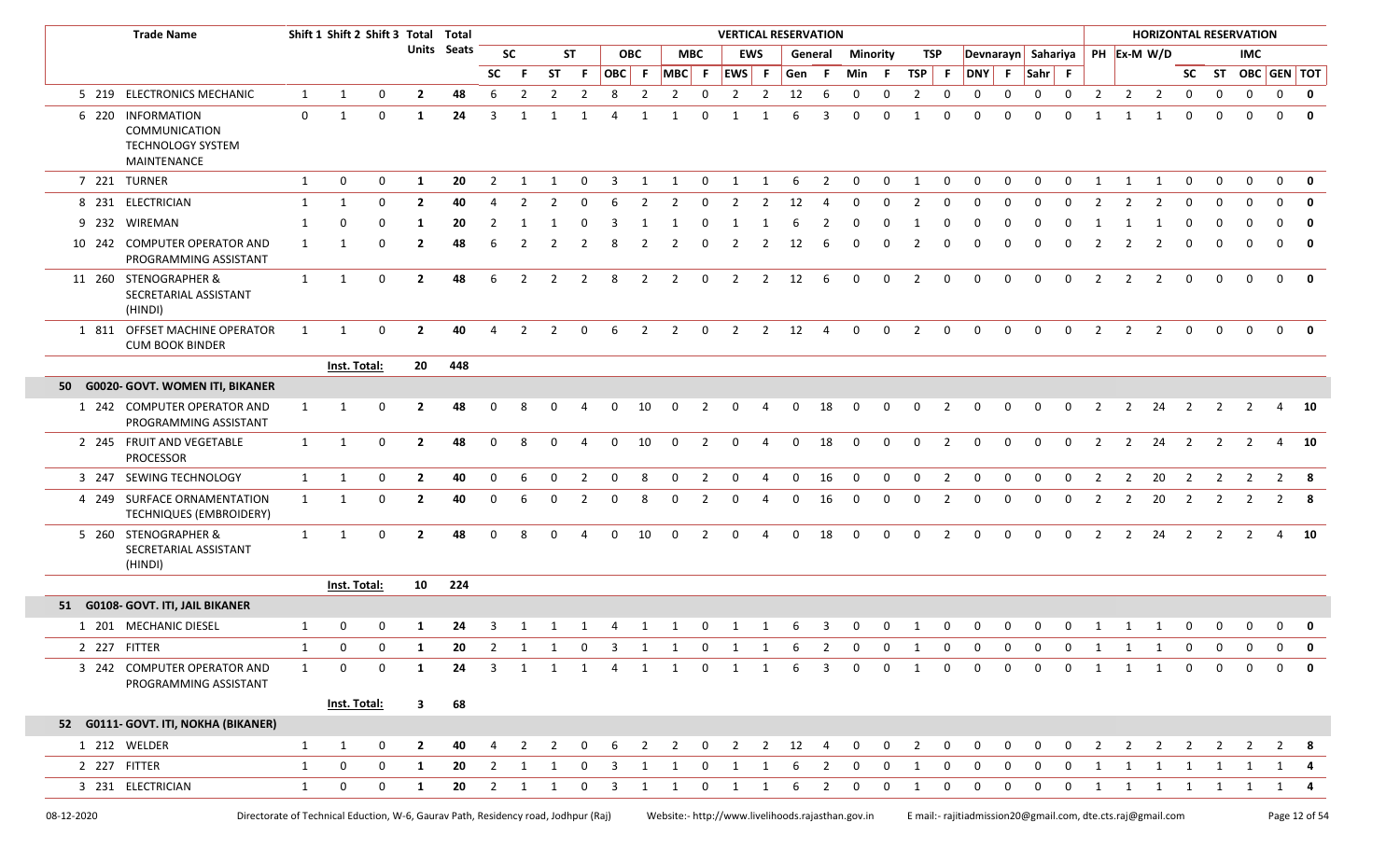| <b>Trade Name</b>                                                             |                        | Shift 1 Shift 2 Shift 3 Total Total |             |                |             |                         |              |              |             |       |              |                           |                         |              |              | <b>VERTICAL RESERVATION</b> |                         |                         |              |                   |                |                |              |                     |                |              |              |                       |              |             | <b>HORIZONTAL RESERVATION</b> |                           |  |
|-------------------------------------------------------------------------------|------------------------|-------------------------------------|-------------|----------------|-------------|-------------------------|--------------|--------------|-------------|-------|--------------|---------------------------|-------------------------|--------------|--------------|-----------------------------|-------------------------|-------------------------|--------------|-------------------|----------------|----------------|--------------|---------------------|----------------|--------------|--------------|-----------------------|--------------|-------------|-------------------------------|---------------------------|--|
|                                                                               |                        |                                     |             |                | Units Seats |                         | <b>SC</b>    |              | ST          |       | <b>OBC</b>   |                           | <b>MBC</b>              |              | <b>EWS</b>   |                             | General                 | <b>Minority</b>         |              | TSP               |                |                |              | Devnarayn Sahariya  |                |              |              | PH Ex-M W/D           |              |             | <b>IMC</b>                    |                           |  |
|                                                                               |                        |                                     |             |                |             | <b>SC</b>               | F.           | ST           | F.          | OBC F |              | $ MBC $ F $ EWS $ F       |                         |              |              | Gen F                       |                         | Min                     | - F          | TSP F             |                | DNY F          |              | $Sahr$ F            |                |              |              |                       |              |             | SC ST OBC GEN TOT             |                           |  |
| 4 232 WIREMAN                                                                 | $\mathbf{1}$           | 0                                   | 0           | 1              | 20          | $\overline{2}$          | 1            | 1            | 0           | 3     | 1            | 1                         | 0                       | $\mathbf{1}$ | 1            | 6                           | $\overline{2}$          | 0                       | 0            | $\mathbf{1}$      | 0              | 0              | $\mathbf 0$  | $\mathbf 0$         | $\mathbf 0$    | 1            | $\mathbf{1}$ | $\mathbf{1}$          | 1            | 1           | $\mathbf{1}$                  | $1 \quad 4$               |  |
| 5 242 COMPUTER OPERATOR AND<br>PROGRAMMING ASSISTANT                          | 1                      | 1                                   | 0           | $\mathbf{2}$   | 48          | 6                       | 2            |              |             |       |              |                           | 0                       |              | 2            | 12                          | 6                       | $\Omega$                | 0            | 2                 | $\Omega$       |                |              | $\Omega$            | $\Omega$       |              | 2            | 2                     | 2            | 2           |                               | 4                         |  |
|                                                                               |                        | Inst. Total:                        |             | $\overline{7}$ | 148         |                         |              |              |             |       |              |                           |                         |              |              |                             |                         |                         |              |                   |                |                |              |                     |                |              |              |                       |              |             |                               |                           |  |
| 53 G0141- GOVT. ITI, KHAJUWALA (BIKANER)                                      |                        |                                     |             |                |             |                         |              |              |             |       |              |                           |                         |              |              |                             |                         |                         |              |                   |                |                |              |                     |                |              |              |                       |              |             |                               |                           |  |
| 1 227 FITTER                                                                  | 1                      | 0                                   | $\mathbf 0$ | -1             | 20          | $\overline{2}$          | 1            | 1            | $\mathbf 0$ | 3     | $\mathbf{1}$ | $\mathbf{1}$              | $\overline{\mathbf{0}}$ | $\mathbf{1}$ | 1            | 6                           | $\overline{\mathbf{2}}$ | $\overline{0}$          | $\mathbf{0}$ | 1                 | $\overline{0}$ | 0              | $\mathbf 0$  | $\mathbf 0$         | $\mathbf 0$    | 1            | 1            | 1                     | - 0          |             | 0                             | $\Omega$                  |  |
| 2 231 ELECTRICIAN                                                             | 1                      | 0                                   | $\mathbf 0$ | -1             | 20          | 2                       | 1            |              | 0           | 3     | 1            |                           | 0                       |              |              | 6                           | 2                       | 0                       | 0            | -1                | <sup>0</sup>   | 0              | 0            | - 0                 | <sup>0</sup>   |              |              |                       | 0            |             |                               | $\Omega$                  |  |
| 3 232 WIREMAN                                                                 | 1                      | 1                                   | $\mathbf 0$ | $\overline{2}$ | 40          | 4                       | 2            | 2            | 0           | -6    | 2            | 2                         | $\mathbf 0$             | 2            | 2            | 12                          | 4                       | 0                       | 0            | 2                 | 0              | 0              | 0            | - 0                 | <sup>0</sup>   |              |              | 2                     | $\Omega$     | റ           | $\Omega$                      | $\Omega$                  |  |
| 1 215 MECHANIC (MOTOR VEHICLE)                                                | 1                      | $\Omega$                            | $\mathbf 0$ | -1             | 24          | 3                       | -1           |              | 1           | 4     | 1            | 1                         | $\mathbf 0$             | 1            | 1            | -6                          | 3                       | $\mathbf 0$             | $\mathbf 0$  | 1                 | 0              | $\mathbf 0$    | $\Omega$     | $\Omega$            | $\Omega$       | 1            | -1           | 1                     | $\mathbf 0$  | $\mathbf 0$ | $\Omega$                      | $\Omega$                  |  |
|                                                                               |                        | Inst. Total:                        |             | 5              | 104         |                         |              |              |             |       |              |                           |                         |              |              |                             |                         |                         |              |                   |                |                |              |                     |                |              |              |                       |              |             |                               |                           |  |
| 54 G0142- GOVT. ITI, CHHATTARGARH (BIKANER)                                   |                        |                                     |             |                |             |                         |              |              |             |       |              |                           |                         |              |              |                             |                         |                         |              |                   |                |                |              |                     |                |              |              |                       |              |             |                               |                           |  |
| 1 201 MECHANIC DIESEL                                                         | 1                      | 1                                   | $\mathbf 0$ | $\mathbf{2}$   | 48          |                         |              |              |             | 8     | 2            | 2                         | $\mathbf 0$             | 2            | 2            | 12                          | -6                      | 0                       | 0            | 2                 | 0              | 0              | 0            | 0                   | 0              |              |              | 2                     |              |             |                               | $\Omega$                  |  |
| 2 220 INFORMATION<br>COMMUNICATION<br><b>TECHNOLOGY SYSTEM</b><br>MAINTENANCE | 1                      | 0                                   | $\mathbf 0$ | -1             | 24          | 3                       | 1            |              | 1           | 4     | 1            |                           | $\Omega$                | -1           |              |                             | 3                       | $\Omega$                | $\Omega$     | -1                | 0              | $\Omega$       | <sup>0</sup> | $\Omega$            | 0              | 1            |              | 1                     | $\Omega$     | $\Omega$    |                               | $\Omega$                  |  |
| 3 227 FITTER                                                                  | 1                      | 0                                   | 0           | 1              | 20          | 2                       | 1            | $\mathbf{1}$ | $\Omega$    | 3     | 1            | 1                         | $\Omega$                | 1            | 1            | 6                           | 2                       | $\Omega$                | $\Omega$     | 1                 | 0              | <sup>0</sup>   | <sup>0</sup> | $\Omega$            | $\Omega$       | 1            | 1            | $\mathbf{1}$          | $\Omega$     |             |                               | $\Omega$                  |  |
| 4 231 ELECTRICIAN                                                             | $\mathbf{1}$           | 0                                   | 0           | 1              | 20          | $\overline{2}$          | 1            | 1            | 0           | -3    | 1            | 1                         | 0                       | 1            | 1            | 6                           | 2                       | 0                       | 0            | -1                | 0              | 0              | 0            | - 0                 | <sup>0</sup>   | 1            | 1            | 1                     | 0            |             |                               | $\Omega$                  |  |
| 5 232 WIREMAN                                                                 | $\mathbf{1}$           | 0                                   | $\mathbf 0$ | -1             | 20          | $\overline{2}$          | 1            | 1            | 0           | 3     | 1            | 1                         | 0                       | 1            | 1            |                             | 2                       | $\Omega$                | 0            | 1                 | 0              | <sup>0</sup>   | 0            | - 0                 | n              | 1            | 1            | 1                     | 0            | $\Omega$    | $\Omega$                      | $\Omega$                  |  |
| 6 239 COSMETOLOGY                                                             | $\mathbf{1}$           | 1                                   | 0           | $\mathbf{2}$   | 48          | 6                       | 2            | 2            | 2           | -8    | 2            | 2                         | 0                       | 2            | 2            | 12                          | 6                       | 0                       | 0            | 2                 | 0              |                |              |                     |                |              |              | 2                     | $\Omega$     | റ           |                               | $\Omega$                  |  |
| 7 242 COMPUTER OPERATOR AND<br>PROGRAMMING ASSISTANT                          | $\mathbf{1}$           | $\mathbf{1}$                        | 0           | $\mathbf{2}$   | 48          | 6                       | 2            | 2            | 2           | 8     | 2            | 2                         | $\mathbf 0$             | 2            | 2            | 12                          | 6                       | 0                       | 0            | 2                 | 0              | $\Omega$       | 0            | $\Omega$            | $\Omega$       | 2            | 2            | $\overline{2}$        | 0            | $\Omega$    | $\Omega$                      | $\Omega$                  |  |
|                                                                               |                        | Inst. Total:                        |             | 10             | 228         |                         |              |              |             |       |              |                           |                         |              |              |                             |                         |                         |              |                   |                |                |              |                     |                |              |              |                       |              |             |                               |                           |  |
| 55 G0180- GOVT. ITI, LUNKARANSAR (BIKANER)                                    |                        |                                     |             |                |             |                         |              |              |             |       |              |                           |                         |              |              |                             |                         |                         |              |                   |                |                |              |                     |                |              |              |                       |              |             |                               |                           |  |
| 1 212 WELDER                                                                  |                        | 1                                   | 0           | -2             | 40          |                         |              |              |             |       |              |                           |                         |              |              |                             |                         |                         |              |                   |                |                |              |                     |                |              |              |                       |              |             |                               |                           |  |
| 2 227 FITTER                                                                  |                        | 0                                   | 0           | -1             | 20          |                         |              |              |             |       |              |                           |                         |              |              |                             |                         |                         |              |                   |                |                |              |                     |                |              |              |                       |              |             |                               |                           |  |
| 3 231 ELECTRICIAN                                                             | 0                      | 1                                   | 0           | -1             | 20          | 2                       |              |              | 0           |       |              |                           |                         |              |              |                             | 2                       | 0                       | 0            |                   | <sup>0</sup>   |                |              |                     |                |              |              |                       |              |             |                               |                           |  |
| 4 232 WIREMAN                                                                 | $\mathbf{1}$           | 0                                   | 0           | -1             | 20          | $\overline{2}$          | $\mathbf{1}$ | 1            | 0           | 3     | 1            |                           | 0                       | 1            | 1            | 6                           | $\overline{2}$          | 0                       | 0            | 1                 | 0              | $\mathbf 0$    | 0            | $\mathbf 0$         | 0              | 1            | $\mathbf{1}$ | $\mathbf{1}$          | 0            | 0           | 0                             | $\mathbf{0}$              |  |
| 5 241 ARCHITECTURAL<br>DRAUGHTSMAN                                            |                        | $\Omega$                            | $\mathbf 0$ |                | 24          | $\overline{\mathbf{3}}$ | $\mathbf{1}$ |              |             |       |              | 1 1 4 1 1 0               |                         | $\mathbf{1}$ | $\mathbf{1}$ | $6^{\circ}$                 | $\overline{\mathbf{3}}$ | $\overline{\mathbf{0}}$ |              |                   |                | 0 1 0 0 0 0    |              |                     | $\overline{0}$ | $\mathbf{1}$ |              | $1 \quad 1$           |              | $0\qquad 0$ | $\overline{0}$                | $0$ 0                     |  |
| 6 242 COMPUTER OPERATOR AND<br>PROGRAMMING ASSISTANT                          | $1 \quad \blacksquare$ | 1                                   | $\mathbf 0$ | $\mathbf{2}$   | 48          | 6                       |              |              |             |       |              | 2 2 2 8 2 2 0 2 2 12 6    |                         |              |              |                             |                         | $\overline{0}$          |              | $0\quad 2\quad 0$ |                | $\overline{0}$ |              | $0 \quad 0 \quad 0$ |                | 2            |              | $2 \quad 2$           | $\mathbf{0}$ | $\Omega$    |                               | $\mathbf{0}$ $\mathbf{0}$ |  |
|                                                                               |                        | Inst. Total:                        |             |                | 8 172       |                         |              |              |             |       |              |                           |                         |              |              |                             |                         |                         |              |                   |                |                |              |                     |                |              |              |                       |              |             |                               |                           |  |
| 56 G0181- GOVT. ITI, PANCHOO (BIKANER) CAMP GOVT. ITI, NOKHA (BIKANER)        |                        |                                     |             |                |             |                         |              |              |             |       |              |                           |                         |              |              |                             |                         |                         |              |                   |                |                |              |                     |                |              |              |                       |              |             |                               |                           |  |
| 1 231 ELECTRICIAN                                                             | 1                      | $\Omega$                            | $\Omega$    | 1              | 20          |                         |              |              |             |       |              | 2 1 1 0 3 1 1 0 1 1 6 2 0 |                         |              |              |                             |                         |                         |              |                   |                |                |              |                     |                |              |              | 0 1 0 0 0 0 0 1 1 1 0 |              |             | $0\quad 0\quad 0\quad 0$      |                           |  |
|                                                                               |                        | Inst. Total:                        |             | $\mathbf{1}$   | 20          |                         |              |              |             |       |              |                           |                         |              |              |                             |                         |                         |              |                   |                |                |              |                     |                |              |              |                       |              |             |                               |                           |  |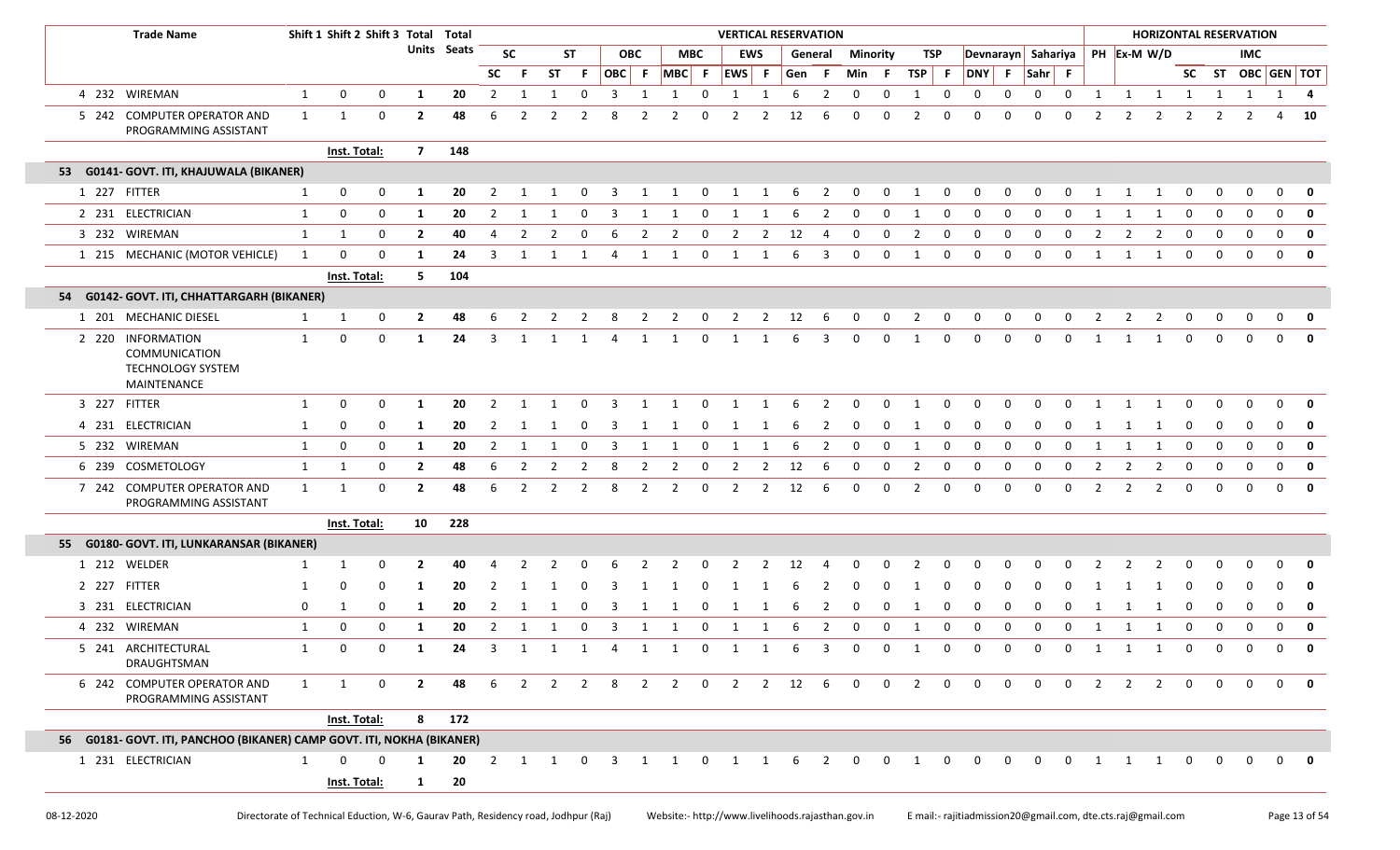|  | <b>Trade Name</b>                                                    |              | Shift 1 Shift 2 Shift 3 Total Total |              |                |             |                |                |                         |                |                     |                |                         |              | <b>VERTICAL RESERVATION</b> |                |       |                |                |              |                |                |                                |                |             |             |                |                |                |                         |                | <b>HORIZONTAL RESERVATION</b> |              |                         |
|--|----------------------------------------------------------------------|--------------|-------------------------------------|--------------|----------------|-------------|----------------|----------------|-------------------------|----------------|---------------------|----------------|-------------------------|--------------|-----------------------------|----------------|-------|----------------|----------------|--------------|----------------|----------------|--------------------------------|----------------|-------------|-------------|----------------|----------------|----------------|-------------------------|----------------|-------------------------------|--------------|-------------------------|
|  |                                                                      |              |                                     |              |                | Units Seats | <b>SC</b>      |                |                         | <b>ST</b>      |                     | <b>OBC</b>     |                         | <b>MBC</b>   |                             | EWS            |       | General        | Minority       |              | TSP            |                | Devnarayn Sahariya PH Ex-M W/D |                |             |             |                |                |                |                         |                | <b>IMC</b>                    |              |                         |
|  |                                                                      |              |                                     |              |                |             | <b>SC</b>      | F.             | <b>ST</b>               |                | $F$ OBC $F$ MBC $F$ |                |                         |              | EWS F                       |                | Gen F |                | Min F          |              | TSP            | - F            | DNY F Sahr F                   |                |             |             |                |                |                |                         |                |                               |              | SC ST OBC GEN TOT       |
|  | 57 G0182- GOVT. ITI, SRIDUNGARGARH (BIKANER) CAMP GOVT. ITI, BIKANER |              |                                     |              |                |             |                |                |                         |                |                     |                |                         |              |                             |                |       |                |                |              |                |                |                                |                |             |             |                |                |                |                         |                |                               |              |                         |
|  | 1 231 ELECTRICIAN                                                    | 1            |                                     |              | 1              | 20          | $\mathbf{2}$   | 1              |                         | 0              | 3                   | 1              | 1                       | 0            | 1                           |                | 6     | $\overline{2}$ | 0              | $\mathbf{0}$ | 1              | $\mathbf 0$    | 0                              | 0              | 0           | 0           |                |                |                | 0                       | 0              | 0                             | $\mathbf 0$  | 0                       |
|  |                                                                      |              | Inst. Total:                        |              | $\mathbf{1}$   | 20          |                |                |                         |                |                     |                |                         |              |                             |                |       |                |                |              |                |                |                                |                |             |             |                |                |                |                         |                |                               |              |                         |
|  | <b>DISTRICT CHURU</b>                                                |              |                                     |              |                |             |                |                |                         |                |                     |                |                         |              |                             |                |       |                |                |              |                |                |                                |                |             |             |                |                |                |                         |                |                               |              |                         |
|  | 58 G0018- GOVT. ITI, CHURU                                           |              |                                     |              |                |             |                |                |                         |                |                     |                |                         |              |                             |                |       |                |                |              |                |                |                                |                |             |             |                |                |                |                         |                |                               |              |                         |
|  | 1 201 MECHANIC DIESEL                                                | 1            | 1                                   | 0            | $\mathbf{2}$   | 48          |                |                |                         |                |                     |                | 2                       | $\Omega$     | 2                           | 2              | 12    | -6             | 0              | 0            | 2              | 0              | 0                              | $\Omega$       | $\Omega$    |             |                |                |                |                         |                |                               |              | 10                      |
|  | 2 209 PLUMBER                                                        | $\mathbf{1}$ | 1                                   | 0            | $\mathbf{2}$   | 48          | 6              | 2              | 2                       |                | 8                   | 2              | 2                       | 0            | 2                           | 2              | 12    | -6             | 0              | 0            | 2              | <sup>0</sup>   | 0                              | <sup>0</sup>   | $\Omega$    |             | $\mathcal{L}$  |                | 2              | 2                       |                | 2                             | 4            | 10                      |
|  | 3 218 REFRIGERATION & AIR<br><b>CONDITIONING TECHNICIAN</b>          | $\mathbf{1}$ | 0                                   | $\mathbf{0}$ | 1              | 24          | 3              | 1              | 1                       | 1              | 4                   | -1             | 1                       | 0            | 1                           | -1             | 6     | 3              | 0              | 0            | 1              | 0              | 0                              | $\mathbf 0$    | 0           | 0           | 1              | 1              | 1              | 1                       | 1              |                               |              | $2 \quad 5$             |
|  | 4 219 ELECTRONICS MECHANIC                                           | 1            | 0                                   | $\mathbf 0$  | 1              | 24          | 3              | 1              |                         | 1              | 4                   | 1              | 1                       | $\mathbf 0$  | 1                           |                | 6     | -3             | 0              | $\mathbf 0$  | 1              | $\mathbf 0$    | $\mathbf 0$                    | $\Omega$       | 0           | 0           | $\mathbf{1}$   |                |                |                         |                |                               | 2            |                         |
|  | 5 227 FITTER                                                         | 0            | 1                                   | $\mathbf 0$  | 1              | 20          | $\overline{2}$ | $\overline{1}$ | 1                       | 0              | 3                   | $\overline{1}$ | $\mathbf{1}$            | $\mathbf 0$  | 1                           | 1              | 6     | $\overline{2}$ | $\mathbf 0$    | $\mathbf 0$  | $\overline{1}$ | $\mathbf 0$    | $\mathbf 0$                    | $\mathbf 0$    | 0           | $\mathbf 0$ | $\mathbf{1}$   | 1              | $\mathbf{1}$   | $\overline{\mathbf{1}}$ | 1              | 1                             |              | 1 4                     |
|  | 6 231 ELECTRICIAN                                                    | 1            | 0                                   | $\mathbf 0$  | 1              | 20          | $\overline{2}$ | 1              | -1                      | 0              | 3                   | 1              | 1                       | 0            |                             |                | 6     | $\overline{2}$ | 0              | $\mathbf 0$  | 1              | $\mathbf 0$    | 0                              | $\Omega$       | 0           | 0           |                |                |                |                         |                |                               | 1            |                         |
|  | 7 232 WIREMAN                                                        | 1            | 0                                   | 0            | 1              | 20          | $\overline{2}$ | $\mathbf{1}$   | 1                       | 0              | 3                   | $\mathbf{1}$   | 1                       | 0            | 1                           |                | 6     | $\overline{2}$ | 0              | 0            | $\mathbf{1}$   | 0              | 0                              | 0              | 0           | 0           | 1              |                | 1              | 1                       | 1              | 1                             |              | $1 \quad 4$             |
|  | 1 231 ELECTRICIAN                                                    | $\mathbf{1}$ | 1                                   | $\Omega$     | $\mathbf{2}$   | 40          | 4              | 2              | 2                       | 0              | 6                   | 2              | 2                       | 0            | $\overline{2}$              | $\overline{2}$ | 12    | $\overline{4}$ | 0              | $\mathbf 0$  | 2              | 0              | 0                              | 0              | 0           | 0           | 2              | 2              | 2              | 2                       | $\overline{2}$ | 2                             | $2^{\circ}$  | -8                      |
|  |                                                                      |              | Inst. Total:                        |              | 11             | 244         |                |                |                         |                |                     |                |                         |              |                             |                |       |                |                |              |                |                |                                |                |             |             |                |                |                |                         |                |                               |              |                         |
|  | 59 G0021- GOVT. ITI, RATANGARH (CHURU)                               |              |                                     |              |                |             |                |                |                         |                |                     |                |                         |              |                             |                |       |                |                |              |                |                |                                |                |             |             |                |                |                |                         |                |                               |              |                         |
|  | 1 201 MECHANIC DIESEL                                                | 1            | $\mathbf{1}$                        | 0            | $\mathbf{2}$   | 48          | 6              | $\overline{2}$ | 2                       | $\overline{2}$ | 8                   | $\overline{2}$ | $\overline{2}$          | 0            | $\overline{2}$              | $\overline{2}$ | 12    | 6              | 0              | $\mathbf{0}$ | $\overline{2}$ | 0              | 0                              | 0              | 0           | 0           | $\overline{2}$ | 2              | 2              | 0                       | 0              | 0                             | $\mathbf{0}$ | $\mathbf{0}$            |
|  | 2 212 WELDER                                                         | 1            | $\mathbf{1}$                        | 0            | $\overline{2}$ | 40          | 4              | $\overline{2}$ |                         | 0              | 6                   | $\overline{2}$ | $\overline{2}$          | 0            | $\overline{2}$              | $\overline{2}$ | 12    | 4              | 0              | 0            | 2              | 0              | 0                              | 0              | 0           | 0           | $\overline{2}$ |                |                | 0                       | 0              | 0                             | 0            | $\mathbf 0$             |
|  | 3 218 REFRIGERATION & AIR<br>CONDITIONING TECHNICIAN                 | $\mathbf{1}$ | 1                                   | $\mathbf{0}$ | $\overline{2}$ | 48          | 6              | 2              | 2                       | $\overline{2}$ | 8                   | $\overline{2}$ | $\overline{2}$          | 0            | $\overline{2}$              | $\overline{2}$ | 12    | 6              | 0              | $\mathbf 0$  | $\overline{2}$ | 0              | 0                              | $\mathbf 0$    | 0           | 0           | $\overline{2}$ | 2              | 2              | $\mathbf 0$             | 0              | 0                             | $\mathbf 0$  | $\mathbf{0}$            |
|  | 4 219 ELECTRONICS MECHANIC                                           | 1            | 1                                   | $\mathbf 0$  | $\overline{2}$ | 48          | 6              | 2              | 2                       | 2              | 8                   | 2              | 2                       | 0            | 2                           | 2              | 12    | 6              | 0              | $\mathbf 0$  | 2              | $\mathbf 0$    | 0                              | $\mathbf 0$    | 0           | 0           | 2              | 2              | 2              | $\mathbf 0$             | $\mathbf 0$    | $\mathbf{0}$                  | $\mathbf 0$  | $\overline{\mathbf{0}}$ |
|  | 5 221 TURNER                                                         | 1            | 0                                   | 0            | 1              | 20          | $\mathbf{2}$   | 1              | 1                       | 0              | 3                   | -1             | 1                       | 0            | 1                           | -1             | 6     | 2              | 0              | $\mathbf 0$  | 1              | $\mathbf 0$    | 0                              | 0              | 0           | 0           | 1              | 1              | 1              | 0                       | 0              | 0                             | 0            | 0                       |
|  | 6 227 FITTER                                                         | 1            | 0                                   | 0            | 1              | 20          | $\mathbf{2}$   | 1              | -1                      | 0              | 3                   | 1              | 1                       | 0            | 1                           | 1              | 6     | $\overline{2}$ | 0              | $\mathbf 0$  | 1              | $\mathbf 0$    | 0                              | $\mathbf 0$    | 0           | 0           | 1              | 1              | 1              | $\mathbf 0$             | $\mathbf 0$    | 0                             | 0            | $\mathbf 0$             |
|  | 7 231 ELECTRICIAN                                                    | 1            | 0                                   | 0            | 1              | 20          | $\mathbf{2}$   | $\mathbf{1}$   | 1                       | $\mathbf 0$    | 3                   | 1              | 1                       | $\mathbf 0$  | 1                           | 1              | 6     | $\overline{2}$ | 0              | $\mathbf 0$  | 1              | $\mathbf 0$    | 0                              | $\mathbf 0$    | $\mathbf 0$ | 0           | 1              | 1              | 1              | 0                       | 0              | $\mathbf 0$                   | $\mathbf 0$  | 0                       |
|  | 8 232 WIREMAN                                                        | $\mathbf{1}$ | $\Omega$                            | $\Omega$     | 1              | 20          | 2              | $\overline{1}$ | $\overline{1}$          | 0              | 3                   | 1              | 1                       | 0            | 1                           | 1              | 6     | 2              | 0              | $\mathbf{0}$ | 1              | $\mathbf 0$    | $\mathbf 0$                    | $\Omega$       | $\mathbf 0$ | 0           | 1              | 1              | 1              | $\mathbf 0$             | $\mathbf 0$    | $\Omega$                      | $\mathbf 0$  | $\overline{\mathbf{0}}$ |
|  |                                                                      |              | Inst. Total:                        |              | 12             | 264         |                |                |                         |                |                     |                |                         |              |                             |                |       |                |                |              |                |                |                                |                |             |             |                |                |                |                         |                |                               |              |                         |
|  | 60 G0023- GOVT. ITI, SUJANGARH (CHURU)                               |              |                                     |              |                |             |                |                |                         |                |                     |                |                         |              |                             |                |       |                |                |              |                |                |                                |                |             |             |                |                |                |                         |                |                               |              |                         |
|  | 1 201 MECHANIC DIESEL                                                | 1            | $\mathbf{1}$                        | $\mathbf{0}$ | $\mathbf{2}$   | 48          |                | $6\qquad2$     |                         | $2 \quad 2$    |                     |                |                         |              | 8 2 2 0 2 2 12 6            |                |       |                | $\overline{0}$ |              | $0\qquad 2$    | $\overline{0}$ | 0                              | $\overline{0}$ | $\mathbf 0$ |             |                |                |                |                         |                | 0 2 2 2 2 2 2                 |              | 4 10                    |
|  | 2 227 FITTER                                                         | $\mathbf 0$  | 1                                   | 0            | 1              | 20          | $\overline{2}$ | $\mathbf{1}$   | 1                       | $\mathbf 0$    | $\mathbf{3}$        | $\overline{1}$ | $\overline{\mathbf{1}}$ | $\mathbf{0}$ | 1                           | 1              | 6     | 2              | 0              | $\mathbf 0$  | 1              | $\mathbf 0$    | 0                              | 0              | 0           | 0           | 1              |                | 1 1 1          |                         | $\overline{1}$ | $\overline{1}$                |              | 1 4                     |
|  | 3 231 ELECTRICIAN                                                    | 1            | 0                                   | $\mathbf 0$  | 1              | 20          | 2              | $\overline{1}$ | $\overline{\mathbf{1}}$ | $\mathbf 0$    | 3                   | 1              | 1                       | 0            | 1                           | $\mathbf{1}$   | -6    | 2              | $\mathbf 0$    | $\mathbf 0$  | 1              | $\mathbf 0$    | 0                              | 0              | 0           | 0           | $\mathbf{1}$   |                | 1 1 1          |                         | $\mathbf{1}$   | $\overline{1}$                |              | 1 4                     |
|  | 4 232 WIREMAN                                                        | $\mathbf{1}$ | 1                                   | $\mathbf 0$  | $\overline{2}$ | 40          | 4              | $\overline{2}$ | $\overline{2}$          | $\mathbf 0$    | 6                   | 2              | $\overline{2}$          | 0            | $\overline{2}$              | $\overline{2}$ | 12    | -4             | 0              | 0            | $\overline{2}$ | $\mathbf 0$    | 0                              | $\mathbf 0$    | 0           | 0           | $\overline{2}$ | $\overline{2}$ | $\overline{2}$ | $\overline{2}$          | $\overline{2}$ | $\overline{2}$                |              | $2 \times 8$            |
|  | 5 242 COMPUTER OPERATOR AND<br>PROGRAMMING ASSISTANT                 | $\mathbf{1}$ | 1                                   | $\mathbf 0$  | $\overline{2}$ | 48          | 6              | 2              | $\overline{2}$          | 2              | 8                   | 2              | $\overline{2}$          | 0            | $\mathbf{2}$                | $\overline{2}$ | 12    | -6             | 0              | 0            | 2              | 0              | 0                              | 0              | 0           | 0           | 2              | 2              | $\overline{2}$ | $\overline{2}$          | 2              | $\mathbf{2}$                  | 4            | <b>10</b>               |
|  |                                                                      |              | <b>Inst. Total:</b>                 |              | 8              | 176         |                |                |                         |                |                     |                |                         |              |                             |                |       |                |                |              |                |                |                                |                |             |             |                |                |                |                         |                |                               |              |                         |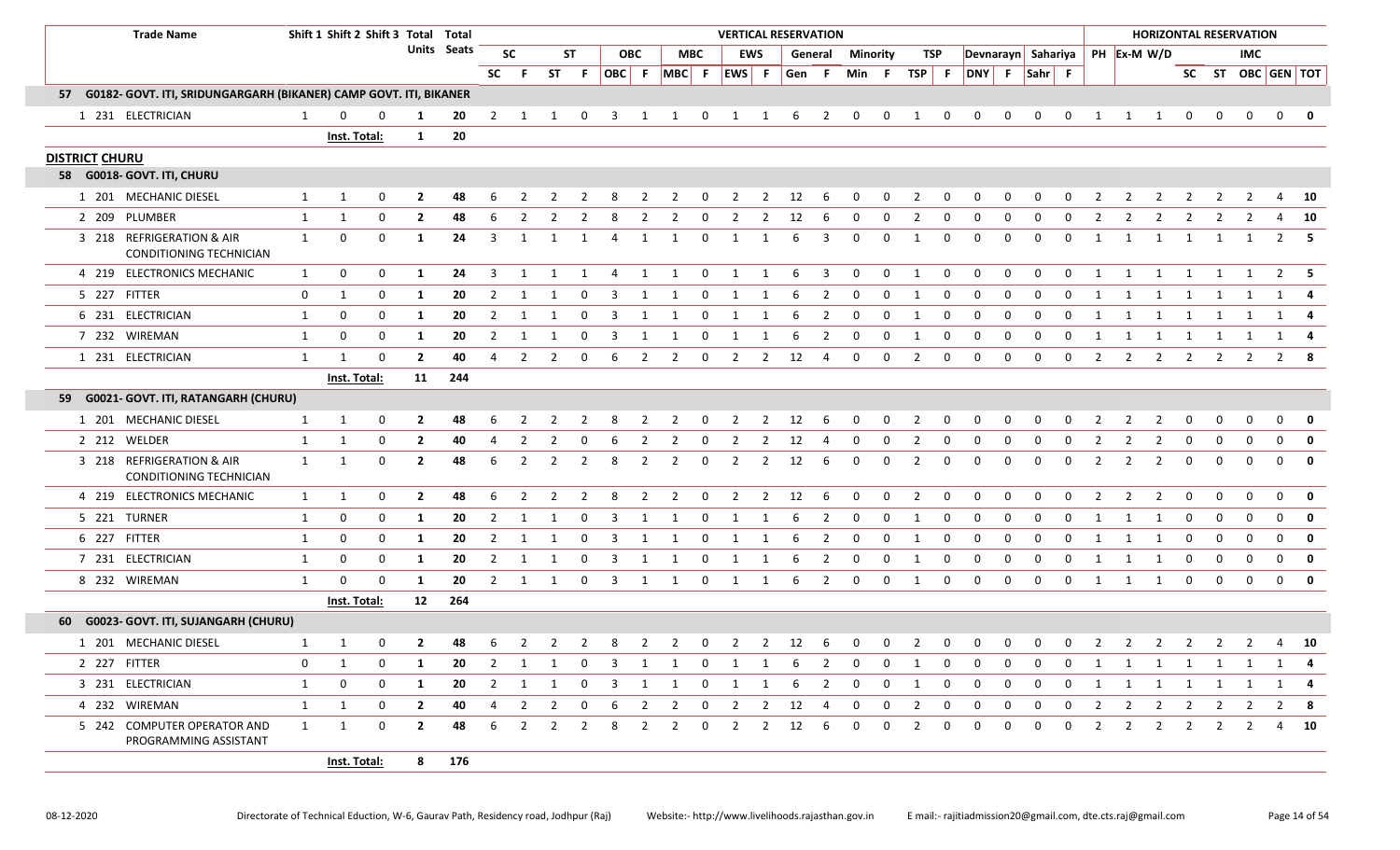|                            | <b>Trade Name</b>                                         |              | Shift 1 Shift 2 Shift 3 Total Total |             |                |             |                         |                |    |          |    |              |             |                | <b>VERTICAL RESERVATION</b> |                |       |                         |              |             |                |             |                    |              |              |              |                |    | <b>HORIZONTAL RESERVATION</b>                                           |                |                |              |                         |              |
|----------------------------|-----------------------------------------------------------|--------------|-------------------------------------|-------------|----------------|-------------|-------------------------|----------------|----|----------|----|--------------|-------------|----------------|-----------------------------|----------------|-------|-------------------------|--------------|-------------|----------------|-------------|--------------------|--------------|--------------|--------------|----------------|----|-------------------------------------------------------------------------|----------------|----------------|--------------|-------------------------|--------------|
|                            |                                                           |              |                                     |             |                | Units Seats |                         | <b>SC</b>      |    | ST       |    | <b>OBC</b>   |             | MBC            |                             | <b>EWS</b>     |       | General                 | Minority     |             | TSP            |             | Devnarayn Sahariya |              |              |              |                |    | PH Ex-M W/D                                                             |                |                | IMC.         |                         |              |
|                            |                                                           |              |                                     |             |                |             | <b>SC</b>               | - F            | ST | -F       |    |              | OBC F MBC F |                | EWS F                       |                | Gen F |                         | Min F        |             | TSP            | F           | DNY F Sahr F       |              |              |              |                |    |                                                                         |                |                |              | SC ST OBC GEN TOT       |              |
| <b>DISTRICT GANGANAGAR</b> |                                                           |              |                                     |             |                |             |                         |                |    |          |    |              |             |                |                             |                |       |                         |              |             |                |             |                    |              |              |              |                |    |                                                                         |                |                |              |                         |              |
|                            | 61 G0016- GOVT. ITI, ANUPGARH (SRI GANGANAGAR)            |              |                                     |             |                |             |                         |                |    |          |    |              |             |                |                             |                |       |                         |              |             |                |             |                    |              |              |              |                |    |                                                                         |                |                |              |                         |              |
|                            | 1 201 MECHANIC DIESEL                                     |              | 1                                   | 0           | 2              | 48          |                         |                |    |          |    |              |             | $\Omega$       |                             | 2              | 12    | 6                       |              | 0           |                | 0           |                    |              |              |              |                |    |                                                                         |                |                |              |                         | 10           |
|                            | 2 202 MECHANIC (TRACTOR)                                  | 1            | $\mathbf{1}$                        | $\mathbf 0$ | $\overline{2}$ | 40          |                         | $\overline{2}$ |    |          |    | 2            | 2           | 0              | 2                           | 2              | 12    | 4                       | 0            | 0           | $\overline{2}$ | $\mathbf 0$ | 0                  | $\Omega$     | $\Omega$     | $\Omega$     | 2              |    | 2                                                                       |                |                | 2            | $\overline{2}$          | - 8          |
| 3 212 WELDER               |                                                           | $\mathbf{1}$ | $\mathbf{1}$                        | $\mathbf 0$ | $\overline{2}$ | 40          | 4                       | 2              |    | $\Omega$ |    | 2            | 2           | $\mathbf 0$    | $\overline{2}$              | 2              | 12    | -4                      | 0            | 0           | $\overline{2}$ | 0           | 0                  | $\Omega$     | $\Omega$     | 0            | $\overline{2}$ | 2  | $\overline{2}$                                                          | 2              |                |              | 2                       | -8           |
|                            | 4 218 REFRIGERATION & AIR<br>CONDITIONING TECHNICIAN      | $\mathbf 0$  | 1                                   | $\mathbf 0$ | 1              | 24          | $\overline{3}$          | 1              | 1  | 1        | 4  | $\mathbf{1}$ | 1           | $\mathbf 0$    | 1                           | 1              | 6     | 3                       | $\mathbf 0$  | 0           | 1              | 0           | $\mathbf 0$        | $\Omega$     | $\mathbf 0$  | 0            | 1              | 1  | 1                                                                       | 1              | 1              | 1            | $2 \quad 5$             |              |
| 5 227 FITTER               |                                                           | 1            | 0                                   | $\mathbf 0$ | -1             | 20          | 2                       | 1              | 1  | 0        | 3  | 1            | 1           | $\mathbf 0$    | 1                           | 1              | 6     | $\overline{2}$          | $\mathbf 0$  | $\mathbf 0$ | 1              | $\mathbf 0$ | 0                  | 0            | 0            | 0            | 1              | 1  | 1                                                                       | -1             | 1              | 1            | 1                       |              |
|                            | 6 231 ELECTRICIAN                                         | 1            | 0                                   | 0           | -1             | 20          | $\overline{2}$          | -1             |    | 0        | 3  | 1            | 1           | 0              | -1                          | -1             | 6     | $\overline{2}$          | 0            | 0           | 1              | $\mathbf 0$ | 0                  | <sup>0</sup> | 0            | 0            | 1              | 1  | 1                                                                       | 1              | 1              | 1            | 1                       |              |
|                            | 7 248 DRESS MAKING                                        | 1            | $\mathbf{1}$                        | $\mathbf 0$ | $\mathbf{2}$   | 40          | 4                       | 2              | 2  | $\Omega$ | -6 | 2            | 2           | $\mathbf 0$    | 2                           | $\overline{2}$ | 12    | -4                      | $\mathbf 0$  | $\mathbf 0$ | 2              | $\mathbf 0$ | 0                  | $\mathbf 0$  | $\mathbf 0$  | 0            | 2              | 2  | 2                                                                       | $\overline{2}$ | 2              | 2            | 2                       |              |
|                            |                                                           |              | Inst. Total:                        |             | 11             | 232         |                         |                |    |          |    |              |             |                |                             |                |       |                         |              |             |                |             |                    |              |              |              |                |    |                                                                         |                |                |              |                         |              |
|                            | 62 G0022- GOVT. ITI, SRI GANGANAGAR                       |              |                                     |             |                |             |                         |                |    |          |    |              |             |                |                             |                |       |                         |              |             |                |             |                    |              |              |              |                |    |                                                                         |                |                |              |                         |              |
|                            | 1 201 MECHANIC DIESEL                                     | $\mathbf{1}$ | 1                                   | 0           | $\mathbf{2}$   | 48          |                         |                |    |          |    | 2            | 2           | - 0            | 2                           | 2              | 12    | - 6                     | 0            | 0           | 2              | 0           | - 0                | $\Omega$     | $\Omega$     |              | 2              |    | 2                                                                       |                | 0              | 0            | 0                       | - 0          |
|                            | 2 202 MECHANIC (TRACTOR)                                  | $\mathbf{1}$ | 1                                   | $\mathbf 0$ | $\mathbf{2}$   | 40          | 4                       |                |    |          |    | 2            | 2           | 0              | 2                           | 2              | 12    | -4                      | 0            | 0           | 2              | $\mathbf 0$ | - 0                | $\Omega$     | $\Omega$     | <sup>0</sup> | 2              |    | 2                                                                       | $\Omega$       | $\Omega$       | <sup>0</sup> | $\Omega$                | 0            |
|                            | 3 209 PLUMBER                                             | $\mathbf{1}$ | 1                                   | $\mathbf 0$ | $\mathbf{2}$   | 48          | 6                       | 2              | 2  | 2        | 8  | 2            | 2           | $\overline{0}$ | 2                           | 2              | 12    | - 6                     | $\mathbf 0$  | $\mathbf 0$ | 2              | $\mathbf 0$ | 0                  | $\Omega$     | $\Omega$     | 0            | 2              | 2  | 2                                                                       | 0              | $\Omega$       | 0            | $\mathbf{0}$            | 0            |
|                            | 4 212 WELDER                                              | $\mathbf{1}$ | 1                                   | $\mathbf 0$ | $\mathbf{2}$   | 40          | 4                       | 2              | 2  | $\Omega$ |    | 2            | 2           | 0              | 2                           | 2              | 12    | -4                      | 0            | $\Omega$    | 2              | 0           | 0                  | $\Omega$     | $\Omega$     | <sup>0</sup> | 2              | 2  | 2                                                                       | 0              | $\Omega$       | 0            | 0                       | 0            |
|                            | 5 217 DRAUGHTSMAN (CIVIL)                                 | 0            | 1                                   | 0           | 1              | 24          | 3                       | 1              |    |          |    | 1            | 1           | 0              | -1                          | 1              | 6     | 3                       | 0            | $\Omega$    | -1             | 0           | $\Omega$           | <sup>n</sup> | $\Omega$     | $\Omega$     |                | -1 | 1                                                                       | 0              | <sup>0</sup>   | <sup>0</sup> | $\mathbf 0$             | 0            |
|                            | 6 218 REFRIGERATION & AIR<br>CONDITIONING TECHNICIAN      | $\mathbf{1}$ | 0                                   | 0           | -1             | 24          | 3                       | 1              |    | -1       |    | 1            | 1           | 0              | 1                           | 1              | 6     | 3                       | 0            | $\Omega$    | 1              | $\mathbf 0$ | 0                  | $\Omega$     | $\Omega$     | $\Omega$     | 1              | 1  | 1                                                                       | 0              | $\Omega$       | 0            | $\mathbf 0$             | $\mathbf 0$  |
|                            | 7 219 ELECTRONICS MECHANIC                                | $\mathbf{1}$ | 0                                   | $\mathbf 0$ | -1             | 24          | 3                       |                |    |          |    |              |             | 0              | -1                          |                | 6     | 3                       | $\mathbf 0$  | 0           | 1              | 0           | $\Omega$           | $\Omega$     | $\Omega$     | $\Omega$     | $\mathbf{1}$   | -1 | -1                                                                      | $\Omega$       |                | $\mathbf 0$  | $\mathbf{0}$            | $\mathbf 0$  |
| 8 221 TURNER               |                                                           | $\mathbf{1}$ | 0                                   | $\mathbf 0$ | 1              | 20          | 2                       | 1              | 1  | $\Omega$ | 3  | 1            | 1           | $\mathbf 0$    | 1                           | 1              | 6     | 2                       | $\mathbf 0$  | $\mathbf 0$ | 1              | 0           | $\mathbf 0$        | $\Omega$     | $\mathbf 0$  | $\mathbf 0$  | 1              | 1  | -1                                                                      | 0              | 0              | $\mathbf 0$  | $\mathbf 0$             | 0            |
| 9 227 FITTER               |                                                           | 1            | 0                                   | $\mathbf 0$ | -1             | 20          | 2                       | $\mathbf{1}$   |    | $\Omega$ |    |              |             | 0              | -1                          | 1              | 6     | $\overline{2}$          | 0            | 0           | 1              | 0           | $\Omega$           | $\Omega$     | $\Omega$     | $\Omega$     | 1              | -1 | -1                                                                      | 0              |                | $\Omega$     | $\mathbf 0$             | $\mathbf 0$  |
|                            | 10 231 ELECTRICIAN                                        | 1            | 0                                   | 0           | 1              | 20          | $\overline{2}$          | 1              |    | 0        | 3  | -1           | -1          | 0              | 1                           | -1             | 6     | $\overline{2}$          | 0            | 0           | 1              | 0           | 0                  | 0            | 0            | $\mathbf 0$  | 1              | 1  | 1                                                                       | 0              | 0              | 0            | $\mathbf{0}$            | 0            |
|                            | 11 232 WIREMAN                                            | 0            | 1                                   | $\mathbf 0$ | -1             | 20          | 2                       | 1              |    | 0        | 3  | -1           |             | 0              | -1                          |                | 6     | $\overline{2}$          | 0            | 0           | 1              | 0           | 0                  | $\Omega$     | $\Omega$     | 0            | 1              | -1 | 1                                                                       | 0              | 0              | 0            | $\mathbf 0$             | $\mathbf 0$  |
|                            | 12 242 COMPUTER OPERATOR AND<br>PROGRAMMING ASSISTANT     | $\mathbf 0$  | 1                                   | 0           | -1             | 24          | $\mathbf 0$             | 4              | 0  | 2        | 0  | 5            | 0           | 1              | $\mathbf 0$                 | 2              | 0     | 9                       | $\mathbf 0$  | $\mathbf 0$ | 0              | 1           | 0                  | $\Omega$     | $\mathbf 0$  | 0            | 1              | 1  | 12                                                                      | $\mathbf 0$    | 0              | $\mathbf 0$  | $\mathbf 0$             | 0            |
|                            | 13 242 COMPUTER OPERATOR AND<br>PROGRAMMING ASSISTANT     | 1            | 0                                   | 0           | -1             | 24          | $\overline{\mathbf{3}}$ | 1              | 1  | 1        | -4 | 1            | 1           | $\mathbf 0$    | 1                           | 1              | -6    | $\overline{\mathbf{3}}$ | $\mathbf{0}$ | $\mathbf 0$ | 1              | $\mathbf 0$ | $\mathbf 0$        | $\Omega$     | $\Omega$     | 0            | 1              | 1  | 1                                                                       | 0              | $\Omega$       | $\Omega$     | $\Omega$                | 0            |
|                            | 14 247 SEWING TECHNOLOGY                                  |              | $\mathbf{1}$                        | $\mathbf 0$ |                | 40          |                         |                |    |          |    |              |             |                |                             |                |       |                         |              |             |                |             |                    |              |              |              |                |    | 4  2  2  0  6  2  2  0  2  2  12  4  0  0  2  0  0  0  0  0  2  2  2  0 |                | $0\qquad 0$    |              | $\overline{\mathbf{0}}$ | 0            |
|                            | 15 260 STENOGRAPHER &<br>SECRETARIAL ASSISTANT<br>(HINDI) | $\mathbf{1}$ | 1                                   | $\mathbf 0$ | $\mathbf{2}$   | 48          | 6                       | 2              | 2  | 2        | 8  | 2            | 2           | $\mathbf 0$    | 2                           | $\overline{2}$ | 12    | 6                       | $\mathbf 0$  | 0           | 2              | $\mathbf 0$ | $\Omega$           | $\Omega$     | $\Omega$     | $\Omega$     | 2              |    | $\overline{2}$                                                          | $\mathbf{0}$   | 0              | $\Omega$     | $\Omega$                | 0            |
|                            |                                                           |              | Inst. Total:                        |             |                | 21 464      |                         |                |    |          |    |              |             |                |                             |                |       |                         |              |             |                |             |                    |              |              |              |                |    |                                                                         |                |                |              |                         |              |
|                            | 63 G0024- GOVT. ITI, SURATGARH (SRI GANGANAGAR)           |              |                                     |             |                |             |                         |                |    |          |    |              |             |                |                             |                |       |                         |              |             |                |             |                    |              |              |              |                |    |                                                                         |                |                |              |                         |              |
|                            | 1 202 MECHANIC (TRACTOR)                                  | $\mathbf{1}$ | 1                                   | 0           | $\mathbf{2}$   | 40          |                         |                |    |          |    | 2            | 2           | 0              | 2                           | $\overline{2}$ | 12    | -4                      |              | 0           | 2              | 0           |                    |              |              |              | 2              | 2  | 2                                                                       | 2              | 2              |              | $\overline{2}$          | - 8          |
| 2 212 WELDER               |                                                           | $\mathbf{1}$ | $\mathbf{1}$                        | $\mathbf 0$ | $\mathbf{2}$   | 40          |                         | 2              |    |          |    | 2            | 2           | 0              | 2                           | $\mathbf{2}$   | 12    | -4                      | $\Omega$     | 0           | 2              | 0           | - 0                |              | <sup>0</sup> | 0            | 2              | 2  | $\overline{2}$                                                          | $\overline{2}$ | $\overline{2}$ | 2            |                         | $2 \times 8$ |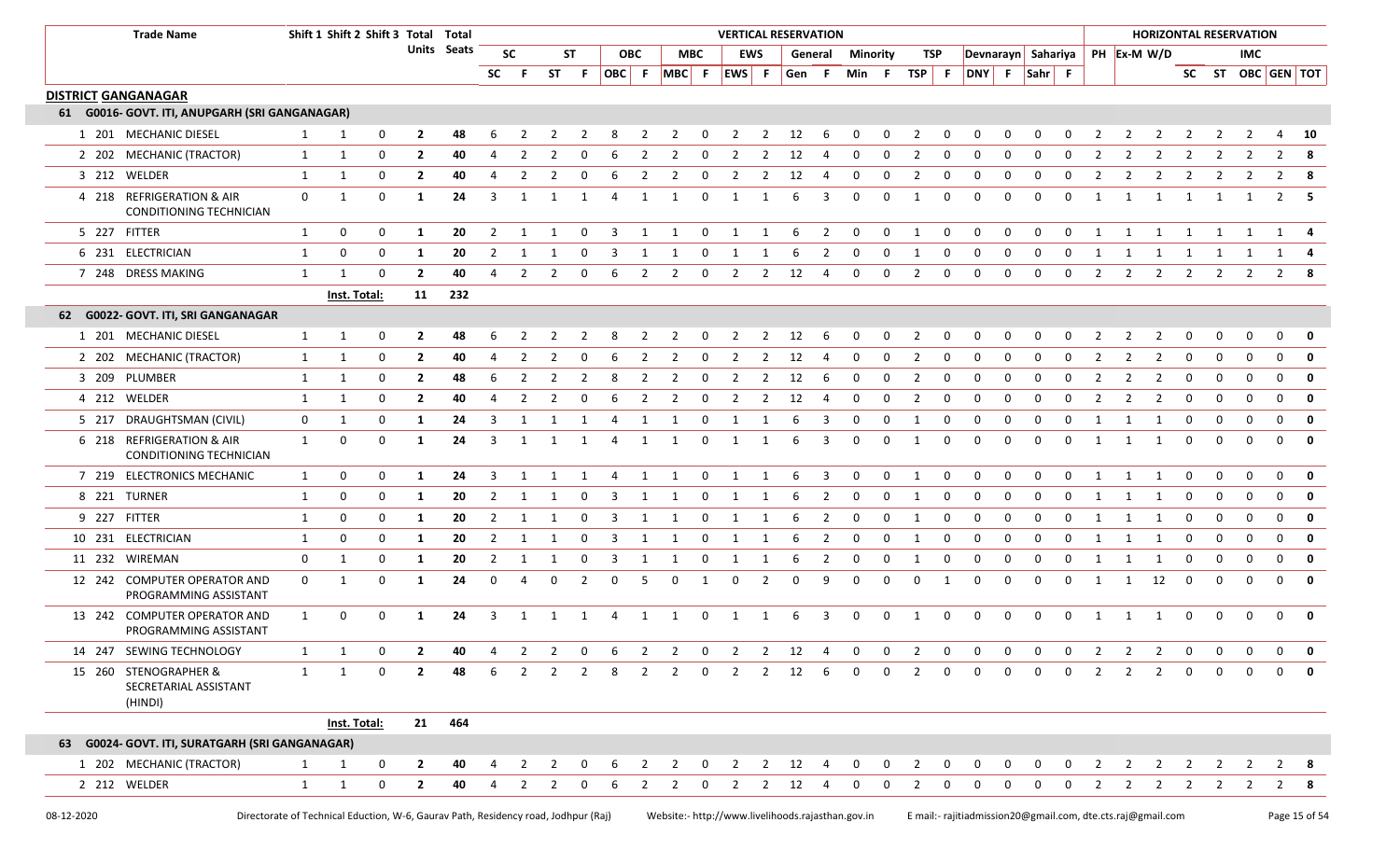|    | <b>Trade Name</b>                                    |              | Shift 1 Shift 2 Shift 3 Total Total |             |                |             |                |                |                |                |                |                |                |                         |                         |                | <b>VERTICAL RESERVATION</b> |                |                         |              |                |             |                    |              |             |              |                |                |                |                |                | <b>HORIZONTAL RESERVATION</b> |                |              |
|----|------------------------------------------------------|--------------|-------------------------------------|-------------|----------------|-------------|----------------|----------------|----------------|----------------|----------------|----------------|----------------|-------------------------|-------------------------|----------------|-----------------------------|----------------|-------------------------|--------------|----------------|-------------|--------------------|--------------|-------------|--------------|----------------|----------------|----------------|----------------|----------------|-------------------------------|----------------|--------------|
|    |                                                      |              |                                     |             |                | Units Seats |                | <b>SC</b>      |                | <b>ST</b>      |                | <b>OBC</b>     |                | <b>MBC</b>              |                         | <b>EWS</b>     |                             | General        | <b>Minority</b>         |              | TSP            |             | Devnarayn Sahariya |              |             |              |                |                | PH Ex-M W/D    |                |                | IMC.                          |                |              |
|    |                                                      |              |                                     |             |                |             | <b>SC</b>      | -F             | <b>ST</b>      | -F.            | OBC F          |                | MBC F          |                         | EWS F                   |                | Gen F                       |                | Min F                   |              | TSP F          |             | DNY F              |              | Sahr F      |              |                |                |                |                |                | SC ST OBC GEN TOT             |                |              |
|    | 3 227 FITTER                                         | $\mathbf{1}$ | 0                                   | 0           | 1              | 20          | $\overline{2}$ | 1              | 1              | $\mathbf 0$    | $\overline{3}$ | 1              | 1              | $\mathbf 0$             | 1                       | 1              | -6                          | $\overline{2}$ | 0                       | 0            | -1             | 0           | 0                  | $\mathbf 0$  | $\mathbf 0$ | $\mathbf 0$  | 1              | 1              | $\overline{1}$ | $\overline{1}$ | 1              | 1                             |                | $1 \quad 4$  |
|    | 4 231 ELECTRICIAN                                    | 1            | $\mathbf 0$                         | $\mathbf 0$ | -1             | 20          | 2              | 1              |                | $\Omega$       | 3              |                |                | $\Omega$                |                         | -1             | 6                           | 2              | 0                       | 0            | -1             | 0           | 0                  | $\Omega$     | 0           | $\Omega$     | -1             |                | -1             |                |                |                               | 1              | -4           |
|    | 5 239 COSMETOLOGY                                    | 1            | 1                                   | $\mathbf 0$ | $\overline{2}$ | 48          | 6              | 2              |                | -2             | 8              | $\mathcal{L}$  |                | $\Omega$                | 2                       | 2              | 12                          | 6              | 0                       | 0            | 2              | 0           | 0                  | 0            | $\Omega$    | <sup>0</sup> | 2              | 2              | 2              | 2              | 2              | 2                             | 4              | 10           |
|    | 6 242 COMPUTER OPERATOR AND<br>PROGRAMMING ASSISTANT | 1            | 1                                   | 0           | $\overline{2}$ | 48          | 6              | $\overline{2}$ | 2              | 2              | 8              | 2              | 2              | $\mathbf 0$             | 2                       | 2              | 12                          | 6              | $\mathbf 0$             | 0            | 2              | $\Omega$    | $\mathbf 0$        | $\Omega$     | $\mathbf 0$ | 0            | $\overline{2}$ | 2              | $\overline{2}$ | $\overline{2}$ | 2              | 2                             | 4              | 10           |
|    |                                                      |              | Inst. Total:                        |             | 10             | 216         |                |                |                |                |                |                |                |                         |                         |                |                             |                |                         |              |                |             |                    |              |             |              |                |                |                |                |                |                               |                |              |
| 64 | G0112- GOVT. ITI, KARANPUR (SRI GANGANAGAR)          |              |                                     |             |                |             |                |                |                |                |                |                |                |                         |                         |                |                             |                |                         |              |                |             |                    |              |             |              |                |                |                |                |                |                               |                |              |
|    | 1 201 MECHANIC DIESEL                                | 1            | 1                                   | 0           | $\overline{2}$ | 48          |                |                |                |                |                |                |                | 0                       |                         | 2              | 12                          | 6              |                         | 0            |                | 0           |                    |              |             |              |                |                |                |                |                |                               | 4              | 10           |
|    | 2 219 ELECTRONICS MECHANIC                           | $\mathbf{1}$ | 1                                   | $\mathbf 0$ | $\overline{2}$ | 48          | 6              | $\overline{2}$ |                |                | 8              | $\overline{2}$ | 2              | 0                       | $\overline{2}$          | 2              | 12                          | 6              | 0                       | 0            | $\overline{2}$ | $\Omega$    | $\Omega$           | 0            | 0           | $\Omega$     | $\overline{2}$ | 2              | $\overline{2}$ | 2              | $\overline{2}$ |                               | 4              | 10           |
|    | 3 227 FITTER                                         | $\mathbf{1}$ | $\mathbf{1}$                        | $\mathbf 0$ | $\overline{2}$ | 40          | 4              | $\overline{2}$ |                | 0              | 6              | $\overline{2}$ | $\overline{2}$ | 0                       | $\overline{2}$          | 2              | 12                          | 4              | 0                       | 0            | $\overline{2}$ | $\Omega$    | $\Omega$           | $\Omega$     | 0           | $\Omega$     | $\overline{2}$ | $\overline{2}$ | $\overline{2}$ | -2             | 2              |                               | 2              | - 8          |
|    | 4 231 ELECTRICIAN                                    | $\mathbf 0$  | 1                                   | $\mathbf 0$ | 1              | 20          | $\overline{2}$ | 1              | 1              | 0              | 3              | 1              | 1              | 0                       | 1                       | 1              | 6                           | $\overline{2}$ | $\mathbf 0$             | 0            | 1              | 0           | $\mathbf 0$        | $\mathbf 0$  | $\mathbf 0$ | $\mathbf 0$  | 1              | 1              | 1              | 1              | 1              | 1                             |                | $1 \quad 4$  |
|    | 5 242 COMPUTER OPERATOR AND<br>PROGRAMMING ASSISTANT | 1            | 1                                   | $\mathbf 0$ | $\overline{2}$ | 48          | 6              | $\overline{2}$ | 2              | 2              | 8              | 2              | 2              | 0                       | 2                       | 2              | 12                          | 6              | $\Omega$                | 0            | 2              | 0           | $\Omega$           | $\Omega$     | $\Omega$    | $\Omega$     | $\overline{2}$ | 2              | $\overline{2}$ | 2              | 2              | 2                             | 4              | 10           |
|    |                                                      |              | Inst. Total:                        |             | 9              | 204         |                |                |                |                |                |                |                |                         |                         |                |                             |                |                         |              |                |             |                    |              |             |              |                |                |                |                |                |                               |                |              |
|    | 65 G0136- GOVT. ITI, PADAMPUR (GANGANAGAR)           |              |                                     |             |                |             |                |                |                |                |                |                |                |                         |                         |                |                             |                |                         |              |                |             |                    |              |             |              |                |                |                |                |                |                               |                |              |
|    | 1 201 MECHANIC DIESEL                                | 1            | 1                                   | $\mathbf 0$ | $\mathbf{2}$   | 48          | 6              | -2             | 2              | 2              | 8              | 2              | $\overline{2}$ | $\overline{\mathbf{0}}$ | 2                       | $\overline{2}$ | 12                          | 6              | $\mathbf 0$             | $\mathbf 0$  | 2              | $\mathbf 0$ | 0                  | 0            | $\mathbf 0$ | 0            | -2             | 2              | 2              | 0              | 0              | 0                             | 0              | $\mathbf{0}$ |
|    | 2 212 WELDER                                         | $\mathbf{1}$ | 1                                   | $\mathbf 0$ | $\mathbf{2}$   | 40          | 4              | 2              | 2              | - 0            | 6              | 2              | 2              | 0                       | 2                       | 2              | 12                          | 4              | 0                       | 0            | 2              | 0           | $\Omega$           | <sup>0</sup> | - 0         | <sup>0</sup> | $\overline{z}$ | 2              | 2              | $\Omega$       | 0              | n                             | $\Omega$       | $\mathbf 0$  |
|    | 3 221 TURNER                                         | 1            | 1                                   | $\mathbf 0$ | $\mathbf{2}$   | 40          | 4              | 2              | 2              | $\Omega$       | 6              | 2              | 2              | 0                       | 2                       | 2              | 12                          | -4             | $\Omega$                | <sup>0</sup> | 2              | 0           | 0                  | <sup>0</sup> | - 0         | $\Omega$     |                | 2              | 2              | $\Omega$       | റ              | $\Omega$                      | $\Omega$       | $\mathbf{0}$ |
|    | 4 227 FITTER                                         | 0            | $\mathbf{1}$                        | $\mathbf 0$ | -1             | 20          | 2              | -1             | 1              | $\Omega$       | 3              | 1              | -1             | 0                       | 1                       | 1              | 6                           | 2              | 0                       | 0            | 1              | 0           | 0                  | 0            | 0           | $\Omega$     | 1              | 1              | 1              | 0              | 0              | $\Omega$                      | $\Omega$       | $\mathbf 0$  |
|    | 5 231 ELECTRICIAN                                    | $\mathbf 0$  | 1                                   | $\mathbf 0$ | -1             | 20          | $\overline{2}$ | 1              | 1              | 0              | 3              | 1              | 1              | $\mathbf 0$             | 1                       | 1              | 6                           | $\overline{2}$ | $\overline{\mathbf{0}}$ | 0            | 1              | 0           | 0                  | 0            | $\mathbf 0$ | 0            | -1             | 1              | 1              | $\mathbf 0$    | $\Omega$       | $\Omega$                      | $\mathbf 0$    | $\mathbf{0}$ |
|    | 6 239 COSMETOLOGY                                    | $\mathbf{1}$ | 1                                   | $\mathbf 0$ | $\mathbf{2}$   | 48          | 6              | 2              | 2              | 2              | -8             | 2              | 2              | 0                       | 2                       | 2              | 12                          | 6              | 0                       | 0            | 2              | 0           | 0                  | 0            | 0           | $\Omega$     | -2             | 2              | 2              | 0              | $\mathbf 0$    | $\Omega$                      | $\mathbf 0$    | $\mathbf 0$  |
|    | 7 242 COMPUTER OPERATOR AND<br>PROGRAMMING ASSISTANT | 1            | 1                                   | $\mathbf 0$ | $\overline{2}$ | 48          | 6              | 2              | 2              | $\overline{2}$ | 8              | 2              | 2              | $\mathbf 0$             | 2                       | 2              | 12                          | 6              | 0                       | 0            | 2              | $\Omega$    | 0                  | 0            | $\mathbf 0$ | $\Omega$     | $\overline{2}$ | 2              | $\overline{2}$ | 0              | $\Omega$       | $\Omega$                      | $\Omega$       | 0            |
|    | 8 248 DRESS MAKING                                   | 1            | $\mathbf{1}$                        | 0           | $\overline{2}$ | 40          | 4              | $\overline{2}$ | $\overline{2}$ | $\mathbf 0$    | 6              | $\overline{2}$ | $\overline{2}$ | $\overline{\mathbf{0}}$ | $\overline{2}$          |                | $2 \t 12$                   | $\overline{4}$ | $\mathbf 0$             | $\mathbf 0$  | $\overline{2}$ | $\mathbf 0$ | $\mathbf 0$        | $\mathbf 0$  | 0           | $\mathbf 0$  | 2              | $\overline{2}$ | $\overline{2}$ | $\mathbf 0$    | 0              | $\mathbf 0$                   | $\overline{0}$ | $\bullet$    |
|    |                                                      |              | <b>Inst. Total:</b>                 |             | 14             | 304         |                |                |                |                |                |                |                |                         |                         |                |                             |                |                         |              |                |             |                    |              |             |              |                |                |                |                |                |                               |                |              |
|    | 66 G0228- GOVT. ITI, JAIL GANGANAGAR                 |              |                                     |             |                |             |                |                |                |                |                |                |                |                         |                         |                |                             |                |                         |              |                |             |                    |              |             |              |                |                |                |                |                |                               |                |              |
|    | 1 206 CARPENTER                                      | 1            | 0                                   | 0           | -1             | 24          | 3              |                | 1              | 1              | 4              | 1              | 1              | $\mathbf 0$             | 1                       | 1              | 6                           | 3              | $\mathbf 0$             | 0            | 1              | 0           | 0                  | 0            | 0           | 0            | 1              | 1              | 1              | 0              |                | 0                             | 0              | $\mathbf 0$  |
|    |                                                      |              | Inst. Total:                        |             | 1              | 24          |                |                |                |                |                |                |                |                         |                         |                |                             |                |                         |              |                |             |                    |              |             |              |                |                |                |                |                |                               |                |              |
|    | <b>DISTRICT HANUMANGARH</b>                          |              |                                     |             |                |             |                |                |                |                |                |                |                |                         |                         |                |                             |                |                         |              |                |             |                    |              |             |              |                |                |                |                |                |                               |                |              |
|    | 67 G0019- GOVT. ITI, HANUMANGARH                     |              |                                     |             |                |             |                |                |                |                |                |                |                |                         |                         |                |                             |                |                         |              |                |             |                    |              |             |              |                |                |                |                |                |                               |                |              |
|    | 1 201 MECHANIC DIESEL                                | $\mathbf{1}$ | $\mathbf{1}$                        | 0           | $\mathbf{2}$   | 48          | 6              | 2              | 2              | 2              | 8              | $\overline{2}$ | $\overline{2}$ | $\overline{\mathbf{0}}$ | $\overline{2}$          | $\overline{2}$ | 12                          | - 6            | 0                       | 0            | 2              | 0           | 0                  | 0            | 0           | 0            | 2              | $\overline{2}$ | $\overline{2}$ | 2              | 2              | 2                             | 4              | 10           |
|    | 2 202 MECHANIC (TRACTOR)                             | 1            | $\mathbf{1}$                        | $\mathbf 0$ | $\mathbf{2}$   | 40          | 4              | $\overline{2}$ | $\overline{2}$ | $\mathbf 0$    | 6              | $\overline{2}$ | $\overline{2}$ | $\overline{\mathbf{0}}$ | $\overline{\mathbf{2}}$ | $\overline{2}$ | 12                          | - 4            | $\mathbf 0$             | 0            | $\overline{2}$ | 0           | 0                  | 0            | 0           | 0            | $\overline{2}$ | $\overline{2}$ | $\overline{2}$ | $\overline{2}$ | $\overline{2}$ | 2                             | 2              | - 8          |
|    | 3 209 PLUMBER                                        | $\mathbf{1}$ | 1                                   | $\mathbf 0$ | $\overline{2}$ | 48          | 6              | $\overline{2}$ | 2              | 2              | 8              | 2              | $\overline{2}$ | $\mathbf 0$             | $\overline{2}$          | $\overline{2}$ | 12                          | -6             | $\mathbf 0$             | $\mathbf 0$  | 2              | 0           | 0                  | 0            | $\mathbf 0$ | 0            | $\overline{2}$ | $\overline{2}$ | $\overline{2}$ | 2              | 2              | 2                             | 4              | - 10         |
|    | 4 212 WELDER                                         | $\mathbf{1}$ | 1                                   | $\mathbf 0$ | $\mathbf{2}$   | 40          | 4              | $\overline{2}$ | $\overline{2}$ | 0              | 6              | $\overline{2}$ | $\overline{2}$ | $\overline{\mathbf{0}}$ | $\overline{2}$          |                | $2 \t12$                    | $\overline{4}$ | $\mathbf 0$             | 0            | $\overline{2}$ | 0           | 0                  | 0            | $\mathbf 0$ | 0            | $\overline{2}$ | $\overline{2}$ | $\overline{2}$ | $\overline{2}$ | $\overline{2}$ | $\overline{2}$                |                | $2 \times 8$ |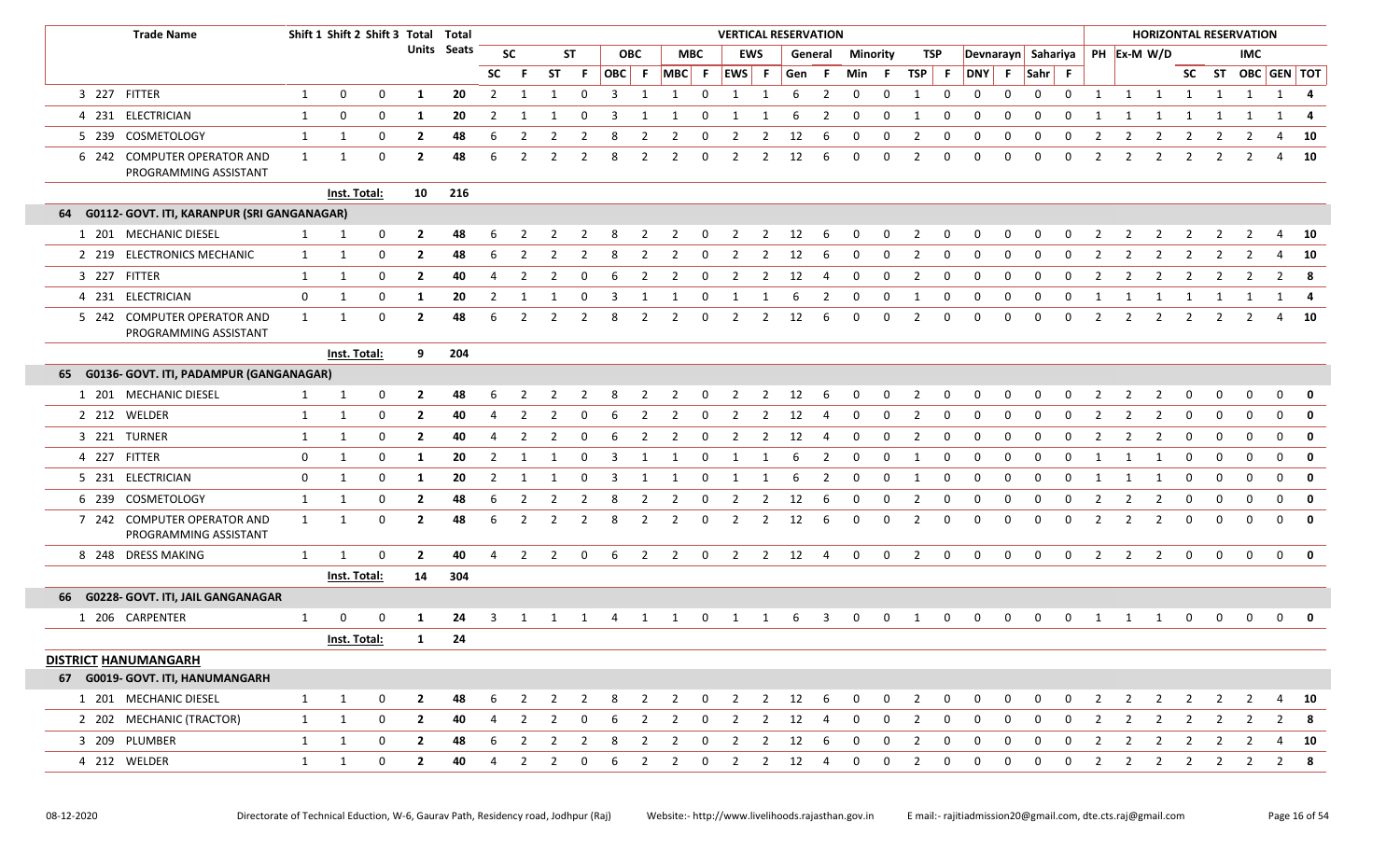|                                             | <b>Trade Name</b>                                                                  |              | Shift 1 Shift 2 Shift 3 Total Total |             |                                                                     |             |                         |                |                |                |                |                |                                                   |                         | <b>VERTICAL RESERVATION</b> |                |                                 |                         |                |              |                         |                         |                                                             |              |                         |                |                |                |                                  |                         |                | <b>HORIZONTAL RESERVATION</b> |               |                         |
|---------------------------------------------|------------------------------------------------------------------------------------|--------------|-------------------------------------|-------------|---------------------------------------------------------------------|-------------|-------------------------|----------------|----------------|----------------|----------------|----------------|---------------------------------------------------|-------------------------|-----------------------------|----------------|---------------------------------|-------------------------|----------------|--------------|-------------------------|-------------------------|-------------------------------------------------------------|--------------|-------------------------|----------------|----------------|----------------|----------------------------------|-------------------------|----------------|-------------------------------|---------------|-------------------------|
|                                             |                                                                                    |              |                                     |             |                                                                     | Units Seats |                         | <b>SC</b>      |                | <b>ST</b>      |                | <b>OBC</b>     |                                                   | <b>MBC</b>              |                             | EWS            |                                 | General                 | Minority       |              |                         | TSP                     |                                                             |              |                         |                |                |                | Devnarayn Sahariya   PH Ex-M W/D |                         |                | IMC.                          |               |                         |
|                                             |                                                                                    |              |                                     |             |                                                                     |             | <b>SC</b>               | - F            | ST             | -F.            | OBC F          |                | MBC F EWS F                                       |                         |                             |                | Gen F                           |                         | Min F          |              | TSP F                   |                         | DNY F                                                       |              | $\vert$ Sahr $\vert$ F  |                |                |                |                                  |                         |                | SC ST OBC GEN TOT             |               |                         |
|                                             | 5 218 REFRIGERATION & AIR<br>CONDITIONING TECHNICIAN                               | 1            | $\mathbf{0}$                        | $\mathbf 0$ | 1                                                                   | 24          | $\overline{\mathbf{3}}$ | 1              | 1              | 1              | $\overline{4}$ | 1              | 1                                                 | $\Omega$                | 1                           | 1              | 6                               | 3                       | $\Omega$       | 0            | $\overline{1}$          | $\mathbf 0$             | $\Omega$                                                    | 0            | $\mathbf 0$             | $\mathbf 0$    | 1              |                | 1 1 1                            |                         |                | 1 1 2 5                       |               |                         |
|                                             | 6 221 TURNER                                                                       | 1            | 1                                   | 0           | $\overline{2}$                                                      | 40          | $\overline{4}$          | $\overline{2}$ | $\overline{2}$ | $\mathbf 0$    | - 6            | $\overline{2}$ | $\overline{2}$                                    | $\overline{0}$          |                             |                | $2 \qquad 2 \qquad 12$          | $\overline{4}$          | $\overline{0}$ | $\mathbf 0$  | $\overline{2}$          | $\overline{0}$          | $\mathbf 0$                                                 | $\mathbf 0$  | $\mathbf 0$             | $\mathbf 0$    | 2              | $\overline{2}$ | $\overline{2}$                   | $\overline{2}$          | $\overline{2}$ | $\mathbf{2}$                  | 2 8           |                         |
|                                             | 7 227 FITTER                                                                       | 1            | 0                                   | $\mathbf 0$ | -1                                                                  | 20          | 2                       |                |                | 0              | 3              |                |                                                   | 0                       |                             |                |                                 | 2                       | 0              | <sup>0</sup> |                         | 0                       | 0                                                           | $\Omega$     | 0                       | $\Omega$       |                |                |                                  |                         |                |                               |               |                         |
|                                             | 8 231 ELECTRICIAN                                                                  | $\mathbf{1}$ | 0                                   | 0           | 1                                                                   | 20          | 2                       |                |                | 0              | 3              | 1              |                                                   | $\mathbf 0$             |                             |                | 6                               | 2                       | 0              | 0            | 1                       | $\mathbf{0}$            | $\mathbf 0$                                                 | 0            | $\mathbf 0$             | $\Omega$       |                |                | 1                                | 1                       | 1              | 1                             | 1             | -4                      |
|                                             | 9 239 COSMETOLOGY                                                                  | $\mathbf{1}$ | 0                                   | 0           | 1                                                                   | 24          | 3                       |                |                | 1              | 4              | -1             |                                                   | 0                       |                             | 1              | 6                               | 3                       | $\mathbf 0$    | 0            | 1                       | 0                       | 0                                                           | $\Omega$     | 0                       | 0              |                |                |                                  |                         |                |                               |               | - 5                     |
|                                             | 10 239 COSMETOLOGY                                                                 | $\mathbf 0$  | 1                                   | 0           | 1                                                                   | 24          | $\mathbf 0$             | $\overline{4}$ | $\mathbf 0$    | $\overline{2}$ | $\mathbf 0$    | - 5            | $\mathbf 0$                                       | 1                       | $\overline{0}$              | $\overline{2}$ | $\mathbf 0$                     | 9                       | $\mathbf 0$    | $\mathbf 0$  | $\mathbf 0$             | 1                       | $\mathbf 0$                                                 | 0            | $\mathbf 0$             | $\mathbf 0$    | 1              | 1              | 12 1                             |                         | 1              | 1                             | $2 \quad 5$   |                         |
|                                             | 11 242 COMPUTER OPERATOR AND<br>PROGRAMMING ASSISTANT                              | $\mathbf{1}$ | 1                                   | 0           | $\overline{2}$                                                      | 48          | 6                       | 2              | 2              | $\overline{2}$ | 8              | 2              | 2                                                 | 0                       | 2                           | 2              | 12                              | 6                       | $\mathbf 0$    | 0            | 2                       | $\mathbf 0$             | $\Omega$                                                    | $\Omega$     | $\Omega$                | $\mathbf 0$    | $\overline{2}$ |                | 2                                |                         |                |                               | 4             | - 10                    |
|                                             | 12 264 COMPUTER HARDWARE &<br>NETWORK MAINTENANCE                                  | 1            | 1                                   | $\mathbf 0$ | $\mathbf{2}$                                                        | 48          | 6                       | 2              | 2              | $\overline{2}$ | 8              | $\overline{2}$ | $\overline{2}$                                    | $\overline{\mathbf{0}}$ | 2                           |                | 2 12 6                          |                         | $\mathbf{0}$   | $\mathbf{0}$ | 2                       | $\overline{0}$          | $\mathbf 0$                                                 | $\mathbf 0$  | $\mathbf 0$             | $\mathbf 0$    | 2              |                | $2 \quad 2$                      | $\overline{2}$          | 2              | 2                             | 4 10          |                         |
|                                             |                                                                                    |              | Inst. Total:                        |             | 19                                                                  | 424         |                         |                |                |                |                |                |                                                   |                         |                             |                |                                 |                         |                |              |                         |                         |                                                             |              |                         |                |                |                |                                  |                         |                |                               |               |                         |
|                                             | 68 G0140- GOVT. ITI, SANGARIYA (HANUMANGARH)                                       |              |                                     |             |                                                                     |             |                         |                |                |                |                |                |                                                   |                         |                             |                |                                 |                         |                |              |                         |                         |                                                             |              |                         |                |                |                |                                  |                         |                |                               |               |                         |
|                                             | 1 212 WELDER                                                                       | $\mathbf{1}$ | 1                                   | $\mathbf 0$ | $\overline{2}$                                                      | 40          | 4                       | 2              | $\overline{2}$ | $\mathbf 0$    | 6              | $\overline{2}$ | $\overline{2}$                                    | $\overline{\mathbf{0}}$ |                             |                | $2 \qquad 2 \qquad 12 \qquad 4$ |                         | $\mathbf 0$    | $\mathbf 0$  | $\overline{2}$          | $\overline{\mathbf{0}}$ | $\mathbf 0$                                                 | 0            | $\mathbf 0$             | $\mathbf 0$    | 2              | $\overline{2}$ | $\overline{2}$                   | $\mathbf 0$             | 0              | $\mathbf 0$                   | $\mathbf 0$   | 0                       |
|                                             | 2 215 MECHANIC (MOTOR VEHICLE)                                                     | 1            | 1                                   | 0           | $\overline{2}$                                                      | 48          |                         |                |                |                |                |                |                                                   | $\Omega$                |                             | 2              | 12                              | 6                       | $\Omega$       | 0            | 2                       | $\Omega$                | $\Omega$                                                    | <sup>0</sup> | $\Omega$                |                |                |                |                                  |                         |                |                               | $\Omega$      | $\mathbf{0}$            |
|                                             | 3 218 REFRIGERATION & AIR<br>CONDITIONING TECHNICIAN                               | $\mathbf{1}$ | 1                                   | $\mathbf 0$ | $\mathbf{2}$                                                        | 48          | 6                       | 2              | $\overline{2}$ | $\overline{2}$ | 8              | $\overline{2}$ | 2                                                 | $\mathbf 0$             | $\overline{2}$              | $\overline{2}$ | 12                              | 6                       | $\mathbf 0$    | 0            | 2                       | $\mathbf 0$             | $\mathbf 0$                                                 | $\Omega$     | $\mathbf 0$             | $\mathbf 0$    | 2              | $\overline{2}$ | 2                                | 0                       | 0              | $\Omega$                      | $\mathbf{0}$  | $\mathbf{0}$            |
|                                             | 4 220 INFORMATION<br>COMMUNICATION<br><b>TECHNOLOGY SYSTEM</b><br>MAINTENANCE      | $\mathbf 0$  | 1                                   | $\mathbf 0$ | 1                                                                   | 24          |                         | 3 1 1 1 4      |                |                |                |                | 1 1                                               | $\overline{\mathbf{0}}$ | 1 1                         |                | 6                               | $\overline{\mathbf{3}}$ | $\overline{0}$ | $\mathbf 0$  | $\overline{\mathbf{1}}$ | $\overline{0}$          | $\mathbf{0}$                                                | $\Omega$     | $\mathbf 0$             | $\mathbf 0$    | $\mathbf{1}$   |                | 1 1                              | $\mathbf 0$             | $\Omega$       | $\Omega$                      | $\Omega$      | $\mathbf{0}$            |
|                                             | 5 227 FITTER                                                                       | 1            | 0                                   | 0           | -1                                                                  | 20          | 2                       |                |                | $\Omega$       | 3              |                | 1                                                 | $\Omega$                | $\mathbf{1}$                | 1              | 6                               | 2                       | 0              | 0            | $\overline{1}$          | 0                       | $\Omega$                                                    | $\Omega$     | $\Omega$                | $\Omega$       |                |                |                                  |                         | $\Omega$       | $\Omega$                      | $\mathbf{0}$  | 0                       |
|                                             | 6 231 ELECTRICIAN                                                                  | 1            | 1                                   | 0           | $\mathbf{2}$                                                        | 40          | 4                       | 2              | 2              | 0              | 6              | 2              | 2                                                 | $\mathbf 0$             | 2                           | 2              | 12                              | $\overline{4}$          | 0              | 0            | 2                       | 0                       | 0                                                           | 0            | 0                       | 0              | 2              | $\mathbf{2}$   | 2                                | 0                       | 0              | $\Omega$                      | $\mathbf{0}$  | 0                       |
|                                             | 7 239 COSMETOLOGY                                                                  | 1            | 1                                   | 0           | $\mathbf{2}$                                                        | 48          | 6                       | 2              | 2              | 2              | 8              | 2              | 2                                                 | $\mathbf 0$             | 2                           | 2              | 12                              | 6                       | $\mathbf 0$    | 0            | $\overline{2}$          | 0                       | $\mathbf 0$                                                 | 0            | 0                       | $\Omega$       | 2              | 2              | 2                                | 0                       | 0              | $\Omega$                      | $\mathbf{0}$  | 0                       |
|                                             | 8 242 COMPUTER OPERATOR AND<br>PROGRAMMING ASSISTANT                               | 1            | 1                                   | 0           | $\mathbf{2}$                                                        | 48          | 6                       |                | $\mathcal{P}$  | $\mathcal{P}$  | 8              | 2              | 2                                                 | $\mathbf 0$             | 2                           | 2              | 12                              | 6                       | 0              | 0            | 2                       | 0                       | $\Omega$                                                    | $\Omega$     | $\Omega$                | 0              | 2              | 2              | 2                                | 0                       | $\Omega$       |                               | $\mathbf{0}$  | 0                       |
|                                             |                                                                                    |              | Inst. Total:                        |             | 14                                                                  | 316         |                         |                |                |                |                |                |                                                   |                         |                             |                |                                 |                         |                |              |                         |                         |                                                             |              |                         |                |                |                |                                  |                         |                |                               |               |                         |
|                                             | 69 G0194- GOVT. ITI, TIBI (HANUMANGARH)                                            |              |                                     |             |                                                                     |             |                         |                |                |                |                |                |                                                   |                         |                             |                |                                 |                         |                |              |                         |                         |                                                             |              |                         |                |                |                |                                  |                         |                |                               |               |                         |
|                                             | 1 209 PLUMBER                                                                      | 1            | 1                                   | $\mathbf 0$ | $\mathbf{2}$                                                        | 48          | 6                       | $\overline{2}$ |                | $2 \quad 2$    | 8              | $\overline{2}$ | $\overline{2}$                                    |                         | 0 2 2 12 6                  |                |                                 |                         | $\mathbf{0}$   | $\mathbf{0}$ | $2 \t 0$                |                         | $\mathbf 0$                                                 | $\mathbf{0}$ | $\overline{\mathbf{0}}$ | $\overline{0}$ | $\overline{2}$ |                | $2 \quad 2$                      | $\overline{\mathbf{0}}$ | $\mathbf 0$    | $\mathbf 0$                   | $\mathbf{0}$  | $\overline{\mathbf{0}}$ |
|                                             | 2 227 FITTER                                                                       | 1            |                                     |             | 1 0 2 40 4 2 2 0 6 2 2 0 2 2 12 4 0 0 2 0 0 0 0 0 2 2 2 0 0 0 0 0 0 |             |                         |                |                |                |                |                |                                                   |                         |                             |                |                                 |                         |                |              |                         |                         |                                                             |              |                         |                |                |                |                                  |                         |                |                               |               |                         |
|                                             | 3 231 ELECTRICIAN                                                                  | $\mathbf{1}$ | $\mathbf 0$                         | $\mathbf 0$ | 1                                                                   | 20          |                         |                |                |                |                |                | 2 1 1 0 3 1 1 0 1 1 6 2 0                         |                         |                             |                |                                 |                         |                |              |                         |                         | $0$ 1 0 0                                                   |              |                         |                |                |                | 0 0 0 1 1 1 0                    |                         |                | $0\qquad 0$                   | $0$ 0         |                         |
|                                             |                                                                                    |              | Inst. Total:                        |             | $5 -$                                                               | 108         |                         |                |                |                |                |                |                                                   |                         |                             |                |                                 |                         |                |              |                         |                         |                                                             |              |                         |                |                |                |                                  |                         |                |                               |               |                         |
| <b>ZONE JAIPUR</b><br><b>DISTRICT ALWAR</b> |                                                                                    |              |                                     |             |                                                                     |             |                         |                |                |                |                |                |                                                   |                         |                             |                |                                 |                         |                |              |                         |                         |                                                             |              |                         |                |                |                |                                  |                         |                |                               |               |                         |
|                                             | 70 G0025- GOVT. ITI, ALWAR                                                         |              |                                     |             |                                                                     |             |                         |                |                |                |                |                |                                                   |                         |                             |                |                                 |                         |                |              |                         |                         |                                                             |              |                         |                |                |                |                                  |                         |                |                               |               |                         |
|                                             | 1 206 CARPENTER                                                                    | 1            | 1                                   | 0           | $\mathbf{2}$                                                        | 48          | 6                       | $\overline{2}$ | $\overline{2}$ | 2              | 8              | 2              | $\overline{2}$                                    | $\overline{\mathbf{0}}$ |                             |                | $2 \qquad 2 \qquad 12$          | - 6                     | 0              | 0            | 2                       | 0                       | 0                                                           | 0            | 0                       | 0              | 2              | $\mathbf{2}$   | 2                                | 0                       | 0              | 0                             | 0             | 0                       |
|                                             | 2 209 PLUMBER                                                                      | 1            | 1                                   | 0           | $\mathbf{2}$                                                        | 48          | 6                       | 2              | $\overline{2}$ |                | 2 8            | 2              |                                                   |                         | 2 0 2 2 12 6                |                |                                 |                         | $\overline{0}$ | 0            | 2                       | $\mathbf 0$             | 0                                                           | $\mathbf 0$  | 0                       | $\mathbf 0$    | 2              |                | $2 \quad 2 \quad 0$              |                         | 0              | 0                             | $\mathbf{0}$  | $\overline{\mathbf{0}}$ |
| 08-12-2020                                  | Directorate of Technical Eduction, W-6, Gaurav Path, Residency road, Jodhpur (Raj) |              |                                     |             |                                                                     |             |                         |                |                |                |                |                | Website:- http://www.livelihoods.rajasthan.gov.in |                         |                             |                |                                 |                         |                |              |                         |                         | E mail:- rajitiadmission20@gmail.com, dte.cts.raj@gmail.com |              |                         |                |                |                |                                  |                         |                |                               | Page 17 of 54 |                         |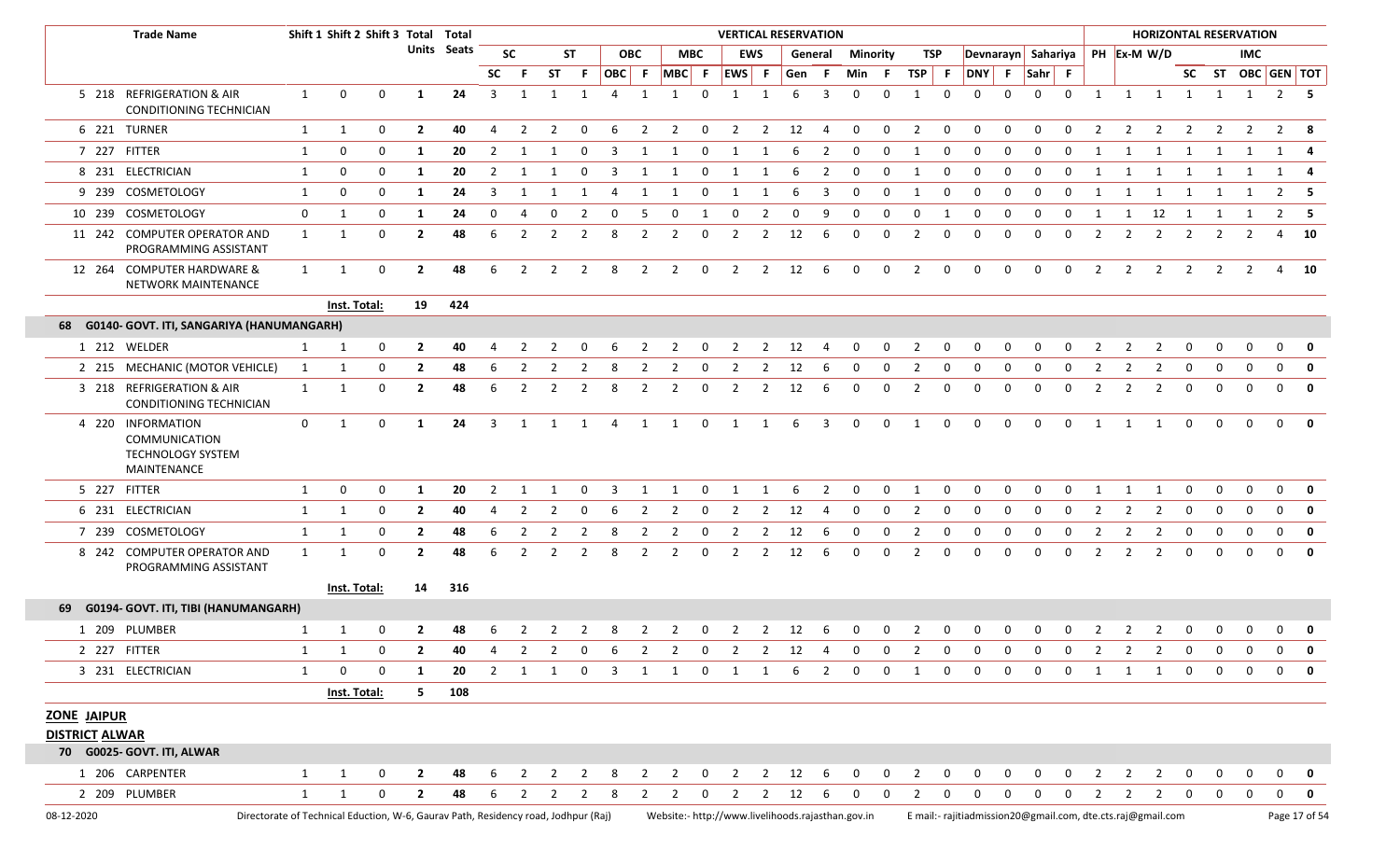| <b>Trade Name</b>                                           |              | Shift 1 Shift 2 Shift 3 Total Total |             |                |             |                |                |                |                          |              |                |                       |                          | <b>VERTICAL RESERVATION</b> |                |                        |                |                |                |                |                |                                  |             |                |                |                |                |                         |                         |                | <b>HORIZONTAL RESERVATION</b> |                    |              |
|-------------------------------------------------------------|--------------|-------------------------------------|-------------|----------------|-------------|----------------|----------------|----------------|--------------------------|--------------|----------------|-----------------------|--------------------------|-----------------------------|----------------|------------------------|----------------|----------------|----------------|----------------|----------------|----------------------------------|-------------|----------------|----------------|----------------|----------------|-------------------------|-------------------------|----------------|-------------------------------|--------------------|--------------|
|                                                             |              |                                     |             |                | Units Seats |                | <b>SC</b>      |                | <b>ST</b>                |              | <b>OBC</b>     |                       | <b>MBC</b>               | <b>EWS</b>                  |                |                        | General        | Minority       |                | TSP            |                | Devnarayn Sahariya   PH Ex-M W/D |             |                |                |                |                |                         |                         |                | <b>IMC</b>                    |                    |              |
|                                                             |              |                                     |             |                |             | <b>SC</b>      | -F.            | <b>ST</b>      | -F.                      | OBC F        |                |                       |                          | $MBC$ F EWS F               |                | Gen F                  |                | Min            | - F            | TSP F          |                | <b>DNY</b>                       | F           | Sahr F         |                |                |                |                         |                         |                |                               | SC ST OBC GEN TOT  |              |
| 3 212 WELDER                                                | 1            | $\mathbf{1}$                        | $\mathbf 0$ | $\overline{2}$ | 40          | $\overline{4}$ | 2              | $\overline{2}$ | 0                        | 6            | 2              | 2                     | 0                        | $\overline{2}$              | $\overline{2}$ | 12                     | $\overline{4}$ | $\mathbf 0$    | $\mathbf 0$    | $\overline{2}$ | $\mathbf 0$    | $\mathbf 0$                      | $\mathbf 0$ | 0              | $\mathbf 0$    | $\overline{2}$ |                | $2 \quad 2$             | $\mathbf 0$             | 0              | $\mathbf 0$                   | $\mathbf 0$        | $\mathbf{0}$ |
| 4 214 FOUNDRYMAN                                            | 1            | 0                                   | 0           | 1              | 20          | 2              | 1              |                | 0                        |              |                |                       | 0                        |                             | -1             | 6                      | 2              | 0              | 0              | $\mathbf{1}$   | 0              | 0                                | $\Omega$    | $\Omega$       |                |                |                |                         | 0                       | 0              | $\mathbf 0$                   | 0                  | 0            |
| 5 215 MECHANIC (MOTOR VEHICLE)                              | $\mathbf{0}$ | 1                                   | 0           | -1             | 24          | 3              | 1              |                |                          | 4            |                |                       | 0                        | 1                           | 1              | 6                      | 3              | 0              | 0              | $\overline{1}$ | 0              | 0                                | $\Omega$    | 0              | $\Omega$       |                |                | $\mathbf{1}$            | 0                       | 0              | 0                             | 0                  | 0            |
| 6 219 ELECTRONICS MECHANIC                                  | $\mathbf{0}$ | 1                                   | 0           | -1             | 24          | 3              | 1              |                | 1                        | 4            | 1              |                       | 0                        | 1                           | 1              | 6                      | 3              | 0              | $\mathbf{0}$   | $\overline{1}$ | 0              | 0                                | $\mathbf 0$ | $\mathbf 0$    | $\Omega$       |                |                | -1                      | 0                       | $\mathbf 0$    | $\mathbf 0$                   | 0                  | $\mathbf 0$  |
| 7 221 TURNER                                                | 1            | 0                                   | 0           | $\mathbf{1}$   | 20          | $\overline{2}$ | $\mathbf{1}$   | 1              | 0                        | 3            | 1              | 1                     | 0                        | 1                           | 1              | 6                      | $\overline{2}$ | $\mathbf 0$    | $\mathbf 0$    | 1              | 0              | 0                                | 0           | $\mathbf 0$    | $\mathbf 0$    | 1              | 1              | 1                       | $\mathbf 0$             | $\mathbf 0$    | $\mathbf 0$                   | 0                  | 0            |
| 8 222 MACHINIST                                             | 1            | 0                                   | 0           | 1              | 20          | 2              | 1              |                | $\Omega$                 |              |                |                       | $\Omega$                 |                             | $\mathbf{1}$   | 6                      | 2              | 0              | 0              | $\mathbf{1}$   | 0              | $\mathbf 0$                      | $\mathbf 0$ | $\Omega$       | $\Omega$       |                |                |                         | 0                       | $\Omega$       | $\mathbf 0$                   | 0                  | $\mathbf 0$  |
| 9 227 FITTER                                                | 1            | 0                                   | 0           | -1             | 20          | $\overline{2}$ | 1              |                | $\Omega$                 | 3            |                |                       | 0                        | 1                           | $\mathbf{1}$   | 6                      | 2              | 0              | 0              | 1              | $\Omega$       | $\mathbf 0$                      | $\Omega$    | $\mathbf 0$    | $\Omega$       | 1              |                |                         | 0                       | 0              | $\mathbf 0$                   | 0                  | $\mathbf{0}$ |
| 10 229 TOOL & DIE MAKER (PRESS<br>TOOLS, JIGS & FIXTURES)   | $\mathbf 0$  | $\mathbf{1}$                        | 0           | -1             | 24          | 3              | 1              |                | 1                        | 4            | 1              | $\mathbf{1}$          | 0                        | 1                           | 1              | 6                      | 3              | $\mathbf{0}$   | 0              | 1              | 0              | $\mathbf 0$                      | $\mathbf 0$ | $\mathbf 0$    | $\Omega$       | 1              |                | -1                      | 0                       | $\mathbf{0}$   | $\Omega$                      | $\mathbf 0$        | 0            |
| 11 231 ELECTRICIAN                                          | $\mathbf{1}$ | 0                                   | 0           | 1              | 20          | $\overline{2}$ | 1              | -1             | 0                        | 3            | 1              | -1                    | 0                        | 1                           | 1              | -6                     | $\overline{2}$ | $\mathbf 0$    | $\mathbf{0}$   | 1              | $\mathbf 0$    | 0                                | $\mathbf 0$ | $\mathbf 0$    | $\Omega$       | 1              | $\mathbf{1}$   | 1                       | 0                       | 0              | $\Omega$                      | 0                  | 0            |
| 12 232 WIREMAN                                              | 1            | 0                                   | 0           | 1              | 20          | 2              | 1              | 1              | 0                        | 3            | 1              | 1                     | 0                        | 1                           | 1              | -6                     | 2              | 0              | 0              | -1             | 0              | 0                                | $\mathbf 0$ | 0              | 0              | 1              |                | -1                      | 0                       | 0              | $\mathbf 0$                   | 0                  | $\mathbf 0$  |
| 13 242 COMPUTER OPERATOR AND<br>PROGRAMMING ASSISTANT       | 1            | 1                                   | 0           | $\overline{2}$ | 48          | 6              | 2              | 2              | 2                        | 8            | 2              | 2                     | 0                        | 2                           | 2              | 12                     | 6              | 0              | 0              | 2              | 0              | $\Omega$                         | $\Omega$    | $\Omega$       | $\Omega$       | 2              | 2              | $\overline{2}$          | 0                       | 0              |                               | $\mathbf{0}$       | 0            |
| 14 259 STENOGRAPHER &<br>SECRETARIAL ASSISTANT<br>(ENGLISH) | $\mathbf{1}$ | $\mathbf{1}$                        | 0           | $\overline{2}$ | 48          | 6              | $\overline{2}$ | $\overline{2}$ | $\overline{\phantom{a}}$ | 8            | $\overline{2}$ | $\overline{2}$        | $\overline{0}$           | $\overline{2}$              |                | $2 \t12$               | $6^{\circ}$    | $\mathbf 0$    | $\mathbf 0$    | $\overline{2}$ | $\mathbf 0$    | $\mathbf 0$                      | $\mathbf 0$ | $\mathbf 0$    | $\mathbf 0$    | $\overline{2}$ | $\overline{2}$ | $\overline{2}$          | 0                       | 0              | $\mathbf 0$                   | $\mathbf{0}$       | $\mathbf 0$  |
| 15 260 STENOGRAPHER &<br>SECRETARIAL ASSISTANT<br>(HINDI)   | $\mathbf{1}$ | $\mathbf{1}$                        | 0           | $\overline{2}$ | 48          | 6              | $\overline{2}$ |                | $2 \quad 2$              | 8            |                | $2 \qquad 2 \qquad 0$ |                          | $\overline{2}$              |                | $2 \qquad 12 \qquad 6$ |                | $\overline{0}$ | $\overline{0}$ | $\overline{2}$ | $\mathbf{0}$   | $\mathbf 0$                      | $\mathbf 0$ | $\mathbf 0$    | $\mathbf 0$    | $\overline{2}$ | $\overline{2}$ | $\overline{\mathbf{2}}$ | $\mathsf{O}$            | 0              | $\mathbf{0}$                  | $\mathbf 0$        | $\mathbf{0}$ |
|                                                             |              | Inst. Total:                        |             | 21             | 472         |                |                |                |                          |              |                |                       |                          |                             |                |                        |                |                |                |                |                |                                  |             |                |                |                |                |                         |                         |                |                               |                    |              |
| 71 G0029- GOVT. ITI, BHIWADI (ALWAR)                        |              |                                     |             |                |             |                |                |                |                          |              |                |                       |                          |                             |                |                        |                |                |                |                |                |                                  |             |                |                |                |                |                         |                         |                |                               |                    |              |
| 1 212 WELDER                                                | 1            | 1                                   | 0           | $\overline{2}$ | 40          |                |                | 2              | 0                        | 6            | 2              | 2                     | 0                        | 2                           | 2              | 12                     | 4              | 0              | 0              | 2              | 0              | 0                                | 0           | 0              | 0              | 2              | 2              | 2                       |                         | 2              | 2                             | $\overline{2}$     | - 8          |
| 2 215 MECHANIC (MOTOR VEHICLE)                              | 1            | 0                                   | 0           | -1             | 24          | 3              |                |                |                          |              |                |                       | $\Omega$                 |                             |                |                        | 3              | O              | 0              | -1             | 0              | 0                                | $\Omega$    | $\Omega$       | 0              | 1              |                | 1                       |                         |                | -1                            | $\overline{2}$     | - 5          |
| 3 219 ELECTRONICS MECHANIC                                  | $\mathbf{1}$ | 0                                   | 0           | -1             | 24          | 3              | -1             |                |                          | 4            |                |                       | $\Omega$                 | 1                           | -1             | 6                      | 3              | 0              | 0              | 1              | 0              | 0                                | 0           | 0              | $\Omega$       | 1              |                | -1                      |                         |                |                               | $\overline{2}$     | - 5          |
| 4 227 FITTER                                                | 1            | 1                                   | 0           | $\overline{2}$ | 40          | 4              |                |                |                          |              |                |                       | 0                        |                             | 2              | 12                     | 4              |                |                | $\overline{2}$ | $\Omega$       | $\Omega$                         | 0           | $\Omega$       | $\Omega$       | 2              |                | 2                       |                         |                |                               |                    |              |
| 5 231 ELECTRICIAN                                           | 1            | $\Omega$                            | $\Omega$    | -1             | 20          | 2              |                |                |                          |              |                |                       | $\Omega$                 | -1                          |                | -6                     | 2              |                |                |                | O              | $\Omega$                         | $\Omega$    | റ              |                |                | 1              | 1                       | 1                       | 1              | -1                            |                    |              |
|                                                             |              | Inst. Total:                        |             | 7              | 148         |                |                |                |                          |              |                |                       |                          |                             |                |                        |                |                |                |                |                |                                  |             |                |                |                |                |                         |                         |                |                               |                    |              |
| 72 G0041- GOVT. WOMEN ITI, ALWAR                            |              |                                     |             |                |             |                |                |                |                          |              |                |                       |                          |                             |                |                        |                |                |                |                |                |                                  |             |                |                |                |                |                         |                         |                |                               |                    |              |
| 1 208 INTERIOR DECORATION AND<br><b>DESIGNING</b>           | 1            | 1                                   | 0           | $\mathbf{2}$   | 48          | 0              | 8              | 0              | 4                        | $\Omega$     | 10             | 0                     | 2                        | 0                           | 4              | $\mathbf 0$            | 18             | 0              | 0              | $\mathbf 0$    | 2              | 0                                | $\mathbf 0$ | $\mathbf 0$    | $\mathbf 0$    | $\overline{2}$ | $\overline{2}$ | 24                      | $\overline{\mathbf{2}}$ | $\overline{2}$ | 2                             | 4                  | 10           |
| 2 239 COSMETOLOGY                                           | $\mathbf{1}$ | 1                                   | 0           | $\overline{2}$ | 48          | $\mathbf 0$    | 8              | $\mathbf{0}$   | 4                        | $\mathbf{0}$ | 10             |                       | $0\qquad 2$              | $\overline{0}$              | 4              |                        | $0$ 18         | $\mathbf{0}$   | $\overline{0}$ | $0\qquad 2$    |                | $\mathbf 0$                      | $\mathbf 0$ | $\mathbf 0$    | $\mathbf{0}$   | $\overline{2}$ |                | $2 \quad 24 \quad 2$    |                         |                | 2 2                           |                    | 4 10         |
| 3 242 COMPUTER OPERATOR AND<br>PROGRAMMING ASSISTANT        | 1            | 1                                   | $\mathbf 0$ | $\overline{2}$ | 48          | $\mathbf 0$    | 8              | $\Omega$       | 4                        | $\mathbf 0$  | 10             | $\mathbf 0$           | 2                        | $\mathbf 0$                 | 4              | $\mathbf 0$            | 18             | $\mathbf 0$    | $\mathbf 0$    | $\mathbf{0}$   | 2              | $\mathbf 0$                      | $\mathbf 0$ | $\mathbf 0$    | $\mathbf{0}$   | 2              | $\overline{2}$ | 24                      | $\overline{2}$          | 2              | 2                             |                    | 4 10         |
| 4 246 FASHION DESIGN &<br><b>TECHNOLOGY</b>                 | 1            | 1                                   | 0           | $\overline{2}$ | 40          | $\mathbf 0$    | 6              | $\mathbf 0$    | $\overline{2}$           | $\mathbf 0$  | 8              | $\mathbf 0$           | $\overline{\mathbf{2}}$  | $\mathbf 0$                 | $\overline{4}$ |                        | $0\qquad 16$   | $\overline{0}$ | $\mathbf{0}$   | $\overline{0}$ | $\overline{2}$ | $\mathbf 0$                      | $\mathbf 0$ | $\overline{0}$ | $\overline{0}$ | $\overline{2}$ |                | 2 20                    | $\overline{\mathbf{2}}$ |                |                               | 2 2 2 8            |              |
| 5 248 DRESS MAKING                                          | 1            | 1                                   | 0           | $\mathbf{2}$   | 40          | $\mathbf{0}$   | 6              | $\mathbf 0$    | $\overline{\mathbf{2}}$  | $\mathbf{0}$ | 8              | $\mathbf{0}$          | $\overline{\phantom{a}}$ | $\overline{0}$              | 4              |                        | $0\qquad 16$   | $\overline{0}$ | $\overline{0}$ | $0\qquad 2$    |                | $\mathbf{0}$                     |             | $0\qquad 0$    |                |                |                |                         |                         |                | 0 2 2 20 2 2 2                | 2 8                |              |
| 6 254 FRONT OFFICE ASSISTANT                                | 1            | 1                                   | $\mathbf 0$ | $\overline{2}$ | 48          | $\mathbf 0$    | 8              | $\Omega$       | 4                        | $\Omega$     | 10             | 0                     | 2                        | $\mathbf{0}$                | -4             | 0                      | 18             | $\mathbf{0}$   | $\mathbf 0$    | $\mathbf{0}$   | 2              | $\mathbf 0$                      | $\mathbf 0$ | $\mathbf 0$    | $\mathbf 0$    | $\overline{2}$ | $2^{\circ}$    |                         |                         |                |                               | 24  2  2  2  4  10 |              |
|                                                             |              |                                     |             |                |             |                |                |                |                          |              |                |                       |                          |                             |                |                        |                |                |                |                |                |                                  |             |                |                |                |                |                         |                         |                |                               |                    |              |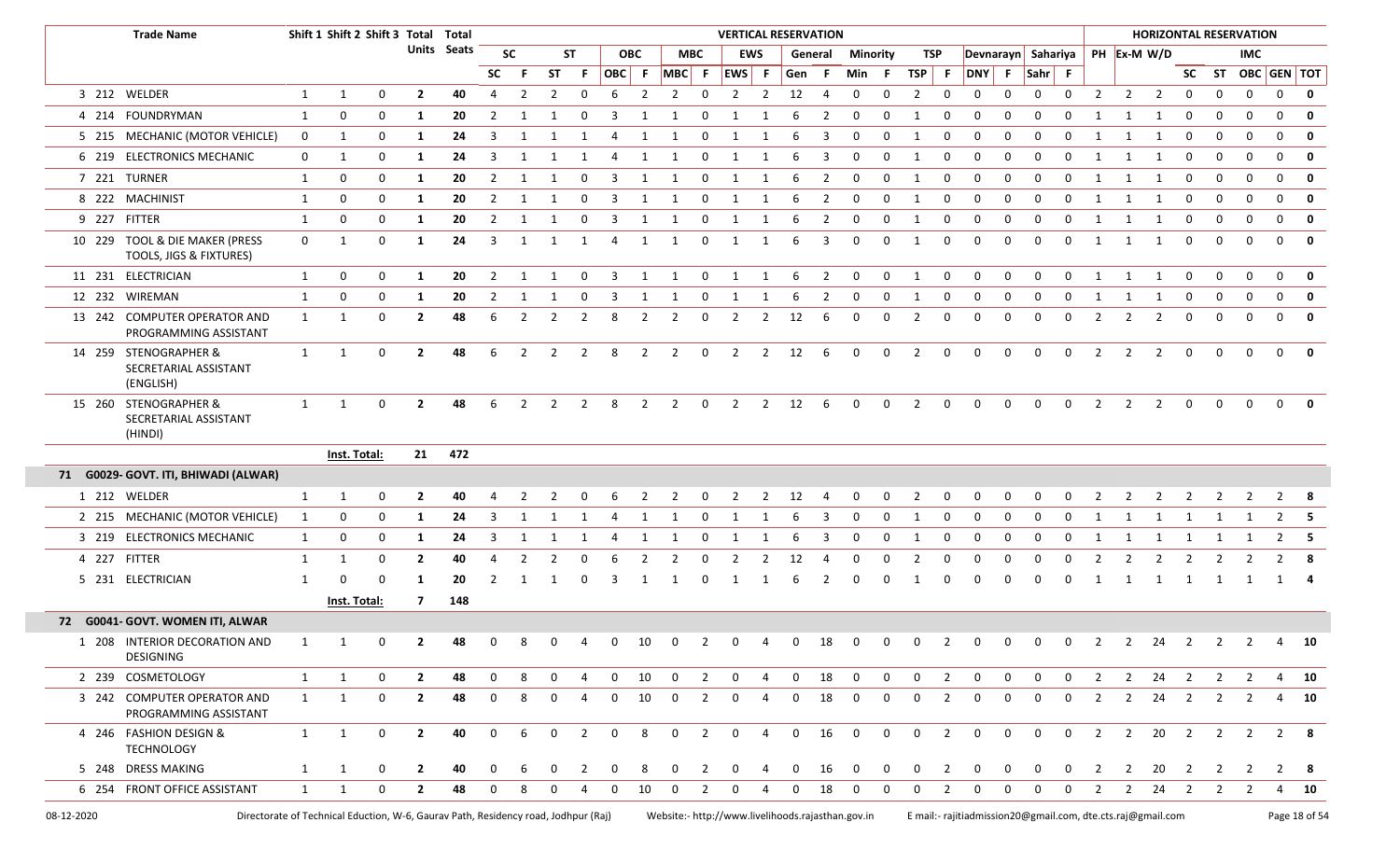| <b>Trade Name</b>                                                          |              |                     |                                                                                           |                |     |                |                |              |                |                |                         |                |                | <b>VERTICAL RESERVATION</b> |                |                        |              |              |              |                |                |                    |             |              |              |                |                |                   |                |                | <b>HORIZONTAL RESERVATION</b> |              |              |
|----------------------------------------------------------------------------|--------------|---------------------|-------------------------------------------------------------------------------------------|----------------|-----|----------------|----------------|--------------|----------------|----------------|-------------------------|----------------|----------------|-----------------------------|----------------|------------------------|--------------|--------------|--------------|----------------|----------------|--------------------|-------------|--------------|--------------|----------------|----------------|-------------------|----------------|----------------|-------------------------------|--------------|--------------|
|                                                                            |              |                     | Shift 1 Shift 2 Shift 3 Total Total<br>Units Seats<br>0<br>$\overline{2}$<br>$\mathbf{1}$ |                |     |                | <b>SC</b>      |              | <b>ST</b>      | <b>OBC</b>     |                         |                | <b>MBC</b>     |                             | <b>EWS</b>     | General                |              | Minority     |              | TSP            |                | Devnarayn Sahariya |             |              |              |                |                | PH Ex-M W/D       |                |                | IMC                           |              |              |
|                                                                            |              |                     |                                                                                           |                |     | <b>SC</b>      | -F.            | <b>ST</b>    | F.             | OBC F          |                         | MBC F          |                | <b>EWS</b>                  | - F            | Gen F                  |              | Min          | - F          | <b>TSP</b>     | F.             | DNY                | F           | Sahr F       |              |                |                |                   |                |                | SC ST OBC GEN TOT             |              |              |
| 7 259 STENOGRAPHER &<br>SECRETARIAL ASSISTANT<br>(ENGLISH)                 | $\mathbf{1}$ |                     |                                                                                           |                | 48  | 0              | 8              | $\mathbf 0$  | 4              | 0              | 10                      | $\mathbf 0$    | $\overline{2}$ | 0                           | 4              | 0                      | 18           | 0            | 0            | 0              | $\overline{2}$ | 0                  | 0           | $\Omega$     | $\mathbf{0}$ | $\overline{2}$ |                | $2 \overline{24}$ | $\overline{2}$ | $\overline{2}$ | $\overline{2}$                |              | 4 10         |
|                                                                            |              | Inst. Total:        |                                                                                           | 14             | 320 |                |                |              |                |                |                         |                |                |                             |                |                        |              |              |              |                |                |                    |             |              |              |                |                |                   |                |                |                               |              |              |
| 73 G0043- GOVT. ITI, NEEMRANA (ALWAR)                                      |              |                     |                                                                                           |                |     |                |                |              |                |                |                         |                |                |                             |                |                        |              |              |              |                |                |                    |             |              |              |                |                |                   |                |                |                               |              |              |
| 1 212 WELDER                                                               | 1            | $\mathbf{1}$        | 0                                                                                         | $\overline{2}$ | 40  | 4              | 2              | 2            |                |                | 2                       | 2              | 0              | 2                           | 2              | 12                     | 4            | 0            | 0            | 2              | 0              | 0                  | 0           | 0            | 0            | 2              | 2              | $\overline{2}$    | 0              | 0              | 0                             | 0            | $\mathbf 0$  |
| 2 227 FITTER                                                               | 1            |                     | 0                                                                                         | $\overline{2}$ | 40  | 4              |                | 2            | 0              | 6              |                         | 2              | 0              | 2                           | 2              | 12                     | 4            | 0            | 0            | 2              | 0              | 0                  | 0           | 0            | 0            | 2              | 2              | 2                 | $\mathbf 0$    | 0              | 0                             | 0            | 0            |
|                                                                            |              | Inst. Total:        |                                                                                           | 4              | 80  |                |                |              |                |                |                         |                |                |                             |                |                        |              |              |              |                |                |                    |             |              |              |                |                |                   |                |                |                               |              |              |
| 74 G0045- GOVT. ITI, RAJGARH (ALWAR)                                       |              |                     |                                                                                           |                |     |                |                |              |                |                |                         |                |                |                             |                |                        |              |              |              |                |                |                    |             |              |              |                |                |                   |                |                |                               |              |              |
| 1 212 WELDER                                                               | $\mathbf{1}$ | 1                   | 0                                                                                         | $\overline{2}$ | 40  | 4              | $\overline{2}$ | 2            | 0              | 6              | $\overline{2}$          | $\overline{2}$ | $\mathbf{0}$   | $\overline{2}$              | $\overline{2}$ | 12                     | 4            | 0            | $\mathbf 0$  | $\overline{2}$ | 0              | 0                  | 0           | 0            | $\mathbf 0$  | $\overline{2}$ | $\overline{2}$ | $\overline{2}$    | $\overline{2}$ | $\overline{2}$ | $\overline{2}$                | $2 \times 8$ |              |
| 2 215 MECHANIC (MOTOR VEHICLE)                                             | 1            | 0                   | 0                                                                                         | 1              | 24  | 3              | -1             | 1            | $\mathbf{1}$   | 4              | $\mathbf{1}$            | 1              | 0              | $\mathbf{1}$                | -1             | 6                      | 3            | 0            | 0            | 1              | 0              | 0                  | 0           | 0            | 0            | 1              | -1             | $\mathbf{1}$      | $\mathbf{1}$   |                |                               | $\mathbf{2}$ |              |
| 3 219 ELECTRONICS MECHANIC                                                 | 1            | $\mathbf 0$         | 0                                                                                         | 1              | 24  | 3              | 1              | 1            | 1              | $\overline{4}$ | 1                       | $\overline{1}$ | $\mathbf 0$    | 1                           | $\mathbf{1}$   | 6                      | 3            | 0            | 0            | 1              | 0              | 0                  | $\mathbf 0$ | $\mathbf 0$  | $\mathbf 0$  | $\mathbf{1}$   | 1              | $\overline{1}$    | 1              | 1              | 1                             |              | $2 \quad 5$  |
|                                                                            |              | Inst. Total:        |                                                                                           | 4              | 88  |                |                |              |                |                |                         |                |                |                             |                |                        |              |              |              |                |                |                    |             |              |              |                |                |                   |                |                |                               |              |              |
| 75 G0049- GOVT. ITI, THANAGAZI (ALWAR)                                     |              |                     |                                                                                           |                |     |                |                |              |                |                |                         |                |                |                             |                |                        |              |              |              |                |                |                    |             |              |              |                |                |                   |                |                |                               |              |              |
| 1 212 WELDER                                                               | 1            | 1                   | 0                                                                                         | $\overline{2}$ | 40  |                |                |              |                |                |                         |                |                |                             |                | 12                     |              |              |              |                |                |                    |             |              |              |                |                |                   |                |                |                               |              |              |
| 2 242 COMPUTER OPERATOR AND<br>PROGRAMMING ASSISTANT                       | 1            |                     | 0                                                                                         | $\overline{2}$ | 48  | 6              |                |              |                |                |                         |                | 0              | 2                           | 2              | 12                     | 6            | 0            |              |                | 0              |                    | 0           | $\Omega$     | 0            |                |                | 2                 | 2              |                |                               |              | - 10         |
| 1 231 ELECTRICIAN                                                          | 1            | 0                   | $\mathbf 0$                                                                               | 1              | 20  | $\overline{2}$ | 1              | 1            | $\mathbf 0$    | $\mathbf{3}$   | $\mathbf{1}$            | $\overline{1}$ | $\mathbf 0$    | $\overline{\mathbf{1}}$     | $\overline{1}$ | - 6                    | 2            | $\mathbf 0$  | $\mathbf 0$  | 1              | $\mathbf 0$    | $\mathbf 0$        | $\mathbf 0$ | $\mathbf 0$  | $\mathbf 0$  | 1              | 1              | $\overline{1}$    | $\overline{1}$ |                | 1 1 1 4                       |              |              |
|                                                                            |              | Inst. Total:        |                                                                                           | 5              | 108 |                |                |              |                |                |                         |                |                |                             |                |                        |              |              |              |                |                |                    |             |              |              |                |                |                   |                |                |                               |              |              |
| 76 G0126- GOVT. ITI, RENI (ALWAR)                                          |              |                     |                                                                                           |                |     |                |                |              |                |                |                         |                |                |                             |                |                        |              |              |              |                |                |                    |             |              |              |                |                |                   |                |                |                               |              |              |
| 1 201 MECHANIC DIESEL                                                      | 1            | 1                   | 0                                                                                         | $\mathbf{2}$   | 48  | 6              | 2              | 2            | $\overline{2}$ | 8              | $\overline{2}$          | $\overline{2}$ | $\mathbf{0}$   | $\overline{2}$              | $\overline{2}$ | 12                     | - 6          | $\mathbf{0}$ | $\mathbf{0}$ | $\overline{2}$ | $\mathbf 0$    | 0                  | 0           | $\mathbf 0$  | $\mathbf 0$  | $\overline{2}$ | $\overline{2}$ | $\overline{2}$    | $\overline{2}$ | $\overline{2}$ | $\overline{2}$                |              | 4 10         |
| 2 219 ELECTRONICS MECHANIC                                                 | 0            | 1                   | 0                                                                                         | 1              | 24  | 3              | $\overline{1}$ | $\mathbf{1}$ | -1             | 4              | $\overline{\mathbf{1}}$ | -1             | 0              | $\mathbf{1}$                | - 1            | 6                      | 3            | 0            | 0            | 1              | $\mathbf 0$    | 0                  | 0           | 0            | 0            |                |                |                   |                |                |                               | 2            | -5           |
| 3 227 FITTER                                                               | -1           | $\Omega$            | $\Omega$                                                                                  | 1              | 20  |                | -1             | -1           | 0              |                | -1                      | -1             | 0              | -1                          |                | 6                      |              | 0            |              |                |                |                    |             |              |              |                |                |                   |                |                |                               | 1            | - 4          |
| 4 231 ELECTRICIAN                                                          | 1            | 0                   | 0                                                                                         | 1              | 20  | 2              | -1             | 1            | $\mathbf 0$    | 3              | 1                       | 1              | $\mathbf 0$    | 1                           | -1             | 6                      | 2            | 0            | 0            | 1              | 0              | 0                  | 0           | 0            | 0            | 1              | 1              | 1                 | 1              | 1              | -1                            | 1            | - 4          |
| 1 242 COMPUTER OPERATOR AND<br>PROGRAMMING ASSISTANT                       | 1            | 1                   | $\mathbf 0$                                                                               | $\mathbf{2}$   | 48  | 6              | $\mathcal{P}$  | 2            | 2              | 8              | 2                       | 2              | 0              | 2                           | 2              | 12                     | 6            | 0            | 0            | 2              | 0              | 0                  | 0           | 0            | 0            | $\overline{2}$ | 2              | 2                 | $\overline{2}$ | $\overline{2}$ | 2                             |              | 4 10         |
|                                                                            |              | Inst. Total:        |                                                                                           | $\overline{7}$ | 160 |                |                |              |                |                |                         |                |                |                             |                |                        |              |              |              |                |                |                    |             |              |              |                |                |                   |                |                |                               |              |              |
| 77 G0129- GOVT. ITI, BANSUR (ALWAR)                                        |              |                     |                                                                                           |                |     |                |                |              |                |                |                         |                |                |                             |                |                        |              |              |              |                |                |                    |             |              |              |                |                |                   |                |                |                               |              |              |
| 1 212 WELDER                                                               | 1            | 1                   | 0                                                                                         | $\overline{2}$ | 40  | $\mathbf 0$    | 0              | 0            | 0              | $\mathbf{0}$   | 0                       | 0              | 0              | $\mathbf{0}$                | 0              | 0                      | $\mathbf{0}$ | $\mathbf{0}$ | $\mathbf{0}$ | $\mathbf{0}$   | $\mathbf{0}$   | 28                 | 12          | 0            | 0            | 2              |                | 2                 | 0              | 0              | $\mathbf 0$                   | 0            | 0            |
| 2 219 ELECTRONICS MECHANIC                                                 | 1            | 0                   | 0                                                                                         | 1              | 24  | 0              |                | 0            |                |                |                         | $\Omega$       |                | $\Omega$                    |                |                        |              |              | 0            | 0              |                | 17                 |             | 0            |              |                |                |                   | $\Omega$       | $\Omega$       | <sup>0</sup>                  | O.           | 0            |
| 3 227 FITTER                                                               | 1            | 0                   | $\mathbf 0$                                                                               | 1              | 20  | 0              |                | 0            | 0              | 0              | $\Omega$                | 0              | 0              | 0                           |                | 0                      | 0            | 0            | 0            | 0              | 0              | 14                 | 6           | 0            | 0            | 1              | 1              | 1                 | 0              | 0              |                               | 0            | $\mathbf 0$  |
| 4 231 ELECTRICIAN                                                          | 1            |                     | $\mathbf 0$                                                                               | 1              | 20  | 0              |                |              |                |                |                         |                |                |                             |                | O                      |              |              | 0            | 0              | 0              | 14                 | 6           | 0            | 0            | 1              | 1              | 1                 | 0              | 0              | $\Omega$                      | 0            | $\mathbf{0}$ |
|                                                                            |              | <b>Inst. Total:</b> |                                                                                           | 5              | 104 |                |                |              |                |                |                         |                |                |                             |                |                        |              |              |              |                |                |                    |             |              |              |                |                |                   |                |                |                               |              |              |
| 78 G0155- GOVT. ITI, KISHANGARH BAS (ALWAR) CAMP GOVT. ITI, TIJARA (ALWAR) |              |                     |                                                                                           |                |     |                |                |              |                |                |                         |                |                |                             |                |                        |              |              |              |                |                |                    |             |              |              |                |                |                   |                |                |                               |              |              |
| 1 212 WELDER                                                               | $\mathbf{1}$ | $\mathbf{1}$        | 0                                                                                         | $\overline{2}$ | 40  | 4              | $2 \quad 2$    |              | $\mathbf 0$    | 6              |                         | $2 \quad 2$    | $\overline{0}$ |                             |                | $2 \qquad 2 \qquad 12$ | 4            | 0            | $\mathbf{0}$ | $\overline{2}$ | $\mathbf{0}$   | 0                  | $\mathbf 0$ | $\mathbf{0}$ | $\mathbf 0$  | $\overline{2}$ |                | $2 \quad 2$       | $\mathbf{0}$   | $\mathbf{0}$   | $\mathbf{0}$                  | $\mathbf{0}$ |              |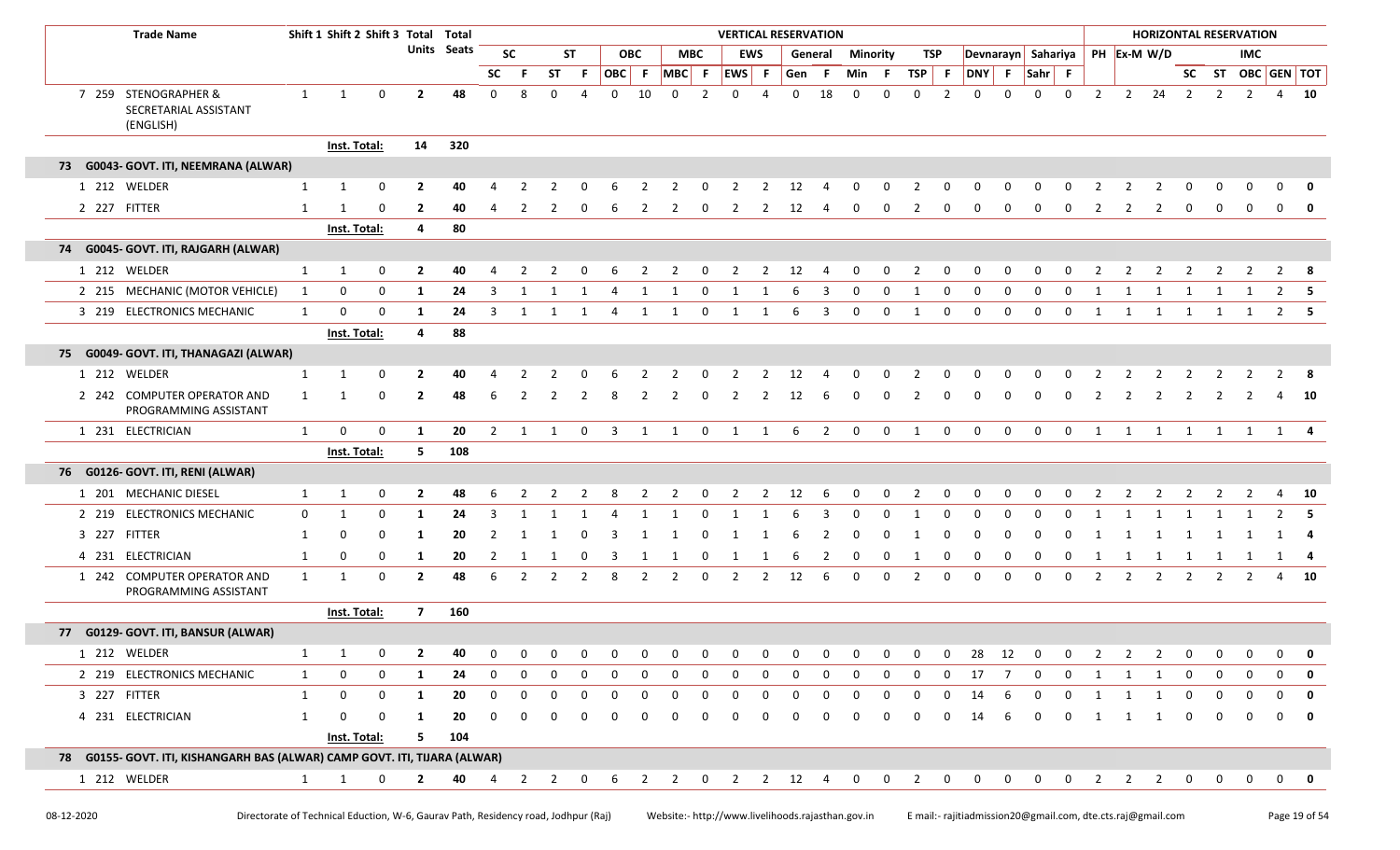|    | <b>Trade Name</b>                                    |              | Shift 1 Shift 2 Shift 3 Total Total |              |                |             |                         |                |                                |              |                         |            |                     |                         | <b>VERTICAL RESERVATION</b> |                |       |                         |                         |                 |                |                         |                |          |             |              |                |                |                                  |                         | <b>HORIZONTAL RESERVATION</b> |                         |                   |              |
|----|------------------------------------------------------|--------------|-------------------------------------|--------------|----------------|-------------|-------------------------|----------------|--------------------------------|--------------|-------------------------|------------|---------------------|-------------------------|-----------------------------|----------------|-------|-------------------------|-------------------------|-----------------|----------------|-------------------------|----------------|----------|-------------|--------------|----------------|----------------|----------------------------------|-------------------------|-------------------------------|-------------------------|-------------------|--------------|
|    |                                                      |              |                                     |              |                | Units Seats |                         | <b>SC</b>      |                                | ST           |                         | <b>OBC</b> |                     | <b>MBC</b>              |                             | <b>EWS</b>     |       | General                 |                         | <b>Minority</b> |                | TSP                     |                |          |             |              |                |                | Devnarayn Sahariya   PH Ex-M W/D |                         |                               | <b>IMC</b>              |                   |              |
|    |                                                      |              |                                     |              |                |             | <b>SC</b>               | F.             | ST                             | F.           | OBC F                   |            |                     |                         | MBC F EWS F                 |                | Gen F |                         | Min                     | - F             | TSP F          |                         | DNY F          |          | $ Sahr $ F  |              |                |                |                                  |                         |                               |                         | SC ST OBC GEN TOT |              |
|    | 2 231 ELECTRICIAN                                    | $\mathbf{1}$ | 0                                   | 0            | 1              | 20          | $\overline{2}$          | 1              | 1                              | $\mathbf 0$  | 3                       | 1          | 1                   | 0                       | 1                           | 1              | 6     | $\overline{2}$          | $\mathbf 0$             | 0               | 1              | $\mathbf 0$             | 0              | 0        | $\mathbf 0$ | $\mathbf 0$  | 1              | 1              | 1                                | $\mathbf 0$             | 0                             | 0                       | 0                 | $\mathbf 0$  |
|    | 3 242 COMPUTER OPERATOR AND<br>PROGRAMMING ASSISTANT | 1            | $\mathbf 0$                         | 0            | -1             | 24          | 3                       | 1              |                                | $\mathbf{1}$ |                         |            |                     | $\Omega$                |                             |                | 6     | 3                       | 0                       | 0               |                | 0                       | $\Omega$       | 0        | $\Omega$    | $\Omega$     |                |                | $\mathbf{1}$                     |                         |                               |                         | $\mathbf 0$       | $\mathbf{0}$ |
|    |                                                      |              | Inst. Total:                        |              | 4              | 84          |                         |                |                                |              |                         |            |                     |                         |                             |                |       |                         |                         |                 |                |                         |                |          |             |              |                |                |                                  |                         |                               |                         |                   |              |
|    | 79 G0156- GOVT. ITI, LACHHMANGARH (ALWAR)            |              |                                     |              |                |             |                         |                |                                |              |                         |            |                     |                         |                             |                |       |                         |                         |                 |                |                         |                |          |             |              |                |                |                                  |                         |                               |                         |                   |              |
|    | 1 212 WELDER                                         | $\mathbf{1}$ | 1                                   | 0            | $\overline{2}$ | 40          | 4                       | -2             | 2                              | 0            | 6                       | 2          | $\overline{2}$      | $\overline{\mathbf{0}}$ | $\overline{2}$              |                | 2 12  | $\overline{4}$          | $\mathbf 0$             | $\mathbf 0$     | $\overline{2}$ | $\mathbf 0$             | $\mathbf 0$    | 0        | 0           | $\mathbf 0$  | 2              | 2              | 2                                | 0                       | 0                             |                         | 0                 | 0            |
|    | 2 227 FITTER                                         | 0            | 1                                   | 0            | -1             | 20          | 2                       | -1             | 1                              | - 0          | 3                       | 1          | 1                   | 0                       | 1                           | 1              | 6     | 2                       | 0                       | 0               | -1             | 0                       | 0              | $\Omega$ | $\Omega$    | $\Omega$     | -1             |                |                                  | 0                       | $\Omega$                      |                         | $\Omega$          | 0            |
|    | 3 231 ELECTRICIAN                                    | $\mathbf{1}$ | 0                                   | 0            | -1             | 20          | $\overline{2}$          | 1              |                                | $\Omega$     | 3                       |            |                     | 0                       | 1                           | -1             | 6     | 2                       | 0                       | <sup>0</sup>    |                | 0                       | $\Omega$       | O        | $\Omega$    | $\Omega$     |                |                | -1                               | $\Omega$                | 0                             |                         | $\Omega$          | $\mathbf 0$  |
|    | 4 242 COMPUTER OPERATOR AND<br>PROGRAMMING ASSISTANT | $\mathbf{1}$ | 1                                   | 0            | $\overline{2}$ | 48          | 6                       | $\overline{2}$ | $\mathcal{P}$                  | 2            | 8                       | 2          | 2                   | $\mathbf 0$             | 2                           | $\overline{2}$ | 12    | -6                      | $\mathbf 0$             | 0               | $\overline{2}$ | 0                       | 0              | $\Omega$ | $\Omega$    | $\Omega$     | $\overline{2}$ | 2              | 2                                | $\Omega$                | $\Omega$                      | $\Omega$                | $\Omega$          | $\mathbf{0}$ |
|    |                                                      |              | Inst. Total:                        |              | 6              | 128         |                         |                |                                |              |                         |            |                     |                         |                             |                |       |                         |                         |                 |                |                         |                |          |             |              |                |                |                                  |                         |                               |                         |                   |              |
| 80 | G0157- GOVT. ITI, SUHETA (ALWAR)                     |              |                                     |              |                |             |                         |                |                                |              |                         |            |                     |                         |                             |                |       |                         |                         |                 |                |                         |                |          |             |              |                |                |                                  |                         |                               |                         |                   |              |
|    | 1 212 WELDER                                         | $\mathbf{1}$ | 0                                   | 0            | -1             | 20          | 2                       |                |                                |              |                         |            |                     |                         |                             |                |       | 2                       |                         | 0               |                | 0                       |                | 0        | O           |              |                |                |                                  |                         |                               |                         | $\Omega$          | 0            |
|    | 2 231 ELECTRICIAN                                    | $\mathbf{1}$ | 0                                   | 0            | 1              | 20          | $\overline{2}$          | -1             |                                | $\Omega$     | 3                       |            |                     | 0                       | 1                           |                |       | 2                       | 0                       | 0               |                | 0                       | 0              | 0        | $\mathbf 0$ | 0            |                |                |                                  | $\Omega$                | $\Omega$                      | $\Omega$                | 0                 | $\mathbf 0$  |
|    | 3 242 COMPUTER OPERATOR AND<br>PROGRAMMING ASSISTANT | $\mathbf{1}$ | 0                                   | 0            | 1              | 24          | 3                       | -1             |                                | 1            | 4                       | 1          | 1                   | 0                       | 1                           | 1              | 6     | 3                       | 0                       | 0               |                | 0                       | $\Omega$       | $\Omega$ | $\mathbf 0$ | $\mathbf 0$  | $\mathbf{1}$   |                | 1                                | $\Omega$                |                               | $\Omega$                | 0                 | $\mathbf{0}$ |
|    |                                                      |              | Inst. Total:                        |              | $\mathbf{3}$   | 64          |                         |                |                                |              |                         |            |                     |                         |                             |                |       |                         |                         |                 |                |                         |                |          |             |              |                |                |                                  |                         |                               |                         |                   |              |
|    | 81 G0158- GOVT. ITI, TIJARA (ALWAR)                  |              |                                     |              |                |             |                         |                |                                |              |                         |            |                     |                         |                             |                |       |                         |                         |                 |                |                         |                |          |             |              |                |                |                                  |                         |                               |                         |                   |              |
|    | 1 203 MECHANIC AUTO ELECTRICAL<br>AND ELECTRONICS    | 1            | 0                                   | 0            | -1             | 20          | $\overline{2}$          | 1              | 1                              | 0            | $\overline{\mathbf{3}}$ | 1          | 1                   | $\overline{0}$          | $\overline{1}$              | $\mathbf{1}$   | 6     | $\overline{2}$          | $\mathbf{0}$            | 0               | 1              | $\mathbf 0$             | $\mathbf 0$    | 0        | 0           | $\mathbf 0$  | 1              | 1              | 1                                | $\mathbf 0$             | 0                             | 0                       | $\mathbf 0$       | 0            |
|    | 2 212 WELDER                                         | $\mathbf{1}$ | 1                                   | 0            | $\overline{2}$ | 40          | $\overline{4}$          | $\overline{2}$ | $\overline{2}$                 | 0            | 6                       | 2          | 2                   | 0                       | $\overline{2}$              | $\overline{2}$ | 12    | $\overline{4}$          | 0                       | 0               | $\overline{2}$ | 0                       | 0              | 0        | 0           | $\mathbf 0$  | $\overline{2}$ | $\overline{2}$ | $\overline{2}$                   | 0                       | 0                             | $\mathbf 0$             | 0                 | $\mathbf{0}$ |
|    | 3 242 COMPUTER OPERATOR AND<br>PROGRAMMING ASSISTANT | $\mathbf{1}$ | 0                                   | 0            | 1              | 24          | 3                       | 1              |                                | 1            | 4                       | 1          | 1                   | 0                       | 1                           | $\mathbf{1}$   | 6     | 3                       | 0                       | 0               | -1             | 0                       | 0              | $\Omega$ | $\mathbf 0$ | $\mathbf 0$  | 1              | 1              | 1                                | $\Omega$                | $\Omega$                      | $\Omega$                | $\mathbf 0$       | $\mathbf{0}$ |
|    |                                                      |              | Inst. Total:                        |              | 4              | 84          |                         |                |                                |              |                         |            |                     |                         |                             |                |       |                         |                         |                 |                |                         |                |          |             |              |                |                |                                  |                         |                               |                         |                   |              |
|    | 82 G0220- GOVT. ITI, RAMGARH (ALWAR)                 |              |                                     |              |                |             |                         |                |                                |              |                         |            |                     |                         |                             |                |       |                         |                         |                 |                |                         |                |          |             |              |                |                |                                  |                         |                               |                         |                   |              |
|    | 1 212 WELDER                                         | 1            | 1                                   | 0            | $\mathbf{2}$   | 40          |                         |                |                                |              | -6                      | 2          | 2                   | 0                       | -2                          | 2              | 12    | $\overline{4}$          | 0                       | 0               | 2              | 0                       | - 0            | $\Omega$ | $\Omega$    | <sup>0</sup> |                |                | $\mathcal{L}$                    |                         |                               |                         | $\Omega$          | 0            |
|    | 2 221 TURNER                                         | 0            | 1                                   | 0            | -1             | 20          | 2                       | -1             |                                | - 0          | 3                       | 1          |                     | 0                       | 1                           | 1              | b     | 2                       | 0                       | 0               | -1             | $\Omega$                | $\Omega$       | $\Omega$ | $\Omega$    | $\Omega$     | -1             |                |                                  | 0                       | $\Omega$                      |                         | $\Omega$          | $\mathbf 0$  |
|    | 3 227 FITTER                                         | $\mathbf 0$  | 1                                   | 0            | -1             | 20          | 2                       | -1             | 1                              | 0            | 3                       | 1          | 1                   | 0                       | 1                           | 1              | 6     | $\overline{2}$          | $\mathbf 0$             | 0               | 1              | 0                       | 0              | 0        | 0           | 0            | 1              | 1              | 1                                | 0                       | 0                             |                         | 0                 | $\mathbf 0$  |
|    | 4 231 ELECTRICIAN                                    | $\mathbf{0}$ | $\mathbf{1}$                        | $\mathbf 0$  | $\mathbf{1}$   | 20          |                         |                | $2 \qquad 1 \qquad 1 \qquad 0$ |              |                         |            | 3 1 1 0 1 1 6 2     |                         |                             |                |       |                         | $\overline{\mathbf{0}}$ | $0\qquad 1$     |                | $\overline{\mathbf{0}}$ | $\overline{0}$ |          | $0\qquad 0$ |              |                |                | 0 1 1 1 0                        |                         | $\overline{0}$                | $\overline{\mathbf{0}}$ | $\overline{0}$    | 0            |
|    |                                                      |              | Inst. Total:                        |              | 5 -            | 100         |                         |                |                                |              |                         |            |                     |                         |                             |                |       |                         |                         |                 |                |                         |                |          |             |              |                |                |                                  |                         |                               |                         |                   |              |
|    | 83 G0226- GOVT. ITI, JAIL ALWAR                      |              |                                     |              |                |             |                         |                |                                |              |                         |            |                     |                         |                             |                |       |                         |                         |                 |                |                         |                |          |             |              |                |                |                                  |                         |                               |                         |                   |              |
|    | 1 206 CARPENTER                                      | $\mathbf{1}$ | 0                                   | $\mathbf{0}$ | 1              | 24          | $\overline{\mathbf{3}}$ |                |                                |              |                         |            | 1 1 1 4 1 1 0 1 1 6 |                         |                             |                |       | $\overline{\mathbf{3}}$ | $\overline{0}$          | $\mathbf 0$     | $\overline{1}$ | $\overline{\mathbf{0}}$ | $\overline{0}$ | 0        | 0           | $\mathbf 0$  |                | 1 1            | $\overline{1}$                   | $\overline{\mathbf{0}}$ | 0                             | $\mathbf 0$             | $\mathbf 0$       | 0            |
|    | 2 211 MASON (BUILDING<br>CONSTRUCTOR)                | $\mathbf{1}$ | 0                                   | $\mathbf 0$  | 1              | 24          | 3                       | 1              | 1                              | 1            | 4                       | 1          | $\mathbf{1}$        | 0                       | 1                           | 1              | 6     | 3                       | $\mathbf 0$             | $\Omega$        | 1              | $\Omega$                | $\mathbf 0$    | 0        | $\Omega$    | $\mathbf 0$  | 1              | 1              | $\overline{1}$                   | $\mathbf{0}$            | $\mathbf 0$                   | 0                       | $\mathbf{0}$      | 0            |
|    |                                                      |              | Inst. Total:                        |              | $\mathbf{2}$   | 48          |                         |                |                                |              |                         |            |                     |                         |                             |                |       |                         |                         |                 |                |                         |                |          |             |              |                |                |                                  |                         |                               |                         |                   |              |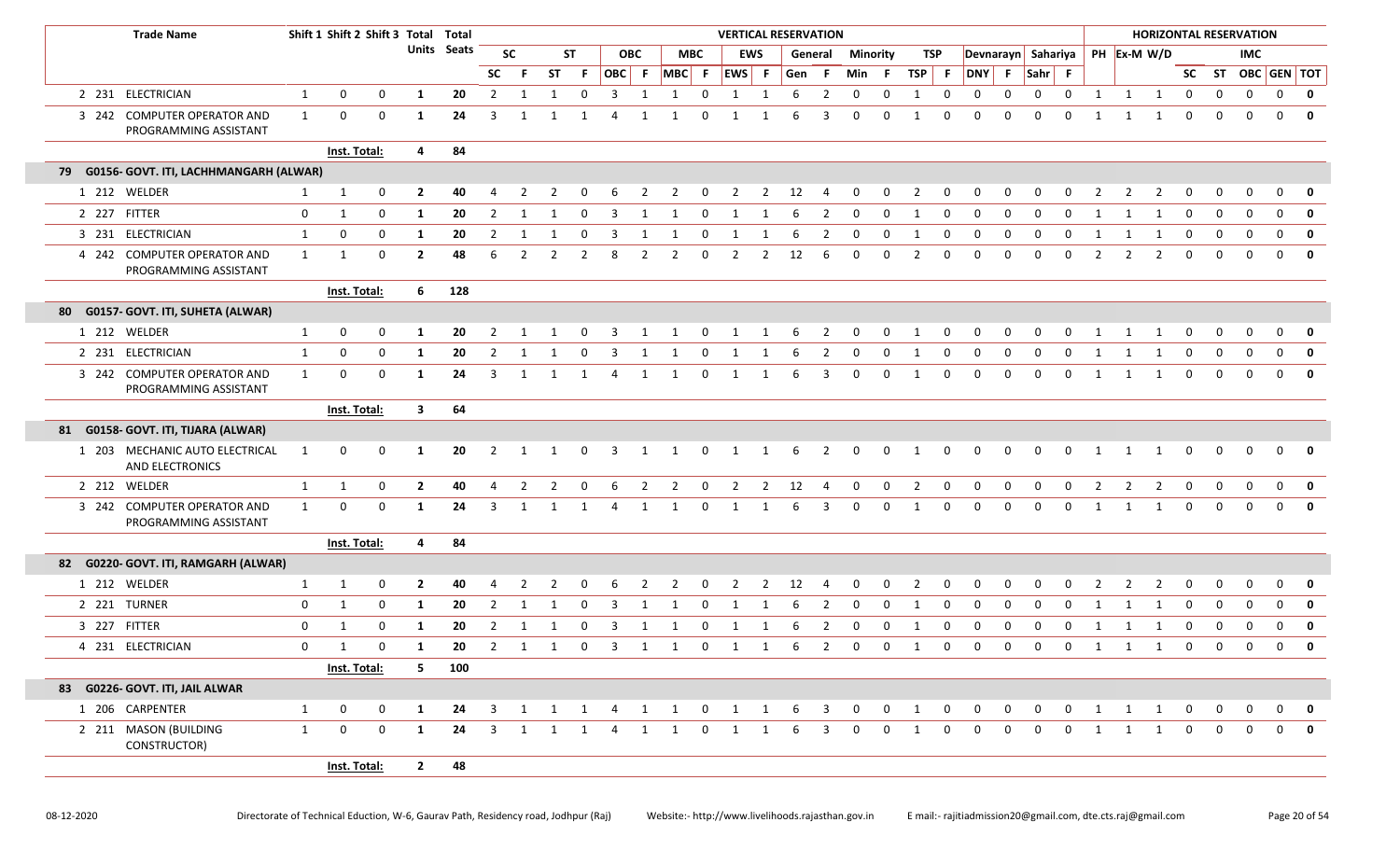|                        | <b>Trade Name</b>                                           |              | Shift 1 Shift 2 Shift 3 Total Total |              |                |             |                |                     |                |                |                         |                |                |                | <b>VERTICAL RESERVATION</b> |                |             |                |              |              |                         |                |                                  |              |             |                |                |                |                |                |                | <b>HORIZONTAL RESERVATION</b> |                |                         |
|------------------------|-------------------------------------------------------------|--------------|-------------------------------------|--------------|----------------|-------------|----------------|---------------------|----------------|----------------|-------------------------|----------------|----------------|----------------|-----------------------------|----------------|-------------|----------------|--------------|--------------|-------------------------|----------------|----------------------------------|--------------|-------------|----------------|----------------|----------------|----------------|----------------|----------------|-------------------------------|----------------|-------------------------|
|                        |                                                             |              |                                     |              |                | Units Seats |                | <b>SC</b>           |                | <b>ST</b>      |                         | <b>OBC</b>     |                | <b>MBC</b>     |                             | <b>EWS</b>     |             | General        | Minority     |              | <b>TSP</b>              |                | Devnarayn Sahariya   PH Ex-M W/D |              |             |                |                |                |                |                |                | <b>IMC</b>                    |                |                         |
|                        |                                                             |              |                                     |              |                |             | <b>SC</b>      | - F                 | ST             | - F            | OBC F                   |                | $MBC$ F        |                | EWS F                       |                | Gen F       |                | Min F        |              | TSP                     | F              | DNY F Sahr F                     |              |             |                |                |                |                |                |                |                               |                | SC ST OBC GEN TOT       |
| <b>DISTRICT DAUSA</b>  |                                                             |              |                                     |              |                |             |                |                     |                |                |                         |                |                |                |                             |                |             |                |              |              |                         |                |                                  |              |             |                |                |                |                |                |                |                               |                |                         |
|                        | 84 G0032- GOVT. ITI, DAUSA                                  |              |                                     |              |                |             |                |                     |                |                |                         |                |                |                |                             |                |             |                |              |              |                         |                |                                  |              |             |                |                |                |                |                |                |                               |                |                         |
|                        | 1 201 MECHANIC DIESEL                                       | 1            | 1                                   | 0            | $\mathbf{2}$   | 48          |                |                     |                |                |                         |                |                |                |                             |                | 12          |                |              | 0            |                         |                |                                  |              | $\Omega$    |                |                |                |                |                |                |                               |                | 10                      |
|                        | 2 209 PLUMBER                                               | 1            | 1                                   | 0            | $\overline{2}$ | 48          | 6              |                     | 2              |                | 8                       | 2              | $\overline{2}$ | $\mathbf 0$    | 2                           |                | 12          | 6              | 0            | 0            | $\overline{2}$          | $\mathbf 0$    | 0                                | 0            | 0           | $\mathbf 0$    | 2              |                | $\overline{2}$ | 2              | 2              | $\overline{2}$                | $\overline{4}$ | 10                      |
|                        | 3 231 ELECTRICIAN                                           | 0            | $\overline{2}$                      | 0            | $\mathbf{2}$   | 40          | $\overline{4}$ |                     | $\overline{2}$ | 0              | 6                       | $\overline{2}$ | $\overline{2}$ | 0              | $\overline{2}$              | $\overline{2}$ | 12          | 4              | 0            | 0            | $\overline{2}$          | 0              | 0                                | 0            | 0           | 0              | $\overline{2}$ | $\overline{2}$ | $\overline{2}$ | 2              | $\overline{2}$ | 2                             | $\overline{2}$ | 8                       |
|                        | 4 242 COMPUTER OPERATOR AND<br>PROGRAMMING ASSISTANT        | 0            | 1                                   | 0            | 1              | 24          | $\mathbf 0$    | 4                   | $\mathbf 0$    | 2              | $\mathbf 0$             | 5              | $\mathbf 0$    | 1              | $\mathbf 0$                 | 2              | $\mathbf 0$ | 9              | $\mathbf 0$  | 0            | 0                       | 1              | 0                                | 0            | $\mathbf 0$ | $\mathbf 0$    | 1              | $\mathbf{1}$   | 12             | $\overline{1}$ | 1              | $\mathbf{1}$                  |                | $2 \quad 5$             |
|                        | 5 242 COMPUTER OPERATOR AND<br>PROGRAMMING ASSISTANT        | $\mathbf{1}$ | $\mathbf 0$                         | 0            | 1              | 24          | 3              | 1                   | $\overline{1}$ | $\overline{1}$ | $\overline{4}$          | 1              | $\overline{1}$ | $\mathbf 0$    | 1                           | $\overline{1}$ | 6           | 3              | $\mathbf 0$  | $\mathbf 0$  | 1                       | $\mathbf 0$    | $\mathbf 0$                      | $\mathbf 0$  | $\mathbf 0$ | $\mathbf 0$    | 1              | 1              | $\overline{1}$ | $\overline{1}$ |                | 1 1                           |                | $2 \quad 5$             |
|                        |                                                             |              | Inst. Total:                        |              | 8              | 184         |                |                     |                |                |                         |                |                |                |                             |                |             |                |              |              |                         |                |                                  |              |             |                |                |                |                |                |                |                               |                |                         |
|                        | 85 G0146- GOVT. ITI, BASWA (DAUSA)                          |              |                                     |              |                |             |                |                     |                |                |                         |                |                |                |                             |                |             |                |              |              |                         |                |                                  |              |             |                |                |                |                |                |                |                               |                |                         |
|                        | 1 231 ELECTRICIAN                                           | 0            | 1                                   | 0            | 1              | 20          | 2              |                     |                |                |                         |                |                |                |                             |                | 6           |                | 0            | 0            |                         |                | 0                                | $\Omega$     | $\Omega$    |                |                |                |                | 0              | 0              | 0                             | 0              | $\mathbf 0$             |
|                        | 1 201 MECHANIC DIESEL                                       | 1            | 1                                   | $\mathbf 0$  | $\overline{2}$ | 48          | 6              | $\overline{2}$      | 2              | $\overline{2}$ | 8                       | $\overline{2}$ | $\overline{2}$ | $\mathbf 0$    | $\overline{2}$              | $\overline{2}$ | 12          | 6              | $\mathbf 0$  | $\mathbf 0$  | $\overline{2}$          | $\mathbf{0}$   | 0                                | 0            | $\mathbf 0$ | $\mathbf 0$    | $\overline{2}$ | $\overline{2}$ | $\overline{2}$ | $\mathbf 0$    | 0              | $\mathbf 0$                   | $\overline{0}$ | $\overline{\mathbf{0}}$ |
|                        | 2 218 REFRIGERATION & AIR<br><b>CONDITIONING TECHNICIAN</b> | 1            | 1                                   | 0            | $\overline{2}$ | 48          | 6              | $\overline{2}$      | 2              | 2              | 8                       | 2              | $\overline{2}$ | 0              | $\overline{2}$              | 2              | 12          | 6              | 0            | 0            | $\overline{2}$          | 0              | 0                                | 0            | $\mathbf 0$ | 0              | 2              | 2              | 2              | $\mathbf 0$    | $\mathbf 0$    | $\Omega$                      | $\mathbf 0$    | $\mathbf{0}$            |
|                        | 3 227 FITTER                                                | $\mathbf 0$  | 1                                   | 0            | 1              | 20          |                | $2 \quad 1 \quad 1$ |                | $\overline{0}$ |                         |                |                |                | 3 1 1 0 1 1                 |                | 6           | $\overline{2}$ | $\mathbf 0$  | $\mathbf 0$  | $\overline{1}$          | $\mathbf 0$    | $\mathbf 0$                      | $\mathbf 0$  | $\mathbf 0$ | $\mathbf 0$    | 1 1            |                | $\overline{1}$ | $\overline{0}$ | $\mathbf 0$    | $\mathbf{0}$                  |                | $0$ 0                   |
|                        |                                                             |              | Inst. Total:                        |              | 6              | 136         |                |                     |                |                |                         |                |                |                |                             |                |             |                |              |              |                         |                |                                  |              |             |                |                |                |                |                |                |                               |                |                         |
| 86                     | G0147- GOVT. ITI, SIKRAI (DAUSA)                            |              |                                     |              |                |             |                |                     |                |                |                         |                |                |                |                             |                |             |                |              |              |                         |                |                                  |              |             |                |                |                |                |                |                |                               |                |                         |
|                        | 1 231 ELECTRICIAN                                           | 0            | 1                                   | 0            | 1              | 20          | 2              |                     |                |                |                         |                |                |                |                             |                | 6           | 2              | 0            | 0            |                         | 0              | 0                                | 0            |             |                |                |                |                | 0              | 0              | $\Omega$                      | 0              | $\mathbf 0$             |
|                        | 1 201 MECHANIC DIESEL                                       | 1            | 1                                   | 0            | $\mathbf{2}$   | 48          | -6             |                     | 2              |                |                         | 2              | 2              | $\Omega$       | -2                          | 2              | 12          | -6             | $\Omega$     | 0            | 2                       | 0              | $\Omega$                         | 0            | $\Omega$    | <sup>0</sup>   |                |                |                | 0              | $\Omega$       | $\Omega$                      | $\mathbf 0$    | $\mathbf 0$             |
|                        | 2 218 REFRIGERATION & AIR<br>CONDITIONING TECHNICIAN        | 1            | 1                                   | $\mathbf 0$  | $\mathbf{2}$   | 48          | -6             | 2                   | 2              | 2              | -8                      | $\overline{2}$ | $\overline{2}$ | $\mathbf 0$    | $\overline{2}$              | 2              | 12          | 6              | 0            | 0            | $\overline{2}$          | $\mathbf 0$    | $\mathbf 0$                      | $\Omega$     | 0           | 0              | 2              | 2              | 2              | $\mathbf 0$    | 0              | $\Omega$                      | $\mathbf 0$    | $\mathbf 0$             |
|                        | 3 227 FITTER                                                | $\mathbf 0$  | $\mathbf{1}$                        | 0            | 1              | 20          | 2              |                     | 1              | 0              | 3                       | $\mathbf{1}$   | 1              | 0              | 1                           | $\mathbf{1}$   | 6           | 2              | $\mathbf 0$  | $\mathbf{0}$ | 1                       | $\mathbf 0$    | $\mathbf 0$                      | $\mathsf{O}$ | $\mathbf 0$ | $\mathbf 0$    | 1              | 1              | 1              | $\mathbf{0}$   | $\mathbf 0$    | $\mathbf 0$                   | $\mathbf{0}$   | $\mathbf{0}$            |
|                        |                                                             |              | <b>Inst. Total:</b>                 |              | 6              | 136         |                |                     |                |                |                         |                |                |                |                             |                |             |                |              |              |                         |                |                                  |              |             |                |                |                |                |                |                |                               |                |                         |
| 87                     | G0186- GOVT. ITI, LAWAN (DAUSA) CAMP GOVT. ITI, DAUSA       |              |                                     |              |                |             |                |                     |                |                |                         |                |                |                |                             |                |             |                |              |              |                         |                |                                  |              |             |                |                |                |                |                |                |                               |                |                         |
|                        | 1 201 MECHANIC DIESEL                                       | 1            | 1                                   | 0            | $\mathbf{2}$   | 48          | 6              | 2                   | 2              | 2              | 8                       | $\overline{2}$ | $\overline{2}$ | $\mathbf 0$    | $\overline{2}$              | $\overline{2}$ | 12          | - 6            | $\mathbf 0$  | $\mathbf 0$  | $\overline{2}$          | $\mathbf 0$    | 0                                | 0            | 0           | $\mathbf 0$    | 2              | $\overline{2}$ | $\overline{2}$ | $\mathbf 0$    | 0              | 0                             | $\mathbf 0$    | 0                       |
|                        | 2 218 REFRIGERATION & AIR<br>CONDITIONING TECHNICIAN        | 1            | 1                                   | 0            | $\mathbf{2}$   | 48          | 6              | 2                   | 2              | 2              | 8                       | 2              | 2              | 0              | $\overline{2}$              | 2              | 12          | 6              | 0            | $\mathbf 0$  | 2                       | 0              | 0                                | 0            | 0           | $\mathbf 0$    | 2              | $\overline{2}$ | 2              | $\mathbf 0$    | $\mathbf 0$    | $\Omega$                      | $\mathbf{0}$   | $\mathbf{0}$            |
|                        | 3 227 FITTER                                                | 1            | $\mathbf{1}$                        | 0            | $\mathbf{2}$   | 40          | 4              |                     | $2 \quad 2$    | $\mathbf 0$    | 6                       |                | $2 \quad 2$    | $\overline{0}$ |                             |                | 2 2 12 4    |                | $\mathbf{0}$ | $0\qquad 2$  |                         | $\overline{0}$ | $\mathbf{0}$                     | $\mathbf{0}$ | $\mathbf 0$ | $\overline{0}$ | $\overline{2}$ | $2^{\circ}$    | $\overline{2}$ | $\mathbf{0}$   | $\mathbf 0$    | $\mathbf{0}$                  | $\mathbf 0$    | $\mathbf 0$             |
|                        | 4 231 ELECTRICIAN                                           | 1            | $\Omega$                            | $\Omega$     | 1              | 20          | 2              |                     | 1 1 0          |                | $\overline{\mathbf{3}}$ |                | 1 1            | $\overline{0}$ | $\overline{1}$              | $\overline{1}$ | 6           | 2              | $\Omega$     | $\Omega$     | 1                       | $\Omega$       | $\Omega$                         | $\Omega$     | 0           | $\Omega$       | 1              | 1              | $\mathbf{1}$   | $\mathbf 0$    | $\mathbf 0$    | $\Omega$                      | $\Omega$       | 0                       |
|                        |                                                             |              | Inst. Total:                        |              |                | 7 156       |                |                     |                |                |                         |                |                |                |                             |                |             |                |              |              |                         |                |                                  |              |             |                |                |                |                |                |                |                               |                |                         |
| <b>DISTRICT JAIPUR</b> |                                                             |              |                                     |              |                |             |                |                     |                |                |                         |                |                |                |                             |                |             |                |              |              |                         |                |                                  |              |             |                |                |                |                |                |                |                               |                |                         |
|                        | 88 G0026- GOVT. ITI, AMER (JAIPUR)                          |              |                                     |              |                |             |                |                     |                |                |                         |                |                |                |                             |                |             |                |              |              |                         |                |                                  |              |             |                |                |                |                |                |                |                               |                |                         |
|                        | 1 212 WELDER                                                | 1            | 1                                   | 0            | $\overline{2}$ | 40          |                | $\overline{2}$      | 2              | $\Omega$       |                         | 2              | 2              | $\mathbf{0}$   | 2                           |                | $2 \t12$    | $\overline{4}$ | $\mathbf 0$  | $\mathbf{0}$ | $\overline{\mathbf{2}}$ | $\mathbf{0}$   | 0                                | $\mathbf 0$  | 0           | $\mathbf 0$    | 2              | $\overline{2}$ | $\overline{2}$ | $\overline{2}$ | 2              | 2                             |                | $2 \times 8$            |
|                        | 2 218 REFRIGERATION & AIR<br>CONDITIONING TECHNICIAN        | $\mathbf 0$  | 1                                   | $\mathsf{O}$ | 1              | 24          | 3              |                     |                |                | $\Delta$                |                | 1              | $\Omega$       |                             |                | 6           | 3              | $\Omega$     | $\Omega$     | 1                       | $\Omega$       | $\Omega$                         | $\Omega$     | $\Omega$    | $\Omega$       |                |                | 1              |                |                |                               |                |                         |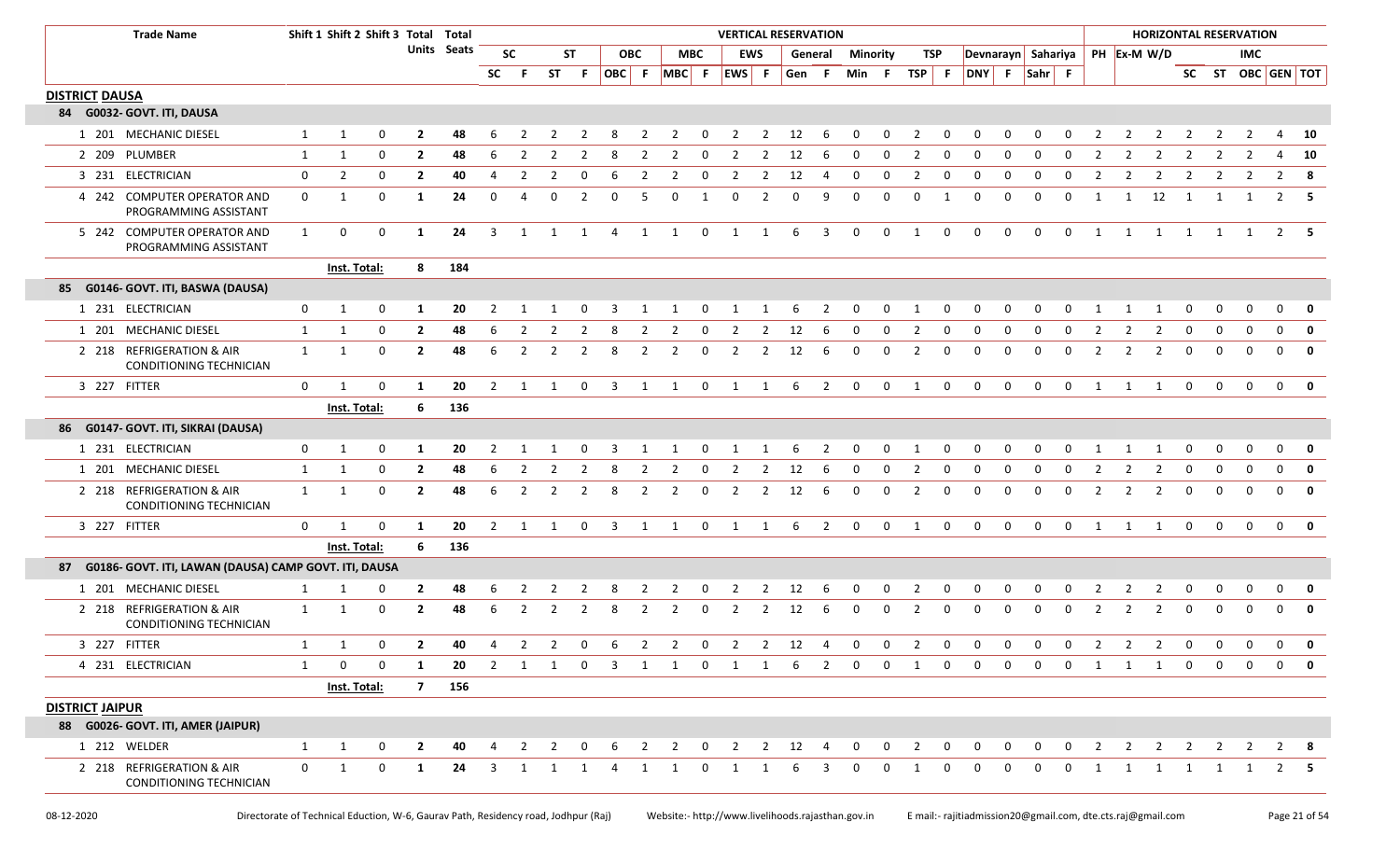|  | <b>Trade Name</b>                                        |                | Shift 1 Shift 2 Shift 3 Total |             |                | Total       |                |                |                |                |                |                |                |              | <b>VERTICAL RESERVATION</b> |                         |         |                |                 |              |                |             |                    |              |              |              |                |                |                         |                |                | <b>HORIZONTAL RESERVATION</b> |                |             |
|--|----------------------------------------------------------|----------------|-------------------------------|-------------|----------------|-------------|----------------|----------------|----------------|----------------|----------------|----------------|----------------|--------------|-----------------------------|-------------------------|---------|----------------|-----------------|--------------|----------------|-------------|--------------------|--------------|--------------|--------------|----------------|----------------|-------------------------|----------------|----------------|-------------------------------|----------------|-------------|
|  |                                                          |                |                               |             |                | Units Seats |                | <b>SC</b>      |                | <b>ST</b>      | <b>OBC</b>     |                | <b>MBC</b>     |              | <b>EWS</b>                  |                         | General |                | <b>Minority</b> |              | TSP            |             | Devnarayn Sahariya |              |              |              |                | PH Ex-M W/D    |                         |                |                | <b>IMC</b>                    |                |             |
|  |                                                          |                |                               |             |                |             | <b>SC</b>      | F.             | <b>ST</b>      | F.             | OBC F          |                | MBC F          |              | $ EWS $ F                   |                         | Gen     | -F.            | Min F           |              | <b>TSP</b>     | - F         | <b>DNY</b>         | F.           | Sahr F       |              |                |                |                         |                |                | SC ST OBC GEN TOT             |                |             |
|  | 3 227 FITTER                                             | 1              | 0                             | $\mathbf 0$ | $\mathbf{1}$   | 20          | 2              | 1              | 1              | 0              | 3              | 1              | 1              | 0            | 1                           | 1                       | 6       | $\overline{2}$ | 0               | 0            | 1              | $\mathbf 0$ | 0                  | $\Omega$     | $\mathbf 0$  | 0            | 1              | 1              | $\overline{1}$          | $\overline{1}$ | 1              | 1                             |                | $1 \quad 4$ |
|  | 4 231 ELECTRICIAN                                        | $\overline{2}$ | $\mathbf 0$                   | $\mathbf 0$ | $\overline{2}$ | 40          | 4              | $\overline{2}$ | $\overline{2}$ | $\Omega$       | 6              | $\overline{2}$ | 2              | $\Omega$     | $\overline{2}$              | $\overline{2}$          | 12      | $\overline{4}$ | 0               | 0            | $\overline{2}$ | 0           | 0                  | $\Omega$     | $\Omega$     | $\Omega$     | $\overline{2}$ | $\overline{2}$ | 2                       | 2              | $\overline{2}$ | $\overline{2}$                | $2^{\circ}$    | - 8         |
|  | 5 241 ARCHITECTURAL<br>DRAUGHTSMAN                       | $\mathbf{1}$   | $\mathbf{0}$                  | $\Omega$    | 1              | 24          | 3              | $\mathbf{1}$   | 1              | $\mathbf{1}$   | 4              | $\mathbf{1}$   | 1              | $\mathbf 0$  | 1                           | 1                       | 6       | 3              | $\Omega$        | $\Omega$     | 1              | 0           | $\mathbf{0}$       | $\mathbf{0}$ | $\mathbf{0}$ | $\Omega$     | $\mathbf{1}$   | 1              | 1                       | 1              | 1              | 1                             | 2              | 5           |
|  | 6 242 COMPUTER OPERATOR AND<br>PROGRAMMING ASSISTANT     | $\mathbf{1}$   | 1                             | $\Omega$    | $\overline{2}$ | 48          | 6              | $\overline{2}$ | $\overline{2}$ | 2              | 8              | $\overline{2}$ | $\overline{2}$ | $\mathbf{0}$ | $\overline{2}$              | $\overline{\mathbf{2}}$ | 12      | 6              | $\mathbf 0$     | $\mathbf 0$  | $\overline{2}$ | $\mathbf 0$ | $\mathbf 0$        | $\Omega$     | $\mathbf 0$  | $\mathbf 0$  | 2              | $\overline{2}$ | $\overline{\mathbf{2}}$ | $\overline{2}$ | $\overline{2}$ | 2                             |                | 4 10        |
|  |                                                          |                | Inst. Total:                  |             | 9              | 196         |                |                |                |                |                |                |                |              |                             |                         |         |                |                 |              |                |             |                    |              |              |              |                |                |                         |                |                |                               |                |             |
|  | 89 G0034- GOVT. ITI, DUDU (JAIPUR)                       |                |                               |             |                |             |                |                |                |                |                |                |                |              |                             |                         |         |                |                 |              |                |             |                    |              |              |              |                |                |                         |                |                |                               |                |             |
|  | 1 212 WELDER                                             | $\mathbf{1}$   | 1                             | 0           | $\mathbf{2}$   | 40          | 4              | 2              | 2              | 0              | 6              | 2              | 2              | $\mathbf 0$  | 2                           | $\overline{2}$          | 12      | -4             | 0               | $\mathbf 0$  | 2              | 0           | 0                  | $\Omega$     | 0            | 0            | 2              | 2              | 2                       | 2              | 2              | $\overline{2}$                | $2^{\circ}$    | 8           |
|  | 2 231 ELECTRICIAN                                        | 1              | 1                             | 0           | $\mathbf{2}$   | 40          | 4              | 2              | 2              | 0              | 6              | $\overline{2}$ | 2              | 0            | 2                           | $\overline{2}$          | 12      | $\overline{4}$ | 0               | $\Omega$     | $\overline{2}$ | 0           | 0                  | $\Omega$     | $\Omega$     | 0            | 2              | 2              | 2                       | 2              | 2              | 2                             | $\overline{2}$ | 8           |
|  | 3 242 COMPUTER OPERATOR AND<br>PROGRAMMING ASSISTANT     | $\mathbf{1}$   | 1                             | $\Omega$    | $\overline{2}$ | 48          | 6              | $\overline{2}$ | $\overline{2}$ | $\overline{2}$ | 8              | $\overline{2}$ | $\overline{2}$ | $\mathsf 0$  | $\overline{2}$              | $\overline{2}$          | 12      | 6              | 0               | $\mathsf{O}$ | $\overline{2}$ | $\mathbf 0$ | $\Omega$           | $\Omega$     | 0            | 0            | $\overline{2}$ | $\overline{2}$ | $\overline{2}$          | $\overline{2}$ | $\overline{2}$ | $\overline{2}$                | $\overline{4}$ | 10          |
|  | 4 260 STENOGRAPHER &<br>SECRETARIAL ASSISTANT<br>(HINDI) | $\mathbf{1}$   | 1                             | 0           | $\overline{2}$ | 48          | 6              | $\overline{2}$ | $\overline{2}$ | $\overline{2}$ | 8              | $\overline{2}$ | $\overline{2}$ | $\mathbf 0$  | $2 \quad 2$                 |                         | 12      | 6              | 0               | $\mathbf 0$  | $\overline{2}$ | $\mathbf 0$ | $\mathbf 0$        | $\mathbf 0$  | $\mathbf 0$  | $\mathbf 0$  | $\overline{2}$ | $\overline{2}$ | $\overline{2}$          | $\overline{2}$ | $\overline{2}$ | 2                             |                | 4 10        |
|  |                                                          |                | Inst. Total:                  |             | 8              | 176         |                |                |                |                |                |                |                |              |                             |                         |         |                |                 |              |                |             |                    |              |              |              |                |                |                         |                |                |                               |                |             |
|  | 90 G0036- GOVT. ITI, JAIL JAIPUR                         |                |                               |             |                |             |                |                |                |                |                |                |                |              |                             |                         |         |                |                 |              |                |             |                    |              |              |              |                |                |                         |                |                |                               |                |             |
|  | 1 206 CARPENTER                                          | 1              | 0                             | 0           | 1              | 24          | 3              |                |                |                |                |                |                |              |                             |                         |         | З              | 0               | 0            | -1             | 0           | 0                  |              |              |              |                |                |                         |                |                | n                             | $\Omega$       | $\mathbf 0$ |
|  | 2 247 SEWING TECHNOLOGY                                  | 1              | $\Omega$                      | 0           | 1              | 20          | 2              | 1              | -1             | 0              | 3              | 1              | 1              | 0            |                             |                         | 6       | $\overline{2}$ | 0               | 0            | 1              | 0           | 0                  | $\Omega$     | 0            | 0            | -1             |                | 1                       | 0              | $\Omega$       | $\Omega$                      | $\mathbf 0$    | $\mathbf 0$ |
|  | 1 231 ELECTRICIAN                                        | 1              | 0                             | 0           | 1              | 20          | $\overline{2}$ | $\mathbf{1}$   | 1              | $\mathbf 0$    | 3              | 1              | 1              | $\Omega$     | $\mathbf{1}$                | $\overline{1}$          | 6       | $\overline{2}$ | 0               | $\mathbf 0$  | 1              | 0           | 0                  | $\Omega$     | 0            | 0            | 1              |                | 1                       | $\mathbf 0$    | $\mathbf 0$    | $\mathbf 0$                   | $\mathbf 0$    | $\mathbf 0$ |
|  | 2 242 COMPUTER OPERATOR AND<br>PROGRAMMING ASSISTANT     | $\mathbf{1}$   | $\Omega$                      | $\Omega$    | 1              | 24          | 3              | $\mathbf{1}$   | 1              | 1              | 4              | $\mathbf{1}$   | 1              | $\mathbf 0$  | 1                           | $\mathbf{1}$            | 6       | $\overline{3}$ | $\Omega$        | $\Omega$     | $\mathbf{1}$   | 0           | $\Omega$           | $\Omega$     | $\Omega$     | $\Omega$     | 1              | 1              | 1                       | $\Omega$       | $\Omega$       | $\Omega$                      | $\Omega$       | $\mathbf 0$ |
|  |                                                          |                | Inst. Total:                  |             | 4              | 88          |                |                |                |                |                |                |                |              |                             |                         |         |                |                 |              |                |             |                    |              |              |              |                |                |                         |                |                |                               |                |             |
|  | 91 G0037- GOVT. ITI, JAIPUR                              |                |                               |             |                |             |                |                |                |                |                |                |                |              |                             |                         |         |                |                 |              |                |             |                    |              |              |              |                |                |                         |                |                |                               |                |             |
|  | 1 022 PLASTIC PROCESSING<br><b>OPERATOR</b>              | 1              | 1                             | 0           | $\overline{2}$ | 40          | 4              | $\overline{2}$ | 2              | 0              | 6              | $\overline{2}$ | 2              | 0            | $\overline{2}$              | $\overline{2}$          | 12      | $\overline{4}$ | 0               | $\mathbf 0$  | 2              | $\mathbf 0$ | 0                  | $\mathbf{0}$ | 0            | 0            | $\overline{2}$ | 2              | 2                       | $\Omega$       | $\Omega$       | $\Omega$                      | $\mathbf 0$    | 0           |
|  | 2 202 MECHANIC (TRACTOR)                                 | $\mathbf{1}$   | 1                             | 0           | $\overline{2}$ | 40          | 4              | $\overline{2}$ | $\overline{2}$ | 0              | 6              | $\overline{2}$ | 2              | $\mathbf 0$  | 2                           | 2                       | 12      | -4             | 0               | $\mathbf 0$  | $\overline{2}$ | $\mathbf 0$ | 0                  | $\Omega$     | 0            | 0            | 2              | 2              | 2                       | $\mathbf 0$    | 0              | 0                             | $\mathbf 0$    | $\mathbf 0$ |
|  | 3 206 CARPENTER                                          | $\mathbf{1}$   | 1                             | 0           | $\overline{2}$ | 48          | 6              | $\overline{2}$ | $\overline{2}$ | 2              | 8              | $\overline{2}$ | 2              | $\mathbf 0$  | 2                           | $\overline{2}$          | 12      | 6              | 0               | 0            | $\overline{2}$ | 0           | 0                  | $\Omega$     | 0            | 0            | 2              | 2              | $\overline{2}$          | $\mathbf 0$    | 0              | $\mathbf 0$                   | $\mathbf 0$    | $\mathbf 0$ |
|  | 4 209 PLUMBER                                            | $\mathbf{1}$   | $\mathbf{1}$                  | 0           | $\mathbf{2}$   | 48          | 6              | $\overline{2}$ | $\overline{2}$ | $\overline{2}$ | 8              | $\overline{2}$ | $\overline{2}$ | 0            | $\overline{2}$              | $\overline{2}$          | 12      | 6              | 0               | 0            | $\overline{2}$ | 0           | 0                  | $\mathbf{0}$ | $\mathbf{0}$ | $\Omega$     | $\overline{2}$ | 2              | $\overline{2}$          | $\Omega$       | $\Omega$       | $\Omega$                      | 0              | $\mathbf 0$ |
|  | 5 212 WELDER                                             | $\mathbf{1}$   | 1                             | 0           | $\overline{2}$ | 40          | $\overline{a}$ | 2              | 2              | 0              | 6              | $\overline{2}$ | 2              | $\mathbf 0$  | 2                           | 2                       | 12      | -4             | 0               | 0            | $\overline{2}$ | $\mathbf 0$ | $\mathbf 0$        | $\Omega$     | $\mathbf 0$  | 0            | 2              | 2              | 2                       | 0              | $\mathbf 0$    | 0                             | $\mathbf 0$    | $\mathbf 0$ |
|  | 6 215 MECHANIC (MOTOR VEHICLE)                           | 1              | 0                             | 0           | 1              | 24          | 3              | 1              | -1             | 1              | $\overline{4}$ | $\mathbf{1}$   | 1              | 0            | 1                           | -1                      | 6       | 3              | 0               | 0            | 1              | 0           | 0                  | $\mathbf{0}$ | 0            | $\mathbf 0$  | $\mathbf{1}$   |                | 1                       | $\mathbf 0$    | $\mathbf 0$    | $\Omega$                      | $\mathbf 0$    | $\mathbf 0$ |
|  | 7 217 DRAUGHTSMAN (CIVIL)                                | 1              | $\Omega$                      | $\Omega$    | -1             | 24          | 3              | -1             | -1             |                |                | -1             | 1              | $\Omega$     |                             |                         | 6       | 3              | O               |              | -1             | $\Omega$    | $\Omega$           |              | $\Omega$     | <sup>0</sup> |                |                |                         | $\Omega$       | $\Omega$       |                               | $\Omega$       | $\mathbf 0$ |
|  | 8 218 REFRIGERATION & AIR<br>CONDITIONING TECHNICIAN     | $\mathbf 0$    | -1                            | $\Omega$    | 1              | 24          | 3              | 1              | 1              | -1             | Δ              | -1             | 1              | $\Omega$     | -1                          |                         | 6       | 3              | <sup>0</sup>    | 0            | 1              | 0           | $\Omega$           | $\Omega$     | 0            | 0            | 1              | 1              | 1                       | 0              | 0              | $\Omega$                      | 0              | $\mathbf 0$ |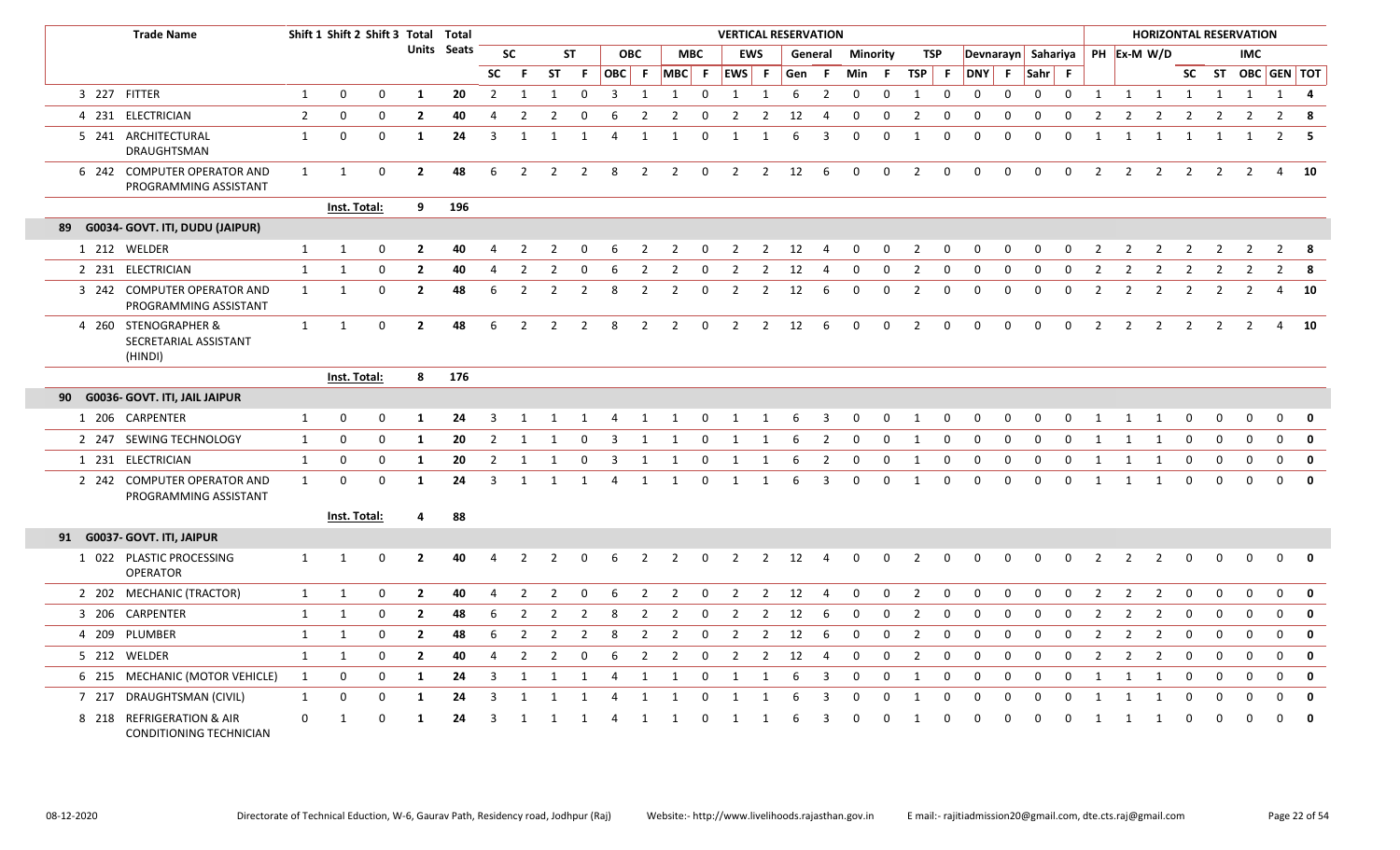|               | <b>Trade Name</b><br>Shift 1 Shift 2 Shift 3 Total Total                             |                |                |             |                |                    |                |                |              |                |                |                |                |                | <b>VERTICAL RESERVATION</b> |                |              |                         |             |             |                |                |                    |              |              |              |                |                |                   |                |                | <b>HORIZONTAL RESERVATION</b> |                   |                         |
|---------------|--------------------------------------------------------------------------------------|----------------|----------------|-------------|----------------|--------------------|----------------|----------------|--------------|----------------|----------------|----------------|----------------|----------------|-----------------------------|----------------|--------------|-------------------------|-------------|-------------|----------------|----------------|--------------------|--------------|--------------|--------------|----------------|----------------|-------------------|----------------|----------------|-------------------------------|-------------------|-------------------------|
|               |                                                                                      |                |                |             |                | <b>Units</b> Seats |                | <b>SC</b>      |              | <b>ST</b>      |                | <b>OBC</b>     |                | <b>MBC</b>     |                             | <b>EWS</b>     |              | <b>General Minority</b> |             |             | TSP            |                | Devnarayn Sahariya |              |              |              |                | PH Ex-M W/D    |                   |                |                | IMC.                          |                   |                         |
|               |                                                                                      |                |                |             |                |                    | <b>SC</b>      | - F            | ST           | -F.            | OBC F          |                | $MBC$ F        |                | EWS F                       |                | Gen F        |                         | Min F       |             | $TSP$ F        |                | DNY F              |              | $Sahr$ F     |              |                |                |                   |                |                |                               | SC ST OBC GEN TOT |                         |
|               | 9 220 INFORMATION<br><b>COMMUNICATION</b><br><b>TECHNOLOGY SYSTEM</b><br>MAINTENANCE | $\Omega$       | 1              | 0           | 1              | 24                 | $\overline{3}$ | 1              | 1            | 1              | $\overline{4}$ | 1              | $\overline{1}$ | $\Omega$       | 1                           | 1              | 6            | $\overline{3}$          | $\Omega$    | $\Omega$    | $\overline{1}$ | $\Omega$       | $\Omega$           | $\Omega$     | $\Omega$     | $\Omega$     | 1              |                | $1 \quad 1$       | $\mathbf 0$    | $\Omega$       | $\Omega$                      |                   | $0 \qquad$ 0            |
|               | 10 221 TURNER                                                                        | $\mathbf{1}$   | 0              | 0           | 1              | 20                 | 2              | 1              | 1            | 0              | 3              | 1              | 1              | $\mathbf 0$    | $\mathbf{1}$                | 1 6            |              | $\overline{2}$          | $\mathbf 0$ | $\mathbf 0$ | 1              | $\mathbf 0$    | 0                  | 0            | $\mathbf 0$  | $\mathbf 0$  | 1              | 1              | 1                 | 0              | 0              | $\Omega$                      | $\mathbf 0$       | 0                       |
|               | 11 222 MACHINIST                                                                     | $\mathbf{1}$   | 0              | 0           | 1              | 20                 | 2              | -1             |              | $\Omega$       | -3             | -1             | 1              | 0              | 1                           |                |              | 2                       | 0           | 0           | - 1            | 0              | 0                  | <sup>0</sup> |              | <sup>0</sup> | 1              | 1              | 1                 | 0              | 0              | $\Omega$                      | $\Omega$          | $\mathbf 0$             |
|               | 12 224 DRAUGHTSMAN<br>(MECHANICAL)                                                   | 1              | 0              | 0           | -1             | 24                 | 3              | 1              | 1            | 1              | -4             | 1              | 1              | $\Omega$       | 1                           | 1              | -6           | 3                       | $\Omega$    | 0           | - 1            | 0              | $\Omega$           | <sup>0</sup> | <sup>0</sup> | $\Omega$     | 1              |                | 1                 | 0              | $\Omega$       | $\Omega$                      | $\Omega$          | 0                       |
| 13 227 FITTER |                                                                                      | 1              | 0              | 0           | 1              | 20                 | 2              | 1              |              | $\Omega$       | 3              | 1              |                | $\Omega$       | 1                           | 1              | 6            | 2                       | 0           | $\mathbf 0$ | -1             | 0              | 0                  | 0            |              | 0            | 1              | 1              | 1                 | 0              |                | 0                             | $\mathbf 0$       | $\mathbf{0}$            |
|               | 14 231 ELECTRICIAN                                                                   | 1              | 0              | 0           | 1              | 20                 | 2              |                |              | 0              | -3             | 1              |                | $\Omega$       |                             |                |              | 2                       | 0           | 0           | -1             | 0              | 0                  | 0            | $\Omega$     | $\mathbf 0$  | 1              |                | 1                 | 0              | $\Omega$       | $\Omega$                      | $\Omega$          | 0                       |
|               | 15 232 WIREMAN                                                                       | 1              | 0              | 0           | 1              | 20                 | $\overline{2}$ | 1              | $\mathbf{1}$ | $\mathbf 0$    | $\overline{3}$ | 1              | 1              | 0              | $\mathbf{1}$                | 1              | 6            | $\overline{2}$          | $\mathbf 0$ | $\mathbf 0$ | 1              | $\mathbf 0$    | $\mathbf 0$        | $\mathbf 0$  | $\mathbf 0$  | $\mathbf 0$  | 1              | $\mathbf{1}$   | 1                 | $\mathbf 0$    | $\mathbf 0$    | $\mathbf 0$                   | $\mathbf{0}$      | $\overline{\mathbf{0}}$ |
|               | 16 242 COMPUTER OPERATOR AND<br>PROGRAMMING ASSISTANT                                | $\overline{2}$ | $\overline{2}$ | 0           | 4              | 96                 | 12             | 4              |              |                | 16             | 4              | Δ              | $\Omega$       |                             | 4              | 24           | 12                      | $\mathbf 0$ | $\Omega$    | $\Delta$       | $\Omega$       | $\Omega$           | <sup>0</sup> | n            | $\Omega$     |                |                |                   | $\Omega$       |                | $\Omega$                      | $\Omega$          | $\mathbf 0$             |
|               | 17 247 SEWING TECHNOLOGY                                                             | 1              | 1              | 0           | $\mathbf{2}$   | 40                 | 4              | 2              | 2            | 0              | - 6            | 2              | 2              | $\mathbf 0$    | 2                           | 2              | 12           | -4                      | $\mathbf 0$ | 0           | $\overline{2}$ | $\mathbf 0$    | 0                  | $\Omega$     | 0            | $\mathbf 0$  | 2              | $\overline{2}$ | $\overline{2}$    | $\mathbf 0$    | $\Omega$       | $\Omega$                      | $\Omega$          | 0                       |
|               | 18 259 STENOGRAPHER &<br>SECRETARIAL ASSISTANT<br>(ENGLISH)                          | $\mathbf{1}$   | 1              | 0           | $\overline{2}$ | 48                 | 6              | 2              | 2            | 2              | 8              | 2              | 2              | $\mathbf 0$    | 2                           | 2              | 12           | 6                       | $\Omega$    | $\Omega$    | 2              | 0              | $\Omega$           | <sup>0</sup> | $\Omega$     | $\Omega$     | $\overline{2}$ | 2              | 2                 | $\mathbf 0$    | $\Omega$       | $\Omega$                      | $\Omega$          | $\mathbf 0$             |
|               | 19 260 STENOGRAPHER &<br>SECRETARIAL ASSISTANT<br>(HINDI)                            | $\mathbf{1}$   | 1              | $\Omega$    | $\overline{2}$ | 48                 | 6              | $\overline{2}$ | 2            | $\overline{2}$ | 8              | $\overline{2}$ | $\overline{2}$ | $\overline{0}$ | $\overline{2}$              |                | 2 12 6       |                         | $\Omega$    | $\Omega$    | 2              | $\Omega$       | $\Omega$           | $\Omega$     | $\Omega$     | $\Omega$     | 2              | 2              | 2                 | $\mathbf{0}$   | $\Omega$       | $\Omega$                      | $\Omega$          |                         |
|               | 20 264 COMPUTER HARDWARE &<br>NETWORK MAINTENANCE                                    | 1              | 1              | 0           | $\overline{2}$ | 48                 | 6              | 2              | 2            | 2              | 8              | 2              | $\overline{2}$ | 0              | $\overline{2}$              | $\overline{2}$ | 12           | 6                       | $\Omega$    | $\mathbf 0$ | 2              | $\mathbf 0$    | $\Omega$           | $\Omega$     | $\Omega$     | $\mathbf 0$  | 2              | 2              | 2                 | $\mathbf 0$    | $\Omega$       | $\Omega$                      | $\Omega$          | 0                       |
|               | 21 277 INFORMATION TECHNOLOGY                                                        | 1              | 0              | 0           | 1              | 24                 | 3              |                |              |                |                | 1              | 1              | $\Omega$       | 1                           | 1              |              | 3                       | 0           | 0           | 1              | $\mathbf 0$    | $\Omega$           | 0            | n            | $\Omega$     | -1             |                | 1                 | 0              |                |                               | 0                 | $\mathbf 0$             |
|               | 1 802 BOOK BINDER                                                                    | 1              | 1              | 0           | $\mathbf{2}$   | 40                 | $\Delta$       | $\mathcal{L}$  |              | $\Omega$       | 6              | 2              | 2              | $\Omega$       | 2                           | 2              | 12           | 4                       | $\Omega$    | $\Omega$    | $\mathcal{P}$  | $\Omega$       | $\Omega$           | <sup>0</sup> | $\Omega$     | $\Omega$     | 2              | 2              | 2                 | $\Omega$       |                |                               | $\Omega$          | $\mathbf{0}$            |
|               |                                                                                      |                | Inst. Total:   |             | 35             | 780                |                |                |              |                |                |                |                |                |                             |                |              |                         |             |             |                |                |                    |              |              |              |                |                |                   |                |                |                               |                   |                         |
|               | 92 G0040- GOVT. ITI, KOTPUTALI (JAIPUR)                                              |                |                |             |                |                    |                |                |              |                |                |                |                |                |                             |                |              |                         |             |             |                |                |                    |              |              |              |                |                |                   |                |                |                               |                   |                         |
|               | 1 201 MECHANIC DIESEL                                                                | 1              | 1              | 0           | $\mathbf{2}$   | 48                 | 6              |                | 2            | 2              | 8              | 2              | 2              | 0              | 2                           | $\overline{2}$ | 12           | -6                      | $\mathbf 0$ | $\mathbf 0$ | $\overline{2}$ | $\mathbf 0$    | 0                  | 0            | 0            | 0            | 2              | 2              | 2                 | 2              | 2              | $\mathbf{2}$                  | 4                 | - 10                    |
|               | 2 227 FITTER                                                                         | 1              | 0              | 0           | -1             | 20                 | 2              |                |              | $\Omega$       | 3              |                |                | $\Omega$       |                             |                |              | 2                       | $\Omega$    | 0           | - 1            | 0              | $\Omega$           | <sup>0</sup> | <sup>0</sup> | <sup>0</sup> |                |                | 1                 | 1              | 1              |                               | 1 4               |                         |
|               | 3 231 ELECTRICIAN                                                                    | 1              |                | 0           |                | 40                 |                |                | 2            | 0              | 6              | 2              | 2              | 0              | 2                           | $\overline{2}$ | 12           | 4                       | 0           | 0           | 2              | 0              | 0                  | 0            | 0            | 0            | 2              | 2              | $\overline{2}$    | $\overline{2}$ | 2              | $\overline{2}$                |                   | $2 \times 8$            |
|               |                                                                                      |                | Inst. Total:   |             | 5.             | 108                |                |                |              |                |                |                |                |                |                             |                |              |                         |             |             |                |                |                    |              |              |              |                |                |                   |                |                |                               |                   |                         |
|               | 93 G0042- GOVT. WOMEN ITI, JAIPUR                                                    |                |                |             |                |                    |                |                |              |                |                |                |                |                |                             |                |              |                         |             |             |                |                |                    |              |              |              |                |                |                   |                |                |                               |                   |                         |
|               | 1 208 INTERIOR DECORATION AND<br><b>DESIGNING</b>                                    | 1              | 1              | $\mathbf 0$ | $\overline{2}$ | 48                 | $\Omega$       |                | $\Omega$     |                | $\mathbf 0$    | 10             | $\mathbf 0$    | $\overline{2}$ | $\Omega$                    | $\overline{4}$ | $\mathbf{0}$ | 18                      | $\Omega$    | $\mathbf 0$ | $\Omega$       | 2              | $\Omega$           | $\Omega$     | $\Omega$     | $\mathbf 0$  | 2              |                | $2 \overline{24}$ | $\overline{2}$ | 2              | $\overline{2}$                |                   | 4 10                    |
|               | 2 219 ELECTRONICS MECHANIC                                                           | 1              | $\mathbf 0$    | 0           | -1             | 24                 |                |                |              | $\mathcal{P}$  | $\Omega$       |                |                |                |                             |                |              | q                       | $\Omega$    | $\Omega$    | $\Omega$       | $\overline{1}$ | $\Omega$           |              | $\Omega$     | $\Omega$     | 1              | 1              | 12                | $\overline{1}$ |                |                               |                   | - 5                     |
|               | 3 220 INFORMATION<br>COMMUNICATION<br>TECHNOLOGY SYSTEM<br>MAINTENANCE               | 1              | $\mathbf 0$    | 0           | -1             | 24                 | $\Omega$       |                | 0            | 2              | 0              | -5             | 0              |                | $\Omega$                    | 2              |              | 9                       | 0           | 0           | 0              | 1              | 0                  | 0            | 0            | $\mathbf 0$  | 1              | $\mathbf{1}$   | 12 1              |                | $\overline{1}$ | 1                             |                   | $2 \quad 5$             |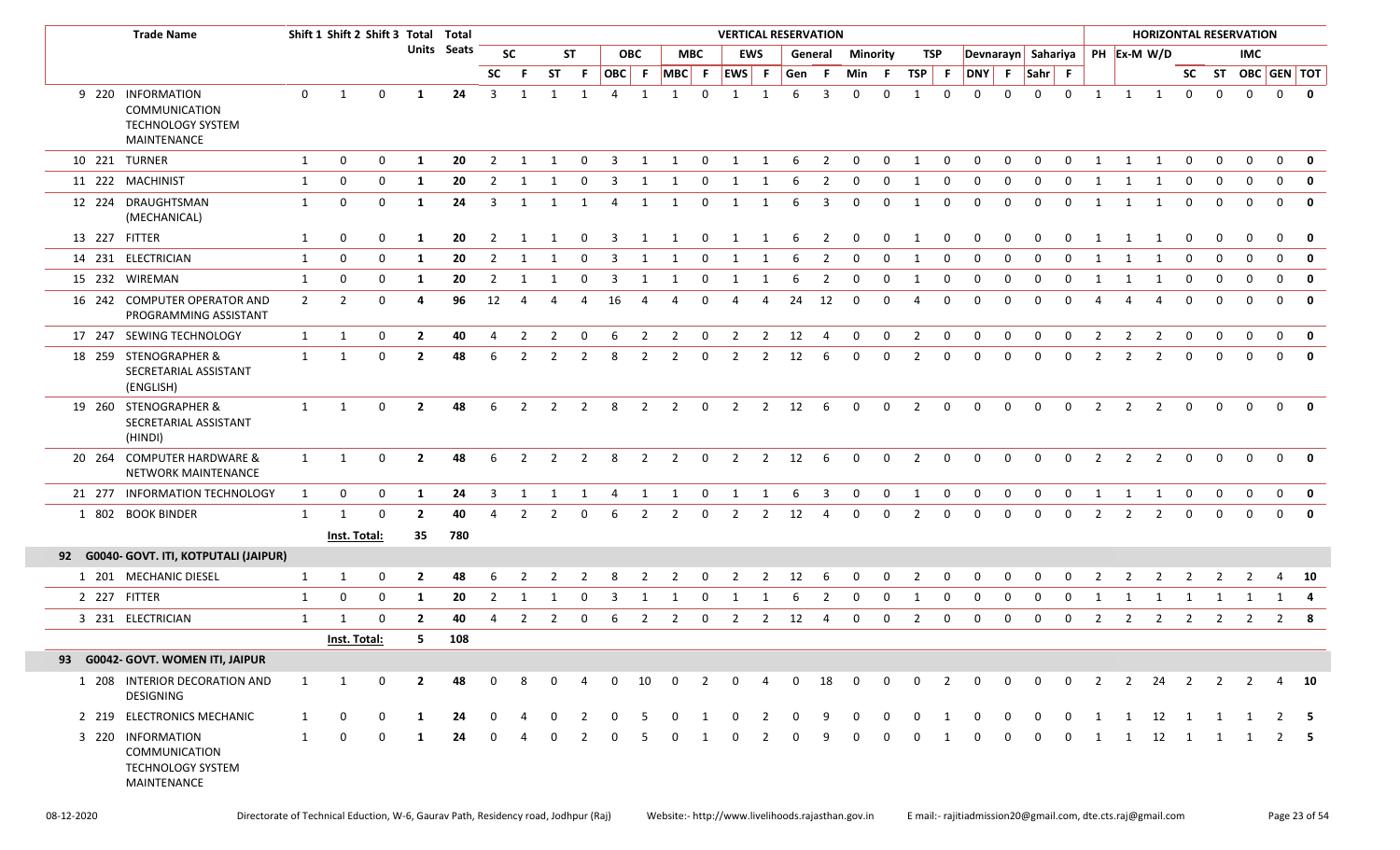| <b>Trade Name</b>                                         |              |                     |             | Shift 1 Shift 2 Shift 3 Total Total |             |             |                |                |                |              |                |                     |                | <b>VERTICAL RESERVATION</b> |                |             |         |              |                |                |                |                    |              |              |                         |                |                | <b>HORIZONTAL RESERVATION</b> |                         |                         |                   |             |              |
|-----------------------------------------------------------|--------------|---------------------|-------------|-------------------------------------|-------------|-------------|----------------|----------------|----------------|--------------|----------------|---------------------|----------------|-----------------------------|----------------|-------------|---------|--------------|----------------|----------------|----------------|--------------------|--------------|--------------|-------------------------|----------------|----------------|-------------------------------|-------------------------|-------------------------|-------------------|-------------|--------------|
|                                                           |              |                     |             |                                     | Units Seats |             | <b>SC</b>      |                | ST             |              | <b>OBC</b>     |                     | <b>MBC</b>     |                             | <b>EWS</b>     |             | General | Minority     |                | TSP            |                | Devnarayn Sahariya |              |              |                         |                |                | PH Ex-M W/D                   |                         |                         | IMC               |             |              |
|                                                           |              |                     |             |                                     |             | <b>SC</b>   | F.             | <b>ST</b>      | F.             |              |                | $OBC$ $F$ $MBC$ $F$ |                | $ EWS $ F                   |                | Gen F       |         | Min F        |                | TSP F          |                | DNY F Sahr F       |              |              |                         |                |                |                               |                         |                         | SC ST OBC GEN TOT |             |              |
| 4 231 ELECTRICIAN                                         | $\mathbf{1}$ | $\mathbf{1}$        | $\mathbf 0$ | $\mathbf{2}$                        | 40          | 0           | 6              | 0              | $\overline{2}$ | $\mathbf 0$  | 8              | 0                   | $\overline{2}$ | $\mathbf 0$                 | 4              | $\mathbf 0$ | 16      | 0            | $\mathbf 0$    | $\mathbf 0$    | $\overline{2}$ | $\mathbf 0$        | 0            | $\mathbf 0$  | $\mathbf 0$             | $\overline{2}$ | $\overline{2}$ | 20                            | $\overline{2}$          | $\overline{2}$          | $\overline{2}$    |             | $2 \times 8$ |
| 5 239 COSMETOLOGY                                         | 1            | $\mathbf{1}$        | 0           | $\mathbf{2}$                        | 48          | 0           | -8             | $\Omega$       |                | 0            | 10             | 0                   | $\overline{2}$ | 0                           | 4              | $\Omega$    | 18      | 0            | 0              | $\Omega$       | $\overline{2}$ | 0                  | $\Omega$     | $\Omega$     |                         |                | 2              | 24                            |                         |                         |                   |             | - 10         |
| 6 242 COMPUTER OPERATOR AND<br>PROGRAMMING ASSISTANT      | $\mathbf{1}$ | $\mathbf{1}$        | 0           | $\mathbf{2}$                        | 48          | 0           | 8              | $\Omega$       | 4              | 0            | 10             | $\mathbf 0$         | $\overline{2}$ | 0                           | 4              | $\mathbf 0$ | 18      | $\mathbf 0$  | $\mathbf 0$    | 0              | $\overline{2}$ | $\Omega$           | $\Omega$     | $\Omega$     | $\Omega$                | 2              | 2              | 24                            | $\overline{2}$          | 2                       | 2                 |             | 4 10         |
| 7 245 FRUIT AND VEGETABLE<br>PROCESSOR                    | $\mathbf{1}$ | 1                   | 0           | $\mathbf{2}$                        | 48          | 0           | 8              | $\mathbf 0$    | $\overline{4}$ | $\mathsf{O}$ | 10             | $\mathbf 0$         | $\overline{2}$ | $\mathbf 0$                 | $\overline{4}$ | $\mathbf 0$ | 18      | $\mathbf{0}$ | $\mathbf 0$    | $\mathbf 0$    | $\overline{2}$ | $\mathbf 0$        | 0            | $\mathbf 0$  | $\overline{\mathbf{0}}$ | $\overline{2}$ | $\overline{2}$ | $24$ 2                        |                         | $\overline{2}$          | 2                 |             | $4$ 10       |
| 8 246 FASHION DESIGN &<br><b>TECHNOLOGY</b>               | $\mathbf{1}$ | 1                   | 0           | $\overline{2}$                      | 40          | $\mathbf 0$ | 6              | $\mathbf 0$    | 2              | $\mathbf 0$  | 8              | $\mathbf 0$         | $\overline{2}$ | $\mathbf 0$                 | $\overline{4}$ | $\mathbf 0$ | 16      | 0            | $\mathbf 0$    | $\mathbf 0$    | $\overline{2}$ | $\mathsf{o}$       | $\Omega$     | $\mathbf 0$  | $\Omega$                | 2              | 2              | 20                            | $\overline{2}$          | $\overline{2}$          | 2                 | $2^{\circ}$ | - 8          |
| 9 248 DRESS MAKING                                        | 1            | 1                   | 0           | $\mathbf{2}$                        | 40          | $\mathbf 0$ | -6             | 0              | $\mathcal{P}$  | 0            | 8              | 0                   | 2              | 0                           | 4              | $\mathbf 0$ | 16      | 0            | $\mathbf 0$    | $\Omega$       | 2              | $\mathbf 0$        | $\Omega$     | $\Omega$     | $\Omega$                | $\overline{2}$ | 2              | 20                            | $\overline{2}$          | 2                       | 2                 |             | $2 \times 8$ |
| 10 258 SECRETARIAL PRACTICE<br>(ENGLISH)                  | $\mathbf{1}$ | 1                   | 0           | $\mathbf{2}$                        | 48          | 0           | -8             |                |                | 0            | 10             | 0                   | 2              | 0                           | 4              | 0           | 18      | $\mathbf 0$  | 0              | $\Omega$       | 2              | $\Omega$           |              |              | $\Omega$                | 2              | 2              | 24                            | 2                       | 2                       | 2                 |             | 4 10         |
| 11 260 STENOGRAPHER &<br>SECRETARIAL ASSISTANT<br>(HINDI) | $\mathbf{1}$ | 1                   | 0           | $\overline{2}$                      | 48          | $\Omega$    | 8              | 0              | 4              | $\mathbf 0$  | 10             | $\mathbf 0$         | $\overline{2}$ | $\mathbf 0$                 | 4              | $\mathbf 0$ | 18      | 0            | $\overline{0}$ | $\mathbf 0$    | $\overline{2}$ | $\mathbf 0$        | $\mathbf{0}$ | $\Omega$     | $\mathbf 0$             | 2              | 2              | 24                            | $\overline{\mathbf{2}}$ | $\overline{2}$          | 2                 |             | 4 10         |
| 1 801 COMMERCIAL ART                                      | 1            | $\mathbf{1}$        | 0           | $\overline{2}$                      | 40          | $\Omega$    | -6             | 0              | 2              | $\Omega$     | 8              | $\Omega$            | 2              | $\mathbf{0}$                | 4              | $\mathbf 0$ | 16      | $\mathbf 0$  | $\mathbf 0$    | $\mathbf{0}$   | 2              | $\mathbf 0$        | $\Omega$     | $\Omega$     | $\Omega$                | 2              | 2              | 20                            | $\overline{2}$          | $\overline{2}$          | 2                 |             | $2 \times 8$ |
|                                                           |              | Inst. Total:        |             | 22                                  | 496         |             |                |                |                |              |                |                     |                |                             |                |             |         |              |                |                |                |                    |              |              |                         |                |                |                               |                         |                         |                   |             |              |
| 94 G0046- GOVT. ITI, SAMBHAR (JAIPUR)                     |              |                     |             |                                     |             |             |                |                |                |              |                |                     |                |                             |                |             |         |              |                |                |                |                    |              |              |                         |                |                |                               |                         |                         |                   |             |              |
| 1 201 MECHANIC DIESEL                                     | $\mathbf{1}$ | $\mathbf{1}$        | 0           | $\overline{2}$                      | 48          | 6           | $\overline{2}$ | 2              | $\overline{2}$ | 8            | $\overline{2}$ | $\overline{2}$      | $\mathbf 0$    | $\overline{\mathbf{2}}$     | $\overline{2}$ | 12          | 6       | $\mathbf 0$  | $\mathbf 0$    | $\overline{2}$ | 0              | $\mathbf 0$        | 0            | $\mathbf 0$  | $\mathbf 0$             | $\overline{2}$ | $\overline{2}$ | 2                             | $\overline{2}$          | $\overline{2}$          | 2                 |             | $4\quad 10$  |
| 2 209 PLUMBER                                             | $\mathbf{1}$ | 1                   | 0           | $\mathbf{2}$                        | 48          | 6           | 2              | 2              |                | 8            | -2             | 2                   | 0              | 2                           | -2             | 12          | 6       | 0            | 0              | 2              | 0              | 0                  | $\Omega$     | $\Omega$     | $\Omega$                |                | 2              |                               | 2                       |                         |                   |             | 10           |
| 3 227 FITTER                                              | $\mathbf{1}$ | 1                   | 0           | $\mathbf{2}$                        | 40          | 4           | $\overline{2}$ | $\overline{2}$ | 0              | 6            | $\overline{2}$ | $\overline{2}$      | 0              | $\overline{2}$              | $\overline{2}$ | 12          | 4       | 0            | 0              | $\overline{2}$ | 0              | 0                  | 0            | 0            | 0                       | 2              | 2              | 2                             | 2                       | 2                       | 2                 |             | $2 \times 8$ |
| 4 231 ELECTRICIAN                                         | $\mathbf{1}$ | 1                   | 0           | $\overline{2}$                      | 40          | 4           | $\overline{2}$ |                | 0              | 6            | $\overline{2}$ | 2                   | 0              | $\overline{2}$              | $\overline{2}$ | 12          |         | 0            | 0              | 2              | 0              | 0                  | 0            | 0            | $\Omega$                | 2              | 2              | $\overline{2}$                | $\overline{2}$          |                         | 2                 |             | $2 \times 8$ |
| 5 242 COMPUTER OPERATOR AND<br>PROGRAMMING ASSISTANT      | $\mathbf{1}$ | 1                   | 0           | $\mathbf{2}$                        | 48          | 6           | $\overline{2}$ | $\overline{2}$ | $\overline{2}$ | 8            | 2              | 2                   | 0              | $\overline{2}$              | $\overline{2}$ | 12          | 6       | $\mathbf 0$  | 0              | $\overline{2}$ | 0              | 0                  | 0            | $\Omega$     | $\mathbf 0$             | $\overline{2}$ | 2              | $\overline{2}$                | $\overline{\mathbf{2}}$ | $\overline{2}$          | 2                 |             | 4 10         |
|                                                           |              | <b>Inst. Total:</b> |             |                                     | 10 224      |             |                |                |                |              |                |                     |                |                             |                |             |         |              |                |                |                |                    |              |              |                         |                |                |                               |                         |                         |                   |             |              |
| 95 G0047- GOVT. ITI, SHAHPURA (JAIPUR)                    |              |                     |             |                                     |             |             |                |                |                |              |                |                     |                |                             |                |             |         |              |                |                |                |                    |              |              |                         |                |                |                               |                         |                         |                   |             |              |
| 1 212 WELDER                                              | $\mathbf{1}$ | 1                   | 0           | $\mathbf{2}$                        | 40          |             |                |                |                |              |                |                     |                | $\mathcal{P}$               | $\overline{2}$ | 12          |         | 0            |                |                |                |                    |              |              |                         |                |                |                               |                         |                         |                   |             | $2 \times 8$ |
| 2 217 DRAUGHTSMAN (CIVIL)                                 | $\mathbf{1}$ | 1                   | 0           | $\mathbf{2}$                        | 48          | 6           | 2              | 2              | 2              | 8            | 2              | 2                   | $\mathbf 0$    | 2                           | 2              | 12          | -6      | $\mathbf 0$  | 0              | $\overline{2}$ | 0              | $\mathbf 0$        | 0            | $\Omega$     | $\Omega$                | 2              | 2              | 2                             | 2                       | 2                       | 2                 |             | $4\quad 10$  |
| 3 227 FITTER                                              | 1            | 0                   | 0           | 1                                   | 20          | 2           | -1             |                |                |              |                |                     |                |                             | 1              | 6           |         | $\Omega$     | $\Omega$       | 1              | $\Omega$       | $\Omega$           | $\Omega$     | <sup>0</sup> | $\Omega$                |                |                | 1                             | 1                       | 1                       | 1                 |             | 1 4          |
| 4 232 WIREMAN                                             | $\mathbf{1}$ | 0                   | 0           | 1                                   | 20          | 2           | -1             | 1              | 0              | - 3          | -1             |                     | 0              | 1                           | 1              | 6           | 2       | 0            | 0              | 1              | 0              | 0                  | 0            | $\Omega$     | 0                       | 1              |                | 1 1 1                         |                         | $\overline{\mathbf{1}}$ | 1                 |             | 1 4          |
| 5 260 STENOGRAPHER &<br>SECRETARIAL ASSISTANT<br>(HINDI)  | 1            | 1                   | $\mathbf 0$ | $\mathbf{2}$                        | 48          | -6          | $\overline{2}$ | 2              | $\overline{2}$ | 8            | 2              | 2                   | $\mathbf 0$    | 2                           | 2              | 12          | 6       | $\mathbf 0$  | $\mathbf 0$    | 2              | $\mathbf 0$    | $\mathbf 0$        | $\mathbf 0$  | $\mathbf 0$  | 0                       | $\overline{2}$ | 2              | 2                             | $\overline{2}$          | $\overline{2}$          | 2                 |             | 4 10         |
| 1 201 MECHANIC DIESEL                                     | $\mathbf{1}$ | 1                   | 0           | $\overline{2}$                      | 48          | 6           | 2              | 2              | $\overline{2}$ | 8            | $\overline{2}$ | $\overline{2}$      | $\mathbf 0$    | $\overline{2}$              | 2              | 12          | -6      | $\mathbf 0$  | $\mathbf 0$    | $\overline{2}$ | $\mathbf 0$    | $\mathbf 0$        | $\mathbf 0$  | $\mathbf 0$  | $\mathbf 0$             | 2              | 2              | $\overline{2}$                | $\overline{\mathbf{2}}$ | $\overline{2}$          | 2                 |             | 4 10         |
| 2 218 REFRIGERATION & AIR<br>CONDITIONING TECHNICIAN      | 1            | 0                   | $\mathbf 0$ | 1                                   | 24          | 3           | 1              | 1              | 1              | 4            | 1              | 1                   | $\mathbf 0$    | 1                           | 1              | 6           | 3       | $\Omega$     | $\Omega$       | 1              | $\Omega$       | $\Omega$           | $\Omega$     | $\Omega$     | $\Omega$                | 1              | 1              |                               |                         | 1 1 1                   | 1                 |             | $2 \quad 5$  |
| 3 242 COMPUTER OPERATOR AND<br>PROGRAMMING ASSISTANT      | 1            | $\mathbf{1}$        | 0           |                                     | 48          | 6           |                |                |                | 8            | 2              | 2                   | $\Omega$       | 2                           | 2              | 12          | 6       | $\mathbf 0$  | 0              | 2              | 0              | $\mathbf 0$        | $\Omega$     | $\Omega$     | 0                       | 2              | 2              | 2                             | 2                       | 2                       | <sup>2</sup>      |             | 4 10         |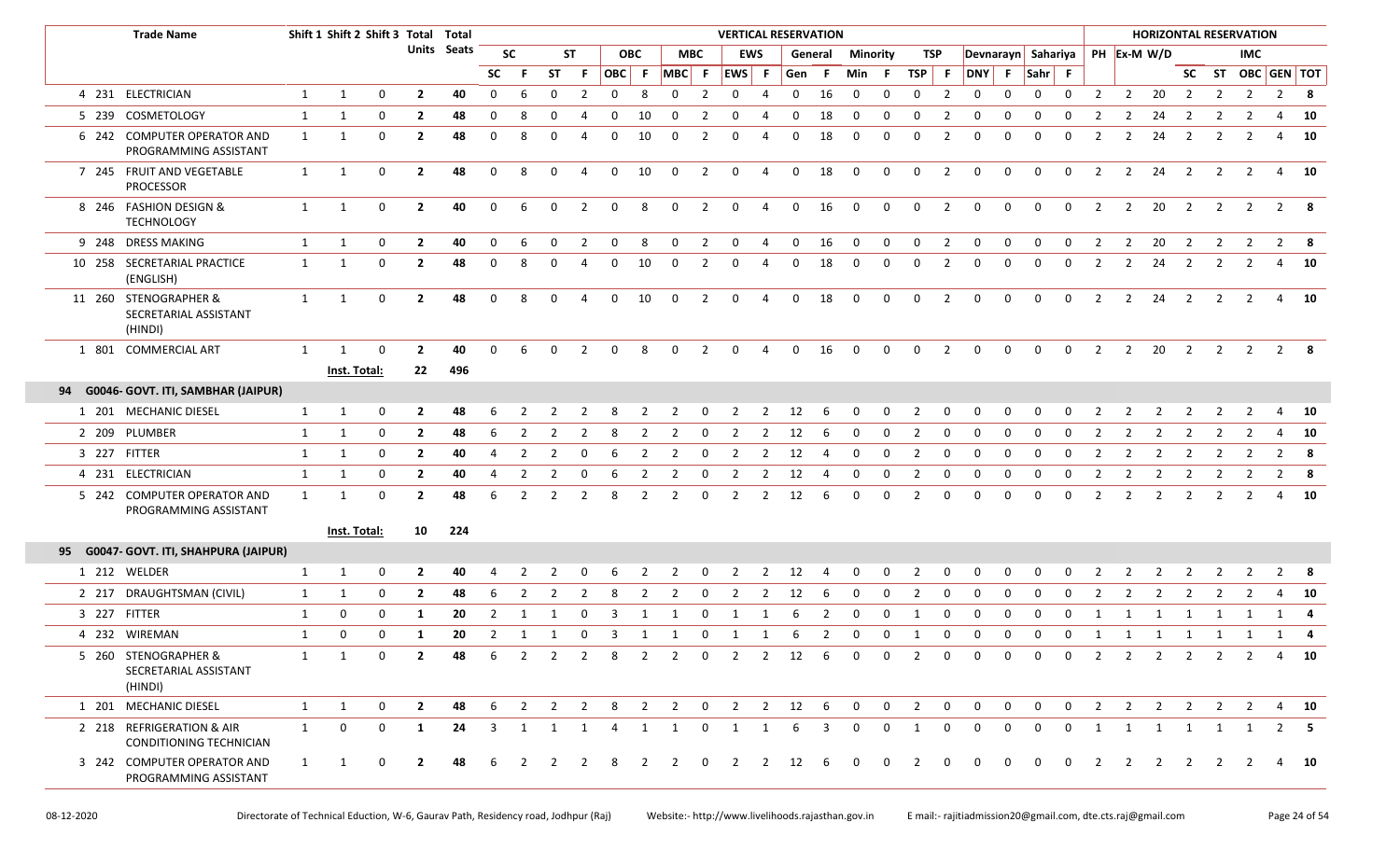| <b>Trade Name</b>                                        |              | Shift 1 Shift 2 Shift 3 Total Total |             |                |                    |                |                         |                |                |                         |                |                   |              |                |                | <b>VERTICAL RESERVATION</b> |                         |                         |             |                         |              |                    |              |                |              |                |                |                |                |                | <b>HORIZONTAL RESERVATION</b> |                   |              |
|----------------------------------------------------------|--------------|-------------------------------------|-------------|----------------|--------------------|----------------|-------------------------|----------------|----------------|-------------------------|----------------|-------------------|--------------|----------------|----------------|-----------------------------|-------------------------|-------------------------|-------------|-------------------------|--------------|--------------------|--------------|----------------|--------------|----------------|----------------|----------------|----------------|----------------|-------------------------------|-------------------|--------------|
|                                                          |              |                                     |             |                | <b>Units Seats</b> |                | <b>SC</b>               |                | ST             |                         | <b>OBC</b>     |                   | <b>MBC</b>   |                | <b>EWS</b>     |                             |                         | <b>General Minority</b> |             | TSP                     |              | Devnarayn Sahariya |              |                |              |                |                | PH Ex-M W/D    |                |                | <b>IMC</b>                    |                   |              |
|                                                          |              |                                     |             |                |                    | SC             | -F.                     |                | ST F           |                         |                | OBC F MBC F EWS F |              |                |                | Gen F                       |                         | Min F                   |             | TSP F                   |              | DNY F Sahr F       |              |                |              |                |                |                |                |                |                               | SC ST OBC GEN TOT |              |
|                                                          |              | Inst. Total:                        |             | 13             | 296                |                |                         |                |                |                         |                |                   |              |                |                |                             |                         |                         |             |                         |              |                    |              |                |              |                |                |                |                |                |                               |                   |              |
| <b>G0050- GOVT. ITI, PRODUCTION CENTRE, JAIPUR</b><br>96 |              |                                     |             |                |                    |                |                         |                |                |                         |                |                   |              |                |                |                             |                         |                         |             |                         |              |                    |              |                |              |                |                |                |                |                |                               |                   |              |
| 1 109 FOOTWEAR MAKER                                     | 1            | 1                                   | 0           | $\mathbf{2}$   | 40                 |                |                         | 2              |                |                         |                | 2                 | 0            | 2              | 2              | 12                          | 4                       | 0                       | 0           | 2                       | 0            |                    |              |                | 0            |                | $\overline{2}$ | 2              | 0              |                | 0                             | 0                 | $\mathbf 0$  |
| 2 116 LEATHER GOODS MAKER                                | $\mathbf{1}$ | 1                                   | 0           | $\overline{2}$ | 40                 | 4              |                         |                |                |                         |                |                   |              |                | 2              | 12                          |                         | 0                       | 0           |                         | 0            |                    |              |                |              |                |                |                | 0              |                |                               | $\Omega$          | $\mathbf 0$  |
| 1 231 ELECTRICIAN                                        | $\mathbf{1}$ | 1                                   | 0           | $\overline{2}$ | 40                 | 4              | $\overline{2}$          | 2              | 0              | 6                       | $\overline{2}$ | 2                 | $\mathbf 0$  | $\overline{2}$ | $\overline{2}$ | 12                          | 4                       | $\mathbf 0$             | $\mathbf 0$ | $\overline{2}$          | 0            | $\mathbf 0$        | $\Omega$     | 0              | 0            | $\overline{2}$ | 2              | $\overline{2}$ | $\mathbf 0$    | $\mathbf 0$    | $\mathbf 0$                   | $\mathbf{0}$      | $\mathbf{0}$ |
|                                                          |              | Inst. Total:                        |             | -6             | 120                |                |                         |                |                |                         |                |                   |              |                |                |                             |                         |                         |             |                         |              |                    |              |                |              |                |                |                |                |                |                               |                   |              |
| 97 G0122- GOVT. ITI, PHAGI (JAIPUR)                      |              |                                     |             |                |                    |                |                         |                |                |                         |                |                   |              |                |                |                             |                         |                         |             |                         |              |                    |              |                |              |                |                |                |                |                |                               |                   |              |
| 1 212 WELDER                                             | $\mathbf{1}$ | 1                                   | 0           | $\overline{2}$ | 40                 |                |                         |                |                |                         |                |                   |              |                | 2              | 12                          | 4                       | 0                       | 0           | 2                       | 0            |                    |              |                | 0            |                | 2              | -2             |                |                |                               | 2                 | -8           |
| 2 219 ELECTRONICS MECHANIC                               | 1            | 0                                   | 0           | 1              | 24                 | 3              | $\mathbf{1}$            |                | 1              | 4                       | 1              | 1                 | $\mathbf 0$  | 1              | 1              | 6                           | 3                       | $\mathbf 0$             | $\mathbf 0$ | $\overline{1}$          | 0            | $\mathbf 0$        | 0            | $\mathbf 0$    | $\mathbf 0$  | 1              | 1              | 1              | 1              | 1              |                               |                   | $2 \quad 5$  |
| 3 227 FITTER                                             | $\mathbf{1}$ | 0                                   | 0           | -1             | 20                 | $\overline{2}$ |                         |                | $\Omega$       |                         |                |                   |              |                |                |                             | 2                       | 0                       | 0           | -1                      | 0            |                    |              |                | 0            |                |                |                |                |                |                               | 1                 |              |
| 4 231 ELECTRICIAN                                        | $\mathbf{1}$ | 1                                   | 0           | $\overline{2}$ | 40                 | $\overline{4}$ | $\overline{2}$          | $\overline{2}$ | $\mathbf 0$    | 6                       | $\overline{2}$ | $\overline{2}$    | $\Omega$     | $\overline{2}$ | 2              | 12                          |                         | 0                       | 0           | $\overline{2}$          | 0            | 0                  | $\Omega$     | 0              | 0            | $\overline{2}$ | $\overline{2}$ | $\overline{2}$ | $\overline{2}$ | 2              | 2                             | $2^{\circ}$       | 8            |
| 5 242 COMPUTER OPERATOR AND<br>PROGRAMMING ASSISTANT     | $\mathbf{1}$ | $\mathbf{1}$                        | 0           | $\overline{2}$ | 48                 | 6              | $\overline{2}$          | $\overline{2}$ | $\overline{2}$ | 8                       | $\overline{2}$ | 2                 | $\Omega$     | $\overline{2}$ | $\overline{2}$ | 12                          | 6                       | 0                       | 0           | 2                       | 0            | $\Omega$           | $\Omega$     | $\mathbf 0$    | 0            | $\overline{2}$ | 2              | $\overline{2}$ | $\overline{2}$ | $\overline{2}$ |                               | 4                 | 10           |
|                                                          |              | Inst. Total:                        |             | 8              | 172                |                |                         |                |                |                         |                |                   |              |                |                |                             |                         |                         |             |                         |              |                    |              |                |              |                |                |                |                |                |                               |                   |              |
| 98 G0123- GOVT. ITI, SANGANER (JAIPUR)                   |              |                                     |             |                |                    |                |                         |                |                |                         |                |                   |              |                |                |                             |                         |                         |             |                         |              |                    |              |                |              |                |                |                |                |                |                               |                   |              |
| 1 212 WELDER                                             | $\mathbf{1}$ | 1                                   | 0           | $\mathbf{2}$   | 40                 |                | 2                       | 2              | 0              | -6                      | 2              | 2                 | 0            | 2              | 2              | 12                          | 4                       | $\mathbf 0$             | $\mathbf 0$ | $\overline{2}$          | $\mathbf 0$  | 0                  | 0            | 0              | $\mathbf 0$  | 2              | 2              | 2              | 2              | 2              | 2                             |                   | 2 8          |
| 2 218 REFRIGERATION & AIR<br>CONDITIONING TECHNICIAN     | $\mathbf{1}$ | $\Omega$                            | $\mathbf 0$ | 1              | 24                 | 3              | $\overline{1}$          |                |                |                         | 1              | -1                | $\Omega$     | $\mathbf{1}$   |                |                             | 3                       | $\Omega$                | $\Omega$    | 1                       | 0            | $\Omega$           | $\Omega$     | $\Omega$       | $\Omega$     | 1              | 1              | -1             |                | 1              |                               | 2                 |              |
| 3 219 ELECTRONICS MECHANIC                               | $\mathbf{1}$ | 0                                   | 0           | 1              | 24                 | 3              |                         |                | 1              |                         | 1              | 1                 | 0            | 1              | 1              | 6                           | 3                       | 0                       | 0           | $\overline{\mathbf{1}}$ | 0            | $\Omega$           | $\Omega$     | 0              | $\mathbf 0$  | 1              | 1              | 1              |                | 1              |                               | $\overline{2}$    | - 5          |
| 4 227 FITTER                                             | $\mathbf{1}$ | 0                                   | 0           | 1              | 20                 | $\overline{2}$ | -1                      | 1              | 0              | 3                       | 1              | 1                 | $\mathbf 0$  | 1              | 1              | 6                           | 2                       | 0                       | 0           | -1                      | 0            | $\mathbf 0$        | 0            | $\mathbf 0$    | $\mathbf 0$  | 1              | 1              | 1              | 1              | 1              | 1                             |                   | $1 \quad 4$  |
| 5 231 ELECTRICIAN                                        | $\mathbf{1}$ | 1                                   | 0           | $\overline{2}$ | 40                 | 4              | $\overline{2}$          |                | $\Omega$       | 6                       | 2              | 2                 | 0            | 2              | 2              | 12                          |                         |                         | 0           |                         | 0            |                    |              |                | 0            | 2              | 2              | 2              | 2              | -2             | $\mathbf{2}$                  | $\overline{2}$    | - 8          |
| 6 242 COMPUTER OPERATOR AND<br>PROGRAMMING ASSISTANT     | $\mathbf{1}$ | $\mathbf{1}$                        | 0           | $\overline{2}$ | 48                 | 6              | $\overline{2}$          | 2              | $\overline{2}$ | 8                       | $\overline{2}$ | $\overline{2}$    | 0            | $\overline{2}$ | $\overline{2}$ | 12                          | 6                       | $\mathbf{0}$            | 0           | 2                       | 0            | 0                  | $\Omega$     | 0              | $\mathbf 0$  | $\overline{2}$ | $\overline{2}$ | $\overline{2}$ | 2              | 2              | 2                             | 4                 | 10           |
| 1 206 CARPENTER                                          | $\mathbf{1}$ | 1                                   | 0           | $\overline{2}$ | 48                 | 6              | $\overline{\mathbf{2}}$ | 2              | $\overline{2}$ | 8                       | 2              | $\overline{2}$    | 0            | $\overline{2}$ | 2              | 12                          | 6                       | $\mathbf 0$             | $\mathbf 0$ | $\overline{2}$          | $\mathbf 0$  | $\mathbf 0$        | $\mathbf 0$  | $\mathbf 0$    | $\mathbf 0$  | 2              | $\overline{2}$ | 2              | $\overline{2}$ | $\overline{2}$ | 2                             |                   | 4 10         |
|                                                          |              | Inst. Total:                        |             |                | 11 244             |                |                         |                |                |                         |                |                   |              |                |                |                             |                         |                         |             |                         |              |                    |              |                |              |                |                |                |                |                |                               |                   |              |
| 99 G0124- GOVT. ITI, CHOMU (JAIPUR)                      |              |                                     |             |                |                    |                |                         |                |                |                         |                |                   |              |                |                |                             |                         |                         |             |                         |              |                    |              |                |              |                |                |                |                |                |                               |                   |              |
| 1 201 MECHANIC DIESEL                                    | $\mathbf{1}$ | 1                                   | 0           |                | 48                 | 6              | $\mathcal{L}$           | 2              |                |                         |                |                   | n            | 2              | 2              | 12                          | -6                      | <sup>0</sup>            | $\Omega$    | 2                       | 0            |                    |              |                |              |                |                |                |                |                |                               |                   | 10           |
| 2 212 WELDER                                             | $\mathbf{1}$ | 1                                   | $\mathbf 0$ | $\overline{2}$ | 40                 | 4              | 2                       | 2              | $\Omega$       | 6                       | $\overline{2}$ | $\overline{2}$    | $\mathbf 0$  | $\overline{2}$ | 2              | 12                          | 4                       | $\Omega$                | $\mathbf 0$ | 2                       | $\mathbf 0$  | $\Omega$           | $\Omega$     | $\Omega$       | $\Omega$     | $\overline{2}$ | $\overline{2}$ | 2              | 2              | 2              | $\overline{2}$                |                   | $2 \times 8$ |
| 3 218 REFRIGERATION & AIR<br>CONDITIONING TECHNICIAN     | $\mathbf{1}$ | 1                                   | $\mathbf 0$ | $\mathbf{2}$   | 48                 | 6              | 2                       | $\overline{2}$ | $\overline{2}$ | 8                       | $\overline{2}$ | $\overline{2}$    | $\mathbf 0$  |                |                | 2 2 12 6                    |                         | $\mathbf 0$             | $\mathbf 0$ | $\overline{2}$          | $\mathbf 0$  | $\mathbf{0}$       | $\mathbf{0}$ | $\mathbf 0$    | $\mathbf 0$  | 2              |                |                |                |                | 2 2 2 2 2                     |                   | 4 10         |
| 4 227 FITTER                                             | $\mathbf{1}$ | 0                                   | 0           | 1              | 20                 | $\overline{2}$ | 1                       | 1              | $\overline{0}$ | $\overline{\mathbf{3}}$ |                | 1 1               | $\mathbf{0}$ | $\mathbf{1}$   | $\overline{1}$ | - 6                         | $\overline{\mathbf{2}}$ | $\mathbf{0}$            | $\mathbf 0$ | $\mathbf{1}$            | $\mathbf{0}$ | $\mathbf{0}$       | $\mathbf{0}$ | $\overline{0}$ | $\mathbf{0}$ | $\overline{1}$ |                | 1 1 1 1 1      |                |                |                               |                   | 1 4          |
| 5 231 ELECTRICIAN                                        | $\mathbf{1}$ | 0                                   | 0           | -1             | 20                 | $\overline{2}$ | -1                      |                | 0              | $\overline{\mathbf{3}}$ | 1              | 1                 | 0            | 1              | 1              | 6                           | $\overline{2}$          | 0                       | 0           | 1                       | 0            | 0                  | 0            | 0              | 0            | 1              | 1              | 1              | 1              | 1              | 1                             |                   | 1 4          |
| 6 232 WIREMAN                                            | 1            | 0                                   | 0           | 1              | 20                 | $\overline{2}$ | 1                       | $\mathbf{1}$   | $\mathbf 0$    | $\overline{3}$          | 1              | 1                 | 0            | $\mathbf{1}$   | $\overline{1}$ | 6                           | $\overline{2}$          | 0                       | $\mathbf 0$ | 1                       | 0            | $\mathbf 0$        | $\mathbf{0}$ | $\mathbf 0$    | $\mathbf 0$  | 1              | 1              | 1              | $\overline{1}$ | $\mathbf{1}$   | 1                             |                   | 1 4          |
| 7 242 COMPUTER OPERATOR AND<br>PROGRAMMING ASSISTANT     | 1            | 1                                   | 0           | $\overline{2}$ | 48                 | 6              | 2                       | 2              | 2              | 8                       | 2              | 2                 | 0            | $\overline{2}$ | 2              | 12                          | 6                       | $\Omega$                | 0           | $\overline{2}$          | $\mathbf 0$  | $\Omega$           | 0            | $\mathbf 0$    | 0            | 2              | 2              | 2              | 2              | 2              | $\mathbf{2}$                  |                   | 4 10         |
|                                                          |              | Inst. Total:                        |             |                | 11 244             |                |                         |                |                |                         |                |                   |              |                |                |                             |                         |                         |             |                         |              |                    |              |                |              |                |                |                |                |                |                               |                   |              |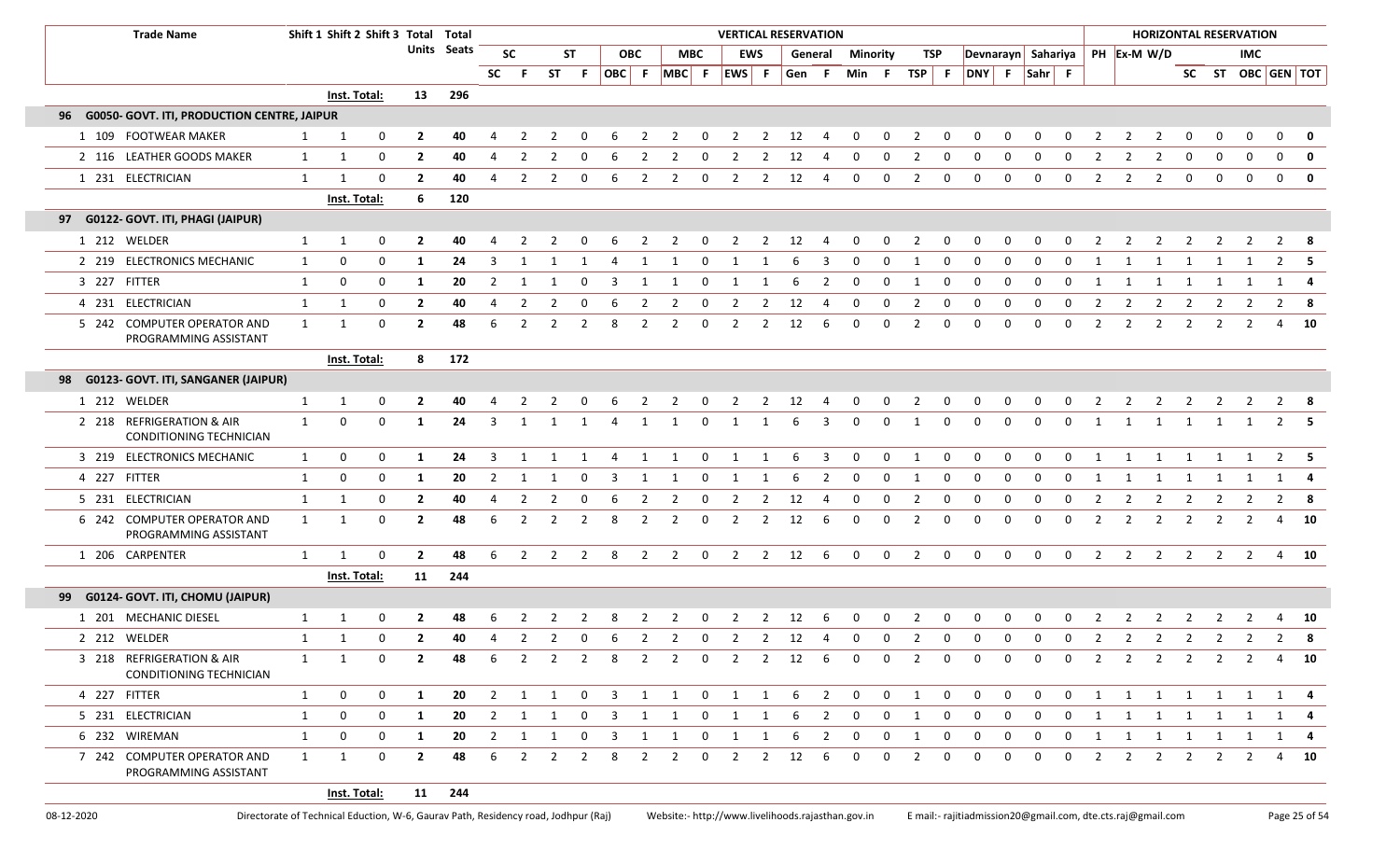|  | <b>Trade Name</b>                                    |                | Shift 1 Shift 2 Shift 3 Total Total |             |                         |             |                |                |                |                        |       |                |                |                         | <b>VERTICAL RESERVATION</b> |                |                        |                |                 |              |                |              |              |                |                    |              |                |                |                |                |                | <b>HORIZONTAL RESERVATION</b> |              |                         |
|--|------------------------------------------------------|----------------|-------------------------------------|-------------|-------------------------|-------------|----------------|----------------|----------------|------------------------|-------|----------------|----------------|-------------------------|-----------------------------|----------------|------------------------|----------------|-----------------|--------------|----------------|--------------|--------------|----------------|--------------------|--------------|----------------|----------------|----------------|----------------|----------------|-------------------------------|--------------|-------------------------|
|  |                                                      |                |                                     |             |                         | Units Seats |                | <b>SC</b>      |                | <b>ST</b>              |       | <b>OBC</b>     |                | MBC                     |                             | <b>EWS</b>     |                        | General        | <b>Minority</b> |              | TSP            |              |              |                | Devnarayn Sahariya |              |                |                | PH Ex-M W/D    |                |                | IMC.                          |              |                         |
|  |                                                      |                |                                     |             |                         |             | SC             | -F             | ST             | $\blacksquare$<br>Fig. | OBC F |                |                |                         | MBC F EWS F                 |                | Gen F                  |                | Min F           |              | TSP F          |              | DNY F        |                | $Sahr$ F           |              |                |                |                |                |                | SC ST OBC GEN TOT             |              |                         |
|  | 100 G0135- GOVT. ITI, KHO NAGORIAN (JAIPUR)          |                |                                     |             |                         |             |                |                |                |                        |       |                |                |                         |                             |                |                        |                |                 |              |                |              |              |                |                    |              |                |                |                |                |                |                               |              |                         |
|  | 1 201 MECHANIC DIESEL                                | $\mathbf{1}$   | 1                                   | $\Omega$    | $\overline{2}$          | 48          | 6              |                |                |                        |       |                |                | $\Omega$                | $\mathcal{L}$               | 2              | 12                     | 6              | $\Omega$        | $\Omega$     |                | $\Omega$     |              |                |                    |              |                |                | $\mathcal{P}$  |                |                |                               |              | $\mathbf 0$             |
|  | 2 212 WELDER                                         | 1              | 1                                   | $\mathbf 0$ | $\overline{2}$          | 40          |                | $\overline{2}$ |                | റ                      | 6     | $\mathcal{P}$  |                | $\Omega$                | 2                           | 2              | 12                     |                | $\Omega$        | $\Omega$     | $\mathcal{P}$  | <sup>0</sup> | <sup>0</sup> |                | റ                  | <sup>0</sup> | $\mathcal{P}$  | 2              | $\overline{2}$ | $\Omega$       | $\Omega$       |                               | $\Omega$     | $\mathbf 0$             |
|  | 3 218 REFRIGERATION & AIR<br>CONDITIONING TECHNICIAN | 0              | 1                                   | $\mathbf 0$ | 1                       | 24          | $\overline{3}$ | 1              |                | $\mathbf{1}$           | 4     | 1              |                | $\mathbf 0$             | -1                          | -1             | 6                      | 3              | $\Omega$        | $\Omega$     | -1             | 0            | $\Omega$     | $\Omega$       | $\Omega$           | $\Omega$     | $\overline{1}$ |                | 1              | $\Omega$       | $\Omega$       | $\Omega$                      | $\mathbf{0}$ | $\mathbf 0$             |
|  | 4 219 ELECTRONICS MECHANIC                           | $\mathbf 0$    | 1                                   | 0           | 1                       | 24          | $\overline{3}$ | $\overline{1}$ | $\mathbf{1}$   | $\mathbf{1}$           | 4     | 1              | $\overline{1}$ | 0                       | 1                           | 1              | 6                      | 3              | $\Omega$        | $\Omega$     | $\overline{1}$ | $\Omega$     | $\mathbf{0}$ | $\Omega$       | $\Omega$           | $\mathbf{0}$ | $\overline{1}$ |                | $\overline{1}$ | $\Omega$       |                | $\Omega$                      | $\mathbf{0}$ | $\mathbf 0$             |
|  | 5 221 TURNER                                         | 0              | 1                                   | $\mathbf 0$ | 1                       | 20          | $\overline{2}$ | 1              | 1              | $\mathbf 0$            | 3     | 1              | 1              | 0                       | 1                           | 1              | 6                      | $\overline{2}$ | $\mathbf 0$     | 0            | 1              | 0            | $\Omega$     | $\Omega$       | $\mathbf 0$        | $\mathbf{0}$ | 1              | 1              | -1             | 0              | $\Omega$       | $\Omega$                      | $\mathbf{0}$ | $\mathbf 0$             |
|  | 6 227 FITTER                                         | 0              | 1                                   | $\mathbf 0$ | -1                      | 20          | 2              | 1              |                | $\Omega$               | 3     |                |                | 0                       | 1                           | -1             |                        | 2              | $\Omega$        | 0            | -1             | 0            |              |                | $\Omega$           | $\Omega$     |                |                | $\mathbf{1}$   | $\Omega$       |                | ŋ                             | $\Omega$     | $\mathbf 0$             |
|  | 7 231 ELECTRICIAN                                    | 0              | 1                                   | 0           | 1                       | 20          | $\overline{2}$ | 1              | -1             | 0                      | 3     | -1             | -1             | 0                       | 1                           | 1              | 6                      | 2              | 0               | 0            | -1             | 0            | $\Omega$     | 0              | $\Omega$           | $\Omega$     |                | -1             | -1             | 0              | $\Omega$       | $\Omega$                      | $\mathbf{0}$ | $\mathbf{0}$            |
|  | 8 242 COMPUTER OPERATOR AND<br>PROGRAMMING ASSISTANT | 1              | 1                                   | 0           | $\overline{2}$          | 48          | 6              | 2              | $\overline{2}$ | 2                      | 8     | $\overline{2}$ | $\overline{2}$ | 0                       | 2                           | 2              | 12                     | 6              | 0               | 0            | 2              | 0            | $\Omega$     | 0              | $\Omega$           | 0            | $\mathcal{P}$  | 2              | $\overline{2}$ | $\Omega$       |                | $\Omega$                      | $\mathbf{0}$ | $\mathbf{0}$            |
|  |                                                      |                | Inst. Total:                        |             | 11                      | 244         |                |                |                |                        |       |                |                |                         |                             |                |                        |                |                 |              |                |              |              |                |                    |              |                |                |                |                |                |                               |              |                         |
|  | 101 G0225- RI CENTRE, JAIPUR                         |                |                                     |             |                         |             |                |                |                |                        |       |                |                |                         |                             |                |                        |                |                 |              |                |              |              |                |                    |              |                |                |                |                |                |                               |              |                         |
|  | 1 253 FOOD PRODUCTION<br>(GENERAL)                   | $\mathbf{1}$   | 1                                   | $\mathbf 0$ | $\overline{2}$          | 48          | 6              | 2              | $\overline{2}$ | 2                      | 8     | $\overline{2}$ | $\overline{2}$ | $\overline{\mathbf{0}}$ | $\overline{2}$              |                | $2 \t 12$              | - 6            | $\mathbf 0$     | $\mathbf 0$  | 2              | 0            | $\mathbf 0$  | 0              | 0                  | 0            | 2              | 2              | $\overline{2}$ | $\mathbf 0$    | $\Omega$       | $\Omega$                      | $\Omega$     | 0                       |
|  | 2 254 FRONT OFFICE ASSISTANT                         | $\mathbf{1}$   | $\mathbf{1}$                        | $\mathbf 0$ | $\overline{2}$          | 48          | 6              | $\overline{2}$ | $\overline{2}$ | $\overline{2}$         | 8     | $\overline{2}$ | $\overline{2}$ | $\overline{\mathbf{0}}$ |                             |                | $2 \qquad 2 \qquad 12$ | 6              | $\mathbf 0$     | $\mathbf 0$  | $\overline{2}$ | $\mathbf 0$  | $\mathsf{O}$ | $\mathbf 0$    | $\mathbf 0$        | $\mathbf 0$  | $\overline{2}$ | $2^{\circ}$    | $\overline{2}$ | $\mathbf 0$    | $\mathbf 0$    | $\mathbf{0}$                  | $\mathbf{0}$ | $\overline{\mathbf{0}}$ |
|  |                                                      |                | Inst. Total:                        |             | 4                       | 96          |                |                |                |                        |       |                |                |                         |                             |                |                        |                |                 |              |                |              |              |                |                    |              |                |                |                |                |                |                               |              |                         |
|  | <b>DISTRICT JHUNJHUNUN</b>                           |                |                                     |             |                         |             |                |                |                |                        |       |                |                |                         |                             |                |                        |                |                 |              |                |              |              |                |                    |              |                |                |                |                |                |                               |              |                         |
|  | 102 G0030- GOVT. ITI, BINJUSAR (JHUNJHUNUN)          |                |                                     |             |                         |             |                |                |                |                        |       |                |                |                         |                             |                |                        |                |                 |              |                |              |              |                |                    |              |                |                |                |                |                |                               |              |                         |
|  | 1 231 ELECTRICIAN                                    | $\mathbf{1}$   | 0                                   | $\mathbf 0$ | -1                      | 20          | 2              |                |                | റ                      | 3     |                |                | $\mathbf 0$             | 1                           | 1              | -6                     | 2              | 0               | 0            | -1             | $\mathbf{0}$ | 0            | 0              | $\mathbf 0$        | $\mathbf 0$  | -1             | 1              | 1              | 1              | 1              |                               |              |                         |
|  | 2 242 COMPUTER OPERATOR AND<br>PROGRAMMING ASSISTANT | $\mathbf{1}$   | $\mathbf{1}$                        | $\mathbf 0$ | $\overline{2}$          | 48          | 6              | $\overline{2}$ | 2              | 2                      | 8     | 2              | 2              | $\mathbf 0$             | 2                           | 2              | 12                     | 6              | $\Omega$        | 0            | 2              | 0            | $\Omega$     | $\Omega$       | $\Omega$           | 0            | $\overline{2}$ | $\overline{2}$ | $\overline{2}$ | 2              | 2              |                               |              | 10                      |
|  |                                                      |                | Inst. Total:                        |             | $\overline{\mathbf{3}}$ | 68          |                |                |                |                        |       |                |                |                         |                             |                |                        |                |                 |              |                |              |              |                |                    |              |                |                |                |                |                |                               |              |                         |
|  | 103 G0031- GOVT. ITI, CHIRAWA (JHUNJHUNUN)           |                |                                     |             |                         |             |                |                |                |                        |       |                |                |                         |                             |                |                        |                |                 |              |                |              |              |                |                    |              |                |                |                |                |                |                               |              |                         |
|  | 1 201 MECHANIC DIESEL                                | 1              | 1                                   | 0           | $\mathbf{2}$            | 48          |                |                |                |                        |       |                |                | 0                       |                             | 2              | 12                     | 6              |                 | 0            |                | 0            |              |                |                    |              |                |                |                |                |                |                               |              | 10                      |
|  | 2 218 REFRIGERATION & AIR<br>CONDITIONING TECHNICIAN | $\mathbf{1}$   | $\mathbf 0$                         | $\mathbf 0$ | 1                       | 24          | 3              |                |                |                        |       |                |                | $\Omega$                |                             |                |                        | 3              | $\Omega$        | 0            |                | 0            | $\Omega$     | 0              | $\Omega$           | $\Omega$     |                |                |                | -1             |                |                               |              | $2 \quad 5$             |
|  | 3 227 FITTER                                         | $\mathbf{1}$   | 0                                   | $\Omega$    | 1                       | 20          | $\overline{2}$ | 1              | $\overline{1}$ | $\mathbf 0$            | ्र    | $\mathbf{1}$   | $\mathbf 1$    | $\Omega$                | $\overline{1}$              | $\mathbf{1}$   | 6                      | $\overline{2}$ | $\Omega$        | $\Omega$     | $\overline{1}$ | $\Omega$     | $\Omega$     | $\Omega$       | $\Omega$           | $\Omega$     | $\overline{1}$ | $\mathbf{1}$   | 1              |                |                |                               |              |                         |
|  | 4 231 ELECTRICIAN                                    | 2              | 0                                   | 0           | 2                       | 40          | 4              | 2              |                |                        |       |                | 2 0 6 2 2 0    |                         |                             |                | 2 2 12 4               |                | $\mathbf{0}$    | $\mathbf{0}$ | $\overline{2}$ | $\mathbf 0$  | $\mathbf{0}$ | $\overline{0}$ | $\mathbf 0$        | $\mathbf 0$  | $\overline{2}$ |                |                |                |                | 2 2 2 2 2                     | 2            | - 8                     |
|  | 5 242 COMPUTER OPERATOR AND<br>PROGRAMMING ASSISTANT | $\mathbf{1}$   | 1                                   | 0           | $\mathbf{2}$            | 48          | 6              | 2              | $\overline{2}$ | 2                      | 8     | 2              | 2              | $\overline{\mathbf{0}}$ | $\overline{2}$              | 2              | 12                     | 6              | $\Omega$        | $\Omega$     | 2              | 0            | 0            | $\Omega$       | $\Omega$           | 0            | 2              | 2              | 2              | 2              | 2              | 2                             | 4            | 10                      |
|  |                                                      |                | Inst. Total:                        |             | 8                       | 180         |                |                |                |                        |       |                |                |                         |                             |                |                        |                |                 |              |                |              |              |                |                    |              |                |                |                |                |                |                               |              |                         |
|  | 104 G0039- GOVT. ITI, KHETRI (JHUNJHUNUN)            |                |                                     |             |                         |             |                |                |                |                        |       |                |                |                         |                             |                |                        |                |                 |              |                |              |              |                |                    |              |                |                |                |                |                |                               |              |                         |
|  | 1 201 MECHANIC DIESEL                                | $\mathbf{1}$   | $\mathbf{1}$                        | 0           | $\mathbf{2}$            | 48          |                |                |                |                        |       |                |                | 0                       | 2                           | 2              | 12                     | 6              |                 | <sup>0</sup> |                | <sup>0</sup> |              |                |                    |              |                | 2              |                |                | 2              | 2                             | 4            | <b>10</b>               |
|  | 2 212 WELDER                                         | $\mathbf{1}$   | 1                                   | 0           | $\overline{2}$          | 40          | 4              | $\overline{2}$ | $\overline{2}$ | 0                      | 6     | $\overline{2}$ | 2              | 0                       | $\overline{2}$              | $\overline{2}$ | 12                     | 4              | $\mathbf 0$     | $\mathbf 0$  | $\overline{2}$ | 0            | 0            | 0              | 0                  | 0            | $\overline{2}$ | $\overline{2}$ | $\overline{2}$ | $\overline{2}$ | $\overline{2}$ | 2                             |              | $2 \times 8$            |
|  | 3 221 TURNER                                         | $\overline{2}$ | 0                                   | 0           | $\overline{2}$          | 40          | 4              | $\overline{2}$ | $\overline{2}$ | 0                      | 6     | $\overline{2}$ | $\overline{2}$ | $\mathbf{0}$            | $\overline{2}$              | $\overline{2}$ | 12                     | 4              | $\mathbf 0$     | 0            | 2              | 0            | 0            | 0              | 0                  | 0            | 2              | $\overline{2}$ | $\overline{2}$ | $\overline{2}$ | $\overline{2}$ | $\overline{2}$                |              | $2 \times 8$            |
|  |                                                      |                |                                     |             |                         |             |                |                |                |                        |       |                |                |                         |                             |                |                        |                |                 |              |                |              |              |                |                    |              |                |                |                |                |                |                               |              |                         |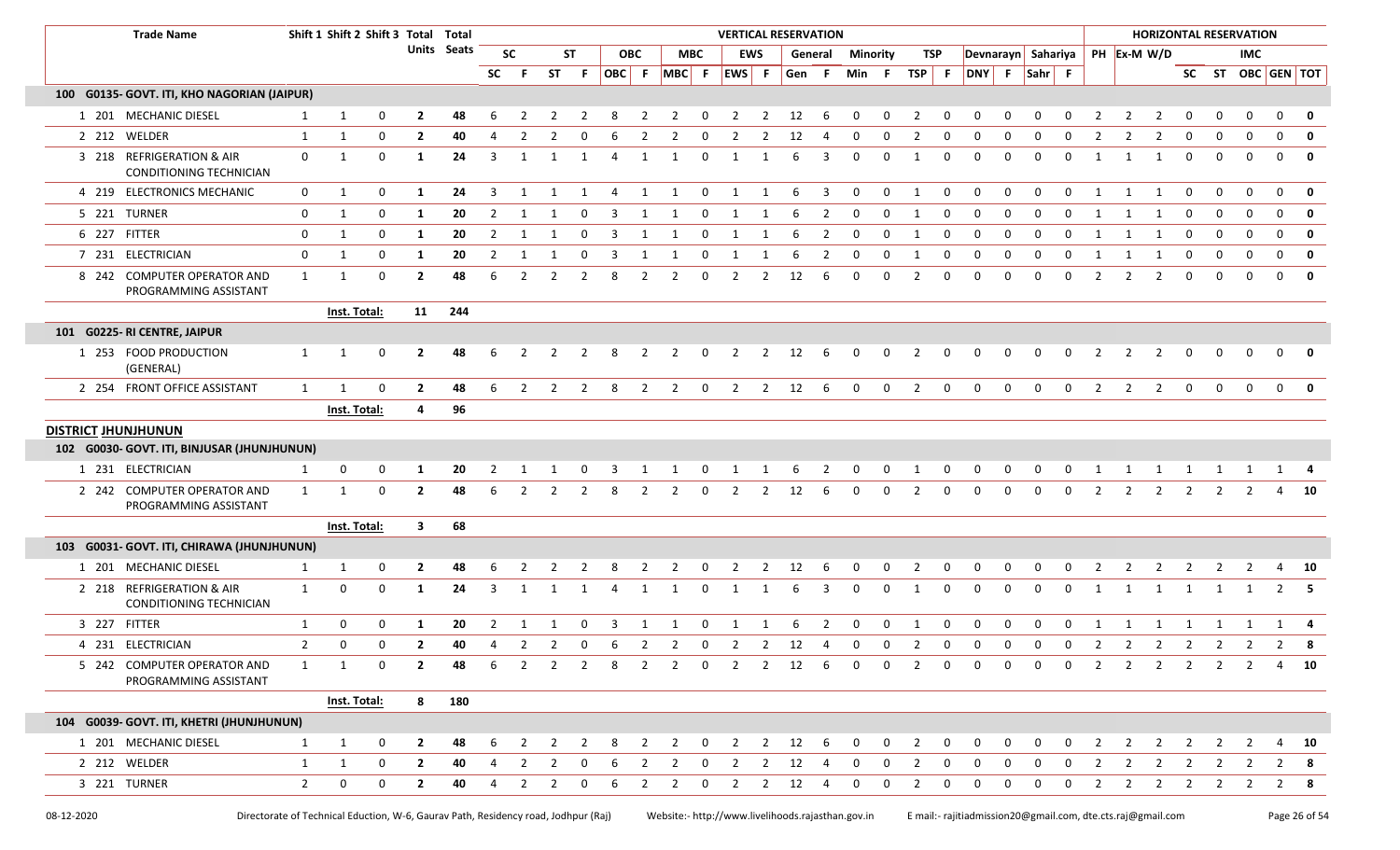|                       | <b>Trade Name</b>                                        |                | Shift 1 Shift 2 Shift 3 Total Total |             |                |                    |                         |                |                |                |                |                |                |                         | <b>VERTICAL RESERVATION</b> |                |       |                |                 |             |                |              |                                        |              |              |              |                |                |                |                         | <b>HORIZONTAL RESERVATION</b>    |             |                |                |              |
|-----------------------|----------------------------------------------------------|----------------|-------------------------------------|-------------|----------------|--------------------|-------------------------|----------------|----------------|----------------|----------------|----------------|----------------|-------------------------|-----------------------------|----------------|-------|----------------|-----------------|-------------|----------------|--------------|----------------------------------------|--------------|--------------|--------------|----------------|----------------|----------------|-------------------------|----------------------------------|-------------|----------------|----------------|--------------|
|                       |                                                          |                |                                     |             |                | <b>Units</b> Seats |                         | <b>SC</b>      |                | ST             |                | <b>OBC</b>     |                | <b>MBC</b>              |                             | <b>EWS</b>     |       | General        | <b>Minority</b> |             | TSP            |              | Devnarayn Sahariya                     |              |              |              |                |                | PH Ex-M W/D    |                         |                                  |             | <b>IMC</b>     |                |              |
|                       |                                                          |                |                                     |             |                |                    | <b>SC</b>               | -F.            | <b>ST</b>      | -F.            | OBC F          |                |                |                         | $MBC$ F $EWS$ F             |                | Gen F |                | Min F           |             | TSP F          |              | DNY F                                  |              | Sahr F       |              |                |                |                |                         | SC ST OBC GEN TOT                |             |                |                |              |
|                       | 4 227 FITTER                                             | $\overline{2}$ | 0                                   | $\mathbf 0$ | $\overline{2}$ | 40                 | $\overline{4}$          | $\overline{2}$ | $\overline{2}$ | 0              | 6              | $\overline{2}$ | $\overline{2}$ | $\mathbf 0$             | $\overline{2}$              | $\overline{2}$ | 12    | $\overline{4}$ | $\mathbf 0$     | 0           | $\overline{2}$ | 0            | $\mathbf 0$                            | $\mathbf 0$  | 0            | 0            | $\overline{2}$ |                | $2 \quad 2$    |                         | $\overline{2}$<br>$\overline{2}$ |             | $\overline{2}$ | $2 \times 8$   |              |
|                       | 5 231 ELECTRICIAN                                        | $\overline{2}$ | 0                                   | $\mathbf 0$ | $\overline{2}$ | 40                 | 4                       | $\overline{2}$ |                | 0              |                |                |                | 0                       |                             | 2              | 12    | -4             | $\mathbf 0$     | 0           | 2              | 0            | 0                                      | 0            | 0            | 0            | -2             | 2              | $\overline{2}$ |                         | -2                               |             |                | 2              | - 8          |
|                       | 6 260 STENOGRAPHER &<br>SECRETARIAL ASSISTANT<br>(HINDI) | $\mathbf{1}$   | 1                                   | 0           | $\mathbf{2}$   | 48                 | 6                       | $\overline{2}$ | $\overline{2}$ | $\overline{2}$ | 8              | $\overline{2}$ | 2              | 0                       | 2                           | $\overline{2}$ | 12    | 6              | 0               | 0           | 2              | 0            | 0                                      | 0            | $\mathbf 0$  | $\mathbf 0$  | $\overline{2}$ | $\overline{2}$ | $\overline{2}$ | 2                       | $\overline{2}$                   |             | 2              | 4              | 10           |
|                       |                                                          |                | Inst. Total:                        |             | 12             | 256                |                         |                |                |                |                |                |                |                         |                             |                |       |                |                 |             |                |              |                                        |              |              |              |                |                |                |                         |                                  |             |                |                |              |
|                       | 105 G0127- GOVT. ITI, JHUNJHUNUN                         |                |                                     |             |                |                    |                         |                |                |                |                |                |                |                         |                             |                |       |                |                 |             |                |              |                                        |              |              |              |                |                |                |                         |                                  |             |                |                |              |
|                       | 1 209 PLUMBER                                            | 1              | 1                                   | $\mathbf 0$ | $\overline{2}$ | 48                 | 6                       | $\overline{2}$ | $\overline{2}$ | $\overline{2}$ | 8              | $\overline{2}$ | $\overline{2}$ | $\overline{\mathbf{0}}$ | $\overline{2}$              | $\overline{2}$ | 12    | 6              | $\mathbf 0$     | $\mathbf 0$ | $\overline{2}$ | $\mathbf{0}$ | $\mathbf{0}$                           | $\mathbf{0}$ | $\mathbf{0}$ | $\mathbf{0}$ | $\overline{2}$ | $\overline{2}$ | $\overline{2}$ |                         | $\overline{2}$<br>$\overline{2}$ |             | $\overline{2}$ | 4              | <b>10</b>    |
|                       | 2 212 WELDER                                             | 1              | 1                                   | 0           | $\mathbf{2}$   | 40                 | 4                       | 2              | 2              | 0              |                | 2              |                | 0                       | 2                           | 2              | 12    | 4              | $\mathbf 0$     | 0           | 2              | 0            | 0                                      | 0            | 0            | 0            | 2              | 2              | 2              | 2                       | 2                                |             |                | $\overline{2}$ | - 8          |
|                       | 3 227 FITTER                                             | 1              | 0                                   | 0           | $\mathbf{1}$   | 20                 | $\overline{2}$          | 1              |                | 0              | 3              |                |                | 0                       |                             |                | 6     | $\overline{2}$ | 0               | 0           | -1             | 0            | 0                                      | 0            | 0            | 0            | 1              |                | 1              |                         | 1                                |             |                | $1 \quad 4$    |              |
|                       | 4 231 ELECTRICIAN                                        | 1              | 0                                   | 0           | $\mathbf{1}$   | 20                 | $\overline{2}$          | 1              |                | 0              |                |                |                | 0                       |                             |                |       | 2              | 0               | 0           |                | 0            | 0                                      | 0            | 0            | 0            | 1              |                | 1              |                         |                                  |             |                |                |              |
|                       | 5 242 COMPUTER OPERATOR AND<br>PROGRAMMING ASSISTANT     | $\mathbf{1}$   | 0                                   | 0           | 1              | 24                 | 3                       | 1              | 1              | 1              | $\overline{4}$ | 1              |                | 0                       | $\mathbf{1}$                | 1              | 6     | 3              | 0               | 0           | -1             | 0            | $\mathbf 0$                            | 0            | $\mathbf 0$  | $\mathbf 0$  | $\mathbf{1}$   | $\mathbf{1}$   | 1              | $\overline{1}$          | 1                                |             |                | $2 \quad 5$    |              |
|                       | 6 242 COMPUTER OPERATOR AND<br>PROGRAMMING ASSISTANT     | 0              | 1                                   | 0           | -1             | 24                 | $\Omega$                |                | O              | 2              | $\Omega$       | -5             | $\Omega$       | 1                       | 0                           | 2              | O     | 9              | $\Omega$        | 0           | 0              | 1            | 0                                      | 0            | - 0          | 0            | 1              | 1              | 12             | $\overline{\mathbf{1}}$ | 1                                |             | 1              | $2 \quad 5$    |              |
|                       |                                                          |                | Inst. Total:                        |             | 8              | 176                |                         |                |                |                |                |                |                |                         |                             |                |       |                |                 |             |                |              |                                        |              |              |              |                |                |                |                         |                                  |             |                |                |              |
|                       | 106 G0221- GOVT. ITI, NAWALGARH (JHUNJHUNU)              |                |                                     |             |                |                    |                         |                |                |                |                |                |                |                         |                             |                |       |                |                 |             |                |              |                                        |              |              |              |                |                |                |                         |                                  |             |                |                |              |
|                       | 1 201 MECHANIC DIESEL                                    | 1              | 1                                   | 0           | $\mathbf{2}$   | 48                 | 6                       |                |                |                |                |                |                | 0                       |                             | 2              | 12    | 6              | 0               | 0           | 2              | 0            |                                        |              |              |              |                |                |                |                         |                                  |             |                | $\Omega$       | 0            |
|                       | 2 227 FITTER                                             | 1              | 0                                   | 0           | 1              | 20                 | $\overline{2}$          | 1              | 1              | $\mathbf 0$    | 3              | 1              | 1              | $\mathbf 0$             | 1                           | $\mathbf{1}$   | 6     | $\overline{2}$ | $\mathbf 0$     | $\mathbf 0$ | 1              | $\mathbf 0$  | $\mathbf 0$                            | $\mathbf 0$  | $\mathbf 0$  | 0            | 1              | 1              | $\mathbf{1}$   |                         | 0<br>0                           | $\mathbf 0$ |                | $\mathbf 0$    | $\mathbf{0}$ |
|                       | 3 231 ELECTRICIAN                                        | $\mathbf{1}$   | 0                                   | 0           | -1             | 20                 | $\overline{2}$          | 1              |                | 0              |                |                |                | 0                       |                             |                |       | 2              | 0               | 0           |                | 0            | 0                                      | 0            | 0            | 0            |                |                | 1              | 0                       | 0                                |             | $\Omega$       | 0              | $\mathbf 0$  |
|                       | 4 242 COMPUTER OPERATOR AND<br>PROGRAMMING ASSISTANT     | $\mathbf{1}$   | 1                                   | 0           | $\overline{2}$ | 48                 | 6                       | 2              | $\overline{2}$ | $\overline{2}$ | 8              | $\overline{2}$ | $\overline{2}$ | 0                       | $\overline{2}$              | $\overline{2}$ | 12    | 6              | 0               | 0           | $\overline{2}$ | 0            | 0                                      | 0            | 0            | 0            | $\overline{2}$ | $\overline{2}$ | $\overline{2}$ |                         | 0<br>0                           |             | $\Omega$       | 0              | $\mathbf{0}$ |
|                       |                                                          |                | Inst. Total:                        |             | 6              | 136                |                         |                |                |                |                |                |                |                         |                             |                |       |                |                 |             |                |              |                                        |              |              |              |                |                |                |                         |                                  |             |                |                |              |
| <b>DISTRICT SIKAR</b> |                                                          |                |                                     |             |                |                    |                         |                |                |                |                |                |                |                         |                             |                |       |                |                 |             |                |              |                                        |              |              |              |                |                |                |                         |                                  |             |                |                |              |
|                       | 107 G0035- GOVT. ITI, FATEHPUR (SIKAR)                   |                |                                     |             |                |                    |                         |                |                |                |                |                |                |                         |                             |                |       |                |                 |             |                |              |                                        |              |              |              |                |                |                |                         |                                  |             |                |                |              |
|                       | 1 212 WELDER                                             | 1              | 1                                   | 0           | 2              | 40                 |                         |                |                |                |                |                |                | 0                       |                             | 2              | 12    |                |                 | 0           |                | 0            |                                        |              |              |              |                |                |                |                         |                                  |             |                |                |              |
|                       | 2 215 MECHANIC (MOTOR VEHICLE)                           | 1              | 0                                   | 0           | 1              | 24                 | 3                       | 1              |                |                | 4              |                |                | 0                       |                             |                |       | 3              | 0               | 0           | -1             | 0            | $\mathbf 0$                            | 0            | 0            | 0            | 1              |                | 1              |                         |                                  |             |                | $2 \quad 5$    |              |
|                       | 1 209 PLUMBER                                            | 1              | 1                                   | 0           | $\overline{2}$ | 48                 | 6                       | $\overline{2}$ | 2              | $\overline{2}$ | 8              | $\overline{2}$ | $\overline{2}$ | 0                       | $\overline{2}$              | $\overline{2}$ | 12    | 6              | 0               | 0           | $\overline{2}$ | 0            | 0                                      | 0            | 0            | 0            | $\overline{2}$ | $\overline{2}$ | $\overline{2}$ | 2                       | 2                                |             |                | 4              | 10           |
|                       | 2 242 COMPUTER OPERATOR AND<br>PROGRAMMING ASSISTANT     | 1              | 1                                   | $\Omega$    | $\mathbf{2}$   | 48                 |                         | 6 2            |                |                |                |                |                |                         |                             |                |       |                |                 |             |                |              | 2 2 8 2 2 0 2 2 12 6 0 0 2 0 0 0 0 0 2 |              |              |              |                |                |                |                         | 2 2 2 2 2 4 10                   |             |                |                |              |
|                       |                                                          |                | Inst. Total:                        |             |                | 7 160              |                         |                |                |                |                |                |                |                         |                             |                |       |                |                 |             |                |              |                                        |              |              |              |                |                |                |                         |                                  |             |                |                |              |
|                       | 108 G0048- GOVT. ITI, SIKAR                              |                |                                     |             |                |                    |                         |                |                |                |                |                |                |                         |                             |                |       |                |                 |             |                |              |                                        |              |              |              |                |                |                |                         |                                  |             |                |                |              |
|                       | 1 209 PLUMBER                                            | 1              | $\mathbf{1}$                        | $\mathbf 0$ | $\mathbf{2}$   | 48                 | 6                       | 2              | 2              | -2             | -8             | 2              | 2              | 0                       | 2                           | 2              | 12    | 6              | $\Omega$        | $\Omega$    | 2              | 0            |                                        |              |              | O            |                | 2              | 2              | 2                       | 2                                |             |                |                | 10           |
|                       | 2 212 WELDER                                             | 1              | 1                                   | 0           | 2              | 40                 | 4                       | -2             |                |                | b              |                |                | 0                       | <sup>2</sup>                | 2              | 12    | -4             | 0               |             |                | 0            |                                        |              |              |              |                |                | 2              |                         | 2<br>2                           |             |                | 2<br>8         |              |
|                       | 3 217 DRAUGHTSMAN (CIVIL)                                | $\mathbf{1}$   | 0                                   | 0           | 1              | 24                 | $\overline{\mathbf{3}}$ | 1              | 1              | 1              | 4              | 1              | $\mathbf{1}$   | $\mathbf 0$             | 1                           | 1              | 6     | 3              | $\mathbf 0$     | $\mathbf 0$ | 1              | 0            | 0                                      | $\mathbf 0$  | $\mathbf 0$  | $\mathbf 0$  | 1              | 1              | 1              | $\mathbf{1}$            | $\mathbf{1}$                     | 1           |                | $2 \quad 5$    |              |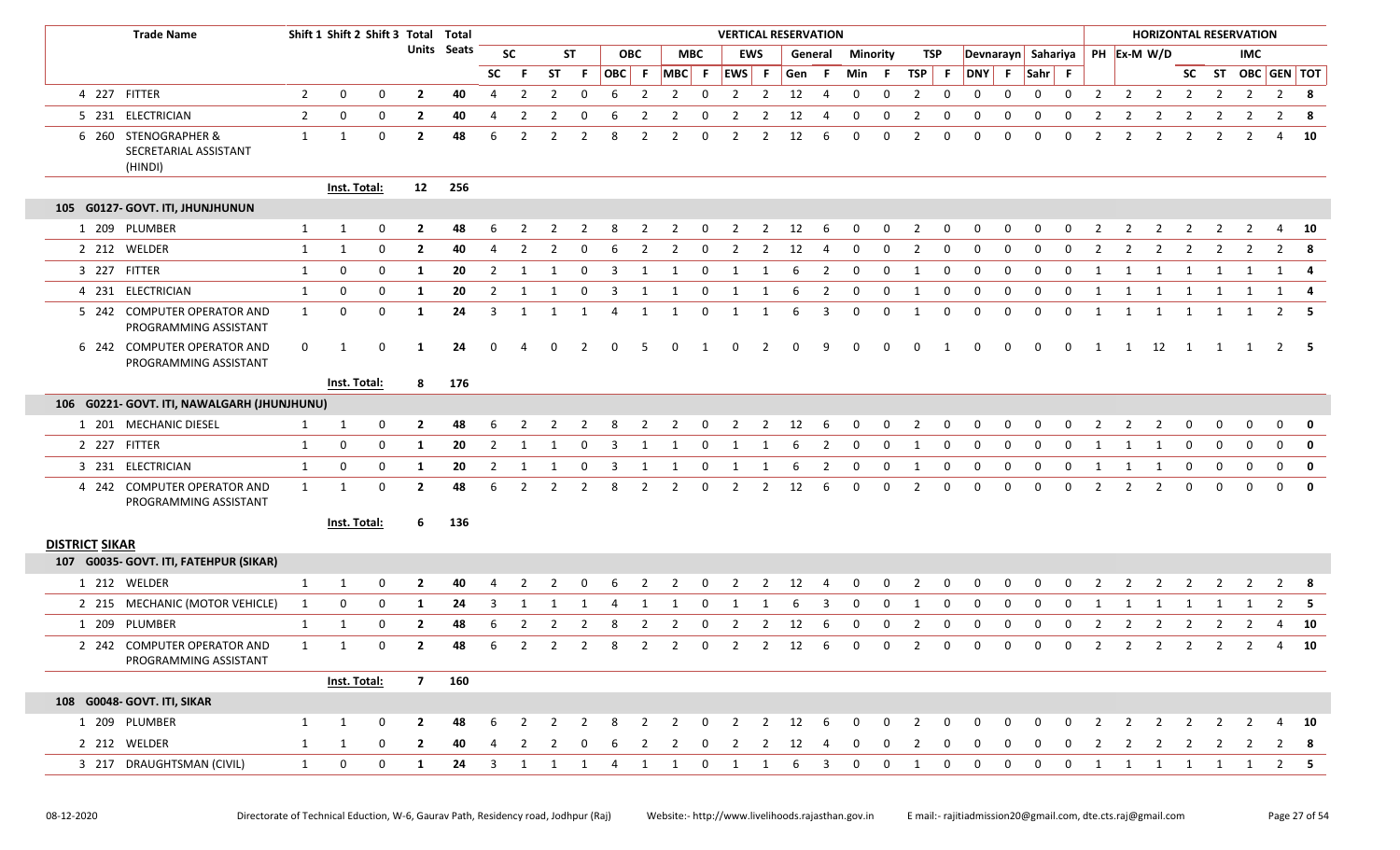|                        | <b>Trade Name</b>                                                                  |              | Shift 1 Shift 2 Shift 3 Total Total |              |              |             |                |                |                         |                          |                |                |              |              |                                         |                         | <b>VERTICAL RESERVATION</b>                       |                         |                |                |                |              |                                                             |              |                    |              |                                   |                |                |                         |                         | <b>HORIZONTAL RESERVATION</b> |                   |               |
|------------------------|------------------------------------------------------------------------------------|--------------|-------------------------------------|--------------|--------------|-------------|----------------|----------------|-------------------------|--------------------------|----------------|----------------|--------------|--------------|-----------------------------------------|-------------------------|---------------------------------------------------|-------------------------|----------------|----------------|----------------|--------------|-------------------------------------------------------------|--------------|--------------------|--------------|-----------------------------------|----------------|----------------|-------------------------|-------------------------|-------------------------------|-------------------|---------------|
|                        |                                                                                    |              |                                     |              |              | Units Seats |                | <b>SC</b>      |                         | <b>ST</b>                |                | <b>OBC</b>     |              | <b>MBC</b>   |                                         | <b>EWS</b>              | General                                           |                         | Minority       |                | TSP            |              |                                                             |              | Devnarayn Sahariya |              |                                   | PH Ex-M W/D    |                |                         |                         | <b>IMC</b>                    |                   |               |
|                        |                                                                                    |              |                                     |              |              |             | <b>SC</b>      | - F            | <b>ST</b>               | -F                       | OBC F          |                | $MBC$ F      |              | EWS F                                   |                         | Gen F                                             |                         | Min            | - F            | TSP F          |              | <b>DNY</b>                                                  | F            | Sahr F             |              |                                   |                |                |                         |                         |                               | SC ST OBC GEN TOT |               |
|                        | 4 220 INFORMATION<br>COMMUNICATION<br><b>TECHNOLOGY SYSTEM</b><br>MAINTENANCE      | 1            | $\mathbf 0$                         | $\Omega$     | -1           | 24          | $\overline{3}$ | 1              | 1                       | 1                        | $\overline{4}$ | 1              | 1            | $\Omega$     | 1                                       | 1                       | 6                                                 | 3                       | $\mathbf 0$    | $\mathbf 0$    | 1              | $\mathbf{0}$ | $\mathbf 0$                                                 | $\Omega$     | $\Omega$           | $\mathbf 0$  | 1                                 | $\overline{1}$ | $\overline{1}$ |                         |                         | 1 1 1                         | $2 \quad 5$       |               |
|                        | 5 221 TURNER                                                                       | 1            | 0                                   | $\mathbf{0}$ | 1            | 20          | 2              | 1              | 1                       | 0                        | 3              | 1              | 1            | $\mathbf 0$  | 1                                       | 1                       | -6                                                | $\overline{2}$          | $\mathbf 0$    | $\mathbf 0$    | 1              | $\mathbf{0}$ | $\mathbf 0$                                                 | $\mathbf 0$  | $\mathbf 0$        | $\mathbf 0$  | 1                                 | 1              | 1              | 1                       | 1                       | 1                             | 1                 |               |
|                        | 6 227 FITTER                                                                       | $\mathbf{1}$ | 0                                   | $\mathbf{0}$ | 1            | 20          | 2              | 1              | 1                       | 0                        | 3              | 1              | 1            | 0            | -1                                      |                         | 6                                                 | 2                       | 0              | 0              | -1             | 0            | 0                                                           | 0            | 0                  | 0            | -1                                | 1              | 1              | 1                       | 1                       | 1                             | 1                 |               |
|                        | 7 231 ELECTRICIAN                                                                  | 1            | 1                                   | $\Omega$     | $\mathbf{2}$ | 40          | 4              | 2              |                         |                          |                | 2              |              |              |                                         | 2                       | 12                                                |                         |                | <sup>0</sup>   | -2             |              |                                                             | <sup>0</sup> | $\Omega$           | n            |                                   | 2              |                |                         |                         | 2                             | 2                 | -8            |
|                        | 8 232 WIREMAN                                                                      | 1            | 0                                   | $\Omega$     | -1           | 20          |                |                |                         |                          |                |                |              |              |                                         |                         |                                                   |                         | n              | $\Omega$       |                | n            | n                                                           | $\Omega$     | 0                  |              |                                   |                | -1             |                         | -1                      | 1                             | 1                 |               |
|                        |                                                                                    |              | Inst. Total:                        |              | 11           | 236         |                |                |                         |                          |                |                |              |              |                                         |                         |                                                   |                         |                |                |                |              |                                                             |              |                    |              |                                   |                |                |                         |                         |                               |                   |               |
|                        | 109 G0125- GOVT. ITI, KHOOD (SIKAR)                                                |              |                                     |              |              |             |                |                |                         |                          |                |                |              |              |                                         |                         |                                                   |                         |                |                |                |              |                                                             |              |                    |              |                                   |                |                |                         |                         |                               |                   |               |
|                        | 1 212 WELDER                                                                       | 1            | 1                                   | 0            | 2            | 40          | 4              |                |                         | 0                        | 6              | 2              |              | 0            | 2                                       | 2                       | 12                                                | -4                      | 0              | $\mathbf 0$    | 2              | 0            | 0                                                           | 0            | 0                  | 0            |                                   | 2              |                |                         |                         | 2                             |                   | - 8           |
|                        | 2 219 ELECTRONICS MECHANIC                                                         | 1            | 0                                   | 0            | 1            | 24          | 3              | 1              |                         |                          | 4              | 1              | -1           | 0            |                                         |                         | 6                                                 | 3                       | $\Omega$       | 0              | -1             | 0            | $\Omega$                                                    | 0            | 0                  | 0            |                                   |                |                |                         |                         |                               | $\overline{2}$    | -5            |
|                        | 3 227 FITTER                                                                       | 1            | 0                                   | 0            | 1            | 20          | 2              | 1              | 1                       | 0                        | 3              | 1              | 1            | $\mathbf 0$  | 1                                       | 1                       | 6                                                 | 2                       | $\mathbf 0$    | $\mathbf 0$    | 1              | 0            | 0                                                           | 0            | 0                  | 0            | 1                                 | 1              | 1              | 1                       | 1                       | 1                             | 1                 | -4            |
|                        | 4 231 ELECTRICIAN                                                                  | $2^{\circ}$  | 1                                   | $\mathbf 0$  | 3            | 60          | 6              | 3              | 3                       | 0                        | 9              | 3              | 3            | 0            | 3                                       | 3                       | 18                                                | 6                       | 0              | $\mathbf{0}$   | 3              | 0            | 0                                                           | 0            | 0                  | 0            | 3                                 | 3              | -3             | 3                       | 3                       | 3                             | 3                 | 12            |
|                        | 5 242 COMPUTER OPERATOR AND<br>PROGRAMMING ASSISTANT                               | $\mathbf{1}$ | -1                                  | 0            | $\mathbf{2}$ | 48          | 6              | 2              | 2                       | $\overline{2}$           | -8             | 2              | 2            | 0            | 2                                       | 2                       | 12                                                | 6                       | 0              | $\mathbf{0}$   | 2              | 0            | 0                                                           | 0            | $\Omega$           | 0            | 2                                 | 2              | 2              | 2                       | 2                       | 2                             | 4 10              |               |
|                        |                                                                                    |              | Inst. Total:                        |              | 9            | 192         |                |                |                         |                          |                |                |              |              |                                         |                         |                                                   |                         |                |                |                |              |                                                             |              |                    |              |                                   |                |                |                         |                         |                               |                   |               |
|                        | 110 G0212- KARMABAI GOVT. WOMEN ITI, LAXMANGARH (SIKAR) CAMP GOVT. ITI, SIKAR      |              |                                     |              |              |             |                |                |                         |                          |                |                |              |              |                                         |                         |                                                   |                         |                |                |                |              |                                                             |              |                    |              |                                   |                |                |                         |                         |                               |                   |               |
|                        | 1 231 ELECTRICIAN                                                                  | 1            | 0                                   | 0            | 1            | 20          | 0              | $\overline{3}$ | $\overline{0}$          | $\overline{1}$           | $\overline{0}$ | $\overline{4}$ | $\mathbf 0$  | $\mathbf{1}$ | $\overline{0}$                          | $\overline{\mathbf{c}}$ | $\overline{0}$                                    | 8                       | $\overline{0}$ | $\overline{0}$ | $\overline{0}$ | $\mathbf{1}$ | $\mathbf 0$                                                 | $\mathbf 0$  | $\mathbf 0$        | $\mathbf{0}$ | $\overline{1}$                    | $\mathbf{1}$   | 10             | $\mathbf 0$             | $\mathbf 0$             | $\mathbf 0$                   | $\mathbf{0}$      | 0             |
|                        | 2 239 COSMETOLOGY                                                                  | 1            | 1                                   | 0            | $\mathbf{2}$ | 48          | $\Omega$       | 8              | 0                       | $\boldsymbol{\varDelta}$ | $\mathbf 0$    | 10             | $\mathbf{0}$ | 2            | $\Omega$                                | 4                       | $\mathbf{0}$                                      | 18                      | $\Omega$       | $\Omega$       | $\Omega$       | 2            | $\Omega$                                                    | 0            | $\Omega$           | $\Omega$     | 2                                 | $\overline{2}$ | 24             | $\Omega$                | $\Omega$                | $\Omega$                      | $\mathbf 0$       | 0             |
|                        |                                                                                    |              | Inst. Total:                        |              | 3            | 68          |                |                |                         |                          |                |                |              |              |                                         |                         |                                                   |                         |                |                |                |              |                                                             |              |                    |              |                                   |                |                |                         |                         |                               |                   |               |
|                        | 111 G0213- GOVT. ITI, SRI MADHOPUR (SIKAR)                                         |              |                                     |              |              |             |                |                |                         |                          |                |                |              |              |                                         |                         |                                                   |                         |                |                |                |              |                                                             |              |                    |              |                                   |                |                |                         |                         |                               |                   |               |
|                        | 1 201 MECHANIC DIESEL                                                              | $\mathbf 0$  | 1                                   | $\mathbf{0}$ | 1            | 24          | 3              | 1              | 1                       | 1                        | $\overline{4}$ | $\overline{1}$ | 1            |              | $0\qquad 1$                             | $\overline{\mathbf{1}}$ | 6                                                 | $\overline{\mathbf{3}}$ | $\mathbf{0}$   | $\mathbf 0$    | 1              | $\mathbf 0$  | $\mathbf 0$                                                 | $\mathbf 0$  | $\mathbf 0$        | $\mathbf{0}$ | $\begin{bmatrix} 1 \end{bmatrix}$ | $\overline{1}$ | 1              | $\mathbf 0$             | $\mathbf 0$             | $\mathbf 0$                   | $\mathbf{0}$      | 0             |
|                        | 2 227 FITTER                                                                       | 1            | 0                                   | $\mathbf{0}$ | 1            | 20          | 2              | 1              | -1                      | 0                        | -3             |                |              | 0            |                                         |                         | 6                                                 | 2                       | $\mathbf{0}$   | $\mathbf{0}$   | 1              | 0            | $\Omega$                                                    | 0            | 0                  | 0            | -1                                | 1              | -1             | 0                       | 0                       | $\mathbf{0}$                  | $\mathbf 0$       | 0             |
|                        | 3 231 ELECTRICIAN                                                                  | $\mathbf{1}$ | 0                                   | 0            | 1            | 20          | 2              | 1              | 1                       | 0                        | 3              | 1              | 1            | 0            | 1                                       | 1                       | 6                                                 | $\overline{2}$          | 0              | 0              | 1              | 0            | 0                                                           | 0            | $\mathbf 0$        | 0            | -1                                | 1              | -1             | 0                       | $\mathbf 0$             | $\mathbf{0}$                  | $\mathbf 0$       | 0             |
|                        |                                                                                    |              | Inst. Total:                        |              | 3            | 64          |                |                |                         |                          |                |                |              |              |                                         |                         |                                                   |                         |                |                |                |              |                                                             |              |                    |              |                                   |                |                |                         |                         |                               |                   |               |
| ZONE JODHPUR           |                                                                                    |              |                                     |              |              |             |                |                |                         |                          |                |                |              |              |                                         |                         |                                                   |                         |                |                |                |              |                                                             |              |                    |              |                                   |                |                |                         |                         |                               |                   |               |
| <b>DISTRICT BARMER</b> |                                                                                    |              |                                     |              |              |             |                |                |                         |                          |                |                |              |              |                                         |                         |                                                   |                         |                |                |                |              |                                                             |              |                    |              |                                   |                |                |                         |                         |                               |                   |               |
|                        | 112 G0052- GOVT. ITI, BALOTRA (BARMER)                                             |              |                                     |              |              |             |                |                |                         |                          |                |                |              |              |                                         |                         |                                                   |                         |                |                |                |              |                                                             |              |                    |              |                                   |                |                |                         |                         |                               |                   |               |
|                        | 1 201 MECHANIC DIESEL                                                              | 1            | 1                                   | 0            | $\mathbf{2}$ | 48          | 6              | 2              | 2                       | $\overline{2}$           | 8              | $\overline{2}$ | 2            | $\mathbf 0$  | $\overline{2}$                          | $\overline{2}$          | 12                                                | 6                       | $\mathbf 0$    | 0              | 2              | 0            | 0                                                           | 0            | <sup>0</sup>       | 0            | 2                                 | 2              | 2              | 2                       | 2                       | 2                             |                   | - 10          |
|                        | 2 219 ELECTRONICS MECHANIC                                                         | 1            | 0                                   | $\mathbf{0}$ | 1            | 24          | 3              |                | 1 1                     | 1                        | 4              | 1              | 1            |              | 0 1 1                                   |                         | -6                                                | $\overline{\mathbf{3}}$ | 0              | $\mathbf 0$    | 1              | 0            | 0                                                           | 0            | 0                  | 0            | 1                                 |                |                |                         |                         | 1 1 1 1 1                     | 2                 | - 5           |
|                        | 3 227 FITTER                                                                       | $\mathbf{1}$ | 0                                   | 0            | 1            | 20          | $\overline{2}$ | $\overline{1}$ | 1                       | $\mathbf 0$              | 3              | 1              | $\mathbf{1}$ | $\mathbf{0}$ | 1                                       | 1                       | 6                                                 | $\overline{2}$          | $\mathbf 0$    | $\mathbf 0$    | 1              | $\mathbf{0}$ | $\mathbf 0$                                                 | $\mathbf 0$  | 0                  | $\mathbf 0$  | 1                                 | 1              | $\mathbf{1}$   | $\overline{\mathbf{1}}$ | $\overline{\mathbf{1}}$ | 1                             | 1                 | -4            |
|                        | 4 231 ELECTRICIAN                                                                  | 1            | 0                                   | $\mathbf 0$  | 1            | 20          | 2              | 1              | 1                       | 0                        | 3              | 1              | 1            | 0            | 1                                       | 1                       | 6                                                 | 2                       | $\mathbf{0}$   | $\mathbf 0$    | 1              | 0            | 0                                                           | 0            | 0                  | 0            | 1                                 | $\overline{1}$ | 1              | 1                       | 1                       | $\overline{1}$                | 1                 | 4             |
|                        | 5 242 COMPUTER OPERATOR AND<br>PROGRAMMING ASSISTANT                               | $\mathbf{1}$ | 1                                   | 0            | $\mathbf{2}$ | 48          | 6              | 2              | 2                       | 2                        | -8             | 2              | 2            | 0            | 2                                       | 2                       | 12                                                | 6                       | 0              | 0              | 2              | 0            | 0                                                           | 0            | 0                  | 0            | 2                                 | 2              | $\overline{2}$ | 2                       | 2                       | <sup>2</sup>                  | 4                 | - 10          |
|                        | 6 247 SEWING TECHNOLOGY                                                            | $\mathbf{1}$ | 0                                   | $\mathbf{0}$ | 1            | 20          |                | $2 \quad 1$    | $\overline{\mathbf{1}}$ |                          | $0 \quad 3$    | $\overline{1}$ | 1            |              | $\begin{matrix} 0 & 1 & 1 \end{matrix}$ |                         | 6                                                 | $\overline{2}$          | $\overline{0}$ | $\mathbf 0$    | 1              | $\mathbf 0$  | $\mathbf 0$                                                 | $\mathbf 0$  | $\mathbf 0$        |              | $0\qquad 1$                       | $\overline{1}$ | $\overline{1}$ | 1                       | $\mathbf{1}$            | $\overline{1}$                | $1 \quad 4$       |               |
| 08-12-2020             | Directorate of Technical Eduction, W-6, Gaurav Path, Residency road, Jodhpur (Raj) |              |                                     |              |              |             |                |                |                         |                          |                |                |              |              |                                         |                         | Website:- http://www.livelihoods.rajasthan.gov.in |                         |                |                |                |              | E mail:- rajitiadmission20@gmail.com, dte.cts.raj@gmail.com |              |                    |              |                                   |                |                |                         |                         |                               |                   | Page 28 of 54 |

Г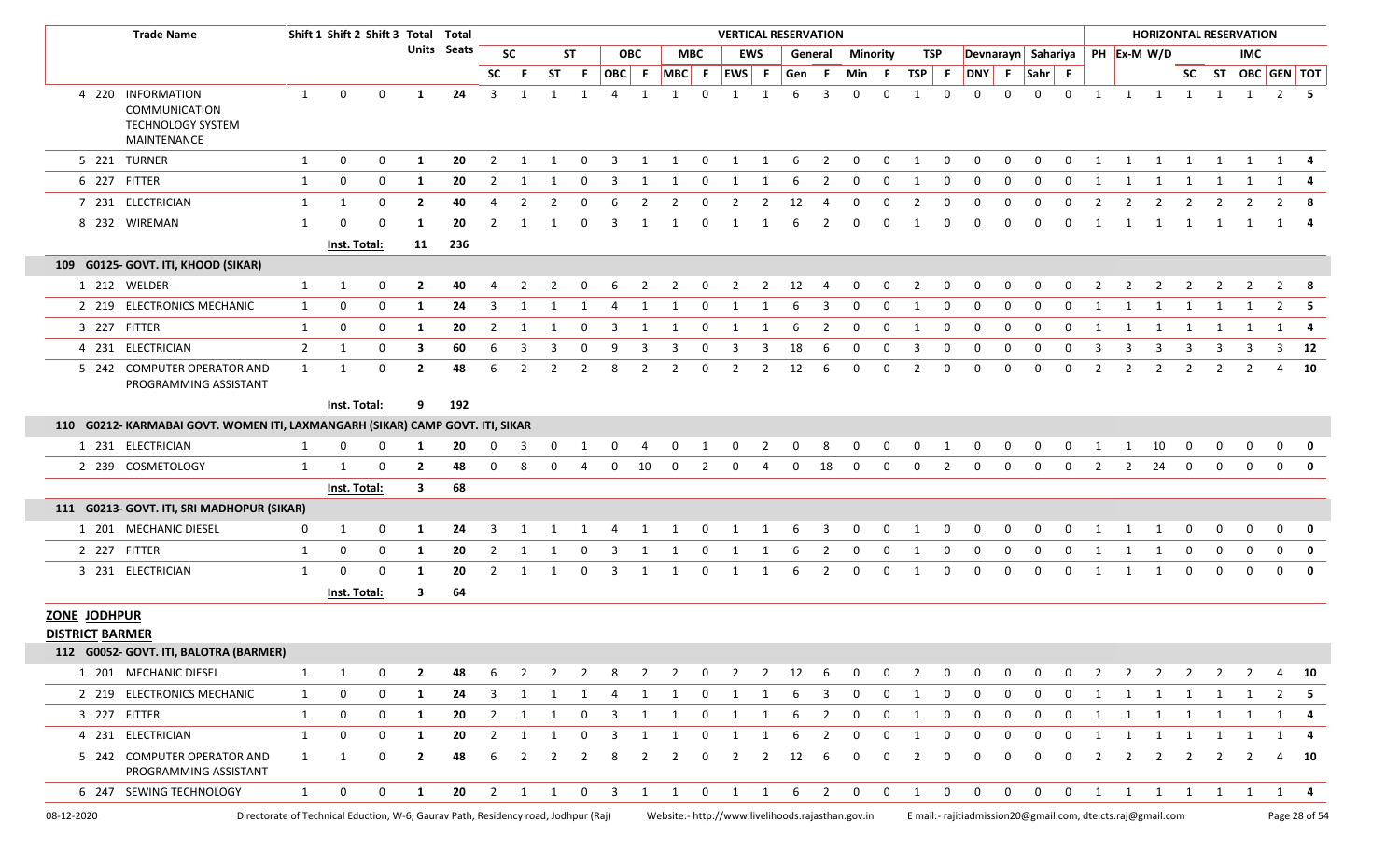| <b>Trade Name</b>                                                                                |                | Shift 1 Shift 2 Shift 3 Total Total |              |                |                    |           |                |                |                |    |                |                                                   |              |                |                | <b>VERTICAL RESERVATION</b> |         |              |              |                |             |                                                             |              |                    |             |                |                |                |              |               | <b>HORIZONTAL RESERVATION</b> |                   |               |
|--------------------------------------------------------------------------------------------------|----------------|-------------------------------------|--------------|----------------|--------------------|-----------|----------------|----------------|----------------|----|----------------|---------------------------------------------------|--------------|----------------|----------------|-----------------------------|---------|--------------|--------------|----------------|-------------|-------------------------------------------------------------|--------------|--------------------|-------------|----------------|----------------|----------------|--------------|---------------|-------------------------------|-------------------|---------------|
|                                                                                                  |                |                                     |              |                | <b>Units</b> Seats |           | <b>SC</b>      |                | ST             |    | <b>OBC</b>     |                                                   | МВС          |                | EWS            |                             | General |              | Minority     | TSP            |             |                                                             |              | Devnarayn Sahariya |             |                | PH Ex-M W/D    |                |              |               | <b>IMC</b>                    |                   |               |
|                                                                                                  |                |                                     |              |                |                    | <b>SC</b> |                | ST             | - F            |    | OBC F          | $MBC$ F                                           |              | EWS F          |                | Gen                         | - F     | Min          | - F          | <b>TSP</b>     | - F         |                                                             |              | DNY F Sahr F       |             |                |                |                |              |               |                               | SC ST OBC GEN TOT |               |
| 1 247 SEWING TECHNOLOGY                                                                          | $\mathbf 0$    | 1                                   | $\mathbf 0$  | 1              | 20                 | 2         | 1              | 1              | $\mathbf 0$    | 3  | 1              | 1                                                 | $\mathbf 0$  | 1              | 1              | 6                           | 2       | $\mathbf 0$  | $\Omega$     | 1              | $\mathbf 0$ | 0                                                           | $\Omega$     | 0                  | 0           | $\mathbf{1}$   | 1              | $\overline{1}$ | $\mathbf{1}$ | $\mathbf{1}$  | $\mathbf{1}$                  | 1                 | - 4           |
|                                                                                                  |                | Inst. Total:                        |              | 9              | 200                |           |                |                |                |    |                |                                                   |              |                |                |                             |         |              |              |                |             |                                                             |              |                    |             |                |                |                |              |               |                               |                   |               |
| 113 G0053- GOVT. ITI, BARMER                                                                     |                |                                     |              |                |                    |           |                |                |                |    |                |                                                   |              |                |                |                             |         |              |              |                |             |                                                             |              |                    |             |                |                |                |              |               |                               |                   |               |
| 1 201 MECHANIC DIESEL                                                                            | 1              | $\mathbf{1}$                        | 0            | $\mathbf{2}$   | 48                 |           |                |                |                |    | 2              | 2                                                 | 0            | -2             | 2              | 12                          | -6      | 0            | 0            | 2              | 0           |                                                             |              | 0                  |             | 2              | -2             |                |              | 0             | 0                             | $\Omega$          | 0             |
| 2 209 PLUMBER                                                                                    | 1              | 1                                   | $\mathbf 0$  | $\overline{2}$ | 48                 | 6         | 2              | 2              | 2              | 8  | 2              | $\overline{2}$                                    | $\mathbf 0$  | $\overline{2}$ | 2              | 12                          | 6       | 0            | 0            | $\overline{2}$ | 0           | 0                                                           | $\Omega$     | 0                  | 0           | 2              | 2              | 2              | 0            | 0             | 0                             | $\mathbf 0$       | 0             |
| 3 212 WELDER                                                                                     | $\overline{2}$ | $\mathbf{1}$                        | 0            | 3              | 60                 | -6        | 3              | 3              | 0              |    |                | 3                                                 | 0            | 3              | 3              | 18                          | -6      | 0            | 0            | 3              | 0           | $\Omega$                                                    |              | $\Omega$           | 0           | 3              | 3              |                | 0            | 0             | 0                             | $\mathbf 0$       | 0             |
| 4 213 SHEET METAL WORKER                                                                         | 1              | 0                                   | 0            | 1              | 20                 | 2         | 1              |                | 0              | 3  |                |                                                   | 0            | -1             |                | 6                           | 2       | 0            | 0            | 1              | $\Omega$    | 0                                                           | 0            | $\Omega$           | 0           |                |                |                | $\Omega$     | 0             | 0                             | $\mathbf 0$       | $\mathbf 0$   |
| 5 221 TURNER                                                                                     | 1              | $\mathbf{1}$                        | 0            | $\overline{2}$ | 40                 |           | $\overline{2}$ | 2              | 0              | 6  | 2              | $\overline{2}$                                    | 0            | $\overline{2}$ | 2              | 12                          | -4      | 0            | 0            | $\overline{2}$ | 0           | 0                                                           | $\Omega$     | 0                  | $\Omega$    | 2              | $\overline{2}$ | 2              | 0            | 0             | 0                             | $\mathbf 0$       | $\mathbf 0$   |
| 6 227 FITTER                                                                                     | $\mathbf 0$    | 1                                   | 0            | 1              | 20                 | 2         | 1              | -1             | 0              | 3  | 1              | 1                                                 | $\mathbf 0$  | 1              | 1              | 6                           | 2       | 0            | 0            | -1             | 0           | 0                                                           | 0            | 0                  | 0           | 1              | 1              | 1              | 0            | 0             | 0                             | $\mathbf 0$       | $\mathbf 0$   |
| 7 231 ELECTRICIAN                                                                                | 1              | $\mathbf{1}$                        | 0            | $\overline{2}$ | 40                 |           | 2              |                | $\Omega$       |    | 2              | $\overline{2}$                                    | 0            |                |                | 12                          |         | $\Omega$     | 0            | $\overline{2}$ | 0           |                                                             |              | $\Omega$           | 0           | 2              | $\overline{2}$ |                | 0            | 0             | 0                             | $\mathbf 0$       | 0             |
| 8 232 WIREMAN                                                                                    | $\mathbf{1}$   | 0                                   | 0            | 1              | 20                 | 2         | 1              | -1             | 0              | 3  | 1              | 1                                                 | 0            | 1              | 1              | 6                           | 2       | 0            | 0            | 1              | 0           | $\Omega$                                                    | 0            | 0                  | 0           | 1              | 1              | 1              | 0            | 0             | 0                             | 0                 | 0             |
|                                                                                                  |                | Inst. Total:                        |              | 14             | 296                |           |                |                |                |    |                |                                                   |              |                |                |                             |         |              |              |                |             |                                                             |              |                    |             |                |                |                |              |               |                               |                   |               |
| 114 G0068- GOVT. ITI, SIWANA (BARMER)                                                            |                |                                     |              |                |                    |           |                |                |                |    |                |                                                   |              |                |                |                             |         |              |              |                |             |                                                             |              |                    |             |                |                |                |              |               |                               |                   |               |
| 1 212 WELDER                                                                                     | 1              | $\mathbf{1}$                        | 0            | $\overline{2}$ | 40                 |           |                |                |                |    |                |                                                   |              |                | 2              | 12                          |         | 0            | 0            | 2              | 0           |                                                             |              |                    |             |                |                |                |              |               |                               | 2                 | -8            |
| 2 227 FITTER                                                                                     | $\mathbf{1}$   | 0                                   | 0            | 1              | 20                 | 2         | $\mathbf{1}$   |                | 0              | 3  |                |                                                   | 0            | 1              |                | 6                           | 2       | 0            | 0            | -1             | $\Omega$    | 0                                                           | 0            | $\Omega$           | 0           | 1              | 1              |                |              |               |                               | 1                 |               |
| 3 231 ELECTRICIAN                                                                                | 1              | 0                                   | 0            | 1              | 20                 | 2         |                |                | 0              | 3  |                |                                                   | 0            |                |                |                             |         | 0            | 0            | 1              | 0           | 0                                                           | 0            | $\Omega$           | 0           |                |                |                |              |               |                               | 1                 | 4             |
| 4 242 COMPUTER OPERATOR AND<br>PROGRAMMING ASSISTANT                                             | $\mathbf{1}$   | 1                                   | $\mathbf 0$  | $\overline{2}$ | 48                 | 6         | 2              | 2              | 2              | 8  | 2              | $\overline{2}$                                    | $\mathbf 0$  | $\overline{2}$ | 2              | 12                          | 6       | $\mathbf 0$  | 0            | 2              | $\mathbf 0$ | $\Omega$                                                    | $\Omega$     | $\mathbf 0$        | 0           | $\overline{2}$ | $\overline{2}$ | 2              | 2            | 2             | 2                             |                   | 4 10          |
|                                                                                                  |                | <b>Inst. Total:</b>                 |              | 6              | 128                |           |                |                |                |    |                |                                                   |              |                |                |                             |         |              |              |                |             |                                                             |              |                    |             |                |                |                |              |               |                               |                   |               |
| 115 G0121- GOVT. ITI, SHEO (BARMER)                                                              |                |                                     |              |                |                    |           |                |                |                |    |                |                                                   |              |                |                |                             |         |              |              |                |             |                                                             |              |                    |             |                |                |                |              |               |                               |                   |               |
| 1 201 MECHANIC DIESEL                                                                            | 1              | $\mathbf{1}$                        | 0            | $\overline{2}$ | 48                 |           |                |                |                |    |                | $\mathcal{P}$                                     | $\Omega$     |                | 2              | 12                          | -6      | $\Omega$     | 0            | 2              |             |                                                             |              |                    |             |                |                |                |              |               |                               |                   | -10           |
| 2 219 ELECTRONICS MECHANIC                                                                       | 1              | 0                                   | 0            | 1              | 24                 | 3         | 1              | 1              | 1              | -4 | 1              | 1                                                 | $\mathbf 0$  | 1              | 1              | 6                           | 3       | 0            | 0            | 1              | $\mathbf 0$ | 0                                                           | 0            | 0                  | 0           | 1              | 1              | 1              | 1            | 1             | 1                             | $\overline{2}$    | - 5           |
| 3 227 FITTER                                                                                     | 1              | 1                                   | $\mathbf 0$  | $\overline{2}$ | 40                 | 4         | 2              | $\mathcal{L}$  | <sup>0</sup>   | 6  | 2              | -2                                                | 0            | 2              | 2              | 12                          | -4      | 0            | $\Omega$     | 2              | 0           | 0                                                           | <sup>0</sup> | $\Omega$           | $\Omega$    | 2              | -2             | 2              | 2            | $\mathcal{L}$ | $\mathcal{L}$                 | 2                 | -8            |
| 4 231 ELECTRICIAN                                                                                | $\mathbf 0$    | 1                                   | 0            | 1              | 20                 | 2         | 1              | -1             | 0              | -3 |                | 1                                                 | 0            | 1              |                | 6                           | 2       | 0            | 0            | -1             | 0           | 0                                                           | 0            | 0                  | $\Omega$    | 1              | 1              | 1              | 1            | 1             | 1                             | 1                 |               |
| 5 232 WIREMAN                                                                                    | 1              | $\Omega$                            | $\Omega$     | 1              | 20                 | 2         |                |                | 0              | 3  |                | 1                                                 | 0            | 1              |                | 6                           | 2       | 0            | 0            | 1              | 0           | 0                                                           | 0            | 0                  | 0           | 1              | 1              | <sup>1</sup>   | 1            | 1             | 1                             | 1                 |               |
|                                                                                                  |                | <b>Inst. Total:</b>                 |              | $\overline{7}$ | 152                |           |                |                |                |    |                |                                                   |              |                |                |                             |         |              |              |                |             |                                                             |              |                    |             |                |                |                |              |               |                               |                   |               |
| 116 G0137- GOVT. ITI, RAMSAR (BARMER)                                                            |                |                                     |              |                |                    |           |                |                |                |    |                |                                                   |              |                |                |                             |         |              |              |                |             |                                                             |              |                    |             |                |                |                |              |               |                               |                   |               |
| 1 201 MECHANIC DIESEL                                                                            |                |                                     | 0            | $\overline{2}$ | 48                 | 6         |                |                |                | 8  | $\overline{2}$ | $\overline{2}$                                    | 0            | $\overline{2}$ | $\overline{2}$ | 12                          | 6       | 0            | 0            | $\overline{2}$ | 0           | 0                                                           | 0            | 0                  | 0           |                |                |                |              |               | 0                             | $\mathbf 0$       | $\mathbf 0$   |
| 2 219 ELECTRONICS MECHANIC                                                                       | 1              | 1                                   | $\mathbf 0$  | $\mathbf{2}$   | 48                 |           | 2              | 2              | 2              | 8  | 2              | 2                                                 | $\mathbf 0$  | 2              | $\mathbf{2}$   | 12                          | - 6     | 0            | $\Omega$     | 2              | 0           |                                                             |              | <sup>0</sup>       | 0           |                | -2             | 2              | 0            | 0             | $\Omega$                      | $\Omega$          | 0             |
| 3 227 FITTER                                                                                     | 1              | 1                                   | 0            | $\mathbf{2}$   | 40                 | 4         | 2              | 2              | 0              | 6  | 2              | $\overline{2}$                                    | $\mathbf 0$  | $\overline{2}$ | $2^{\circ}$    | 12                          | - 4     | 0            | 0            | $\overline{2}$ | $\mathbf 0$ | 0                                                           | 0            | 0                  | 0           | 2              | 2              | $\overline{2}$ | 0            | 0             | 0                             | $\mathbf 0$       | 0             |
| 4 231 ELECTRICIAN                                                                                | $\mathbf{1}$   | $\mathbf{1}$                        | $\mathbf 0$  | $\overline{2}$ | 40                 | 4         | 2              | 2              | 0              | 6  | $\overline{2}$ | $\overline{2}$                                    | $\mathbf 0$  | $\overline{2}$ | $\mathbf{2}$   | 12                          | - 4     | 0            | 0            | $\overline{2}$ | $\mathbf 0$ | 0                                                           | 0            | $\mathbf{0}$       | 0           | 2              | 2              | 2              | $\mathbf 0$  | 0             | 0                             | $\mathbf 0$       | $\mathbf{0}$  |
| 5 242 COMPUTER OPERATOR AND<br>PROGRAMMING ASSISTANT                                             | 1              | $\mathbf{1}$                        | $\mathbf{0}$ | $\overline{2}$ | 48                 | -6        | 2              | 2              | $\overline{2}$ | 8  | 2              | $\overline{2}$                                    | $\mathbf 0$  | $\overline{2}$ | $\overline{2}$ | 12                          | - 6     | 0            | $\mathbf{0}$ | 2              | 0           | 0                                                           | $\Omega$     | $\Omega$           | $\Omega$    | 2              | $\overline{2}$ | $\overline{2}$ | 0            | $\mathbf 0$   | $\mathbf 0$                   | $\mathbf 0$       | 0             |
| 1 212 WELDER                                                                                     | $\mathbf{1}$   | 1                                   | $\mathbf{0}$ | $\overline{2}$ | 40                 | 4         | $\overline{2}$ | $\overline{2}$ | $\mathbf 0$    | 6  |                | 2 2 0 2 2 12 4                                    |              |                |                |                             |         | $\mathbf{0}$ | $\mathbf{0}$ | $\overline{2}$ | $\mathbf 0$ | $\mathbf 0$                                                 | $\mathbf{0}$ | $\mathbf 0$        | $\mathbf 0$ | $\overline{2}$ | $\overline{2}$ | $\overline{2}$ | $\mathbf 0$  | $\mathbf 0$   | $\mathbf 0$                   | $\mathbf 0$       | $\mathbf{0}$  |
| 2 215 MECHANIC (MOTOR VEHICLE)                                                                   | $\mathbf{1}$   | $\mathbf 0$                         | $\mathbf 0$  | 1              | 24                 | 3         | $\mathbf{1}$   | 1              | 1              | -4 | 1              | 1                                                 | $\mathbf{0}$ | 1              | 1              | 6                           | 3       | 0            | 0            | 1              | $\mathbf 0$ | 0                                                           | 0            | 0                  | 0           | 1              | 1              | 1              | 0            | $\mathbf 0$   | $\mathbf 0$                   | $\mathbf 0$       | 0             |
| 08-12-2020<br>Directorate of Technical Eduction, W-6, Gaurav Path, Residency road, Jodhpur (Raj) |                |                                     |              |                |                    |           |                |                |                |    |                | Website:- http://www.livelihoods.rajasthan.gov.in |              |                |                |                             |         |              |              |                |             | E mail:- rajitiadmission20@gmail.com, dte.cts.raj@gmail.com |              |                    |             |                |                |                |              |               |                               |                   | Page 29 of 54 |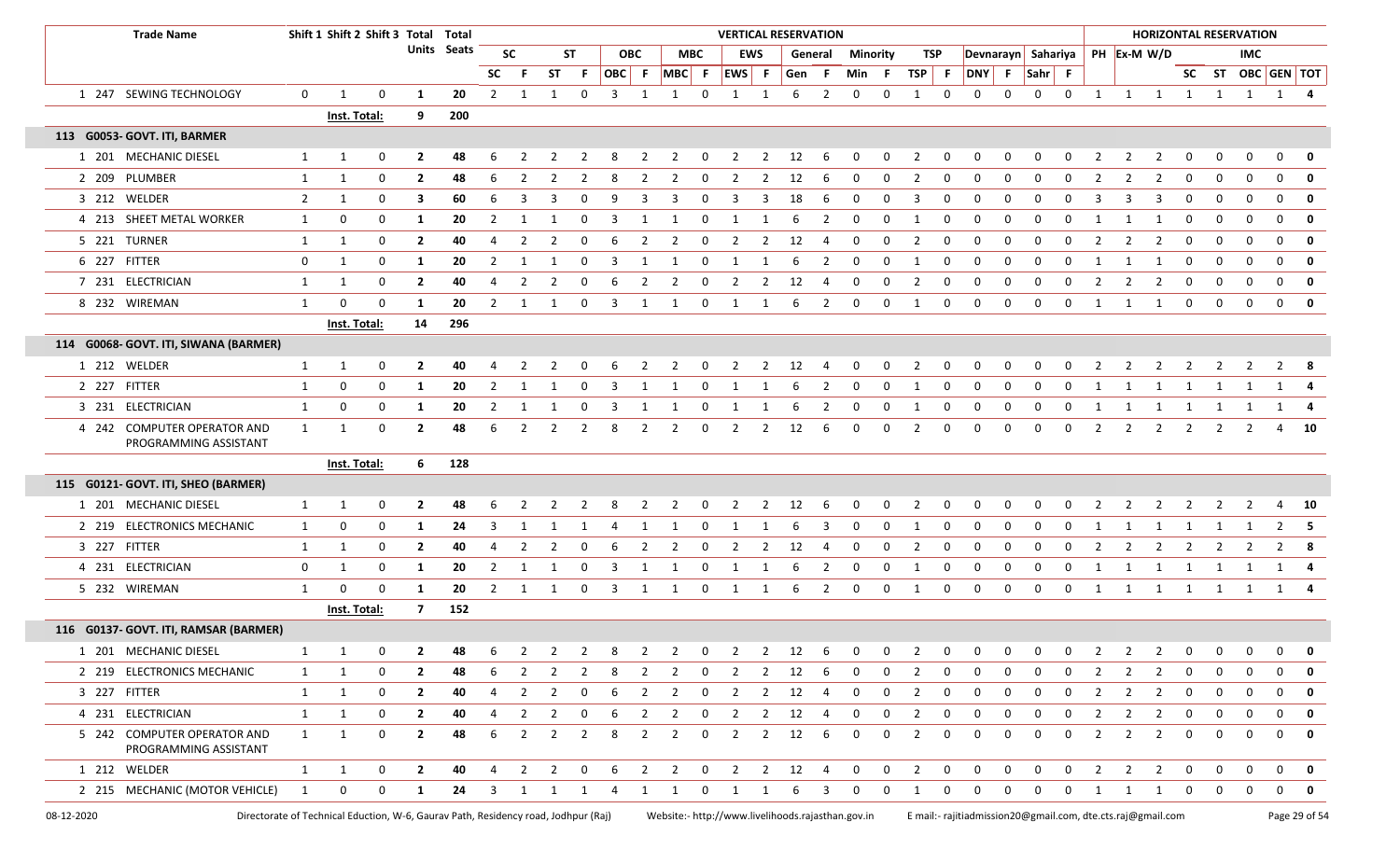|                           | <b>Trade Name</b>                                                                  |              | Shift 1 Shift 2 Shift 3 Total Total |              |                         |                    |                |                |                |                |                         |                         |                |                |                |                         | <b>VERTICAL RESERVATION</b>                       |                |                |                 |                |              |              |                    |              |              |                                                             |                         |                |              |              | <b>HORIZONTAL RESERVATION</b> |                   |               |
|---------------------------|------------------------------------------------------------------------------------|--------------|-------------------------------------|--------------|-------------------------|--------------------|----------------|----------------|----------------|----------------|-------------------------|-------------------------|----------------|----------------|----------------|-------------------------|---------------------------------------------------|----------------|----------------|-----------------|----------------|--------------|--------------|--------------------|--------------|--------------|-------------------------------------------------------------|-------------------------|----------------|--------------|--------------|-------------------------------|-------------------|---------------|
|                           |                                                                                    |              |                                     |              |                         | <b>Units</b> Seats |                | <b>SC</b>      |                | <b>ST</b>      |                         | <b>OBC</b>              |                | <b>MBC</b>     |                | EWS                     |                                                   | General        |                | <b>Minority</b> |                | TSP          |              | Devnarayn Sahariya |              |              |                                                             | PH Ex-M W/D             |                |              |              | IMC                           |                   |               |
|                           |                                                                                    |              |                                     |              |                         |                    | <b>SC</b>      | - F            | <b>ST</b>      | F.             | OBC F                   |                         | $MBC$ F        |                | EWS F          |                         | Gen                                               | - F            | Min F          |                 | TSP            | $\vert$ F    | <b>DNY</b>   | - F                | Sahr F       |              |                                                             |                         |                |              |              |                               | SC ST OBC GEN TOT |               |
|                           | 3 218 REFRIGERATION & AIR<br>CONDITIONING TECHNICIAN                               | 1            | $\mathbf{0}$                        | $\mathbf 0$  | 1                       | 24                 | 3              | 1              | 1              |                |                         |                         |                | U              |                |                         | 6                                                 | 3              | $\Omega$       | 0               |                | $\Omega$     | <sup>0</sup> | $\Omega$           | $\Omega$     | 0            | $\overline{1}$                                              | 1                       | 1              | 0            | $\mathbf 0$  | $\mathbf 0$                   | $\mathbf{0}$      | 0             |
|                           |                                                                                    |              | Inst. Total:                        |              | 14                      | 312                |                |                |                |                |                         |                         |                |                |                |                         |                                                   |                |                |                 |                |              |              |                    |              |              |                                                             |                         |                |              |              |                               |                   |               |
|                           | 117 G0167- GOVT. ITI, BAYTOO (BARMER)                                              |              |                                     |              |                         |                    |                |                |                |                |                         |                         |                |                |                |                         |                                                   |                |                |                 |                |              |              |                    |              |              |                                                             |                         |                |              |              |                               |                   |               |
|                           | 1 231 ELECTRICIAN                                                                  | 1            | 0                                   | 0            | 1                       | 20                 | 2              |                |                |                |                         |                         |                |                |                |                         |                                                   | 2              |                |                 |                |              |              |                    |              | O            |                                                             |                         |                |              |              |                               | $\Omega$          |               |
|                           | 2 242 COMPUTER OPERATOR AND<br>PROGRAMMING ASSISTANT                               | 1            | 0                                   | 0            | 1                       | 24                 | 3              |                |                |                |                         |                         |                | 0              | -1             |                         | 6                                                 | 3              | $\Omega$       | 0               |                | <sup>0</sup> | <sup>0</sup> | 0                  | $\Omega$     | 0            | $\overline{1}$                                              | 1                       | -1             | 0            | 0            | 0                             | $\mathbf 0$       | 0             |
|                           |                                                                                    |              | Inst. Total:                        |              | $\overline{2}$          | 44                 |                |                |                |                |                         |                         |                |                |                |                         |                                                   |                |                |                 |                |              |              |                    |              |              |                                                             |                         |                |              |              |                               |                   |               |
|                           | 118 G0168- GOVT. ITI, CHOHTAN (BARMER)                                             |              |                                     |              |                         |                    |                |                |                |                |                         |                         |                |                |                |                         |                                                   |                |                |                 |                |              |              |                    |              |              |                                                             |                         |                |              |              |                               |                   |               |
|                           | 1 231 ELECTRICIAN                                                                  | 1            | 0                                   | $\Omega$     | 1                       | 20                 | 2              | 1              | 1              | $\mathbf 0$    | $\overline{\mathbf{3}}$ | 1                       | -1             | $\mathbf 0$    | 1              | 1                       | 6                                                 | $\overline{2}$ | $\mathbf{0}$   | $\mathbf{0}$    | 1              | $\mathbf 0$  | $\mathbf 0$  | $\mathbf 0$        | $\mathbf 0$  | $\mathbf{0}$ | $\overline{1}$                                              | 1                       | 1              | $\mathbf 0$  | $\mathbf{0}$ | $\mathbf 0$                   | $\overline{0}$    | 0             |
|                           |                                                                                    |              | Inst. Total:                        |              | $\mathbf{1}$            | 20                 |                |                |                |                |                         |                         |                |                |                |                         |                                                   |                |                |                 |                |              |              |                    |              |              |                                                             |                         |                |              |              |                               |                   |               |
|                           | 119 G0169- GOVT. ITI, DHORIMANNA (BARMER) CAMP GOVT. ITI, BARMER                   |              |                                     |              |                         |                    |                |                |                |                |                         |                         |                |                |                |                         |                                                   |                |                |                 |                |              |              |                    |              |              |                                                             |                         |                |              |              |                               |                   |               |
|                           | 1 231 ELECTRICIAN                                                                  | 1            | <sup>0</sup>                        |              |                         | 20                 | 2              |                |                |                |                         |                         |                |                |                |                         |                                                   | 2              | $\Omega$       | 0               |                |              |              | <sup>0</sup>       |              |              |                                                             |                         |                | <sup>0</sup> | $\Omega$     | $\Omega$                      | $\Omega$          | 0             |
|                           |                                                                                    |              | Inst. Total:                        |              | 1                       | 20                 |                |                |                |                |                         |                         |                |                |                |                         |                                                   |                |                |                 |                |              |              |                    |              |              |                                                             |                         |                |              |              |                               |                   |               |
|                           | 120 G0170- GOVT. ITI, GUDHA MALANI (BARMER)                                        |              |                                     |              |                         |                    |                |                |                |                |                         |                         |                |                |                |                         |                                                   |                |                |                 |                |              |              |                    |              |              |                                                             |                         |                |              |              |                               |                   |               |
|                           | 1 212 WELDER                                                                       | 1            | 0                                   | $\mathbf 0$  | 1                       | 20                 | $\overline{2}$ | 1              | 1              | $\mathbf 0$    | 3                       | 1                       | 1              | $\mathbf 0$    | 1              | 1                       | 6                                                 | $\overline{2}$ | $\mathbf{0}$   | $\mathbf 0$     | 1              | 0            | $\mathbf 0$  | $\mathbf 0$        | $\mathbf 0$  | $\mathbf 0$  | 1                                                           | 1                       | 1              | $\mathbf 0$  | $\mathbf 0$  | $\mathbf 0$                   | $\mathbf{0}$      | 0             |
|                           | 2 242 COMPUTER OPERATOR AND<br>PROGRAMMING ASSISTANT                               | 1            | 0                                   | $\mathbf 0$  | 1                       | 24                 | 3              |                |                |                |                         |                         |                | 0              |                |                         |                                                   |                | 0              | 0               |                |              | <sup>0</sup> | <sup>0</sup>       | $\Omega$     | 0            |                                                             |                         |                |              | $\Omega$     | 0                             | $\Omega$          |               |
|                           |                                                                                    |              | Inst. Total:                        |              | $\overline{2}$          | 44                 |                |                |                |                |                         |                         |                |                |                |                         |                                                   |                |                |                 |                |              |              |                    |              |              |                                                             |                         |                |              |              |                               |                   |               |
|                           | 121 G0171- GOVT. ITI, SINDARI (BARMER)                                             |              |                                     |              |                         |                    |                |                |                |                |                         |                         |                |                |                |                         |                                                   |                |                |                 |                |              |              |                    |              |              |                                                             |                         |                |              |              |                               |                   |               |
|                           | 1 212 WELDER                                                                       | 1            | 0                                   | 0            | 1                       | 20                 | 2              |                |                | 0              | -3                      | 1                       | 1              | $\mathbf 0$    | 1              | 1                       | -6                                                | $\overline{2}$ | 0              | $\mathbf 0$     | 1              | 0            | 0            | 0                  | 0            | 0            | -1                                                          | 1                       | -1             | 0            | 0            | 0                             | 0                 | 0             |
|                           | 2 231 ELECTRICIAN                                                                  | 1            | 0                                   | $\mathbf{0}$ | 1                       | 20                 | 2              |                |                | <sup>0</sup>   | -3                      |                         |                |                |                |                         |                                                   | $\mathcal{L}$  | 0              | 0               |                | 0            |              | <sup>0</sup>       | $\Omega$     | 0            |                                                             |                         | -1             | 0            | <sup>0</sup> | 0                             | 0                 | 0             |
|                           | 3 242 COMPUTER OPERATOR AND<br>PROGRAMMING ASSISTANT                               | $\mathbf{1}$ | 0                                   | $\mathbf{0}$ | 1                       | 24                 | 3              | 1              | 1              |                | -4                      | 1                       | 1              | 0              | -1             | 1                       | -6                                                | 3              | $\Omega$       | 0               | 1              | 0            | $\Omega$     | 0                  | 0            | 0            | 1                                                           | 1                       | 1              | $\Omega$     | $\mathbf 0$  | $\Omega$                      | $\mathbf{0}$      | 0             |
|                           |                                                                                    |              | Inst. Total:                        |              | $\overline{\mathbf{3}}$ | 64                 |                |                |                |                |                         |                         |                |                |                |                         |                                                   |                |                |                 |                |              |              |                    |              |              |                                                             |                         |                |              |              |                               |                   |               |
| <b>DISTRICT JAISALMER</b> |                                                                                    |              |                                     |              |                         |                    |                |                |                |                |                         |                         |                |                |                |                         |                                                   |                |                |                 |                |              |              |                    |              |              |                                                             |                         |                |              |              |                               |                   |               |
|                           | 122 G0055- GOVT. ITI, JAISALMER                                                    |              |                                     |              |                         |                    |                |                |                |                |                         |                         |                |                |                |                         |                                                   |                |                |                 |                |              |              |                    |              |              |                                                             |                         |                |              |              |                               |                   |               |
|                           | 1 201 MECHANIC DIESEL                                                              |              |                                     |              | 2                       | 48                 |                |                |                |                |                         | 2                       |                | 0              |                |                         | 12                                                |                |                |                 |                |              |              |                    |              |              |                                                             |                         |                |              |              |                               | 0                 | 0             |
|                           | 2 209 PLUMBER                                                                      | 1            |                                     | 0            | $\mathbf{2}$            | 48                 | -6             | $\overline{2}$ | $\overline{2}$ | $\overline{2}$ | -8                      | $\overline{2}$          | $\overline{2}$ | $\mathbf 0$    | $\overline{2}$ | $\overline{2}$          | 12                                                | 6              | $\mathbf 0$    | $\mathbf 0$     | $\overline{2}$ | 0            | $\mathbf 0$  | $\mathbf 0$        | $\mathbf 0$  | $\mathbf 0$  | $\overline{2}$                                              | 2                       | $\overline{2}$ | $\mathbf 0$  | $\mathbf 0$  | 0                             | 0                 | $\mathbf 0$   |
|                           | 3 212 WELDER                                                                       | 1            | 1                                   | $\mathbf 0$  | $\mathbf{2}$            | 40                 | 4              | 2              | 2              | $\mathbf 0$    | 6                       | $\overline{2}$          | $\overline{2}$ | $\mathbf 0$    | 2              | $\overline{2}$          | 12                                                | -4             | $\mathbf 0$    | $\mathbf 0$     | $\overline{2}$ | $\mathbf 0$  | $\mathbf 0$  | $\mathbf 0$        | $\mathbf{0}$ | $\mathbf 0$  | 2                                                           | $\overline{2}$          | $\overline{2}$ | $\mathbf 0$  | $\mathbf 0$  | $\mathbf 0$                   | $\mathbf 0$       | $\mathbf 0$   |
|                           | 4 215 MECHANIC (MOTOR VEHICLE)                                                     | $\mathbf 0$  | 1                                   | $\mathbf{0}$ | 1                       | 24                 | 0              | 0              | 0              | 0              | $\mathbf 0$             | $\mathbf 0$             | $\mathbf 0$    | 0              | $\mathbf 0$    | $\mathbf 0$             | $\mathbf 0$                                       | $\mathbf 0$    | 17             | 7               | $\mathbf{0}$   | 0            | $\mathbf 0$  | 0                  | 0            | $\mathbf{0}$ | 1                                                           | $\overline{1}$          | $\overline{1}$ | $\mathbf 0$  | $\mathbf{0}$ | $\mathbf 0$                   | $\mathbf 0$       | 0             |
|                           | 5 218 REFRIGERATION & AIR<br>CONDITIONING TECHNICIAN                               | $\mathbf 0$  | 1                                   | $\mathbf 0$  | 1                       | 24                 | $\overline{3}$ | 1              | 1              | 1              | 4                       | 1                       | $\mathbf{1}$   | $\mathbf 0$    | 1              | 1                       | 6                                                 | 3              | $\mathbf 0$    | $\mathbf 0$     | 1              | $\mathbf 0$  | $\mathbf 0$  | $\mathbf 0$        | $\mathbf 0$  | $\mathbf 0$  | 1                                                           | $\overline{1}$          | 1              | $\mathbf 0$  | $\mathbf 0$  | $\mathbf 0$                   | $\mathbf 0$       | 0             |
|                           | 6 227 FITTER                                                                       | $\mathbf{1}$ | 1                                   | $\mathbf 0$  | $\overline{2}$          | 40                 | 4              | $\overline{2}$ | $\overline{2}$ | $\mathbf{0}$   | 6                       | $\overline{2}$          | $\overline{2}$ | $\overline{0}$ | $2 \quad 2$    |                         | 12                                                | $\overline{4}$ | $\overline{0}$ | $\mathbf{0}$    | $\overline{2}$ | $\mathbf 0$  | $\mathbf 0$  | $\mathbf 0$        | $\mathbf 0$  | $\mathbf{0}$ | $\overline{2}$                                              | $\overline{2}$          | $\overline{2}$ | $\mathbf 0$  | $\mathbf 0$  | $\mathbf 0$                   | $\mathbf{0}$      | $\mathbf{0}$  |
|                           | 7 231 ELECTRICIAN                                                                  | $\mathbf 0$  | 1                                   | $\mathbf 0$  | 1                       | 20                 |                | $2 \quad 1$    | $\mathbf{1}$   | $\mathbf{0}$   | $\overline{\mathbf{3}}$ | $\overline{\mathbf{1}}$ | 1              |                | $0 \quad 1$    | $\overline{\mathbf{1}}$ | 6                                                 | $\overline{2}$ | $\overline{0}$ | $\overline{0}$  | 1              | $\mathbf 0$  | $\mathbf 0$  | $\mathbf 0$        | $\mathbf 0$  | $\mathbf 0$  | 1                                                           | $\overline{\mathbf{1}}$ | 1              | $\mathbf 0$  | $\mathbf 0$  | $\mathbf 0$                   | $\mathbf{0}$      | 0             |
|                           | 8 232 WIREMAN                                                                      | $\mathbf{1}$ | 1                                   | $\mathbf 0$  | $\overline{2}$          | 40                 | 4              | $\overline{2}$ | $\overline{2}$ | $\mathbf 0$    | 6                       | $\overline{2}$          | $\overline{2}$ | $\mathbf{0}$   | $\overline{2}$ | $\overline{2}$          | 12                                                | 4              | $\mathbf{0}$   | $\mathbf{0}$    | 2              | $\mathbf{0}$ | $\mathbf{0}$ | $\mathbf 0$        | $\mathbf 0$  | $\mathbf 0$  | 2                                                           | $\overline{2}$          | $\overline{2}$ | $\mathbf 0$  | $\mathbf{0}$ | $\mathbf 0$                   | $\mathbf{0}$      | 0             |
| 08-12-2020                | Directorate of Technical Eduction, W-6, Gaurav Path, Residency road, Jodhpur (Raj) |              |                                     |              |                         |                    |                |                |                |                |                         |                         |                |                |                |                         | Website:- http://www.livelihoods.rajasthan.gov.in |                |                |                 |                |              |              |                    |              |              | E mail:- rajitiadmission20@gmail.com, dte.cts.raj@gmail.com |                         |                |              |              |                               |                   | Page 30 of 54 |

 $\Box$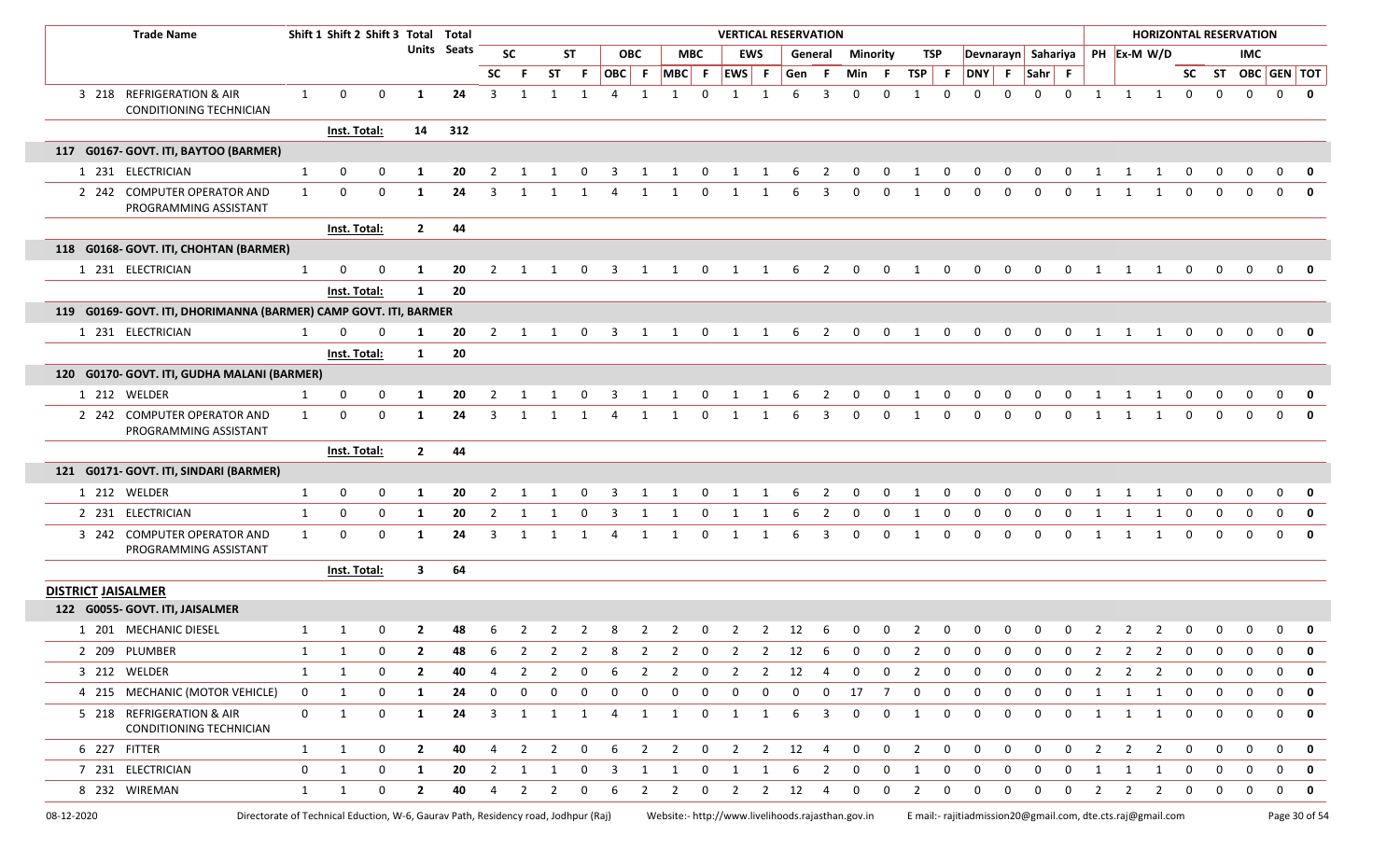|                       | <b>Trade Name</b>                                     |              | Shift 1 Shift 2 Shift 3 Total |              |                | Total       |                |                |                |                |                |                |                |                | <b>VERTICAL RESERVATION</b> |                |             |                |              |               |                |                |                    |                     |          |                |                |              | <b>HORIZONTAL RESERVATION</b>  |                |             |             |                                                     |                         |
|-----------------------|-------------------------------------------------------|--------------|-------------------------------|--------------|----------------|-------------|----------------|----------------|----------------|----------------|----------------|----------------|----------------|----------------|-----------------------------|----------------|-------------|----------------|--------------|---------------|----------------|----------------|--------------------|---------------------|----------|----------------|----------------|--------------|--------------------------------|----------------|-------------|-------------|-----------------------------------------------------|-------------------------|
|                       |                                                       |              |                               |              |                | Units Seats |                | <b>SC</b>      |                | <b>ST</b>      |                | <b>OBC</b>     | <b>MBC</b>     |                |                             | <b>EWS</b>     |             | General        | Minority     |               | TSP            |                | Devnarayn Sahariya |                     |          |                |                |              | PH Ex-M W/D                    |                |             | IMC.        |                                                     |                         |
|                       |                                                       |              |                               |              |                |             | <b>SC</b>      | - F            | <b>ST</b>      | F.             | OBC F MBC F    |                |                |                | $ EWS $ F                   |                | Gen F       |                | Min F        |               | $TSP$ F        |                | DNY F              |                     | Sahr F   |                |                |              |                                |                |             |             | SC ST OBC GEN TOT                                   |                         |
|                       | 9 242 COMPUTER OPERATOR AND<br>PROGRAMMING ASSISTANT  | 1            | 0                             | $\mathbf 0$  | 1              | 24          | 3              | $\overline{1}$ | 1              | 1              | $\overline{a}$ | 1              | 1              | $\Omega$       | 1                           | 1              | 6           | 3              | $\Omega$     | $\Omega$      | 1              | $\Omega$       | 0                  | $\Omega$            | $\Omega$ | $\mathbf 0$    | 1              | 1            | $\overline{1}$                 | $\mathbf 0$    | $\mathbf 0$ | $\mathbf 0$ | $\mathbf 0$                                         | $\overline{\mathbf{0}}$ |
|                       | 10 242 COMPUTER OPERATOR AND<br>PROGRAMMING ASSISTANT | $\mathbf 0$  | 1                             | $\mathbf 0$  | 1              | 24          | $\mathbf 0$    | $\overline{4}$ | $\mathbf 0$    | $\overline{2}$ | $\mathbf 0$    | 5              | $\mathbf 0$    | 1              | 0                           | $\overline{2}$ | 0           | 9              | 0            | 0             | $\mathbf 0$    | 1              | 0                  | 0                   | 0        | $\mathbf 0$    | 1              | 1            | 12                             | $\mathbf 0$    | 0           | $\mathbf 0$ | $\mathbf 0$                                         | 0                       |
|                       | 11 247 SEWING TECHNOLOGY                              | 1            | 1                             | 0            | $\overline{2}$ | 40          | 0              | 6              | $\Omega$       | 2              | $\Omega$       | 8              | 0              | $\overline{2}$ | $\mathbf 0$                 | 4              | 0           | 16             | 0            | $\mathbf 0$   | $\mathbf 0$    | $\overline{2}$ | 0                  | $\mathbf 0$         | 0        | $\mathbf 0$    | 2              | 2            | 20                             | $\mathbf 0$    | 0           | $\mathbf 0$ | $\mathbf 0$                                         | 0                       |
|                       | 12 254 FRONT OFFICE ASSISTANT                         | 1            | -1                            | $\Omega$     | $\overline{2}$ | 48          | 6              | 2              | $\overline{2}$ | 2              | 8              | $\overline{2}$ | 2              | 0              | 2                           | 2              | 12          | 6              | 0            | $\mathbf 0$   | 2              | $\mathbf 0$    | $\Omega$           | $\Omega$            | $\Omega$ | $\Omega$       | 2              | 2            | 2                              | $\mathbf{0}$   | $\Omega$    | $\Omega$    | $\mathbf 0$                                         | $\overline{\mathbf{0}}$ |
|                       |                                                       |              | <b>Inst. Total:</b>           |              | 19             | 420         |                |                |                |                |                |                |                |                |                             |                |             |                |              |               |                |                |                    |                     |          |                |                |              |                                |                |             |             |                                                     |                         |
|                       | 123 G0064- GOVT. ITI, POKRAN (JAISALMER)              |              |                               |              |                |             |                |                |                |                |                |                |                |                |                             |                |             |                |              |               |                |                |                    |                     |          |                |                |              |                                |                |             |             |                                                     |                         |
|                       | 1 212 WELDER                                          | 1            | 1                             | $\Omega$     | $\overline{2}$ | 40          |                | $\mathcal{L}$  |                |                |                |                |                |                | 2                           | -2             | 12          |                | 0            | $\Omega$      | 2              | $\Omega$       |                    |                     |          |                |                |              |                                |                |             |             | $\mathcal{P}$                                       | - 8                     |
|                       | 2 215 MECHANIC (MOTOR VEHICLE)                        | 1            | 1                             | $\Omega$     | $\overline{2}$ | 48          | 6              | 2              | 2              |                |                | 2              | $\overline{2}$ | $\Omega$       | 2                           | 2              | 12          | -6             | $\Omega$     | 0             | 2              | $\Omega$       | 0                  | $\Omega$            | 0        | 0              |                |              | 2                              | 2              | 2           | 2           | 4                                                   | <b>10</b>               |
|                       | 3 218 REFRIGERATION & AIR<br>CONDITIONING TECHNICIAN  | 1            | 0                             | $\mathbf 0$  | 1              | 24          | 3              | -1             | -1             | 1              | 4              | 1              | 1              | $\mathbf 0$    | 1                           | 1              | 6           | 3              | $\mathbf 0$  | $\mathbf 0$   | 1              | $\mathbf 0$    | $\Omega$           | $\Omega$            | 0        | 0              | 1              | -1           | - 1                            | -1             | -1          | - 1         | 2                                                   | - 5                     |
|                       | 4 227 FITTER                                          | 1            | 0                             | $\mathbf{0}$ | 1              | 20          | $\overline{2}$ | -1             | 1              | $\Omega$       | 3              | 1              | -1             | 0              | 1                           | $\mathbf{1}$   | 6           | $\overline{2}$ | 0            | 0             | 1              | 0              | 0                  | $\Omega$            | 0        | $\Omega$       | 1              | -1           | 1                              | -1             |             | -1          | 1                                                   | -4                      |
|                       | 5 231 ELECTRICIAN                                     | 1            | 1                             | $\mathbf{0}$ | $\overline{2}$ | 40          | 4              | 2              | 2              | 0              | 6              | $\overline{2}$ | $\overline{2}$ | 0              | 2                           | $\overline{2}$ | 12          | -4             | 0            | 0             | 2              | $\mathbf 0$    | 0                  | $\mathbf 0$         | 0        | $\mathbf 0$    | 2              | 2            | 2                              | 2              | 2           | 2           | $\overline{2}$                                      | - 8                     |
|                       | 6 242 COMPUTER OPERATOR AND<br>PROGRAMMING ASSISTANT  | $\mathbf{1}$ | $\mathbf 1$                   | $\Omega$     | $\overline{2}$ | 48          | 6              | 2              | 2              | $\overline{2}$ | 8              | 2              | 2              | $\Omega$       | 2                           | 2              | 12          | 6              | 0            | $\mathbf 0$   | 2              | 0              | 0                  | $\Omega$            | 0        | 0              | 2              | 2            | 2                              | 2              | 2           | 2           | 4                                                   | <b>10</b>               |
|                       |                                                       |              | Inst. Total:                  |              | 10             | 220         |                |                |                |                |                |                |                |                |                             |                |             |                |              |               |                |                |                    |                     |          |                |                |              |                                |                |             |             |                                                     |                         |
|                       | 124 G0195- GOVT. ITI, SAM (JAISALMER)                 |              |                               |              |                |             |                |                |                |                |                |                |                |                |                             |                |             |                |              |               |                |                |                    |                     |          |                |                |              |                                |                |             |             |                                                     |                         |
|                       | 1 231 ELECTRICIAN                                     | 1            | $\Omega$                      | $\mathbf 0$  | 1              | 20          |                | $2 \quad 1$    | $\overline{1}$ | $\overline{0}$ |                | $3 \quad 1$    | $\overline{1}$ |                | 0 1 1 6 2                   |                |             |                |              | $0 \t 0 \t 1$ |                | $\overline{0}$ | $\overline{0}$     | $0\qquad 0$         |          |                |                |              | $0 \qquad 1 \qquad 1 \qquad 1$ | $\mathbf{0}$   | $\mathbf 0$ | $\mathbf 0$ | $\begin{array}{ccc} & & 0 & \mathbf{0} \end{array}$ |                         |
|                       |                                                       |              | Inst. Total:                  |              | $\mathbf{1}$   | 20          |                |                |                |                |                |                |                |                |                             |                |             |                |              |               |                |                |                    |                     |          |                |                |              |                                |                |             |             |                                                     |                         |
| <b>DISTRICT JALOR</b> |                                                       |              |                               |              |                |             |                |                |                |                |                |                |                |                |                             |                |             |                |              |               |                |                |                    |                     |          |                |                |              |                                |                |             |             |                                                     |                         |
|                       | 125 G0056- GOVT. ITI, JALOR                           |              |                               |              |                |             |                |                |                |                |                |                |                |                |                             |                |             |                |              |               |                |                |                    |                     |          |                |                |              |                                |                |             |             |                                                     |                         |
|                       | 1 201 MECHANIC DIESEL                                 | $\mathbf{1}$ | 1                             | 0            | $\mathbf{2}$   | 48          | 6              |                |                |                |                | 2              | 2              | 0              | 2                           | 2              | 12          | 6              | 0            | 0             | 2              | 0              | 0                  |                     | 0        |                |                |              | 2                              |                |             |             | 4                                                   | 10                      |
|                       | 2 209 PLUMBER                                         | $\mathbf{1}$ | 1                             | 0            | $\overline{2}$ | 48          | 6              | $\overline{2}$ | 2              | 2              | 8              | $\overline{2}$ | 2              | 0              | 2                           | $\overline{2}$ | 12          | 6              | 0            | $\mathbf 0$   | 2              | 0              | $\Omega$           | 0                   | 0        | 0              | 2              | 2            | $\overline{2}$                 | 2              | 2           | 2           | 4                                                   | 10                      |
|                       | 3 212 WELDER                                          | 1            | 1                             | 0            | $\mathbf{2}$   | 40          |                | 2              | 2              | $\Omega$       | 6              | 2              | 2              | 0              | 2                           | 2              | 12          | -4             | 0            | 0             | 2              | 0              | 0                  | $\Omega$            | 0        | $\Omega$       | 2              | 2            | 2                              | 2              | 2           | 2           | $\overline{2}$                                      | - 8                     |
|                       | 4 227 FITTER                                          | 1            | 0                             | 0            | 1              | 20          | 2              | -1             | 1              | 0              | 3              | 1              | 1              | 0              | 1                           |                | 6           | $\overline{2}$ | 0            | 0             | 1              | 0              | 0                  | 0                   | 0        | 0              | 1              | -1           | -1                             | -1             | -1          | -1          | 1                                                   | -4                      |
|                       | 5 232 WIREMAN                                         | 1            | 1                             | 0            | $\mathbf{2}$   | 40          |                | 2              | 2              |                | 6              | 2              | 2              | $\Omega$       | 2                           | 2              | 12          | -4             | 0            | 0             | 2              | 0              | 0                  | $\Omega$            | 0        | 0              | 2              | 2            | 2                              | 2              | 2           | 2           | $\overline{2}$                                      | -8                      |
|                       | 6 242 COMPUTER OPERATOR AND<br>PROGRAMMING ASSISTANT  | 1            | -1                            | $\Omega$     | $\mathbf{2}$   | 48          | 0              | 8              | 0              | 4              | $\Omega$       | 10             | 0              | 2              | 0                           | -4             | 0           | 18             | 0            | 0             | 0              | 2              | 0                  | $\Omega$            | 0        | 0              | 2              | 2            | 24                             | 2              | 2           | 2           | 4                                                   | 10                      |
|                       | 7 264 COMPUTER HARDWARE &<br>NETWORK MAINTENANCE      | 1            | $\Omega$                      |              |                | 24          | 3              |                |                |                |                | 1              |                | $\Omega$       |                             |                |             |                | $\Omega$     | $\Omega$      |                |                |                    | $\Omega$            | $\Omega$ | $\Omega$       | $\overline{1}$ | $\mathbf{1}$ | 1                              | $\overline{1}$ |             | 1 1         |                                                     | $2 \quad 5$             |
|                       | 8 264 COMPUTER HARDWARE &<br>NETWORK MAINTENANCE      | $\mathbf 0$  | 1                             | $\mathbf 0$  | 1              | 24          | $\mathbf{0}$   | $\overline{4}$ | $\Omega$       | $\overline{2}$ | $\Omega$       | 5 <sub>5</sub> | $\overline{0}$ | $\mathbf{1}$   | $\mathbf 0$                 | 2              | $\mathbf 0$ | -9             | $\mathbf{0}$ | $\mathbf{0}$  | $\mathbf{0}$   | 1              | $\mathbf 0$        | $\mathbf{0}$        | $\Omega$ | $\overline{0}$ |                |              | 1 1 12 1 1 1                   |                |             |             |                                                     | 2 5                     |
|                       |                                                       |              | <b>Inst. Total:</b>           |              | 13             | 292         |                |                |                |                |                |                |                |                |                             |                |             |                |              |               |                |                |                    |                     |          |                |                |              |                                |                |             |             |                                                     |                         |
|                       | 126 G0065- GOVT. ITI, RANIWARA (JALORE)               |              |                               |              |                |             |                |                |                |                |                |                |                |                |                             |                |             |                |              |               |                |                |                    |                     |          |                |                |              |                                |                |             |             |                                                     |                         |
|                       | 1 227 FITTER                                          | 1            | 0                             | $\mathbf 0$  | 1              | 20          |                | 2 1 1          |                | $\overline{0}$ |                |                |                |                | 3 1 1 0 1 1 6               |                |             | $\overline{2}$ |              | $0\qquad 0$   | $\overline{1}$ | $\overline{0}$ |                    | $0\qquad 0\qquad 0$ |          |                |                |              | 0 1 1 1 1 1 1 1 4              |                |             |             |                                                     |                         |

E

E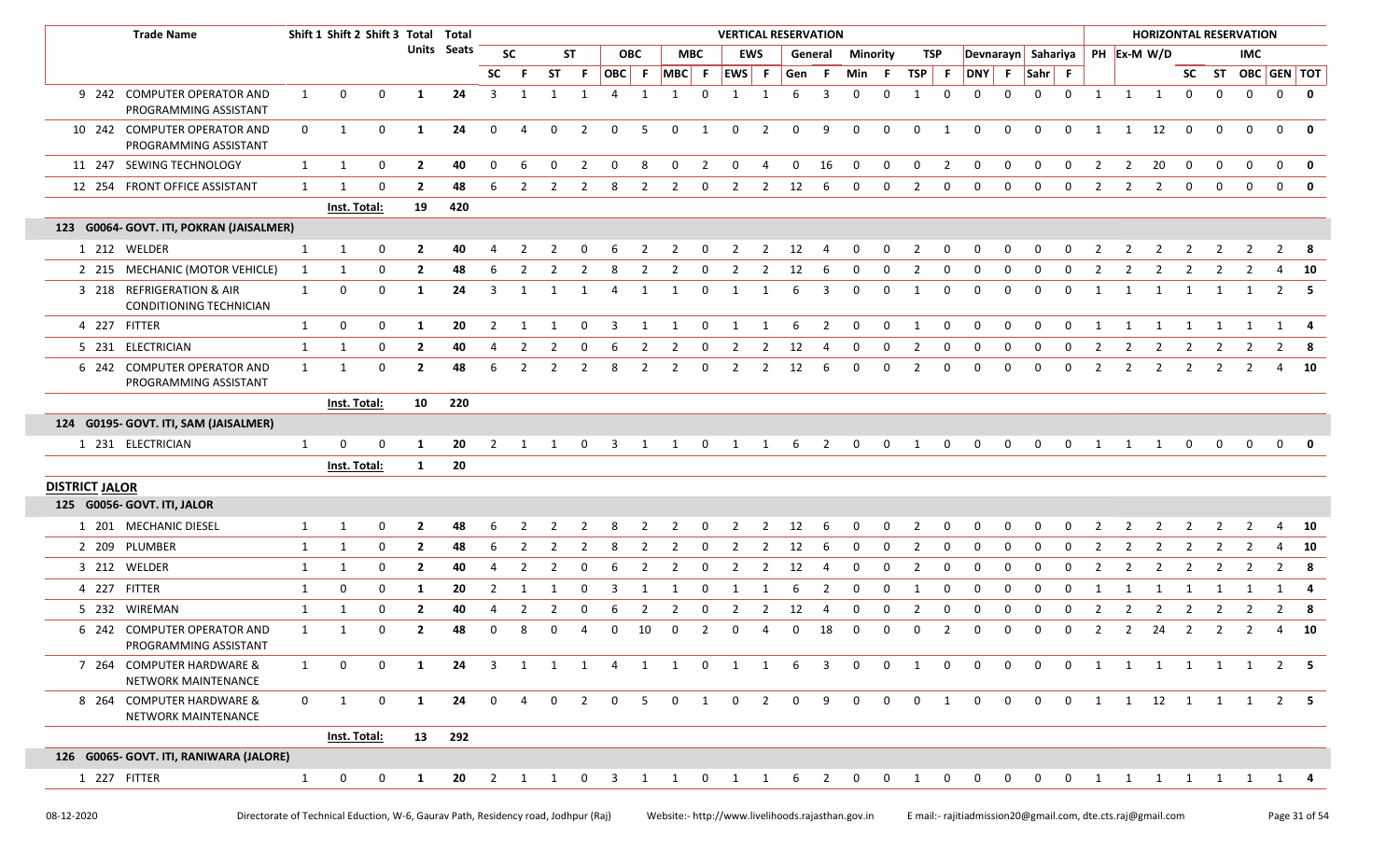|                         | <b>Trade Name</b>                                                                  |                | Shift 1 Shift 2 Shift 3 Total Total |             |                |             |                |                         |                |                |                         |                         |                |              |                                         |                | <b>VERTICAL RESERVATION</b>                       |                |                 |                |                |              |                                                             |              |                    |              |                                           |                |                |              | <b>HORIZONTAL RESERVATION</b> |                |                |               |
|-------------------------|------------------------------------------------------------------------------------|----------------|-------------------------------------|-------------|----------------|-------------|----------------|-------------------------|----------------|----------------|-------------------------|-------------------------|----------------|--------------|-----------------------------------------|----------------|---------------------------------------------------|----------------|-----------------|----------------|----------------|--------------|-------------------------------------------------------------|--------------|--------------------|--------------|-------------------------------------------|----------------|----------------|--------------|-------------------------------|----------------|----------------|---------------|
|                         |                                                                                    |                |                                     |             |                | Units Seats |                | <b>SC</b>               |                | <b>ST</b>      |                         | <b>OBC</b>              |                | <b>MBC</b>   |                                         | <b>EWS</b>     |                                                   | General        | <b>Minority</b> |                |                | TSP          |                                                             |              | Devnarayn Sahariya |              |                                           | PH Ex-M W/D    |                |              |                               | <b>IMC</b>     |                |               |
|                         |                                                                                    |                |                                     |             |                |             | SC .           | - F                     | <b>ST</b>      | F.             | OBC F                   |                         | $MBC$ F        |              | EWS F                                   |                | Gen F                                             |                | Min F           |                | TSP F          |              | <b>DNY</b>                                                  | - F          | Sahr F             |              |                                           |                |                | <b>SC</b>    |                               |                | ST OBC GEN TOT |               |
|                         | 2 231 ELECTRICIAN                                                                  | 1              | 1                                   | 0           | $\mathbf{2}$   | 40          | 4              | 2                       | 2              | $\Omega$       | 6                       | 2                       | 2              | $\Omega$     | 2                                       | 2              | 12                                                | 4              | $\mathbf 0$     | $\mathbf 0$    | 2              | 0            | 0                                                           | 0            | 0                  | 0            | 2                                         | $\overline{2}$ | $\overline{2}$ | 2            | 2                             | $\overline{2}$ | 2              | - 8           |
|                         | 3 232 WIREMAN                                                                      | 1              | 1                                   | 0           | $\mathbf{2}$   | 40          | 4              | 2                       | 2              | $\Omega$       | 6                       | 2                       | 2              | 0            | -2                                      | -2             | 12                                                | 4              | 0               | 0              | -2             | 0            |                                                             | 0            | 0                  | 0            | -2                                        | 2              | -2             | 2            | 2                             | 2              | 2              | -8            |
|                         | 4 242 COMPUTER OPERATOR AND<br>PROGRAMMING ASSISTANT                               | 1              | 1                                   | $\Omega$    | $\overline{2}$ | 48          | 6              | 2                       | $\overline{2}$ | $\overline{2}$ | 8                       | 2                       | $\overline{2}$ | $\Omega$     | $\overline{2}$                          | 2              | 12                                                | 6              | 0               | $\mathbf 0$    | 2              | 0            | $\Omega$                                                    | 0            | $\Omega$           | 0            | $\overline{2}$                            | $\overline{2}$ | $\overline{2}$ | 2            | $\overline{2}$                | $\overline{2}$ | 4              | - 10          |
|                         |                                                                                    |                | <b>Inst. Total:</b>                 |             | $\overline{7}$ | 148         |                |                         |                |                |                         |                         |                |              |                                         |                |                                                   |                |                 |                |                |              |                                                             |              |                    |              |                                           |                |                |              |                               |                |                |               |
|                         | 127 G0198- GOVT. ITI, JASWANT PURA (JALOR)                                         |                |                                     |             |                |             |                |                         |                |                |                         |                         |                |              |                                         |                |                                                   |                |                 |                |                |              |                                                             |              |                    |              |                                           |                |                |              |                               |                |                |               |
|                         | 1 212 WELDER                                                                       | 1              | 0                                   | 0           | 1              | 20          | 2              | 1                       |                | $\Omega$       | 3                       | 1                       | -1             | 0            | 1                                       | 1              | 6                                                 | $\overline{2}$ | $\mathbf 0$     | $\mathbf 0$    | -1             | 0            | 0                                                           | 0            | 0                  | 0            | -1                                        | 1              | $\mathbf{1}$   | 0            | 0                             | $\mathbf 0$    | $\mathbf 0$    | $\mathbf 0$   |
|                         | 2 231 ELECTRICIAN                                                                  | 1              | 0                                   | 0           | 1              | 20          | 2              |                         |                |                | -3                      |                         |                |              |                                         |                |                                                   |                |                 | 0              |                |              |                                                             |              |                    |              |                                           |                |                |              | 0                             | 0              | $\mathbf 0$    | 0             |
|                         | 3 242 COMPUTER OPERATOR AND<br>PROGRAMMING ASSISTANT                               | 1              | 0                                   | 0           | 1              | 24          | 3              | 1                       | 1              | 1              | 4                       | 1                       | 1              | 0            | -1                                      |                | 6                                                 | 3              | 0               | $\mathbf 0$    | 1              | 0            | $\Omega$                                                    | 0            | $\mathbf 0$        | 0            | -1                                        | 1              | -1             | 0            | 0                             | 0              | $\mathbf 0$    | 0             |
|                         |                                                                                    |                | <b>Inst. Total:</b>                 |             | $\mathbf{3}$   | 64          |                |                         |                |                |                         |                         |                |              |                                         |                |                                                   |                |                 |                |                |              |                                                             |              |                    |              |                                           |                |                |              |                               |                |                |               |
| <b>DISTRICT JODHPUR</b> |                                                                                    |                |                                     |             |                |             |                |                         |                |                |                         |                         |                |              |                                         |                |                                                   |                |                 |                |                |              |                                                             |              |                    |              |                                           |                |                |              |                               |                |                |               |
|                         | 128 G0058- GOVT. ITI, JODHPUR                                                      |                |                                     |             |                |             |                |                         |                |                |                         |                         |                |              |                                         |                |                                                   |                |                 |                |                |              |                                                             |              |                    |              |                                           |                |                |              |                               |                |                |               |
|                         | 1 022 PLASTIC PROCESSING<br><b>OPERATOR</b>                                        | 1              | 1                                   |             | $\overline{2}$ | 40          |                | 2                       |                | 0              | -6                      | 2                       | 2              | 0            | -2                                      | 2              | 12                                                | 4              | 0               | 0              | -2             |              |                                                             |              |                    |              | 2                                         | 2              | 2              | 0            | 0                             | $\Omega$       | $\mathbf 0$    | 0             |
|                         | 2 037 INSTRUMENT MECHANIC                                                          | $\mathbf{1}$   | 0                                   | 0           | -1             | 24          | 3              | 1                       | 1              |                |                         | 1                       | 1              | 0            | 1                                       | 1              | -6                                                | -3             | 0               | $\mathbf 0$    | -1             | 0            | <sup>0</sup>                                                | <sup>0</sup> |                    | 0            | -1                                        | 1              | -1             | 0            | 0                             | 0              | $\mathbf 0$    | 0             |
|                         | 3 201 MECHANIC DIESEL                                                              | 1              | 1                                   | 0           | $\mathbf{2}$   | 48          | 6              | 2                       | -2             | 2              | -8                      | 2                       | -2             | 0            | -2                                      | -2             | 12                                                | 6              | 0               | 0              | -2             | 0            |                                                             | 0            | 0                  | 0            | 2                                         | 2              | -2             | 0            | 0                             | 0              | 0              | 0             |
|                         | 4 206 CARPENTER                                                                    | 1              | 1                                   | 0           | $\overline{2}$ | 48          | 6              | 2                       | 2              | 2              | 8                       | 2                       | $\overline{2}$ | $\Omega$     | $\overline{2}$                          | 2              | 12                                                | -6             | $\mathbf 0$     | $\mathbf 0$    | $\overline{2}$ | 0            | $\Omega$                                                    | $\Omega$     | $\Omega$           | 0            | 2                                         | $\overline{2}$ | $\overline{2}$ | 0            | 0                             | $\mathbf 0$    | $\mathbf 0$    | 0             |
|                         | 5 209 PLUMBER                                                                      | 1              | 1                                   | 0           | $\overline{2}$ | 48          | -6             | 2                       | $\overline{z}$ | $\mathcal{L}$  | 8                       | 2                       | -2             | O            | -2                                      | -2             | 12                                                | 6              | -0              | $\Omega$       | $\overline{2}$ | O            |                                                             |              | <sup>0</sup>       | O            | -2                                        | 2              | -2             | 0            | O                             | 0              | $\Omega$       | 0             |
|                         | 6 212 WELDER                                                                       | $\overline{2}$ | $\overline{2}$                      | 0           | 4              | 80          | 8              |                         |                | ŋ              | 12                      |                         |                |              |                                         |                | 24                                                | 8              | <sup>0</sup>    | $\Omega$       |                |              |                                                             | 0            |                    |              |                                           | Д              | $\overline{a}$ | O            | 0                             | 0              | $\Omega$       | 0             |
|                         | 7 214 FOUNDRYMAN                                                                   | 1              | 0                                   | 0           | 1              | 20          | $\overline{2}$ | 1                       | 1              | <sup>0</sup>   | 3                       |                         |                | 0            |                                         |                | -6                                                | 2              | 0               | 0              | - 1            | 0            |                                                             | O            | $\Omega$           | O            |                                           | -1             | -1             | 0            | 0                             | $\Omega$       | $\Omega$       | $\mathbf 0$   |
|                         | 8 215 MECHANIC (MOTOR VEHICLE)                                                     | $\mathbf 0$    | 1                                   | $\Omega$    | -1             | 24          | 3              | 1                       | 1              | 1              | -4                      | 1                       | 1              | $\Omega$     | -1                                      | 1              | -6                                                | 3              | 0               | $\mathbf 0$    | -1             | 0            | 0                                                           | $\mathbf 0$  | $\Omega$           | 0            | -1                                        | 1              | -1             | 0            | 0                             | $\mathbf 0$    | $\mathbf 0$    | 0             |
|                         | 9 217 DRAUGHTSMAN (CIVIL)                                                          | 1              | 1                                   | 0           | $\mathbf{2}$   | 48          | -6             | 2                       | -2             | 2              | -8                      | 2                       | 2              | 0            | -2                                      | -2             | 12                                                | -6             | 0               | 0              | -2             |              |                                                             | 0            | -0                 | 0            | 2                                         | 2              | -2             | 0            | 0                             | 0              | $\mathbf 0$    | 0             |
|                         | 10 218 REFRIGERATION & AIR<br>CONDITIONING TECHNICIAN                              | $\mathbf 0$    | 1                                   | 0           | 1              | 24          | 3              | 1                       | 1              |                |                         | 1                       | 1              | $\Omega$     | 1                                       | 1              | -6                                                | 3              | 0               | $\mathbf 0$    | 1              | 0            | 0                                                           | 0            | $\Omega$           | 0            | 1                                         | 1              | 1              | 0            | 0                             | $\mathbf 0$    | $\mathbf 0$    | 0             |
|                         | 11 219 ELECTRONICS MECHANIC                                                        | 1              | 1                                   | 0           | $\overline{2}$ | 48          | 6              | $\overline{2}$          | $\overline{2}$ | $\overline{2}$ | 8                       | $\overline{2}$          | $\overline{2}$ | 0            | $\overline{2}$                          | $\overline{2}$ | 12                                                | 6              | $\mathbf 0$     | $\mathbf{0}$   | $\overline{2}$ | 0            | 0                                                           | $\mathbf 0$  | 0                  | 0            | $\overline{2}$                            | $\overline{2}$ | $\overline{2}$ | 0            | 0                             | $\mathbf 0$    | $\mathbf 0$    | $\mathbf 0$   |
|                         | 12 220 INFORMATION<br>COMMUNICATION<br><b>TECHNOLOGY SYSTEM</b><br>MAINTENANCE     | 1              | 0                                   | $\mathbf 0$ | 1              | 24          | 3              | 1                       |                |                |                         |                         |                | 0            |                                         |                | 6                                                 | 3              | 0               | $\Omega$       |                | 0            | 0                                                           | 0            | $\Omega$           | 0            |                                           |                |                | 0            | 0                             | 0              | $\mathbf 0$    | $\mathbf 0$   |
|                         | 13 221 TURNER                                                                      | 1              | 0                                   | $\mathbf 0$ | 1              | 20          | $\overline{2}$ | $\overline{\mathbf{1}}$ | $\mathbf{1}$   | $\mathbf{0}$   | $\overline{\mathbf{3}}$ | $\overline{\mathbf{1}}$ | $\mathbf{1}$   |              | $0 \qquad 1 \qquad 1$                   |                | 6                                                 | $\overline{2}$ |                 | $0\qquad 0$    | 1              | $\mathbf 0$  | $\mathbf 0$                                                 | $\mathbf 0$  | $\mathbf 0$        | $\mathbf 0$  | 1                                         | 1              | 1              | $\mathbf{0}$ | $\mathbf{0}$                  | $\mathbf 0$    | $\Omega$       | $\mathbf 0$   |
|                         | 14 222 MACHINIST                                                                   | 1              | 0                                   | $\mathbf 0$ | $\mathbf{1}$   | 20          |                | $2 \quad 1$             | $\mathbf{1}$   | $\mathbf{0}$   | $3 \quad 1$             |                         | $\mathbf{1}$   |              | $\begin{matrix} 0 & 1 & 1 \end{matrix}$ |                | 6                                                 | $\overline{2}$ | $\overline{0}$  | $\overline{0}$ | $\mathbf{1}$   | $\mathbf{0}$ | $\mathbf{0}$                                                | $\mathbf{0}$ | $\mathbf{0}$       |              | $\begin{matrix} 0 && 1 && 1 \end{matrix}$ |                | 1              | $\mathbf{0}$ | $\mathbf{0}$                  | $\mathbf{0}$   | $\mathbf{0}$   | $\mathbf 0$   |
|                         | 15 224 DRAUGHTSMAN<br>(MECHANICAL)                                                 | $\mathbf{0}$   | $\mathbf{1}$                        | $\mathbf 0$ | $\mathbf{1}$   | 24          | 3              | 1                       | 1              | 1              | $\overline{4}$          | 1                       | 1              | 0            | 1                                       | 1              | 6                                                 | 3              | $\mathbf 0$     | $\mathbf 0$    | 1              | $\mathbf 0$  | $\mathbf 0$                                                 | $\mathbf 0$  | $\mathbf 0$        | 0            | 1                                         | $\mathbf{1}$   | 1              | $\mathbf 0$  | $\mathbf 0$                   | $\mathbf 0$    | $\mathbf{0}$   | $\mathbf 0$   |
| 16 227 FITTER           |                                                                                    | $\mathbf{1}$   | 0                                   | 0           | 1              | 20          | $\overline{2}$ | $\overline{\mathbf{1}}$ | 1              | 0              | $\overline{\mathbf{3}}$ | 1                       | 1              | $\mathbf{0}$ | $\overline{\mathbf{1}}$                 | $\mathbf{1}$   | 6                                                 | $\overline{2}$ | $\mathbf{0}$    | $\mathbf{0}$   | $\mathbf{1}$   | $\mathbf 0$  | $\mathbf 0$                                                 | $\mathbf 0$  | $\mathbf 0$        | $\mathbf 0$  | 1                                         | $\overline{1}$ | 1              | $\mathbf 0$  | $\mathbf 0$                   | $\mathbf 0$    | $\mathbf 0$    | 0             |
|                         | 17 231 ELECTRICIAN                                                                 | 1              | $\overline{2}$                      | $\mathbf 0$ | 3              | 60          | 6              | 3                       | -3             | 0              | 9                       | 3                       | 3              | 0            | 3                                       | 3              | 18                                                | -6             | 0               | 0              | 3              | 0            | 0                                                           | 0            | 0                  | 0            | 3                                         | 3              | 3              | 0            | 0                             | 0              | $\mathbf 0$    | $\mathbf{0}$  |
|                         | 18 232 WIREMAN                                                                     | $\mathbf{0}$   | 1                                   | 0           | 1              | 20          |                | $2 \quad 1$             | 1              | $\mathbf 0$    | $\overline{\mathbf{3}}$ | $\mathbf{1}$            | 1              |              | $0\qquad 1$                             | $\overline{1}$ | 6                                                 | $\overline{2}$ |                 | $0\qquad 0$    | 1              | $\mathbf 0$  | $\mathbf 0$                                                 | $\mathbf 0$  | $\mathbf 0$        | $\mathbf{0}$ | 1 1                                       |                | 1              | $\mathbf 0$  | $\mathbf{0}$                  | $\overline{0}$ | $\mathbf 0$    | $\mathbf 0$   |
| 08-12-2020              | Directorate of Technical Eduction, W-6, Gaurav Path, Residency road, Jodhpur (Raj) |                |                                     |             |                |             |                |                         |                |                |                         |                         |                |              |                                         |                | Website:- http://www.livelihoods.rajasthan.gov.in |                |                 |                |                |              | E mail:- rajitiadmission20@gmail.com, dte.cts.raj@gmail.com |              |                    |              |                                           |                |                |              |                               |                |                | Page 32 of 54 |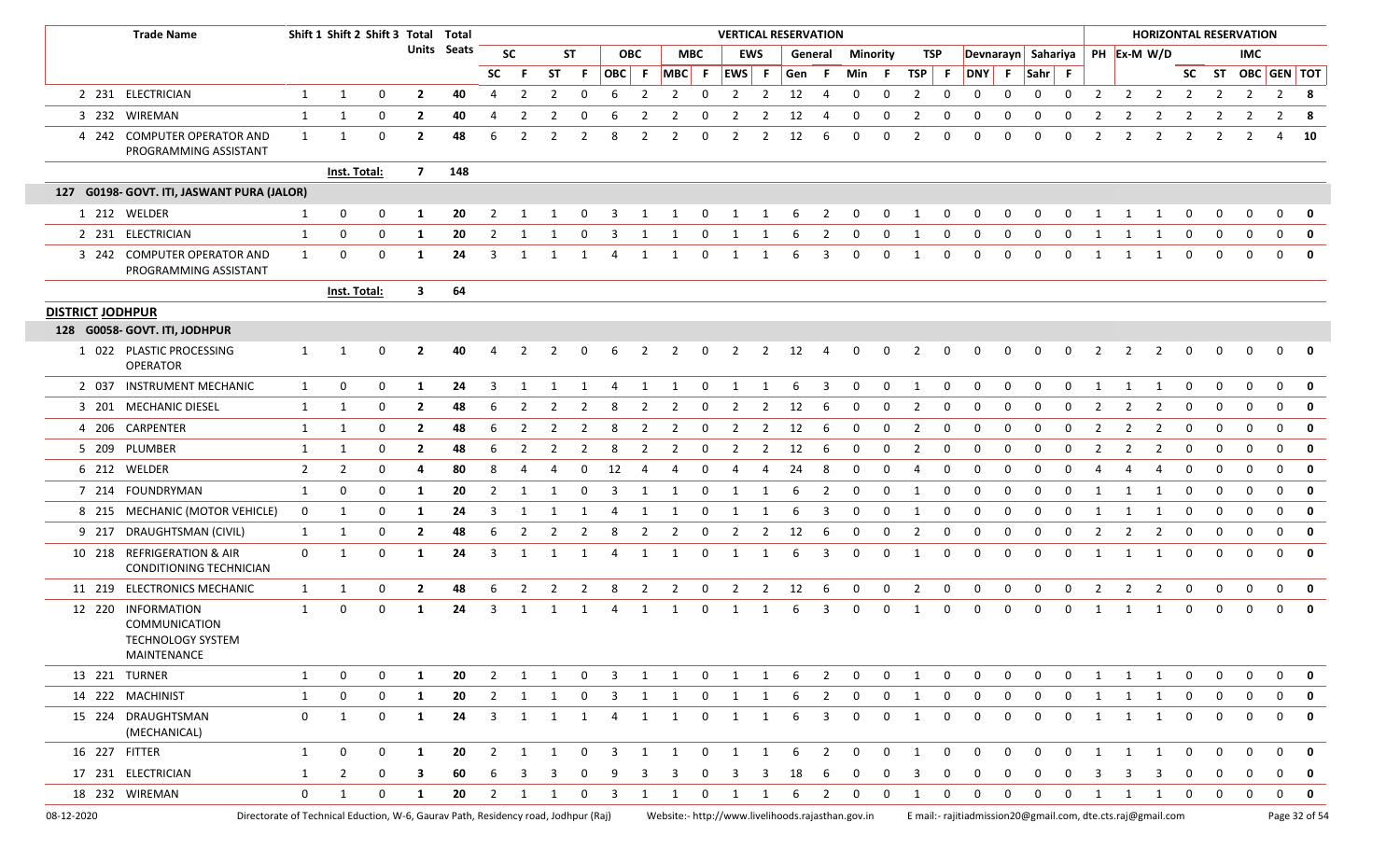|              | <b>Trade Name</b>                                           |              | Shift 1 Shift 2 Shift 3 Total Total |                |                         |                    |                |                         |                |                         |                         |                         |                            |                | <b>VERTICAL RESERVATION</b> |                         |             |                         |                         |              |                |                         |                                   |                |                |             |                |                |                                |                |                | <b>HORIZONTAL RESERVATION</b> |                |                         |
|--------------|-------------------------------------------------------------|--------------|-------------------------------------|----------------|-------------------------|--------------------|----------------|-------------------------|----------------|-------------------------|-------------------------|-------------------------|----------------------------|----------------|-----------------------------|-------------------------|-------------|-------------------------|-------------------------|--------------|----------------|-------------------------|-----------------------------------|----------------|----------------|-------------|----------------|----------------|--------------------------------|----------------|----------------|-------------------------------|----------------|-------------------------|
|              |                                                             |              |                                     |                |                         | <b>Units</b> Seats |                | <b>SC</b>               |                | <b>ST</b>               |                         | <b>OBC</b>              |                            | <b>MBC</b>     |                             | <b>EWS</b>              |             | General                 | <b>Minority</b>         |              | TSP            |                         |                                   |                |                |             |                |                | Devnarayn Sahariya PH Ex-M W/D |                |                | <b>IMC</b>                    |                |                         |
|              |                                                             |              |                                     |                |                         |                    | <b>SC</b>      | -F                      | <b>ST</b>      | -F.                     | OBC F                   |                         | $MBC$ F                    |                | EWS F                       |                         | Gen F       |                         | Min F                   |              | $TSP$ F        |                         | DNY F                             |                | $Sahr$ F       |             |                |                |                                |                |                | SC ST OBC GEN TOT             |                |                         |
|              | 19 242 COMPUTER OPERATOR AND<br>PROGRAMMING ASSISTANT       | 1            | 1                                   | 0              | $\mathbf{2}$            | 48                 | 6              | 2                       | 2              | $\overline{2}$          | 8                       | 2                       | $\overline{2}$             | $\Omega$       | 2                           | 2                       | 12          | -6                      | $\Omega$                | $\Omega$     | 2              | $\Omega$                | $\Omega$                          | $\Omega$       | $\Omega$       | $\Omega$    | 2              | 2              | 2                              | $\mathbf 0$    | $\mathbf 0$    | $\Omega$                      | $\mathbf 0$    | $\overline{\mathbf{0}}$ |
|              | 20 248 DRESS MAKING                                         | $\mathbf{1}$ | $\mathbf{1}$                        | 0              | $\overline{2}$          | 40                 | 4              | $\overline{2}$          | 2              | $\mathbf 0$             | 6                       | $\overline{2}$          | $\overline{2}$             | $\mathbf 0$    | $\overline{2}$              | $\overline{2}$          | 12          | 4                       | $\mathbf 0$             | 0            | $\overline{2}$ | $\mathbf 0$             | 0                                 | 0              | $\mathbf 0$    | $\mathbf 0$ | 2              | 2              | 2                              | $\mathbf 0$    | $\mathbf 0$    | $\mathbf 0$                   | $\mathbf 0$    | $\mathbf{0}$            |
|              | 21 259 STENOGRAPHER &<br>SECRETARIAL ASSISTANT<br>(ENGLISH) | 1            | -1                                  | 0              |                         | 48                 |                |                         |                |                         | 8                       |                         | 2                          | $\Omega$       |                             | 2                       | 12          | 6                       |                         |              |                | 0                       |                                   |                |                |             |                |                |                                |                |                |                               | $\Omega$       |                         |
|              | 22 260 STENOGRAPHER &<br>SECRETARIAL ASSISTANT<br>(HINDI)   | 1            | 1                                   | $\mathbf 0$    | $\mathbf{2}$            | 48                 | 6              | $\overline{2}$          | 2              | 2                       | 8                       | $\overline{2}$          | $\overline{2}$             | $\mathbf 0$    | $\overline{2}$              | $2^{\circ}$             | 12          | 6                       | $\mathbf 0$             | $\mathbf{0}$ | $\overline{2}$ | $\mathbf 0$             | $\Omega$                          | 0              | $\Omega$       | $\mathbf 0$ | 2              | 2              | 2                              | $\Omega$       | $\Omega$       |                               | $\mathbf{0}$   |                         |
|              | 23 264 COMPUTER HARDWARE &<br>NETWORK MAINTENANCE           | $\mathbf{1}$ | 1                                   | 0              | $\mathbf{2}$            | 48                 | 6              | 2                       | 2              | $\overline{2}$          | 8                       | $\overline{2}$          | $\overline{2}$             | $\mathbf 0$    | 2                           | $2^{\circ}$             | 12          | 6                       | 0                       | $\mathbf{0}$ | $\overline{2}$ | $\overline{0}$          | $\mathbf 0$                       | 0              | $\mathbf{0}$   | $\mathbf 0$ | 2              | $\overline{2}$ | 2                              | $\mathbf 0$    | $\Omega$       | $\Omega$                      | $\mathbf 0$    |                         |
|              | 1 214 FOUNDRYMAN                                            | $\mathbf 0$  | 1                                   | 0              | 1                       | 20                 | $\overline{2}$ | 1                       | $\overline{1}$ | $\overline{0}$          | $\overline{\mathbf{3}}$ |                         | 1 1                        | $\mathbf{0}$   | $\overline{1}$              | $\overline{\mathbf{1}}$ | 6           | $\overline{\mathbf{2}}$ | $\mathsf{O}$            | $\mathbf 0$  | 1              | $\overline{\mathbf{0}}$ | $\mathbf 0$                       | $\mathsf{o}$   | $\overline{0}$ |             | 0 1 1 1        |                |                                | $\mathbf 0$    | $\mathbf 0$    | $\mathbf 0$                   | $\overline{0}$ | $\overline{\mathbf{0}}$ |
|              |                                                             |              | Inst. Total:                        |                | 40                      | 892                |                |                         |                |                         |                         |                         |                            |                |                             |                         |             |                         |                         |              |                |                         |                                   |                |                |             |                |                |                                |                |                |                               |                |                         |
|              | 129 G0059- GOVT. WOMEN ITI, JODHPUR                         |              |                                     |                |                         |                    |                |                         |                |                         |                         |                         |                            |                |                             |                         |             |                         |                         |              |                |                         |                                   |                |                |             |                |                |                                |                |                |                               |                |                         |
|              | 1 208 INTERIOR DECORATION AND<br><b>DESIGNING</b>           | 1            | 1                                   | $\Omega$       |                         | 48                 |                |                         |                |                         |                         | 10                      |                            |                |                             |                         | 0           | 18                      |                         |              | $\Omega$       |                         |                                   |                |                |             |                | 2              | 24                             | 2              |                |                               | 4              | 10                      |
|              | 2 239 COSMETOLOGY                                           | 1            |                                     | n              |                         | 48                 |                |                         |                |                         |                         | 10                      |                            |                |                             |                         |             | 18                      |                         |              |                |                         |                                   |                |                |             |                | $\mathcal{L}$  | 24                             |                |                |                               |                | 10                      |
|              | 3 242 COMPUTER OPERATOR AND<br>PROGRAMMING ASSISTANT        | 1            |                                     |                |                         | 48                 |                |                         |                |                         |                         | 10                      |                            |                |                             |                         |             | 18                      |                         |              |                | 2                       |                                   |                |                |             | $\mathcal{L}$  | $\mathcal{L}$  | 24                             | 2              |                |                               | 4              | 10                      |
|              | 4 246 FASHION DESIGN &<br><b>TECHNOLOGY</b>                 | $\mathbf{1}$ | 1                                   | 0              | $\overline{2}$          | 40                 | $\Omega$       |                         |                | $\mathcal{P}$           | $\Omega$                | 8                       | $\mathbf 0$                | 2              | $\Omega$                    | $\Delta$                | $\Omega$    | 16                      | $\mathbf 0$             | $\mathbf{0}$ | $\mathbf{0}$   | 2                       | $\Omega$                          | $\Omega$       | $\Omega$       | $\Omega$    | 2              | 2              | 20                             | $\overline{2}$ | 2              | 2                             | 2              | - 8                     |
|              | 5 247 SEWING TECHNOLOGY                                     | $\mathbf{1}$ | $\mathbf{1}$                        | 0              | $\overline{2}$          | 40                 | $\mathbf 0$    | 6                       | $\mathbf 0$    | 2                       | $\mathbf 0$             | 8                       | $\mathbf 0$                | $\overline{2}$ | $\mathbf 0$                 | 4                       | $\mathbf 0$ | 16                      | $\overline{\mathbf{0}}$ | $\mathbf{0}$ | $\mathbf 0$    | $\overline{2}$          | $\mathbf 0$                       | $\mathbf 0$    | $\mathbf 0$    | $\mathbf 0$ | 2              | $\overline{2}$ | 20                             | $\overline{2}$ | 2              | $\overline{2}$                |                | $2 \times 8$            |
|              | 6 260 STENOGRAPHER &<br>SECRETARIAL ASSISTANT<br>(HINDI)    | $\mathbf{1}$ | 1                                   | 0              | $\overline{2}$          | 48                 |                |                         |                |                         | <sup>0</sup>            | 10                      | $\Omega$                   | 2              | $\Omega$                    | 4                       | $\Omega$    | 18                      | 0                       | $\Omega$     | $\Omega$       | 2                       | 0                                 | <sup>0</sup>   | 0              | 0           | 2              | 2              | 24                             | 2              | 2              | 2                             | 4              | 10                      |
|              |                                                             |              | Inst. Total:                        |                |                         | 12 272             |                |                         |                |                         |                         |                         |                            |                |                             |                         |             |                         |                         |              |                |                         |                                   |                |                |             |                |                |                                |                |                |                               |                |                         |
|              | 130 G0062- GOVT. ITI, PHALODI (JODHPUR)                     |              |                                     |                |                         |                    |                |                         |                |                         |                         |                         |                            |                |                             |                         |             |                         |                         |              |                |                         |                                   |                |                |             |                |                |                                |                |                |                               |                |                         |
|              | 1 201 MECHANIC DIESEL                                       | 1            | 1                                   | 0              | $\mathbf{2}$            | 48                 |                |                         |                |                         |                         |                         |                            |                |                             |                         | 12          |                         |                         |              |                | O                       |                                   |                |                |             |                |                |                                |                |                |                               |                | 10                      |
|              | 2 231 ELECTRICIAN                                           | 1            | 0                                   | 0              | -1                      | 20                 | 2              | $\overline{1}$          |                | $\Omega$                | 3                       | $\overline{\mathbf{1}}$ |                            | $\Omega$       |                             |                         | -6          | 2                       | $\Omega$                | $\Omega$     | $\mathbf 1$    | $\mathbf 0$             | $\Omega$                          | $\Omega$       | $\Omega$       | $\Omega$    | -1             |                | 1                              | 1              |                |                               | 1              | 4                       |
|              | 3 232 WIREMAN                                               | 1            | 0                                   | $\Omega$       | -1                      | 20                 | 2              |                         |                |                         |                         |                         |                            |                |                             |                         |             |                         |                         | <sup>0</sup> |                | 0                       | 0                                 | <sup>0</sup>   | <sup>0</sup>   | 0           |                |                | 1                              |                |                |                               | 1              |                         |
|              | 4 248 DRESS MAKING                                          | $\mathbf{1}$ | 1                                   | 0              | $\overline{2}$          | 40                 |                |                         |                |                         |                         |                         | 4 2 2 0 6 2 2 0 2 2 12 4 0 |                |                             |                         |             |                         |                         |              |                |                         | $0\qquad 2\qquad 0\qquad 0$       |                |                |             |                |                |                                |                |                | 0 0 0 2 2 2 2 2 2 2 8         |                |                         |
|              |                                                             |              | <b>Inst. Total:</b>                 |                | $6 -$                   | 128                |                |                         |                |                         |                         |                         |                            |                |                             |                         |             |                         |                         |              |                |                         |                                   |                |                |             |                |                |                                |                |                |                               |                |                         |
|              | 131 G0063- GOVT. ITI, PIPAR CITY (JODHPUR)                  |              |                                     |                |                         |                    |                |                         |                |                         |                         |                         |                            |                |                             |                         |             |                         |                         |              |                |                         |                                   |                |                |             |                |                |                                |                |                |                               |                |                         |
|              | 1 201 MECHANIC DIESEL                                       | $\mathbf{1}$ | $\mathbf{1}$                        | $\mathbf 0$    | $\overline{\mathbf{2}}$ | 48                 | 6              | $\overline{\mathbf{2}}$ | $\overline{2}$ | $\overline{\mathbf{2}}$ | - 8                     | $\overline{2}$          | $\overline{2}$             | $\overline{0}$ | $\overline{\mathbf{2}}$     | $2 \t 12$               |             | $6^{\circ}$             | 0                       | $\mathbf 0$  | $\overline{2}$ | $\mathbf 0$             | $\mathbf 0$                       | 0              | $\mathbf 0$    | $\mathbf 0$ | $\overline{2}$ | $\overline{2}$ | $2 \t2$                        |                | $\overline{2}$ | 2                             |                | 4 10                    |
| 2 227 FITTER |                                                             | $\mathbf 0$  | $\mathbf{1}$                        | $\overline{0}$ | 1                       | 20                 |                |                         |                |                         |                         |                         |                            |                |                             |                         |             |                         |                         |              |                |                         | 2 1 1 0 3 1 1 0 1 1 6 2 0 0 1 0 0 | $\overline{0}$ |                |             |                |                |                                |                |                | 0 0 1 1 1 1 1 1 1 1 4         |                |                         |
|              |                                                             |              | Inst. Total:                        |                | $\overline{\mathbf{3}}$ | 68                 |                |                         |                |                         |                         |                         |                            |                |                             |                         |             |                         |                         |              |                |                         |                                   |                |                |             |                |                |                                |                |                |                               |                |                         |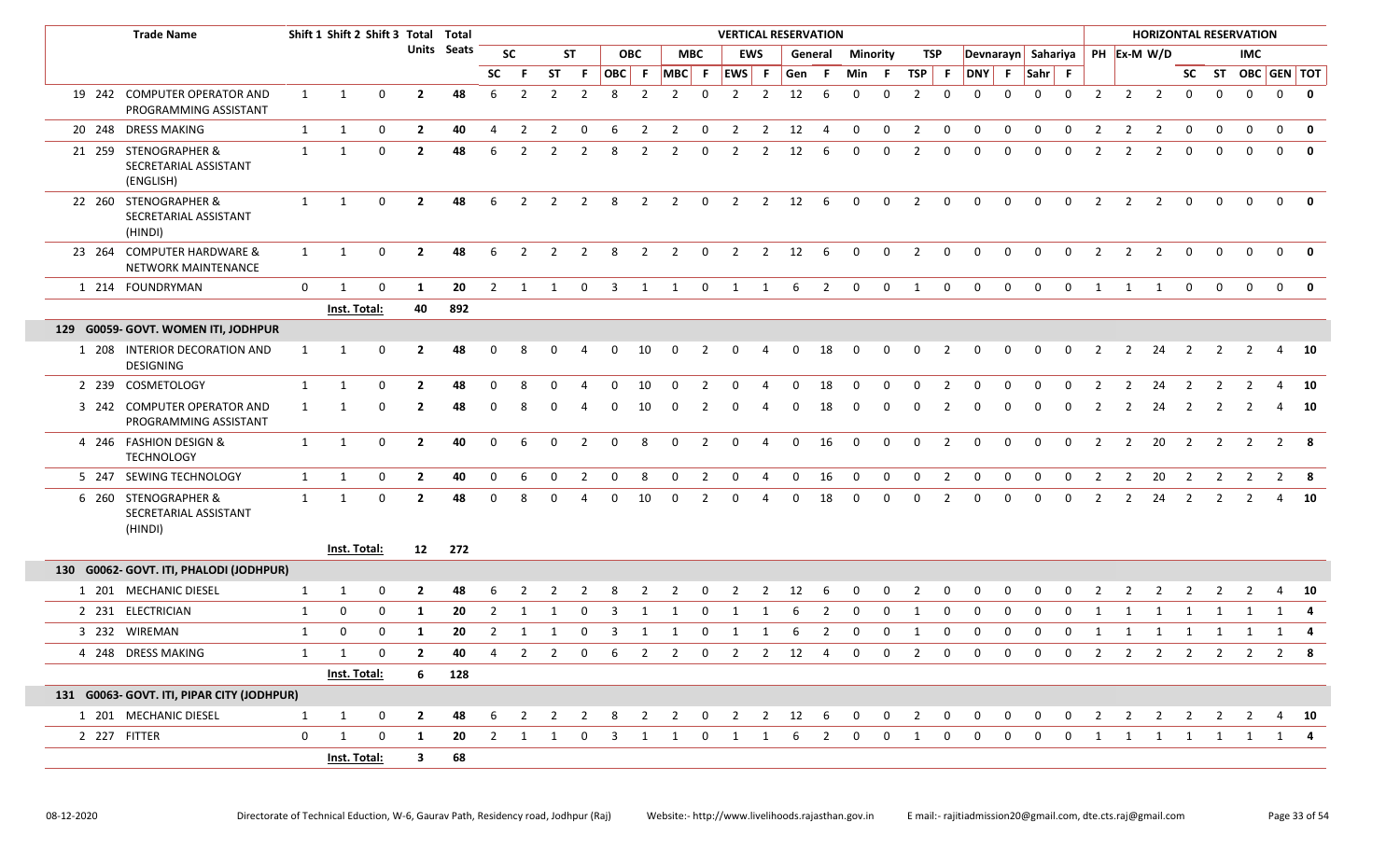|            | <b>Trade Name</b>                                                                  |              | Shift 1 Shift 2 Shift 3 Total Total |              |                |                    |                |                |                |                         |                         |                |                                                                                                    |                         | <b>VERTICAL RESERVATION</b> |                |           |                |                         |                 |                |                         |                                                             |              |                    |             |                |                         | <b>HORIZONTAL RESERVATION</b> |                |                   |                |                   |                                 |
|------------|------------------------------------------------------------------------------------|--------------|-------------------------------------|--------------|----------------|--------------------|----------------|----------------|----------------|-------------------------|-------------------------|----------------|----------------------------------------------------------------------------------------------------|-------------------------|-----------------------------|----------------|-----------|----------------|-------------------------|-----------------|----------------|-------------------------|-------------------------------------------------------------|--------------|--------------------|-------------|----------------|-------------------------|-------------------------------|----------------|-------------------|----------------|-------------------|---------------------------------|
|            |                                                                                    |              |                                     |              |                | <b>Units</b> Seats |                | <b>SC</b>      |                | ST                      |                         | <b>OBC</b>     |                                                                                                    | <b>MBC</b>              |                             | <b>EWS</b>     |           | General        |                         | <b>Minority</b> | TSP            |                         |                                                             |              | Devnarayn Sahariya |             |                |                         | PH Ex-M W/D                   |                |                   | <b>IMC</b>     |                   |                                 |
|            |                                                                                    |              |                                     |              |                |                    | <b>SC</b>      | -F.            |                | ST F                    | OBC F                   |                | $MBC$ F                                                                                            |                         | EWS F                       |                | Gen F     |                | Min F                   |                 | TSP F          |                         |                                                             |              | DNY F Sahr F       |             |                |                         |                               |                |                   |                | SC ST OBC GEN TOT |                                 |
|            | 132 G0119- GOVT. ITI, BALESAR (JODHPUR)                                            |              |                                     |              |                |                    |                |                |                |                         |                         |                |                                                                                                    |                         |                             |                |           |                |                         |                 |                |                         |                                                             |              |                    |             |                |                         |                               |                |                   |                |                   |                                 |
|            | 1 201 MECHANIC DIESEL                                                              | 1            | -1                                  | 0            | -2             | 48                 |                |                |                |                         |                         |                |                                                                                                    |                         |                             |                | 12        |                |                         |                 | 2              | 0                       |                                                             |              |                    |             |                |                         |                               |                |                   |                |                   | - 10                            |
|            | 2 206 CARPENTER                                                                    | 1            | $\mathbf{1}$                        | 0            | $\overline{2}$ | 48                 |                |                |                |                         |                         |                |                                                                                                    | O                       | -2                          |                | 12        |                | $\Omega$                | <sup>0</sup>    | 2              | 0                       | <sup>0</sup>                                                | n            | $\Omega$           | $\Omega$    | 2              | 2                       |                               |                |                   | 2              | 4                 | - 10                            |
|            | 3 212 WELDER                                                                       | $\mathbf{1}$ | 1                                   | 0            | $\overline{2}$ | 40                 | 4              | 2              | 2              | 0                       | -6                      | 2              | 2                                                                                                  | 0                       | 2                           | $\overline{2}$ | 12        | 4              | 0                       | 0               | 2              | 0                       | 0                                                           | 0            | 0                  | 0           | 2              | 2                       |                               | 2              |                   | 2              | 2                 | -8                              |
|            | 4 215 MECHANIC (MOTOR VEHICLE)                                                     | $\mathbf{1}$ | 1                                   | 0            | $\overline{2}$ | 48                 | 6              | 2              | 2              | $\overline{2}$          | 8                       | $\overline{2}$ | $\overline{2}$                                                                                     | $\mathbf 0$             | $\overline{2}$              | $\overline{2}$ | 12        | - 6            | $\mathbf 0$             | 0               | $\overline{2}$ | $\mathbf 0$             | 0                                                           | $\mathbf 0$  | $\mathbf 0$        | 0           | $\overline{2}$ | $\overline{2}$          | $\overline{2}$                | $\overline{2}$ | 2                 | $\overline{2}$ | 4                 | - 10                            |
|            | 5 227 FITTER                                                                       | 1            | 0                                   | 0            | 1              | 20                 | 2              |                |                | 0                       | -3                      | -1             | 1                                                                                                  | 0                       | 1                           |                | -6        |                | 0                       | 0               | 1              | $\mathbf 0$             | 0                                                           | 0            | 0                  | 0           | 1              | 1                       | 1                             |                |                   | 1              | 1                 |                                 |
|            | 6 231 ELECTRICIAN                                                                  | 1            | $\mathbf 0$                         | 0            | 1              | 20                 | 2              | -1             |                | 0                       | -3                      | 1              | -1                                                                                                 | 0                       | 1                           |                | 6         | 2              | 0                       | 0               | 1              | $\mathbf 0$             | 0                                                           | 0            | $\mathbf 0$        | 0           | 1              | 1                       | 1                             | 1              | 1                 | 1              | 1                 |                                 |
|            | 7 232 WIREMAN                                                                      | 1            | 0                                   | 0            | 1              | 20                 | 2              |                |                | 0                       | -3                      |                |                                                                                                    | 0                       | 1                           |                | -6        | 2              | 0                       | 0               | 1              | 0                       | 0                                                           | 0            | 0                  | 0           | 1              | -1                      | 1                             |                |                   |                | -1                |                                 |
|            | 8 242 COMPUTER OPERATOR AND<br>PROGRAMMING ASSISTANT                               | 1            | $\mathbf{1}$                        | 0            | $\overline{2}$ | 48                 | 6              | $\overline{2}$ | 2              | $\overline{2}$          | 8                       | $\overline{2}$ | $\overline{2}$                                                                                     | $\mathbf 0$             | $\overline{2}$              | $\overline{2}$ | 12        | 6              | $\mathbf 0$             | $\mathbf 0$     | $\overline{2}$ | 0                       | 0                                                           | $\mathbf 0$  | 0                  | $\mathbf 0$ | $\overline{2}$ | $\overline{2}$          | $\overline{2}$                | $\overline{2}$ | 2                 | 2              |                   | 4 10                            |
|            | 9 252 FOOD & BEVERAGES<br>SERVICES ASSISTANT                                       | 1            | $\mathbf{1}$                        | $\mathbf{0}$ | $\overline{2}$ | 40                 | 4              | $\overline{2}$ | $\overline{2}$ | $\mathbf 0$             | -6                      | $\overline{2}$ | $\overline{2}$                                                                                     | $\mathbf 0$             | $\overline{2}$              | $\overline{2}$ | 12        | 4              | $\mathbf 0$             | $\mathbf 0$     | $\overline{2}$ | $\mathbf 0$             | 0                                                           | 0            | $\mathbf 0$        | $\mathbf 0$ | $\overline{2}$ | 2                       | $\overline{2}$                | 2              | $\overline{2}$    | $\overline{2}$ | $\overline{2}$    | - 8                             |
|            | 10 255 HOUSE KEEPER                                                                | 1            | -1                                  | 0            | $\overline{2}$ | 48                 | -6             | 2              | 2              | 2                       | 8                       | $\overline{2}$ | $\overline{2}$                                                                                     | $\mathbf 0$             | 2                           |                | $2 \t12$  | - 6            | $\mathbf 0$             | $\mathbf{0}$    | 2              | $\overline{0}$          | $\mathbf 0$                                                 | $\mathbf{0}$ | $\Omega$           | $\mathbf 0$ | $\overline{2}$ | 2                       | 2                             | 2              | 2                 | $\overline{2}$ |                   | 4 10                            |
|            |                                                                                    |              | Inst. Total:                        |              | 17             | 380                |                |                |                |                         |                         |                |                                                                                                    |                         |                             |                |           |                |                         |                 |                |                         |                                                             |              |                    |             |                |                         |                               |                |                   |                |                   |                                 |
|            | 133 G0120- GOVT. ITI, LUNI (JODHPUR)                                               |              |                                     |              |                |                    |                |                |                |                         |                         |                |                                                                                                    |                         |                             |                |           |                |                         |                 |                |                         |                                                             |              |                    |             |                |                         |                               |                |                   |                |                   |                                 |
|            | 1 201 MECHANIC DIESEL                                                              | 1            | 1                                   | $\mathbf 0$  | $\overline{2}$ | 48                 | 6              | 2              | 2              | $\overline{2}$          | 8                       | $\overline{2}$ | $\overline{2}$                                                                                     | $\overline{\mathbf{0}}$ | $\overline{2}$              |                | $2 \t 12$ | - 6            | $\mathbf 0$             | $\mathbf 0$     | $\overline{2}$ | $\overline{0}$          | 0                                                           | $\mathbf 0$  | $\mathbf 0$        | 0           | $\overline{2}$ | $\overline{\mathbf{2}}$ | $\overline{2}$                | $\overline{2}$ |                   | 2 2            |                   | 4 10                            |
|            | 2 215 MECHANIC (MOTOR VEHICLE)                                                     | 1            | 0                                   | 0            | -1             | 24                 |                |                |                | -1                      |                         |                |                                                                                                    | 0                       | 1                           |                |           |                | 0                       | <sup>0</sup>    | 1              | 0                       | 0                                                           | <sup>0</sup> | <sup>0</sup>       | $\Omega$    |                | -1                      |                               |                |                   |                |                   |                                 |
|            | 3 218 REFRIGERATION & AIR<br>CONDITIONING TECHNICIAN                               | 1            | $\mathbf 0$                         | $\mathbf{0}$ | -1             | 24                 | 3              | 1              | 1              | $\overline{\mathbf{1}}$ | 4                       | 1              | 1                                                                                                  | $\mathbf{0}$            | 1                           | 1              | 6         | 3              | $\mathbf 0$             | 0               | $\overline{1}$ | $\mathbf 0$             | 0                                                           | 0            | $\mathbf 0$        | 0           | 1              | 1                       | 1                             | 1              |                   | 1 1            | 2                 | - 5                             |
|            | 4 221 TURNER                                                                       | 1            | $\mathbf 0$                         | 0            | -1             | 20                 | $\overline{2}$ | $\mathbf{1}$   | -1             | 0                       | 3                       | 1              | -1                                                                                                 | $\mathbf 0$             | 1                           | 1              | 6         | $\overline{2}$ | $\mathbf 0$             | $\mathbf 0$     | 1              | $\mathbf 0$             | 0                                                           | 0            | $\mathbf 0$        | $\mathbf 0$ | 1              | 1                       | 1                             | 1              |                   | 1              | 1                 | -4                              |
|            | 5 231 ELECTRICIAN                                                                  | 1            | 1                                   | 0            | $\overline{2}$ | 40                 | -4             | 2              |                | 0                       | -6                      | 2              | 2                                                                                                  | 0                       | 2                           | 2              | 12        | 4              | 0                       | 0               | 2              | 0                       | 0                                                           | 0            | 0                  | 0           | $\mathbf{2}$   | 2                       | 2                             | 2              | 2                 | 2              | $\mathbf{2}$      | -8                              |
|            | 6 242 COMPUTER OPERATOR AND<br>PROGRAMMING ASSISTANT                               | 1            | - 1                                 | 0            | $\overline{2}$ | 48                 | -6             | 2              | 2              | 2                       | 8                       | 2              | $\overline{2}$                                                                                     | 0                       | $\overline{2}$              | 2              | 12        | 6              | 0                       | 0               | 2              | 0                       | 0                                                           | $\Omega$     | $\mathbf 0$        | 0           | $\overline{2}$ | $\overline{2}$          | 2                             | 2              | 2                 | 2              | 4                 | 10                              |
|            | 7 253 FOOD PRODUCTION<br>(GENERAL)                                                 | 1            | $\mathbf{1}$                        | $\mathbf{0}$ | $\overline{2}$ | 48                 | -6             | 2              | 2              | 2                       | 8                       | 2              | $\overline{2}$                                                                                     | $\mathsf{o}$            | $\overline{2}$              | $\overline{2}$ | 12        | 6              | $\mathbf 0$             | 0               | 2              | $\mathbf 0$             | 0                                                           | $\mathbf 0$  | $\mathbf 0$        | 0           | $\overline{2}$ | 2                       | 2                             | 2              | 2                 | $\overline{2}$ | 4                 | - 10                            |
|            | 8 255 HOUSE KEEPER                                                                 | $\mathbf{1}$ | -1                                  | 0            | $\mathbf{2}$   | 48                 | -6             | 2              | 2              | $\overline{2}$          | -8                      | 2              | $\overline{2}$                                                                                     | $\mathbf{0}$            | $\overline{2}$              |                | 2 12      | -6             | 0                       | $\mathbf 0$     | $\overline{2}$ | $\overline{\mathbf{0}}$ | $\mathbf 0$                                                 | $\mathbf 0$  | $\mathbf{0}$       | 0           |                | $2 \quad 2$             | $\overline{2}$                | 2              |                   | $2 \quad 2$    |                   | 4 10                            |
|            |                                                                                    |              | Inst. Total:                        |              | 13             | 300                |                |                |                |                         |                         |                |                                                                                                    |                         |                             |                |           |                |                         |                 |                |                         |                                                             |              |                    |             |                |                         |                               |                |                   |                |                   |                                 |
|            | 134 G0144- GOVT. ITI, BAP (JODHPUR)                                                |              |                                     |              |                |                    |                |                |                |                         |                         |                |                                                                                                    |                         |                             |                |           |                |                         |                 |                |                         |                                                             |              |                    |             |                |                         |                               |                |                   |                |                   |                                 |
|            | 1 227 FITTER                                                                       |              | $\Omega$                            |              |                | 20                 |                | 1 1            |                | $\overline{0}$          | $\overline{\mathbf{3}}$ |                | $\overline{\phantom{a}}$                                                                           | $\mathbf 0$             | 1                           |                |           |                | $\Omega$                |                 |                | $\Omega$                | $\Omega$                                                    |              | $\cap$             |             |                |                         |                               |                | $0\quad 0\quad 0$ |                |                   | $\begin{matrix}0&0\end{matrix}$ |
|            | 1 201 MECHANIC DIESEL                                                              | $\mathbf{1}$ | 0                                   | 0            | -1             | 24                 | 3              | 1              | 1              | $\mathbf{1}$            | 4                       | 1              | 1                                                                                                  | $\mathbf{0}$            | 1                           | 1              | -6        | 3              | 0                       | 0               | 1              | 0                       | 0                                                           | <sup>0</sup> | 0                  | 0           | 1              | 1                       | 1                             | 0              | 0                 | 0              | 0                 | 0                               |
|            | 2 232 WIREMAN                                                                      | $\mathbf{1}$ | $\mathbf 0$                         | $\mathbf{0}$ | 1              | 20                 |                | $2 \quad 1$    | $\mathbf{1}$   | $\overline{0}$          |                         | 3 1            | 1                                                                                                  | $\mathbf{0}$            | $\overline{1}$              | $\mathbf{1}$   | 6         | $\overline{2}$ | $\overline{\mathbf{0}}$ | $\mathbf 0$     | 1              | $\overline{0}$          | $\mathbf 0$                                                 | $\mathbf{0}$ | $\mathbf 0$        | $\mathbf 0$ | 1              | 1                       | $\overline{1}$                | $\mathbf 0$    | 0                 | $\mathbf 0$    | $\mathbf 0$       | $\mathbf{0}$                    |
|            | 3 242 COMPUTER OPERATOR AND<br>PROGRAMMING ASSISTANT                               | 1            | $\mathbf{0}$                        | $\mathbf{0}$ | -1             | 24                 | 3              | 1              | 1              | $\mathbf{1}$            | 4                       | 1              | 1                                                                                                  | $\mathbf 0$             | 1                           | 1              | 6         | 3              | 0                       | 0               | 1              | $\mathbf 0$             | 0                                                           | $\Omega$     | 0                  | 0           | 1              | 1                       | 1                             | 0              | 0                 | 0              | $\mathbf 0$       | 0                               |
|            |                                                                                    |              | Inst. Total:                        |              | $\overline{a}$ | 88                 |                |                |                |                         |                         |                |                                                                                                    |                         |                             |                |           |                |                         |                 |                |                         |                                                             |              |                    |             |                |                         |                               |                |                   |                |                   |                                 |
|            | 135 G0150- GOVT. ITI, JAIL JODHPUR                                                 |              |                                     |              |                |                    |                |                |                |                         |                         |                |                                                                                                    |                         |                             |                |           |                |                         |                 |                |                         |                                                             |              |                    |             |                |                         |                               |                |                   |                |                   |                                 |
|            | 1 206 CARPENTER                                                                    | $\mathbf{1}$ | $\mathbf 0$                         | $\mathbf{0}$ | $\mathbf{1}$   |                    |                |                |                |                         |                         |                | 24   3   1   1   4   1   1   0   1   1   6   3   0   0   1   0   0   0   0   0   1   1   0   0   0 |                         |                             |                |           |                |                         |                 |                |                         |                                                             |              |                    |             |                |                         |                               |                |                   |                |                   | $0$ 0                           |
| 08-12-2020 | Directorate of Technical Eduction, W-6, Gaurav Path, Residency road, Jodhpur (Raj) |              |                                     |              |                |                    |                |                |                |                         |                         |                | Website:- http://www.livelihoods.rajasthan.gov.in                                                  |                         |                             |                |           |                |                         |                 |                |                         | E mail:- rajitiadmission20@gmail.com, dte.cts.raj@gmail.com |              |                    |             |                |                         |                               |                |                   |                |                   | Page 34 of 54                   |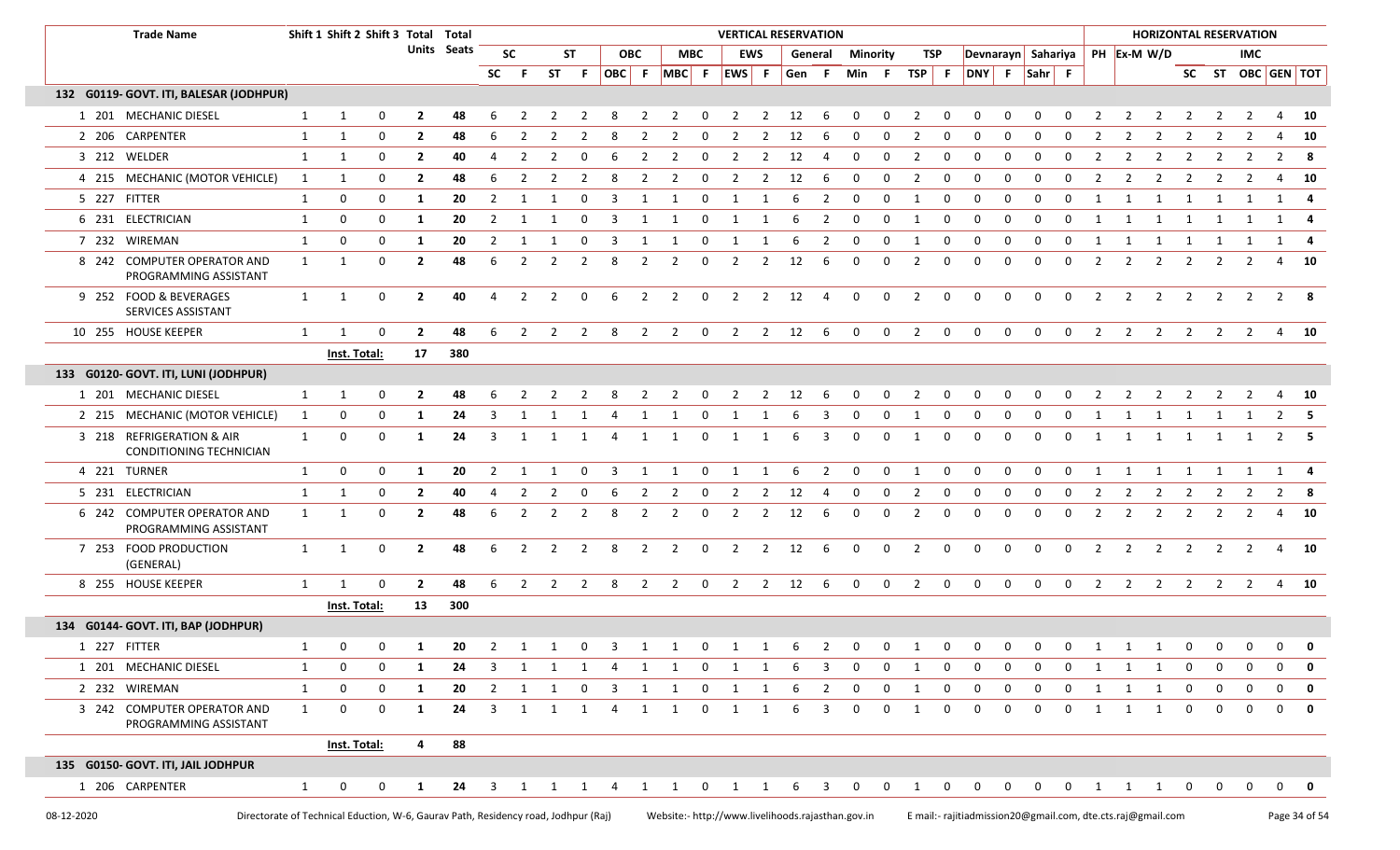| <b>Trade Name</b>                                                               |                | Shift 1 Shift 2 Shift 3 Total Total |             |                |             |                         |              |                |                |                         |              |                         |                         |                |                | <b>VERTICAL RESERVATION</b> |                         |                |                 |                |              |              |              |                                  |              |    |    |                |    |              |             | <b>HORIZONTAL RESERVATION</b> |                |                         |
|---------------------------------------------------------------------------------|----------------|-------------------------------------|-------------|----------------|-------------|-------------------------|--------------|----------------|----------------|-------------------------|--------------|-------------------------|-------------------------|----------------|----------------|-----------------------------|-------------------------|----------------|-----------------|----------------|--------------|--------------|--------------|----------------------------------|--------------|----|----|----------------|----|--------------|-------------|-------------------------------|----------------|-------------------------|
|                                                                                 |                |                                     |             |                | Units Seats |                         | <b>SC</b>    |                | <b>ST</b>      |                         | <b>OBC</b>   |                         | MBC                     |                | <b>EWS</b>     |                             | General                 |                | <b>Minority</b> | TSP            |              |              |              | Devnarayn Sahariya   PH Ex-M W/D |              |    |    |                |    |              |             | <b>IMC</b>                    |                |                         |
|                                                                                 |                |                                     |             |                |             | <b>SC</b>               | -F.          | <b>ST</b>      | F.             | OBC F                   |              | $MBC$ F $EWS$ F         |                         |                |                | Gen                         | - F                     | Min            | - F             | TSP F          |              | DNY F        |              | Sahr F                           |              |    |    |                |    |              |             | SC ST OBC GEN TOT             |                |                         |
| 2 242 COMPUTER OPERATOR AND<br>PROGRAMMING ASSISTANT                            | 1              | 0                                   | $\mathbf 0$ | 1              | 24          | $\mathbf{3}$            | 1            | 1              | 1              | $\overline{4}$          | $\mathbf{1}$ |                         | $\mathbf 0$             | $\mathbf 1$    |                |                             | 3                       | $\Omega$       | $\Omega$        | -1             | $\Omega$     | $\Omega$     | 0            | $\mathbf 0$                      | $\mathbf 0$  |    | 1  | 1 1            |    | $\mathbf 0$  | 0           | $\mathbf 0$                   | $\mathbf 0$    | $\overline{\mathbf{0}}$ |
|                                                                                 |                | Inst. Total:                        |             | $\overline{2}$ | 48          |                         |              |                |                |                         |              |                         |                         |                |                |                             |                         |                |                 |                |              |              |              |                                  |              |    |    |                |    |              |             |                               |                |                         |
| 136 G0200- GOVT. ITI, BHOPALGARH (JODHPUR) CAMP GOVT. ITI, PIPAR CITY (JODHPUR) |                |                                     |             |                |             |                         |              |                |                |                         |              |                         |                         |                |                |                             |                         |                |                 |                |              |              |              |                                  |              |    |    |                |    |              |             |                               |                |                         |
| 1 231 ELECTRICIAN                                                               | 1              | $\Omega$                            | 0           | -1             | 20          | 2                       | $\mathbf{1}$ | 1              | 0              | 3                       | 1            | 1                       | $\mathbf 0$             | 1              |                | 6                           | 2                       | 0              | 0               | 1              | $\Omega$     | 0            | 0            | 0                                | $\Omega$     |    | -1 | 1              | 1  | 0            | 0           | $\Omega$                      | 0              |                         |
|                                                                                 |                | Inst. Total:                        |             | 1              | 20          |                         |              |                |                |                         |              |                         |                         |                |                |                             |                         |                |                 |                |              |              |              |                                  |              |    |    |                |    |              |             |                               |                |                         |
| 137 G0201- GOVT. ITI, BILARA (JODHPUR)                                          |                |                                     |             |                |             |                         |              |                |                |                         |              |                         |                         |                |                |                             |                         |                |                 |                |              |              |              |                                  |              |    |    |                |    |              |             |                               |                |                         |
| 1 227 FITTER                                                                    | $\mathbf{1}$   | 0                                   | $\mathbf 0$ | 1              | 20          | 2                       | 1            | 1              | 0              | 3                       | 1            | 1                       | $\overline{\mathbf{0}}$ | 1              | 1              | 6                           | 2                       | 0              | 0               | -1             | 0            | 0            | 0            | 0                                | $\Omega$     |    |    |                | 1  | 0            |             |                               | $\Omega$       | 0                       |
| 2 231 ELECTRICIAN                                                               | $\mathbf{1}$   | 0                                   | $\mathbf 0$ | -1             | 20          | 2                       | -1           | 1              | 0              | 3                       | 1            |                         | 0                       | 1              | 1              |                             | 2                       | 0              | 0               | 1              | 0            | <sup>0</sup> | 0            | - 0                              | $\Omega$     |    | 1  |                | -1 | $\Omega$     | 0           | n                             | $\Omega$       | 0                       |
| 1 215 MECHANIC (MOTOR VEHICLE)                                                  | 1              | 0                                   | 0           | -1             | 24          | $\mathbf{3}$            | 1            | 1              | 1              | 4                       | 1            | 1                       | $\mathbf{0}$            | 1              | 1              | 6                           | $\overline{\mathbf{3}}$ | $\mathbf 0$    | 0               | 1              | 0            | 0            | 0            | 0                                | 0            |    | 1  | 1              | 1  | 0            | 0           | $\Omega$                      | $\Omega$       | 0                       |
| 2 242 COMPUTER OPERATOR AND<br>PROGRAMMING ASSISTANT                            | 1              | 0                                   | $\mathbf 0$ | -1             | 24          | 3                       | 1            |                | -1             | 4                       | 1            |                         | 0                       |                |                |                             | 3                       | $\Omega$       | 0               | -1             | <sup>0</sup> | <sup>0</sup> | <sup>0</sup> | - 0                              | n            |    |    |                | 1  | 0            | $\Omega$    | $\Omega$                      | $\Omega$       | 0                       |
|                                                                                 |                | Inst. Total:                        |             | 4              | 88          |                         |              |                |                |                         |              |                         |                         |                |                |                             |                         |                |                 |                |              |              |              |                                  |              |    |    |                |    |              |             |                               |                |                         |
| 138 G0202- GOVT. ITI, LOHAWAT (JODHPUR) CAMP GOVT. ITI, BAP (JODHPUR)           |                |                                     |             |                |             |                         |              |                |                |                         |              |                         |                         |                |                |                             |                         |                |                 |                |              |              |              |                                  |              |    |    |                |    |              |             |                               |                |                         |
| 1 231 ELECTRICIAN                                                               | 1              | 0                                   | 0           | -1             | 20          | $\overline{2}$          | 1            | 1              | $\mathbf 0$    | 3                       | 1            | 1                       | $\mathbf 0$             | 1              |                | 6                           | 2                       | 0              | 0               | 1              | 0            | 0            | 0            | 0                                | 0            |    | 1  | 1              | 1  | 0            | 0           | 0                             | 0              |                         |
|                                                                                 |                | Inst. Total:                        |             | 1              | 20          |                         |              |                |                |                         |              |                         |                         |                |                |                             |                         |                |                 |                |              |              |              |                                  |              |    |    |                |    |              |             |                               |                |                         |
| 139 G0203- GOVT. ITI, MANDOR (JODHPUR)                                          |                |                                     |             |                |             |                         |              |                |                |                         |              |                         |                         |                |                |                             |                         |                |                 |                |              |              |              |                                  |              |    |    |                |    |              |             |                               |                |                         |
| 1 201 MECHANIC DIESEL                                                           | $\mathbf{1}$   | 1                                   | 0           | $\overline{2}$ | 48          | 6                       | 2            | $\overline{2}$ | $\overline{2}$ | 8                       | 2            | $\overline{2}$          | $\overline{\mathbf{0}}$ | $\overline{2}$ | $\overline{2}$ | 12                          | 6                       | 0              | 0               | $\overline{2}$ | $\mathbf 0$  | 0            | 0            | 0                                | 0            |    | 2  | $\overline{2}$ | 2  | 0            |             | $\Omega$                      | $\Omega$       | 0                       |
| 2 227 FITTER                                                                    | 0              | 1                                   | 0           | 1              | 20          | $\overline{2}$          | 1            |                | 0              | 3                       |              |                         | 0                       |                |                |                             | 2                       | 0              | 0               |                | 0            | $\Omega$     | 0            | 0                                | $\Omega$     | -1 |    |                |    | $\Omega$     |             | $\Omega$                      | $\Omega$       | $\mathbf{0}$            |
| 3 231 ELECTRICIAN                                                               | $\mathbf 0$    | 1                                   | $\mathbf 0$ | 1              | 20          | $\overline{2}$          | 1            | 1              | 0              | 3                       | 1            | 1                       | $\mathbf 0$             | 1              | 1              | 6                           | 2                       | $\mathbf 0$    | 0               | 1              | $\mathbf 0$  | $\mathbf 0$  | 0            | 0                                | $\mathbf 0$  |    | 1  | 1              | 1  | 0            | $\mathbf 0$ | $\mathbf 0$                   | $\overline{0}$ | $\overline{\mathbf{0}}$ |
| 4 232 WIREMAN                                                                   | $\mathbf 0$    | 1                                   | $\mathbf 0$ | -1             | 20          | 2                       | 1            | 1              | $\mathbf 0$    | 3                       | 1            | 1                       | 0                       | 1              | 1              | 6                           | $\overline{2}$          | $\mathbf 0$    | 0               | $\overline{1}$ | 0            | $\Omega$     | $\Omega$     | $\Omega$                         | $\Omega$     |    | 1  | 1              | 1  | $\Omega$     | $\Omega$    | $\Omega$                      | $\Omega$       | 0                       |
|                                                                                 |                | Inst. Total:                        |             | 5              | 108         |                         |              |                |                |                         |              |                         |                         |                |                |                             |                         |                |                 |                |              |              |              |                                  |              |    |    |                |    |              |             |                               |                |                         |
| 140 G0204- GOVT. ITI, SHERGARH (JODHPUR)                                        |                |                                     |             |                |             |                         |              |                |                |                         |              |                         |                         |                |                |                             |                         |                |                 |                |              |              |              |                                  |              |    |    |                |    |              |             |                               |                |                         |
| 1 112 HEALTH SANITARY INSPECTOR                                                 | $\overline{1}$ | 0                                   | $\mathbf 0$ | 1              | 24          | 3                       | 1            | 1              | 1              | $\overline{4}$          | $\mathbf{1}$ | 1                       | $\overline{\mathbf{0}}$ | 1              | 1              | 6                           | $\overline{\mathbf{3}}$ | $\mathbf 0$    | $\mathbf{0}$    | 1              | $\mathbf 0$  | $\mathbf 0$  | $\mathbf 0$  | $\mathbf{0}$                     | $\mathbf 0$  |    | 1  | 1              | 1  | 0            | 0           | $\mathbf 0$                   | $\mathbf 0$    | $\mathbf{0}$            |
| 2 212 WELDER                                                                    | 1              | $\mathbf 0$                         | $\mathbf 0$ | -1             | 20          | 2                       | 1            |                | 0              |                         |              |                         | 0                       |                |                |                             | 2                       | $\Omega$       | 0               |                | 0            | $\Omega$     | $\Omega$     | $\Omega$                         | <sup>0</sup> |    |    |                |    | $\Omega$     | $\Omega$    | $\Omega$                      | 0              | 0                       |
| 3 215 MECHANIC (MOTOR VEHICLE)                                                  | 1              | 0                                   | 0           | 1              | 24          | 3                       | 1            | 1              | -1             | 4                       | 1            |                         | 0                       | 1              |                |                             | 3                       | 0              | 0               | -1             | 0            | 0            | 0            | 0                                | 0            |    | 1  |                |    | 0            | 0           | $\mathbf 0$                   | $\Omega$       | $\mathbf{0}$            |
| 4 218 REFRIGERATION & AIR<br>CONDITIONING TECHNICIAN                            | 1              | 0                                   | 0           | -1             | 24          | 3                       |              |                |                | 4                       |              |                         | $\Omega$                |                |                |                             | 3                       | 0              | $\Omega$        |                | 0            |              |              | $\Omega$                         | $\Omega$     |    |    |                |    |              |             |                               | $\Omega$       | $\mathbf{0}$            |
| 5 227 FITTER                                                                    | 1              | 0                                   | 0           | 1              | 20          | $\overline{2}$          | 1            | 1              | $\mathbf{0}$   | 3                       | $\mathbf{1}$ | $\overline{\mathbf{1}}$ | $\overline{\mathbf{0}}$ | 1              | 1              | 6                           | 2                       | 0              | 0               | -1             | 0            | 0            | 0            | 0                                | 0            |    | 1  | 1              | 1  | 0            |             |                               | $\Omega$       | 0                       |
| 6 231 ELECTRICIAN                                                               | $\mathbf{1}$   | 0                                   | $\mathbf 0$ | 1              | 20          | $\overline{2}$          | 1            | 1              | 0              | 3                       | $\mathbf{1}$ | 1                       | $\mathbf 0$             | 1              | 1              | 6                           | $\overline{2}$          | $\mathbf 0$    | $\mathbf 0$     | 1              | 0            | 0            | 0            | 0                                | 0            |    | 1  | 1              | 1  | $\mathbf 0$  | 0           | 0                             | 0              | $\mathbf{0}$            |
| 7 232 WIREMAN                                                                   | $\mathbf{1}$   | 0                                   | $\mathbf 0$ | 1              | 20          | $\overline{2}$          | $\mathbf{1}$ | 1              | $\mathbf 0$    | $\overline{\mathbf{3}}$ | 1            | $\mathbf{1}$            | $\overline{0}$          | 1              | 1              | 6                           | $\overline{2}$          | $\overline{0}$ | $\mathbf 0$     | 1              | $\mathbf{0}$ | $\mathbf{0}$ | $\mathbf 0$  | $\mathbf 0$                      | 0            |    | 1  | $\mathbf{1}$   | 1  | $\mathbf{0}$ | 0           | 0                             | $\mathbf 0$    | $\mathbf 0$             |
| 8 242 COMPUTER OPERATOR AND<br>PROGRAMMING ASSISTANT                            | 1              | 0                                   | $\mathbf 0$ | 1              | 24          | $\overline{\mathbf{3}}$ | $\mathbf{1}$ | 1              | 1              | 4                       | 1            | $\mathbf{1}$            | $\overline{\mathbf{0}}$ | 1              | 1              | 6                           | 3                       | $\mathbf 0$    | $\mathbf 0$     | 1              | 0            | $\mathbf 0$  | $\mathbf 0$  | $\mathbf 0$                      | 0            |    | 1  | 1              | 1  | $\mathbf 0$  | $\mathbf 0$ | $\mathbf 0$                   | $\mathbf{0}$   | $\overline{\mathbf{0}}$ |
|                                                                                 |                | <b>Inst. Total:</b>                 |             |                | 8 176       |                         |              |                |                |                         |              |                         |                         |                |                |                             |                         |                |                 |                |              |              |              |                                  |              |    |    |                |    |              |             |                               |                |                         |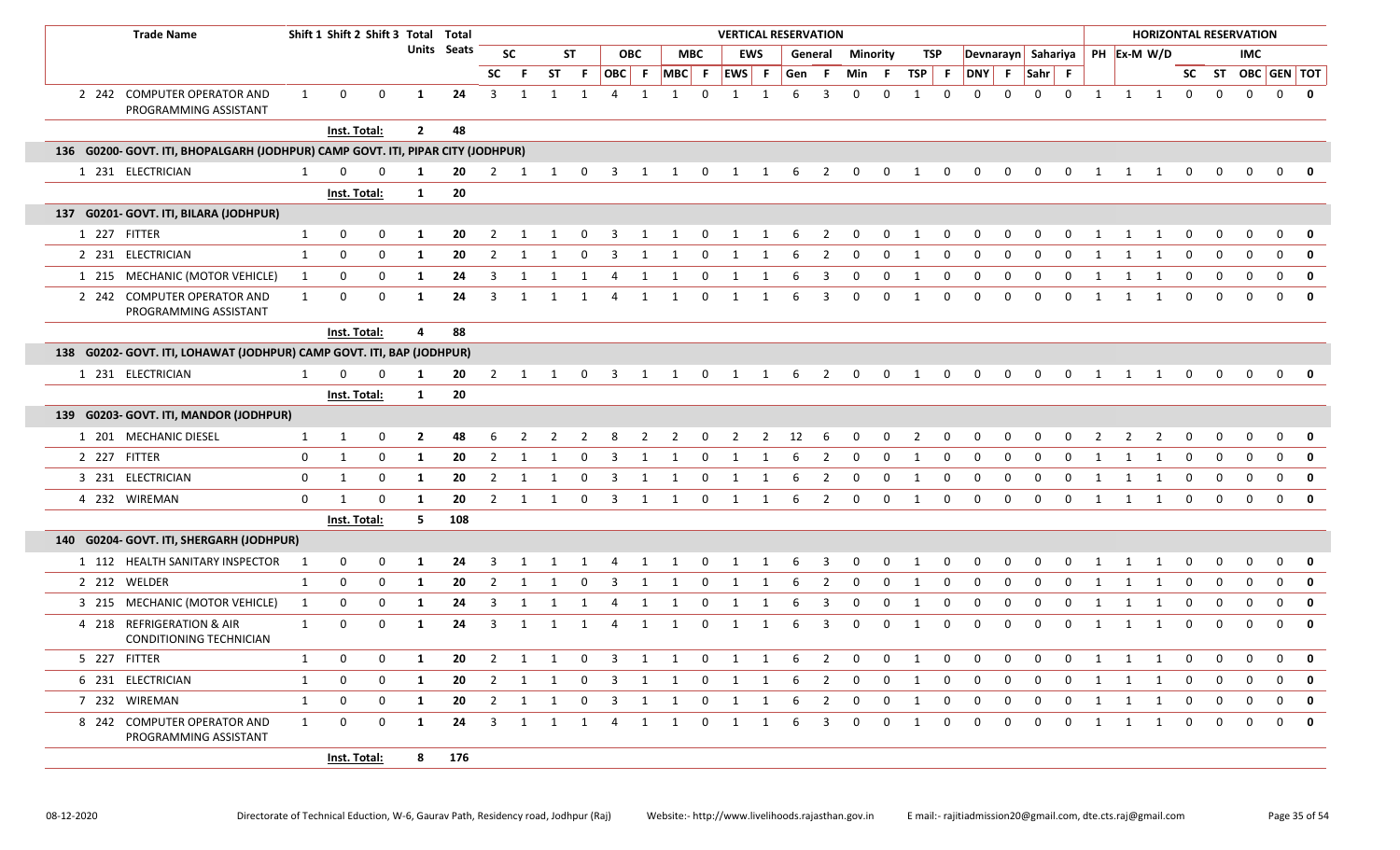|                      | <b>Trade Name</b>                                                                    |                | Shift 1 Shift 2 Shift 3 Total Total |          |                |                    |                |                |           |                |                         |                |                   |                |                |                | <b>VERTICAL RESERVATION</b> |                         |                         |             |                |              |                    |              |             |              |                |                |                |                |             | <b>HORIZONTAL RESERVATION</b> |                |              |
|----------------------|--------------------------------------------------------------------------------------|----------------|-------------------------------------|----------|----------------|--------------------|----------------|----------------|-----------|----------------|-------------------------|----------------|-------------------|----------------|----------------|----------------|-----------------------------|-------------------------|-------------------------|-------------|----------------|--------------|--------------------|--------------|-------------|--------------|----------------|----------------|----------------|----------------|-------------|-------------------------------|----------------|--------------|
|                      |                                                                                      |                |                                     |          |                | <b>Units Seats</b> |                | <b>SC</b>      |           | <b>ST</b>      |                         | <b>OBC</b>     |                   | <b>MBC</b>     |                | <b>EWS</b>     |                             |                         | <b>General Minority</b> |             | TSP            |              | Devnarayn Sahariya |              |             |              |                | PH Ex-M W/D    |                |                |             | IMC                           |                |              |
|                      |                                                                                      |                |                                     |          |                |                    | <b>SC</b>      | -F.            | <b>ST</b> | -F.            |                         |                | OBC F MBC F EWS F |                |                |                | Gen F                       |                         | Min F                   |             | TSP F          |              | DNY F Sahr F       |              |             |              |                |                |                |                |             | SC ST OBC GEN TOT             |                |              |
|                      | 141 G0222- GOVT. ITI, PRODUCTION CENTRE, JODHPUR                                     |                |                                     |          |                |                    |                |                |           |                |                         |                |                   |                |                |                |                             |                         |                         |             |                |              |                    |              |             |              |                |                |                |                |             |                               |                |              |
|                      | 1 231 ELECTRICIAN                                                                    | $\overline{2}$ | 0                                   | 0        | 2              | 40                 | 4              | 2              | 2         | 0              | 6                       | 2              | $\overline{2}$    | 0              | $\overline{2}$ | $\mathbf{2}$   | 12                          | 4                       | $\mathbf 0$             | 0           | $\overline{2}$ | $\mathbf{0}$ | 0                  | 0            | 0           | $\mathbf 0$  | 2              | $\overline{2}$ | 2              | $\mathbf 0$    |             | 0                             | $\mathbf 0$    |              |
|                      |                                                                                      |                | Inst. Total:                        |          | $\overline{2}$ | 40                 |                |                |           |                |                         |                |                   |                |                |                |                             |                         |                         |             |                |              |                    |              |             |              |                |                |                |                |             |                               |                |              |
| <b>DISTRICT PALI</b> |                                                                                      |                |                                     |          |                |                    |                |                |           |                |                         |                |                   |                |                |                |                             |                         |                         |             |                |              |                    |              |             |              |                |                |                |                |             |                               |                |              |
|                      | 142 G0054- GOVT. ITI, DESURI (PALI)                                                  |                |                                     |          |                |                    |                |                |           |                |                         |                |                   |                |                |                |                             |                         |                         |             |                |              |                    |              |             |              |                |                |                |                |             |                               |                |              |
|                      | 1 215 MECHANIC (MOTOR VEHICLE)                                                       | 1              | 0                                   | $\Omega$ | -1             | 24                 |                |                |           |                |                         |                |                   |                |                |                |                             |                         |                         |             |                |              |                    |              |             |              |                |                |                |                |             |                               |                | - 5          |
|                      | 2 219 ELECTRONICS MECHANIC                                                           | $\mathbf{1}$   | 0                                   | 0        | -1             | 24                 | 3              |                |           |                |                         |                |                   | $\Omega$       |                |                |                             | 3                       |                         | $\Omega$    | -1             | $\Omega$     |                    |              |             |              |                |                |                |                |             |                               |                | $2 \quad 5$  |
|                      | 3 232 WIREMAN                                                                        | $\mathbf{1}$   | $\Omega$                            | 0        | -1             | 20                 | 2              | -1             |           | $\Omega$       | -3                      | -1             |                   | $\Omega$       | 1              | 1              | 6                           | 2                       | 0                       | 0           | $\mathbf{1}$   | 0            | 0                  | $\Omega$     | $\Omega$    | $\Omega$     | 1              | 1              | 1              | 1              | 1           |                               | 1              |              |
|                      |                                                                                      |                | Inst. Total:                        |          | 3              | 68                 |                |                |           |                |                         |                |                   |                |                |                |                             |                         |                         |             |                |              |                    |              |             |              |                |                |                |                |             |                               |                |              |
|                      | 143 G0057- GOVT. ITI, JAITARAN (PALI)                                                |                |                                     |          |                |                    |                |                |           |                |                         |                |                   |                |                |                |                             |                         |                         |             |                |              |                    |              |             |              |                |                |                |                |             |                               |                |              |
|                      | 1 201 MECHANIC DIESEL                                                                | 1              | 1                                   | 0        | 2              | 48                 | 6              | -2             | 2         | 2              | 8                       | 2              | 2                 | $\mathbf 0$    | $\overline{2}$ | 2              | 12                          | -6                      | $\mathbf{0}$            | $\mathbf 0$ | $\overline{2}$ | $\mathbf 0$  | 0                  | 0            | 0           | $\mathbf 0$  | 2              | 2              | 2              | 2              | 2           | 2                             | 4              | <b>10</b>    |
|                      | 2 218 REFRIGERATION & AIR<br>CONDITIONING TECHNICIAN                                 | $\mathbf 0$    | 1                                   | 0        | 1              | 24                 | -3             | -1             |           | 1              | $\Delta$                | 1              | 1                 | $\Omega$       | 1              | 1              |                             | 3                       | $\Omega$                | $\Omega$    | - 1            | $\Omega$     | $\Omega$           | 0            | $\Omega$    | $\Omega$     | -1             | 1              | 1              | 1              | 1           |                               |                | $2 \quad 5$  |
|                      | 3 220 INFORMATION<br><b>COMMUNICATION</b><br><b>TECHNOLOGY SYSTEM</b><br>MAINTENANCE | 1              | 0                                   | 0        | 1              | 24                 | $\overline{3}$ | 1              |           | 1              | $\overline{4}$          | 1              | 1                 | $\mathbf 0$    | $\mathbf{1}$   | 1              | 6                           | $\overline{3}$          | $\mathbf 0$             | $\mathbf 0$ | 1              | $\mathbf 0$  | $\mathbf 0$        | $\mathbf{0}$ | $\mathbf 0$ | $\mathbf 0$  | 1              | 1              | 1              | 1              | 1           |                               |                | $2 \quad 5$  |
|                      | 4 227 FITTER                                                                         | $\mathbf{1}$   | 0                                   | 0        | 1              | 20                 | $\mathcal{P}$  |                |           | $\Omega$       | 3                       |                |                   | $\Omega$       |                |                |                             | 2                       | $\Omega$                | $\Omega$    | -1             | 0            | $\Omega$           | $\Omega$     | $\Omega$    | $\Omega$     | $\overline{1}$ |                |                |                |             |                               |                |              |
|                      | 5 231 ELECTRICIAN                                                                    | 1              | $\mathbf{1}$                        | 0        | $\overline{2}$ | 40                 | $\overline{4}$ | 2              | 2         | 0              | 6                       | $\overline{2}$ | $\overline{2}$    | $\mathbf 0$    | $\overline{2}$ | $\overline{2}$ | 12                          | $\overline{4}$          | $\mathbf 0$             | $\mathbf 0$ | $\overline{2}$ | $\mathbf 0$  | $\mathbf 0$        | $\mathbf 0$  | $\mathbf 0$ | $\mathbf 0$  | $\overline{2}$ | $\overline{2}$ | $\overline{2}$ | $\overline{2}$ | 2           | $\overline{2}$                |                | $2 \times 8$ |
|                      | 6 232 WIREMAN                                                                        | $\mathbf{1}$   | 0                                   | 0        | 1              | 20                 | 2              |                |           | 0              |                         |                |                   | 0              |                |                |                             | 2                       | 0                       | 0           | -1             | 0            | 0                  | 0            | $\Omega$    | 0            | -1             |                | -1             |                |             |                               | $\mathbf{1}$   |              |
|                      | 7 242 COMPUTER OPERATOR AND<br>PROGRAMMING ASSISTANT                                 | $\mathbf{1}$   | 1                                   | 0        | $\overline{2}$ | 48                 | 6              | $\overline{2}$ | 2         | $\overline{2}$ | 8                       | $\overline{2}$ | 2                 | 0              | $\overline{2}$ | 2              | 12                          | 6                       | 0                       | 0           | 2              | 0            | $\mathbf 0$        | 0            | $\mathbf 0$ | $\mathbf 0$  | $\overline{2}$ | $\overline{2}$ | $\overline{2}$ | $\overline{2}$ | 2           | $\overline{2}$                | $\overline{4}$ | 10           |
|                      |                                                                                      |                | Inst. Total:                        |          |                | 10 224             |                |                |           |                |                         |                |                   |                |                |                |                             |                         |                         |             |                |              |                    |              |             |              |                |                |                |                |             |                               |                |              |
|                      | 144 G0060- GOVT. ITI, PALI                                                           |                |                                     |          |                |                    |                |                |           |                |                         |                |                   |                |                |                |                             |                         |                         |             |                |              |                    |              |             |              |                |                |                |                |             |                               |                |              |
|                      | 1 201 MECHANIC DIESEL                                                                |                | 1                                   | 0        |                | 48                 |                |                |           |                |                         |                |                   |                |                |                | 12                          |                         |                         |             |                |              |                    |              |             |              |                |                |                |                |             |                               |                | 0            |
|                      | 2 209 PLUMBER                                                                        | -1             |                                     | $\Omega$ |                | 48                 |                |                |           |                |                         |                |                   |                |                |                | 12                          |                         |                         |             |                |              |                    |              |             |              |                |                |                |                |             |                               |                | $\mathbf 0$  |
|                      | 3 212 WELDER                                                                         | 1              | 1                                   | 0        | $\mathbf{2}$   | 40                 | $\overline{a}$ |                |           |                |                         |                |                   |                | 2              | 2              | 12                          | 4                       | 0                       | 0           | 2              | 0            | <sup>0</sup>       |              |             |              |                |                |                | 0              |             |                               | $\Omega$       | $\mathbf{0}$ |
|                      | 4 218 REFRIGERATION & AIR<br>CONDITIONING TECHNICIAN                                 | 1              | 0                                   | 0        | 1              | 24                 | 3              |                |           | 1              |                         | -1             |                   | $\Omega$       | 1              | -1             | 6                           | 3                       | $\Omega$                | 0           | -1             | $\Omega$     | 0                  | <sup>0</sup> |             | $\Omega$     | 1              |                | 1              | 0              | $\Omega$    | $\Omega$                      | $\Omega$       | $\mathbf 0$  |
|                      | 5 219 ELECTRONICS MECHANIC                                                           | $\mathbf{1}$   | 0                                   | 0        | 1              | 24                 | 3              | 1              |           | 1 1            | $\overline{4}$          |                | 1 1               | $\overline{0}$ |                | $1 \quad 1$    | - 6                         | $\overline{\mathbf{3}}$ | $\mathbf 0$             | 0           | 1              | 0            | $\mathbf 0$        | 0            | $\mathbf 0$ | $\mathbf 0$  | 1              | 1              | 1              | $\mathbf 0$    | 0           | 0                             | 0              | $\mathbf{0}$ |
|                      | 6 221 TURNER                                                                         | 1              | 0                                   | 0        | 1              | 20                 | $\overline{2}$ | 1              | 1         | 0              | $\overline{3}$          | 1              | 1                 | 0              | 1              | $\mathbf{1}$   | 6                           | $\overline{2}$          | 0                       | 0           | 1              | 0            | $\mathbf{0}$       | 0            | 0           | $\mathbf{0}$ | 1              | $\mathbf{1}$   | 1              | $\mathbf 0$    | 0           | $\mathbf{0}$                  | 0              | $\mathbf 0$  |
|                      | 7 227 FITTER                                                                         | $\mathbf{1}$   | 0                                   | 0        | 1              | 20                 |                | $2 \quad 1$    | 1         | $\overline{0}$ | $\overline{\mathbf{3}}$ | 1              | 1                 | $\mathbf{0}$   | $\overline{1}$ | 1              | - 6                         | $\overline{2}$          | $\mathbf 0$             | $\mathbf 0$ | 1              | 0            | $\mathbf{0}$       | $\mathbf{0}$ | $\mathbf 0$ | $\mathbf{0}$ | $\mathbf{1}$   | $\mathbf{1}$   | $\mathbf{1}$   | $\mathbf{0}$   | $\mathbf 0$ | $\mathbf 0$                   | $\mathbf 0$    | $\mathbf{0}$ |
|                      | 8 231 ELECTRICIAN                                                                    | $\mathbf{1}$   | 0                                   | 0        | 1              | 20                 | $\overline{2}$ | 1              | 1         | 0              | $\overline{\mathbf{3}}$ | 1              | 1                 | 0              | 1              | 1              | 6                           | $\overline{2}$          | $\mathbf 0$             | $\mathbf 0$ | 1              | $\mathbf 0$  | $\mathbf 0$        | 0            | $\mathbf 0$ | $\mathbf 0$  | 1              | $\mathbf{1}$   | 1              | $\mathbf 0$    | 0           | $\mathbf 0$                   | 0              | $\mathbf 0$  |
|                      | 9 232 WIREMAN                                                                        | 0              | 1                                   | 0        | 1              | 20                 | $\overline{2}$ | 1              | 1         | 0              | $\overline{3}$          | 1              | 1                 | 0              | 1              | 1              | 6                           | $\overline{2}$          | 0                       | 0           | -1             | 0            | 0                  | 0            | 0           | $\mathbf 0$  | $\mathbf{1}$   | $\mathbf{1}$   | $\mathbf{1}$   | 0              | 0           | 0                             | 0              | $\mathbf{0}$ |
|                      | 10 242 COMPUTER OPERATOR AND<br>PROGRAMMING ASSISTANT                                | $\mathbf 0$    | 1                                   | 0        | -1             | 24                 | $\Omega$       | 4              | 0         | 2              | $\mathbf 0$             | -5             | $\mathbf{0}$      | 1              | $\mathbf 0$    | 2              | 0                           | 9                       | 0                       | 0           | 0              | 1            | 0                  | 0            | $\mathbf 0$ | $\mathbf 0$  | 1              | 1              | 12             | 0              | 0           | $\Omega$                      | $\Omega$       | $\mathbf{0}$ |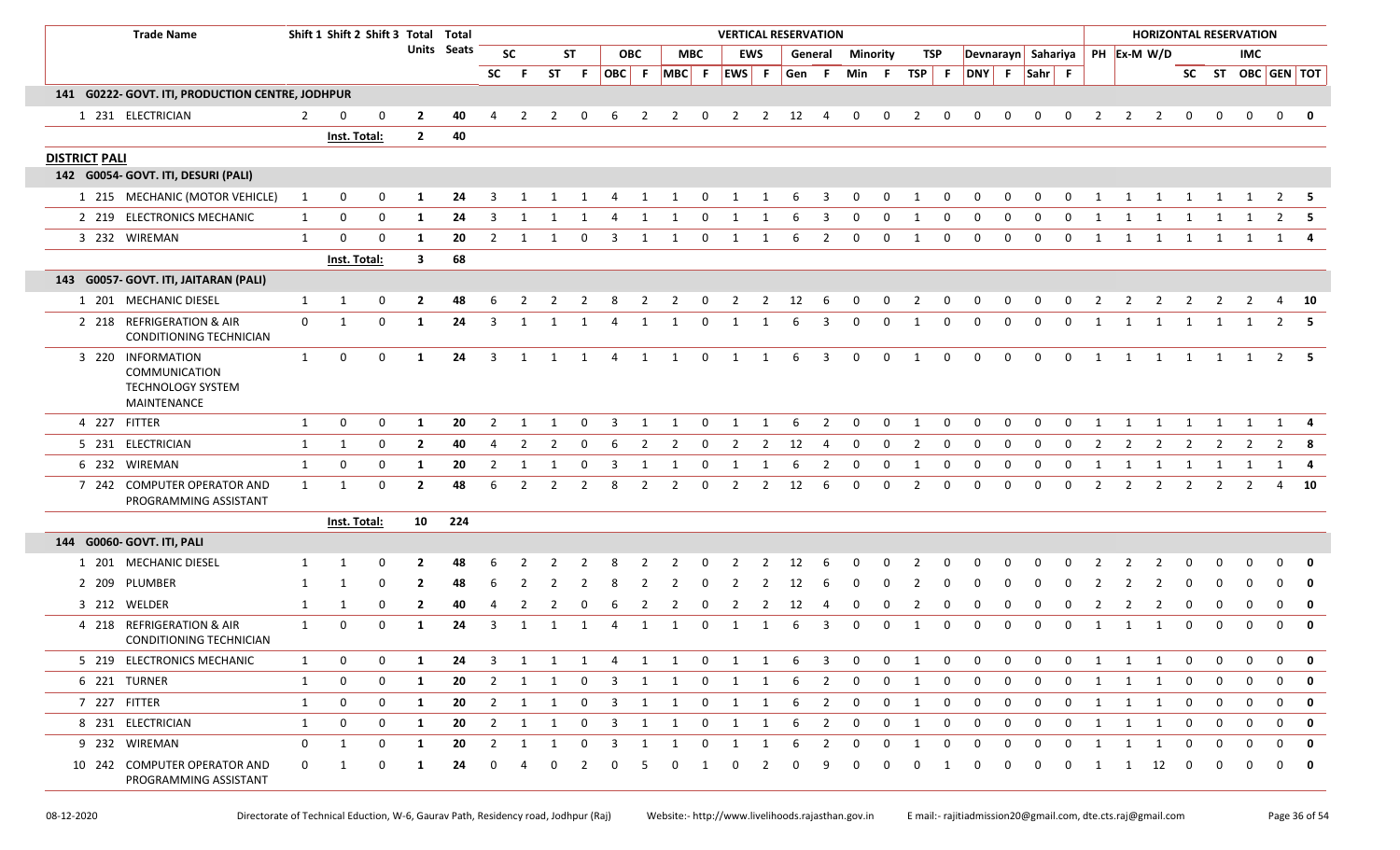| <b>Trade Name</b>                                       |              | Shift 1 Shift 2 Shift 3 Total Total |             |                |             |                |                |                |                |                         |                |                |             |                |                | <b>VERTICAL RESERVATION</b> |                |                         |             |                         |                         |                    |             |              |              |                |                                  |                |                |                | <b>HORIZONTAL RESERVATION</b> |                   |                         |
|---------------------------------------------------------|--------------|-------------------------------------|-------------|----------------|-------------|----------------|----------------|----------------|----------------|-------------------------|----------------|----------------|-------------|----------------|----------------|-----------------------------|----------------|-------------------------|-------------|-------------------------|-------------------------|--------------------|-------------|--------------|--------------|----------------|----------------------------------|----------------|----------------|----------------|-------------------------------|-------------------|-------------------------|
|                                                         |              |                                     |             |                | Units Seats |                | <b>SC</b>      |                | <b>ST</b>      |                         | <b>OBC</b>     |                | <b>MBC</b>  |                | <b>EWS</b>     |                             | General        | Minority                |             | TSP                     |                         | Devnarayn Sahariya |             |              |              |                | PH Ex-M W/D                      |                |                |                | <b>IMC</b>                    |                   |                         |
|                                                         |              |                                     |             |                |             | <b>SC</b>      |                | <b>ST</b>      | F.             | OBC F                   |                | $MBC$ F        |             | EWS F          |                | Gen                         | - F            | Min                     | - F         | TSP F                   |                         | DNY F              |             | Sahr F       |              |                |                                  |                |                |                |                               | SC ST OBC GEN TOT |                         |
| 11 242 COMPUTER OPERATOR AND<br>PROGRAMMING ASSISTANT   | $\mathbf{1}$ | $\mathbf 0$                         | $\mathbf 0$ | 1              | 24          | $\overline{3}$ | 1              | 1              | $\overline{1}$ | 4                       |                |                | $\Omega$    |                |                | 6                           | 3              | $\Omega$                | $\Omega$    | -1                      | 0                       | $\Omega$           | 0           | $\Omega$     | $\mathbf 0$  | 1              | $\mathbf{1}$<br>1                |                | $\mathbf 0$    | 0              | $\mathbf 0$                   | 0                 | $\bf{0}$                |
|                                                         |              | Inst. Total:                        |             |                | 14 312      |                |                |                |                |                         |                |                |             |                |                |                             |                |                         |             |                         |                         |                    |             |              |              |                |                                  |                |                |                |                               |                   |                         |
| 145 G0061- GOVT. ITI, PHALNA (PALI)                     |              |                                     |             |                |             |                |                |                |                |                         |                |                |             |                |                |                             |                |                         |             |                         |                         |                    |             |              |              |                |                                  |                |                |                |                               |                   |                         |
| 1 206 CARPENTER                                         | $\mathbf{1}$ | 1                                   | 0           | $\overline{2}$ | 48          | 6              |                |                |                |                         |                |                |             |                | $\mathcal{L}$  | 12                          | -6             | <sup>0</sup>            | $\Omega$    |                         | $\Omega$                |                    |             |              |              | - 2            | $\mathcal{P}$                    |                |                |                |                               |                   | 10                      |
| 2 212 WELDER                                            | $\mathbf{1}$ | $\mathbf{1}$                        | 0           | $\overline{2}$ | 40          | 4              | 2              | 2              | 0              | -6                      | 2              | 2              | $\mathbf 0$ | 2              | 2              | 12                          | 4              | $\mathbf 0$             | $\mathbf 0$ | 2                       | 0                       | 0                  | 0           | $\Omega$     | 0            | $\overline{2}$ | $\overline{2}$<br>2              |                | 2              | 2              | 2                             | 2                 | -8                      |
| 3 227 FITTER                                            | $\mathbf{1}$ | 0                                   | $\mathbf 0$ | - 1            | 20          | 2              | 1              |                | $\Omega$       | 3                       | -1             |                | $\Omega$    |                |                | 6                           | 2              | $\Omega$                | $\mathbf 0$ | 1                       | $\mathbf 0$             | $\mathbf 0$        | $\Omega$    | $\Omega$     | <sup>0</sup> |                |                                  |                |                |                |                               | 1                 | -4                      |
| 4 231 ELECTRICIAN                                       | $\mathbf{1}$ | 0                                   | $\mathbf 0$ | -1             | 20          | 2              | 1              |                | $\Omega$       | -3                      |                |                | $\Omega$    | 1              | -1             | 6                           | 2              | $\Omega$                | 0           | -1                      | 0                       | $\Omega$           | $\Omega$    |              | 0            | - 1            | 1                                |                | 1              | -1             |                               | 1                 | $\overline{\mathbf{4}}$ |
| 5 242 COMPUTER OPERATOR AND<br>PROGRAMMING ASSISTANT    | 1            | 1                                   | 0           | $\overline{2}$ | 48          | 6              | $\overline{2}$ |                | -2             | 8                       | 2              | 2              | $\Omega$    | 2              | 2              | 12                          | 6              | $\Omega$                | $\Omega$    | 2                       | 0                       | $\Omega$           | $\Omega$    | $\Omega$     | $\mathbf 0$  | $\overline{2}$ | $\overline{2}$<br>2              |                | 2              | -2             | $\mathcal{L}$                 | 4                 | 10                      |
|                                                         |              | Inst. Total:                        |             | 8              | 176         |                |                |                |                |                         |                |                |             |                |                |                             |                |                         |             |                         |                         |                    |             |              |              |                |                                  |                |                |                |                               |                   |                         |
| 146 G0069- GOVT. ITI, SOJAT CITY (PALI)                 |              |                                     |             |                |             |                |                |                |                |                         |                |                |             |                |                |                             |                |                         |             |                         |                         |                    |             |              |              |                |                                  |                |                |                |                               |                   |                         |
| 1 212 WELDER                                            | $\mathbf{1}$ | 1                                   | 0           | $\overline{2}$ | 40          |                |                |                |                |                         |                |                |             |                | $\mathcal{L}$  | 12                          |                |                         | $\Omega$    |                         | $\Omega$                |                    |             |              |              |                |                                  |                |                |                |                               |                   |                         |
| 2 227 FITTER                                            | $\mathbf{1}$ | 0                                   | 0           | $\mathbf{1}$   | 20          | 2              | 1              |                | $\Omega$       | -3                      |                |                | $\Omega$    |                |                |                             | 2              | 0                       | 0           | -1                      | 0                       | 0                  | $\Omega$    | 0            | $\Omega$     |                | 1                                |                | 1              |                |                               | 1                 |                         |
| 3 231 ELECTRICIAN                                       | 1            | 0                                   | 0           | -1             | 20          | 2              | 1              |                | 0              | 3                       | 1              |                | $\Omega$    | -1             |                | 6                           | 2              | 0                       | 0           | -1                      | 0                       | 0                  | $\Omega$    | 0            | $\Omega$     |                | 1                                |                | 1              | -1             |                               | 1                 |                         |
|                                                         |              | Inst. Total:                        |             | 4              | 80          |                |                |                |                |                         |                |                |             |                |                |                             |                |                         |             |                         |                         |                    |             |              |              |                |                                  |                |                |                |                               |                   |                         |
| 147 G0207- GOVT. ITI, RANI (PALI)                       |              |                                     |             |                |             |                |                |                |                |                         |                |                |             |                |                |                             |                |                         |             |                         |                         |                    |             |              |              |                |                                  |                |                |                |                               |                   |                         |
| 1 231 ELECTRICIAN                                       | $\mathbf{1}$ | 0                                   | 0           | -1             | 20          | 2              | 1              | 1              | 0              | 3                       | 1              | 1              | $\mathbf 0$ | 1              | -1             | 6                           | 2              | 0                       | 0           | -1                      | 0                       | $\Omega$           | $\Omega$    | $\Omega$     | $\mathbf 0$  |                |                                  |                | 0              | 0              | 0                             | 0                 | $\mathbf 0$             |
| 2 242 COMPUTER OPERATOR AND<br>PROGRAMMING ASSISTANT    | $\mathbf{1}$ | 0                                   | 0           | 1              | 24          | 3              | 1              |                | 1              | 4                       | 1              | 1              | $\mathbf 0$ | 1              | 1              | 6                           | 3              | 0                       | 0           | 1                       | 0                       | 0                  | $\Omega$    | 0            | $\mathbf 0$  | 1              | 1                                |                | $\Omega$       | $\Omega$       | $\Omega$                      | $\Omega$          |                         |
|                                                         |              | Inst. Total:                        |             | $\overline{2}$ | 44          |                |                |                |                |                         |                |                |             |                |                |                             |                |                         |             |                         |                         |                    |             |              |              |                |                                  |                |                |                |                               |                   |                         |
| 148 G0208- GOVT. ITI, ROHAT (PALI) CAMP GOVT. ITI, PALI |              |                                     |             |                |             |                |                |                |                |                         |                |                |             |                |                |                             |                |                         |             |                         |                         |                    |             |              |              |                |                                  |                |                |                |                               |                   |                         |
| 1 231 ELECTRICIAN                                       | 1            | <sup>0</sup>                        | $\mathbf 0$ | -1             | 20          | 2              |                | 1 1 0          |                |                         |                | 3 1 1 0 1 1 6  |             |                |                |                             | $\overline{2}$ | $\overline{\mathbf{0}}$ | $\mathbf 0$ | $\overline{\mathbf{1}}$ | $\overline{\mathbf{0}}$ | $\overline{0}$     | $\mathbf 0$ |              | $0\qquad 0$  |                | 1 1 1 0                          |                |                | $\mathbf 0$    | $\mathbf{0}$                  | $\mathbf{0}$      | $\overline{\mathbf{0}}$ |
|                                                         |              | Inst. Total:                        |             | 1              | 20          |                |                |                |                |                         |                |                |             |                |                |                             |                |                         |             |                         |                         |                    |             |              |              |                |                                  |                |                |                |                               |                   |                         |
| <b>DISTRICT SIROHI</b>                                  |              |                                     |             |                |             |                |                |                |                |                         |                |                |             |                |                |                             |                |                         |             |                         |                         |                    |             |              |              |                |                                  |                |                |                |                               |                   |                         |
| 149 G0051- GOVT. ITI, ABU ROAD (SIROHI)                 |              |                                     |             |                |             |                |                |                |                |                         |                |                |             |                |                |                             |                |                         |             |                         |                         |                    |             |              |              |                |                                  |                |                |                |                               |                   |                         |
| 1 201 MECHANIC DIESEL                                   | $\mathbf{1}$ | 1                                   | 0           | -2             | 48          |                |                |                |                |                         |                |                |             |                |                |                             |                |                         |             | 18                      |                         |                    |             |              |              |                |                                  |                |                |                |                               |                   | 10                      |
| 2 212 WELDER                                            | $\mathbf{1}$ | 1                                   | 0           | $\overline{2}$ | 40          | 4              | $\overline{2}$ | $\overline{2}$ | 0              | 6                       | $\overline{2}$ | $\overline{2}$ | 0           | $\overline{2}$ | $\overline{2}$ | 12                          | 4              | 0                       | 0           | 2                       | 0                       | 0                  | 0           | 0            | 0            | $\overline{2}$ | $\overline{2}$<br>$\overline{2}$ |                | $\overline{2}$ | $\overline{2}$ | $\overline{2}$                | $\overline{2}$    | 8                       |
| 3 217 DRAUGHTSMAN (CIVIL)                               | 0            | 1                                   | 0           | -1             | 24          | 3              | 1              | 1              | 1              | 4                       | 1              | 1              | 0           | 1              | 1              |                             | 3              | 0                       | 0           |                         | 0                       |                    | 0           | 0            | 0            |                | 1<br>1                           |                | 1              | 1              | 1                             | 2                 | - 5                     |
| 4 219 ELECTRONICS MECHANIC                              | 1            | $\mathbf{1}$                        | 0           | $\mathbf{2}$   | 48          | 3              | 1              | 1              | 1              | 4                       | 1              | 1              | 0           | 1              | 1              | 6                           | 3              | 0                       | $\mathbf 0$ | 18                      | $\overline{7}$          | 0                  | 0           | 0            | 0            | $\overline{2}$ | $\overline{2}$<br>$\overline{2}$ |                | 1              | 6              | 1                             |                   | $2 \t 10$               |
| 5 227 FITTER                                            | 1            | 0                                   | 0           | -1             | 20          | $\overline{2}$ | 1              | 1              | 0              | 3                       | $\mathbf{1}$   | 1              | $\mathbf 0$ | 1              | 1              | 6                           | $\overline{2}$ | 0                       | 0           | 1                       | 0                       | $\mathbf 0$        | 0           | 0            | $\mathbf{0}$ | 1              | 1<br>$\mathbf{1}$                |                | $\mathbf{1}$   | 1              | 1                             | 1                 | $\overline{4}$          |
| 6 231 ELECTRICIAN                                       | 1            | 1                                   | 0           | $\overline{2}$ | 40          | $\overline{2}$ | $\mathbf{1}$   | 1              | $\mathbf{0}$   | $\overline{\mathbf{3}}$ | 1              | 1              | $\mathbf 0$ | $\mathbf{1}$   | $\mathbf{1}$   | 6                           | $\overline{2}$ | 0                       | 0           | 15                      | 6                       | $\mathbf{0}$       | 0           | $\mathbf{0}$ | $\mathbf{0}$ | $\overline{2}$ | $\overline{2}$<br>$\overline{2}$ |                | $\overline{1}$ | 5              | 1                             |                   | 1 8                     |
| 7 232 WIREMAN                                           | $\mathbf{1}$ | 0                                   | 0           | 1              | 20          | $\overline{2}$ | 1              | 1              | 0              | 3                       | 1              | 1              | $\mathbf 0$ | 1              | 1              | 6                           | $\overline{2}$ | $\mathbf 0$             | 0           | $\mathbf{1}$            | 0                       | $\mathbf 0$        | 0           | 0            | $\mathbf{0}$ | $\mathbf{1}$   | 1<br>1                           |                | $\mathbf{1}$   | 1              | 1                             | 1                 | 4                       |
| 8 242 COMPUTER OPERATOR AND<br>PROGRAMMING ASSISTANT    | $\mathbf{1}$ | $\mathbf{1}$                        | 0           | $\overline{2}$ | 48          | 6              | $\overline{2}$ | $\overline{2}$ | $\overline{2}$ | 8                       | $\overline{2}$ | $\overline{2}$ | $\mathbf 0$ | $\overline{2}$ | $\overline{2}$ | 12                          | 6              | 0                       | 0           | $\overline{2}$          | 0                       | $\mathbf 0$        | 0           | $\mathbf 0$  | $\mathbf{0}$ | $\overline{2}$ | $\overline{2}$                   | $\overline{2}$ | $\overline{2}$ | $\overline{2}$ | $\overline{2}$                |                   | 4 10                    |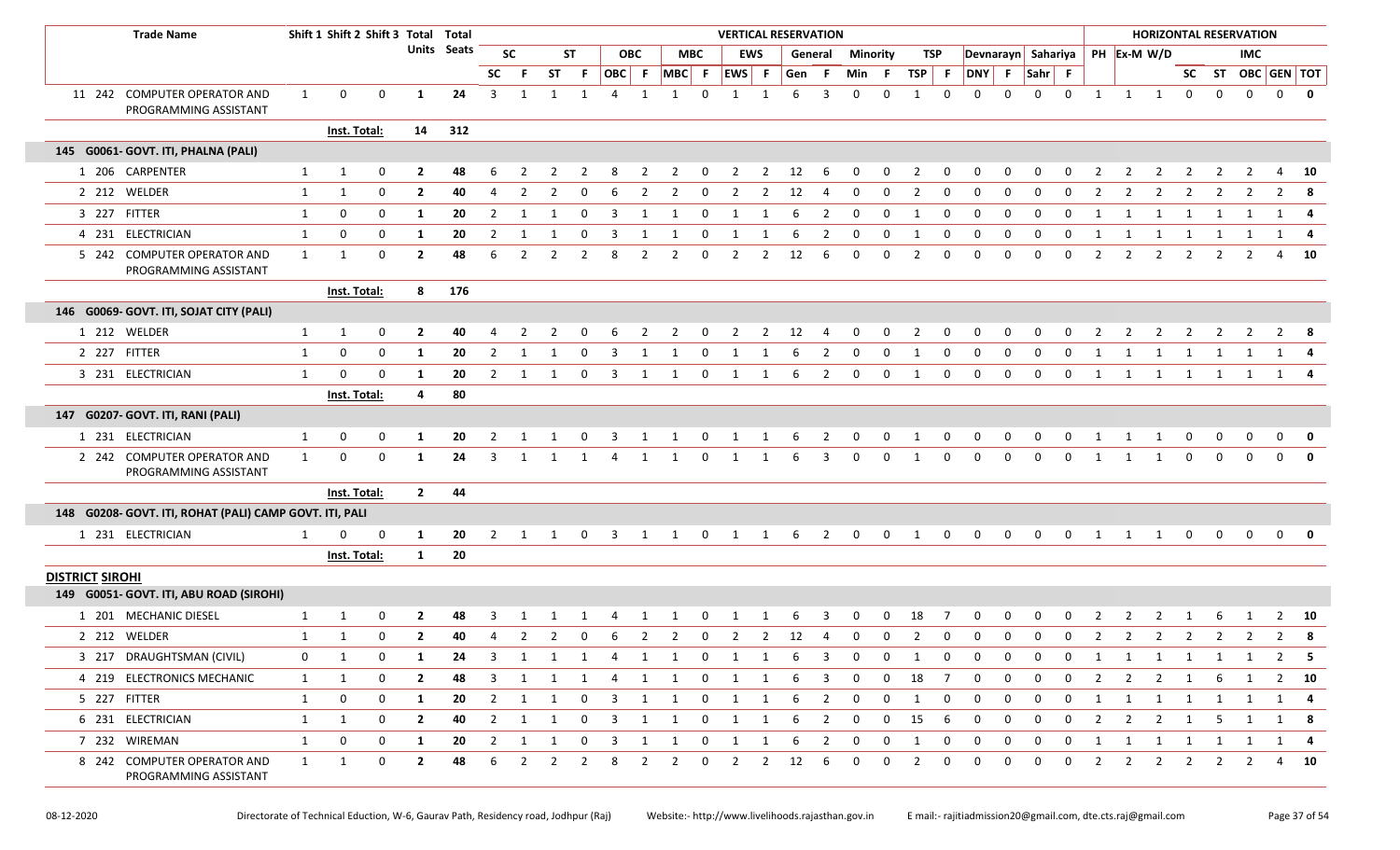| <b>Trade Name</b>                                        |              | Shift 1 Shift 2 Shift 3 Total Total |             |                         |             |                |                |                |                |                |            |                |                | <b>VERTICAL RESERVATION</b> |            |                        |                         |              |              |                |             |             |              |             |              |              |                |                                |                         |          | <b>HORIZONTAL RESERVATION</b> |                |              |
|----------------------------------------------------------|--------------|-------------------------------------|-------------|-------------------------|-------------|----------------|----------------|----------------|----------------|----------------|------------|----------------|----------------|-----------------------------|------------|------------------------|-------------------------|--------------|--------------|----------------|-------------|-------------|--------------|-------------|--------------|--------------|----------------|--------------------------------|-------------------------|----------|-------------------------------|----------------|--------------|
|                                                          |              |                                     |             |                         | Units Seats |                | <b>SC</b>      |                | <b>ST</b>      |                | <b>OBC</b> |                | <b>MBC</b>     |                             | <b>EWS</b> |                        | General                 | Minority     |              | TSP            |             |             |              |             |              |              |                | Devnarayn Sahariya PH Ex-M W/D |                         |          | <b>IMC</b>                    |                |              |
|                                                          |              |                                     |             |                         |             | <b>SC</b>      | -F             | ST             | -F             | OBC F          |            |                | MBC F          | EWS F                       |            | Gen F                  |                         | Min F        |              | TSP F          |             | DNY F       |              | Sahr F      |              |              |                |                                |                         |          | SC ST OBC GEN TOT             |                |              |
| 9 260 STENOGRAPHER &<br>SECRETARIAL ASSISTANT<br>(HINDI) | $\mathbf{1}$ | 1                                   | 0           | $\overline{2}$          | 48          | 3              | 1              | $\mathbf{1}$   | 1              | 4              | 1          | $\mathbf{1}$   | $\mathbf 0$    | $\mathbf{1}$                | 1          | 6                      | $\overline{\mathbf{3}}$ | $\mathbf{0}$ | $\mathbf{0}$ | 18             | 7           | $\Omega$    | $\Omega$     | $\Omega$    | $\mathbf 0$  | 2            |                | $2 \quad 2$                    | 1                       | 6        | 1                             |                | $2 \quad 10$ |
|                                                          |              | Inst. Total:                        |             | 15                      | 336         |                |                |                |                |                |            |                |                |                             |            |                        |                         |              |              |                |             |             |              |             |              |              |                |                                |                         |          |                               |                |              |
| 150 G0066- GOVT. ITI, SHIVGANJ (SIROHI)                  |              |                                     |             |                         |             |                |                |                |                |                |            |                |                |                             |            |                        |                         |              |              |                |             |             |              |             |              |              |                |                                |                         |          |                               |                |              |
| 1 201 MECHANIC DIESEL                                    | 1            | 1                                   | 0           | $\overline{2}$          | 48          |                |                |                |                |                |            |                | 0              | 2                           | 2          | 12                     | - 6                     | 0            | $\Omega$     | 2              | $\Omega$    |             |              |             |              |              |                | 2                              | -2                      | 2        |                               | 4              | <b>10</b>    |
| 2 227 FITTER                                             | 1            | 0                                   | $\Omega$    | -1                      | 20          | 2              | 1              |                | 0              |                |            |                | 0              | 1                           | -1         | 6                      | 2                       | 0            | 0            | -1             | 0           | 0           | 0            | 0           | <sup>0</sup> | -1           |                | -1                             | 1                       |          |                               | 1              | - 4          |
| 3 231 ELECTRICIAN                                        | $\mathbf{1}$ | 0                                   | 0           | -1                      | 20          | $\overline{2}$ | 1              | 1              | $\mathbf 0$    | $\overline{3}$ | 1          | 1              | $\mathbf 0$    | 1                           | 1          | 6                      | $\overline{2}$          | $\mathbf 0$  | $\mathbf 0$  | 1              | $\mathbf 0$ | $\mathbf 0$ | 0            | $\mathbf 0$ | $\mathbf{0}$ | $\mathbf{1}$ |                | 1 1 1                          |                         | 1        | $\overline{1}$                | 1 4            |              |
| 4 242 COMPUTER OPERATOR AND<br>PROGRAMMING ASSISTANT     | $\mathbf{1}$ | 1                                   | 0           | $\overline{2}$          | 48          | 6              | $\overline{2}$ | 2              | -2             |                | 2          | 2              | 0              | 2                           | 2          | 12                     | 6                       | $\Omega$     | 0            | 2              | $\mathbf 0$ | $\Omega$    | $\Omega$     | $\Omega$    | 0            | 2            | 2              | 2                              | 2                       | 2        | 2                             | 4              | - 10         |
|                                                          |              | Inst. Total:                        |             | 6                       | 136         |                |                |                |                |                |            |                |                |                             |            |                        |                         |              |              |                |             |             |              |             |              |              |                |                                |                         |          |                               |                |              |
| 151 G0067- GOVT. ITI, SIROHI                             |              |                                     |             |                         |             |                |                |                |                |                |            |                |                |                             |            |                        |                         |              |              |                |             |             |              |             |              |              |                |                                |                         |          |                               |                |              |
| 1 201 MECHANIC DIESEL                                    | 1            | 1                                   | 0           | -2                      | 48          |                |                |                |                |                |            |                |                |                             |            | 12                     | 6                       |              |              |                |             |             |              |             |              |              |                |                                |                         |          |                               |                | - 10         |
| 2 209 PLUMBER                                            | 1            | 1                                   | 0           | $\mathbf{2}$            | 48          | 6              |                |                |                |                |            |                |                |                             |            | 12                     |                         |              |              |                |             |             |              |             |              |              |                |                                |                         |          |                               |                | - 10         |
| 3 217 DRAUGHTSMAN (CIVIL)                                | 0            | 1                                   | $\Omega$    | -1                      | 24          |                |                |                |                |                |            |                |                |                             |            |                        |                         |              |              |                |             |             |              |             |              |              |                |                                |                         |          |                               | 2              | - 5          |
| 4 219 ELECTRONICS MECHANIC                               | 0            | 1                                   | 0           | 1                       | 24          | 0              |                |                | 2              |                |            |                |                |                             |            |                        | 9                       |              | 0            | 0              | 1           | 0           | 0            | 0           |              | -1           | -1             | 12                             | 1                       | 1        | -1                            | 2              | - 5          |
| 5 219 ELECTRONICS MECHANIC                               | $\mathbf{1}$ | 0                                   | 0           | 1                       | 24          | 3              | 1              |                | -1             | 4              | 1          | 1              | 0              | 1                           | 1          | 6                      | 3                       | 0            | 0            | 1              | 0           | $\mathbf 0$ | $\Omega$     | $\mathbf 0$ | $\Omega$     | 1            | 1              | 1                              | 1                       | 1        | 1                             | $\overline{2}$ | 5            |
| 6 227 FITTER                                             | $\mathbf{1}$ | 0                                   | 0           | 1                       | 20          | $\overline{2}$ | 1              | 1              | 0              | 3              | 1          | 1              | 0              | 1                           | 1          | 6                      | $\overline{2}$          | 0            | 0            | 1              | 0           | 0           | 0            | 0           | $\mathbf 0$  | 1            | 1              | 1                              | 1                       | 1        | 1                             | 1              | -4           |
| 7 231 ELECTRICIAN                                        | $\mathbf 0$  | 1                                   | 0           | 1                       | 20          | $\mathbf{2}$   | 1              | 1              | $\mathbf 0$    | 3              | 1          | 1              | 0              | 1                           | 1          | 6                      | $\overline{2}$          | 0            | 0            | 1              | 0           | 0           | $\mathbf 0$  | 0           | $\mathbf 0$  | 1            | 1              | $\overline{1}$                 | 1                       | 1        | 1                             |                | 1 4          |
|                                                          |              | Inst. Total:                        |             | 9                       | 208         |                |                |                |                |                |            |                |                |                             |            |                        |                         |              |              |                |             |             |              |             |              |              |                |                                |                         |          |                               |                |              |
| 152 G0214- GOVT. ITI, PINDWARA (SIROHI)                  |              |                                     |             |                         |             |                |                |                |                |                |            |                |                |                             |            |                        |                         |              |              |                |             |             |              |             |              |              |                |                                |                         |          |                               |                |              |
| 1 212 WELDER                                             | 1            | 0                                   | 0           | -1                      | 20          |                |                |                |                |                |            |                |                |                             |            |                        |                         |              |              |                |             |             |              |             |              |              |                |                                |                         |          |                               | 0              | $\mathbf 0$  |
| 2 231 ELECTRICIAN                                        | 1            | $\Omega$                            | $\Omega$    | -1                      | 20          |                |                |                |                |                |            |                |                |                             |            |                        |                         |              |              |                |             |             |              |             |              |              |                |                                |                         |          |                               | 0              | 0            |
|                                                          |              | <b>Inst. Total:</b>                 |             | $\mathbf{2}$            | 40          |                |                |                |                |                |            |                |                |                             |            |                        |                         |              |              |                |             |             |              |             |              |              |                |                                |                         |          |                               |                |              |
| 153 G0215- GOVT. ITI, REODAR (SIROHI)                    |              |                                     |             |                         |             |                |                |                |                |                |            |                |                |                             |            |                        |                         |              |              |                |             |             |              |             |              |              |                |                                |                         |          |                               |                |              |
| 1 212 WELDER                                             | 1            | 0                                   | 0           | -1                      | 20          | 2              | -1             |                | $\Omega$       |                |            | -1             | 0              | 1                           | -1         | 6                      | 2                       | 0            | 0            | 1              | 0           | $\Omega$    | 0            | 0           | $\Omega$     | 1            | 1              | 1                              | 0                       | 0        | 0                             | 0              | 0            |
| 2 231 ELECTRICIAN                                        | $\mathbf{1}$ | 0                                   | 0           | -1                      | 20          | 2              |                |                |                |                |            |                |                |                             |            |                        | 2                       |              |              | -1             | 0           | $\Omega$    | <sup>0</sup> | n           |              |              |                | -1                             | $\Omega$                | $\Omega$ |                               | 0              | $\mathbf 0$  |
| 3 242 COMPUTER OPERATOR AND<br>PROGRAMMING ASSISTANT     | 1            | $\mathbf 0$                         | 0           | -1                      | 24          | 3              | 1              | 1              | 1              | 4              | 1          | 1              | 0              | 1                           | 1          | 6                      | 3                       | 0            | 0            | 1              | 0           | 0           | 0            | $\mathbf 0$ | $\Omega$     | 1            | -1             | 1                              | 0                       | 0        | 0                             | $\mathbf 0$    | $\mathbf 0$  |
|                                                          |              | Inst. Total:                        |             | $\overline{\mathbf{3}}$ | 64          |                |                |                |                |                |            |                |                |                             |            |                        |                         |              |              |                |             |             |              |             |              |              |                |                                |                         |          |                               |                |              |
| ZONE KOTA<br><b>DISTRICT BARAN</b>                       |              |                                     |             |                         |             |                |                |                |                |                |            |                |                |                             |            |                        |                         |              |              |                |             |             |              |             |              |              |                |                                |                         |          |                               |                |              |
| 154 G0071- GOVT. ITI, ANTA (BARAN)                       |              |                                     |             |                         |             |                |                |                |                |                |            |                |                |                             |            |                        |                         |              |              |                |             |             |              |             |              |              |                |                                |                         |          |                               |                |              |
| 1 201 MECHANIC DIESEL                                    | $\mathbf{1}$ | 1                                   | 0           | $\overline{2}$          | 48          | 6              | 2              | $\overline{2}$ | $\overline{2}$ | 8              | 2          | $\overline{2}$ | $\overline{0}$ | $\overline{2}$              |            | $2 \qquad 12 \qquad 6$ |                         | $\mathbf{0}$ | $\mathbf 0$  | $\overline{2}$ | $\mathbf 0$ | $\mathbf 0$ | $\mathbf 0$  | 0           | 0            | 2            | $\overline{2}$ | 2                              | 2                       | 2        |                               | 4              | <b>10</b>    |
| 2 212 WELDER                                             | $\mathbf{1}$ | 1                                   | $\mathbf 0$ | $\mathbf{2}$            | 40          | 4              | 2              | 2              | 0              | 6              | 2          | $\mathbf{2}$   | 0              | 2                           |            | $2 \t12$               | 4                       | $\Omega$     | 0            | 2              | 0           | $\Omega$    | 0            | $\Omega$    | $\Omega$     | 2            |                | $2 \quad 2$                    | $\overline{\mathbf{c}}$ |          | $2 \quad 2$                   |                | 28           |
|                                                          |              |                                     |             |                         |             |                |                |                |                |                |            |                |                |                             |            |                        |                         |              |              |                |             |             |              |             |              |              |                |                                |                         |          |                               |                |              |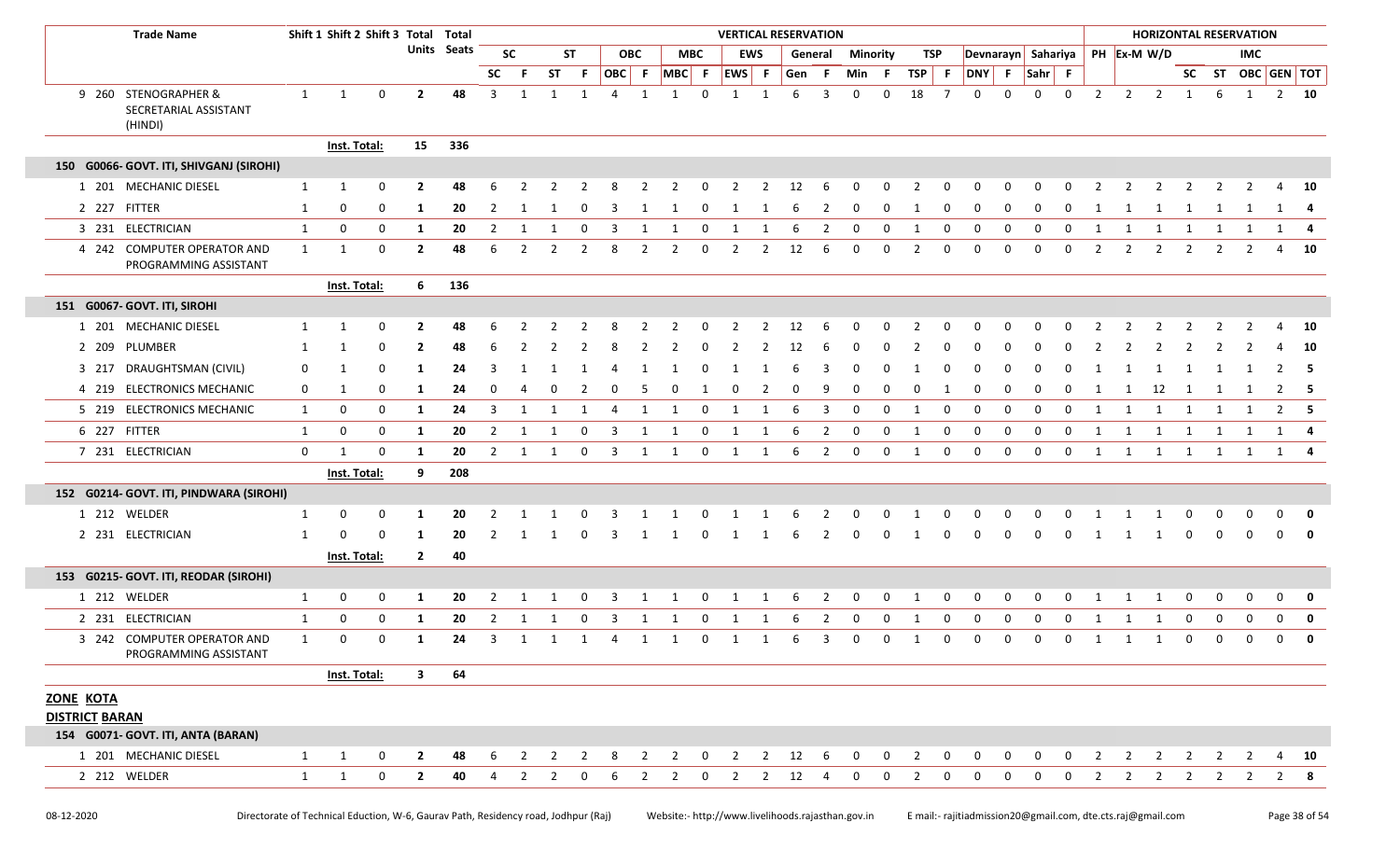| <b>Trade Name</b>                                    |                | Shift 1 Shift 2 Shift 3 Total Total |          |                |                    |                |                |                |                |                         |                |                |                | <b>VERTICAL RESERVATION</b> |                |              |                |                 |             |                |              |              |              |                    |              |                |                |                        |                |                | <b>HORIZONTAL RESERVATION</b> |       |              |
|------------------------------------------------------|----------------|-------------------------------------|----------|----------------|--------------------|----------------|----------------|----------------|----------------|-------------------------|----------------|----------------|----------------|-----------------------------|----------------|--------------|----------------|-----------------|-------------|----------------|--------------|--------------|--------------|--------------------|--------------|----------------|----------------|------------------------|----------------|----------------|-------------------------------|-------|--------------|
|                                                      |                |                                     |          |                | <b>Units Seats</b> |                | <b>SC</b>      |                | ST             |                         | <b>OBC</b>     |                | <b>MBC</b>     |                             | <b>EWS</b>     |              | General        | <b>Minority</b> |             |                | TSP          |              |              | Devnarayn Sahariya |              |                |                | PH Ex-M W/D            |                |                | IMC.                          |       |              |
|                                                      |                |                                     |          |                |                    | <b>SC</b>      | -F             | <b>ST</b>      | -F.            |                         |                | OBC F MBC F    |                | EWS F                       |                | Gen          | - F            | Min F           |             | TSP F          |              | DNY F        |              | Sahr F             |              |                |                |                        |                |                | SC ST OBC GEN TOT             |       |              |
| 3 227 FITTER                                         | 1              | 0                                   | 0        | 1              | 20                 | $\overline{2}$ | -1             | 1              | 0              | $\overline{\mathbf{3}}$ | 1              | 1              | 0              | 1                           | 1              | 6            | $\overline{2}$ | 0               | 0           | 1              | 0            | 0            | 0            | 0                  | $\mathbf 0$  | 1              |                | $1 \quad 1$            | 1              | 1              | $\mathbf{1}$                  |       | $1 \quad 4$  |
| 4 231 ELECTRICIAN                                    | $\overline{2}$ | 1                                   | 0        | 3              | 60                 | 6              | 3              |                | $\Omega$       |                         |                |                |                |                             | 3              | 18           | 6              | 0               | 0           | 3              | 0            | 0            | 0            | 0                  | 0            | 3              | 3              | -3                     |                |                |                               | 3     | 12           |
| 5 242 COMPUTER OPERATOR AND<br>PROGRAMMING ASSISTANT | $\mathbf{1}$   | 1                                   | 0        | $\overline{2}$ | 48                 | 6              | $\overline{2}$ | 2              | $\overline{2}$ | 8                       | $\overline{2}$ | 2              | $\Omega$       | $\overline{2}$              | $\overline{2}$ | 12           | 6              | 0               | 0           | 2              | 0            | $\mathbf 0$  | $\Omega$     | 0                  | 0            | $\overline{2}$ | $\overline{2}$ | $\overline{2}$         | 2              | 2              |                               | 4     | - 10         |
|                                                      |                | Inst. Total:                        |          | 10             | 216                |                |                |                |                |                         |                |                |                |                             |                |              |                |                 |             |                |              |              |              |                    |              |                |                |                        |                |                |                               |       |              |
| 155 G0072- GOVT. ITI, ATRU (BARAN)                   |                |                                     |          |                |                    |                |                |                |                |                         |                |                |                |                             |                |              |                |                 |             |                |              |              |              |                    |              |                |                |                        |                |                |                               |       |              |
| 1 201 MECHANIC DIESEL                                | $\mathbf{1}$   | 1                                   | 0        | $\mathbf{2}$   | 48                 | 6              |                |                |                |                         |                | 2              | 0              | 2                           | 2              | 12           | 6              | 0               | 0           | 2              | 0            | 0            | 0            | 0                  | 0            |                | $\mathbf{2}$   | 2                      | 2              | 2              | 2                             | 4     | - 10         |
| 2 215 MECHANIC (MOTOR VEHICLE)                       | 1              | 0                                   | 0        | -1             | 24                 | 3              |                |                |                |                         |                |                |                |                             |                |              | 3              | <sup>0</sup>    | 0           | -1             | 0            | 0            |              |                    |              |                |                |                        |                |                |                               | 2     | - 5          |
| 3 227 FITTER                                         | 0              | $\mathbf{1}$                        | 0        | -1             | 20                 | $\overline{2}$ | -1             |                | 0              | 3                       | 1              | 1              | 0              | 1                           | 1              | 6            | 2              | $\mathbf{0}$    | 0           | 1              | 0            | $\mathbf 0$  | 0            | 0                  | 0            | 1              | 1              | 1                      | 1              | 1              | 1                             |       | $1 \quad 4$  |
|                                                      |                | Inst. Total:                        |          | 4              | 92                 |                |                |                |                |                         |                |                |                |                             |                |              |                |                 |             |                |              |              |              |                    |              |                |                |                        |                |                |                               |       |              |
| 156 G0074- GOVT. ITI, BARAN                          |                |                                     |          |                |                    |                |                |                |                |                         |                |                |                |                             |                |              |                |                 |             |                |              |              |              |                    |              |                |                |                        |                |                |                               |       |              |
| 1 201 MECHANIC DIESEL                                | $\mathbf{1}$   | 1                                   | 0        | 2              | 48                 | 6              |                |                |                | 8                       |                | 2              | 0              | 2                           | 2              | 12           | 6              | 0               | 0           | 2              | 0            | 0            | 0            | <sup>0</sup>       | <sup>0</sup> |                | 2              |                        |                |                | 2                             | 4     | 10           |
| 2 209 PLUMBER                                        | $\mathbf{1}$   | 1                                   | 0        | $\mathbf{2}$   | 48                 | 6              | -2             | 2              | 2              | 8                       | 2              | 2              | 0              | 2                           | 2              | 12           | -6             | 0               | 0           | 2              | 0            | 0            | 0            | O                  | 0            | 2              | 2              | 2                      | 2              | 2              | $\mathcal{L}$                 | 4     | 10           |
| 3 227 FITTER                                         | 0              | 1                                   | 0        | 1              | 20                 | 2              | -1             |                | 0              | 3                       | 1              | 1              | 0              | 1                           | 1              | -6           | $\overline{2}$ | $\mathbf 0$     | $\mathbf 0$ | 1              | 0            | 0            | 0            | 0                  | 0            | 1              | 1              | 1                      | 1              | 1              | $\mathbf{1}$                  |       | 1 4          |
| 4 231 ELECTRICIAN                                    | 1              | 0                                   | 0        | 1              | 20                 | $\overline{2}$ | -1             |                | $\Omega$       | 3                       | -1             | 1              | $\Omega$       | 1                           | 1              | 6            | 2              | $\mathbf 0$     | 0           | 1              | 0            | 0            | 0            | 0                  | 0            | 1              | 1              | 1                      | 1              | 1              | 1                             |       | 1 4          |
| 5 232 WIREMAN                                        | 1              | 0                                   | 0        | -1             | 20                 | 2              |                |                | $\Omega$       |                         |                |                | 0              |                             |                |              | 2              | 0               | 0           | -1             | 0            | 0            | <sup>0</sup> |                    | <sup>0</sup> |                |                | 1                      | 1              | -1             |                               |       | 1 4          |
| 6 242 COMPUTER OPERATOR AND<br>PROGRAMMING ASSISTANT | $\mathbf{1}$   | $\mathbf{1}$                        | $\Omega$ | $\mathbf{2}$   | 48                 | 6              | $\overline{2}$ | 2              | $\overline{2}$ | 8                       | 2              | 2              | 0              | $\overline{2}$              | $\overline{2}$ | 12           | 6              | 0               | 0           | $\overline{2}$ | 0            | 0            | $\Omega$     | 0                  | 0            | $\overline{2}$ | 2              | $\overline{2}$         | 2              | 2              | 2                             | 4     | - 10         |
| 7 247 SEWING TECHNOLOGY                              | $\mathbf{1}$   | 0                                   | 0        | -1             | 20                 | 2              |                |                | 0              | 3                       | 1              |                | 0              |                             |                | 6            | 2              | 0               | 0           | -1             | 0            | 0            | $\Omega$     | $\Omega$           | $\Omega$     | 1              | 1              | 1                      | 1              | 1              |                               |       | 1 4          |
| 8 247 SEWING TECHNOLOGY                              | $\mathbf 0$    | $\mathbf 1$                         | 0        | 1              | 20                 | $\mathbf 0$    | 3              | $\mathbf 0$    | 1              | $\mathbf 0$             | 4              | $\mathbf 0$    | $\mathbf{1}$   | $\mathbf 0$                 | $\overline{2}$ | $\mathbf 0$  | 8              | $\mathbf 0$     | $\mathbf 0$ | $\mathbf 0$    | 1            | $\mathbf 0$  | $\mathbf 0$  | $\mathbf 0$        | $\mathbf 0$  | $\mathbf{1}$   |                | $1 \qquad 10 \qquad 1$ |                | $\mathbf{1}$   |                               | 1 1 4 |              |
|                                                      |                | Inst. Total:                        |          |                | 11 244             |                |                |                |                |                         |                |                |                |                             |                |              |                |                 |             |                |              |              |              |                    |              |                |                |                        |                |                |                               |       |              |
| 157 G0077- GOVT. ITI, CHHABRA (BARAN)                |                |                                     |          |                |                    |                |                |                |                |                         |                |                |                |                             |                |              |                |                 |             |                |              |              |              |                    |              |                |                |                        |                |                |                               |       |              |
| 1 212 WELDER                                         | $\mathbf{1}$   | -1                                  | 0        | $\mathbf{2}$   | 40                 |                |                |                |                |                         |                |                |                |                             | 2              | 12           |                | $\Omega$        | $\Omega$    |                |              |              |              |                    |              |                |                |                        |                |                |                               |       | - 8          |
| 2 227 FITTER                                         | 1              | 0                                   | 0        | 1              | 20                 | $\overline{2}$ | 1              | 1              | $\mathbf 0$    | $\overline{\mathbf{3}}$ | 1              | 1              | $\mathbf 0$    | 1                           | 1              | 6            | 2              | $\mathbf 0$     | $\mathbf 0$ | 1              | 0            | $\mathbf 0$  | $\mathbf 0$  | $\mathbf 0$        | $\mathbf 0$  | 1              | 1              | 1                      | $\overline{1}$ | 1              | 1                             |       | $1 \quad 4$  |
| 3 232 WIREMAN                                        | $\mathbf{1}$   | 1                                   | 0        | $\mathbf{2}$   | 40                 | 4              | $\overline{2}$ | 2              | 0              |                         |                |                | 0              |                             | 2              | 12           |                | $\Omega$        | 0           |                | 0            | 0            | <sup>0</sup> | $\Omega$           | 0            | 2              | 2              | 2                      |                | -2             |                               | 2     | - 8          |
| 1 242 COMPUTER OPERATOR AND<br>PROGRAMMING ASSISTANT | $\mathbf{1}$   | 1                                   | 0        | $\overline{2}$ | 48                 | 6              | 2              | 2              | $\overline{2}$ | 8                       | $\overline{2}$ | 2              | 0              | $\overline{2}$              | $\overline{2}$ | 12           | 6              | 0               | 0           | 2              | 0            | 0            | 0            | 0                  | 0            | 2              | $\overline{2}$ | $\overline{2}$         | $\overline{2}$ | 2              | 2                             | 4     | 10           |
|                                                      |                | Inst. Total:                        |          | 7              | 148                |                |                |                |                |                         |                |                |                |                             |                |              |                |                 |             |                |              |              |              |                    |              |                |                |                        |                |                |                               |       |              |
| 158 G0115- GOVT. ITI, KELWARA (BARAN)                |                |                                     |          |                |                    |                |                |                |                |                         |                |                |                |                             |                |              |                |                 |             |                |              |              |              |                    |              |                |                |                        |                |                |                               |       |              |
| 1 076 DRIVER CUM MECHANIC                            | $\mathbf{1}$   | 1                                   | 0        | $\mathbf{2}$   | 40                 | 4              | $\overline{2}$ | $\overline{2}$ | 0              | 6                       | $\overline{2}$ | $\overline{2}$ | $\overline{0}$ | $\overline{2}$              |                | $2 \t12 \t4$ |                | $\mathbf 0$     | $\mathbf 0$ | $\overline{2}$ | $\mathbf{0}$ | 0            | 0            | 0                  | $\mathbf{0}$ | $\overline{2}$ | $\overline{2}$ | $\overline{2}$         | $\overline{2}$ | $\overline{2}$ | $\overline{2}$                |       | $2 \times 8$ |
| 2 201 MECHANIC DIESEL                                | $\mathbf{1}$   | 1                                   | 0        | $\mathbf{2}$   | 48                 | 6              | 2              | 2              | $\overline{2}$ | 8                       | $\overline{2}$ | $\overline{2}$ | $\mathbf{0}$   | $\overline{2}$              | $\overline{2}$ | 12           | - 6            | $\mathbf 0$     | $\mathbf 0$ | $\overline{2}$ | $\mathbf{0}$ | 0            | 0            | 0                  | $\mathbf 0$  | $\overline{2}$ | $\overline{2}$ | $\overline{2}$         | $\overline{2}$ | $\overline{2}$ | 2                             |       | 4 10         |
| 3 212 WELDER                                         | $\mathbf{1}$   | 1                                   | 0        | $\mathbf{2}$   | 40                 | $\overline{4}$ | $\overline{2}$ | $\overline{2}$ | 0              | 6                       | $\overline{2}$ | $\overline{2}$ | 0              | $\overline{2}$              | $\overline{2}$ | 12           | 4              | 0               | $\mathbf 0$ | $\overline{2}$ | $\mathbf{0}$ | $\mathbf{0}$ | 0            | $\mathbf 0$        | $\mathbf 0$  | $\overline{2}$ | $\overline{2}$ | $\overline{2}$         | $\overline{2}$ | $\overline{2}$ | $\overline{2}$                |       | $2 \times 8$ |
| 4 231 ELECTRICIAN                                    | $\mathbf{1}$   | 0                                   | 0        | 1              | 20                 | $\overline{2}$ | 1              | -1             | 0              | 3                       | 1              | 1              | 0              | 1                           | $\mathbf{1}$   | 6            | $\overline{2}$ | 0               | $\mathbf 0$ | 1              | 0            | 0            | 0            | 0                  | 0            | 1              | $\mathbf{1}$   | 1                      | 1              | 1              | 1                             |       | 1 4          |
| 5 242 COMPUTER OPERATOR AND<br>PROGRAMMING ASSISTANT | $\mathbf{1}$   | $\mathbf{1}$                        | 0        | $\mathbf{2}$   | 48                 | 6              | 2              | 2              | 2              | 8                       | $\overline{2}$ | $\overline{2}$ | 0              | $\overline{2}$              | $\overline{2}$ | 12           | 6              | 0               | 0           | $\overline{2}$ | 0            | 0            | 0            | 0                  | $\mathbf 0$  | 2              | 2              | $\overline{2}$         | 2              | 2              | 2                             | 4     | <b>10</b>    |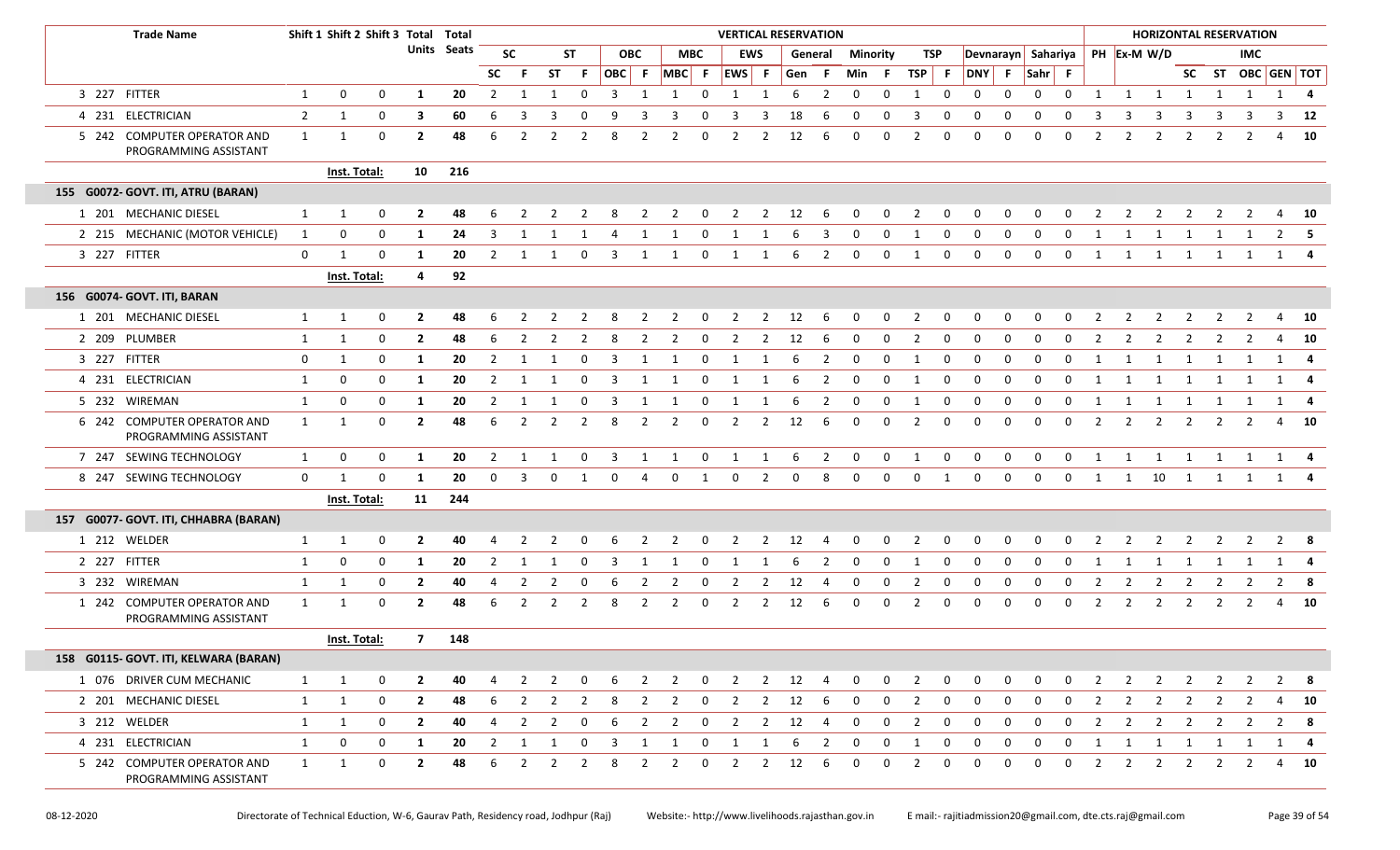|                       | <b>Trade Name</b>                                                                  |                | Shift 1 Shift 2 Shift 3 Total |                |                         | Total       |                |                |                |              |                         |                |                    |              |                |                | <b>VERTICAL RESERVATION</b>                                                                                  |                |             |                |                     |                |                                |                |                |                |                |                |                |                |               | <b>HORIZONTAL RESERVATION</b> |                |               |
|-----------------------|------------------------------------------------------------------------------------|----------------|-------------------------------|----------------|-------------------------|-------------|----------------|----------------|----------------|--------------|-------------------------|----------------|--------------------|--------------|----------------|----------------|--------------------------------------------------------------------------------------------------------------|----------------|-------------|----------------|---------------------|----------------|--------------------------------|----------------|----------------|----------------|----------------|----------------|----------------|----------------|---------------|-------------------------------|----------------|---------------|
|                       |                                                                                    |                |                               |                |                         | Units Seats |                | <b>SC</b>      |                | <b>ST</b>    |                         | <b>OBC</b>     |                    | <b>MBC</b>   |                | <b>EWS</b>     | General                                                                                                      |                | Minority    |                | TSP                 |                | Devnarayn Sahariya PH Ex-M W/D |                |                |                |                |                |                |                |               | IMC                           |                |               |
|                       |                                                                                    |                |                               |                |                         |             |                | SC F           | ST             | - F          | OBC F                   |                | MBC F              |              | EWS F          |                | Gen F                                                                                                        |                |             | Min F          | $TSP$ F             |                |                                |                | DNY F Sahr F   |                |                |                |                |                |               | SC ST OBC GEN TOT             |                |               |
|                       |                                                                                    |                | Inst. Total:                  |                | 9                       | 196         |                |                |                |              |                         |                |                    |              |                |                |                                                                                                              |                |             |                |                     |                |                                |                |                |                |                |                |                |                |               |                               |                |               |
|                       | 159 G0138- GOVT. ITI, SHAHBAD (BARAN)                                              |                |                               |                |                         |             |                |                |                |              |                         |                |                    |              |                |                |                                                                                                              |                |             |                |                     |                |                                |                |                |                |                |                |                |                |               |                               |                |               |
|                       | 1 201 MECHANIC DIESEL                                                              | 1              | 1                             | 0              | 2                       | 48          | 0              | 0              |                | 0            | 0                       | 0              | 0                  | 0            | 0              | 0              | 0                                                                                                            | 0              | 0           | 0              | 0                   | 0              | 0                              | 0              | 34             | 14             | 2              | 2              | 2              | 0              | 0             | 0                             | 0              | 0             |
|                       | 2 242 COMPUTER OPERATOR AND<br>PROGRAMMING ASSISTANT                               | 1              | 1                             | 0              | $\mathbf{2}$            | 48          | $\Omega$       | <sup>0</sup>   | <sup>0</sup>   | <sup>0</sup> | n                       | 0              | 0                  | 0            | n              | $\Omega$       | 0                                                                                                            | $\Omega$       | 0           | 0              | 0                   | 0              | $\Omega$                       | 0              | 34             | 14             | 2              | 2              | 2              | 0              | $\Omega$      | $\Omega$                      | $\mathbf{0}$   | $\mathbf 0$   |
|                       |                                                                                    |                | <b>Inst. Total:</b>           |                | 4                       | 96          |                |                |                |              |                         |                |                    |              |                |                |                                                                                                              |                |             |                |                     |                |                                |                |                |                |                |                |                |                |               |                               |                |               |
| <b>DISTRICT BUNDI</b> |                                                                                    |                |                               |                |                         |             |                |                |                |              |                         |                |                    |              |                |                |                                                                                                              |                |             |                |                     |                |                                |                |                |                |                |                |                |                |               |                               |                |               |
|                       | 160 G0076- GOVT. ITI, BUNDI                                                        |                |                               |                |                         |             |                |                |                |              |                         |                |                    |              |                |                |                                                                                                              |                |             |                |                     |                |                                |                |                |                |                |                |                |                |               |                               |                |               |
| 1 209 PLUMBER         |                                                                                    | 1              | $\mathbf 1$                   | 0              | 2                       | 48          | 6              | 2              |                |              | 8                       | 2              | 2                  | 0            | 2              | 2              | 12                                                                                                           | 6              | 0           | $\mathbf 0$    | 2                   | 0              | 0                              | 0              | 0              | 0              | 2              | 2              |                |                |               | 2                             | 4              | - 10          |
| 2 212 WELDER          |                                                                                    | 1              | 1                             | 0              | $\overline{2}$          | 40          | 4              | 2              | 2              | 0            | 6                       | 2              | 2                  | 0            | 2              | 2              | 12                                                                                                           | 4              | 0           | 0              | 2                   | 0              | 0                              | 0              | $\mathbf 0$    | 0              | 2              | 2              | 2              | 2              |               | 2                             | 2              | - 8           |
|                       | 3 213 SHEET METAL WORKER                                                           | 1              | $\mathbf 1$                   | 0              | $\mathbf{2}$            | 40          | 4              | 2              | $\overline{2}$ | 0            | 6                       | $\overline{2}$ | $\overline{2}$     | 0            | $\overline{2}$ | $\overline{2}$ | 12                                                                                                           | 4              | 0           | 0              | 2                   | 0              | 0                              | $\mathbf 0$    | 0              | 0              | $\overline{2}$ | 2              | 2              | 2              | 2             | 2                             | $\overline{2}$ | - 8           |
| 4 227 FITTER          |                                                                                    | 1              | 0                             | 0              | 1                       | 20          | 2              | -1             | -1             | 0            | 3                       | 1              | -1                 | 0            | -1             | 1              | 6                                                                                                            | 2              | 0           | 0              | -1                  | 0              | 0                              | $\mathbf 0$    | $\mathbf 0$    | 0              | 1              | 1              | 1              | 1              | 1             | 1                             | 1              | 4             |
| 5 232 WIREMAN         |                                                                                    | 1              | 0                             | $\Omega$       | 1                       | 20          | 2              | 1              | 1              | 0            | -3                      | 1              | 1                  | 0            | 1              | 1              | 6                                                                                                            | 2              | 0           | 0              | 1                   | 0              | 0                              | 0              | $\Omega$       | 0              | 1              | 1              | 1              | 1              | 1             | $\mathbf{1}$                  | 1 4            |               |
|                       |                                                                                    |                | Inst. Total:                  |                | 8                       | 168         |                |                |                |              |                         |                |                    |              |                |                |                                                                                                              |                |             |                |                     |                |                                |                |                |                |                |                |                |                |               |                               |                |               |
|                       | 161 G0080- GOVT. ITI, KESHORAIPATAN (BUNDI)                                        |                |                               |                |                         |             |                |                |                |              |                         |                |                    |              |                |                |                                                                                                              |                |             |                |                     |                |                                |                |                |                |                |                |                |                |               |                               |                |               |
|                       | 1 201 MECHANIC DIESEL                                                              | 1              | 1                             | 0              | $\mathbf{2}$            | 48          | 6              |                |                |              |                         |                |                    | o            |                | 2              | 12                                                                                                           | 6              | 0           | 0              |                     | 0              |                                | 0              |                | 0              |                | 2              |                | 2              |               | $\mathcal{P}$                 | 4              | 10            |
| 2 212 WELDER          |                                                                                    | 1              | -1                            | 0              | $\mathbf{2}$            | 40          | 4              | 2              | 2              | 0            |                         | 2              | -2                 | <sup>0</sup> |                | 2              | 12                                                                                                           | 4              | 0           | 0              | 2                   | 0              | 0                              | 0              | <sup>0</sup>   | <sup>0</sup>   | 2              | 2              | 2              | 2              | $\mathcal{L}$ | 2                             | $\mathbf{2}$   | - 8           |
| 3 227 FITTER          |                                                                                    | 1              | 0                             | 0              | 1                       | 20          | $\overline{2}$ | -1             | -1             | 0            | 3                       | 1              | -1                 | 0            |                |                | 6                                                                                                            | 2              | 0           | 0              | -1                  | 0              | 0                              | 0              | 0              | 0              | -1             | -1             | -1             | 1              | -1            | 1                             | 1              | -4            |
|                       | 4 231 ELECTRICIAN                                                                  | $\overline{2}$ | 1                             | $\mathbf 0$    | 3                       | 60          | 6              | 3              | 3              | $\mathbf{0}$ | 9                       | 3              | 3                  | <sup>0</sup> | 3              | 3              | 18                                                                                                           | 6              | 0           | 0              | 3                   | 0              | 0                              | 0              | 0              | 0              | 3              | 3              | 3              | 3              | 3             | 3                             | 3              | - 12          |
|                       | 5 242 COMPUTER OPERATOR AND<br>PROGRAMMING ASSISTANT                               | $\mathbf{1}$   | 1                             | 0              | $\mathbf{2}$            | 48          | 6              | 2              | 2              | 2            | 8                       | 2              | 2                  | 0            | 2              | 2              | 12                                                                                                           | 6              | 0           | 0              | 2                   | 0              | $\Omega$                       | 0              | $\Omega$       | 0              | 2              | 2              | 2              | 2              | 2             | 2                             | 4              | - 10          |
|                       |                                                                                    |                | <b>Inst. Total:</b>           |                | 10                      | 216         |                |                |                |              |                         |                |                    |              |                |                |                                                                                                              |                |             |                |                     |                |                                |                |                |                |                |                |                |                |               |                               |                |               |
|                       | 162 G0082- GOVT. ITI, LAKHERI (BUNDI)                                              |                |                               |                |                         |             |                |                |                |              |                         |                |                    |              |                |                |                                                                                                              |                |             |                |                     |                |                                |                |                |                |                |                |                |                |               |                               |                |               |
|                       | 1 201 MECHANIC DIESEL                                                              | 1              | -1                            | 0              | 2                       | 48          |                |                |                |              |                         |                |                    |              |                |                | 12                                                                                                           | 6              | 0           | 0              |                     | 0              | 0                              | 0              | $\Omega$       | 0              |                |                |                |                |               |                               |                | 10            |
| 2 212 WELDER          |                                                                                    | 1              | $\mathbf{1}$                  | $\mathbf 0$    | $\overline{2}$          | 40          | $\overline{4}$ | $\overline{2}$ | $\overline{2}$ | 0            | 6                       | 2              | 2                  | 0            | 2              | $\overline{2}$ | 12                                                                                                           | $\overline{4}$ | $\mathbf 0$ | $\mathbf 0$    | $\overline{2}$      | 0              | 0                              | 0              | $\mathbf 0$    | $\mathbf 0$    | $\overline{2}$ | $\overline{2}$ | 2              | 2              | 2             | 2                             | $\overline{2}$ | - 8           |
|                       | 3 220 INFORMATION<br>COMMUNICATION<br><b>TECHNOLOGY SYSTEM</b><br>MAINTENANCE      | $\mathbf{0}$   | 1                             | 0              | 1                       | 24          | 3              | 1              | -1             |              | -4                      | 1              | -1                 | 0            | -1             | -1             | 6                                                                                                            | 3              | 0           | 0              | -1                  | 0              | 0                              | 0              | 0              | 0              | $\mathbf{1}$   | 1              | 1              | 1              | 1             | 1                             | $\mathbf{2}$   | - 5           |
| 4 227 FITTER          |                                                                                    | 1              | 0                             | $\mathbf 0$    | 1                       | 20          | $\overline{2}$ | 1              | 1              | $\mathbf 0$  | $\overline{\mathbf{3}}$ | 1              | $\overline{1}$     |              | $0\qquad 1$    | $\overline{1}$ | - 6                                                                                                          | $\overline{2}$ | $\mathbf 0$ | $\overline{0}$ | <sup>1</sup>        | $\mathbf 0$    | $\mathbf 0$                    | $\mathbf 0$    | $\mathbf 0$    | $\mathbf 0$    | 1              | $\overline{1}$ |                |                |               | 1 1 1 1 1 4                   |                |               |
|                       | 5 231 ELECTRICIAN                                                                  | $\overline{2}$ | 1                             | $\mathsf{O}$   | $\overline{\mathbf{3}}$ | 60          | 6              | $3 \quad 3$    |                |              |                         |                | $0 \t 9 \t 3 \t 3$ |              |                |                | $0 \qquad 3 \qquad 3 \qquad 18 \qquad 6$                                                                     |                |             |                | $0 \quad 0 \quad 3$ | $\overline{0}$ |                                |                |                |                |                |                |                |                |               | 0 0 0 0 3 3 3 3 3 3 3 12      |                |               |
|                       |                                                                                    |                | <b>Inst. Total:</b>           |                | $9^{\circ}$             | 192         |                |                |                |              |                         |                |                    |              |                |                |                                                                                                              |                |             |                |                     |                |                                |                |                |                |                |                |                |                |               |                               |                |               |
|                       | 163 G0088- GOVT. ITI, TALERA (BUNDI)                                               |                |                               |                |                         |             |                |                |                |              |                         |                |                    |              |                |                |                                                                                                              |                |             |                |                     |                |                                |                |                |                |                |                |                |                |               |                               |                |               |
|                       | 1 201 MECHANIC DIESEL                                                              | 1              | 1                             | $\mathbf 0$    | $\mathbf{2}$            | 48          | 6              |                |                |              | 8                       | 2              | $\overline{2}$     | 0            | 2              | 2              | 12                                                                                                           | - 6            | $\mathbf 0$ | $\mathbf 0$    | 2                   | 0              | 0                              | 0              |                | 0              |                | 2              | <sup>2</sup>   | $\Omega$       |               |                               |                | 0             |
| 2 227 FITTER          |                                                                                    | 1              | $\mathbf 0$                   | $\mathbf{0}$   | 1                       | 20          |                | 2 1 1          |                |              |                         |                | 0 3 1 1            |              |                |                | 0 1 1 6 2                                                                                                    |                |             | $0\qquad 0$    | 1                   | $\mathbf 0$    | $\mathbf{0}$                   | $\mathbf{0}$   | $\overline{0}$ | $\mathbf{0}$   | 1              | $\overline{1}$ | $\overline{1}$ | $\overline{0}$ | 0             | 0                             |                | $\mathbf{0}$  |
|                       | 3 231 ELECTRICIAN                                                                  | $\mathbf{1}$   | $\mathsf{O}$                  | $\overline{0}$ | $\mathbf{1}$            |             |                |                |                |              |                         |                |                    |              |                |                | 20 2 1 1 0 3 1 1 0 1 1 6 2                                                                                   |                |             | $0\qquad 0$    | $\overline{1}$      | $\mathbf{0}$   | $\overline{0}$                 | $\overline{0}$ | $\overline{0}$ | $\overline{0}$ |                | 1 1 1 0        |                |                | $0\qquad 0$   |                               |                | $0$ 0         |
| 08-12-2020            | Directorate of Technical Eduction, W-6, Gaurav Path, Residency road, Jodhpur (Raj) |                |                               |                |                         |             |                |                |                |              |                         |                |                    |              |                |                | Website:- http://www.livelihoods.rajasthan.gov.in Email:- rajitiadmission20@gmail.com, dte.cts.raj@gmail.com |                |             |                |                     |                |                                |                |                |                |                |                |                |                |               |                               |                | Page 40 of 54 |

I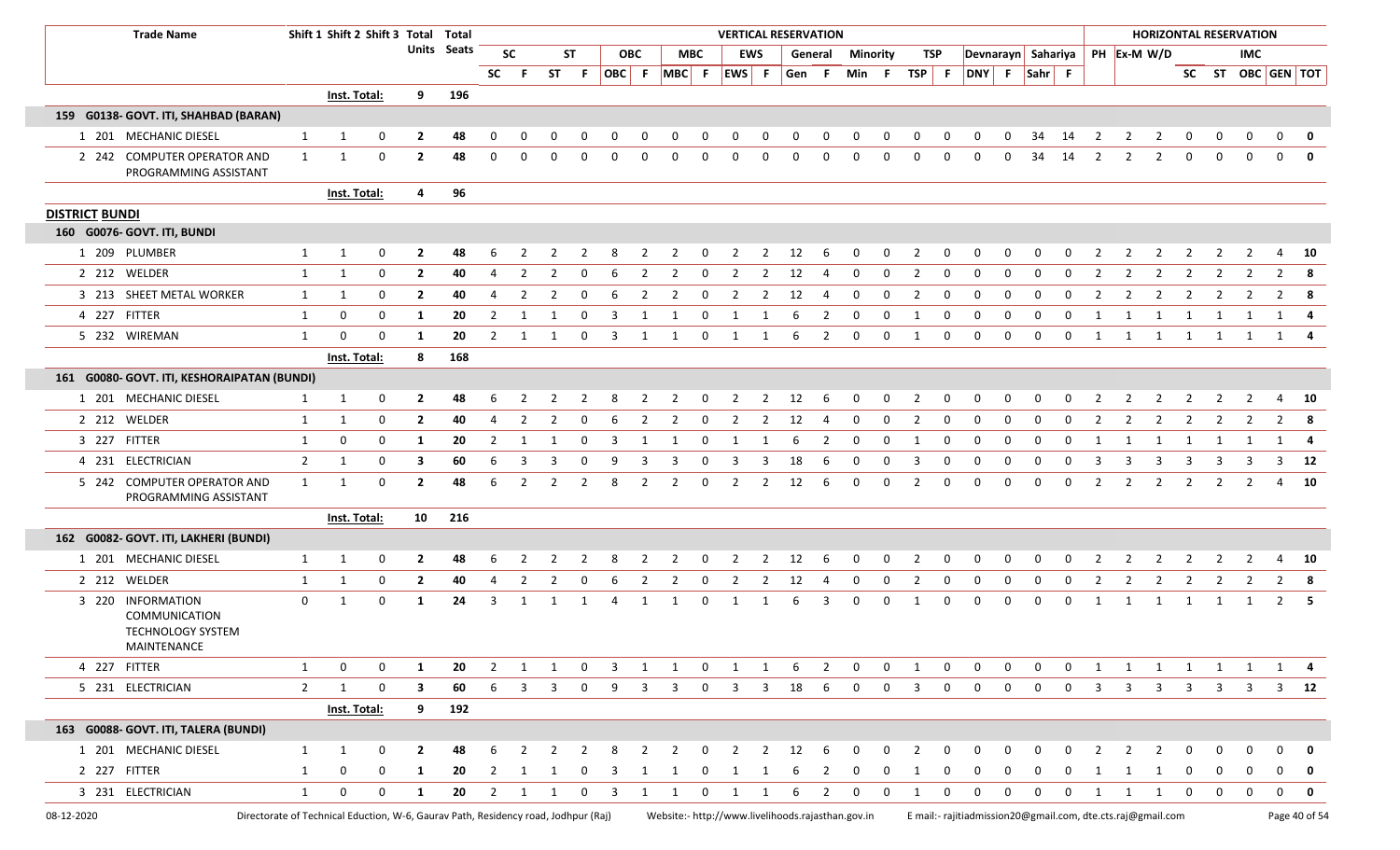|                          | <b>Trade Name</b>                                    |              | Shift 1 Shift 2 Shift 3 Total Total |              |                |             |                |                |                |             |                |                |                |             | <b>VERTICAL RESERVATION</b> |                |          |                         |              |              |                          |                         |              |             |             |              |                                |                |                |                |                | <b>HORIZONTAL RESERVATION</b> |                   |             |
|--------------------------|------------------------------------------------------|--------------|-------------------------------------|--------------|----------------|-------------|----------------|----------------|----------------|-------------|----------------|----------------|----------------|-------------|-----------------------------|----------------|----------|-------------------------|--------------|--------------|--------------------------|-------------------------|--------------|-------------|-------------|--------------|--------------------------------|----------------|----------------|----------------|----------------|-------------------------------|-------------------|-------------|
|                          |                                                      |              |                                     |              |                | Units Seats |                | <b>SC</b>      |                | ST          |                | <b>OBC</b>     |                | <b>MBC</b>  | <b>EWS</b>                  |                | General  |                         | Minority     |              | TSP                      |                         |              |             |             |              | Devnarayn Sahariya PH Ex-M W/D |                |                |                |                | <b>IMC</b>                    |                   |             |
|                          |                                                      |              |                                     |              |                |             | <b>SC</b>      | -F.            | <b>ST</b>      | -F.         | OBC F          |                | MBC F          |             | EWS F                       |                | Gen F    |                         | Min          | - F          | $TSP$ F                  |                         | DNY F Sahr F |             |             |              |                                |                |                |                |                |                               | SC ST OBC GEN TOT |             |
|                          |                                                      |              | Inst. Total:                        |              | 4              | 88          |                |                |                |             |                |                |                |             |                             |                |          |                         |              |              |                          |                         |              |             |             |              |                                |                |                |                |                |                               |                   |             |
| <b>DISTRICT JHALAWAR</b> |                                                      |              |                                     |              |                |             |                |                |                |             |                |                |                |             |                             |                |          |                         |              |              |                          |                         |              |             |             |              |                                |                |                |                |                |                               |                   |             |
|                          | 164 G0070- GOVT. ITI, AKLERA (JHALAWAR)              |              |                                     |              |                |             |                |                |                |             |                |                |                |             |                             |                |          |                         |              |              |                          |                         |              |             |             |              |                                |                |                |                |                |                               |                   |             |
|                          | 1 215 MECHANIC (MOTOR VEHICLE)                       | 0            | $\mathbf{1}$                        | 0            | -1             | 24          | 3              |                |                |             |                | 1              | 1              | 0           | 1                           | 1              | 6        | 3                       | 0            | 0            | 1                        | 0                       | $\Omega$     | $\Omega$    | 0           | 0            |                                | -1             | 1              | 1              | 1              | - 1                           | 2                 | - 5         |
|                          | 2 227 FITTER                                         | 0            | $\mathbf{1}$                        | 0            | -1             | 20          | 2              | -1             |                | $\Omega$    | 3              | -1             | 1              | 0           | 1                           | 1              | 6        | 2                       | 0            | 0            | 1                        | 0                       | 0            | $\Omega$    | 0           | 0            | 1                              | -1             | 1              | 1              | 1              | -1                            | -1                |             |
|                          | 3 231 ELECTRICIAN                                    | 1            | 1                                   | 0            | $\overline{2}$ | 40          | 4              | 2              | 2              | 0           | 6              | 2              | 2              | 0           | 2                           | $\overline{2}$ | 12       | 4                       | 0            | 0            | $\overline{2}$           | $\mathbf 0$             | 0            | $\mathbf 0$ | 0           | $\Omega$     | 2                              | 2              | $\overline{2}$ | 2              | 2              | 2                             | $\overline{2}$    | - 8         |
|                          | 4 232 WIREMAN                                        | $\mathbf{1}$ | 0                                   | 0            | 1              | 20          | 2              | 1              |                | $\Omega$    |                |                |                | 0           | 1                           |                | 6        | 2                       | 0            | 0            | -1                       | 0                       | 0            | $\Omega$    | 0           | 0            | -1                             |                | 1              | 1              | 1              | 1                             | 1                 |             |
|                          | 5 242 COMPUTER OPERATOR AND<br>PROGRAMMING ASSISTANT | 1            | 1                                   | $\mathbf 0$  | $\overline{2}$ | 48          | 6              | $\overline{2}$ | 2              | 2           | 8              | 2              | $\overline{2}$ | 0           | 2                           | 2              | 12       | 6                       | 0            | 0            | $\overline{2}$           | 0                       | 0            | $\Omega$    | $\mathbf 0$ | $\mathbf 0$  | 2                              | 2              | 2              | 2              | 2              | 2                             | 4                 | 10          |
|                          |                                                      |              | Inst. Total:                        |              | $\overline{7}$ | 152         |                |                |                |             |                |                |                |             |                             |                |          |                         |              |              |                          |                         |              |             |             |              |                                |                |                |                |                |                               |                   |             |
|                          | 165 G0073- GOVT. ITI, BAKANI (JHALAWAR)              |              |                                     |              |                |             |                |                |                |             |                |                |                |             |                             |                |          |                         |              |              |                          |                         |              |             |             |              |                                |                |                |                |                |                               |                   |             |
|                          | 1 212 WELDER                                         | 1            | $\mathbf{1}$                        | 0            | $\overline{2}$ | 40          |                |                |                |             |                |                |                |             |                             | 2              | 12       |                         |              |              | -2                       | O                       |              |             |             |              |                                |                | $\mathcal{L}$  |                | O              |                               | 0                 | 0           |
|                          | 2 227 FITTER                                         | 1            | 0                                   | 0            | -1             | 20          | 2              | 1              |                | $\Omega$    | 3              |                |                | $\Omega$    | 1                           |                | 6        | 2                       | 0            | 0            | 1                        | $\Omega$                | $\Omega$     | $\Omega$    | $\Omega$    | <sup>0</sup> |                                |                | -1             | 0              | $\Omega$       | 0                             | 0                 | 0           |
|                          | 3 231 ELECTRICIAN                                    | $\mathbf{1}$ | $\Omega$                            | $\mathbf 0$  | -1             | 20          | 2              |                |                | $\Omega$    | 3              |                |                | 0           | -1                          | -1             | 6        | 2                       | 0            | 0            | 1                        | 0                       | $\mathbf 0$  | 0           | $\Omega$    | 0            |                                |                | -1             | 0              | $\mathbf 0$    | $\mathbf 0$                   | 0                 | $\mathbf 0$ |
|                          |                                                      |              | Inst. Total:                        |              | 4              | 80          |                |                |                |             |                |                |                |             |                             |                |          |                         |              |              |                          |                         |              |             |             |              |                                |                |                |                |                |                               |                   |             |
|                          | 166 G0075- GOVT. ITI, BHAWANI MANDI (JHALAWAR)       |              |                                     |              |                |             |                |                |                |             |                |                |                |             |                             |                |          |                         |              |              |                          |                         |              |             |             |              |                                |                |                |                |                |                               |                   |             |
|                          | 1 201 MECHANIC DIESEL                                | 1            | 1                                   | 0            | $\overline{2}$ | 48          | 6              | -2             | 2              | -2          | -8             | 2              | 2              | $\mathbf 0$ | $\overline{2}$              | 2 12           |          | 6                       | $\mathbf 0$  | $\mathbf 0$  | $\overline{\phantom{a}}$ | $\overline{\mathbf{0}}$ | 0            | $\mathbf 0$ | $\mathbf 0$ | $\Omega$     | 2                              | 2              | 2              | 2              | 2              | 2                             | 4                 | <b>10</b>   |
|                          | 2 227 FITTER                                         | 1            | 0                                   | $\mathbf{0}$ | -1             | 20          | $\overline{2}$ | -1             |                | $\Omega$    | 3              |                |                | $\Omega$    | 1                           | -1             | 6        | 2                       | 0            | 0            | 1                        | 0                       | $\mathbf 0$  | $\mathbf 0$ | 0           | $\Omega$     | -1                             |                | -1             |                |                |                               | - 1               |             |
|                          | 3 232 WIREMAN                                        | 1            | 0                                   | 0            | -1             | 20          | $\overline{2}$ | 1              | 1              | $\mathbf 0$ | $\overline{3}$ | 1              | 1              | $\mathbf 0$ | 1                           | 1              | 6        | $\overline{2}$          | $\mathbf 0$  | $\mathbf 0$  | 1                        | $\mathbf 0$             | $\mathbf 0$  | $\mathbf 0$ | $\mathbf 0$ | $\mathbf 0$  | 1                              | 1              | 1 1            |                | 1              | $\overline{1}$                | 1                 | 4           |
|                          | 4 242 COMPUTER OPERATOR AND<br>PROGRAMMING ASSISTANT | $\mathbf{1}$ | 1                                   | $\mathbf 0$  | $\overline{2}$ | 48          | 6              | $\overline{2}$ | 2              | 2           | 8              | 2              | 2              | 0           | 2                           | 2              | 12       | -6                      | $\Omega$     | $\Omega$     | 2                        | $\mathbf 0$             | $\Omega$     | $\Omega$    | $\Omega$    | $\Omega$     | 2                              | 2              | 2              | 2              | 2              | 2                             | 4                 | - 10        |
|                          |                                                      |              | Inst. Total:                        |              | 6              | 136         |                |                |                |             |                |                |                |             |                             |                |          |                         |              |              |                          |                         |              |             |             |              |                                |                |                |                |                |                               |                   |             |
|                          | 167 G0078- GOVT. ITI, JHALAWAR                       |              |                                     |              |                |             |                |                |                |             |                |                |                |             |                             |                |          |                         |              |              |                          |                         |              |             |             |              |                                |                |                |                |                |                               |                   |             |
|                          | 1 209 PLUMBER                                        | $\mathbf{1}$ | $\mathbf{1}$                        | 0            | $\overline{2}$ | 48          | 6              |                |                |             |                |                |                | 0           |                             | 2              | 12       | 6                       | 0            | 0            | $\overline{2}$           | 0                       | 0            | 0           | $\Omega$    |              |                                |                |                |                |                |                               | 4                 | - 10        |
|                          | 2 212 WELDER                                         | 1            | $\mathbf{1}$                        | 0            | $\overline{2}$ | 40          | 4              | $\overline{2}$ | $\overline{2}$ | $\Omega$    | 6              | $\overline{2}$ | $\overline{2}$ | 0           | 2                           | 2              | 12       | 4                       | 0            | 0            | $\overline{2}$           | 0                       | $\mathbf 0$  | $\mathbf 0$ | $\mathbf 0$ | $\Omega$     | 2                              | $\overline{2}$ | 2              | 2              | 2              | 2                             | $\overline{2}$    | - 8         |
|                          | 3 219 ELECTRONICS MECHANIC                           | $\mathbf{1}$ | 0                                   | 0            | -1             | 24          | 3              | -1             |                |             |                |                |                | 0           | -1                          |                | -6       | 3                       | $\Omega$     | $\Omega$     | -1                       | $\Omega$                | $\Omega$     | $\Omega$    | $\Omega$    |              | -1                             |                | -1             | -1             |                | - 1                           | 2                 | - 5         |
|                          | 4 231 ELECTRICIAN                                    | 1            | 1                                   | $\mathbf 0$  | $\overline{2}$ | 40          | 4              | $\overline{2}$ | 2              | 0           | 6              | 2              | 2              | 0           | 2                           | $\overline{2}$ | 12       | 4                       | 0            | 0            | $\overline{2}$           | 0                       | $\mathbf 0$  | $\mathbf 0$ | $\mathbf 0$ | $\mathbf 0$  | $\overline{2}$                 | 2              | $\overline{2}$ | $\overline{2}$ | $\overline{2}$ | 2                             | $\overline{2}$    | 8           |
|                          | 5 242 COMPUTER OPERATOR AND<br>PROGRAMMING ASSISTANT | $\mathbf 0$  | $\mathbf 1$                         | 0            | -1             | 24          | 0              | 4              | 0              | 2           | $\Omega$       | -5             | 0              | 1           | 0                           | 2              | $\Omega$ | q                       | 0            | 0            | 0                        | 1                       | $\Omega$     | $\Omega$    | 0           | $\mathbf 0$  | 1                              | 1              | 12             | $\overline{1}$ | 1              | 1                             | 2                 | - 5         |
|                          | 6 242 COMPUTER OPERATOR AND<br>PROGRAMMING ASSISTANT | $\mathbf{1}$ | 0                                   | $\mathbf 0$  | 1              | 24          | $\overline{3}$ |                |                |             |                |                |                |             | 1 1 1 4 1 1 0 1 1           |                | - 6      | $\overline{\mathbf{3}}$ | $\Omega$     | $\Omega$     | $\overline{1}$           | $\Omega$                | $\Omega$     | $\Omega$    | $\Omega$    | $\Omega$     | 1                              |                |                |                |                |                               | 1 1 1 1 1 2 5     |             |
|                          |                                                      |              | Inst. Total:                        |              | 9              | 200         |                |                |                |             |                |                |                |             |                             |                |          |                         |              |              |                          |                         |              |             |             |              |                                |                |                |                |                |                               |                   |             |
|                          | 168 G0084- GOVT. ITI, PIDAWA (JHALAWAR)              |              |                                     |              |                |             |                |                |                |             |                |                |                |             |                             |                |          |                         |              |              |                          |                         |              |             |             |              |                                |                |                |                |                |                               |                   |             |
|                          | 1 231 ELECTRICIAN                                    | 1            | $\mathbf{1}$                        | 0            | $\overline{2}$ | 40          | 4              | 2              | 2              | 0           |                | $\mathcal{P}$  | 2              | $\mathbf 0$ | 2                           | $\overline{2}$ | 12       | -4                      | $\mathbf{0}$ | $\mathbf{0}$ | 2                        | $\mathbf 0$             | 0            | $\mathbf 0$ | 0           | 0            | 2                              | 2              | 2              | 0              | 0              | 0                             | 0                 | 0           |
|                          | 2 247 SEWING TECHNOLOGY                              | $\mathbf{1}$ | 1                                   | 0            | $\overline{2}$ | 40          |                | 2              |                |             |                |                |                | $\Omega$    |                             | 2              | 12       |                         |              |              |                          | $\Omega$                |              | O           | $\Omega$    |              | 2                              | 2              | 2              |                | 0              |                               | 0                 | 0           |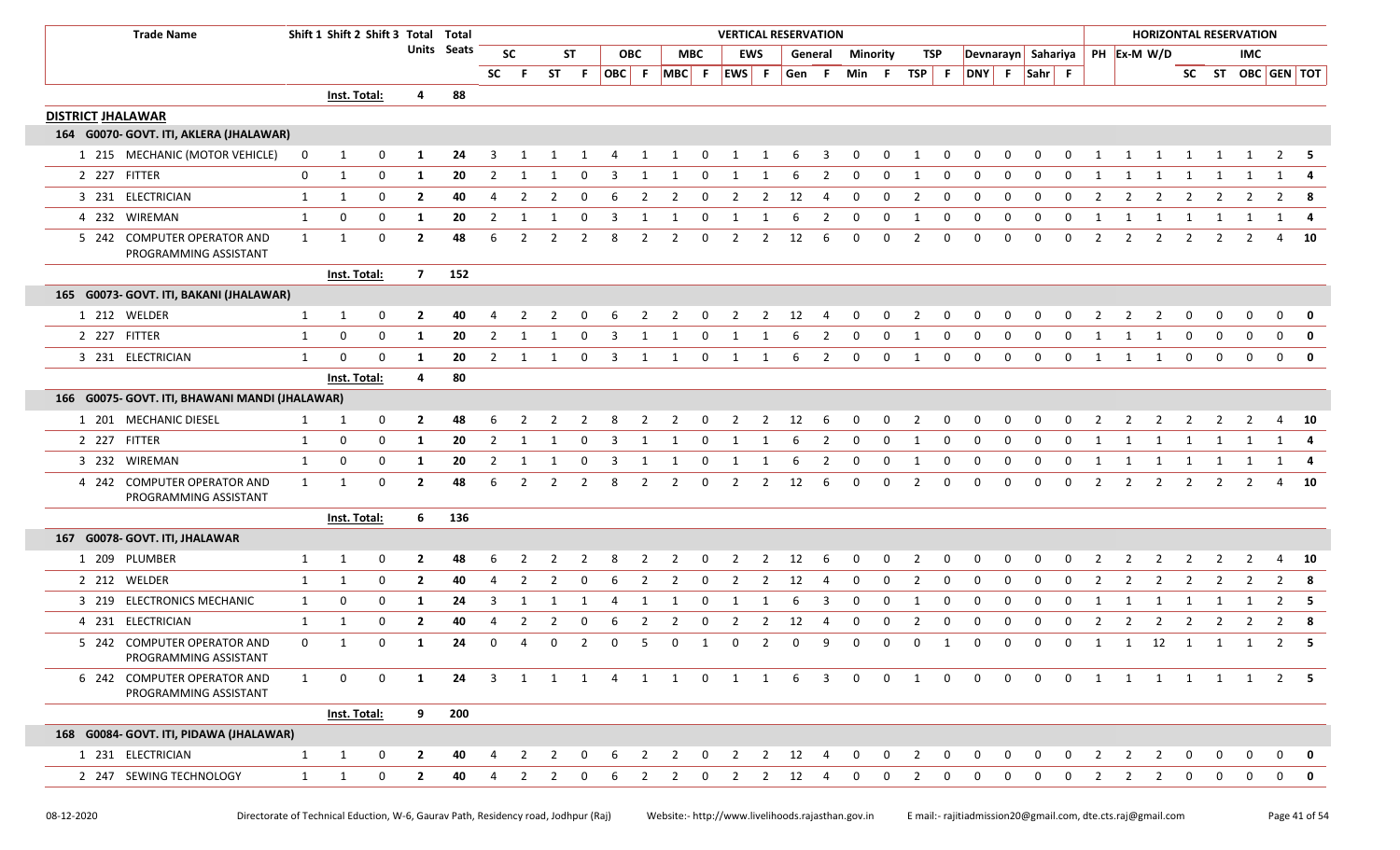|                      | <b>Trade Name</b>                                           |                |                | Shift 1 Shift 2 Shift 3 Total Total |                |             |             |                |                |                         |                         |                |                |                         | <b>VERTICAL RESERVATION</b> |                |                        |                         |                         |              |                |                |                    |             |              |              |               |                |                     |                |              | <b>HORIZONTAL RESERVATION</b> |                          |                         |
|----------------------|-------------------------------------------------------------|----------------|----------------|-------------------------------------|----------------|-------------|-------------|----------------|----------------|-------------------------|-------------------------|----------------|----------------|-------------------------|-----------------------------|----------------|------------------------|-------------------------|-------------------------|--------------|----------------|----------------|--------------------|-------------|--------------|--------------|---------------|----------------|---------------------|----------------|--------------|-------------------------------|--------------------------|-------------------------|
|                      |                                                             |                |                |                                     |                | Units Seats |             | <b>SC</b>      |                | ST                      |                         | <b>OBC</b>     |                | MBC                     |                             | <b>EWS</b>     |                        | General                 | Minority                |              | TSP            |                | Devnarayn Sahariya |             |              |              |               |                | PH Ex-M W/D         |                |              | <b>IMC</b>                    |                          |                         |
|                      |                                                             |                |                |                                     |                |             | <b>SC</b>   | -F             | <b>ST</b>      | - F                     | OBC F                   |                | $MBC$ F        |                         | EWS F                       |                | Gen                    | - F                     | Min F                   |              | TSP            | - F            | DNY F Sahr F       |             |              |              |               |                |                     |                |              |                               | SC ST OBC GEN TOT        |                         |
|                      | 1 202 MECHANIC (TRACTOR)                                    | 1              | $\mathbf{1}$   | 0                                   | $\overline{2}$ | 40          | 4           | 2              | $\overline{2}$ | 0                       | 6                       | 2              | 2              | 0                       | 2                           | $\overline{2}$ | 12                     | 4                       | 0                       | 0            | $\overline{2}$ | 0              | 0                  | $\Omega$    | $\mathbf 0$  | $\mathbf 0$  | 2             | $\overline{2}$ | $\overline{2}$      | 0              | 0            | $\mathbf 0$                   | $\mathbf 0$              | 0                       |
|                      |                                                             |                | Inst. Total:   |                                     | 6              | 120         |             |                |                |                         |                         |                |                |                         |                             |                |                        |                         |                         |              |                |                |                    |             |              |              |               |                |                     |                |              |                               |                          |                         |
|                      | 169 G0116- GOVT. ITI, KHANPUR (JHALAWAR)                    |                |                |                                     |                |             |             |                |                |                         |                         |                |                |                         |                             |                |                        |                         |                         |              |                |                |                    |             |              |              |               |                |                     |                |              |                               |                          |                         |
|                      | 1 201 MECHANIC DIESEL                                       | $\mathbf{1}$   | 1              | 0                                   | $\mathbf{2}$   | 48          | 6           | 2              |                |                         |                         |                | 2              | 0                       | -2                          | 2              | 12                     | -6                      | 0                       | 0            | 2              | 0              |                    | 0           | 0            |              |               | 2              | 2                   |                |              |                               | 4                        | 10                      |
|                      | 2 212 WELDER                                                | $\mathbf{1}$   | 1              | 0                                   | $\overline{2}$ | 40          | 4           | 2              | 2              | 0                       | 6                       | 2              | $\overline{2}$ | 0                       | $\overline{2}$              | $\overline{2}$ | 12                     | 4                       | 0                       | $\mathbf 0$  | $\overline{2}$ | 0              | 0                  | $\mathbf 0$ | 0            | $\mathbf 0$  | 2             | 2              | 2                   | $\overline{2}$ | 2            | 2                             | $\overline{2}$           | - 8                     |
|                      | 3 227 FITTER                                                | $\mathbf{1}$   | $\mathbf{1}$   | 0                                   | $\overline{2}$ | 40          | 4           | 2              |                | 0                       |                         |                | 2              | 0                       |                             | 2              | 12                     | 4                       | 0                       | 0            | $\overline{2}$ | 0              |                    | $\Omega$    | 0            |              |               |                | 2                   |                | 2            | 2                             | 2                        | -8                      |
|                      | 4 231 ELECTRICIAN                                           | $\mathbf{1}$   | $\overline{1}$ | 0                                   | $\overline{2}$ | 40          | 4           | $\overline{2}$ | 2              | 0                       | 6                       | 2              | $\overline{2}$ | 0                       | $\overline{2}$              | $\overline{2}$ | 12                     | 4                       | 0                       | 0            | $\overline{2}$ | 0              | 0                  | $\mathbf 0$ | $\mathbf 0$  | $\mathbf 0$  | 2             | 2              | $\overline{2}$      | 2              | 2            | $\overline{2}$                | $2 \times 8$             |                         |
|                      |                                                             |                | Inst. Total:   |                                     | 8              | 168         |             |                |                |                         |                         |                |                |                         |                             |                |                        |                         |                         |              |                |                |                    |             |              |              |               |                |                     |                |              |                               |                          |                         |
|                      | 170 G0131- GOVT. ITI, JHALRAPATAN (JHALAWAR)                |                |                |                                     |                |             |             |                |                |                         |                         |                |                |                         |                             |                |                        |                         |                         |              |                |                |                    |             |              |              |               |                |                     |                |              |                               |                          |                         |
|                      | 1 227 FITTER                                                | 0              | $\mathbf{1}$   | 0                                   | -1             | 20          |             |                |                | <sup>0</sup>            |                         | <sup>0</sup>   | <sup>0</sup>   | 0                       |                             |                |                        | O                       |                         | $\Omega$     | 0              |                | 14                 |             |              |              |               |                |                     |                |              | 0                             | 0                        | 0                       |
|                      | 2 231 ELECTRICIAN                                           | 0              | $\mathbf{1}$   | 0                                   | -1             | 20          | $\Omega$    | $\Omega$       |                | 0                       | $\Omega$                | 0              | 0              | 0                       | 0                           |                |                        | 0                       | $\Omega$                | 0            | 0              | $\Omega$       | 14                 |             | 0            | $\Omega$     |               |                |                     | 0              |              | 0                             | $\mathbf 0$              | $\mathbf{0}$            |
|                      | 1 201 MECHANIC DIESEL                                       | $\mathbf{1}$   | $\mathbf{1}$   | 0                                   | $\overline{2}$ | 48          | 0           | $\Omega$       |                | 0                       | $\Omega$                | 0              | 0              | 0                       | 0                           | 0              | 0                      | 0                       | 0                       | 0            | 0              | 0              | 34                 | 14          | 0            | 0            | 2             | 2              | $\overline{2}$      | 0              | 0            | 0                             | 0                        | $\mathbf 0$             |
|                      | 2 212 WELDER                                                | $\mathbf{1}$   | -1             | 0                                   | $\overline{2}$ | 40          | $\mathbf 0$ | 0              | 0              | 0                       | $\mathbf 0$             | 0              | $\mathbf 0$    | 0                       | 0                           | 0              | 0                      | 0                       | $\mathbf 0$             | 0            | 0              | $\mathbf 0$    | 28                 | 12          | 0            | $\mathbf 0$  | 2             | 2              | 2                   | 0              | $\mathbf{0}$ | $\mathbf 0$                   | $\mathbf{0}$             | 0                       |
|                      |                                                             |                | Inst. Total:   |                                     | 6              | 128         |             |                |                |                         |                         |                |                |                         |                             |                |                        |                         |                         |              |                |                |                    |             |              |              |               |                |                     |                |              |                               |                          |                         |
| <b>DISTRICT KOTA</b> |                                                             |                |                |                                     |                |             |             |                |                |                         |                         |                |                |                         |                             |                |                        |                         |                         |              |                |                |                    |             |              |              |               |                |                     |                |              |                               |                          |                         |
|                      | 171 G0081- GOVT. ITI, KOTA                                  |                |                |                                     |                |             |             |                |                |                         |                         |                |                |                         |                             |                |                        |                         |                         |              |                |                |                    |             |              |              |               |                |                     |                |              |                               |                          |                         |
|                      | 1 037 INSTRUMENT MECHANIC                                   | 1              | $\mathbf{0}$   | $\mathbf 0$                         | -1             | 24          | 3           | 1              | 1              | $\mathbf{1}$            | 4                       |                | 1 1            | $\overline{\mathbf{0}}$ | $\overline{1}$              | 1              | -6                     | $\overline{\mathbf{3}}$ | $\mathbf 0$             | $\mathbf 0$  | $\overline{1}$ | $\mathbf 0$    | 0                  | 0           | $\mathbf 0$  | 0            | 1             | 1              | $\overline{1}$      | 0              | 0            | 0                             | $\mathbf 0$              | 0                       |
|                      | 2 201 MECHANIC DIESEL                                       | 1              | 1              | $\mathbf{0}$                        | -2             | 48          | 6           | 2              | 2              | <sup>2</sup>            | 8                       | 2              | 2              | 0                       | 2                           | 2              | 12                     | -6                      | 0                       | 0            | 2              | 0              | $\Omega$           | 0           | 0            | <sup>0</sup> | 2             |                | 2                   | 0              | O            |                               | 0                        | 0                       |
|                      | 3 209 PLUMBER                                               | $\mathbf{1}$   | 1              | 0                                   | $\overline{2}$ | 48          | 6           | 2              | 2              | 2                       | 8                       | 2              | 2              | 0                       | 2                           | 2              | 12                     | -6                      | 0                       | $\Omega$     | 2              | $\Omega$       | n                  | n           | <sup>0</sup> | <sup>0</sup> | 2             | 2              | 2                   | 0              | O            | <sup>0</sup>                  | 0                        | 0                       |
|                      | 4 212 WELDER                                                | 1              | $\mathbf{1}$   | 0                                   | $\overline{2}$ | 40          | 4           | 2              | 2              | 0                       | 6                       | 2              | 2              | 0                       | $\overline{2}$              | $\overline{2}$ | 12                     | 4                       | 0                       | $\mathbf 0$  | 2              | 0              | $\Omega$           | $\Omega$    | 0            | $\Omega$     | 2             | 2              | 2                   | 0              | 0            | 0                             | $\mathbf 0$              | 0                       |
|                      | 5 215 MECHANIC (MOTOR VEHICLE)                              | 1              | $\mathbf 0$    | 0                                   | -1             | 24          | 3           | 1              | 1              | 1                       | 4                       | 1              | 1              | $\mathbf 0$             | 1                           | 1              | -6                     | 3                       | $\mathbf 0$             | $\mathbf 0$  | 1              | 0              | $\Omega$           | $\Omega$    | 0            | 0            | 1             | 1              | 1                   | 0              | 0            | 0                             | $\mathbf 0$              | 0                       |
|                      | 6 218 REFRIGERATION & AIR<br>CONDITIONING TECHNICIAN        | $\mathbf{1}$   | 1              | 0                                   | $\overline{2}$ | 48          | 6           | 2              |                | 2                       | 8                       | 2              | 2              | 0                       | 2                           | 2              | 12                     | -6                      | 0                       | $\Omega$     | 2              | $\Omega$       | $\Omega$           |             | <sup>0</sup> | <sup>0</sup> | $\mathcal{L}$ | $\mathcal{L}$  | 2                   | 0              | 0            | 0                             | $\mathbf 0$              | $\mathbf 0$             |
|                      | 7 219 ELECTRONICS MECHANIC                                  | 1              | $\mathbf 0$    | 0                                   | -1             | 24          | 3           | 1              |                | 1                       | 4                       | 1              | 1              | $\mathbf 0$             | 1                           | 1              | 6                      | 3                       | 0                       | $\mathbf 0$  | 1              | $\Omega$       | $\Omega$           | $\Omega$    | $\mathbf 0$  | $\Omega$     | 1             | $\mathbf{1}$   | -1                  | 0              | 0            | $\mathbf 0$                   | $\mathbf 0$              | 0                       |
|                      | 8 221 TURNER                                                | 1              | 0              | 0                                   | -1             | 20          | 2           | 1              |                | 0                       | 3                       | 1              | 1              | 0                       | -1                          |                | 6                      | $\overline{2}$          | 0                       | 0            | 1              | 0              | $\Omega$           | 0           | 0            | $\mathbf 0$  | 1             | -1             | -1                  | 0              | 0            | 0                             | 0                        | 0                       |
|                      | 9 222 MACHINIST                                             | $\mathbf{1}$   | $\mathbf 0$    | 0                                   | -1             | 20          | 2           |                |                | 0                       | 3                       | 1              | -1             | 0                       |                             |                | 6                      | 2                       | 0                       | 0            | 1              | 0              |                    | $\Omega$    | 0            | 0            | 1             |                |                     | 0              |              | 0                             | 0                        | $\mathbf 0$             |
|                      | 10 224 DRAUGHTSMAN<br>(MECHANICAL)                          | $\mathbf{1}$   | $\mathbf 0$    | $\mathbf{0}$                        | 1              | 24          | 3           | 1              | 1              | 1                       | 4                       | 1              | 1              | 0                       | 1                           | 1              | 6                      | 3                       | 0                       | $\mathbf 0$  | 1              | 0              | $\Omega$           | $\Omega$    | 0            | $\mathbf 0$  | 1             | 1              | 1                   | 0              | 0            | 0                             | $\mathbf{0}$             | 0                       |
| 11 227 FITTER        |                                                             | $\overline{2}$ | $\overline{2}$ | 0                                   |                | 80          | -8          | 4              | 4              | $\mathbf 0$             | 12                      | $\overline{4}$ | 4              | $\mathbf{0}$            | -4                          | -4             | 24                     | -8                      | $\Omega$                | $\Omega$     | 4              | $\Omega$       | $\Omega$           | $\Omega$    | $\Omega$     | $\Omega$     | 4             | 4              | 4                   | $\Omega$       | $\Omega$     | $\Omega$                      | $\Omega$                 | 0                       |
|                      | 12 231 ELECTRICIAN                                          | $\overline{2}$ | 3              | $\mathbf 0$                         | - 5            | 100         | 10          | - 5            | 5              | $\overline{\mathbf{0}}$ | 15                      | 5              |                | $5 \qquad 0$            | 5                           |                | 5 30 10                |                         | $\overline{\mathbf{0}}$ | $\mathbf 0$  | - 5            | $\overline{0}$ | 0                  | 0           | $\mathbf 0$  | 0            | -5            | 5              | 5                   | $\mathbf 0$    | 0            | 0                             | $\Omega$                 | 0                       |
|                      | 13 232 WIREMAN                                              | $\mathbf{1}$   | $\mathbf 0$    | $\mathbf 0$                         | 1              | 20          | 2           | $\overline{1}$ | $\mathbf{1}$   | $\overline{\mathbf{0}}$ | $\overline{\mathbf{3}}$ | 1              |                | 1 0                     | $\overline{1}$              | 1              | - 6                    | $\overline{2}$          | $\mathbf 0$             | $\mathbf{0}$ | $\overline{1}$ | $\overline{0}$ | $\mathbf 0$        | $\mathbf 0$ | $\mathbf 0$  | 0            | 1             | 1              | $\overline{1}$      | $\overline{0}$ | 0            | $\mathbf 0$                   | $\mathbf{0}$             | 0                       |
|                      | 14 242 COMPUTER OPERATOR AND<br>PROGRAMMING ASSISTANT       | $\mathbf{1}$   | 1              | $\mathbf 0$                         | $\overline{2}$ | 48          | 6           | 2              | 2              | $\overline{\mathbf{2}}$ | 8                       | 2              | 2              | $\mathbf 0$             | 2                           |                | $2 \qquad 12 \qquad 6$ |                         | $\Omega$                | $\Omega$     | $\overline{2}$ | $\mathbf 0$    | $\Omega$           | $\Omega$    | 0            | 0            | 2             | 2              | $\overline{2}$      | $\mathbf 0$    | $\Omega$     | $\Omega$                      | $\Omega$                 | $\overline{\mathbf{0}}$ |
|                      | 15 259 STENOGRAPHER &<br>SECRETARIAL ASSISTANT<br>(ENGLISH) |                | $1 \quad 1$    | $\overline{0}$                      | $\overline{2}$ | 48          |             |                |                |                         |                         |                |                |                         | 6 2 2 2 8 2 2 0 2 2 12 6    |                |                        |                         |                         |              | 0 0 2 0        |                | $\overline{0}$     |             | $0\qquad 0$  | $\mathbf 0$  |               |                | $2 \quad 2 \quad 2$ | $\mathbf{0}$   |              |                               | $0\quad 0\quad 0\quad 0$ |                         |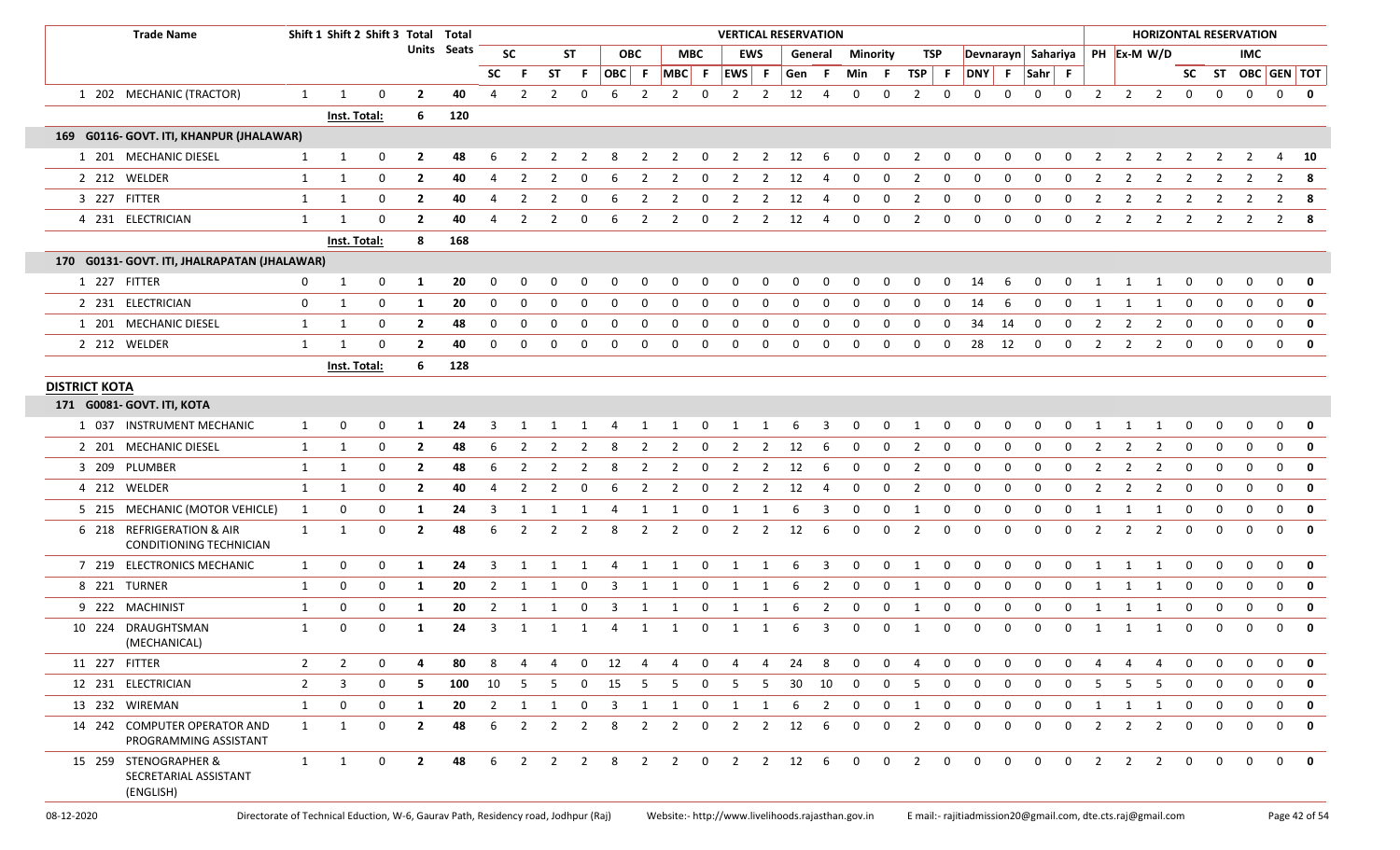| <b>Trade Name</b>                                                      |              | Shift 1 Shift 2 Shift 3 Total Total |             |                |             |                |                |                |                |              |                |                |                         | <b>VERTICAL RESERVATION</b> |                |                        |         |                         |              |                |                |                    |              |             |                |                |                |                |                |                | <b>HORIZONTAL RESERVATION</b> |              |              |
|------------------------------------------------------------------------|--------------|-------------------------------------|-------------|----------------|-------------|----------------|----------------|----------------|----------------|--------------|----------------|----------------|-------------------------|-----------------------------|----------------|------------------------|---------|-------------------------|--------------|----------------|----------------|--------------------|--------------|-------------|----------------|----------------|----------------|----------------|----------------|----------------|-------------------------------|--------------|--------------|
|                                                                        |              |                                     |             |                | Units Seats |                | <b>SC</b>      |                | <b>ST</b>      |              | <b>OBC</b>     |                | MBC                     |                             | <b>EWS</b>     |                        | General | <b>Minority</b>         |              | TSP            |                | Devnarayn Sahariya |              |             |                |                |                | PH Ex-M W/D    |                |                | <b>IMC</b>                    |              |              |
|                                                                        |              |                                     |             |                |             | <b>SC</b>      | -F             |                | ST F           | $ OBC $ F    |                | MBC F          |                         | EWS F                       |                | Gen F                  |         | Min F                   |              | $TSP$ F        |                | DNY F              |              | Sahr F      |                |                |                |                |                |                | SC ST OBC GEN TOT             |              |              |
|                                                                        |              | Inst. Total:                        |             | 28             | 616         |                |                |                |                |              |                |                |                         |                             |                |                        |         |                         |              |                |                |                    |              |             |                |                |                |                |                |                |                               |              |              |
| 172 G0083- GOVT. WOMEN ITI, KOTA                                       |              |                                     |             |                |             |                |                |                |                |              |                |                |                         |                             |                |                        |         |                         |              |                |                |                    |              |             |                |                |                |                |                |                |                               |              |              |
| 1 219 ELECTRONICS MECHANIC                                             | 1            | 0                                   | 0           | 1              | 24          | $\Omega$       |                | 0              | 2              | 0            | 5              | $\mathbf 0$    | 1                       | $\mathbf 0$                 | $\overline{2}$ | 0                      | 9       | 0                       | 0            | $\mathbf 0$    | 1              | 0                  | $\mathbf{0}$ | $\mathbf 0$ | $\mathbf 0$    | $\mathbf{1}$   | $\mathbf{1}$   | 12             | $\mathbf 0$    | 0              | 0                             | 0            | 0            |
| 2 220 INFORMATION<br>COMMUNICATION<br>TECHNOLOGY SYSTEM<br>MAINTENANCE | $\mathbf{1}$ | 0                                   | 0           | -1             | 24          | 0              | 4              | 0              | 2              | 0            | -5             | 0              | 1                       | 0                           | 2              | 0                      | 9       | 0                       | 0            | 0              | 1              | $\Omega$           | 0            | 0           | 0              | 1              | 1              | 12             | $\mathbf 0$    | $\Omega$       | $\Omega$                      | $\Omega$     | $\mathbf{0}$ |
| 3 231 ELECTRICIAN                                                      | $\mathbf{1}$ | 0                                   | $\Omega$    | -1             | 20          | $\Omega$       | 3              |                |                |              |                | O              |                         | $\Omega$                    | $\mathcal{P}$  | O                      | 8       | $\Omega$                | $\Omega$     | $\Omega$       |                | $\Omega$           |              |             |                |                |                | 10             | $\Omega$       |                |                               | $\Omega$     |              |
| 4 239 COSMETOLOGY                                                      | 1            | 1                                   | 0           | $\mathbf{2}$   | 48          | 0              | -8             |                |                |              | 10             |                | 2                       |                             |                | O                      | 18      | 0                       | 0            | $\Omega$       |                |                    |              |             |                | -2             | 2              | 24             |                |                |                               |              | $\mathbf{0}$ |
| 5 242 COMPUTER OPERATOR AND<br>PROGRAMMING ASSISTANT                   | 1            | 1                                   | 0           | $\overline{2}$ | 48          | $\Omega$       | 8              | <sup>0</sup>   |                | <sup>0</sup> | 10             | $\Omega$       | 2                       | 0                           | Δ              | 0                      | 18      | $\mathbf 0$             | $\Omega$     | $\Omega$       | 2              | $\Omega$           | <sup>0</sup> | റ           | $\Omega$       | $\overline{2}$ | 2              | 24             | $\Omega$       | $\Omega$       | $\Omega$                      | $\mathbf{0}$ | $\mathbf{0}$ |
| 6 245 FRUIT AND VEGETABLE<br><b>PROCESSOR</b>                          | 1            | 1                                   | 0           | $\overline{2}$ | 48          | $\mathbf 0$    | 8              | 0              | 4              | $\mathbf{0}$ | 10             | $\mathbf 0$    | 2                       | $\mathbf 0$                 | 4              | $\mathbf 0$            | 18      | $\overline{\mathbf{0}}$ | $\mathbf 0$  | $\mathbf 0$    | 2              | $\mathbf 0$        | 0            | $\mathbf 0$ | $\mathbf 0$    | 2              | $\overline{2}$ | 24             | $\mathbf 0$    |                | $\Omega$                      | $\mathbf 0$  | $\mathbf 0$  |
| 7 247 SEWING TECHNOLOGY                                                | $\mathbf{1}$ | 1                                   | $\mathbf 0$ | $\overline{2}$ | 40          | 0              | 6              | 0              | $\overline{2}$ | $\mathbf 0$  | 8              | 0              | $\overline{2}$          | $\mathbf 0$                 | 4              | $\mathbf 0$            | 16      | $\overline{\mathbf{0}}$ | 0            | $\mathbf{0}$   | $\overline{2}$ | 0                  | 0            | $\mathbf 0$ | 0              | 2              | $\overline{2}$ | 20             | $\mathbf 0$    | $\Omega$       | $\mathbf 0$                   | $\mathbf{0}$ | $\mathbf{0}$ |
| 8 249 SURFACE ORNAMENTATION<br>TECHNIQUES (EMBROIDERY)                 | $\mathbf{1}$ | 1                                   | 0           | $\overline{2}$ | 40          | 0              | 6              | 0              | 2              | 0            | 8              | 0              | 2                       | 0                           | 4              | 0                      | 16      | $\mathbf 0$             | 0            | 0              | 2              | 0                  | 0            | 0           | 0              | 2              | $\overline{2}$ | 20             | 0              |                |                               | $\mathbf{0}$ | $\mathbf 0$  |
| 9 260 STENOGRAPHER &<br>SECRETARIAL ASSISTANT<br>(HINDI)               | 1            | 1                                   | $\mathbf 0$ | $\overline{2}$ | 48          | $\mathbf 0$    | 8              | $\Omega$       | 4              | $\mathbf{0}$ | 10             | $\Omega$       | 2                       | $\mathbf 0$                 | 4              | $\mathbf 0$            | 18      | $\mathbf 0$             | 0            | 0              | $\overline{2}$ | $\Omega$           | 0            | $\Omega$    | $\mathbf 0$    | 2              | 2              | 24             | $\mathbf 0$    | $\Omega$       | $\Omega$                      | $\Omega$     | 0            |
|                                                                        |              | Inst. Total:                        |             | 15             | 340         |                |                |                |                |              |                |                |                         |                             |                |                        |         |                         |              |                |                |                    |              |             |                |                |                |                |                |                |                               |              |              |
| 173 G0085- GOVT. ITI, SANGOD (KOTA)                                    |              |                                     |             |                |             |                |                |                |                |              |                |                |                         |                             |                |                        |         |                         |              |                |                |                    |              |             |                |                |                |                |                |                |                               |              |              |
| 1 201 MECHANIC DIESEL                                                  | $\mathbf{1}$ | 1                                   | 0           | 2              | 48          |                |                |                |                |              |                | 2              | $\mathbf 0$             | 2                           | 2              | 12                     | -6      | 0                       | 0            | 2              | $\overline{0}$ | 0                  | 0            |             |                |                |                |                |                |                | 2                             | 4            | 10           |
| 2 212 WELDER                                                           | $\mathbf{1}$ | 1                                   | $\mathbf 0$ | $\mathbf{2}$   | 40          | 4              | 2              | 2              | 0              | 6            | 2              | $\mathbf{2}$   | $\mathbf 0$             | 2                           | 2              | 12                     | 4       | $\mathbf 0$             | 0            | 2              | 0              | 0                  | 0            | 0           | 0              | 2              | 2              | 2              | 2              | 2              | 2                             |              | $2 \times 8$ |
| 3 218 REFRIGERATION & AIR<br>CONDITIONING TECHNICIAN                   | 1            | 1                                   | $\mathbf 0$ | $\overline{2}$ | 48          | 6              | 2              | $\overline{2}$ | $\overline{2}$ | 8            | 2              | $\overline{2}$ | $\overline{\mathbf{0}}$ | $\overline{2}$              | $\overline{2}$ | 12                     | -6      | $\mathbf 0$             | 0            | 2              | $\mathbf 0$    | 0                  | 0            | $\mathbf 0$ | 0              | 2              | 2              | $\overline{2}$ | 2              | $\overline{2}$ | 2                             |              | 4 10         |
| 4 219 ELECTRONICS MECHANIC                                             | $\mathbf{1}$ | 1                                   | 0           | $\overline{2}$ | 48          | 6              | 2              | $\overline{2}$ | $\overline{2}$ | 8            | $\overline{2}$ | $\overline{2}$ | $\overline{0}$          | $\overline{2}$              | $\overline{2}$ | 12                     | 6       | $\mathbf 0$             | $\mathbf{0}$ | $\overline{2}$ | $\mathbf 0$    | $\mathbf 0$        | $\mathbf 0$  | $\mathbf 0$ | $\mathbf 0$    | $\overline{2}$ | $\overline{2}$ | $\overline{2}$ | $\overline{2}$ | $\overline{2}$ | $\overline{2}$                |              | $4\quad 10$  |
| 5 227 FITTER                                                           | 1            | 0                                   | $\mathbf 0$ | 1              | 20          | 2              | 1              |                | 0              |              |                |                | 0                       |                             |                |                        | 2       | 0                       | 0            |                | 0              | 0                  | 0            | 0           | $\Omega$       |                |                |                |                |                |                               |              |              |
| 6 231 ELECTRICIAN                                                      | 1            | 1                                   | 0           | $\overline{2}$ | 40          | 4              | $\overline{2}$ | $\overline{2}$ | 0              | 6            | $\overline{2}$ |                | 0                       | $\overline{2}$              | 2              | 12                     | 4       | 0                       | 0            | $\overline{2}$ | 0              | 0                  | 0            | 0           | 0              | $\overline{2}$ | 2              | $\overline{2}$ | $\overline{2}$ | 2              |                               |              | $2 \times 8$ |
| 7 232 WIREMAN                                                          | 1            | 1                                   | 0           | $\overline{2}$ | 40          |                | $\overline{2}$ | 2              | 0              | 6            | $\overline{2}$ |                | 0                       | $\overline{2}$              | 2              | 12                     | 4       | $\mathbf 0$             | 0            | 2              | 0              | 0                  | 0            | 0           | 0              | $\overline{2}$ | 2              | $\overline{2}$ | 2              | 2              |                               |              |              |
| 8 242 COMPUTER OPERATOR AND<br>PROGRAMMING ASSISTANT                   | 1            | $\mathbf{1}$                        | $\Omega$    | $\mathbf{2}$   | 48          | 6              | 2              |                | $2 \quad 2$    |              | 82             |                |                         | 2 0 2 2 12 6 0 0 2          |                |                        |         |                         |              |                |                | $0\quad 0$         |              | $0\quad 0$  | $\overline{0}$ | 2              |                | $2 \quad 2$    |                |                | 2 2 2 4 10                    |              |              |
|                                                                        |              | Inst. Total:                        |             |                | 15 332      |                |                |                |                |              |                |                |                         |                             |                |                        |         |                         |              |                |                |                    |              |             |                |                |                |                |                |                |                               |              |              |
| 174 G0087- GOVT. ITI, SULTANPUR (KOTA)                                 |              |                                     |             |                |             |                |                |                |                |              |                |                |                         |                             |                |                        |         |                         |              |                |                |                    |              |             |                |                |                |                |                |                |                               |              |              |
| 1 212 WELDER                                                           | $\mathbf{1}$ | $\mathbf{1}$                        | $\mathbf 0$ | $\overline{2}$ | 40          | 4              | 2              | $\overline{2}$ | 0              | 6            | $\overline{2}$ | $\overline{2}$ | $\overline{\mathbf{0}}$ | $\overline{2}$              |                | $2 \qquad 12 \qquad 4$ |         | $\overline{0}$          | $\mathbf 0$  | $\overline{2}$ | $\mathbf 0$    | 0                  | $\mathbf 0$  | $\mathbf 0$ | 0              | 2              | $\overline{2}$ | $\overline{2}$ | 2              | 2              | 2                             |              | $2 \times 8$ |
| 2 232 WIREMAN                                                          | $\mathbf{1}$ | 0                                   | $\mathbf 0$ | 1              | 20          | $\overline{2}$ | 1              | 1              | 0              | 3            | 1              | 1              | 0                       | 1                           | -1             | 6                      | 2       | 0                       | 0            | 1              | 0              | 0                  |              |             | 0              | 1              | 1              |                | 1 1            | $\mathbf{1}$   | $\overline{1}$                |              | 1 4          |
| 3 242 COMPUTER OPERATOR AND<br>PROGRAMMING ASSISTANT                   | 1            | 1                                   | $\mathbf 0$ | $\mathbf{2}$   | 48          | 6              | 2              | 2              | 2              | 8            | 2              | $\mathbf{2}$   | $\mathbf 0$             | 2                           | 2              | 12                     | 6       | $\Omega$                | 0            | 2              | 0              | 0                  | 0            | 0           | 0              | 2              | 2              | $\overline{2}$ | 2              | 2              | 2                             |              | 4 10         |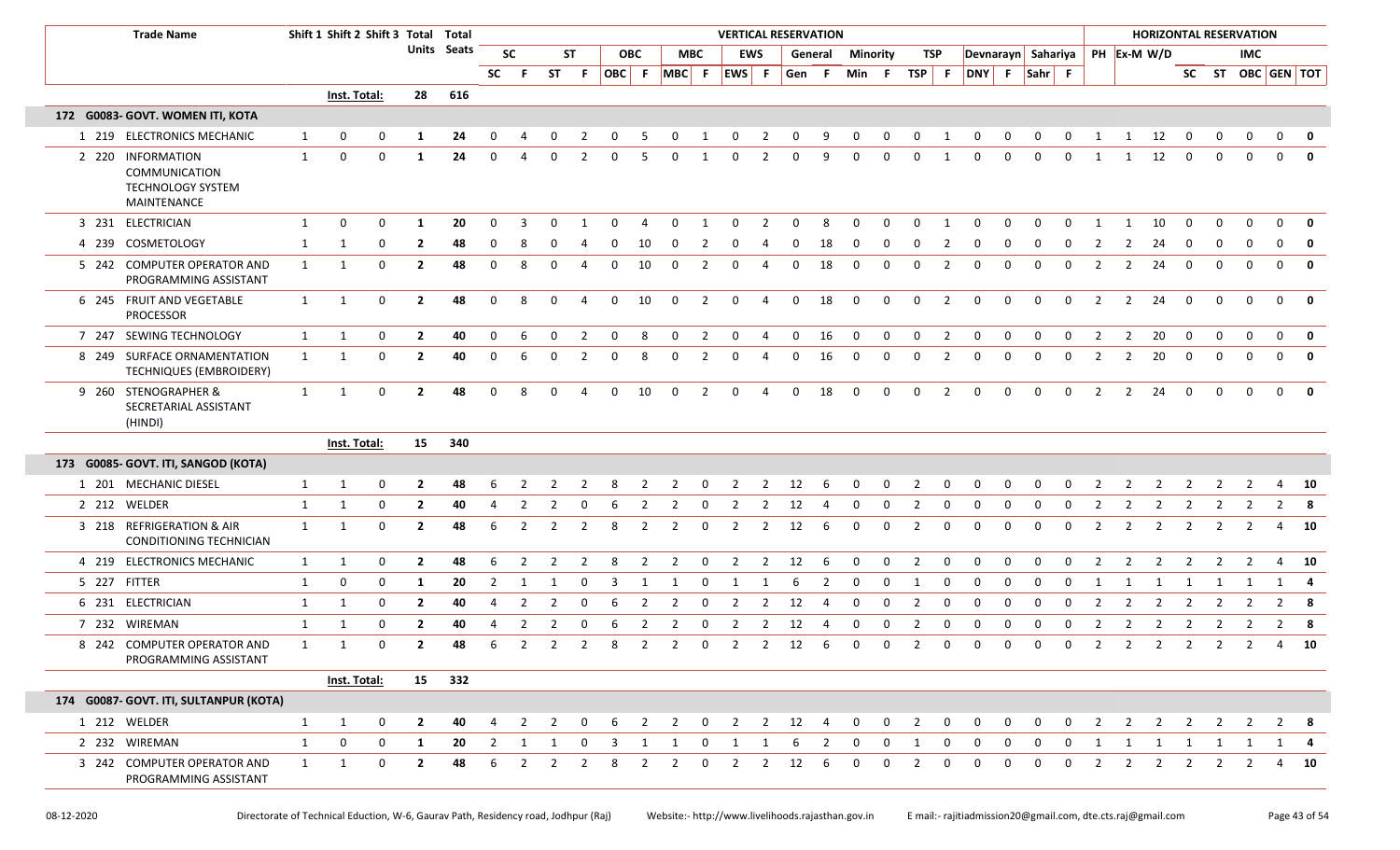| <b>Trade Name</b>                                    |              | Shift 1 Shift 2 Shift 3 Total Total |             |                |             |                |                |                |                |    |                |                 |                         | <b>VERTICAL RESERVATION</b> |                |           |                         |             |             |                |                         |                    |              |             |                |                |                |                |                         |             | <b>HORIZONTAL RESERVATION</b> |                          |              |
|------------------------------------------------------|--------------|-------------------------------------|-------------|----------------|-------------|----------------|----------------|----------------|----------------|----|----------------|-----------------|-------------------------|-----------------------------|----------------|-----------|-------------------------|-------------|-------------|----------------|-------------------------|--------------------|--------------|-------------|----------------|----------------|----------------|----------------|-------------------------|-------------|-------------------------------|--------------------------|--------------|
|                                                      |              |                                     |             |                | Units Seats |                | <b>SC</b>      |                | ST             |    | <b>OBC</b>     |                 | <b>MBC</b>              |                             | <b>EWS</b>     |           | General                 | Minority    |             | TSP            |                         | Devnarayn Sahariya |              |             |                |                |                | PH Ex-M W/D    |                         |             | IMC.                          |                          |              |
|                                                      |              |                                     |             |                |             | SC             | F.             | <b>ST</b>      | -F.            |    |                | OBC F MBC F     |                         | EWS F                       |                | Gen       | $-$ F                   | Min F       |             | TSP            | F                       | DNY F Sahr F       |              |             |                |                |                |                |                         |             |                               | SC ST OBC GEN TOT        |              |
|                                                      |              | <b>Inst. Total:</b>                 |             | 5.             | 108         |                |                |                |                |    |                |                 |                         |                             |                |           |                         |             |             |                |                         |                    |              |             |                |                |                |                |                         |             |                               |                          |              |
| 175 G0113- GOVT. ITI, BTC, KOTA                      |              |                                     |             |                |             |                |                |                |                |    |                |                 |                         |                             |                |           |                         |             |             |                |                         |                    |              |             |                |                |                |                |                         |             |                               |                          |              |
| 1 030 ATTENDANT OPERATOR<br>(CHEMICAL PLANT)         | $\mathbf 0$  | 1                                   | 0           | -1             | 24          | 3              | 1              |                |                | 4  | 1              | 1               | $\mathbf 0$             | 1                           | 1              | 6         | - 3                     | 0           | 0           | 1              | 0                       | 0                  | 0            | $\mathbf 0$ | 0              | 1              | 1              | -1             | 0                       | 0           | $\mathbf 0$                   | $\mathbf{0}$             | $\mathbf 0$  |
| 2 038 INSTRUMENT MECHANIC<br>(CHEMICAL PLANT)        | $\mathbf{0}$ | 1                                   | 0           | 1              | 20          | $\overline{2}$ | 1              | $\overline{1}$ | $\mathbf 0$    | 3  | 1              | 1               | $\mathbf 0$             | 1                           | 1              | 6         | 2                       | $\mathbf 0$ | $\mathbf 0$ | 1              | $\mathbf 0$             | $\mathbf 0$        | $\mathbf 0$  | $\mathbf 0$ | $\mathbf 0$    | 1              | 1              | 1              | $\mathbf 0$             | $\Omega$    | $\mathbf 0$                   | $\Omega$                 | 0            |
| 3 040 LABORATORY ASSISTANT<br>(CHEMICAL PLANT)       | $\mathbf{0}$ | 1                                   | $\mathbf 0$ | 1              | 20          | $\overline{2}$ | 1              | 1              | $\mathbf 0$    | 3  | 1              | 1               | $\mathbf 0$             | 1                           | 1              | 6         | $\overline{2}$          | $\mathbf 0$ | $\mathbf 0$ | 1              | $\mathbf 0$             | $\mathbf 0$        | $\Omega$     | $\Omega$    | $\Omega$       | 1              | 1              | 1              | $\mathbf 0$             | $\Omega$    | $\Omega$                      | $\mathbf{0}$             | 0            |
| 4 212 WELDER                                         | $\mathbf{1}$ | 1                                   | $\mathbf 0$ | $\overline{2}$ | 40          | $\overline{4}$ | 2              | 2              | $\Omega$       | -6 | 2              | 2               | $\overline{\mathbf{0}}$ | $\overline{2}$              |                | $2 \t 12$ | $\overline{4}$          | $\mathbf 0$ | $\mathbf 0$ | 2              | $\mathsf{O}$            | $\mathbf 0$        | $\Omega$     | $\Omega$    | $\mathbf 0$    | 2              | $\overline{2}$ | 2              | $\mathbf 0$             | $\Omega$    | $\mathbf 0$                   | $\mathbf 0$              | 0            |
| 5 227 FITTER                                         | $\mathbf{1}$ | 1                                   | $\mathbf 0$ | $\overline{2}$ | 40          | 4              | 2              | $\mathcal{L}$  |                |    | 2              | $\mathcal{L}$   | 0                       | 2                           | 2              | 12        | 4                       | 0           | $\Omega$    | 2              | 0                       | - 0                | <sup>0</sup> | $\Omega$    | <sup>0</sup>   | 2              | 2              | 2              | 0                       | $\Omega$    |                               | $\mathbf{0}$             | 0            |
| 6 242 COMPUTER OPERATOR AND<br>PROGRAMMING ASSISTANT | 1            | 1                                   | $\mathbf 0$ | $\overline{2}$ | 48          | 6              | 2              | 2              | 2              | 8  | 2              | 2               | $\mathbf 0$             | 2                           | $\overline{2}$ | 12        | 6                       | $\mathbf 0$ | $\Omega$    | $\overline{2}$ | $\Omega$                | $\Omega$           | $\Omega$     | $\Omega$    | $\Omega$       | 2              | 2              | $\overline{2}$ | $\mathbf 0$             | $\Omega$    | $\Omega$                      | $\mathbf 0$              | 0            |
| 1 022 PLASTIC PROCESSING<br><b>OPERATOR</b>          | $\mathbf{1}$ | 1                                   | 0           | $\overline{2}$ | 40          | 4              | $\overline{2}$ | $\overline{2}$ | 0              | 6  | $\overline{2}$ | $\overline{2}$  | $\mathbf 0$             | $\overline{2}$              | $\overline{2}$ | 12        | $\overline{4}$          | $\mathbf 0$ | $\mathbf 0$ | $\overline{2}$ | $\mathbf 0$             | 0                  | $\mathbf 0$  | 0           | $\mathbf 0$    | 2              | 2              | $\overline{2}$ | $\mathbf 0$             | 0           | $\mathbf 0$                   | $\mathbf{0}$             | 0            |
| 2 202 MECHANIC (TRACTOR)                             | 1            | $\mathbf{1}$                        | $\Omega$    | $\overline{2}$ | 40          | $\overline{4}$ | 2              | 2              | $\mathbf 0$    | 6  | $\overline{2}$ | $\overline{2}$  | $\overline{\mathbf{0}}$ | $\overline{2}$              |                | 2 12      | $\overline{4}$          | $\mathbf 0$ | $\mathbf 0$ | $\overline{2}$ | $\mathsf{O}$            | $\mathbf 0$        | $\mathbf 0$  | $\mathbf 0$ | $\mathbf 0$    | $\overline{2}$ | 2              | $\overline{2}$ | $\mathbf 0$             | $\mathbf 0$ | $\mathbf{0}$                  | $0$ 0                    |              |
|                                                      |              | Inst. Total:                        |             |                | 13 272      |                |                |                |                |    |                |                 |                         |                             |                |           |                         |             |             |                |                         |                    |              |             |                |                |                |                |                         |             |                               |                          |              |
| 176 G0114- GOVT. ITI, KHAIRABAD (KOTA)               |              |                                     |             |                |             |                |                |                |                |    |                |                 |                         |                             |                |           |                         |             |             |                |                         |                    |              |             |                |                |                |                |                         |             |                               |                          |              |
| 1 201 MECHANIC DIESEL                                | $\mathbf{1}$ | $\mathbf{1}$                        | 0           | $\mathbf{2}$   | 48          |                |                |                |                |    | 2              | 2               | 0                       | 2                           | 2              | 12        | 6                       | 0           | 0           | 2              | 0                       | - 0                | 0            | $\Omega$    | 0              | 2              | 2              | 2              | 2                       | 2           | 2                             | 4                        | - 10         |
| 2 212 WELDER                                         | $\mathbf{1}$ | $\mathbf{1}$                        | $\mathbf 0$ | $\overline{2}$ | 40          | 4              | 2              | 2              | 0              |    | 2              | 2               | 0                       | 2                           | 2              | 12        | -4                      | 0           | 0           | 2              | $\mathbf 0$             | $\mathbf 0$        | $\Omega$     | $\Omega$    | 0              | 2              | 2              | 2              | 2                       | 2           | 2                             | $\overline{2}$           | - 8          |
| 3 219 ELECTRONICS MECHANIC                           | 1            | 0                                   | $\mathbf 0$ | 1              | 24          | 3              | 1              | 1              | 1              | 4  | 1              | 1               | $\mathbf 0$             | 1                           | 1              | 6         | $\overline{\mathbf{3}}$ | $\mathbf 0$ | $\mathbf 0$ | 1              | $\mathbf 0$             | $\mathbf 0$        | $\Omega$     | $\mathbf 0$ | 0              | 1              | 1              | 1              | 1                       | 1           | 1                             | $2 \quad 5$              |              |
| 4 227 FITTER                                         | $\mathbf{1}$ | 0                                   | $\mathbf 0$ | -1             | 20          | 2              | 1              | -1             | $\Omega$       |    |                | -1              | 0                       | -1                          | -1             | 6         | $\overline{2}$          | 0           | $\Omega$    | 1              | $\mathbf 0$             | $\mathbf 0$        | $\Omega$     | $\Omega$    | $\Omega$       | 1              | 1              | -1             | -1                      |             |                               | 1                        |              |
| 5 231 ELECTRICIAN                                    | $\mathbf{1}$ | 0                                   | $\mathbf 0$ | -1             | 20          | $\overline{2}$ | 1              |                | $\Omega$       | 3  |                |                 | 0                       | - 1                         |                | 6         | $\overline{2}$          | 0           | $\Omega$    | 1              | $\mathbf 0$             | 0                  | <sup>0</sup> | $\Omega$    | 0              | 1              | 1              | 1              | -1                      | 1           | 1                             | 1                        |              |
| 6 242 COMPUTER OPERATOR AND<br>PROGRAMMING ASSISTANT | $\mathbf{1}$ | $\mathbf{1}$                        | 0           | $\overline{2}$ | 48          | 6              | 2              | $\mathcal{P}$  | 2              | 8  | 2              | 2               | $\mathbf 0$             | 2                           | 2              | 12        | 6                       | $\mathbf 0$ | 0           | $\overline{2}$ | 0                       | $\mathbf 0$        | $\Omega$     | $\Omega$    | $\mathbf 0$    | 2              | 2              | 2              | 2                       | 2           | 2                             | 4                        | 10           |
|                                                      |              | Inst. Total:                        |             | 9              | 200         |                |                |                |                |    |                |                 |                         |                             |                |           |                         |             |             |                |                         |                    |              |             |                |                |                |                |                         |             |                               |                          |              |
| 177 G0205- GOVT. ITI, ITAWA (KOTA)                   |              |                                     |             |                |             |                |                |                |                |    |                |                 |                         |                             |                |           |                         |             |             |                |                         |                    |              |             |                |                |                |                |                         |             |                               |                          |              |
| 1 212 WELDER                                         | $\mathbf{1}$ | 0                                   | 0           | -1             | 20          |                |                |                |                |    |                |                 | 0                       |                             |                |           | 2                       |             | 0           |                | 0                       |                    |              |             |                |                |                |                |                         |             |                               | 0                        | 0            |
| 2 217 DRAUGHTSMAN (CIVIL)                            | 1            | $\mathbf{1}$                        | $\mathbf 0$ | $\overline{2}$ | 48          | 6              | 2              | 2              | $\overline{2}$ | 8  | 2              | 2               | 0                       | 2                           | $\overline{2}$ | 12        | 6                       | 0           | $\Omega$    | $\overline{2}$ | 0                       | $\mathbf 0$        | $\Omega$     | $\Omega$    | $\Omega$       | 2              | $\mathcal{P}$  | 2              | 0                       | $\Omega$    | $\Omega$                      | $\mathbf 0$              | $\mathbf 0$  |
| 3 227 FITTER                                         | 1            | 1                                   | 0           | $\overline{2}$ | 40          | 4              | 2              | 2              | 0              | 6  | 2              | 2               | $\mathbf 0$             | 2                           | $\overline{2}$ | 12        | 4                       | 0           | $\mathbf 0$ | $\overline{2}$ | 0                       | 0                  | $\Omega$     | $\Omega$    | $\mathbf 0$    | 2              | 2              | 2              | 0                       | $\Omega$    | $\Omega$                      | $\mathbf 0$              | $\mathbf{o}$ |
| 4 231 ELECTRICIAN                                    | $\mathbf{1}$ | 1                                   | $\mathbf 0$ | $\overline{2}$ | 40          |                | 2              | 2              | $\Omega$       | 6  | 2              | 2               | $\mathbf 0$             | 2                           | 2              | 12        | -4                      | $\Omega$    | $\Omega$    | $\overline{2}$ | $\mathbf 0$             | $\Omega$           | $\Omega$     |             | $\Omega$       | 2              | $\mathcal{P}$  | $\overline{2}$ | $\Omega$                | $\Omega$    | $\Omega$                      | $\Omega$                 | $\mathbf{0}$ |
| 5 242 COMPUTER OPERATOR AND<br>PROGRAMMING ASSISTANT | $\mathbf{1}$ | 1                                   | 0           | $\overline{2}$ | 48          | 6              | 2              | 2              | 2              |    | 2              | 2               | $\mathbf 0$             | $\mathcal{P}$               | 2              | 12        | 6                       | $\Omega$    | $\Omega$    | $\overline{2}$ | 0                       | $\Omega$           | $\Omega$     | $\Omega$    | 0              | 2              | 2              | 2              | 0                       |             |                               |                          |              |
|                                                      |              | Inst. Total:                        |             | 9              | 196         |                |                |                |                |    |                |                 |                         |                             |                |           |                         |             |             |                |                         |                    |              |             |                |                |                |                |                         |             |                               |                          |              |
| 178 G0223- GOVT. ITI, PRODUCTION CENTRE, KOTA        |              |                                     |             |                |             |                |                |                |                |    |                |                 |                         |                             |                |           |                         |             |             |                |                         |                    |              |             |                |                |                |                |                         |             |                               |                          |              |
| 1 231 ELECTRICIAN                                    | $\mathbf 0$  | 1                                   | $\mathbf 0$ | 1              | 20          |                |                | 2 1 1 0 3      |                |    |                | 1 1 0 1 1 6 2 0 |                         |                             |                |           |                         |             |             | $0\qquad 1$    | $\overline{\mathbf{0}}$ | $\mathbf 0$        |              | $0\qquad 0$ | $\overline{0}$ |                |                | 1 1 1          | $\overline{\mathbf{0}}$ |             |                               | $0\quad 0\quad 0\quad 0$ |              |
|                                                      |              | Inst. Total:                        |             | $\mathbf{1}$   | 20          |                |                |                |                |    |                |                 |                         |                             |                |           |                         |             |             |                |                         |                    |              |             |                |                |                |                |                         |             |                               |                          |              |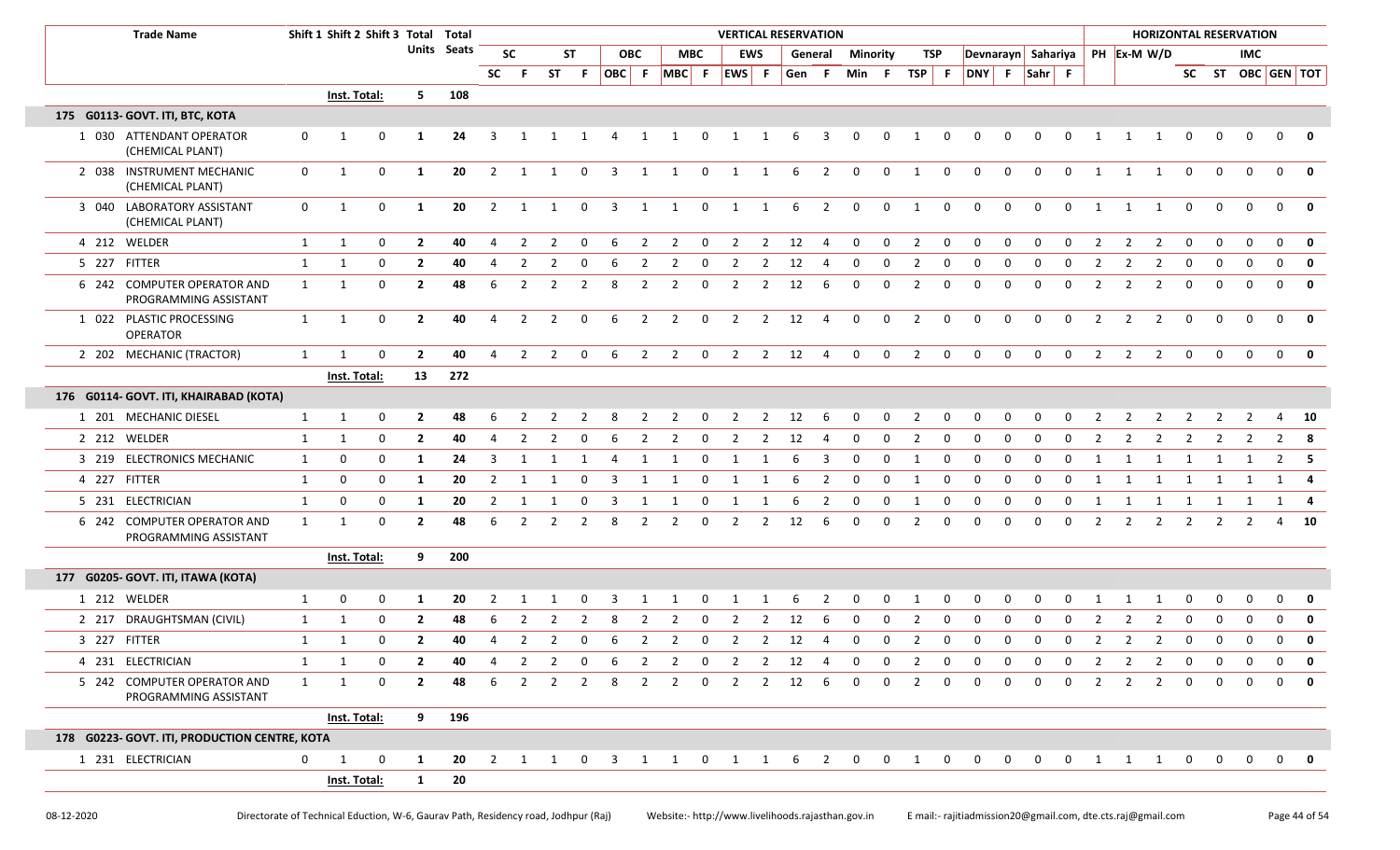|                          | <b>Trade Name</b>                                                |              | Shift 1 Shift 2 Shift 3 Total Total |             |                |             |                |                |                |                |              |                |                |                | <b>VERTICAL RESERVATION</b> |                          |           |                         |              |              |                |              |                    |              |             |             |                |                |                         | <b>HORIZONTAL RESERVATION</b> |                |                |                |                   |
|--------------------------|------------------------------------------------------------------|--------------|-------------------------------------|-------------|----------------|-------------|----------------|----------------|----------------|----------------|--------------|----------------|----------------|----------------|-----------------------------|--------------------------|-----------|-------------------------|--------------|--------------|----------------|--------------|--------------------|--------------|-------------|-------------|----------------|----------------|-------------------------|-------------------------------|----------------|----------------|----------------|-------------------|
|                          |                                                                  |              |                                     |             |                | Units Seats | <b>SC</b>      |                | <b>ST</b>      |                |              | ОВС            | MBC            |                | <b>EWS</b>                  |                          | General   |                         | Minority     |              | TSP            |              | Devnarayn Sahariya |              |             |             |                | PH Ex-M W/D    |                         |                               |                | <b>IMC</b>     |                |                   |
|                          |                                                                  |              |                                     |             |                |             | SC             | - F            | <b>ST</b>      | - F            |              |                | OBC F MBC F    |                | EWS F                       |                          | Gen F     |                         | Min F        |              | $TSP$ F        |              | DNY F Sahr F       |              |             |             |                |                |                         |                               |                |                |                | SC ST OBC GEN TOT |
| <b>ZONE UDAIPUR</b>      |                                                                  |              |                                     |             |                |             |                |                |                |                |              |                |                |                |                             |                          |           |                         |              |              |                |              |                    |              |             |             |                |                |                         |                               |                |                |                |                   |
| <b>DISTRICT BANSWARA</b> |                                                                  |              |                                     |             |                |             |                |                |                |                |              |                |                |                |                             |                          |           |                         |              |              |                |              |                    |              |             |             |                |                |                         |                               |                |                |                |                   |
|                          | 179 G0091- GOVT. ITI, BAGIDORA (BANSWARA)                        |              |                                     |             |                |             |                |                |                |                |              |                |                |                |                             |                          |           |                         |              |              |                |              |                    |              |             |             |                |                |                         |                               |                |                |                |                   |
|                          | 1 201 MECHANIC DIESEL                                            | 1            | 1                                   | 0           | $\overline{2}$ | 48          | 4              |                |                |                |              | 2              | 2              | 0              | 2                           | -1                       | 8         |                         | 0            | 0            | 11             |              | 0                  | 0            | 0           |             | 2              | 2              | 2                       |                               |                |                | 2              | - 5               |
|                          | 2 212 WELDER                                                     | 1            | 1                                   | 0           | $\mathbf{2}$   | 40          | 4              |                | 2              | 0              | 6            | 2              | 2              | 0              | 2                           | 2                        | 12        | 4                       | 0            | 0            | 2              | 0            | 0                  | 0            | 0           | 0           | 2              | 2              | $\overline{2}$          | 2                             | 2              | 2              | $\overline{2}$ | -8                |
|                          | 3 215 MECHANIC (MOTOR VEHICLE)                                   | 1            | 1                                   | 0           | $\overline{2}$ | 48          | 6              | 2              | 2              | 2              | 8            | 2              | 2              | 0              | $\overline{2}$              | 2                        | 12        | -6                      | 0            | 0            | $\overline{2}$ | $\mathbf 0$  | 0                  | 0            | 0           | $\mathbf 0$ | 2              | 2              | 2                       | $\overline{2}$                | 2              | $\overline{2}$ | 4              | <b>10</b>         |
|                          | 4 218 REFRIGERATION & AIR<br><b>CONDITIONING TECHNICIAN</b>      | 1            | 0                                   | 0           | 1              | 24          | 3              | -1             | 1              | 1              | 4            | 1              | 1              | $\mathbf 0$    | 1                           | - 1                      | 6         | 3                       | 0            | 0            | 1              | $\mathbf 0$  | 0                  | 0            | 0           | $\Omega$    | 1              | -1             | 1                       | 1                             | 1              | 1              |                | $2 \quad 5$       |
|                          | 5 219 ELECTRONICS MECHANIC                                       | 1            | 0                                   | 0           | 1              | 24          | 3              | 1              | 1              | 1              | 4            | $\overline{1}$ | $\overline{1}$ | $\overline{0}$ | $\mathbf{1}$                | $\overline{\phantom{a}}$ | - 6       | 3                       | $\mathbf{0}$ | $\mathbf 0$  | $\overline{1}$ | $\mathbf 0$  | $\mathbf 0$        | $\mathbf 0$  | $\mathbf 0$ | $\mathbf 0$ | 1              | - 1            | $\mathbf{1}$            | 1                             | 1              | 1              | 2              | - 5               |
|                          | 6 227 FITTER                                                     | 1            | 0                                   | $\mathbf 0$ | 1              | 20          | $\mathbf 1$    | 0              | - 1            | 0              | -1           | -1             | -1             | 0              | -1                          | 0                        | -1        | -1                      | 0            | 0            | 8              | 4            | 0                  | 0            | 0           | $\mathbf 0$ | 1              | -1             | 1                       | 0                             | $\Omega$       | $\Omega$       | 0              | 0                 |
|                          | 7 231 ELECTRICIAN                                                | 1            | 1                                   | 0           | $\overline{2}$ | 40          | 4              | $\overline{2}$ | $\overline{2}$ | $\mathbf 0$    | 6            | $\overline{2}$ | $\overline{2}$ | $\mathbf{0}$   | $\overline{2}$              |                          | $2 \t 12$ | -4                      | $\mathbf 0$  | $\mathbf{0}$ | $\overline{2}$ | $\mathbf{0}$ | $\mathbf 0$        | $\mathbf 0$  | $\mathbf 0$ | $\mathbf 0$ | $\overline{2}$ | $\overline{2}$ | $\overline{\mathbf{2}}$ | $\overline{2}$                | $\overline{2}$ | $\overline{2}$ |                | $2 \times 8$      |
|                          | 8 242 COMPUTER OPERATOR AND<br>PROGRAMMING ASSISTANT             | 1            | -1                                  | 0           | $\overline{2}$ | 48          | 6              | $\mathcal{P}$  | 2              | 2              | 8            | 2              | 2              | $\mathbf 0$    | 2                           | 2                        | 12        | -6                      | 0            | $\mathbf 0$  | 2              | $\mathbf 0$  | 0                  | 0            | 0           | $\mathbf 0$ | 2              | 2              | 2                       | 2                             | 2              | 2              | 4              | - 10              |
|                          |                                                                  |              | Inst. Total:                        |             | 13             | 292         |                |                |                |                |              |                |                |                |                             |                          |           |                         |              |              |                |              |                    |              |             |             |                |                |                         |                               |                |                |                |                   |
|                          | 180 G0092- GOVT. ITI, BANSWARA                                   |              |                                     |             |                |             |                |                |                |                |              |                |                |                |                             |                          |           |                         |              |              |                |              |                    |              |             |             |                |                |                         |                               |                |                |                |                   |
|                          | 1 076 DRIVER CUM MECHANIC                                        | 1            | 1                                   | 0           | $\mathbf{2}$   | 40          | 2              |                |                |                | 3            |                |                | $\Omega$       | -1                          | -1                       | 6         | 2                       | 0            | 0            | 15             | 6            | 0                  | 0            | 0           |             | 2              |                | 2                       |                               | 5              |                |                | -8                |
|                          | 2 201 MECHANIC DIESEL                                            | 1            | 1                                   | 0           | $\mathbf{2}$   | 48          | 6              | 2              | 2              | 2              | 8            | 2              | 2              | 0              | 2                           | 2                        | 12        | -6                      | 0            | 0            | 2              | $\mathbf 0$  | 0                  | 0            | 0           | 0           | 2              | 2              | 2                       | 2                             | 2              | 2              | 4              | - 10              |
|                          | 3 209 PLUMBER                                                    | 1            | 1                                   | 0           | $\mathbf{2}$   | 48          | 6              |                | 2              |                | 8            | 2              | 2              | 0              | 2                           | 2                        | 12        | -6                      | 0            | 0            | 2              | 0            | 0                  | 0            | 0           | 0           | 2              | 2              | 2                       | 2                             | 2              | 2              | 4              | - 10              |
|                          | 4 212 WELDER                                                     | 1            | 1                                   | 0           | $\overline{2}$ | 40          | 2              | -1             | -1             | 0              | 3            | -1             | $\mathbf{1}$   | $\mathbf 0$    | -1                          | -1                       | 6         | 2                       | 0            | 0            | 15             | 6            | 0                  | 0            | 0           | $\Omega$    | 2              | 2              | 2                       | -1                            | -5             | -1             | 1              | - 8               |
|                          | 5 215 MECHANIC (MOTOR VEHICLE)                                   | 1            | 0                                   | 0           | 1              | 24          | 3              | -1             | -1             | - 1            | 4            | - 1            | 1              | 0              | -1                          | -1                       | 6         | 3                       | 0            | 0            | 1              | 0            | 0                  | 0            | 0           | $\Omega$    | 1              | -1             | 1                       | -1                            | 1              | -1             | $\overline{2}$ | - 5               |
| 6 217                    | DRAUGHTSMAN (CIVIL)                                              | 1            | 0                                   | 0           | 1              | 24          | 3              | -1             | -1             | -1             | 4            | 1              | 1              | 0              | -1                          | -1                       | 6         | 3                       | 0            | 0            | 1              | 0            | 0                  | 0            | 0           | $\mathbf 0$ | 1              | 1              | 1                       | 1                             | 1              | 1              | $\overline{2}$ | - 5               |
|                          | 7 218 REFRIGERATION & AIR<br>CONDITIONING TECHNICIAN             | 0            | 1                                   | 0           | 1              | 24          | 3              | 1              | 1              | 1              | 4            | 1              | 1              | $\mathbf 0$    | 1                           | 1                        | 6         | 3                       | 0            | $\mathbf 0$  | 1              | $\mathbf 0$  | 0                  | 0            | 0           | $\mathbf 0$ | 1              | 1              | 1                       | 1                             | 1              | 1              |                | 2 5               |
|                          | 8 219 ELECTRONICS MECHANIC                                       | 1            | 0                                   | $\mathbf 0$ | 1              | 24          | 3              | 1              | 1              | 1              | 4            | 1              | $\overline{1}$ | $\overline{0}$ | 1                           | $\mathbf{1}$             | 6         | $\overline{\mathbf{3}}$ | $\mathbf 0$  | $\mathbf{0}$ | $\mathbf{1}$   | $\mathbf{0}$ | $\mathbf 0$        | $\mathbf 0$  | $\mathbf 0$ | $\mathbf 0$ | 1              | 1              | $\overline{1}$          | $\overline{\mathbf{1}}$       | 1              | $\overline{1}$ |                | $2 \quad 5$       |
| 9 220                    | INFORMATION<br>COMMUNICATION<br>TECHNOLOGY SYSTEM<br>MAINTENANCE | 1            | $\mathbf 1$                         | $\mathbf 0$ | $\overline{2}$ | 48          | 6              | 2              | 2              | 2              | 8            | 2              | 2              | 0              | 2                           | 2                        | 12        | 6                       | 0            | 0            | 2              | 0            | 0                  | 0            | 0           | $\mathbf 0$ | 2              | 2              | 2                       | 2                             | 2              | 2              |                | 10                |
|                          | 10 227 FITTER                                                    | $\mathbf{1}$ | $\Omega$                            | $\mathbf 0$ | 1              | 20          | 2              | $\overline{1}$ | 1              | $\mathbf{0}$   | 3            | 1              | $\overline{1}$ | $\mathbf 0$    | 1                           | 1                        | - 6       | 2                       | $\mathbf 0$  | $\mathbf 0$  | $\mathbf{1}$   | $\mathbf 0$  | $\mathbf 0$        | $\mathbf 0$  | $\mathbf 0$ | $\mathbf 0$ | 1              | 1 1 1 1 1 1 4  |                         |                               |                |                |                |                   |
|                          | 11 231 ELECTRICIAN                                               | 1            | 2                                   | $\Omega$    | 3              | 60          | 6              | 3              | 3              | 0              | 9            | 3              | 3              | $\mathbf 0$    | 3                           | 3                        | 18        | -6                      | 0            | 0            | 3              | 0            | 0                  | 0            | 0           | 0           | 3              | 3              | 3                       | 3                             | 3              | 3              | 3              | 12                |
|                          | 12 232 WIREMAN                                                   | $\mathbf{1}$ | 0                                   | 0           | 1              | 20          | 2              | 1              | 1              | 0              | 3            | -1             | 1              | $\mathbf{0}$   | 1                           | -1                       | 6         | 2                       | 0            | 0            | 1              | 0            | 0                  | 0            | 0           | 0           | 1              | 1              | 1                       | 1                             | 1              | <sup>1</sup>   | 1              | -4                |
|                          | 13 242 COMPUTER OPERATOR AND<br>PROGRAMMING ASSISTANT            | 1            | 1                                   | 0           | $\overline{2}$ | 48          | 6              | $\overline{2}$ | $\overline{2}$ | $\overline{2}$ | 8            | $\overline{2}$ | $\overline{2}$ | $\mathbf 0$    | $\overline{2}$              | $\overline{2}$           | 12        | 6                       | 0            | $\mathbf 0$  | $\overline{2}$ | 0            | 0                  | 0            | $\mathbf 0$ | 0           | 2              | $\overline{2}$ | $\overline{2}$          | $\overline{2}$                | $\overline{2}$ | $\overline{2}$ |                | 4 10              |
|                          | 14 247 SEWING TECHNOLOGY                                         | $\mathbf{1}$ | 1                                   | 0           | $\overline{2}$ | 40          | $\overline{2}$ | 1              | $\mathbf{1}$   | $\mathbf{0}$   | $\mathbf{3}$ | 1              | $\overline{1}$ | $\mathbf{0}$   | $\overline{1}$              | 1                        | 6         | $\overline{2}$          | $\mathbf{0}$ | $\mathbf{0}$ | 15             | - 6          | 0                  | $\mathbf{0}$ | 0           | $\mathbf 0$ | $\overline{2}$ | $\overline{2}$ | $\overline{2}$          | 1                             | 5              | 1              | 1              | - 8               |
|                          | 15 260 STENOGRAPHER &<br>SECRETARIAL ASSISTANT<br>(HINDI)        | 1            |                                     | 0           | 2              | 48          | 3              |                | 1              | 1              | 4            | -1             | 1              | $\mathbf{0}$   | 1                           | -1                       | 6         | з                       | 0            | 0            | 18             | - 7          | 0                  | 0            | 0           | 0           | 2              | 2              | 2                       |                               | 6              |                | 2              | <b>10</b>         |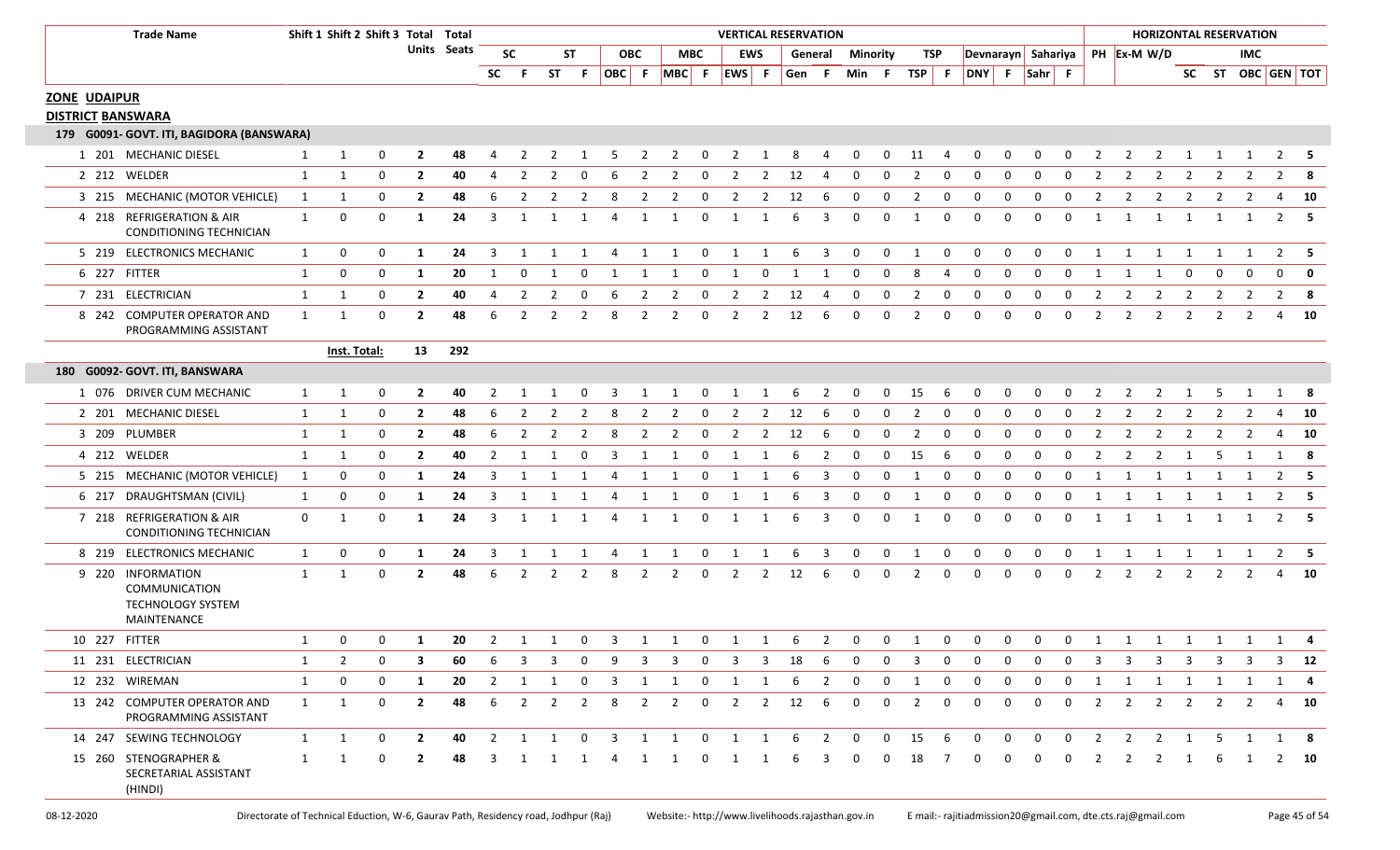| <b>Trade Name</b>                                                              |              | Shift 1 Shift 2 Shift 3 Total Total                                                |              |                |             |                |                |                |                |                         |                |                                                   |                | <b>VERTICAL RESERVATION</b> |              |                        |                         |                 |             |                |                |                                                             |                |                |                |                       |                |                         |                         |              | <b>HORIZONTAL RESERVATION</b> |                   |             |
|--------------------------------------------------------------------------------|--------------|------------------------------------------------------------------------------------|--------------|----------------|-------------|----------------|----------------|----------------|----------------|-------------------------|----------------|---------------------------------------------------|----------------|-----------------------------|--------------|------------------------|-------------------------|-----------------|-------------|----------------|----------------|-------------------------------------------------------------|----------------|----------------|----------------|-----------------------|----------------|-------------------------|-------------------------|--------------|-------------------------------|-------------------|-------------|
|                                                                                |              |                                                                                    |              |                | Units Seats |                | <b>SC</b>      |                | <b>ST</b>      |                         | <b>OBC</b>     |                                                   | <b>MBC</b>     |                             | <b>EWS</b>   |                        | General                 | <b>Minority</b> |             | TSP            |                | Devnarayn Sahariya                                          |                |                |                |                       | PH Ex-M W/D    |                         |                         |              | <b>IMC</b>                    |                   |             |
|                                                                                |              |                                                                                    |              |                |             | <b>SC</b>      | -F             |                | ST F           | OBC F                   |                | $MBC$ F                                           |                | EWS F                       |              | Gen F                  |                         | Min F           |             | TSP F          |                |                                                             |                | DNY F Sahr F   |                |                       |                |                         |                         |              |                               | SC ST OBC GEN TOT |             |
|                                                                                |              | Inst. Total:                                                                       |              | 25             | 556         |                |                |                |                |                         |                |                                                   |                |                             |              |                        |                         |                 |             |                |                |                                                             |                |                |                |                       |                |                         |                         |              |                               |                   |             |
| 181 G0159- GOVT. ITI, ANANDPURI (BANSWARA) CAMP GOVT. ITI, BAGIDORA (BANSWARA) |              |                                                                                    |              |                |             |                |                |                |                |                         |                |                                                   |                |                             |              |                        |                         |                 |             |                |                |                                                             |                |                |                |                       |                |                         |                         |              |                               |                   |             |
| 1 231 ELECTRICIAN                                                              | 1            | $\Omega$                                                                           | $\Omega$     | 1              | 20          |                |                |                |                |                         |                | 2 1 1 0 3 1 1 0 1 1 6                             |                |                             |              |                        | $\overline{2}$          | $\mathbf{0}$    |             | $0\qquad 1$    | $\overline{0}$ | $\mathbf 0$                                                 | $\mathbf 0$    | $\overline{0}$ |                | $0 \qquad 1 \qquad 1$ |                | $\overline{1}$          | $\Omega$                | 0            | $\Omega$                      | $\mathbf{0}$      | 0           |
|                                                                                |              | Inst. Total:                                                                       |              | 1              | 20          |                |                |                |                |                         |                |                                                   |                |                             |              |                        |                         |                 |             |                |                |                                                             |                |                |                |                       |                |                         |                         |              |                               |                   |             |
| 182 G0160- GOVT. ITI, ARTHOONA (BANSWARA) CAMP GOVT. ITI, BAGIDORA (BANSWARA)  |              |                                                                                    |              |                |             |                |                |                |                |                         |                |                                                   |                |                             |              |                        |                         |                 |             |                |                |                                                             |                |                |                |                       |                |                         |                         |              |                               |                   |             |
| 1 231 ELECTRICIAN                                                              | 1            | <sup>0</sup>                                                                       | <sup>0</sup> | -1             | 20          | 2              | 1              | 1              | 0              |                         |                |                                                   |                |                             |              |                        |                         |                 |             |                |                |                                                             |                |                |                |                       |                |                         |                         |              |                               | $\Omega$          |             |
|                                                                                |              | Inst. Total:                                                                       |              | 1              | 20          |                |                |                |                |                         |                |                                                   |                |                             |              |                        |                         |                 |             |                |                |                                                             |                |                |                |                       |                |                         |                         |              |                               |                   |             |
| 183 G0161- GOVT. WOMEN ITI, BANSWARA                                           |              |                                                                                    |              |                |             |                |                |                |                |                         |                |                                                   |                |                             |              |                        |                         |                 |             |                |                |                                                             |                |                |                |                       |                |                         |                         |              |                               |                   |             |
| 1 242 COMPUTER OPERATOR AND<br>PROGRAMMING ASSISTANT                           |              | $\mathbf 0$                                                                        | 0            | -1             | 24          | $\Omega$       | 4              | 0              | 2              | $\Omega$                | 5              | 0                                                 | 1              | 0                           | 2            | 0                      | 9                       | $\Omega$        | 0           | 0              | -1             | 0                                                           | 0              | 0              | 0              | 1                     | 1              | 12                      | $\Omega$                | <sup>0</sup> |                               | $\Omega$          | 0           |
|                                                                                |              | Inst. Total:                                                                       |              | $\mathbf{1}$   | 24          |                |                |                |                |                         |                |                                                   |                |                             |              |                        |                         |                 |             |                |                |                                                             |                |                |                |                       |                |                         |                         |              |                               |                   |             |
| 184 G0162- GOVT. ITI, CHHOTI SARWA (BANSWARA) CAMP GOVT. ITI, BANSWARA         |              |                                                                                    |              |                |             |                |                |                |                |                         |                |                                                   |                |                             |              |                        |                         |                 |             |                |                |                                                             |                |                |                |                       |                |                         |                         |              |                               |                   |             |
| 1 231 ELECTRICIAN                                                              | 1            |                                                                                    | 0            |                | 20          | 2              | 1              | 1              | $\mathbf 0$    | 3                       | -1             |                                                   | 0              |                             |              | 6                      |                         |                 |             |                |                | $\Omega$                                                    |                |                | $\Omega$       |                       |                |                         |                         |              | $\Omega$                      |                   |             |
|                                                                                |              | Inst. Total:                                                                       |              | 1              | 20          |                |                |                |                |                         |                |                                                   |                |                             |              |                        |                         |                 |             |                |                |                                                             |                |                |                |                       |                |                         |                         |              |                               |                   |             |
| 185 G0163- GOVT. ITI, GHATOL (BANSWARA) CAMP GOVT. ITI, BANSWARA               |              |                                                                                    |              |                |             |                |                |                |                |                         |                |                                                   |                |                             |              |                        |                         |                 |             |                |                |                                                             |                |                |                |                       |                |                         |                         |              |                               |                   |             |
| 1 231 ELECTRICIAN                                                              | 1            | <sup>0</sup>                                                                       | <sup>0</sup> |                | 20          | $\mathbf{2}$   | $\mathbf{1}$   | $\overline{1}$ | $\overline{0}$ | 3                       | -1             | 1                                                 | $\mathbf 0$    | 1                           | 1            | -6                     | 2                       | $\Omega$        | $\Omega$    | 1              | $\Omega$       | 0                                                           | <sup>0</sup>   | <sup>n</sup>   | $\Omega$       | $\mathbf{1}$          | 1              |                         |                         |              | $\Omega$                      |                   | 0           |
|                                                                                |              | Inst. Total:                                                                       |              | $\mathbf{1}$   | 20          |                |                |                |                |                         |                |                                                   |                |                             |              |                        |                         |                 |             |                |                |                                                             |                |                |                |                       |                |                         |                         |              |                               |                   |             |
| 186 G0164- GOVT. ITI, KUSHALGARH (BANSWARA)                                    |              |                                                                                    |              |                |             |                |                |                |                |                         |                |                                                   |                |                             |              |                        |                         |                 |             |                |                |                                                             |                |                |                |                       |                |                         |                         |              |                               |                   |             |
| 1 212 WELDER                                                                   | $\mathbf{1}$ | 0                                                                                  | 0            | -1             | 20          |                |                |                | $\Omega$       |                         |                |                                                   | <sup>0</sup>   |                             |              |                        |                         |                 |             |                |                |                                                             |                |                |                |                       |                |                         |                         |              |                               |                   |             |
| 2 242 COMPUTER OPERATOR AND<br>PROGRAMMING ASSISTANT                           | $\mathbf{1}$ | 0                                                                                  | 0            | -1             | 24          | 3              |                |                |                |                         | -1             | -1                                                | 0              |                             |              |                        |                         |                 |             |                |                |                                                             |                |                |                |                       |                |                         |                         |              |                               |                   |             |
|                                                                                |              | Inst. Total:                                                                       |              | $\overline{2}$ | 44          |                |                |                |                |                         |                |                                                   |                |                             |              |                        |                         |                 |             |                |                |                                                             |                |                |                |                       |                |                         |                         |              |                               |                   |             |
| 187 G0165- GOVT. ITI, SAJJANGARH (BANSWARA)                                    |              |                                                                                    |              |                |             |                |                |                |                |                         |                |                                                   |                |                             |              |                        |                         |                 |             |                |                |                                                             |                |                |                |                       |                |                         |                         |              |                               |                   |             |
| 1 212 WELDER                                                                   | 1            | $\mathbf 0$                                                                        | $\mathbf 0$  | 1              | 20          | $\overline{2}$ |                |                |                |                         |                | 1 1 0 3 1 1 0 1 1 6                               |                |                             |              |                        | $\overline{\mathbf{c}}$ | $\overline{0}$  |             | $0\qquad 1$    | $\mathbf 0$    | $\mathbf 0$                                                 | $\overline{0}$ | $\overline{0}$ | $\overline{0}$ |                       | 1 1            | $\overline{1}$          | $\mathbf 0$             | $\mathbf 0$  | $\Omega$                      | $\Omega$          | - 0         |
|                                                                                |              | Inst. Total:                                                                       |              | $\mathbf{1}$   | 20          |                |                |                |                |                         |                |                                                   |                |                             |              |                        |                         |                 |             |                |                |                                                             |                |                |                |                       |                |                         |                         |              |                               |                   |             |
| 188 G0166- GOVT. ITI, TALWARA (BANSWARA) CAMP GOVT. ITI, BANSWARA              |              |                                                                                    |              |                |             |                |                |                |                |                         |                |                                                   |                |                             |              |                        |                         |                 |             |                |                |                                                             |                |                |                |                       |                |                         |                         |              |                               |                   |             |
| 1 231 ELECTRICIAN                                                              | 1            |                                                                                    |              |                | 20          |                |                |                | 0              |                         |                |                                                   |                |                             |              |                        |                         |                 |             |                |                |                                                             |                |                |                |                       |                |                         |                         |              |                               |                   |             |
|                                                                                |              | Inst. Total:                                                                       |              | 1              | 20          |                |                |                |                |                         |                |                                                   |                |                             |              |                        |                         |                 |             |                |                |                                                             |                |                |                |                       |                |                         |                         |              |                               |                   |             |
| <b>DISTRICT CHITTAURGARH</b>                                                   |              |                                                                                    |              |                |             |                |                |                |                |                         |                |                                                   |                |                             |              |                        |                         |                 |             |                |                |                                                             |                |                |                |                       |                |                         |                         |              |                               |                   |             |
| 189 G0093- GOVT. ITI, BARI SADRI (CHITTORGARH)                                 |              |                                                                                    |              |                |             |                |                |                |                |                         |                |                                                   |                |                             |              |                        |                         |                 |             |                |                |                                                             |                |                |                |                       |                |                         |                         |              |                               |                   |             |
| 1 201 MECHANIC DIESEL                                                          | 1            | 1                                                                                  | $\mathbf 0$  | $\overline{2}$ | 48          | 6              | $\overline{2}$ |                | $2 \quad 2$    | -8                      | $\overline{2}$ | $\overline{2}$                                    | $\overline{0}$ | $\overline{\mathbf{2}}$     |              | $2 \qquad 12 \qquad 6$ |                         | 0               | $\mathbf 0$ | $\overline{2}$ | $\mathbf 0$    | 0                                                           | $\mathbf 0$    | 0              | $\mathbf 0$    | $\overline{2}$        | $\overline{2}$ | $\overline{2}$          | $\overline{2}$          |              | $2 \quad 2$                   | 4                 | - 10        |
| 2 212 WELDER                                                                   | $\mathbf{1}$ | 1                                                                                  | 0            | $\overline{2}$ | 40          | 4              | 2              | $\overline{2}$ | $\mathbf 0$    | 6                       | 2              | $\mathbf{2}$                                      | $\overline{0}$ | $\overline{\mathbf{c}}$     |              | $2 \t12$               | -4                      | $\mathbf 0$     | $\mathbf 0$ | $\overline{2}$ | 0              | $\mathbf 0$                                                 | $\mathbf 0$    | 0              | 0              | $\overline{2}$        | $\overline{2}$ | $\overline{\mathbf{c}}$ | $\overline{2}$          |              | $2 \quad 2$                   |                   | - 8         |
| 3 219 ELECTRONICS MECHANIC                                                     | $\mathbf{1}$ | 0                                                                                  | 0            | $\mathbf{1}$   | 24          | $\mathbf{3}$   | $\overline{1}$ | 1              | 1              | 4                       | $\mathbf{1}$   | 1                                                 | $\mathbf{0}$   | $\overline{1}$              | $\mathbf{1}$ | 6                      | 3                       | 0               | $\mathbf 0$ | 1              | $\mathbf 0$    | $\mathbf 0$                                                 | 0              | 0              | $\mathbf 0$    | $\mathbf{1}$          | 1              | $\overline{1}$          |                         | 1 1          | 1                             |                   | $2 \quad 5$ |
| 4 227 FITTER                                                                   | $\mathbf{1}$ | 0                                                                                  | 0            | 1              | 20          | $\overline{2}$ | $\overline{1}$ | 1              | $\mathbf 0$    | $\overline{\mathbf{3}}$ | 1              | $\mathbf{1}$                                      | $\overline{0}$ | 1                           | 1            | -6                     | $\overline{2}$          | 0               | $\mathbf 0$ | 1              | $\mathbf 0$    | 0                                                           | $\mathbf 0$    | 0              | $\mathbf 0$    | $\mathbf{1}$          |                | $1 \quad 1$             |                         | 1 1 1        |                               | 1                 | -4          |
| 5 231 ELECTRICIAN                                                              | $\mathbf{1}$ | 0                                                                                  | $\mathbf 0$  | $\mathbf{1}$   | 20          |                | $2 \quad 1$    | $\mathbf{1}$   | 0              | $\overline{\mathbf{3}}$ | 1              | $\mathbf{1}$                                      | $\mathbf{0}$   | $\overline{1}$              | 1            | 6                      | $\overline{2}$          | 0               | $\mathbf 0$ | 1              | 0              | 0                                                           | 0              | $\mathbf 0$    | $\mathbf 0$    | 1                     | $\overline{1}$ | $\overline{\mathbf{1}}$ | $\overline{\mathbf{1}}$ |              | 1 1                           | 1                 | - 4         |
| 08-12-2020                                                                     |              | Directorate of Technical Eduction, W-6, Gaurav Path, Residency road, Jodhpur (Raj) |              |                |             |                |                |                |                |                         |                | Website:- http://www.livelihoods.rajasthan.gov.in |                |                             |              |                        |                         |                 |             |                |                | E mail:- rajitiadmission20@gmail.com, dte.cts.raj@gmail.com |                |                |                |                       |                |                         |                         |              |                               | Page 46 of 54     |             |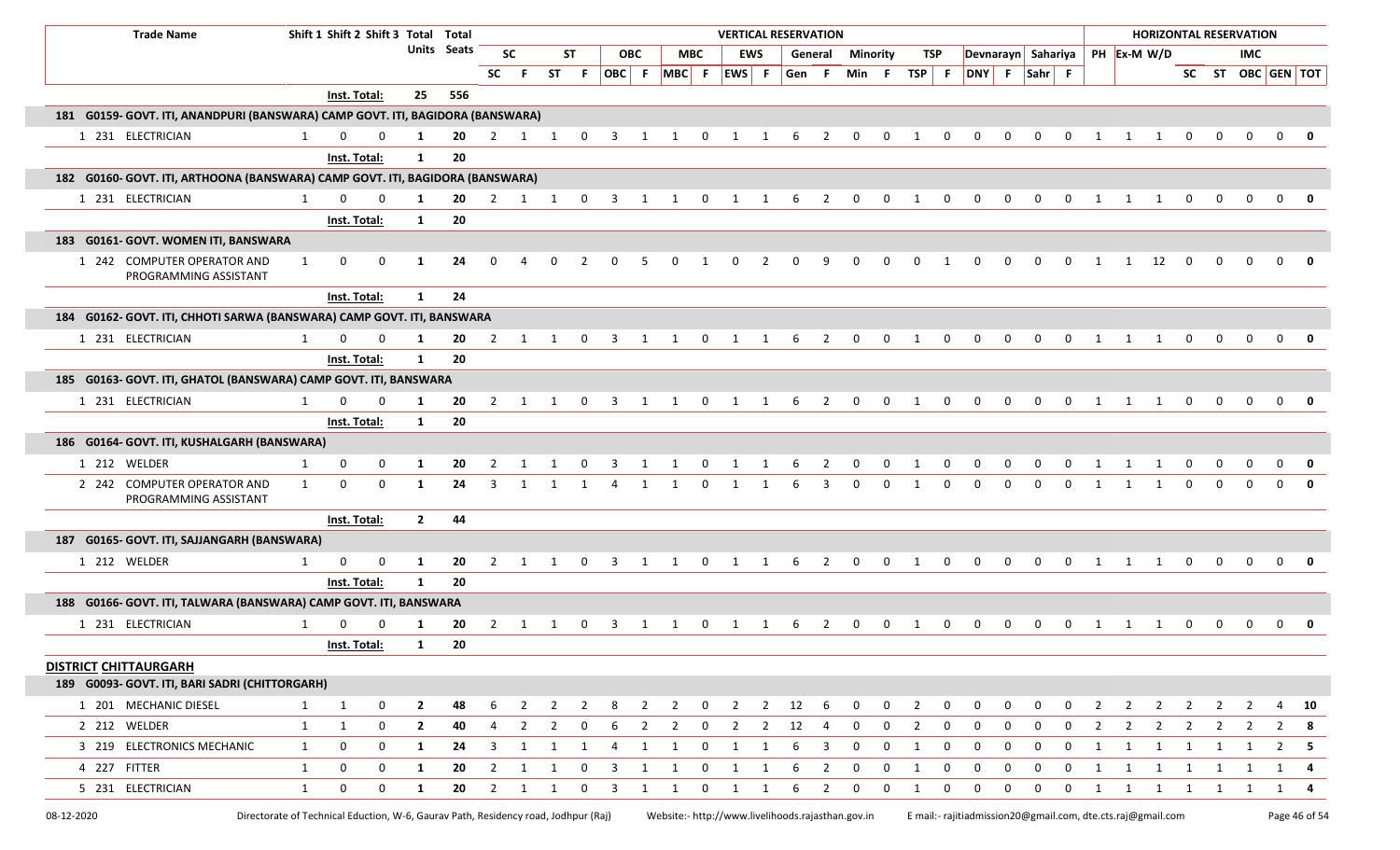| <b>Trade Name</b>                                           |              |              | Shift 1 Shift 2 Shift 3 Total Total |                |             |                |                |                |                |                         |                |                         |                         |                |                | <b>VERTICAL RESERVATION</b> |                |                         |              |                |                |                                                              |                |                    |                         |                |                |                |                | <b>HORIZONTAL RESERVATION</b> |                |                |              |
|-------------------------------------------------------------|--------------|--------------|-------------------------------------|----------------|-------------|----------------|----------------|----------------|----------------|-------------------------|----------------|-------------------------|-------------------------|----------------|----------------|-----------------------------|----------------|-------------------------|--------------|----------------|----------------|--------------------------------------------------------------|----------------|--------------------|-------------------------|----------------|----------------|----------------|----------------|-------------------------------|----------------|----------------|--------------|
|                                                             |              |              |                                     |                | Units Seats |                | <b>SC</b>      |                | ST             |                         | <b>OBC</b>     |                         | <b>MBC</b>              | <b>EWS</b>     |                |                             | General        | <b>Minority</b>         |              | TSP            |                |                                                              |                | Devnarayn Sahariya |                         |                |                | PH Ex-M W/D    |                |                               | <b>IMC</b>     |                |              |
|                                                             |              |              |                                     |                |             | <b>SC</b>      |                | <b>ST</b>      | F.             | OBC F                   |                | MBC F                   |                         | EWS F          |                | Gen                         | - F            | Min                     | - F          | $TSP$ F        |                | DNY F                                                        |                | Sahr F             |                         |                |                |                |                | SC ST OBC GEN TOT             |                |                |              |
| 6 242 COMPUTER OPERATOR AND<br>PROGRAMMING ASSISTANT        | 1            | 1            | $\mathbf 0$                         | $\overline{2}$ | 48          | 6              | 2              | $\overline{2}$ | $\overline{2}$ | 8                       | $\overline{2}$ | $\overline{2}$          | 0                       | 2              | 2              | 12                          | 6              | $\Omega$                | $\Omega$     | 2              | $\Omega$       | $\Omega$                                                     | $\Omega$       | $\Omega$           | $\mathbf 0$             | 2              | $\overline{2}$ | 2              | 2              | 2                             | $\overline{2}$ | $\overline{4}$ | - 10         |
|                                                             |              | Inst. Total: |                                     | 9              | 200         |                |                |                |                |                         |                |                         |                         |                |                |                             |                |                         |              |                |                |                                                              |                |                    |                         |                |                |                |                |                               |                |                |              |
| 190 G0094- GOVT. ITI, CHITTORGARH                           |              |              |                                     |                |             |                |                |                |                |                         |                |                         |                         |                |                |                             |                |                         |              |                |                |                                                              |                |                    |                         |                |                |                |                |                               |                |                |              |
| 1 201 MECHANIC DIESEL                                       | $\mathbf{1}$ | 1            | $\Omega$                            | $\mathbf{2}$   | 48          |                |                |                |                |                         |                |                         | <sup>0</sup>            | -2             | 2              | 12                          | -6             |                         | $\Omega$     |                |                |                                                              |                |                    |                         |                |                |                |                |                               |                |                | 10           |
| 2 209 PLUMBER                                               | 1            | 1            | $\mathbf 0$                         | $\mathbf{2}$   | 48          | 6              | 2              | 2              | 2              | -8                      | 2              | 2                       | $\mathbf 0$             | 2              | 2              | 12                          | 6              | 0                       | 0            | 2              | 0              | $\Omega$                                                     | 0              | 0                  | 0                       | 2              | 2              | 2              | 2              | 2                             | 2              | 4              | 10           |
| 3 212 WELDER                                                | $\mathbf{1}$ | 1            | $\mathbf 0$                         | $\mathbf{2}$   | 40          | 4              | 2              | 2              | 0              | 6                       | 2              | 2                       | 0                       | 2              | 2              | 12                          | 4              | 0                       | 0            | 2              | 0              | 0                                                            | <sup>0</sup>   | - 0                | 0                       | 2              | 2              | 2              | 2              | -2                            | 2              | 2              | - 8          |
| 4 218 REFRIGERATION & AIR<br>CONDITIONING TECHNICIAN        | $\mathbf 0$  | 1            | $\mathbf 0$                         | -1             | 24          | 3              | 1              | $\mathbf{1}$   | 1              | 4                       | 1              | $\overline{1}$          | $\mathbf 0$             | 1              | 1              | 6                           | 3              | $\mathbf 0$             | 0            | 1              | $\Omega$       | $\Omega$                                                     | 0              | $\Omega$           | $\Omega$                | 1              | $\mathbf{1}$   | 1              | 1              | 1                             |                |                | $2 \quad 5$  |
| 5 232 WIREMAN                                               | 1            | 0            | 0                                   | 1              | 20          | $\overline{2}$ | 1              | 1              | $\mathbf 0$    | $\overline{\mathbf{3}}$ | $\mathbf{1}$   | $\mathbf{1}$            | $\mathbf 0$             | 1              | 1              | 6                           | $\overline{2}$ | $\mathbf 0$             | 0            | 1              | 0              | $\mathbf 0$                                                  | 0              | $\mathbf 0$        | $\mathbf 0$             | 1              | $\mathbf{1}$   | 1              | 1              | 1                             | 1              |                | 1 4          |
| 6 242 COMPUTER OPERATOR AND<br>PROGRAMMING ASSISTANT        | $\mathbf 0$  | 1            | $\mathbf 0$                         | -1             | 24          | 0              | $\Delta$       | $\Omega$       | 2              | $\Omega$                | 5              | $\Omega$                | 1                       | $\mathbf 0$    | 2              | $\Omega$                    | 9              | $\Omega$                | 0            | 0              | 1              | 0                                                            | 0              | $\mathbf 0$        | 0                       | 1              | 1              | 12             | 1              | 1                             |                | 2              |              |
| 7 242 COMPUTER OPERATOR AND<br>PROGRAMMING ASSISTANT        | $\mathbf{1}$ | 0            | 0                                   | 1              | 24          | $\overline{3}$ | 1              | 1              | $\overline{1}$ | $\overline{4}$          | 1              | $\overline{1}$          | $\overline{\mathbf{0}}$ | 1              | 1              | 6                           | $\overline{3}$ | $\mathbf 0$             | $\mathbf 0$  | 1              | $\mathbf 0$    | $\mathbf 0$                                                  | $\mathbf 0$    | $\mathbf 0$        | $\mathbf 0$             | 1              | 1              | $\overline{1}$ | $\overline{1}$ | 1                             | $\overline{1}$ |                | $2 \quad 5$  |
|                                                             |              | Inst. Total: |                                     | 10             | 228         |                |                |                |                |                         |                |                         |                         |                |                |                             |                |                         |              |                |                |                                                              |                |                    |                         |                |                |                |                |                               |                |                |              |
| 191 G0097- GOVT. ITI, KAPASAN (CHITTORGARH)                 |              |              |                                     |                |             |                |                |                |                |                         |                |                         |                         |                |                |                             |                |                         |              |                |                |                                                              |                |                    |                         |                |                |                |                |                               |                |                |              |
| 1 201 MECHANIC DIESEL                                       |              | 1            | 0                                   | $\overline{2}$ | 48          | 6              |                |                |                |                         |                | 2                       | 0                       | 2              | 2              | 12                          | 6              | 0                       | 0            | $\overline{2}$ | 0              |                                                              | 0              | 0                  | 0                       |                | 2              |                |                | -2                            |                |                | 10           |
| 2 209 PLUMBER                                               | $\mathbf{1}$ | 1            | $\mathbf 0$                         | $\overline{2}$ | 48          | 6              |                |                |                | 8                       | 2              | 2                       | 0                       | $\overline{2}$ | 2              | 12                          | 6              | 0                       | 0            | $\overline{2}$ | $\Omega$       |                                                              |                | 0                  | $\Omega$                |                |                |                |                |                               |                | 4              | 10           |
| 3 212 WELDER                                                | 1            | 1            | 0                                   | $\overline{2}$ | 40          | 4              | $\overline{2}$ | $\overline{2}$ | 0              | 6                       | $\overline{2}$ | 2                       | 0                       | $\overline{2}$ | $\overline{2}$ | 12                          | 4              | $\mathbf 0$             | 0            | $\overline{2}$ | 0              | 0                                                            | 0              | 0                  | 0                       | $\overline{2}$ | 2              | $\overline{2}$ | 2              | 2                             | $\overline{2}$ | $\overline{2}$ | 8            |
| 4 218 REFRIGERATION & AIR<br><b>CONDITIONING TECHNICIAN</b> | 1            | 0            | $\mathbf 0$                         | 1              | 24          | 3              | 1              |                | 1              | 4                       | 1              |                         | 0                       |                | $\mathbf{1}$   | 6                           | 3              | $\mathbf 0$             | 0            | -1             | 0              | $\Omega$                                                     | $\Omega$       | $\Omega$           | $\Omega$                | 1              |                | $\mathbf{1}$   |                |                               |                | 2              | - 5          |
| 5 227 FITTER                                                | $\mathbf{1}$ | 0            | $\mathbf 0$                         | -1             | 20          | $\overline{2}$ | 1              | 1              | $\mathbf 0$    | -3                      | 1              | 1                       | $\overline{\mathbf{0}}$ | 1              | 1              | 6                           | $\overline{2}$ | $\mathbf 0$             | 0            | 1              | $\mathbf 0$    | 0                                                            | 0              | $\mathbf 0$        | 0                       | 1              | 1              | 1              | 1              | 1                             | 1              |                | 1 4          |
| 6 231 ELECTRICIAN                                           | $\mathbf{1}$ | 0            | $\mathbf 0$                         | -1             | 20          | 2              | 1              |                | 0              | 3                       |                |                         | 0                       |                | -1             | 6                           | 2              | $\mathbf 0$             | 0            | -1             | 0              | 0                                                            | 0              | 0                  | 0                       | 1              |                | -1             |                |                               |                |                |              |
| 1 242 COMPUTER OPERATOR AND<br>PROGRAMMING ASSISTANT        | 1            | 1            | $\mathbf 0$                         | $\overline{2}$ | 48          | 6              | 2              | $\overline{2}$ | 2              | 8                       | 2              | 2                       | $\mathbf 0$             | 2              | 2              | 12                          | 6              | $\mathbf 0$             | 0            | 2              | $\Omega$       | $\Omega$                                                     | $\Omega$       | $\Omega$           | $\Omega$                | $\overline{2}$ | $\overline{2}$ | $\overline{2}$ | 2              | 2                             | 2              | 4              | 10           |
|                                                             |              | Inst. Total: |                                     |                | 11 248      |                |                |                |                |                         |                |                         |                         |                |                |                             |                |                         |              |                |                |                                                              |                |                    |                         |                |                |                |                |                               |                |                |              |
| 192 G0104- GOVT. ITI, RAWATBHATA (CHITTORGARH)              |              |              |                                     |                |             |                |                |                |                |                         |                |                         |                         |                |                |                             |                |                         |              |                |                |                                                              |                |                    |                         |                |                |                |                |                               |                |                |              |
| 1 212 WELDER                                                |              | 1            | 0                                   | $\overline{2}$ | 40          |                |                |                |                |                         |                | 2                       | 0                       | 2              | 2              | 12                          | 4              | 0                       | 0            | $\overline{2}$ | 0              |                                                              |                | $\Omega$           | 0                       |                | 2              | 2              | 2              | 2                             | 2              | 2              | -8           |
| 2 219 ELECTRONICS MECHANIC                                  | 1            | 1            | 0                                   | $\overline{2}$ | 48          | 6              | 2              | 2              | 2              | 8                       | 2              | $\overline{2}$          | $\mathbf 0$             | 2              | 2              | 12                          | 6              | $\mathbf 0$             | $\mathbf 0$  | 2              | $\mathbf 0$    | $\mathbf 0$                                                  | $\mathbf{0}$   | 0                  | $\mathbf 0$             | 2              | $\overline{2}$ | 2              | 2              | 2                             | 2              | $\overline{4}$ | 10           |
| 3 227 FITTER                                                | 1            | 0            | $\mathbf 0$                         | 1              | 20          | $\overline{2}$ | $\mathbf{1}$   | $\overline{1}$ | $\overline{0}$ |                         |                | 3 1 1 0 1 1             |                         |                |                | 6                           | $\frac{1}{2}$  | $\overline{\mathbf{0}}$ | $\mathbf 0$  | 1              | $\mathbf{0}$   | $\mathbf 0$                                                  | $\mathbf 0$    | $\mathbf 0$        | $\mathbf 0$             | $\mathbf{1}$   | $\mathbf{1}$   |                |                | 1 1 1 1 1 4                   |                |                |              |
| 1 231 ELECTRICIAN                                           | $\mathbf{1}$ | 1            | $\mathbf 0$                         | $\overline{2}$ | 40          | $\overline{4}$ | 2              | $\overline{2}$ | $\mathbf 0$    | 6                       | 2              | 2                       | $\overline{\mathbf{0}}$ | $\overline{2}$ |                | $2 \qquad 12 \qquad 4$      |                | $\mathbf 0$             | $\mathbf 0$  | 2              | $\mathbf 0$    | $\mathbf 0$                                                  | $\mathbf 0$    | $\mathbf 0$        | $\mathbf 0$             | 2              | $\overline{2}$ | $\overline{2}$ | $\overline{2}$ | 2                             | 2              |                | $2 \times 8$ |
|                                                             |              | Inst. Total: |                                     | $\overline{7}$ | 148         |                |                |                |                |                         |                |                         |                         |                |                |                             |                |                         |              |                |                |                                                              |                |                    |                         |                |                |                |                |                               |                |                |              |
| 193 G0118- GOVT. ITI, BEGUN (CHITTORGARH)                   |              |              |                                     |                |             |                |                |                |                |                         |                |                         |                         |                |                |                             |                |                         |              |                |                |                                                              |                |                    |                         |                |                |                |                |                               |                |                |              |
| 1 218 REFRIGERATION & AIR<br>CONDITIONING TECHNICIAN        | $\mathbf 0$  | $\mathbf{1}$ | 0                                   | 1              | 24          |                |                |                |                |                         |                | 3 1 1 1 4 1 1 0 1 1 6 3 |                         |                |                |                             |                | $\overline{0}$          | $\mathbf{0}$ | $\overline{1}$ | $\overline{0}$ | $\overline{0}$                                               | $\overline{0}$ | $\overline{0}$     | $\overline{\mathbf{0}}$ |                |                |                |                | 1 1 1 1 1 1 2 5               |                |                |              |
| 2 227 FITTER                                                | $\mathbf{0}$ | $\mathbf{1}$ | $\mathbf 0$                         | $\mathbf{1}$   |             |                |                |                |                |                         |                |                         |                         |                |                |                             |                |                         |              |                |                | 20 2 1 1 0 3 1 1 0 1 1 6 2 0 0 1 0 0 0 0 0 0 1 1 1 1 1 1 1 4 |                |                    |                         |                |                |                |                |                               |                |                |              |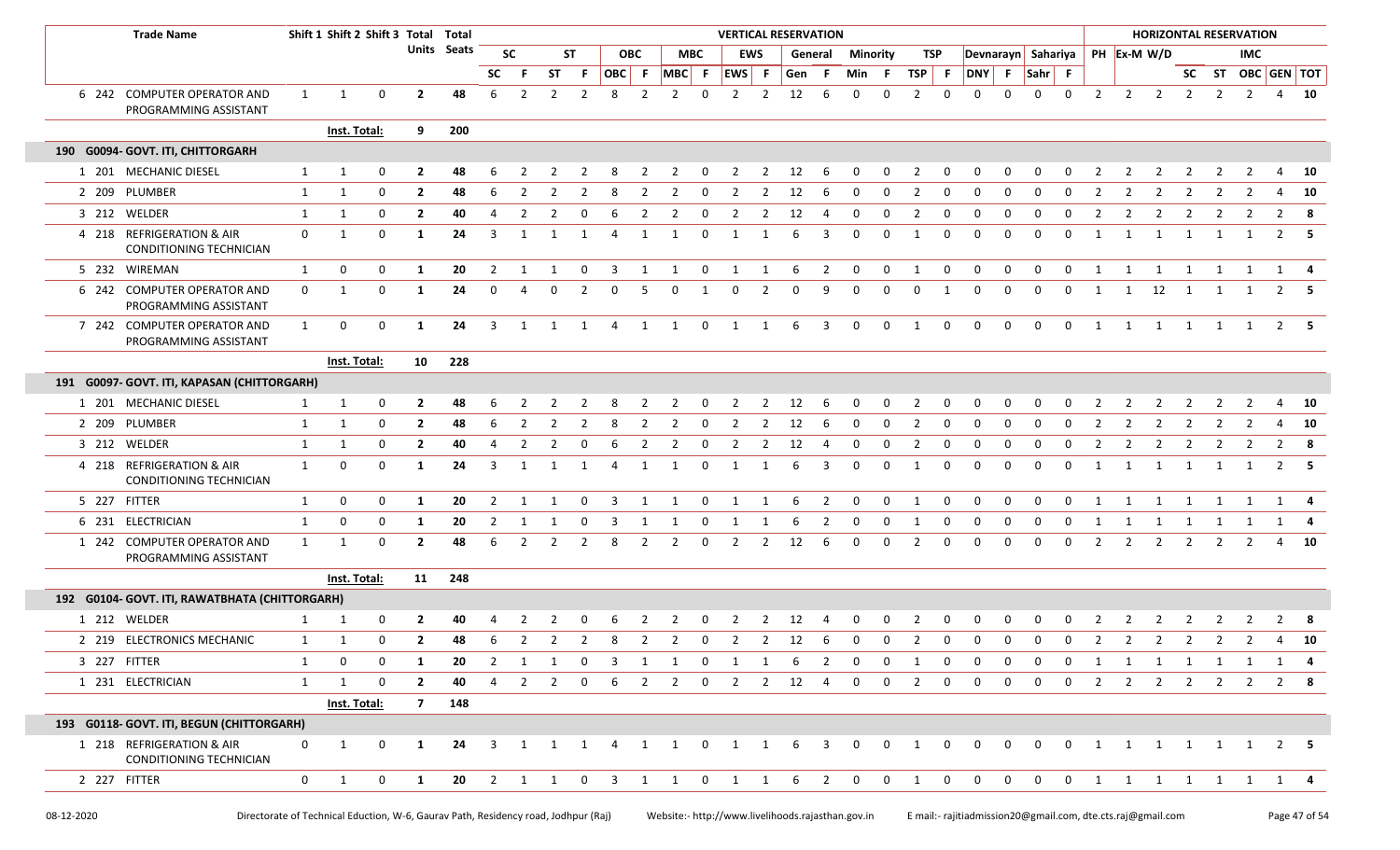| <b>Trade Name</b>                                                                 |              | Shift 1 Shift 2 Shift 3 Total Total |              |                |                    |                |                         |                |                |                         |                |                                             |                         | <b>VERTICAL RESERVATION</b> |                         |           |                         |                         |                |                |                |                |             |              |                |                |                | <b>HORIZONTAL RESERVATION</b>    |              |                |                   |              |                         |
|-----------------------------------------------------------------------------------|--------------|-------------------------------------|--------------|----------------|--------------------|----------------|-------------------------|----------------|----------------|-------------------------|----------------|---------------------------------------------|-------------------------|-----------------------------|-------------------------|-----------|-------------------------|-------------------------|----------------|----------------|----------------|----------------|-------------|--------------|----------------|----------------|----------------|----------------------------------|--------------|----------------|-------------------|--------------|-------------------------|
|                                                                                   |              |                                     |              |                | <b>Units Seats</b> |                | <b>SC</b>               |                | ST             |                         | <b>OBC</b>     |                                             | <b>MBC</b>              |                             | <b>EWS</b>              |           | General                 | Minority                |                |                | TSP            |                |             |              |                |                |                | Devnarayn Sahariya   PH Ex-M W/D |              |                | IMC               |              |                         |
|                                                                                   |              |                                     |              |                |                    | <b>SC</b>      | -F.                     | ST             | F.             |                         |                | OBC F MBC F EWS F Gen F                     |                         |                             |                         |           |                         | Min F                   |                | $TSP$ F        |                |                |             | DNY F Sahr F |                |                |                |                                  |              |                | SC ST OBC GEN TOT |              |                         |
| 3 231 ELECTRICIAN                                                                 | $\mathbf{1}$ | 0                                   | 0            | 1              | 20                 | $\overline{2}$ |                         |                | $\Omega$       | 3                       |                | -1                                          | റ                       |                             |                         | 6         | 2                       | 0                       | 0              | 1              | 0              | 0              | 0           | 0            | 0              | -1             | 1              | 1                                | 1            | -1             | 1                 |              | 1 4                     |
| 4 242 COMPUTER OPERATOR AND<br>PROGRAMMING ASSISTANT                              | 1            | 1                                   | 0            | $\mathbf{2}$   | 48                 | 6              | -2                      |                |                | 8                       |                | 2                                           | റ                       | 2                           | 2                       | 12        | -6                      | 0                       | 0              |                | 0              | $\Omega$       | 0           | $\Omega$     | 0              |                |                |                                  | 2            | 2              |                   |              | - 10                    |
|                                                                                   |              | Inst. Total:                        |              | 5 <sub>1</sub> | 112                |                |                         |                |                |                         |                |                                             |                         |                             |                         |           |                         |                         |                |                |                |                |             |              |                |                |                |                                  |              |                |                   |              |                         |
| 194 G0139- GOVT. ITI, BHADESAR (CHITTAURGARH)                                     |              |                                     |              |                |                    |                |                         |                |                |                         |                |                                             |                         |                             |                         |           |                         |                         |                |                |                |                |             |              |                |                |                |                                  |              |                |                   |              |                         |
| 1 201 MECHANIC DIESEL                                                             | 1            | 1                                   | 0            | $\mathbf{2}$   | 48                 | 6              | 2                       | 2              | $\overline{2}$ | 8                       | $\overline{2}$ | $\overline{2}$                              | $\overline{\mathbf{0}}$ | $\overline{\mathbf{2}}$     |                         | $2 \t 12$ | $6\overline{6}$         | $\overline{\mathbf{0}}$ | $\mathbf 0$    | $\overline{2}$ | $\overline{0}$ | $\mathbf{0}$   | 0           | 0            | $\mathbf{0}$   | $\overline{2}$ | $\overline{2}$ | $\overline{2}$                   | $\mathbf 0$  | $\mathbf 0$    | $\mathbf 0$       | $\mathbf{0}$ | $\overline{\mathbf{0}}$ |
| 2 212 WELDER                                                                      | $\mathbf{1}$ | 1                                   | 0            | $\overline{2}$ | 40                 | $\Delta$       | $\mathcal{P}$           |                | $\Omega$       |                         | 2              | 2                                           | $\Omega$                |                             | 2                       | 12        |                         |                         | $\Omega$       |                | $\Omega$       | $\Omega$       | $\Omega$    | $\Omega$     | 0              |                |                |                                  |              | $\Omega$       |                   | $\Omega$     | 0                       |
| 3 227 FITTER                                                                      | $\mathbf{0}$ | 1                                   | 0            | 1              | 20                 | $\overline{2}$ | $\overline{1}$          |                |                | 3                       | -1             |                                             | $\Omega$                | 1                           |                         |           | 2                       | $\Omega$                | 0              |                | 0              | 0              | 0           | $\Omega$     | 0              |                |                |                                  | 0            | $\Omega$       | $\Omega$          | $\mathbf 0$  | 0                       |
| 4 231 ELECTRICIAN                                                                 | 0            | -1                                  | $\Omega$     | -1             | 20                 | 2              | -1                      |                | 0              | -3                      | 1              |                                             | 0                       | 1                           | -1                      | 6         | 2                       | $\Omega$                | $\mathbf 0$    | $\mathbf{1}$   | $\mathbf 0$    | $\mathbf{0}$   | $\Omega$    | $\Omega$     | $\Omega$       |                |                |                                  | $\Omega$     | 0              | $\Omega$          | 0            | $\Omega$                |
|                                                                                   |              | Inst. Total:                        |              | 6              | 128                |                |                         |                |                |                         |                |                                             |                         |                             |                         |           |                         |                         |                |                |                |                |             |              |                |                |                |                                  |              |                |                   |              |                         |
| 195 G0183- GOVT. ITI, DOONGLA (CHITTAURGARH)                                      |              |                                     |              |                |                    |                |                         |                |                |                         |                |                                             |                         |                             |                         |           |                         |                         |                |                |                |                |             |              |                |                |                |                                  |              |                |                   |              |                         |
| 1 212 WELDER                                                                      |              | 0                                   | 0            | -1             | 20                 | $\overline{2}$ | -1                      |                | 0              | 3                       | 1              | 1                                           | $\mathbf 0$             | $\overline{1}$              | 1                       | 6         | $\overline{\mathbf{2}}$ | $\overline{\mathbf{0}}$ | $\mathbf{0}$   | 1              | 0              | $\mathbf 0$    | 0           | 0            | 0              |                |                |                                  | 0            | 0              | 0                 | $\mathbf 0$  | 0                       |
| 2 231 ELECTRICIAN                                                                 | 1            | 1                                   | 0            | $\overline{2}$ | 40                 | 4              | $\overline{2}$          |                | 0              | 6                       | $\overline{2}$ | $\overline{2}$                              | 0                       | 2                           | $\overline{2}$          | 12        | 4                       | 0                       | 0              | $\mathcal{L}$  | 0              | $\Omega$       | 0           | 0            | 0              |                |                |                                  | $\Omega$     | 0              |                   | $\mathbf 0$  |                         |
| 3 242 COMPUTER OPERATOR AND<br>PROGRAMMING ASSISTANT                              | 1            | 0                                   | 0            | 1              | 24                 | 3              | 1                       | 1              | 1              | 4                       | 1              | 1                                           | 0                       | 1                           | 1                       | 6         | 3                       | $\mathbf 0$             | 0              | -1             | 0              | 0              | 0           | 0            | 0              | 1              | 1              | -1                               | $\mathbf{0}$ | $\mathbf 0$    | $\Omega$          | $\mathbf{0}$ | $\mathbf{0}$            |
|                                                                                   |              | Inst. Total:                        |              | 4              | 84                 |                |                         |                |                |                         |                |                                             |                         |                             |                         |           |                         |                         |                |                |                |                |             |              |                |                |                |                                  |              |                |                   |              |                         |
| 196 G0184- GOVT. ITI, GANGRAR (CHITTAURGARH) CAMP GOVT. ITI, CHITTORGARH          |              |                                     |              |                |                    |                |                         |                |                |                         |                |                                             |                         |                             |                         |           |                         |                         |                |                |                |                |             |              |                |                |                |                                  |              |                |                   |              |                         |
| 1 231 ELECTRICIAN                                                                 | $\mathbf{1}$ |                                     | 0            | -1             | 20                 | 2              | 1                       | 1              | 0              | $\overline{\mathbf{3}}$ | 1              | 1                                           | $\mathbf 0$             | 1                           | 1                       | 6         | 2                       | 0                       | 0              | 1              | 0              | $\Omega$       | 0           | $\mathbf 0$  | 0              |                |                |                                  | 0            | 0              | 0                 | 0            |                         |
|                                                                                   |              | Inst. Total:                        |              | 1              | 20                 |                |                         |                |                |                         |                |                                             |                         |                             |                         |           |                         |                         |                |                |                |                |             |              |                |                |                |                                  |              |                |                   |              |                         |
| 197 G0185- GOVT. ITI, RASHMI (CHITTAURGARH) CAMP GOVT. ITI, KAPASAN (CHITTORGARH) |              |                                     |              |                |                    |                |                         |                |                |                         |                |                                             |                         |                             |                         |           |                         |                         |                |                |                |                |             |              |                |                |                |                                  |              |                |                   |              |                         |
| 1 231 ELECTRICIAN                                                                 | 1            | $\Omega$                            | <sup>0</sup> | -1             | 20                 | $\overline{2}$ |                         |                |                |                         |                | 1 1 0 3 1 1                                 | $\mathbf{0}$            | $\overline{1}$              | 1                       | 6         | $\overline{2}$          | $\mathbf{0}$            | $\mathbf 0$    | 1              | $\mathbf 0$    | 0              | 0           | 0            | $\mathbf 0$    | 1              | 1              | 1                                | $\mathbf 0$  | $\mathbf 0$    | $\mathbf 0$       | $\mathbf{0}$ |                         |
|                                                                                   |              | Inst. Total:                        |              | $\mathbf{1}$   | 20                 |                |                         |                |                |                         |                |                                             |                         |                             |                         |           |                         |                         |                |                |                |                |             |              |                |                |                |                                  |              |                |                   |              |                         |
| <b>DISTRICT DUNGARPUR</b>                                                         |              |                                     |              |                |                    |                |                         |                |                |                         |                |                                             |                         |                             |                         |           |                         |                         |                |                |                |                |             |              |                |                |                |                                  |              |                |                   |              |                         |
| 198 G0096- GOVT. ITI, DUNGARPUR                                                   |              |                                     |              |                |                    |                |                         |                |                |                         |                |                                             |                         |                             |                         |           |                         |                         |                |                |                |                |             |              |                |                |                |                                  |              |                |                   |              |                         |
| 1 076 DRIVER CUM MECHANIC                                                         | $\mathbf{1}$ | -1                                  | 0            | 2              | 40                 |                |                         |                |                |                         |                |                                             |                         |                             |                         |           |                         |                         | <sup>0</sup>   | 15             |                |                | ŋ           |              |                |                |                |                                  |              |                |                   |              |                         |
| 2 201 MECHANIC DIESEL                                                             | 1            | 1                                   | 0            | $\overline{2}$ | 48                 | 3              | -1                      |                |                |                         | -1             |                                             | 0                       | 1                           |                         |           | 3                       | 0                       | 0              | 18             | 7              | 0              | 0           | 0            | 0              | 2              | 2              | 2                                | 1            | 6              |                   |              | $2 \t 10$               |
| 3 209 PLUMBER                                                                     | $\mathbf{1}$ | 1                                   | 0            | $\mathbf{2}$   | 48                 | 3              |                         |                |                |                         | 1              |                                             | 0                       | 1                           |                         |           | 3                       | 0                       | 0              | 18             | -7             | 0              | 0           | 0            | 0              |                | 2              | 2                                |              |                |                   | 2            | - 10                    |
| 4 212 WELDER                                                                      | 1            |                                     | 0            | $\mathbf{2}$   | 40                 |                |                         |                |                | 2 1 1 0 3 1 1           |                |                                             |                         | 0 1 1 6 2                   |                         |           |                         | $\overline{0}$          |                | $0 \t15 \t6$   |                | 0              | $\mathbf 0$ |              |                |                |                | 0 0 2 2 2 1 5 1 1                |              |                |                   |              | - 8                     |
| 5 215 MECHANIC (MOTOR VEHICLE)                                                    | $\mathbf{0}$ | 1                                   | 0            | -1             | 24                 | 3              | 1                       |                |                |                         |                | $1 \quad 1 \quad 4 \quad 1 \quad 1 \quad 0$ |                         | $\overline{1}$              | $\overline{\mathbf{1}}$ | - 6       | $\overline{\mathbf{3}}$ | $\overline{0}$          | $\mathbf 0$    | 1              | 0              | $\mathbf 0$    | $\mathbf 0$ | $\mathbf 0$  | $\mathbf 0$    | 1              |                | 1 1 1 1                          |              |                | $\overline{1}$    |              | $2 \quad 5$             |
| 6 221 TURNER                                                                      | 1            | 0                                   | 0            | 1              | 20                 |                | 2 1 1                   |                |                |                         |                | 0 3 1 1 0 1 1 6 2 0                         |                         |                             |                         |           |                         |                         | $\overline{0}$ | 1              | 0              | $\overline{0}$ | $\mathbf 0$ | $\mathbf 0$  | $\overline{0}$ |                |                | 1 1 1 1 1 1                      |              |                |                   |              | 1 4                     |
| 7 227 FITTER                                                                      | 0            | 1                                   | $\mathbf 0$  | 1              | 20                 |                | 2 1                     | 1              | $\mathbf 0$    | $\overline{\mathbf{3}}$ | $\overline{1}$ | $\mathbf{1}$                                | $\overline{0}$          | $\overline{1}$              | 1                       | 6         | $\overline{2}$          | $\mathbf{0}$            | $\mathbf 0$    | 1              | 0              | $\mathbf 0$    | $\mathbf 0$ | $\mathbf 0$  | $\mathbf 0$    | 1              |                | 1 1 1 1                          |              |                | 1                 |              | 1 4                     |
| 8 231 ELECTRICIAN                                                                 | 0            | 1                                   | 0            | 1              | 20                 |                | $2 \quad 1$             | 1              | $\mathbf{0}$   | $\overline{\mathbf{3}}$ | $\mathbf{1}$   | 1                                           | $\mathbf{0}$            | $\overline{1}$              | 1                       | 6         | $\overline{\mathbf{2}}$ | $\mathbf 0$             | 0              | 1              | 0              | $\mathbf 0$    | 0           | 0            | $\mathbf 0$    |                |                | 1 1 1 1 1 1                      |              |                |                   |              | $1 \quad 4$             |
| 9 232 WIREMAN                                                                     | 0            | $\mathbf{1}$                        | 0            | 1              | 20                 | $\overline{2}$ | $\overline{\mathbf{1}}$ | 1              | $\mathbf{0}$   | $\overline{\mathbf{3}}$ | 1              | 1                                           | $\mathbf 0$             | $\overline{1}$              | 1                       | 6         | $\overline{2}$          | $\mathbf 0$             | $\mathbf{0}$   | 1              | 0              | $\mathbf 0$    | $\mathbf 0$ | $\mathbf 0$  | $\mathbf{0}$   | 1              | 1              |                                  | 1 1          | $\overline{1}$ | 1                 |              | 1 4                     |
| 10 242 COMPUTER OPERATOR AND<br>PROGRAMMING ASSISTANT                             | $\mathbf{1}$ | 1                                   | 0            | $\overline{2}$ | 48                 | 6              | $\overline{2}$          | $\overline{2}$ | $\overline{2}$ | 8                       | $\overline{2}$ | $\overline{2}$                              | $\mathbf 0$             | $\overline{2}$              | 2                       | 12        | 6                       | $\mathbf 0$             | 0              | $\overline{2}$ | 0              | 0              | 0           | 0            | $\mathbf{0}$   | $\overline{2}$ | $2^{\circ}$    |                                  | $2 \t2$      | $\overline{2}$ | $\overline{2}$    |              | 4 10                    |

08‐12‐2020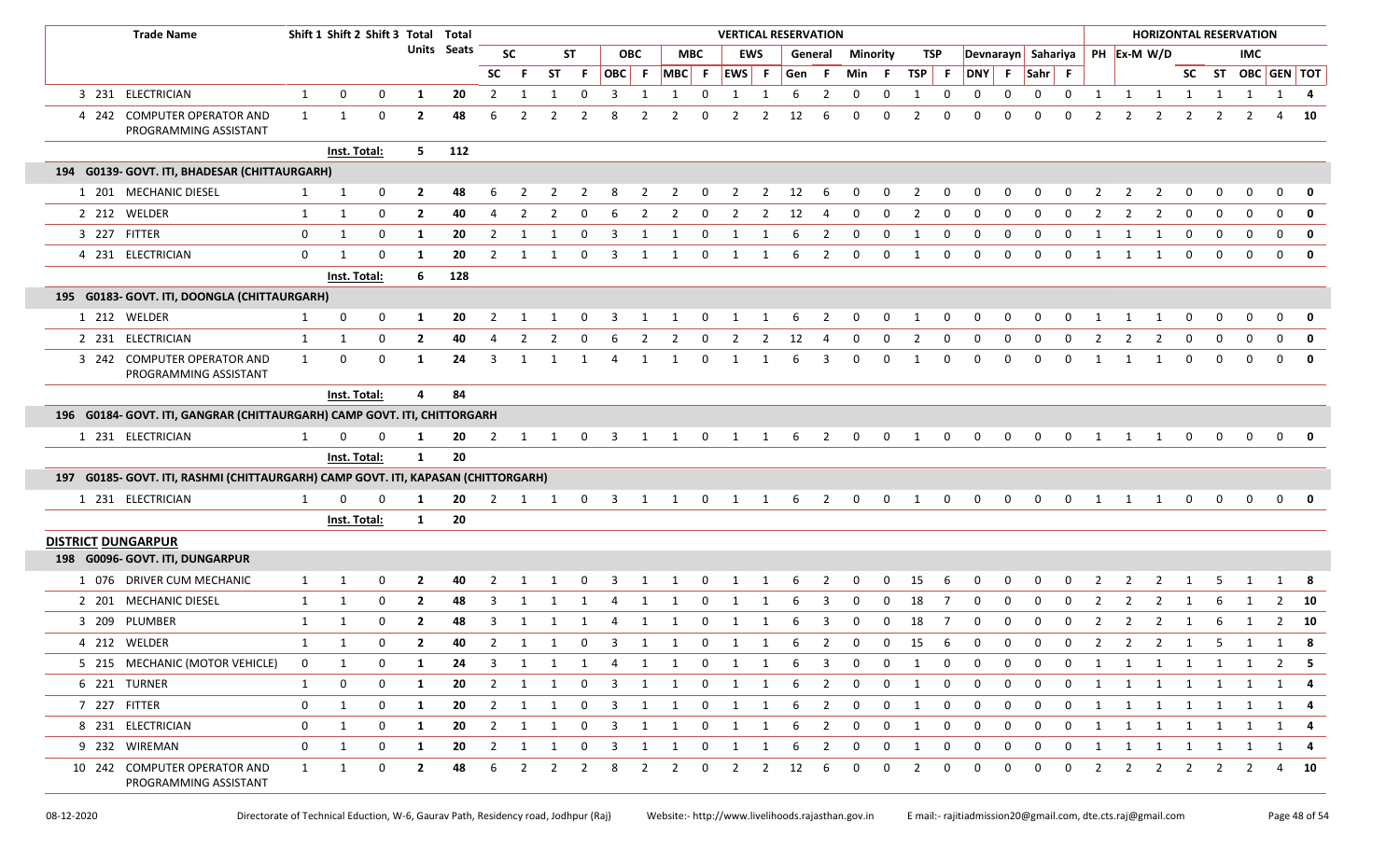| <b>Trade Name</b>                                                              |                                                                                                                                                                                            | Shift 1 Shift 2 Shift 3 Total Total |              |                |             |                         |             |                |                |                |            |                                                   |              |                                   |              | <b>VERTICAL RESERVATION</b> |                         |             |                 |                |             |                                                                |              |              |             |   |                         |                |              |              | <b>HORIZONTAL RESERVATION</b> |             |               |
|--------------------------------------------------------------------------------|--------------------------------------------------------------------------------------------------------------------------------------------------------------------------------------------|-------------------------------------|--------------|----------------|-------------|-------------------------|-------------|----------------|----------------|----------------|------------|---------------------------------------------------|--------------|-----------------------------------|--------------|-----------------------------|-------------------------|-------------|-----------------|----------------|-------------|----------------------------------------------------------------|--------------|--------------|-------------|---|-------------------------|----------------|--------------|--------------|-------------------------------|-------------|---------------|
|                                                                                |                                                                                                                                                                                            |                                     |              |                | Units Seats |                         | <b>SC</b>   |                | ST             |                | <b>OBC</b> |                                                   | МВС          |                                   | <b>EWS</b>   |                             | General                 |             | <b>Minority</b> |                | TSP         | Devnarayn Sahariya                                             |              |              |             |   |                         | PH Ex-M W/D    |              |              | IMC.                          |             |               |
|                                                                                |                                                                                                                                                                                            |                                     |              |                |             | <b>SC</b>               | - F         | <b>ST</b>      | - F            | OBC F          |            |                                                   | $MBC$ F      | <b>EWS</b>                        | $\mathsf{F}$ | Gen F                       |                         | Min F       |                 | TSP            | - F         | DNY F                                                          |              | $Sahr$ F     |             |   |                         |                |              |              | SC ST OBC GEN TOT             |             |               |
| 11 247 SEWING TECHNOLOGY                                                       | $\mathbf{1}$                                                                                                                                                                               | $\mathbf{0}$                        | 0            | 1              | 20          | $\Omega$                | $\Omega$    |                | 0              | 0              | $\Omega$   | $\Omega$                                          | $\mathbf 0$  | 0                                 | $\Omega$     | $\Omega$                    | 0                       | 0           | $\Omega$        | 14             | - 6         | 0                                                              | 0            | $\mathbf 0$  | 0           | 1 | 1 1                     |                | 0            |              | $\mathbf 0$                   | $\mathbf 0$ | 4             |
| 12 247 SEWING TECHNOLOGY                                                       | 0                                                                                                                                                                                          | 1                                   | 0            | 1              | 20          | 0                       | 3           |                |                |                |            | <sup>0</sup>                                      |              | -0                                |              |                             |                         | 0           |                 | <sup>0</sup>   |             |                                                                |              | <sup>0</sup> | $\Omega$    |   | 1                       | 10             | 1            |              | 1                             | 1           |               |
| 13 260 STENOGRAPHER &<br>SECRETARIAL ASSISTANT<br>(HINDI)                      | 1                                                                                                                                                                                          | 1                                   | $\mathbf 0$  | $\mathbf{2}$   | 48          | 3                       | 1           | -1             | -1             | 4              |            | 1                                                 | $\Omega$     | 1                                 |              | -6                          | 3                       | $\Omega$    | 0               | 18             | - 7         | <sup>0</sup>                                                   | <sup>0</sup> | $\Omega$     | $\Omega$    |   | 2                       | 2              |              |              | 1                             | 2           | - 10          |
| 1 220 INFORMATION<br>COMMUNICATION<br>TECHNOLOGY SYSTEM<br>MAINTENANCE         | $\mathbf 0$                                                                                                                                                                                | 1                                   | 0            | 1              | 24          | $\overline{\mathbf{3}}$ | 1           | $\mathbf{1}$   | $\overline{1}$ | $\overline{4}$ |            | $1 \quad 1$                                       | $\mathbf 0$  | <b>1</b>                          | 1            | 6                           | 3                       | 0           | $\mathbf 0$     | 1              | $\mathbf 0$ | $\mathbf{0}$                                                   | $\mathbf 0$  | $\mathbf 0$  | $\mathbf 0$ | 1 | $\overline{\mathbf{1}}$ |                |              |              | 1 1 1 1 2 5                   |             |               |
|                                                                                |                                                                                                                                                                                            |                                     | Inst. Total: | 20             | 440         |                         |             |                |                |                |            |                                                   |              |                                   |              |                             |                         |             |                 |                |             |                                                                |              |              |             |   |                         |                |              |              |                               |             |               |
| 199 G0105- GOVT. ITI, SAGWARA (DUNGARPUR)                                      |                                                                                                                                                                                            |                                     |              |                |             |                         |             |                |                |                |            |                                                   |              |                                   |              |                             |                         |             |                 |                |             |                                                                |              |              |             |   |                         |                |              |              |                               |             |               |
| 1 212 WELDER                                                                   | $\mathbf{1}$                                                                                                                                                                               | 1                                   | 0            | $\overline{2}$ | 40          |                         | 2           | 2              | 0              | 6              | 2          | 2                                                 | 0            | 2                                 | 2            | 12                          | -4                      | 0           | 0               | 2              | 0           | 0                                                              | 0            | 0            | 0           | 2 | 2                       | 2              | 2            | 2            | -2                            |             | - 8           |
| 2 227 FITTER                                                                   | 1                                                                                                                                                                                          | 1                                   | $\mathbf 0$  | $\overline{2}$ | 40          |                         | -2          |                |                |                | 2          | 2                                                 | 0            | -2                                | 2            | 12                          |                         | $\Omega$    |                 | 2              | 0           |                                                                |              |              | - 0         | 2 | 2                       | 2              | <sup>2</sup> | 2            | 2                             |             |               |
| 3 247 SEWING TECHNOLOGY                                                        | 1                                                                                                                                                                                          | -1                                  | 0            | 2              | 40          |                         | 2           | 2              | 0              | 6              | 2          | 2                                                 | $\mathbf{0}$ | 2                                 | $\mathbf{2}$ | 12                          | -4                      | 0           | 0               | 2              | $\mathbf 0$ | 0                                                              | 0            | 0            | $\Omega$    | 2 | 2                       | $\overline{2}$ | 2            | 2            | $\overline{2}$                | 2           | - 8           |
|                                                                                |                                                                                                                                                                                            |                                     |              | 6              | 120         |                         |             |                |                |                |            |                                                   |              |                                   |              |                             |                         |             |                 |                |             |                                                                |              |              |             |   |                         |                |              |              |                               |             |               |
|                                                                                | Inst. Total:<br>200 G0187- GOVT. ITI, ASPUR (DUNGARPUR) CAMP GOVT. ITI, SALUMBER (UDAIPUR)<br>20<br>$\Omega$<br><sup>n</sup><br>0<br>- 0<br>$\overline{2}$<br>1<br>-1<br><sup>0</sup><br>1 |                                     |              |                |             |                         |             |                |                |                |            |                                                   |              |                                   |              |                             |                         |             |                 |                |             |                                                                |              |              |             |   |                         |                |              |              |                               |             |               |
| 1 231 ELECTRICIAN                                                              |                                                                                                                                                                                            |                                     | Inst. Total: | 1              | 20          |                         |             |                |                |                |            |                                                   |              |                                   |              |                             |                         |             |                 |                |             |                                                                |              |              |             |   |                         |                |              | $\Omega$     | $\Omega$                      | $\Omega$    |               |
| 201 G0188- GOVT. ITI, BICHHIWARA (DUNGARPUR) CAMP GOVT. ITI, DUNGARPUR         |                                                                                                                                                                                            |                                     |              |                |             |                         |             |                |                |                |            |                                                   |              |                                   |              |                             |                         |             |                 |                |             |                                                                |              |              |             |   |                         |                |              |              |                               |             |               |
| 1 231 ELECTRICIAN                                                              | 1                                                                                                                                                                                          | 0                                   | 0            | 1              | 20          |                         |             |                |                |                |            | 2 1 1 0 3 1 1 0 1 1                               |              |                                   |              | 6                           | $\overline{\mathbf{2}}$ | $\mathbf 0$ | $\mathbf{0}$    | $\overline{1}$ | $\mathbf 0$ | $\mathbf{0}$                                                   | $\mathbf 0$  | $\mathbf{0}$ | $\mathbf 0$ | 1 | $\overline{\mathbf{1}}$ | $\overline{1}$ | $\Omega$     | $\Omega$     | $\Omega$                      | $\Omega$    | 0             |
|                                                                                |                                                                                                                                                                                            |                                     | Inst. Total: | 1              | 20          |                         |             |                |                |                |            |                                                   |              |                                   |              |                             |                         |             |                 |                |             |                                                                |              |              |             |   |                         |                |              |              |                               |             |               |
| 202 G0189- GOVT. ITI, CHEEKHLI (DUNGARPUR) CAMP GOVT. ITI, SAGWARA (DUNGARPUR) |                                                                                                                                                                                            |                                     |              |                |             |                         |             |                |                |                |            |                                                   |              |                                   |              |                             |                         |             |                 |                |             |                                                                |              |              |             |   |                         |                |              |              |                               |             |               |
| 1 231 ELECTRICIAN                                                              | 1                                                                                                                                                                                          |                                     | $\Omega$     | 1              | 20          | 2                       | 1           | $\overline{1}$ | 0              | -3             |            |                                                   | $\Omega$     |                                   |              |                             |                         | $\Omega$    | <sup>n</sup>    | -1             |             |                                                                |              |              |             |   |                         |                | $\Omega$     | 0            | $\Omega$                      | $\Omega$    |               |
|                                                                                |                                                                                                                                                                                            |                                     | Inst. Total: | 1              | 20          |                         |             |                |                |                |            |                                                   |              |                                   |              |                             |                         |             |                 |                |             |                                                                |              |              |             |   |                         |                |              |              |                               |             |               |
| 203 G0190- GOVT. ITI, DOVRA (DUNGARPUR) CAMP GOVT. ITI, DUNGARPUR              |                                                                                                                                                                                            |                                     |              |                |             |                         |             |                |                |                |            |                                                   |              |                                   |              |                             |                         |             |                 |                |             |                                                                |              |              |             |   |                         |                |              |              |                               |             |               |
| 1 231 ELECTRICIAN                                                              | 1                                                                                                                                                                                          |                                     | O            | 1              | 20          |                         |             |                |                | 2 1 1 0 3      | 1          | 1                                                 |              | $\begin{matrix}0&1&1\end{matrix}$ |              | 6                           | 2                       | $\mathbf 0$ | 0               | $\overline{1}$ | 0           | $\Omega$                                                       | $\Omega$     | $\Omega$     | $\Omega$    | 1 | $\overline{1}$          | 1              | $\Omega$     | 0            | $\Omega$                      | $\Omega$    | 0             |
|                                                                                |                                                                                                                                                                                            |                                     | Inst. Total: | 1              | 20          |                         |             |                |                |                |            |                                                   |              |                                   |              |                             |                         |             |                 |                |             |                                                                |              |              |             |   |                         |                |              |              |                               |             |               |
| 204 G0191- GOVT. ITI, GALIAKOT (DUNGARPUR) CAMP GOVT. ITI, SAGWARA (DUNGARPUR) |                                                                                                                                                                                            |                                     |              |                |             |                         |             |                |                |                |            |                                                   |              |                                   |              |                             |                         |             |                 |                |             |                                                                |              |              |             |   |                         |                |              |              |                               |             |               |
| 1 231 ELECTRICIAN                                                              |                                                                                                                                                                                            | 1 0 0 1 20 2 1 1 0 3 1 1 0          |              |                |             |                         |             |                |                |                |            |                                                   |              | $\mathbf{1}$                      |              | D                           |                         |             | <b>U</b>        |                |             |                                                                |              |              |             |   |                         |                |              |              |                               |             |               |
|                                                                                |                                                                                                                                                                                            |                                     | Inst. Total: | 1              | 20          |                         |             |                |                |                |            |                                                   |              |                                   |              |                             |                         |             |                 |                |             |                                                                |              |              |             |   |                         |                |              |              |                               |             |               |
| 205 G0192- GOVT. ITI, JHONTHRI (DUNGARPUR) CAMP GOVT. ITI, DUNGARPUR           |                                                                                                                                                                                            |                                     |              |                |             |                         |             |                |                |                |            |                                                   |              |                                   |              |                             |                         |             |                 |                |             |                                                                |              |              |             |   |                         |                |              |              |                               |             |               |
| 1 231 ELECTRICIAN                                                              |                                                                                                                                                                                            | 1<br>$\mathbf{0}$                   | 0            | $\mathbf{1}$   |             |                         |             |                |                |                |            |                                                   |              |                                   |              |                             |                         |             |                 |                |             | 20 2 1 1 0 3 1 1 0 1 1 6 2 0 0 1 0 0 0 0 0 0 1 1 1 0 0 0 0 0 0 |              |              |             |   |                         |                |              |              |                               |             |               |
|                                                                                |                                                                                                                                                                                            |                                     | Inst. Total: | $\mathbf{1}$   | 20          |                         |             |                |                |                |            |                                                   |              |                                   |              |                             |                         |             |                 |                |             |                                                                |              |              |             |   |                         |                |              |              |                               |             |               |
| 206 G0193- GOVT. ITI, SIMALWARA (DUNGARPUR) CAMP GOVT. ITI, DUNGARPUR          |                                                                                                                                                                                            |                                     |              |                |             |                         |             |                |                |                |            |                                                   |              |                                   |              |                             |                         |             |                 |                |             |                                                                |              |              |             |   |                         |                |              |              |                               |             |               |
| 1 231 ELECTRICIAN                                                              |                                                                                                                                                                                            | $\mathbf{0}$<br>1                   | $\mathbf 0$  | 1              | 20          | $\overline{2}$          | $1 \quad 1$ |                | $\mathbf 0$    | 3              |            | 1                                                 | $\mathbf 0$  | 1                                 | 1            | 6                           | 2                       | $\Omega$    | $\Omega$        | 1              | $\mathbf 0$ | 0                                                              | 0            | $\mathbf 0$  | 0           | 1 | 1                       | 1              | $\mathbf 0$  | $\mathbf{0}$ | $\Omega$                      | $\mathbf 0$ | 0             |
|                                                                                | 20<br>Inst. Total:<br>$\mathbf{1}$                                                                                                                                                         |                                     |              |                |             |                         |             |                |                |                |            |                                                   |              |                                   |              |                             |                         |             |                 |                |             |                                                                |              |              |             |   |                         |                |              |              |                               |             |               |
| 08-12-2020                                                                     | Directorate of Technical Eduction, W-6, Gaurav Path, Residency road, Jodhpur (Raj)                                                                                                         |                                     |              |                |             |                         |             |                |                |                |            | Website:- http://www.livelihoods.rajasthan.gov.in |              |                                   |              |                             |                         |             |                 |                |             | E mail:- rajitiadmission20@gmail.com, dte.cts.raj@gmail.com    |              |              |             |   |                         |                |              |              |                               |             | Page 49 of 54 |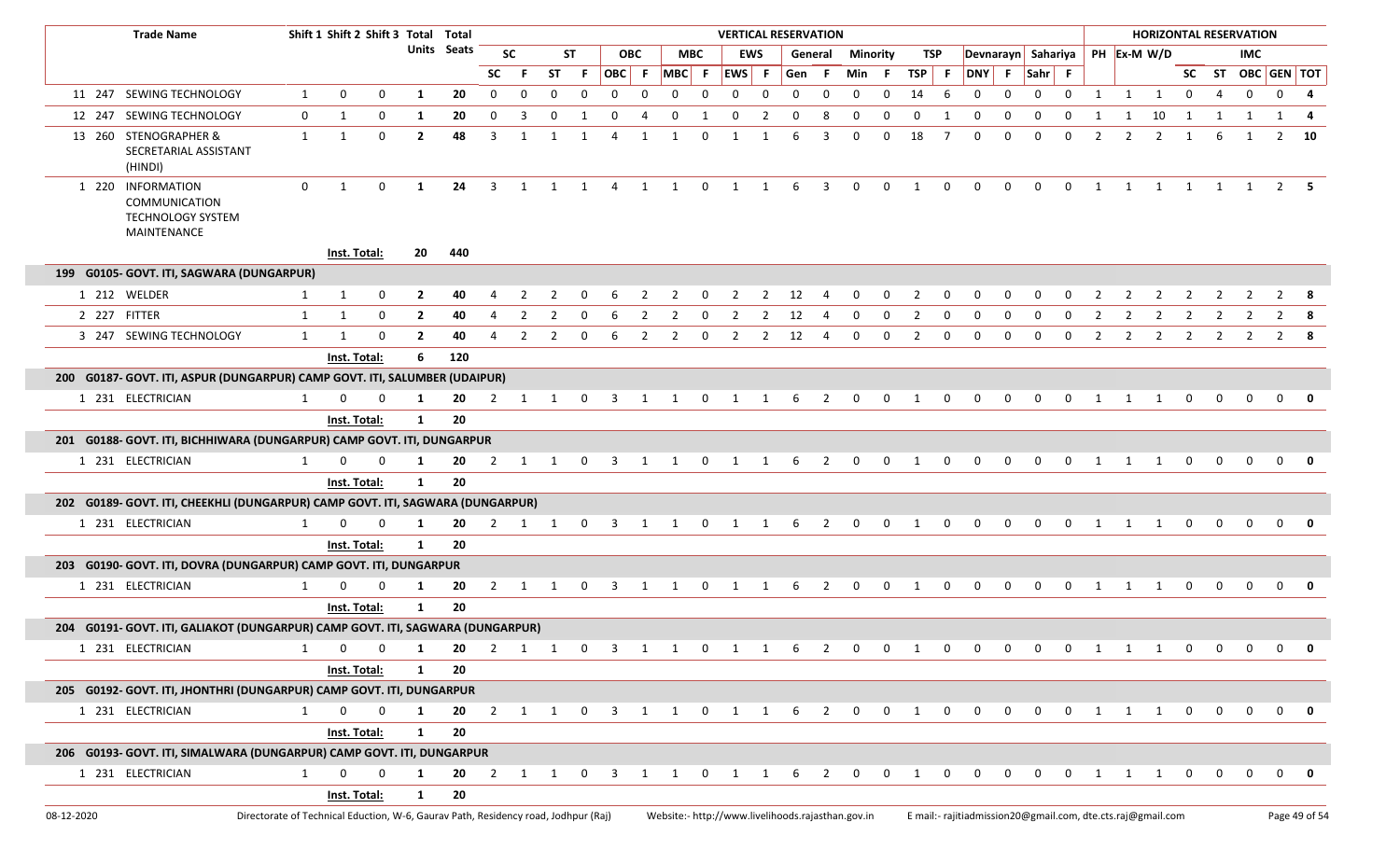|                            | <b>Trade Name</b>                                         |              |              |                                     |                |             |                |                |          |                |                         |                |                                        |                         | <b>VERTICAL RESERVATION</b>    |                |                |                         |                         |                |                         |                |                                  |              |              |                         |                |                |                          |                         |                | <b>HORIZONTAL RESERVATION</b> |                    |                         |
|----------------------------|-----------------------------------------------------------|--------------|--------------|-------------------------------------|----------------|-------------|----------------|----------------|----------|----------------|-------------------------|----------------|----------------------------------------|-------------------------|--------------------------------|----------------|----------------|-------------------------|-------------------------|----------------|-------------------------|----------------|----------------------------------|--------------|--------------|-------------------------|----------------|----------------|--------------------------|-------------------------|----------------|-------------------------------|--------------------|-------------------------|
|                            |                                                           |              |              | Shift 1 Shift 2 Shift 3 Total Total |                | Units Seats |                | <b>SC</b>      |          | ST             |                         | <b>OBC</b>     |                                        | MBC                     |                                | EWS            |                | General                 | <b>Minority</b>         |                | TSP                     |                | Devnarayn Sahariya   PH Ex-M W/D |              |              |                         |                |                |                          |                         |                | <b>IMC</b>                    |                    |                         |
|                            |                                                           |              |              |                                     |                |             | <b>SC</b>      | - F            |          | ST F           | OBC F                   |                |                                        |                         | $MBC$ F $EWS$ F                |                | Gen F          |                         | Min F                   |                | $TSP$ F                 |                | DNY F Sahr F                     |              |              |                         |                |                |                          |                         |                |                               | SC ST OBC GEN TOT  |                         |
| <b>DISTRICT PRATAPGARH</b> |                                                           |              |              |                                     |                |             |                |                |          |                |                         |                |                                        |                         |                                |                |                |                         |                         |                |                         |                |                                  |              |              |                         |                |                |                          |                         |                |                               |                    |                         |
|                            | 207 G0090- GOVT. ITI, ARNODE (PRATAPGARH)                 |              |              |                                     |                |             |                |                |          |                |                         |                |                                        |                         |                                |                |                |                         |                         |                |                         |                |                                  |              |              |                         |                |                |                          |                         |                |                               |                    |                         |
|                            | 1 201 MECHANIC DIESEL                                     | $\mathbf{1}$ | 1            | 0                                   | $\mathbf{2}$   | 48          |                |                |          |                |                         |                | 2                                      | 0                       |                                | 2              | 12             | 6                       | $\Omega$                | 0              | 2                       | 0              |                                  | 0            | 0            |                         |                |                |                          |                         |                |                               |                    | 10                      |
|                            | 2 212 WELDER                                              | 1            | 1            | 0                                   | $\mathbf{2}$   | 40          | 4              | 2              | 2        | 0              | 6                       | 2              | 2                                      | 0                       | 2                              | 2              | 12             | 4                       | 0                       | 0              | 2                       | 0              | 0                                | 0            | 0            | $\Omega$                | 2              | 2              | 2                        | 2                       | 2              | 2                             | $\overline{2}$     | $\overline{\mathbf{8}}$ |
|                            | 3 219 ELECTRONICS MECHANIC                                | $\mathbf{0}$ | 1            | 0                                   | 1              | 24          | 3              | 1              |          | -1             | 4                       | 1              | 1                                      | $\mathbf 0$             | 1                              | 1              | 6              | 3                       | 0                       | 0              | 1                       | 0              | 0                                | 0            | 0            | $\Omega$                | -1             |                | -1                       | 1                       | 1              |                               | $\overline{2}$     | - 5                     |
|                            | 4 227 FITTER                                              | 1            | 1            | $\mathbf 0$                         | $\overline{2}$ | 40          | 4              | $\overline{2}$ | 2        | 0              | 6                       | $\overline{2}$ | $\overline{2}$                         | $\mathbf 0$             | $\overline{2}$                 | $\overline{2}$ | 12             | 4                       | $\mathbf 0$             | 0              | $\overline{2}$          | 0              | 0                                | 0            | 0            | 0                       | $\overline{2}$ | $\overline{2}$ | $\overline{2}$           | 2                       | 2              | 2                             |                    | $2 \times 8$            |
|                            | 5 242 COMPUTER OPERATOR AND<br>PROGRAMMING ASSISTANT      | $\mathbf{1}$ | 1            | $\mathbf 0$                         | $\overline{2}$ | 48          | 6              | $\overline{2}$ | 2        | 2              | 8                       | $\overline{2}$ | 2                                      | $\mathbf 0$             | $\overline{2}$                 | 2              | 12             | 6                       | $\mathbf 0$             | 0              | 2                       | 0              | $\Omega$                         | 0            | 0            | 0                       | $\overline{2}$ | 2              | $\overline{2}$           | 2                       | 2              | 2                             | 4                  | - 10                    |
|                            |                                                           |              | Inst. Total: |                                     | 9              | 200         |                |                |          |                |                         |                |                                        |                         |                                |                |                |                         |                         |                |                         |                |                                  |              |              |                         |                |                |                          |                         |                |                               |                    |                         |
|                            | 208 G0095- GOVT. ITI, DHARIYAWAD (PRATAPGARH)             |              |              |                                     |                |             |                |                |          |                |                         |                |                                        |                         |                                |                |                |                         |                         |                |                         |                |                                  |              |              |                         |                |                |                          |                         |                |                               |                    |                         |
|                            | 1 201 MECHANIC DIESEL                                     | 1            | 1            | $\mathbf 0$                         | $\mathbf{2}$   | 48          | 6              | 2              | 2        | $\overline{2}$ | - 8                     | $\overline{2}$ |                                        | 2 0                     | 2 2 12 6                       |                |                |                         | $\overline{\mathbf{0}}$ | $\overline{0}$ | $\overline{\mathbf{c}}$ | $\mathbf 0$    | $\mathbf{0}$                     | $\mathbf{0}$ | $\mathbf{0}$ | $\overline{\mathbf{0}}$ | $\overline{2}$ | $\overline{2}$ | $\overline{\phantom{a}}$ | $\overline{\mathbf{2}}$ | $\overline{2}$ | $\overline{2}$                |                    | 4 10                    |
|                            | 2 212 WELDER                                              | 1            | 1            | $\mathbf 0$                         | $\overline{2}$ | 40          | 4              | 2              | 2        | $\Omega$       | -6                      | 2              | 2                                      | $\mathbf 0$             | 2                              | 2              | 12             | 4                       | 0                       | 0              | 2                       | 0              | $\mathbf 0$                      | 0            | $\Omega$     | 0                       | 2              | 2              | 2                        | 2                       | 2              |                               | 2                  | - 8                     |
|                            | 3 227 FITTER                                              | 0            | 1            | $\mathbf 0$                         | -1             | 20          | 2              | 1              |          | 0              | -3                      | 1              |                                        | $\mathbf 0$             | 1                              | 1              | 6              | 2                       | 0                       | 0              | -1                      | $\mathbf{0}$   | 0                                | 0            | $\Omega$     | $\Omega$                | 1              | 1              | 1                        | $\overline{1}$          | 1              |                               | -1                 |                         |
|                            | 4 231 ELECTRICIAN                                         | 0            | 1            | 0                                   | -1             | 20          | 2              | -1             | 1        | 0              | -3                      | 1              | 1                                      | $\mathbf 0$             | 1                              | 1              | -6             | 2                       | $\mathbf 0$             | 0              | 1                       | $\mathbf{0}$   | 0                                | $\mathbf 0$  | $\mathbf 0$  | 0                       | 1              | 1              | -1                       | 1                       | 1              |                               |                    |                         |
|                            | 5 232 WIREMAN                                             | 0            | 1            | $\mathbf 0$                         | -1             | 20          | $\overline{2}$ | 1              | 1        | $\mathbf 0$    | 3                       | $\mathbf{1}$   | 1                                      | $\overline{\mathbf{0}}$ | $\mathbf{1}$                   | 1              | 6              | $\overline{2}$          | $\overline{\mathbf{0}}$ | $\mathbf 0$    | 1                       | $\mathbf 0$    | $\mathbf 0$                      | $\mathbf 0$  | $\mathbf 0$  | $\mathbf 0$             | 1              | 1              | $\overline{1}$           | $\overline{1}$          | 1              | 1                             | 1 4                |                         |
|                            | 6 247 SEWING TECHNOLOGY                                   | 1            | 0            | 0                                   | -1             | 20          | 2              | -1             | 1        | 0              | 3                       | 1              |                                        | 0                       | 1                              | 1              | 6              | 2                       | 0                       | 0              | -1                      | 0              | 0                                | 0            | $\Omega$     | $\Omega$                | 1              | 1              | 1                        | 1                       | 1              |                               |                    | 1 4                     |
|                            | 1 247 SEWING TECHNOLOGY                                   | $\mathbf 0$  | $\mathbf{1}$ | $\mathbf 0$                         | -1             | 20          | $\overline{2}$ | 1              | 1        | $\mathbf 0$    | $\overline{\mathbf{3}}$ | 1              | 1                                      | $\overline{0}$          | 1                              | 1              | 6              | $\overline{2}$          | $\mathbf 0$             | $\mathbf 0$    | 1                       | $\mathbf 0$    | $\mathbf 0$                      | $\mathbf 0$  | $\mathbf 0$  | $\mathbf 0$             | 1              | $\mathbf{1}$   | $\overline{1}$           | $\overline{1}$          |                |                               | 1 1 1 4            |                         |
|                            |                                                           |              | Inst. Total: |                                     | 9              | 188         |                |                |          |                |                         |                |                                        |                         |                                |                |                |                         |                         |                |                         |                |                                  |              |              |                         |                |                |                          |                         |                |                               |                    |                         |
|                            | 209 G0103- GOVT. ITI, PRATAPGARH                          |              |              |                                     |                |             |                |                |          |                |                         |                |                                        |                         |                                |                |                |                         |                         |                |                         |                |                                  |              |              |                         |                |                |                          |                         |                |                               |                    |                         |
|                            | 1 201 MECHANIC DIESEL                                     | 1            | 1            | 0                                   | $\overline{2}$ | 48          |                |                |          |                |                         |                |                                        | <sup>0</sup>            |                                |                | 6              | 3                       | 0                       | 0              | 18                      |                | 0                                | O            | $\Omega$     |                         |                | 2              |                          |                         | -6             |                               | $\overline{2}$     | 10                      |
|                            | 2 209 PLUMBER                                             | 1            | 1            | 0                                   | $\mathbf{2}$   | 48          | 6              | 2              | 2        | 2              | -8                      | 2              | 2                                      | $\mathbf 0$             | 2                              | 2              | 12             | 6                       | 0                       | 0              | 2                       | 0              | 0                                | 0            | $\Omega$     | $\Omega$                | 2              | 2              | 2                        | 2                       | 2              | 2                             | 4                  | <b>10</b>               |
|                            | 3 212 WELDER                                              | $\mathbf{1}$ | 1            | 0                                   | $\mathbf{2}$   | 40          | 2              | -1             | 1        | 0              | 3                       | 1              | 1                                      | 0                       | 1                              | 1              | -6             | 2                       | $\mathbf 0$             | 0              | 15                      | 6              | 0                                | 0            | $\mathbf 0$  | 0                       | $\overline{2}$ | 2              | 2                        | 1                       | -5             |                               |                    | 1 8                     |
|                            | 4 215 MECHANIC (MOTOR VEHICLE)                            | 1            | 0            | $\mathbf 0$                         | 1              | 24          | 3              | 1              | 1        | $\mathbf{1}$   | 4                       | $\overline{1}$ | $\mathbf{1}$                           | $\overline{\mathbf{0}}$ | $\mathbf{1}$                   | 1              | 6              | $\overline{\mathbf{3}}$ | $\overline{\mathbf{0}}$ | $\mathbf 0$    | 1                       | $\mathbf 0$    | $\mathbf 0$                      | $\mathbf 0$  | $\mathbf 0$  | $\mathbf 0$             | 1              | 1              | $\mathbf{1}$             | $\overline{1}$          | 1              | 1                             |                    | $2 \quad 5$             |
|                            | 5 219 ELECTRONICS MECHANIC                                | $\mathbf{0}$ | 1            | 0                                   | -1             | 24          | 3              | -1             | 1        | -1             | 4                       | 1              | 1                                      | 0                       | 1                              | 1              | 6              | 3                       | 0                       | 0              | -1                      | 0              | 0                                | 0            | 0            | $\Omega$                | 1              | 1              | 1                        |                         | 1              |                               | $\overline{2}$     | - 5                     |
|                            | 6 227 FITTER                                              | 1            | 0            | 0                                   | -1             | 20          | $\overline{2}$ | 1              | 1        | 0              | 3                       | 1              | 1                                      | $\mathbf 0$             | 1                              | 1              | -6             | $\overline{2}$          | $\mathbf 0$             | 0              | -1                      | 0              | 0                                | 0            | $\mathbf 0$  | 0                       | 1              | 1              | 1                        | 1                       | 1              | 1                             |                    | 1 4                     |
|                            | 7 231 ELECTRICIAN                                         | 1            | 1            | 0                                   | $\overline{2}$ | 40          | 4              | 2              | 2        | 0              | -6                      | $\overline{2}$ | 2                                      | $\mathbf 0$             | 2                              | 2              | 12             | -4                      | $\mathbf 0$             | 0              | 2                       | 0              | $\mathbf 0$                      | 0            | $\mathbf 0$  | $\mathbf 0$             | $\overline{2}$ | $\overline{2}$ | $\overline{2}$           | 2                       | 2              |                               | 2                  |                         |
|                            | 8 232 WIREMAN                                             | 1            | 0            | 0                                   | -1             | 20          | $\overline{2}$ | 1              | 1        | 0              | $\overline{\mathbf{3}}$ | 1              | 1                                      | $\overline{\mathbf{0}}$ | $\mathbf{1}$                   | 1              | 6              | $\overline{2}$          | $\overline{0}$          | $\mathbf 0$    | 1                       | $\mathbf 0$    | $\mathbf 0$                      | $\mathbf 0$  | $\mathbf 0$  | $\mathbf 0$             | 1              | $\mathbf{1}$   | $\overline{1}$           | <sup>1</sup>            | $\mathbf{1}$   | $\overline{1}$                | 1 4                |                         |
|                            | 9 247 SEWING TECHNOLOGY                                   |              |              | $\mathbf 0$                         | $\overline{2}$ | 40          |                |                |          |                |                         |                | 2 1 1 0 3 1 1 0 1 1 6 2 0 0 15 6 0 0 0 |                         |                                |                |                |                         |                         |                |                         |                |                                  |              |              |                         |                |                |                          |                         |                |                               | 0 2 2 2 1 5 1 1    |                         |
|                            | 10 260 STENOGRAPHER &<br>SECRETARIAL ASSISTANT<br>(HINDI) | $\mathbf{1}$ | $\Omega$     | $\Omega$                            | 1              | 24          | $\Omega$       | $\Omega$       | $\Omega$ | $\Omega$       | $\Omega$                | $\Omega$       | $\Omega$                               | $\Omega$                | 0                              | $\Omega$       | <sup>n</sup>   | $\Omega$                | $\Omega$                | $\Omega$       | 17                      | $\overline{7}$ | $\Omega$                         | $\Omega$     | $\Omega$     | $\Omega$                | 1              | $\mathbf{1}$   | $\overline{1}$           | $\Omega$                | -5             | $\Omega$                      |                    | 0 <sub>5</sub>          |
|                            | 11 260 STENOGRAPHER &<br>SECRETARIAL ASSISTANT<br>(HINDI) | $\mathbf{0}$ | $\mathbf{1}$ | $\mathbf 0$                         | $\mathbf{1}$   | 24          | $\mathbf{0}$   | $\overline{4}$ |          | $0\qquad 2$    | $\overline{0}$          | 5 <sup>5</sup> |                                        |                         | $0 \qquad 1 \qquad 0 \qquad 2$ |                | $\overline{0}$ | 9                       | $\overline{0}$          | $\mathbf{0}$   | $0\qquad 1$             |                | $\overline{0}$                   |              | $0\qquad 0$  |                         |                |                |                          |                         |                |                               | 0 1 1 12 1 1 1 2 5 |                         |
|                            |                                                           |              | Inst. Total: |                                     |                | 16 352      |                |                |          |                |                         |                |                                        |                         |                                |                |                |                         |                         |                |                         |                |                                  |              |              |                         |                |                |                          |                         |                |                               |                    |                         |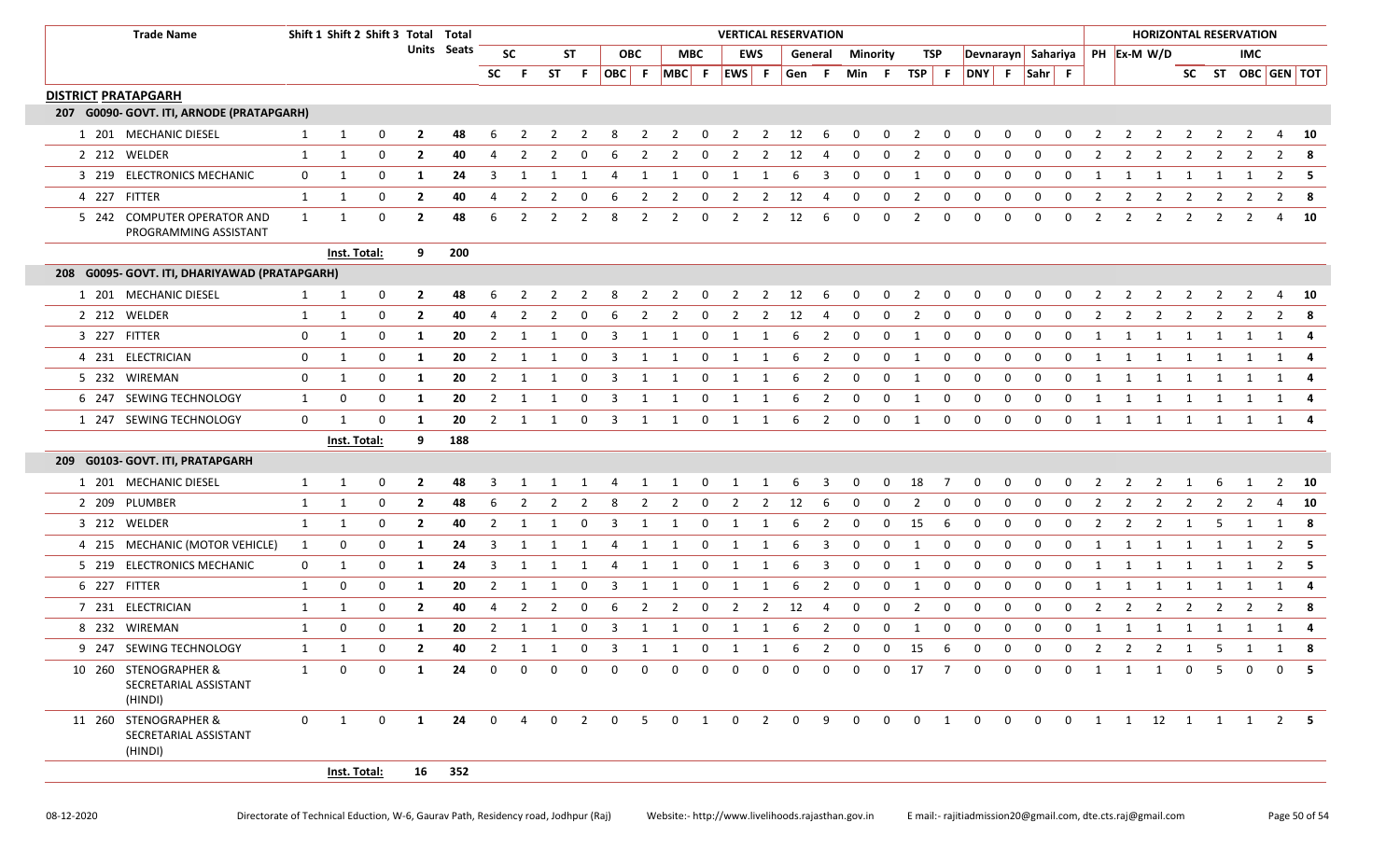|                           | <b>Trade Name</b>                                    |                |                | Shift 1 Shift 2 Shift 3 Total Total<br>Units Seats<br><b>SC</b> |                |     |              |                     |                |                |              |                |                         |                         |                |                | <b>VERTICAL RESERVATION</b> |                |                |                 |                         |                |                |                |                |                |                |                |                                  |                |                | <b>HORIZONTAL RESERVATION</b> |                   |           |
|---------------------------|------------------------------------------------------|----------------|----------------|-----------------------------------------------------------------|----------------|-----|--------------|---------------------|----------------|----------------|--------------|----------------|-------------------------|-------------------------|----------------|----------------|-----------------------------|----------------|----------------|-----------------|-------------------------|----------------|----------------|----------------|----------------|----------------|----------------|----------------|----------------------------------|----------------|----------------|-------------------------------|-------------------|-----------|
|                           |                                                      |                |                |                                                                 |                |     |              |                     |                | <b>ST</b>      |              | <b>OBC</b>     |                         | <b>MBC</b>              |                | <b>EWS</b>     |                             | General        |                | <b>Minority</b> | TSP                     |                |                |                |                |                |                |                | Devnarayn Sahariya   PH Ex-M W/D |                |                | <b>IMC</b>                    |                   |           |
|                           |                                                      |                |                |                                                                 |                |     | <b>SC</b>    | .F.                 | <b>ST</b>      | F.             | OBC F        |                |                         |                         | MBC F EWS F    |                | Gen F                       |                | Min            | - F             | TSP F                   |                | DNY F          |                | Sahr F         |                |                |                |                                  |                |                |                               | SC ST OBC GEN TOT |           |
|                           | 210 G0209- GOVT. ITI, PEEPALKHOONT (PRATAPGARH)      |                |                |                                                                 |                |     |              |                     |                |                |              |                |                         |                         |                |                |                             |                |                |                 |                         |                |                |                |                |                |                |                |                                  |                |                |                               |                   |           |
|                           | 1 231 ELECTRICIAN                                    | $\mathbf{1}$   | 0              | 0                                                               | -1             | 20  | 2            |                     |                |                |              |                |                         | 0                       |                |                | 6                           | 2              | 0              | 0               |                         | 0              | $\Omega$       | 0              | $\Omega$       | $\Omega$       |                |                |                                  |                |                | $\Omega$                      | 0                 |           |
|                           |                                                      |                | Inst. Total:   |                                                                 | 1              | 20  |              |                     |                |                |              |                |                         |                         |                |                |                             |                |                |                 |                         |                |                |                |                |                |                |                |                                  |                |                |                               |                   |           |
| <b>DISTRICT RAJSAMAND</b> |                                                      |                |                |                                                                 |                |     |              |                     |                |                |              |                |                         |                         |                |                |                             |                |                |                 |                         |                |                |                |                |                |                |                |                                  |                |                |                               |                   |           |
|                           | 211 G0089- GOVT. ITI, AMET (RAJSAMAND)               |                |                |                                                                 |                |     |              |                     |                |                |              |                |                         |                         |                |                |                             |                |                |                 |                         |                |                |                |                |                |                |                |                                  |                |                |                               |                   |           |
|                           | 1 201 MECHANIC DIESEL                                | 1              | 1              | 0                                                               | 2              | 48  |              |                     |                |                |              |                |                         | n                       |                | 2              | 12                          | 6              |                | 0               |                         | <sup>0</sup>   |                |                |                |                |                |                |                                  |                |                |                               |                   | 10        |
|                           | 2 212 WELDER                                         | $\mathbf{1}$   | 1              | 0                                                               | $\mathbf{2}$   | 40  |              |                     |                |                |              |                |                         | $\Omega$                | 2              | 2              | 12                          | 4              | 0              | 0               | 2                       | 0              | 0              | 0              | <sup>0</sup>   | n              |                |                |                                  |                |                | 2                             | $2^8$             |           |
|                           | 3 227 FITTER                                         | 1              | 0              | 0                                                               | -1             | 20  | 2            | -1                  |                | $\Omega$       | 3            | 1              |                         | 0                       | 1              | 1              | 6                           | 2              | 0              | 0               | 1                       | 0              | 0              | 0              | 0              | 0              | -1             | 1              | 1                                | 1              | 1              |                               | 1 4               |           |
|                           | 4 231 ELECTRICIAN                                    | $\overline{2}$ | 1              | $\mathbf 0$                                                     | 3              | 60  | 6            | 3                   |                | $\Omega$       | 9            | 3              | 3                       | 0                       | 3              | 3              | 18                          | 6              | 0              | 0               | 3                       | 0              | 0              | 0              | 0              | 0              | -3             | 3              | 3                                | 3              | 3              | 3                             |                   | $3$ 12    |
|                           | 5 242 COMPUTER OPERATOR AND<br>PROGRAMMING ASSISTANT | 1              | 1              | 0                                                               | $\mathbf{2}$   | 48  | 6            | 2                   | 2              | 2              | 8            | 2              | 2                       | 0                       | 2              | 2              | 12                          | 6              | 0              | 0               | 2                       | 0              | 0              | 0              | 0              | $\Omega$       | 2              | 2              | 2                                | 2              | 2              | 2                             | 4                 | - 10      |
|                           | 6 247 SEWING TECHNOLOGY                              | $\mathbf{1}$   | 1              | $\mathbf 0$                                                     | $\overline{2}$ | 40  | 4            | $\overline{2}$      | 2              | 0              | 6            | 2              | $\overline{2}$          | $\overline{0}$          | $\overline{2}$ | $\overline{2}$ | 12                          | $\overline{4}$ | $\mathbf 0$    | $\mathbf 0$     | 2                       | $\mathbf 0$    | $\mathbf 0$    | $\mathbf 0$    | $\mathbf 0$    | $\mathbf 0$    | 2              | $\overline{2}$ | 2                                | 2              | 2              | $\overline{2}$                | $2 \times 8$      |           |
|                           |                                                      |                | Inst. Total:   |                                                                 | 12             | 256 |              |                     |                |                |              |                |                         |                         |                |                |                             |                |                |                 |                         |                |                |                |                |                |                |                |                                  |                |                |                               |                   |           |
|                           | 212 G0102- GOVT. ITI, NATHDWARA (RAJSAMAND)          |                |                |                                                                 |                |     |              |                     |                |                |              |                |                         |                         |                |                |                             |                |                |                 |                         |                |                |                |                |                |                |                |                                  |                |                |                               |                   |           |
|                           | 1 212 WELDER                                         | $\mathbf{1}$   | 1              | 0                                                               | $\overline{2}$ | 40  | 4            | 2                   | $\overline{2}$ | 0              | 6            | $\overline{2}$ | $\overline{2}$          | $\overline{\mathbf{0}}$ | $\overline{2}$ |                | 2 12                        | $\overline{4}$ | $\mathbf 0$    | $\mathbf{0}$    | $\overline{2}$          | $\mathbf 0$    | $\mathbf 0$    | $\mathbf 0$    | 0              | 0              | $\overline{2}$ | $\overline{2}$ | $\overline{2}$                   | $\overline{2}$ | $\overline{2}$ | $\overline{2}$                | $2 \times 8$      |           |
|                           | 2 219 ELECTRONICS MECHANIC                           | 1              | 0              | $\mathbf 0$                                                     | -1             | 24  | 3            | 1                   |                |                | 4            |                |                         | 0                       |                |                |                             | 3              | 0              | 0               | -1                      | 0              | 0              | 0              | $\Omega$       | $\Omega$       | 1              |                | -1                               |                |                |                               | 2                 |           |
|                           | 3 227 FITTER                                         | $\mathbf{1}$   | 1              | 0                                                               | $\overline{2}$ | 40  | 4            | 2                   | $\overline{2}$ | 0              | 6            | $\overline{2}$ | 2                       | 0                       | $\overline{2}$ | $\overline{2}$ | 12                          | 4              | 0              | 0               | $\overline{2}$          | 0              | 0              | 0              | 0              | 0              | $\overline{2}$ | $\overline{2}$ | $\overline{2}$                   | 2              | 2              | 2                             | $2 \times 8$      |           |
|                           | 4 231 ELECTRICIAN                                    | $\mathbf{1}$   | 0              | 0                                                               | $\mathbf{1}$   | 20  | 2            | -1                  |                | 0              |              |                |                         | 0                       |                |                |                             | 2              | 0              | 0               |                         | 0              | 0              | 0              | 0              | 0              | -1             |                |                                  |                |                |                               |                   |           |
|                           | 5 242 COMPUTER OPERATOR AND<br>PROGRAMMING ASSISTANT | $\mathbf{1}$   | 1              | $\mathbf 0$                                                     | $\overline{2}$ | 48  | 6            | 2                   | $\overline{2}$ | $\overline{2}$ | 8            | 2              | 2                       | $\mathbf 0$             | 2              | $\overline{2}$ | 12                          | 6              | 0              | 0               | 2                       | 0              | $\mathbf 0$    | $\mathbf{0}$   | $\mathbf 0$    | $\mathbf 0$    | 2              | $\overline{2}$ | $\overline{2}$                   | $\overline{2}$ | 2              | 2                             | $\overline{4}$    | <b>10</b> |
|                           |                                                      |                | Inst. Total:   |                                                                 | 8              | 172 |              |                     |                |                |              |                |                         |                         |                |                |                             |                |                |                 |                         |                |                |                |                |                |                |                |                                  |                |                |                               |                   |           |
|                           | 213 G0117- GOVT. ITI, RAJSAMAND                      |                |                |                                                                 |                |     |              |                     |                |                |              |                |                         |                         |                |                |                             |                |                |                 |                         |                |                |                |                |                |                |                |                                  |                |                |                               |                   |           |
|                           | 1 027 STONE MINING MACHINE<br>OPERATOR               | 1              | 1              | 0                                                               | $\mathbf{2}$   | 48  | 6            |                     |                |                |              | 2              | 2                       | 0                       | 2              | 2              | 12                          | 6              | 0              | 0               | 2                       | 0              |                | 0              |                | $\Omega$       |                | 2              | 2                                | 2              | 2              | 2                             | 4                 | - 10      |
|                           | 2 201 MECHANIC DIESEL                                | $\mathbf{1}$   | 1              | 0                                                               | $\overline{2}$ | 48  | 6            |                     |                |                |              |                |                         | 0                       |                | 2              | 12                          | 6              | $\Omega$       | 0               | 2                       | $\Omega$       |                | $\Omega$       | $\Omega$       | $\Omega$       |                | 2              | 2                                |                |                |                               | 4                 | 10        |
|                           | 3 209 PLUMBER                                        | 1              | 1              | $\mathbf 0$                                                     | $\overline{2}$ | 48  | 6            | $\overline{2}$      | $\overline{2}$ | $\overline{2}$ | 8            | 2              | 2                       | $\mathbf 0$             | 2              | 2              | 12                          | 6              | $\mathbf 0$    | 0               | 2                       | 0              | $\mathbf 0$    | $\mathbf 0$    | $\mathbf 0$    | $\mathbf 0$    | 2              | $\overline{2}$ | $\overline{2}$                   | 2              | $\overline{2}$ | 2                             | 4                 | 10        |
|                           | 4 212 WELDER                                         | $\mathbf{1}$   | 1              | 0                                                               | $\mathbf{2}$   | 40  |              | 2                   |                | $\Omega$       |              |                |                         | 0                       |                | 2              | 12                          | 4              | $\Omega$       | $\Omega$        | 2                       | 0              | $\Omega$       | <sup>0</sup>   | $\Omega$       | $\Omega$       |                | 2              | 2                                |                | -2             |                               | 2                 | - 8       |
|                           | 5 218 REFRIGERATION & AIR<br>CONDITIONING TECHNICIAN | $\mathbf{1}$   | 0              | 0                                                               | 1              | 24  | 3            | 1                   | 1              | 1              | 4            | 1              |                         | 0                       | 1              | 1              | 6                           | 3              | 0              | 0               | -1                      | 0              | 0              | 0              | 0              | 0              | 1              | 1              | $\mathbf{1}$                     | 1              | 1              | 1                             | $2 \quad 5$       |           |
|                           | 6 227 FITTER                                         | 1              | $\mathbf 0$    | $\mathbf 0$                                                     | 1              | 20  | 2            | $1 \quad 1 \quad 0$ |                |                |              |                | 3 1 1 0 1 1 6 2 0       |                         |                |                |                             |                |                | $\mathbf{0}$    | $\overline{1}$          | $\mathbf 0$    | $\overline{0}$ | $\mathbf 0$    | $\mathbf 0$    | $\mathbf 0$    |                |                |                                  |                |                | 1 1 1 1 1 1 1                 | 1 4               |           |
|                           | 7 231 ELECTRICIAN                                    | $\mathbf{1}$   | 0              | 0                                                               | 1              | 20  |              | $2 \quad 1 \quad 1$ |                | $\mathbf{0}$   |              |                | 3 1 1 0 1               |                         |                | 1              | 6                           | 2              | $\mathbf{0}$   | $\mathbf 0$     | 1                       | $\mathbf 0$    | 0              | 0              | 0              | 0              |                |                |                                  |                |                |                               | 1 1 1 1 1 1 1 4   |           |
|                           | 8 242 COMPUTER OPERATOR AND<br>PROGRAMMING ASSISTANT | $\mathbf 0$    | 1              | $\mathbf 0$                                                     | 1              | 24  | $\mathbf{0}$ | $\overline{4}$      | $\mathbf 0$    | $\overline{2}$ | $\mathbf{0}$ | 5              | $\mathbf{0}$            | $\mathbf{1}$            | $\overline{0}$ | 2              | $\mathbf 0$                 | 9              | $\mathbf 0$    | $\mathbf 0$     | $\mathbf 0$             | 1              | $\mathbf 0$    | $\mathbf 0$    | $\mathbf 0$    | $\mathbf 0$    |                |                |                                  |                |                | 1 1 12 1 1 1                  | $2 \quad 5$       |           |
|                           | 9 242 COMPUTER OPERATOR AND<br>PROGRAMMING ASSISTANT | 1              | $\overline{0}$ | $\mathbf 0$                                                     | 1              | 24  |              |                     |                |                |              |                | 3 1 1 1 4 1 1 0 1 1     |                         |                |                |                             | 6 3 0          |                | $\overline{0}$  | $\overline{\mathbf{1}}$ | $\overline{0}$ | $\overline{0}$ | $\overline{0}$ | $\overline{0}$ | $\overline{0}$ |                |                |                                  |                |                |                               | 1 1 1 1 1 1 2 5   |           |
|                           | 1 215 MECHANIC (MOTOR VEHICLE)                       | 1              | $\mathbf{0}$   | $\mathbf 0$                                                     | $\mathbf{1}$   | 24  |              |                     |                |                |              |                | 3 1 1 1 4 1 1 0 1 1 6 3 |                         |                |                |                             |                | $\overline{0}$ | $\mathsf{O}$    | $\overline{1}$          | $\overline{0}$ | $\overline{0}$ |                | $0\qquad 0$    | $\overline{0}$ |                |                |                                  |                |                |                               | 1 1 1 1 1 1 1 2 5 |           |
|                           |                                                      |                |                |                                                                 |                |     |              |                     |                |                |              |                |                         |                         |                |                |                             |                |                |                 |                         |                |                |                |                |                |                |                |                                  |                |                |                               |                   |           |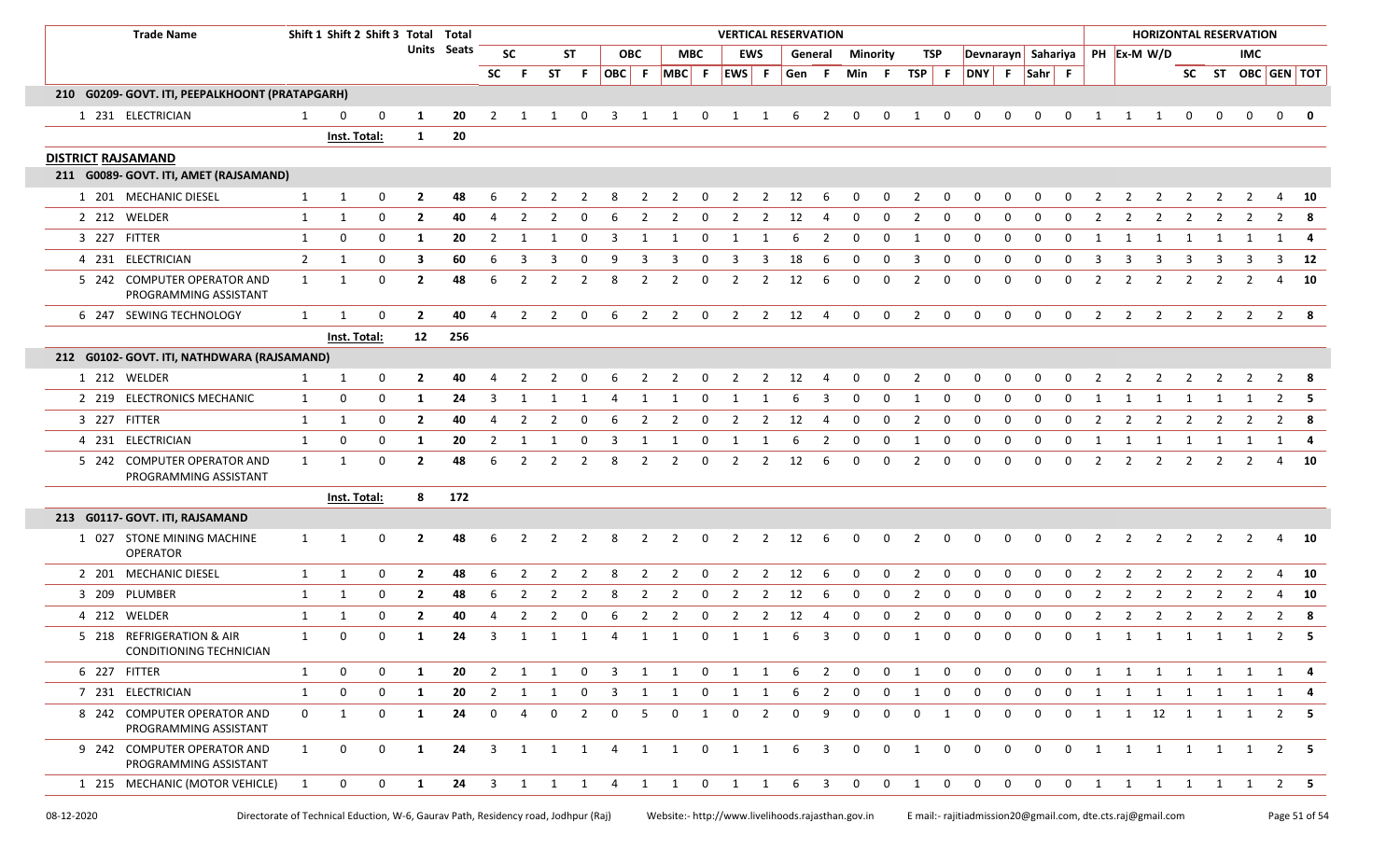|                         | <b>Trade Name</b>                                                             |              | Shift 1 Shift 2 Shift 3 Total                                                      |              |                | Total       |                |                |                |                |              |                |                |                | <b>VERTICAL RESERVATION</b> |                |             |                         |             |                |                |                |                    |                |                |                |                |                | <b>HORIZONTAL RESERVATION</b>                                                                                |                         |                |                |                |                   |
|-------------------------|-------------------------------------------------------------------------------|--------------|------------------------------------------------------------------------------------|--------------|----------------|-------------|----------------|----------------|----------------|----------------|--------------|----------------|----------------|----------------|-----------------------------|----------------|-------------|-------------------------|-------------|----------------|----------------|----------------|--------------------|----------------|----------------|----------------|----------------|----------------|--------------------------------------------------------------------------------------------------------------|-------------------------|----------------|----------------|----------------|-------------------|
|                         |                                                                               |              |                                                                                    |              |                | Units Seats |                | <b>SC</b>      |                | ST             |              | <b>OBC</b>     |                | MBC            |                             | <b>EWS</b>     |             | General                 | Minority    |                |                | TSP            | Devnarayn Sahariya |                |                |                |                |                | PH Ex-M W/D                                                                                                  |                         |                | <b>IMC</b>     |                |                   |
|                         |                                                                               |              |                                                                                    |              |                |             | SC             | - F            | <b>ST</b>      | - F            |              |                | OBC F MBC F    |                | EWS F                       |                | Gen F       |                         | Min F       |                | $TSP$ F        |                |                    |                | DNY F Sahr F   |                |                |                |                                                                                                              |                         |                |                |                | SC ST OBC GEN TOT |
|                         |                                                                               |              | Inst. Total:                                                                       |              | 14             | 320         |                |                |                |                |              |                |                |                |                             |                |             |                         |             |                |                |                |                    |                |                |                |                |                |                                                                                                              |                         |                |                |                |                   |
| <b>DISTRICT UDAIPUR</b> |                                                                               |              |                                                                                    |              |                |             |                |                |                |                |              |                |                |                |                             |                |             |                         |             |                |                |                |                    |                |                |                |                |                |                                                                                                              |                         |                |                |                |                   |
|                         | 214 G0098- GOVT. ITI, KHERWARA (UDAIPUR)                                      |              |                                                                                    |              |                |             |                |                |                |                |              |                |                |                |                             |                |             |                         |             |                |                |                |                    |                |                |                |                |                |                                                                                                              |                         |                |                |                |                   |
|                         | 1 201 MECHANIC DIESEL                                                         | 1            | -1                                                                                 | 0            | $\overline{2}$ | 48          | 4              | $\overline{2}$ | 2              |                | 5            | $\overline{2}$ | 2              | 0              | 2                           |                | 8           |                         | 0           | $\Omega$       | 11             | -4             | 0                  | 0              | 0              | 0              | $\overline{2}$ | 2              | 2                                                                                                            | 1                       | 1              |                | $\overline{2}$ | - 5               |
|                         | 2 212 WELDER                                                                  | 1            | $\mathbf{1}$                                                                       | 0            | $\overline{2}$ | 40          | 4              | $\overline{2}$ | 2              | 0              | 6            | 2              | 2              | 0              | 2                           | $\overline{2}$ | 12          | -4                      | 0           | 0              | $\overline{2}$ | 0              | 0                  | 0              | 0              | 0              | $\overline{2}$ | 2              | 2                                                                                                            | 2                       | 2              | 2              | $\overline{2}$ | -8                |
| 3 227 FITTER            |                                                                               | 1            | $\mathbf{1}$                                                                       | 0            | $\overline{2}$ | 40          | 4              | $\overline{2}$ | $\overline{2}$ | $\mathbf 0$    | 6            | $\overline{2}$ | $\overline{2}$ | $\mathbf 0$    | $\overline{2}$              | $\overline{2}$ | 12          | 4                       | 0           | $\mathbf 0$    | $\overline{2}$ | $\mathbf 0$    | 0                  | $\mathbf 0$    | $\mathbf 0$    | 0              | $\overline{2}$ | $\overline{2}$ | $\overline{2}$                                                                                               | $\overline{2}$          | $\overline{2}$ | 2              | $\overline{2}$ | - 8               |
|                         | 4 231 ELECTRICIAN                                                             | 1            | 0                                                                                  | 0            | 1              | 20          | 2              |                |                | $\Omega$       |              |                |                | 0              |                             |                |             | -2                      |             |                |                | 0              |                    |                | 0              |                |                |                |                                                                                                              |                         |                |                | 1              | -4                |
|                         | 5 242 COMPUTER OPERATOR AND<br>PROGRAMMING ASSISTANT                          | 1            | -1                                                                                 | 0            | $\overline{2}$ | 48          | 6              | $\overline{2}$ | 2              | $\overline{2}$ | 8            | $\overline{2}$ | 2              | 0              | 2                           | $\overline{2}$ | 12          | 6                       | 0           | $\Omega$       | 2              | 0              | 0                  | $\Omega$       | 0              | 0              | $\overline{2}$ | $\overline{2}$ | 2                                                                                                            | 2                       | 2              | $\overline{2}$ | 4              | - 10              |
|                         | 1 219 ELECTRONICS MECHANIC                                                    | 1            | $\Omega$                                                                           | 0            | -1             | 24          | -3             | 1              | 1              | 1              | 4            | 1              | $\overline{1}$ | $\mathbf 0$    | 1 1                         |                | - 6         | $\overline{\mathbf{3}}$ | $\mathbf 0$ | $\mathbf 0$    | 1              | $\mathbf 0$    | $\mathbf 0$        | $\mathbf{0}$   | $\mathbf 0$    | $\mathbf 0$    |                | 1 1            | $\overline{\mathbf{1}}$                                                                                      | $\overline{\mathbf{1}}$ |                | 1 1            |                | $2 \quad 5$       |
|                         |                                                                               |              | Inst. Total:                                                                       |              | 10             | 220         |                |                |                |                |              |                |                |                |                             |                |             |                         |             |                |                |                |                    |                |                |                |                |                |                                                                                                              |                         |                |                |                |                   |
|                         | 215 G0099- GOVT. ITI, KOTRA (UDAIPUR)                                         |              |                                                                                    |              |                |             |                |                |                |                |              |                |                |                |                             |                |             |                         |             |                |                |                |                    |                |                |                |                |                |                                                                                                              |                         |                |                |                |                   |
|                         | 1 076 DRIVER CUM MECHANIC                                                     | 1            | -1                                                                                 | 0            | $\overline{2}$ | 40          | 3              |                | 2              |                |              | -2             | 2              | 0              | 2                           | -1             | 7           | -3                      | 0           | 0              | 9              | -4             | 0                  | 0              | 0              | 0              | 2              | 2              | 2                                                                                                            | 1                       | 1              | 1              | 1              |                   |
|                         | 2 201 MECHANIC DIESEL                                                         | 1            | 1                                                                                  | 0            | $\overline{2}$ | 48          | 4              | -2             | -2             |                | -5           | $\overline{2}$ | 2              | - 0            | 2                           | -1             | 8           | -4                      | 0           | $\Omega$       | 11             | -4             | 0                  | 0              | 0              | 0              | 2              | 2              | $\overline{2}$                                                                                               | -1                      |                |                | 2              |                   |
| 3 227 FITTER            |                                                                               | 0            | -1                                                                                 | 0            | 1              | 20          | $\overline{2}$ | 1              | 1              | 0              | 3            | 1              | 1              | $\mathbf 0$    | 1                           | 1              | - 6         | $\overline{2}$          | $\mathbf 0$ | $\mathbf 0$    | 1              | $\mathbf 0$    | 0                  | 0              | $\mathbf 0$    | 0              | 1              | 1              | 1                                                                                                            | 1                       | 1              | 1              | 1              | -4                |
|                         | 4 231 ELECTRICIAN                                                             | 1            | 0                                                                                  | 0            | 1              | 20          | 2              | -1             | -1             | - 0            | 3            | -1             | -1             | - 0            | -1                          | -1             | 6           | $\overline{2}$          | 0           | 0              | -1             | $\mathbf 0$    | 0                  | $\Omega$       | 0              | 0              | 1              | -1             | -1                                                                                                           | -1                      |                |                | 1              |                   |
|                         | 5 232 WIREMAN                                                                 | 0            | -1                                                                                 | 0            | 1              | 20          | 2              | -1             |                | 0              | 3            | -1             | 1              | 0              | 1                           |                | 6           | 2                       | 0           | 0              | 1              | 0              | 0                  | 0              | 0              | 0              | 1              | 1              | 1                                                                                                            | 1                       | 1              | 1              | 1              |                   |
|                         | 6 242 COMPUTER OPERATOR AND<br>PROGRAMMING ASSISTANT                          | 1            | -1                                                                                 | 0            | $\overline{2}$ | 48          | 6              | $\mathcal{P}$  | 2              | -2             | 8            | 2              | 2              | 0              | 2                           | $\overline{2}$ | 12          | 6                       | 0           | 0              | $\overline{2}$ | 0              | 0                  | $\Omega$       | 0              | 0              | 2              | 2              | 2                                                                                                            | 2                       | 2              | 2              | 4              | - 10              |
|                         |                                                                               |              | Inst. Total:                                                                       |              | 9              | 196         |                |                |                |                |              |                |                |                |                             |                |             |                         |             |                |                |                |                    |                |                |                |                |                |                                                                                                              |                         |                |                |                |                   |
|                         | 216 G0100- GOVT. WOMEN ITI, UDAIPUR                                           |              |                                                                                    |              |                |             |                |                |                |                |              |                |                |                |                             |                |             |                         |             |                |                |                |                    |                |                |                |                |                |                                                                                                              |                         |                |                |                |                   |
|                         | 1 208 INTERIOR DECORATION AND<br><b>DESIGNING</b>                             | 1            | -1                                                                                 | 0            | $\overline{2}$ | 48          |                |                |                |                | 0            | 10             | 0              |                |                             | 4              | 0           | 18                      | 0           | 0              | 0              | $\overline{2}$ | 0                  | 0              | 0              |                | 2              | 2              | 24                                                                                                           | $\overline{2}$          | 2              | 2              | 4              | - 10              |
|                         | 2 219 ELECTRONICS MECHANIC                                                    | 1            | 0                                                                                  | 0            | 1              | 24          | 0              | -4             | 0              | 2              | 0            | -5             | $\mathbf 0$    | 1              | 0                           | $\overline{2}$ | $\mathbf 0$ | 9                       | 0           | $\mathbf 0$    | $\mathbf 0$    | 1              | 0                  | $\mathbf 0$    | $\mathbf 0$    | 0              | 1              | 1              | 12                                                                                                           | $\overline{1}$          | 1              | 1              |                | $2 \quad 5$       |
|                         | 3 220 INFORMATION<br>COMMUNICATION<br><b>TECHNOLOGY SYSTEM</b><br>MAINTENANCE | 0            | 1                                                                                  | 0            | 1              | 24          | $\Omega$       | Δ              | 0              | $\mathcal{P}$  | <sup>0</sup> | .5             | $\Omega$       | 1              | <sup>0</sup>                | $\mathcal{P}$  | $\Omega$    | q                       | $\Omega$    | $\Omega$       | 0              | 1              | $\Omega$           | $\Omega$       | $\Omega$       | 0              | 1              | 1              | 12                                                                                                           | 1                       | 1              | -1             | 2              |                   |
|                         | 4 239 COSMETOLOGY                                                             | 1            | 1                                                                                  | 0            | $\overline{2}$ | 48          | $\mathbf{0}$   | 8              | 0              | -4             | $\mathbf{0}$ | 10             | $\mathbf 0$    | 2              | $\mathbf{0}$                | 4              | $\mathbf 0$ | 18                      | $\mathbf 0$ | $\mathbf 0$    | $\mathbf 0$    | 2              | 0                  | $\mathbf 0$    | $\mathbf 0$    | $\mathbf{0}$   | 2              | $\overline{2}$ | 24                                                                                                           | $\overline{2}$          | $\mathbf{2}$   | $\overline{2}$ |                | 4 10              |
|                         | 5 242 COMPUTER OPERATOR AND<br>PROGRAMMING ASSISTANT                          | 1            |                                                                                    |              |                |             |                |                |                |                |              | 10             | <sup>0</sup>   |                |                             |                | 0           | 18                      |             |                | 0              |                |                    |                |                |                | 2              | 2              | 24                                                                                                           | 2                       | 2              | 2              | 4              | - 10              |
|                         | 6 246 FASHION DESIGN &<br><b>TECHNOLOGY</b>                                   | 1            | 1                                                                                  | $\mathbf{0}$ | $\overline{2}$ | 40          | $\mathbf 0$    | -6             | $\mathbf 0$    | $\overline{2}$ | $\mathbf 0$  | 8              | $\overline{0}$ | $\overline{2}$ | $\mathbf 0$                 | $\overline{4}$ | $\mathbf 0$ | 16                      | $\mathbf 0$ | $\overline{0}$ | $\overline{0}$ | $\overline{2}$ | $\overline{0}$     | $\mathsf{O}$   | $\mathbf 0$    | $\overline{0}$ |                |                | 2 2 20 2 2 2 2 8                                                                                             |                         |                |                |                |                   |
|                         | 7 247 SEWING TECHNOLOGY                                                       | $\mathbf{1}$ | 1                                                                                  | $\mathbf{0}$ | $\overline{2}$ | 40          | $\mathbf 0$    | $\overline{3}$ | $\mathbf 0$    |                |              |                |                |                | 1 0 4 0 1 0 2 0             |                |             | 8                       |             |                |                |                | 0 0 0 21 0         | $\overline{0}$ | $\overline{0}$ | $\overline{0}$ |                |                | 2 2 12 1 5 1 1 8                                                                                             |                         |                |                |                |                   |
|                         |                                                                               |              | Inst. Total:                                                                       |              |                | 12 272      |                |                |                |                |              |                |                |                |                             |                |             |                         |             |                |                |                |                    |                |                |                |                |                |                                                                                                              |                         |                |                |                |                   |
|                         | 217 G0101- GOVT. ITI, MAVLI (UDAIPUR)                                         |              |                                                                                    |              |                |             |                |                |                |                |              |                |                |                |                             |                |             |                         |             |                |                |                |                    |                |                |                |                |                |                                                                                                              |                         |                |                |                |                   |
|                         | 1 201 MECHANIC DIESEL                                                         | $\mathbf{1}$ | 1                                                                                  | 0            | $\mathbf{2}$   | 48          | 6              | 2              | $\overline{2}$ | 2              | -8           | 2              | 2              | $\overline{0}$ |                             |                | 2 2 12      | - 6                     | $0\qquad 0$ |                | $\overline{2}$ | $\mathbf{0}$   | $\mathbf{0}$       | $\mathbf{0}$   | $\overline{0}$ | $\mathbf 0$    | 2              | $\overline{2}$ |                                                                                                              |                         |                |                |                | 2 2 2 2 4 10      |
| 08-12-2020              |                                                                               |              | Directorate of Technical Eduction, W-6, Gaurav Path, Residency road, Jodhpur (Raj) |              |                |             |                |                |                |                |              |                |                |                |                             |                |             |                         |             |                |                |                |                    |                |                |                |                |                | Website:- http://www.livelihoods.rajasthan.gov.in Email:- rajitiadmission20@gmail.com, dte.cts.raj@gmail.com |                         |                |                |                | Page 52 of 54     |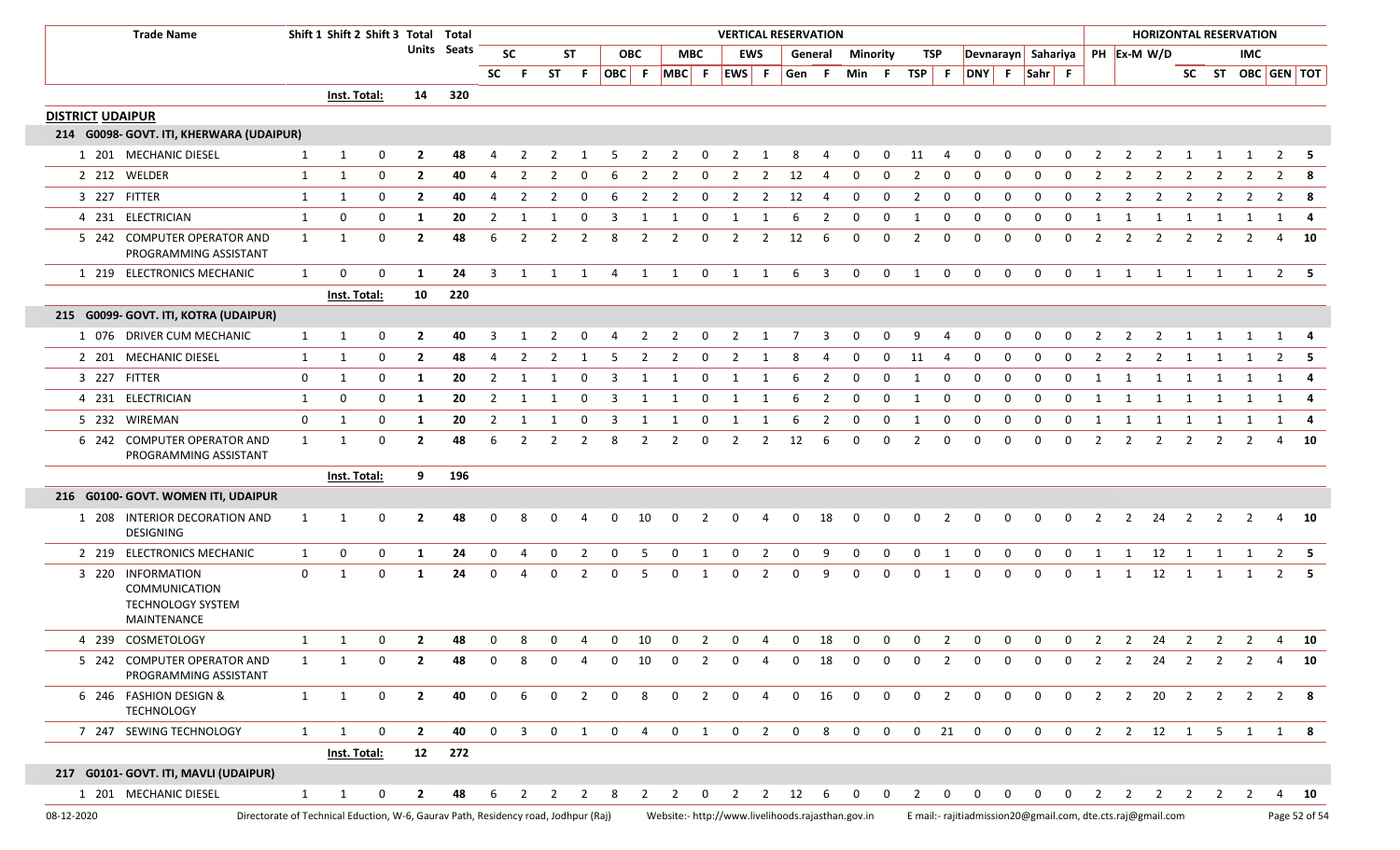|               | <b>Trade Name</b>                                    |                | Shift 1 Shift 2 Shift 3 Total Total |              |                |             |                |                |                |                |                         |                |                |                | <b>VERTICAL RESERVATION</b> |                |         |                |                 |              |                |     |                    |             |             |              |                |                |                         |                | <b>HORIZONTAL RESERVATION</b> |                         |                   |             |
|---------------|------------------------------------------------------|----------------|-------------------------------------|--------------|----------------|-------------|----------------|----------------|----------------|----------------|-------------------------|----------------|----------------|----------------|-----------------------------|----------------|---------|----------------|-----------------|--------------|----------------|-----|--------------------|-------------|-------------|--------------|----------------|----------------|-------------------------|----------------|-------------------------------|-------------------------|-------------------|-------------|
|               |                                                      |                |                                     |              |                | Units Seats |                | <b>SC</b>      |                | ST             |                         | <b>OBC</b>     | МВС            |                | <b>EWS</b>                  |                | General |                | <b>Minority</b> |              | TSP            |     | Devnarayn Sahariya |             |             |              |                | PH Ex-M W/D    |                         |                |                               | <b>IMC</b>              |                   |             |
|               |                                                      |                |                                     |              |                |             | <b>SC</b>      |                | ST             | - F            | OBC F                   |                | $MBC$ F        |                | EWS F                       |                | Gen F   |                | Min             | -F.          | $TSP$ F        |     | DNY F Sahr F       |             |             |              |                |                |                         |                |                               |                         | SC ST OBC GEN TOT |             |
|               | 2 212 WELDER                                         | 1              | 1                                   | $\mathbf{0}$ | $\overline{2}$ | 40          | 4              | 2              | 2              | $\mathbf 0$    | 6                       | $\overline{2}$ | $\overline{2}$ | $\mathbf 0$    | $\overline{2}$              | $\overline{2}$ | 12      | -4             | 0               | $\mathbf 0$  | $\overline{2}$ | 0   | 0                  | 0           | 0           | 0            | $\overline{2}$ | $\overline{2}$ | $\overline{2}$          | $\overline{2}$ | $\overline{2}$                | $\overline{2}$          | 2                 | 8           |
|               | 3 219 ELECTRONICS MECHANIC                           | $\mathbf{1}$   | $\mathbf{1}$                        | 0            | $\overline{2}$ | 48          | 6              | 2              |                | 2              | 8                       |                | 2              | 0              | 2                           | 2              | 12      | - 6            | 0               | 0            | 2              | 0   | 0                  | 0           | 0           | 0            |                | 2              |                         |                | 2                             | 2                       | 4                 | 10          |
|               | 4 227 FITTER                                         | $\mathbf{1}$   | $\mathbf{1}$                        | $\mathbf 0$  | $\overline{2}$ | 40          | 4              | 2              | $\overline{2}$ | 0              | -6                      | $\overline{2}$ | $\overline{2}$ | 0              | 2                           | 2              | 12      | 4              | 0               | 0            | $\overline{2}$ | 0   | $\Omega$           | 0           | $\Omega$    | 0            | 2              | 2              | -2                      | 2              | $\overline{2}$                | 2                       | 2                 | 8           |
|               | 5 231 ELECTRICIAN                                    | 1              | $\mathbf{1}$                        | 0            | $\overline{2}$ | 40          | 4              | 2              | $\overline{2}$ | 0              | -6                      | 2              | 2              | 0              | 2                           | 2              | 12      | 4              | 0               | $\mathbf 0$  | $\overline{2}$ | 0   | 0                  | 0           | $\Omega$    | 0            | $\overline{2}$ | 2              | -2                      | 2              | $\overline{2}$                | 2                       | $\overline{2}$    | 8           |
|               | 6 232 WIREMAN                                        | 1              | 0                                   | 0            | 1              | 20          | 2              | 1              | 1              | $\mathbf{0}$   | $\overline{\mathbf{3}}$ | 1              | 1              | $\mathbf 0$    | 1                           | 1              | 6       | $\overline{2}$ | $\mathbf 0$     | $\mathbf 0$  | 1              | 0   | 0                  | 0           | $\mathbf 0$ | $\mathbf 0$  | 1              | $\mathbf{1}$   | 1                       | 1              | 1                             | $\overline{\mathbf{1}}$ | $\mathbf{1}$      | 4           |
|               | 7 242 COMPUTER OPERATOR AND<br>PROGRAMMING ASSISTANT | 1              | 1                                   | $\mathbf 0$  | $\overline{2}$ | 48          | 6              |                | -2             | 2              | 8                       | 2              | 2              | 0              | 2                           | 2              | 12      | - 6            | 0               | $\mathbf 0$  | 2              | 0   | $\mathbf 0$        | $\Omega$    | $\Omega$    | 0            | 2              | 2              | 2                       | 2              | $\overline{2}$                | 2                       | 4                 | 10          |
|               |                                                      |                | Inst. Total:                        |              | 13             | 284         |                |                |                |                |                         |                |                |                |                             |                |         |                |                 |              |                |     |                    |             |             |              |                |                |                         |                |                               |                         |                   |             |
|               | 218 G0106- GOVT. ITI, SALUMBER (UDAIPUR)             |                |                                     |              |                |             |                |                |                |                |                         |                |                |                |                             |                |         |                |                 |              |                |     |                    |             |             |              |                |                |                         |                |                               |                         |                   |             |
|               | 1 201 MECHANIC DIESEL                                | 1              | 1                                   | $\mathbf 0$  | $\mathbf{2}$   | 48          |                | 2              | 2              | -1             | -5                      | 2              | 2              | $\mathbf 0$    | 2                           | 1              | 8       | -4             | 0               | $\mathbf 0$  | 11             | -4  | $\mathbf 0$        | $\mathbf 0$ | 0           | $\mathbf 0$  | $\overline{2}$ | $\overline{2}$ | 2                       | 1              | 1                             | $\overline{1}$          | $2 \quad 5$       |             |
|               | 2 206 CARPENTER                                      | 1              | 1                                   | $\mathbf 0$  | $\mathbf{2}$   | 48          | 4              | 2              | -2             |                | -5                      | 2              | 2              | 0              | 2                           |                | 8       | 4              | 0               | 0            | 11             | -4  | 0                  | $\Omega$    | $\Omega$    | 0            | 2              | 2              | 2                       | 1              |                               |                         |                   |             |
|               | 3 212 WELDER                                         | 1              | 1                                   | 0            | $\mathbf{2}$   | 40          | 3              |                |                | 0              |                         | 2              | 2              | 0              | 2                           | 1              | 7       | 3              | <sup>0</sup>    | 0            | 9              | 4   | $\Omega$           | റ           | 0           | 0            | 2              | 2              | 2                       | 1              | 1                             | 1                       | 1                 | 4           |
|               | 4 219 ELECTRONICS MECHANIC                           | $\mathbf{1}$   | $\mathbf{1}$                        | $\mathbf 0$  | $\mathbf{2}$   | 48          | 6              | 2              | 2              | 2              | 8                       | 2              | 2              | 0              | 2                           | 2              | 12      | - 6            | 0               | 0            | 2              | 0   | 0                  | $\Omega$    | $\Omega$    | 0            | 2              | 2              | 2                       | 2              | 2                             | 2                       | 4                 | 10          |
|               | 5 227 FITTER                                         | $\mathbf{1}$   | 0                                   | $\mathbf 0$  | 1              | 20          | 2              | 1              | 1              | $\mathbf 0$    | 3                       | 1              | 1              | 0              | 1                           | 1              | 6       | $\overline{2}$ | $\mathbf 0$     | $\mathbf 0$  | 1              | 0   | 0                  | 0           | 0           | 0            | 1              | 1              | 1                       | 1              | 1                             | $\overline{1}$          | 1                 | 4           |
|               | 6 231 ELECTRICIAN                                    | 1              | 1                                   | $\mathbf 0$  | $\mathbf{2}$   | 40          | 4              | 2              | -2             | 0              | -6                      | 2              | 2              | 0              | 2                           | 2              | 12      | -4             | 0               | 0            | 2              | 0   | 0                  | $\Omega$    | 0           | 0            | 2              | 2              | 2                       | 2              | $\overline{2}$                | 2                       | $\overline{2}$    | -8          |
|               | 7 242 COMPUTER OPERATOR AND<br>PROGRAMMING ASSISTANT | $\mathbf{1}$   | 1                                   | $\mathbf 0$  | $\mathbf{2}$   | 48          | 6              | 2              | 2              | 2              | -8                      | 2              | 2              | 0              | 2                           | 2              | 12      | - 6            | 0               | 0            | 2              | 0   | 0                  | $\Omega$    | 0           | 0            | 2              | 2              | 2                       | 2              | 2                             | 2                       | 4                 | 10          |
|               |                                                      |                | <b>Inst. Total:</b>                 |              | 13             | 292         |                |                |                |                |                         |                |                |                |                             |                |         |                |                 |              |                |     |                    |             |             |              |                |                |                         |                |                               |                         |                   |             |
|               | 219 G0107- GOVT. ITI, UDAIPUR                        |                |                                     |              |                |             |                |                |                |                |                         |                |                |                |                             |                |         |                |                 |              |                |     |                    |             |             |              |                |                |                         |                |                               |                         |                   |             |
|               | 1 076 DRIVER CUM MECHANIC                            | 1              | $\mathbf{1}$                        | $\mathbf{0}$ | $\overline{2}$ | 40          | 2              | 1              |                | $\mathbf 0$    | 3                       | 1              | $\overline{1}$ | $\overline{0}$ | $\mathbf{1}$                | $\mathbf{1}$   | 6       | $\overline{2}$ | $\mathbf{0}$    | $\mathbf 0$  | 15             | 6   | $\mathbf{0}$       | 0           | $\mathbf 0$ | 0            | $\overline{2}$ | $\overline{2}$ | $\overline{2}$          | $\mathbf 0$    | $\mathbf 0$                   | $\mathbf 0$             | $\mathbf 0$       | $\mathbf 0$ |
|               | 2 201 MECHANIC DIESEL                                | $\overline{2}$ | $\overline{2}$                      | 0            | 4              | 96          | 9              |                |                |                | 12                      |                | 3              |                | 3                           |                | 18      | -9             | 0               | $\mathbf 0$  | 20             | - 7 | 0                  | $\Omega$    |             | $\Omega$     |                | 4              |                         | $\Omega$       | 0                             | 0                       | $\mathbf 0$       | $\mathbf 0$ |
|               | 3 206 CARPENTER                                      | 1              | $\mathbf{1}$                        | $\mathbf 0$  | $\overline{2}$ | 48          | 6              | 2              | $\overline{2}$ | $\overline{2}$ | 8                       | $\overline{2}$ | $\overline{2}$ | $\mathbf 0$    | $\overline{2}$              | 2              | 12      | - 6            | 0               | 0            | $\overline{2}$ | 0   | 0                  | 0           | $\Omega$    | 0            | 2              | 2              | $\overline{2}$          | 0              | 0                             | $\mathbf 0$             | $\mathbf 0$       | $\mathbf 0$ |
|               | 4 209 PLUMBER                                        | 1              | $\mathbf{1}$                        | $\mathbf 0$  | $\overline{2}$ | 48          | 3              |                |                |                | 4                       |                | 1              | $\Omega$       |                             |                | 6       | -3             | 0               | $\mathbf 0$  | 18             | -7  | 0                  | 0           | $\Omega$    | 0            | 2              | 2              | -2                      | 0              | 0                             | 0                       | $\mathbf 0$       | $\mathbf 0$ |
|               | 5 212 WELDER                                         | $\mathbf{1}$   | $\mathbf{1}$                        | 0            | $\overline{2}$ | 40          | $\overline{4}$ | 2              | 2              | $\mathbf 0$    | 6                       | $\overline{2}$ | $\overline{2}$ | $\mathbf 0$    | $\overline{2}$              | $\overline{2}$ | 12      | $\overline{4}$ | 0               | $\mathbf 0$  | $\overline{2}$ | 0   | 0                  | $\mathbf 0$ | $\mathbf 0$ | 0            | 2              | 2              | 2                       | 0              | $\mathbf 0$                   | $\mathbf 0$             | $\mathbf 0$       | $\mathbf 0$ |
|               | 6 215 MECHANIC (MOTOR VEHICLE)                       | $\mathbf 0$    | 1                                   | $\mathbf 0$  | 1              | 24          | -3             |                |                |                |                         |                | -1             |                |                             |                | 6       | -3             | 0               | $\Omega$     | 1              | 0   | $\Omega$           | $\Omega$    | $\Omega$    | 0            | $\mathbf{1}$   | 1              | - 1                     | $\Omega$       | $\mathbf 0$                   | $\mathbf 0$             | $\mathbf 0$       | $\mathbf 0$ |
|               | 7 217 DRAUGHTSMAN (CIVIL)                            | $\mathbf{0}$   | 1                                   | 0            | 1              | 24          | 3              | 1              | -1             | 1              | 4                       | 1              | 1              | $\mathbf 0$    | 1                           |                | 6       | 3              | 0               | 0            | 1              | 0   | 0                  | 0           | $\mathbf 0$ | 0            | 1              | 1              | -1                      | 0              | 0                             | $\mathbf 0$             | $\mathbf 0$       | $\mathbf 0$ |
|               | 8 218 REFRIGERATION & AIR<br>CONDITIONING TECHNICIAN | $\mathbf{1}$   | $\mathbf 0$                         | $\mathbf 0$  | 1              | 24          | 3              |                |                | 1              | $\overline{4}$          | 1              | 1              | 0              |                             |                | 6       | 3              | 0               | $\mathbf 0$  | 1              | 0   | $\mathbf 0$        | 0           | 0           | 0            | 1              | 1              | - 1                     | 0              | $\mathbf 0$                   | 0                       | $\mathbf 0$       | $\mathbf 0$ |
|               | 9 219 ELECTRONICS MECHANIC                           | $\mathbf{1}$   | -1                                  | $\mathbf 0$  | $\mathbf{2}$   | 48          | 6              | $\overline{2}$ | $\overline{2}$ | $\overline{2}$ | 8                       | $\mathbf{2}$   | $\overline{2}$ | $\overline{0}$ | $\overline{2}$              | $\overline{2}$ | 12      | - 6            | 0               | 0            | $\overline{2}$ | 0   | 0                  | 0           | 0           | 0            | 2              | 2              | 2                       | 0              | 0                             | 0                       | 0                 | 0           |
|               | 10 221 TURNER                                        | $\mathbf{0}$   | 1                                   | $\mathbf 0$  | 1              | 20          | $\overline{2}$ | 1              | 1              | $\mathbf{0}$   | 3                       | 1              | 1              | $\overline{0}$ | $\mathbf{1}$                | 1              | 6       | 2              | 0               | 0            | 1              | 0   | 0                  | 0           | 0           | 0            | 1              | 1              | <sup>1</sup>            | 0              | 0                             | 0                       | 0                 | 0           |
|               | 11 222 MACHINIST                                     | $\mathbf{0}$   | 1                                   | $\mathbf 0$  | 1              | 20          | $\overline{2}$ | 1              | 1              | $\mathbf 0$    | 3                       | 1              | 1              | $\mathbf 0$    | 1                           | 1              | 6       | 2              | 0               | $\mathbf{0}$ | 1              | 0   | 0                  | 0           | 0           | 0            | 1              | 1              | 1                       | 0              | $\mathbf 0$                   | 0                       | 0                 | 0           |
| 12 227 FITTER |                                                      | 1              | $\overline{2}$                      | $\mathbf{0}$ | 3              | 60          | 6              | 3              | 3              | $\mathbf 0$    | 9                       | 3              | 3              | 0              | 3                           | 3              | 18      | - 6            | $\mathbf 0$     | $\mathbf 0$  | 3              | 0   | 0                  | 0           | 0           | 0            | 3              | 3              | $\overline{\mathbf{3}}$ | 0              | 0                             | 0                       | $\mathbf 0$       | 0           |
|               | 13 231 ELECTRICIAN                                   | $\overline{2}$ | 1                                   | $\mathbf{0}$ | 3              | 60          | 6              | 3              | -3             | $\mathbf{0}$   | -9                      | 3              | 3              | 0              | 3                           | 3              | 18      | - 6            | 0               | 0            | 3              | 0   | 0                  | 0           | 0           | 0            | 3              | 3              | -3                      | 0              | 0                             | 0                       | 0                 | $\mathbf 0$ |
|               | 14 232 WIREMAN                                       | $\mathbf{0}$   | $\mathbf{1}$                        | 0            | 1              | 20          | $\overline{2}$ | 1              | 1              | $\mathbf 0$    | 3                       | 1              | 1              | $\mathbf 0$    | 1                           | 1              | 6       | 2              | $\mathbf{0}$    | 0            | 1              | 0   | 0                  | 0           | 0           | $\mathbf{0}$ | 1              | 1              | $\mathbf{1}$            | $\mathbf{0}$   | $\mathbf 0$                   | 0                       | $\mathbf 0$       | $\mathbf 0$ |